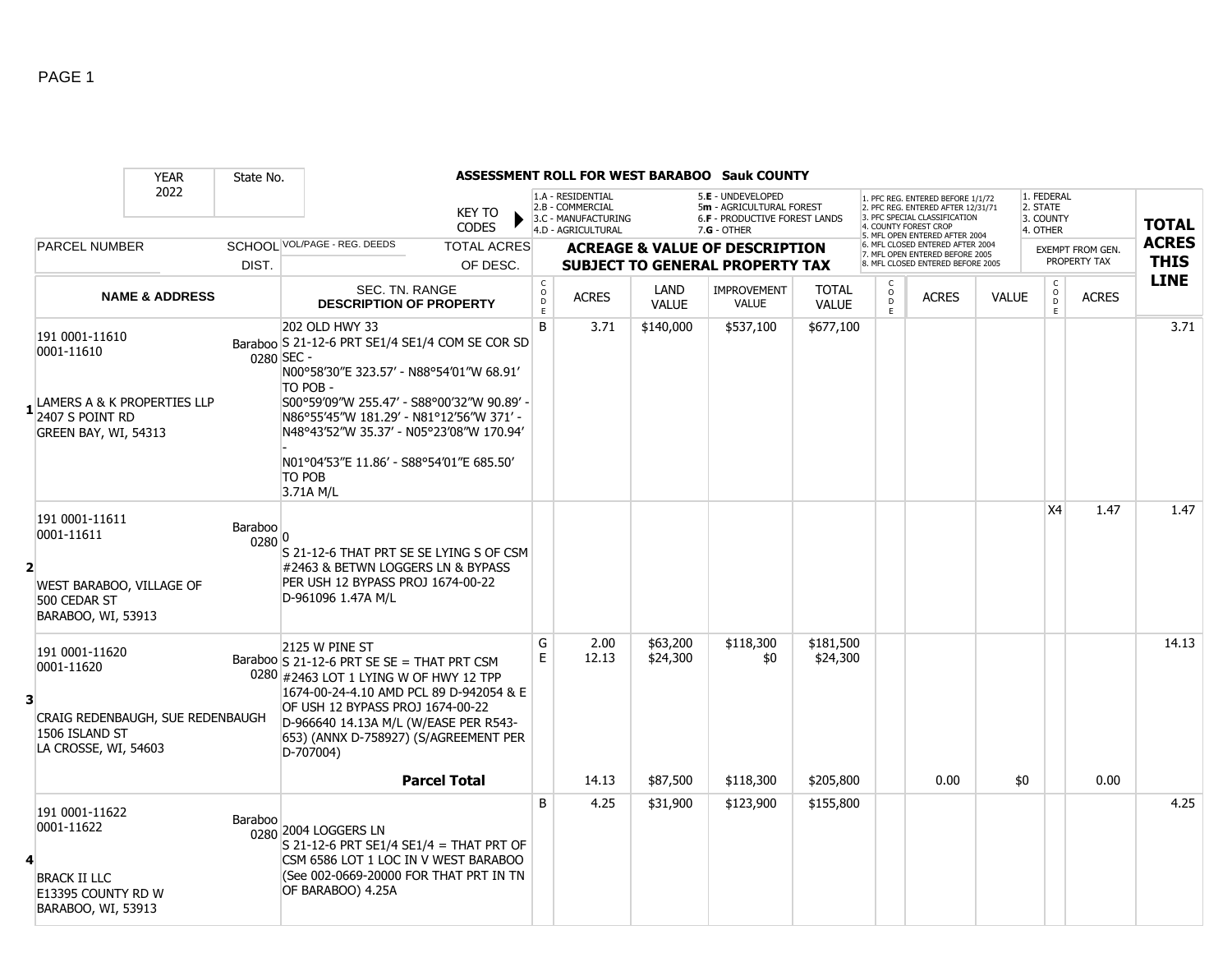|   |                                                                                                                                                   | <b>YEAR</b>               | State No.                    |                                                                                                                                                                                                                                                                                                                                         |                               |                                                |                                                                                    |                      | ASSESSMENT ROLL FOR WEST BARABOO Sauk COUNTY                                                  |                              |                                              |                                                                                                                                                                    |              |                                                 |                         |                            |
|---|---------------------------------------------------------------------------------------------------------------------------------------------------|---------------------------|------------------------------|-----------------------------------------------------------------------------------------------------------------------------------------------------------------------------------------------------------------------------------------------------------------------------------------------------------------------------------------|-------------------------------|------------------------------------------------|------------------------------------------------------------------------------------|----------------------|-----------------------------------------------------------------------------------------------|------------------------------|----------------------------------------------|--------------------------------------------------------------------------------------------------------------------------------------------------------------------|--------------|-------------------------------------------------|-------------------------|----------------------------|
|   |                                                                                                                                                   | 2022                      |                              |                                                                                                                                                                                                                                                                                                                                         | <b>KEY TO</b><br><b>CODES</b> |                                                | 1.A - RESIDENTIAL<br>2.B - COMMERCIAL<br>3.C - MANUFACTURING<br>4.D - AGRICULTURAL |                      | 5.E - UNDEVELOPED<br>5m - AGRICULTURAL FOREST<br>6.F - PRODUCTIVE FOREST LANDS<br>7.G - OTHER |                              |                                              | 1. PFC REG. ENTERED BEFORE 1/1/72<br>2. PFC REG. ENTERED AFTER 12/31/71<br>3 PEC SPECIAL CLASSIFICATION<br>4. COUNTY FOREST CROP<br>5. MFL OPEN ENTERED AFTER 2004 |              | 1. FEDERAL<br>2. STATE<br>3. COUNTY<br>4. OTHER |                         | <b>TOTAL</b>               |
|   | <b>PARCEL NUMBER</b>                                                                                                                              |                           |                              | SCHOOL VOL/PAGE - REG. DEEDS                                                                                                                                                                                                                                                                                                            | <b>TOTAL ACRES</b>            |                                                |                                                                                    |                      | <b>ACREAGE &amp; VALUE OF DESCRIPTION</b>                                                     |                              |                                              | 6. MFL CLOSED ENTERED AFTER 2004<br>7. MFL OPEN ENTERED BEFORE 2005                                                                                                |              |                                                 | <b>EXEMPT FROM GEN.</b> | <b>ACRES</b>               |
|   |                                                                                                                                                   |                           | DIST.                        |                                                                                                                                                                                                                                                                                                                                         | OF DESC.                      |                                                |                                                                                    |                      | <b>SUBJECT TO GENERAL PROPERTY TAX</b>                                                        |                              |                                              | 8. MFL CLOSED ENTERED BEFORE 2005                                                                                                                                  |              |                                                 | PROPERTY TAX            | <b>THIS</b><br><b>LINE</b> |
|   |                                                                                                                                                   | <b>NAME &amp; ADDRESS</b> |                              | SEC. TN. RANGE<br><b>DESCRIPTION OF PROPERTY</b>                                                                                                                                                                                                                                                                                        |                               | $\begin{matrix} 0 \\ 0 \\ D \end{matrix}$<br>E | <b>ACRES</b>                                                                       | LAND<br><b>VALUE</b> | <b>IMPROVEMENT</b><br><b>VALUE</b>                                                            | <b>TOTAL</b><br><b>VALUE</b> | $\begin{array}{c}\n0 \\ D \\ E\n\end{array}$ | <b>ACRES</b>                                                                                                                                                       | <b>VALUE</b> | $\mathsf{C}$<br>$_{\rm D}^{\rm O}$<br>E         | <b>ACRES</b>            |                            |
| 5 | 191 0001-11700<br>0001-11700<br>WIS DEPT TRANSPORTATION<br>2101 WRIGHT ST<br>MADISON, WI, 53704                                                   |                           | Baraboo<br>0280 0            | S 21-12-6 PCLS 89 & 90 OF HWY 12 TPP<br>1674-00-24-4.10 AMD PER D-940018 &<br>D-942054, & HWY LAND BETWN ELI SD PCL<br>89 & ELI SEC 21 (.75A) 1.73A M/L                                                                                                                                                                                 |                               |                                                |                                                                                    |                      |                                                                                               |                              |                                              |                                                                                                                                                                    |              | X2                                              | 1.73                    | 1.73                       |
| 6 | 191 0001-11710<br>0001-11710<br>WIS DEPT TRANSPORTATION<br>2101 WRIGHT ST<br>MADISON, WI, 53704                                                   |                           | Baraboo<br>0280 <sub>0</sub> | S 21-12-6 LAND IN SE SE FOR USH 12<br>BYPASS/LOGGERS LN PROJ 1674-00-22 PER<br>D-966640 & D-961096 12.63A                                                                                                                                                                                                                               |                               |                                                |                                                                                    |                      |                                                                                               |                              |                                              |                                                                                                                                                                    |              | X <sub>2</sub>                                  | 12.63                   | 12.63                      |
|   | 191 0002-30610<br>0002-30610<br>7LLOYD & KAREN BYXBE LIVING TRUST, N<br>ROBERT BYXBE, GREGG H MCARTHUR<br><b>PO BOX 448</b><br>BARABOO, WI, 53913 |                           |                              | 1850 W PINE ST<br>Baraboo S 27-12-6 NW NW EXC W660' OF N660' &<br>0280 EXC 66' STRIP PER R541 -420 & R562-713<br>COM 659.34'S & 149.21'E OF NWCOR-<br>E505.71'- N661.59'-E650.26' TO NECOR-<br>S66'-W585.16'-S661.8'-W571.6'- N66' TO<br>POB & EXC HWY PER R598-533 (S/EASE PER<br>R541-420) 25.97A (ANNX D-758927/FMLY<br>$002 - 0827$ |                               | B                                              | 25.97                                                                              | \$389,600            | \$3,400                                                                                       | \$393,000                    |                                              |                                                                                                                                                                    |              |                                                 |                         | 25.97                      |
| 8 | 191 0002-30710<br>0002-30710<br><b>LARS LLC</b><br>PO BOX 30<br>BARABOO, WI, 53913                                                                |                           | Baraboo                      | 0280 1600 W PINE ST<br>S 27-12-6 PRT SW NW = CSM #1069 LOT 1<br>EXC HWY PER R595-044 9.09A (ANNX<br>D-758927/FMLY 002-0833)                                                                                                                                                                                                             |                               | B                                              | 9.09                                                                               | \$198,000            | \$0                                                                                           | \$198,000                    |                                              |                                                                                                                                                                    |              |                                                 |                         | 9.09                       |
| 9 | 191 0002-30720<br>0002-30720<br><b>LARS LLC</b><br>PO BOX 30<br>BARABOO, WI, 53913                                                                |                           | Baraboo                      | 0280 1650 W PINE ST<br>S 27-12-6 PRT SW NW = CSM #1069 LOT 2<br>EXC HWY PER R595-044 1.99A (ANNX<br>D-758927/FMLY 002-0832)                                                                                                                                                                                                             |                               | B                                              | 1.99                                                                               | \$86,700             | \$164,100                                                                                     | \$250,800                    |                                              |                                                                                                                                                                    |              |                                                 |                         | 1.99                       |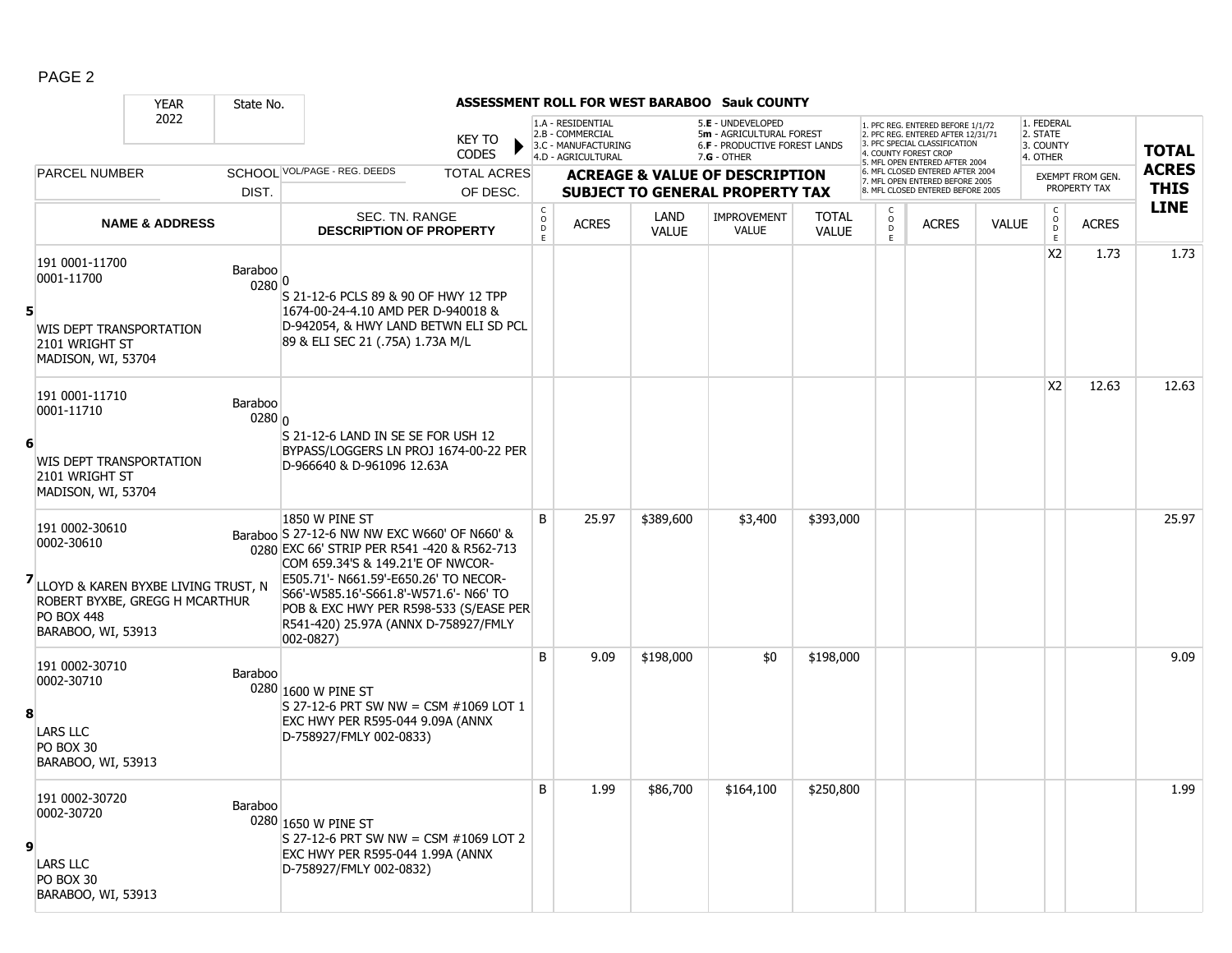|    |                                                                                                                                               | <b>YEAR</b>               | State No. |                                                                                                                                                               |                    |                                                |                                                                                    |                       | ASSESSMENT ROLL FOR WEST BARABOO Sauk COUNTY                                                    |                              |                   |                                                                                                                                                                    |              |                                                 |                                         |                             |
|----|-----------------------------------------------------------------------------------------------------------------------------------------------|---------------------------|-----------|---------------------------------------------------------------------------------------------------------------------------------------------------------------|--------------------|------------------------------------------------|------------------------------------------------------------------------------------|-----------------------|-------------------------------------------------------------------------------------------------|------------------------------|-------------------|--------------------------------------------------------------------------------------------------------------------------------------------------------------------|--------------|-------------------------------------------------|-----------------------------------------|-----------------------------|
|    |                                                                                                                                               | 2022                      |           | <b>KEY TO</b><br><b>CODES</b>                                                                                                                                 |                    |                                                | 1.A - RESIDENTIAL<br>2.B - COMMERCIAL<br>3.C - MANUFACTURING<br>4.D - AGRICULTURAL |                       | 5.E - UNDEVELOPED<br>5m - AGRICULTURAL FOREST<br>6.F - PRODUCTIVE FOREST LANDS<br>$7.G - OTHER$ |                              |                   | . PFC REG. ENTERED BEFORE 1/1/72<br>2. PFC REG. ENTERED AFTER 12/31/71<br>3. PFC SPECIAL CLASSIFICATION<br>4. COUNTY FOREST CROF<br>5. MFL OPEN ENTERED AFTER 2004 |              | 1. FEDERAL<br>2. STATE<br>3. COUNTY<br>4. OTHER |                                         | <b>TOTAL</b>                |
|    | <b>PARCEL NUMBER</b>                                                                                                                          |                           | DIST.     | SCHOOL VOL/PAGE - REG. DEEDS                                                                                                                                  | <b>TOTAL ACRES</b> |                                                |                                                                                    |                       | <b>ACREAGE &amp; VALUE OF DESCRIPTION</b>                                                       |                              |                   | 6. MFL CLOSED ENTERED AFTER 2004<br>7. MFL OPEN ENTERED BEFORE 2005<br>8. MFL CLOSED ENTERED BEFORE 2005                                                           |              |                                                 | <b>EXEMPT FROM GEN.</b><br>PROPERTY TAX | <b>ACRES</b><br><b>THIS</b> |
|    |                                                                                                                                               |                           |           |                                                                                                                                                               | OF DESC.           |                                                |                                                                                    |                       | <b>SUBJECT TO GENERAL PROPERTY TAX</b>                                                          |                              |                   |                                                                                                                                                                    |              |                                                 |                                         | <b>LINE</b>                 |
|    |                                                                                                                                               | <b>NAME &amp; ADDRESS</b> |           | SEC. TN. RANGE<br><b>DESCRIPTION OF PROPERTY</b>                                                                                                              |                    | $\begin{matrix} 0 \\ 0 \\ D \end{matrix}$<br>E | <b>ACRES</b>                                                                       | LAND<br><b>VALUE</b>  | <b>IMPROVEMENT</b><br><b>VALUE</b>                                                              | <b>TOTAL</b><br><b>VALUE</b> | $\circ$<br>D<br>E | <b>ACRES</b>                                                                                                                                                       | <b>VALUE</b> | $_{\rm o}^{\rm c}$<br>$\mathsf D$               | <b>ACRES</b><br>E.                      |                             |
| 10 | 191 0002-30730<br>0002-30730                                                                                                                  |                           |           | Baraboo 1750 W PINE ST<br>$0280$ S 27-12-6 PRT N1/2 SW1/4 NW1/4 = CSM<br>5821 LOT<br>1 (ANNX D-974705 - FMLY PRT 002-0831)                                    |                    | <sub>B</sub>                                   | 10.14                                                                              | \$200,000             | \$1,000                                                                                         | \$201,000                    |                   |                                                                                                                                                                    |              |                                                 |                                         | 10.14                       |
|    | <b>BENJAMIN C BLUM</b><br><b>S4984 STATE RD 113</b><br>BARABOO, WI, 53913                                                                     |                           |           | (SEE<br>DRIVEWAY EASE D-980784) 10.14A                                                                                                                        |                    |                                                |                                                                                    |                       |                                                                                                 |                              |                   |                                                                                                                                                                    |              |                                                 |                                         |                             |
| 11 | 191 0002-30750<br>0002-30750<br>DEAN R BLUM, MARY KIM BLUM<br><b>S4976 STATE RD 113</b>                                                       |                           | Baraboo   | 0280 1700 W PINE ST<br>S 27-12-6 PRT N1/2 SW NW = CSM #5821<br>LOT 2 5.98A (ANNX D-974705 - FMLY PRT<br>002-0831) (SEE DRIVEWAY EASE D-980784)                |                    | E<br>B                                         | 2.99<br>2.99                                                                       | \$6,000<br>\$65,100   | \$0<br>\$302,000                                                                                | \$6,000<br>\$367,100         |                   |                                                                                                                                                                    |              |                                                 |                                         | 5.98                        |
|    | BARABOO, WI, 53913                                                                                                                            |                           |           | <b>Parcel Total</b>                                                                                                                                           |                    |                                                | 5.98                                                                               | \$71,100              | \$302,000                                                                                       | \$373,100                    |                   | 0.00                                                                                                                                                               | \$0          |                                                 | 0.00                                    |                             |
|    | 191 0002-30910<br>0002-30910                                                                                                                  |                           | 0280 EXC  | 1100 TERRYTOWN RD<br>Baraboo S 27-12-6 NE1/4 SW1/4 EXC PLTTD AREA &                                                                                           |                    | $\mathsf{A}$<br>В                              | 21,344.40<br>4.00                                                                  | \$21,300<br>\$130,700 | \$0<br>\$471,800                                                                                | \$21,300<br>\$602,500        |                   |                                                                                                                                                                    |              |                                                 |                                         | 21,348.40                   |
| 12 | FOSSUM MANAGEMENT OF BARABOO LLC<br>N1530 BREIDEL COULEE RD<br>LA CROSSE, WI, 54601                                                           |                           |           | V41-97 & 294-597 & 244-310 & 382-511 &<br><b>EXC</b><br>HWY PER R599-200 4.49A (ANNX<br>D-758927/FMLY<br>002-0835)                                            |                    |                                                |                                                                                    |                       |                                                                                                 |                              |                   |                                                                                                                                                                    |              |                                                 |                                         |                             |
|    |                                                                                                                                               |                           |           | <b>Parcel Total</b>                                                                                                                                           |                    |                                                | 21,348.40                                                                          | \$152,000             | \$471,800                                                                                       | \$623,800                    |                   | 0.00                                                                                                                                                               | \$0          |                                                 | 0.00                                    |                             |
| 13 | 191 0002-31010<br>0002-31010<br>STONEFIELD PLACE OF BARABOO LLC, LJP<br><b>APARTMENTS LLC</b><br>S1930 GLEN VALLEY DR<br>REEDSBURG, WI, 53959 |                           | Baraboo   | 0280 1510-1560 W PINE ST 1/7<br>S 27-12-6 PRT NW SW = CSM #5319 LOT 1<br>$ $ (FMLY PRT CSM $#1730$ ) 5.56A (SEE EASE<br>AGMT D-939796/972666 & AGMT D-972667) |                    | B                                              | 5.56                                                                               | \$121,100             | \$4,224,200                                                                                     | \$4,345,300                  |                   |                                                                                                                                                                    |              |                                                 |                                         | 5.56                        |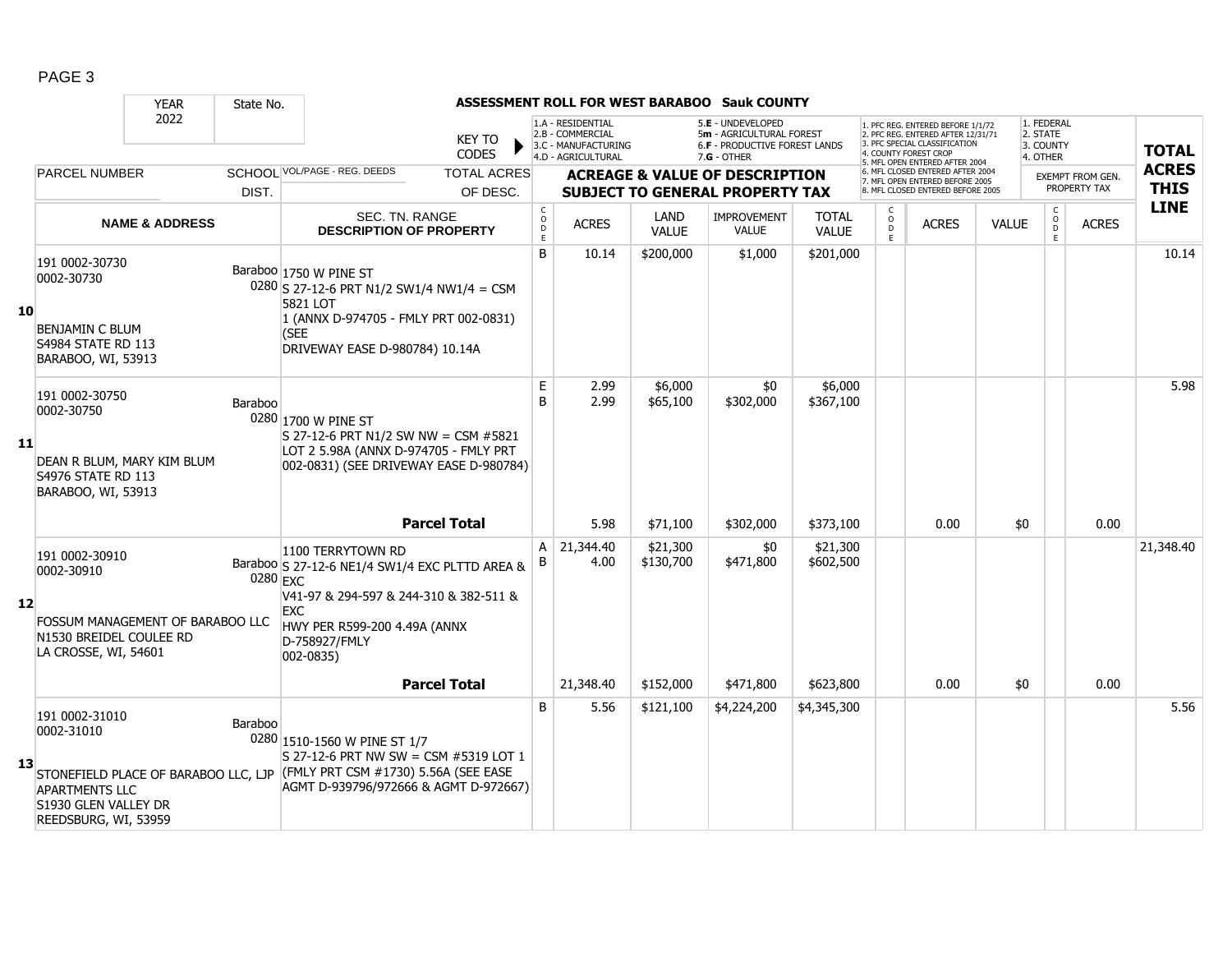|    |                                                                                                                                              | <b>YEAR</b>                | State No.     |                                                                                                                                                                                                                                                                                                                                                                                                                                 |                        |                                                                                    |                      | <b>ASSESSMENT ROLL FOR WEST BARABOO Sauk COUNTY</b>                                                  |                              |                             |                                                                                                                                  |              |                                                 |                         |              |
|----|----------------------------------------------------------------------------------------------------------------------------------------------|----------------------------|---------------|---------------------------------------------------------------------------------------------------------------------------------------------------------------------------------------------------------------------------------------------------------------------------------------------------------------------------------------------------------------------------------------------------------------------------------|------------------------|------------------------------------------------------------------------------------|----------------------|------------------------------------------------------------------------------------------------------|------------------------------|-----------------------------|----------------------------------------------------------------------------------------------------------------------------------|--------------|-------------------------------------------------|-------------------------|--------------|
|    |                                                                                                                                              | 2022                       |               | <b>KEY TO</b><br><b>CODES</b>                                                                                                                                                                                                                                                                                                                                                                                                   |                        | 1.A - RESIDENTIAL<br>2.B - COMMERCIAL<br>3.C - MANUFACTURING<br>4.D - AGRICULTURAL |                      | 5.E - UNDEVELOPED<br>5m - AGRICULTURAL FOREST<br><b>6.F - PRODUCTIVE FOREST LANDS</b><br>7.G - OTHER |                              |                             | . PFC REG. ENTERED BEFORE 1/1/72<br>2. PFC REG. ENTERED AFTER 12/31/71<br>3. PFC SPECIAL CLASSIFICATION<br>4. COUNTY FOREST CROP |              | 1. FEDERAL<br>2. STATE<br>3. COUNTY<br>4. OTHER |                         | <b>TOTAL</b> |
|    | <b>PARCEL NUMBER</b>                                                                                                                         |                            |               | SCHOOL VOL/PAGE - REG. DEEDS<br><b>TOTAL ACRES</b>                                                                                                                                                                                                                                                                                                                                                                              |                        |                                                                                    |                      | <b>ACREAGE &amp; VALUE OF DESCRIPTION</b>                                                            |                              |                             | 5. MFL OPEN ENTERED AFTER 2004<br>6. MFL CLOSED ENTERED AFTER 2004<br>7. MFL OPEN ENTERED BEFORE 2005                            |              |                                                 | <b>EXEMPT FROM GEN.</b> | <b>ACRES</b> |
|    |                                                                                                                                              |                            | DIST.         | OF DESC.                                                                                                                                                                                                                                                                                                                                                                                                                        |                        |                                                                                    |                      | <b>SUBJECT TO GENERAL PROPERTY TAX</b>                                                               |                              |                             | 8. MFL CLOSED ENTERED BEFORE 2005                                                                                                |              |                                                 | PROPERTY TAX            | <b>THIS</b>  |
|    |                                                                                                                                              | <b>NAME &amp; ADDRESS</b>  |               | SEC. TN. RANGE<br><b>DESCRIPTION OF PROPERTY</b>                                                                                                                                                                                                                                                                                                                                                                                | C<br>$\circ$<br>D<br>E | <b>ACRES</b>                                                                       | LAND<br><b>VALUE</b> | <b>IMPROVEMENT</b><br><b>VALUE</b>                                                                   | <b>TOTAL</b><br><b>VALUE</b> | C<br>$\mathsf{o}$<br>D<br>E | <b>ACRES</b>                                                                                                                     | <b>VALUE</b> | $\mathsf{C}$<br>$\mathsf O$<br>D<br>E.          | <b>ACRES</b>            | <b>LINE</b>  |
| 14 | 191 0002-31011<br>0002-31011<br><b>BAR-4 LLC</b><br>S1930 GLEN VALLEY DR<br>REEDSBURG, WI, 53959                                             |                            | Baraboo       | 0280 1500 W PINE ST<br>S 27-12-6 PRT NW SW = CSM #5319 LOT 2<br>(FMLY PRT CSM #1730) 0.48A (SEE EASE<br>AGMT D-939796/972666)                                                                                                                                                                                                                                                                                                   | B                      | 0.48                                                                               | \$20,900             | \$0                                                                                                  | \$20,900                     |                             |                                                                                                                                  |              |                                                 |                         | 0.48         |
|    | 191 0002-31020<br>0002-31020<br>15 C/O FINANCE DEPT<br>920 10TH AVE N PO BOX 189<br>ONALASKA, WI, 54650                                      | MATHY CONSTRUCTION COMPANY |               | Baraboo 1575 W PINE ST<br>0280 S 27-12-6 THAT PRT NW SW LYING N OF<br>CSM #3883 & BETWN BYPASS & RD<br>LINKING BYPASS TO EXISTNG USH 12 PER<br>USH 12 BYPASS PROJ 1674-00-22 D-971592<br>6.3A M/L (ANNX D-758927)                                                                                                                                                                                                               | $\mathsf{C}$           | 6.30                                                                               | \$0                  | \$0                                                                                                  | \$0                          |                             |                                                                                                                                  |              |                                                 |                         | 6.30         |
|    | 191 0002-31021<br>0002-31021<br>16 C/O FINANCE DEPT<br>920 10TH AVE N PO BOX 189<br>ONALASKA, WI, 54650                                      | MATHY CONSTRUCTION COMPANY | Baraboo $ _0$ | 0280 S 27-12-6 THAT PRT NW SW LYING W OF<br>EXISTING USH 12 & NELY OF RD LINKING<br>SD HWY & BYPASS PER USH 12 BYPASS<br>PROJ 1674-00-22 D-971592 1.07A (ANNX<br>D-758927)                                                                                                                                                                                                                                                      | C                      | 1.07                                                                               | \$0                  | \$0                                                                                                  | \$0                          |                             |                                                                                                                                  |              |                                                 |                         | 1.07         |
|    | 191 0002-31030<br>0002-31030<br>17 C/O FINANCE DEPT<br>920 10TH AVE N PO BOX 189<br>ONALASKA, WI, 54650                                      | MATHY CONSTRUCTION COMPANY | Baraboo       | 0280 1000 TERRYTOWN RD<br>$S$ 27-12-6 PRT NW SW = CSM #3883 LOT 1<br>EXC USH 12 BYPASS PROJ 1674-00-22<br>D-971592 3.5A M/L (ANNX D-758927)                                                                                                                                                                                                                                                                                     | C                      | 3.50                                                                               | \$0                  | \$0                                                                                                  | \$0                          |                             |                                                                                                                                  |              |                                                 |                         | 3.50         |
|    | 191 0002-31040<br>0002-31040<br>C/O FINANCE DEPT<br><b>18 MATHY CONSTRUCTION COMPANY</b><br>920 10TH AVE N PO BOX 189<br>ONALASKA, WI, 54650 |                            |               | $\overline{0}$<br>Baraboo S27-12-6PRTNW1/4SW1/4COMW1/4CORSD<br>0280 SEC-S89°52'01"E227.17'TOPOB-S89°52'01"E<br>288.65'-S28°08'12"W73.41'-S09°31'18"E<br>93.43'S55°00'38"E159.66'-S43°06'52"E<br>336.90'S28°12'13"E510.34'-S28°10'57"E<br>262.80'N37°21'48"W188.03'-N55°39'59"W<br>162.94′N34°47′30″W490.39′-N48°22′46″W<br>488.59'S62°45'51″W137.61′-N28°00′45″W<br>73.03'N28°18'24"E129.48'-N04°15'36"W<br>92.60TOPOB 4.80AM/L | B                      | 4.80                                                                               | \$100                | \$0                                                                                                  | \$100                        |                             |                                                                                                                                  |              |                                                 |                         | 4.80         |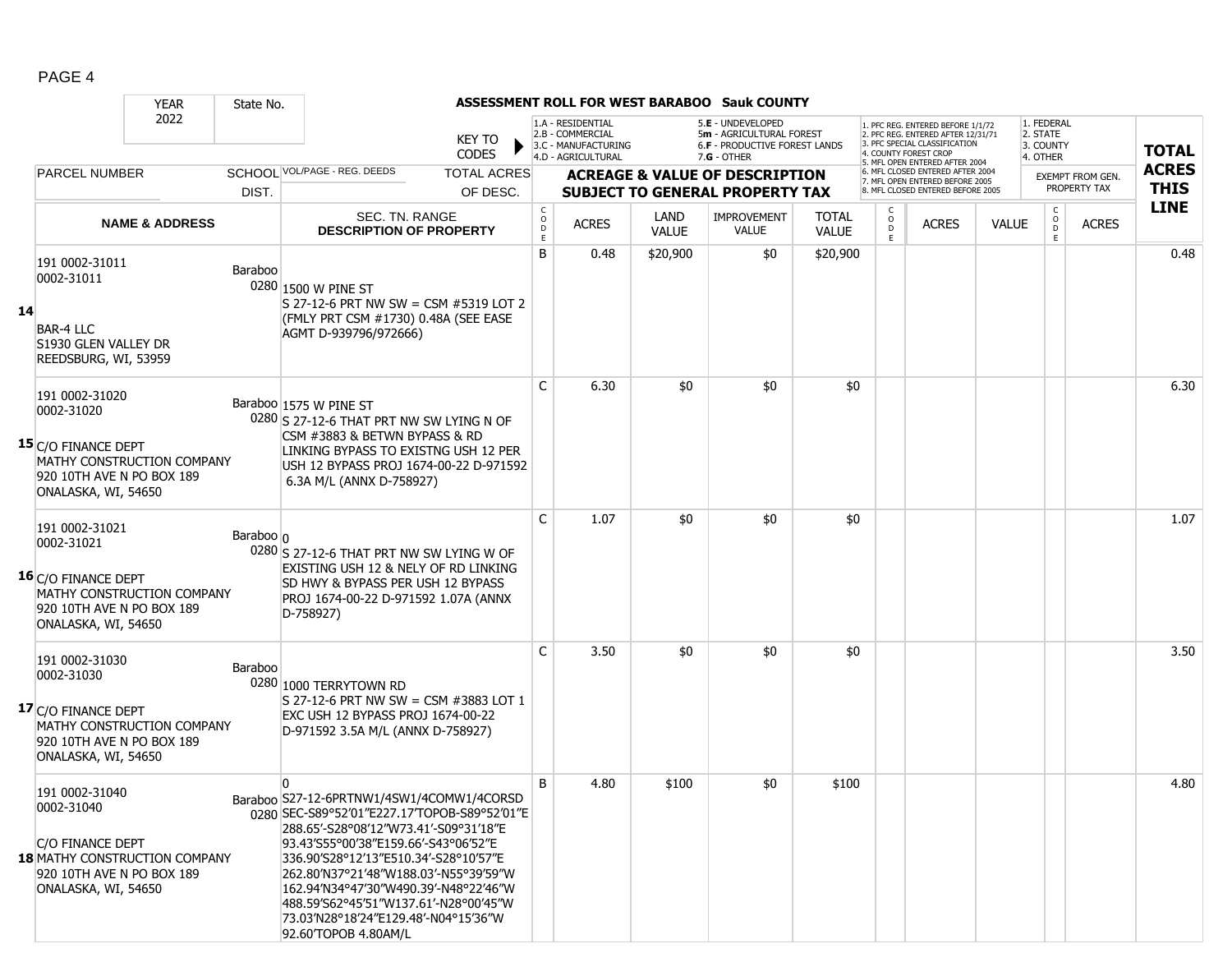|    |                                                                                                 | <b>YEAR</b>               | State No.         |                                                                                                                                                                                                                                        |                                             |                                                                                    |                      | <b>ASSESSMENT ROLL FOR WEST BARABOO Sauk COUNTY</b>                                             |                              |                        |                                                                                                                                                                     |              |                                                 |                                         |                             |
|----|-------------------------------------------------------------------------------------------------|---------------------------|-------------------|----------------------------------------------------------------------------------------------------------------------------------------------------------------------------------------------------------------------------------------|---------------------------------------------|------------------------------------------------------------------------------------|----------------------|-------------------------------------------------------------------------------------------------|------------------------------|------------------------|---------------------------------------------------------------------------------------------------------------------------------------------------------------------|--------------|-------------------------------------------------|-----------------------------------------|-----------------------------|
|    |                                                                                                 | 2022                      |                   | <b>KEY TO</b><br><b>CODES</b>                                                                                                                                                                                                          |                                             | 1.A - RESIDENTIAL<br>2.B - COMMERCIAL<br>3.C - MANUFACTURING<br>4.D - AGRICULTURAL |                      | 5.E - UNDEVELOPED<br>5m - AGRICULTURAL FOREST<br>6.F - PRODUCTIVE FOREST LANDS<br>$7.G - OTHER$ |                              |                        | 1. PFC REG. ENTERED BEFORE 1/1/72<br>2. PFC REG. ENTERED AFTER 12/31/71<br>3. PFC SPECIAL CLASSIFICATION<br>4. COUNTY FOREST CROP<br>5. MFL OPEN ENTERED AFTER 2004 |              | 1. FEDERAL<br>2. STATE<br>3. COUNTY<br>4. OTHER |                                         | <b>TOTAL</b>                |
|    | <b>PARCEL NUMBER</b>                                                                            |                           | DIST.             | SCHOOL VOL/PAGE - REG. DEEDS<br><b>TOTAL ACRES</b><br>OF DESC.                                                                                                                                                                         |                                             |                                                                                    |                      | <b>ACREAGE &amp; VALUE OF DESCRIPTION</b><br><b>SUBJECT TO GENERAL PROPERTY TAX</b>             |                              |                        | 6. MFL CLOSED ENTERED AFTER 2004<br>7. MFL OPEN ENTERED BEFORE 2005<br>8. MFL CLOSED ENTERED BEFORE 2005                                                            |              |                                                 | <b>EXEMPT FROM GEN.</b><br>PROPERTY TAX | <b>ACRES</b><br><b>THIS</b> |
|    |                                                                                                 | <b>NAME &amp; ADDRESS</b> |                   | SEC. TN. RANGE<br><b>DESCRIPTION OF PROPERTY</b>                                                                                                                                                                                       | $\mathsf{C}$<br>$\circ$<br>$\mathsf D$<br>E | <b>ACRES</b>                                                                       | LAND<br><b>VALUE</b> | <b>IMPROVEMENT</b><br><b>VALUE</b>                                                              | <b>TOTAL</b><br><b>VALUE</b> | C<br>$\circ$<br>D<br>E | <b>ACRES</b>                                                                                                                                                        | <b>VALUE</b> | $\mathsf{C}$<br>$\overline{0}$<br>E             | <b>ACRES</b>                            | <b>LINE</b>                 |
| 19 | 191 0002-31100<br>0002-31100<br>WEST BARABOO, VILLAGE OF<br>500 CEDAR ST<br>BARABOO, WI, 53913  |                           | Baraboo<br>0280 0 | S 27-12-6 PRT SW SW = CSM #4521 LOT 1<br>EXC USH 12 BYPASS PROJ 1674-00-22<br>D-971592 6.3A M/L (S/EASES PER D782618<br>& 782619) (ANNX D-758927)                                                                                      | B                                           | 0.00                                                                               | \$0                  | \$0                                                                                             | \$0                          |                        |                                                                                                                                                                     |              | X <sub>4</sub>                                  | 6.30                                    | 6.30                        |
|    |                                                                                                 |                           |                   | <b>Parcel Total</b>                                                                                                                                                                                                                    |                                             | 0.00                                                                               | \$0                  | \$0                                                                                             | \$0                          |                        | 0.00                                                                                                                                                                | \$0          |                                                 | 6.30                                    |                             |
| 20 | 191 0002-31200<br>0002-31200<br>WEST BARABOO, VILLAGE OF<br>500 CEDAR ST<br>BARABOO, WI, 53913  |                           | Baraboo           | 0280 TERRYTOWN RD<br>S 27-12-6 PRT SE SW COM NE COR-W 218'-<br>S 458'-E 218'- N 458' TO POB 2.29A (ANNEX<br>PER D-1046260, FMLY 002-0844)                                                                                              |                                             |                                                                                    |                      |                                                                                                 |                              |                        |                                                                                                                                                                     |              | X4                                              | 2.29                                    | 2.29                        |
| 21 | 191 0002-31210<br>0002-31210<br>WEST BARABOO, VILLAGE OF<br>500 CEDAR ST<br>BARABOO, WI, 53913  |                           |                   | Baraboo TERRYTOWN RD<br>0280 S 27-12-06 SE1/4 SW1/4 EXC COM NE COR<br>SE1/4 SW1/4 SD SEC - W218' - S458' -<br>E218'- N458' & EXC HWY PER D-580735,<br>D-321608 & D-962961 (DEANNX 1167146 &<br>1174675 FMLY 206-0036-43000) 30.15A M/L |                                             |                                                                                    |                      |                                                                                                 |                              |                        |                                                                                                                                                                     |              | <b>X4</b>                                       | 30.15                                   | 30.15                       |
| 22 | 191 0002-31230<br>0002-31230<br>WIS DEPT TRANSPORTATION<br>2101 WRIGHT ST<br>MADISON, WI, 53704 |                           | Baraboo ROW       | 0280 S 27-12-06 PRT SE1/4 SW1/4 PER HWY<br>PROJ #1672-03-21 (1.88A) & FOR #1674-00<br>-22 PER D-962961 (0.02A) (ANNX R614-482)<br>(DEANNX 1167146 & 1174675 FMLY 206-<br>0036-43200) 3.58A M/L                                         |                                             |                                                                                    |                      |                                                                                                 |                              |                        |                                                                                                                                                                     |              | X <sub>2</sub>                                  | 3.58                                    | 3.58                        |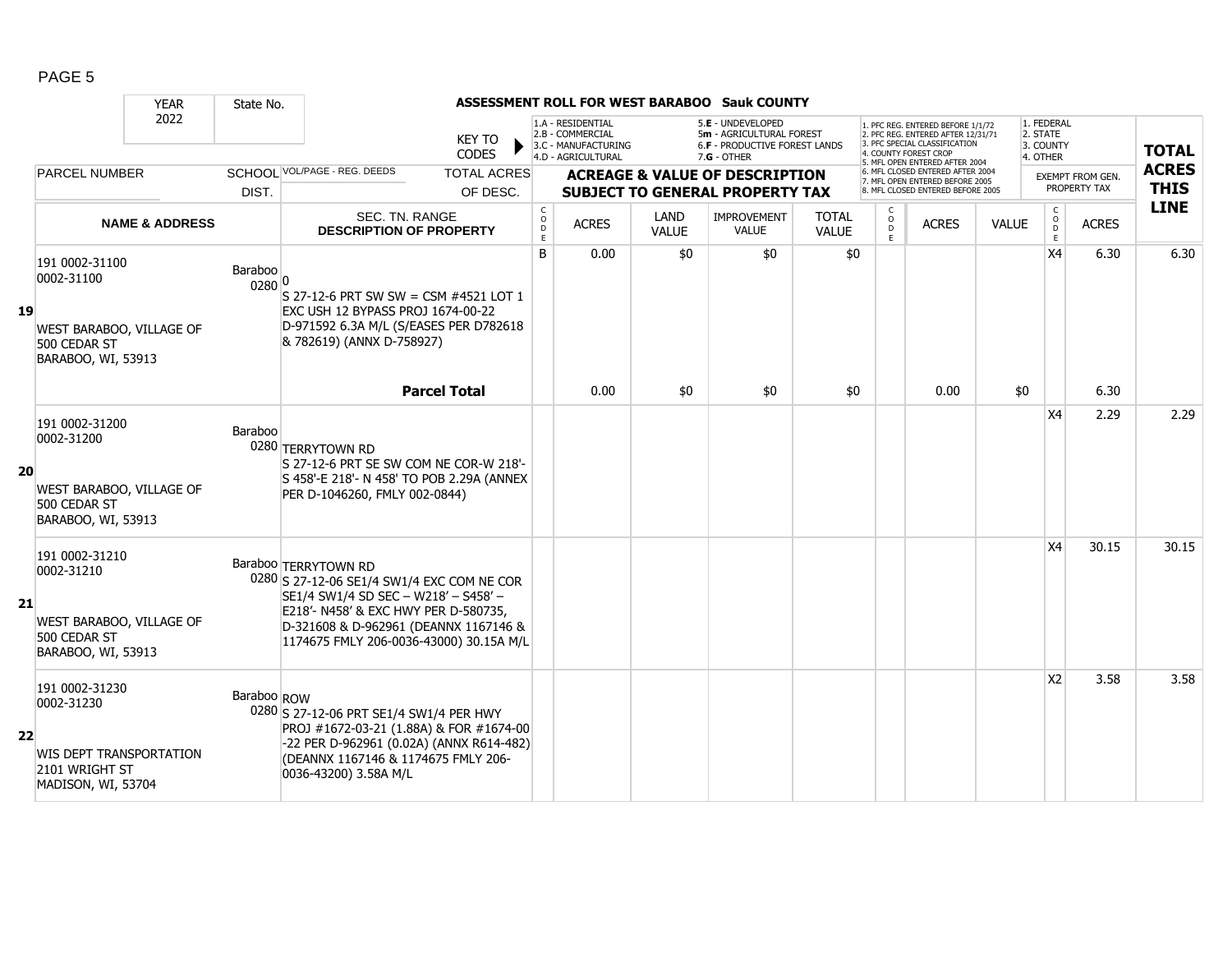|     |                                                                                                              | <b>YEAR</b>               | State No.       |                                                                                                                                                                                                                                                                                                                                                                                                                                                                                                  |                                   |                                                                                    |                             | <b>ASSESSMENT ROLL FOR WEST BARABOO Sauk COUNTY</b>                                                    |                              |                     |                                                                                                                                                                     |              |                                                 |                         |              |
|-----|--------------------------------------------------------------------------------------------------------------|---------------------------|-----------------|--------------------------------------------------------------------------------------------------------------------------------------------------------------------------------------------------------------------------------------------------------------------------------------------------------------------------------------------------------------------------------------------------------------------------------------------------------------------------------------------------|-----------------------------------|------------------------------------------------------------------------------------|-----------------------------|--------------------------------------------------------------------------------------------------------|------------------------------|---------------------|---------------------------------------------------------------------------------------------------------------------------------------------------------------------|--------------|-------------------------------------------------|-------------------------|--------------|
|     |                                                                                                              | 2022                      |                 | <b>KEY TO</b><br><b>CODES</b>                                                                                                                                                                                                                                                                                                                                                                                                                                                                    |                                   | 1.A - RESIDENTIAL<br>2.B - COMMERCIAL<br>3.C - MANUFACTURING<br>4.D - AGRICULTURAL |                             | 5.E - UNDEVELOPED<br>5m - AGRICULTURAL FOREST<br><b>6.F - PRODUCTIVE FOREST LANDS</b><br>$7.G - OTHER$ |                              |                     | 1. PFC REG. ENTERED BEFORE 1/1/72<br>2. PFC REG. ENTERED AFTER 12/31/71<br>3. PFC SPECIAL CLASSIFICATION<br>4. COUNTY FOREST CROP<br>5. MFL OPEN ENTERED AFTER 2004 |              | 1. FEDERAL<br>2. STATE<br>3. COUNTY<br>4. OTHER |                         | <b>TOTAL</b> |
|     | <b>PARCEL NUMBER</b>                                                                                         |                           |                 | SCHOOL VOL/PAGE - REG. DEEDS<br><b>TOTAL ACRES</b>                                                                                                                                                                                                                                                                                                                                                                                                                                               |                                   |                                                                                    |                             | <b>ACREAGE &amp; VALUE OF DESCRIPTION</b>                                                              |                              |                     | 6. MFL CLOSED ENTERED AFTER 2004<br>7. MFL OPEN ENTERED BEFORE 2005                                                                                                 |              |                                                 | <b>EXEMPT FROM GEN.</b> | <b>ACRES</b> |
|     |                                                                                                              |                           | DIST.           | OF DESC.                                                                                                                                                                                                                                                                                                                                                                                                                                                                                         |                                   |                                                                                    |                             | <b>SUBJECT TO GENERAL PROPERTY TAX</b>                                                                 |                              |                     | 8. MFL CLOSED ENTERED BEFORE 2005                                                                                                                                   |              |                                                 | PROPERTY TAX            | <b>THIS</b>  |
|     |                                                                                                              | <b>NAME &amp; ADDRESS</b> |                 | SEC. TN. RANGE<br><b>DESCRIPTION OF PROPERTY</b>                                                                                                                                                                                                                                                                                                                                                                                                                                                 | C<br>$\circ$<br>$\mathsf D$<br>F. | <b>ACRES</b>                                                                       | <b>LAND</b><br><b>VALUE</b> | IMPROVEMENT<br><b>VALUE</b>                                                                            | <b>TOTAL</b><br><b>VALUE</b> | $\overline{0}$<br>E | <b>ACRES</b>                                                                                                                                                        | <b>VALUE</b> | $\rm _o^C$<br>E                                 | <b>ACRES</b>            | <b>LINE</b>  |
|     | 191 0003-00200<br>0003-00200<br>23 WEST BARABOO, VILLAGE OF<br>500 CEDAR ST<br>BARABOO, WI, 53913            |                           | 0280 LT 2       | <sup>0</sup><br>Baraboo S 27-12-6 PRT SW1/4 SE1/4 COM SW COR<br>CSM 3941 - S88°59'07"W 199.14' TO WLI<br>SW SE -<br>N00°06'13"W 504.42' ALG SD WLI -<br>N88°55'38"E<br>199.14' TO NW COR LT 1 CSM 3941 -<br>S00°06'13"E<br>504.63' TO POB 2.31A M/L                                                                                                                                                                                                                                              |                                   |                                                                                    |                             |                                                                                                        |                              |                     |                                                                                                                                                                     |              | X <sub>4</sub>                                  | 2.31                    | 2.31         |
| -24 | 191 0003-00201<br>0003-00201<br>E FORD TURPING, TAMMY J BRANDT<br>1649 HUBBARD AVE<br>SAN LEANDRO, CA, 94579 |                           |                 | 1201 CONNIE RD<br>Baraboo S 27-12-6 PRT SW SE = CSM #3726 LOT 1<br>0280 & PRT LOT 2 DESC AS: BEG AT NE COR LOT<br>2-S1°1'10"E 98'-N88°58'50"E 20'-<br>S1°1'10"E 9'-S89°24'30"W 66.90'-<br>N1°1'10"W 106.50' TO N LI LOT 2-<br>N88°58'50"E 46.90' TO POB (S/RESTR PER<br>D-674050) 1.21A M/L                                                                                                                                                                                                      | B                                 | 1.21                                                                               | \$71,400                    | \$647,400                                                                                              | \$718,800                    |                     |                                                                                                                                                                     |              |                                                 |                         | 1.21         |
|     | 191 0003-00202<br>0003-00202<br><b>BARABOO APTS LLC</b><br>25 W7428 HOGSBACK RD<br>JUNEAU, WI, 53039         |                           |                 | 1209/1215/1223 ZAJAK DR<br>Baraboo S 27-12-6 PRT SW SE = CSM #3726 LOT 2<br>0280 EXC BEG NE COR LOT 2- S1°1'10"E 98'-<br>N88°58'50"E 20'- S1°1'10"E 9'-<br>S89°24'30"W 66.90'- N1°1'10"W 106.50'<br>TO NLI LOT 2- N88°58' 50"E 46.90' TO<br>POB & ALSO INCL BEG W MOST COR LOT 2<br>CSM #3726 -S13A°12'11"E 123.5' TO SW<br>COR SD LOT- S88°57'33"W 36.82'- N0° E<br>120.90'- N89°57'31"E 8.61' TO POB PER<br>D-688025 (S/EASE PER R514-770 LESS<br>D-661203 & S/EASE PER D-661204) 1.86A<br>M/L | <sub>B</sub>                      | 1.86                                                                               | \$77,000                    | \$1,574,900                                                                                            | \$1,651,900                  |                     |                                                                                                                                                                     |              |                                                 |                         | 1.86         |
| 26  | 191 0003-00203<br>0003-00203<br>WEST BARABOO, VILLAGE OF<br>500 CEDAR ST<br>BARABOO, WI, 53913               |                           | Baraboo<br>0280 | S 27-12-6 PRT SW SE = CSM #3852 LOT 3<br>(FMLY PRT CSM #3726) 1.06A                                                                                                                                                                                                                                                                                                                                                                                                                              |                                   |                                                                                    |                             |                                                                                                        |                              |                     |                                                                                                                                                                     |              | X <sub>4</sub>                                  | 1.06                    | 1.06         |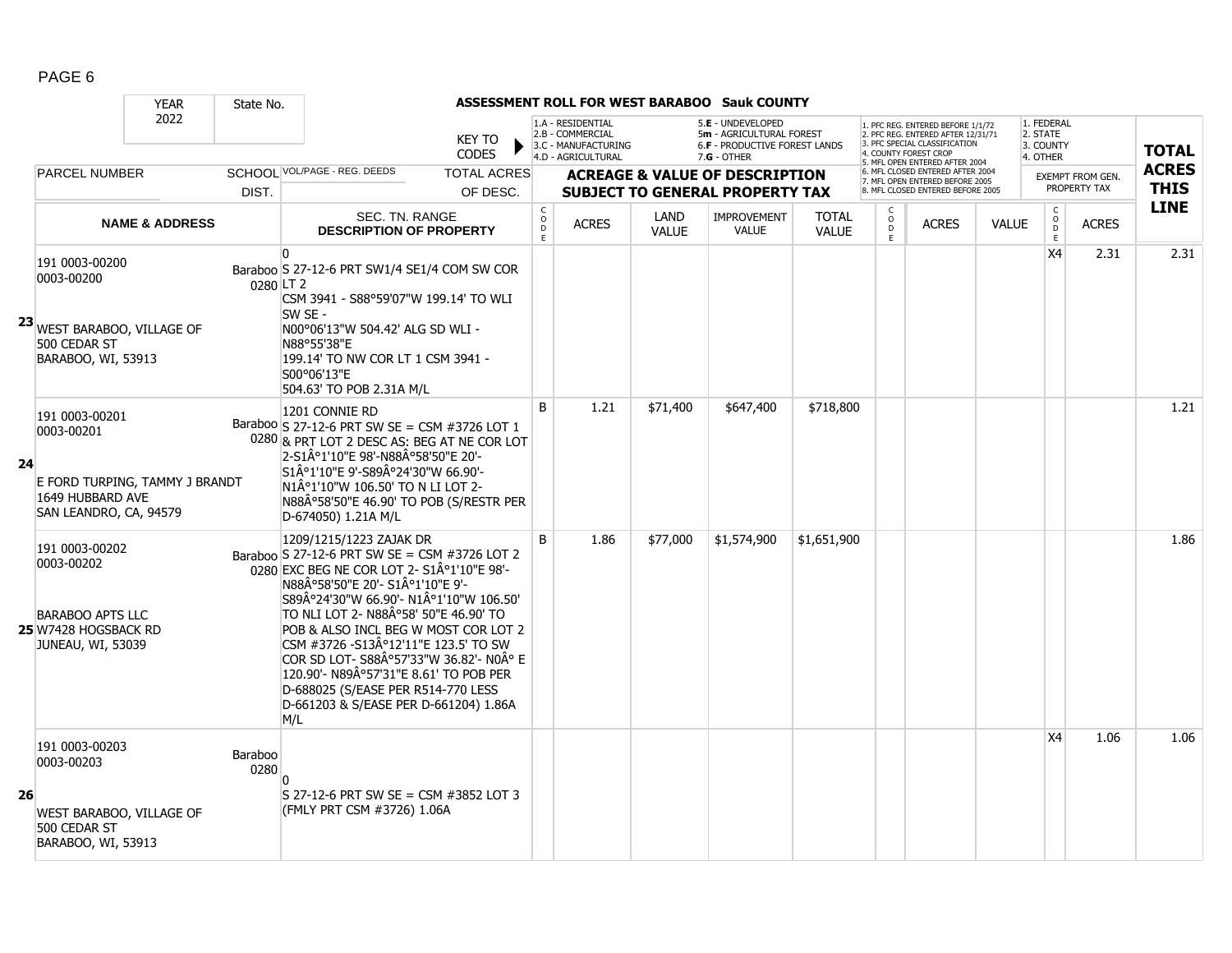|    |                                                                                                      | <b>YEAR</b>               | State No.                    |                                                                                                                                                              |                               |                                               |                                                                                    |                      | ASSESSMENT ROLL FOR WEST BARABOO Sauk COUNTY                                                         |                              |                                                |                                                                                                                                   |              |                                                          |                         |              |
|----|------------------------------------------------------------------------------------------------------|---------------------------|------------------------------|--------------------------------------------------------------------------------------------------------------------------------------------------------------|-------------------------------|-----------------------------------------------|------------------------------------------------------------------------------------|----------------------|------------------------------------------------------------------------------------------------------|------------------------------|------------------------------------------------|-----------------------------------------------------------------------------------------------------------------------------------|--------------|----------------------------------------------------------|-------------------------|--------------|
|    |                                                                                                      | 2022                      |                              |                                                                                                                                                              | <b>KEY TO</b><br><b>CODES</b> |                                               | 1.A - RESIDENTIAL<br>2.B - COMMERCIAL<br>3.C - MANUFACTURING<br>4.D - AGRICULTURAL |                      | 5.E - UNDEVELOPED<br>5m - AGRICULTURAL FOREST<br><b>6.F - PRODUCTIVE FOREST LANDS</b><br>7.G - OTHER |                              |                                                | 1. PFC REG. ENTERED BEFORE 1/1/72<br>2. PFC REG. ENTERED AFTER 12/31/71<br>3. PFC SPECIAL CLASSIFICATION<br>4. COUNTY FOREST CROP |              | 1. FEDERAL<br>2. STATE<br>3. COUNTY<br>4. OTHER          |                         | <b>TOTAL</b> |
|    | <b>PARCEL NUMBER</b>                                                                                 |                           |                              | SCHOOL VOL/PAGE - REG. DEEDS                                                                                                                                 | <b>TOTAL ACRES</b>            |                                               |                                                                                    |                      | <b>ACREAGE &amp; VALUE OF DESCRIPTION</b>                                                            |                              |                                                | 5. MFL OPEN ENTERED AFTER 2004<br>6. MFL CLOSED ENTERED AFTER 2004<br>7. MFL OPEN ENTERED BEFORE 2005                             |              |                                                          | <b>EXEMPT FROM GEN.</b> | <b>ACRES</b> |
|    |                                                                                                      |                           | DIST.                        |                                                                                                                                                              | OF DESC.                      |                                               |                                                                                    |                      | <b>SUBJECT TO GENERAL PROPERTY TAX</b>                                                               |                              |                                                | 8. MFL CLOSED ENTERED BEFORE 2005                                                                                                 |              |                                                          | PROPERTY TAX            | <b>THIS</b>  |
|    |                                                                                                      | <b>NAME &amp; ADDRESS</b> |                              | SEC. TN. RANGE<br><b>DESCRIPTION OF PROPERTY</b>                                                                                                             |                               | $\mathsf{C}$<br>$\circ$<br>$\mathsf{D}$<br>E. | <b>ACRES</b>                                                                       | LAND<br><b>VALUE</b> | IMPROVEMENT<br><b>VALUE</b>                                                                          | <b>TOTAL</b><br><b>VALUE</b> | $\begin{matrix} 0 \\ 0 \\ 0 \end{matrix}$<br>E | <b>ACRES</b>                                                                                                                      | <b>VALUE</b> | $\begin{matrix} C \\ O \\ D \end{matrix}$<br>$\mathsf E$ | <b>ACRES</b>            | <b>LINE</b>  |
| 27 | 191 0003-00204<br>0003-00204<br>WEST BARABOO, VILLAGE OF<br>500 CEDAR ST<br>BARABOO, WI, 53913       |                           | Baraboo<br>$0280 _0$         | S 27-12-6 PRT SW1/4 SE1/4 = CSM 3941<br>LOT <sub>1</sub><br>2.00A                                                                                            |                               |                                               |                                                                                    |                      |                                                                                                      |                              |                                                |                                                                                                                                   |              | X4                                                       | 0.00                    | 0.00         |
| 28 | 191 0003-00205<br>0003-00205<br>WEST BARABOO, VILLAGE OF<br>500 CEDAR ST<br>BARABOO, WI, 53913       |                           | Baraboo $\vert$              | 0280 S 27-12-6 PRT SW1/4 SE1/4 = CSM 3941<br>LOT 2 EXC<br>E 66' FOR ROSEMARY LN PER D-936323<br>1.77A<br>M/L                                                 |                               |                                               |                                                                                    |                      |                                                                                                      |                              |                                                |                                                                                                                                   |              | X4                                                       | 0.00                    | 0.00         |
| 29 | 191 0003-00300<br>0003-00300<br><b>BARABOO APTS LLC</b><br>W7428 HOGSBACK RD<br>JUNEAU, WI, 53039    |                           | Baraboo                      | 0280 1101/1103 CONNIE RD<br>S 27-12-6 PRT SW SE = CSM #1989 LOT 1<br>(W/EASE PER D-648808) 1.5A (ANNX R605-<br>208 - FMLY 002-0850-1)                        |                               | B                                             | 1.50                                                                               | \$73,900             | \$917,600                                                                                            | \$991,500                    |                                                |                                                                                                                                   |              |                                                          |                         | 1.50         |
| 30 | 191 0003-00400<br>0003-00400<br>WEST BARABOO, VILLAGE OF<br>500 CEDAR ST<br>BARABOO, WI, 53913       |                           | Baraboo<br>0280 0            | S 27-12-6 PRT SW SE = CSM #2298 LOT 1<br>(W\EASE PER R514-770 LESS D-661203 &<br>W/EASES PER R514-772 & D-661204) 0.43A<br>(ANNX R605-208 - FMLY 002-0850-2) |                               |                                               |                                                                                    |                      |                                                                                                      |                              |                                                |                                                                                                                                   |              | X4                                                       | 0.43                    | 0.43         |
| 31 | 191 0003-00601<br>0003-00601<br><b>VILLAGE OF WEST BARABOO</b><br>500 CEDAR ST<br>BARABOO, WI, 53913 |                           | Baraboo<br>0280 <sub>0</sub> | S 27-12-6 E 99' OF: N315' OF SW SE W OF<br>C/L HWY (ANNEX PER R682-123 - FMLY PRT<br>002-0851) 0.83A M/L                                                     |                               |                                               |                                                                                    |                      |                                                                                                      |                              |                                                |                                                                                                                                   |              | X4                                                       | 1.00                    | 1.00         |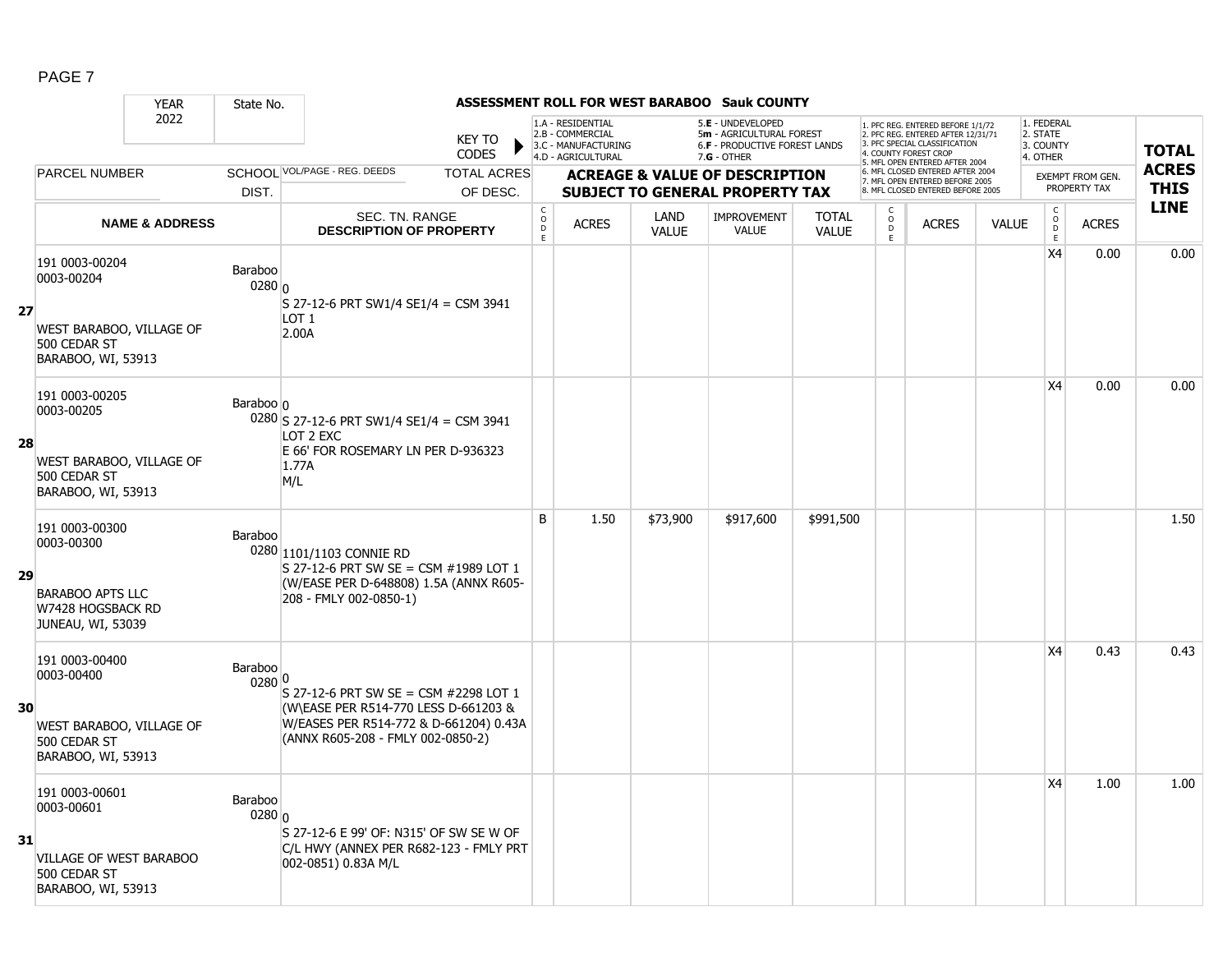|    |                                                                                                                        | <b>YEAR</b>               | State No.         |                                                                                                                                                                                                                                                                                      |                                                 |                                                                                    |                             | <b>ASSESSMENT ROLL FOR WEST BARABOO Sauk COUNTY</b>                                                    |                              |             |                                                                                                                                   |              |                                                 |                  |              |
|----|------------------------------------------------------------------------------------------------------------------------|---------------------------|-------------------|--------------------------------------------------------------------------------------------------------------------------------------------------------------------------------------------------------------------------------------------------------------------------------------|-------------------------------------------------|------------------------------------------------------------------------------------|-----------------------------|--------------------------------------------------------------------------------------------------------|------------------------------|-------------|-----------------------------------------------------------------------------------------------------------------------------------|--------------|-------------------------------------------------|------------------|--------------|
|    |                                                                                                                        | 2022                      |                   | <b>KEY TO</b><br><b>CODES</b>                                                                                                                                                                                                                                                        |                                                 | 1.A - RESIDENTIAL<br>2.B - COMMERCIAL<br>3.C - MANUFACTURING<br>4.D - AGRICULTURAL |                             | 5.E - UNDEVELOPED<br>5m - AGRICULTURAL FOREST<br><b>6.F - PRODUCTIVE FOREST LANDS</b><br>$7.G - OTHER$ |                              |             | 1. PFC REG. ENTERED BEFORE 1/1/72<br>2. PFC REG. ENTERED AFTER 12/31/71<br>3. PFC SPECIAL CLASSIFICATION<br>4. COUNTY FOREST CROP |              | 1. FEDERAL<br>2. STATE<br>3. COUNTY<br>4. OTHER |                  | <b>TOTAL</b> |
|    | <b>PARCEL NUMBER</b>                                                                                                   |                           |                   | SCHOOL VOL/PAGE - REG. DEEDS<br><b>TOTAL ACRES</b>                                                                                                                                                                                                                                   |                                                 |                                                                                    |                             | <b>ACREAGE &amp; VALUE OF DESCRIPTION</b>                                                              |                              |             | 5. MFL OPEN ENTERED AFTER 2004<br>6. MFL CLOSED ENTERED AFTER 2004                                                                |              |                                                 | EXEMPT FROM GEN. | <b>ACRES</b> |
|    |                                                                                                                        |                           | DIST.             | OF DESC.                                                                                                                                                                                                                                                                             |                                                 |                                                                                    |                             | <b>SUBJECT TO GENERAL PROPERTY TAX</b>                                                                 |                              |             | 7. MFL OPEN ENTERED BEFORE 2005<br>8. MFL CLOSED ENTERED BEFORE 2005                                                              |              |                                                 | PROPERTY TAX     | <b>THIS</b>  |
|    |                                                                                                                        | <b>NAME &amp; ADDRESS</b> |                   | SEC. TN. RANGE<br><b>DESCRIPTION OF PROPERTY</b>                                                                                                                                                                                                                                     | $\begin{array}{c} C \\ O \\ D \\ E \end{array}$ | <b>ACRES</b>                                                                       | <b>LAND</b><br><b>VALUE</b> | <b>IMPROVEMENT</b><br><b>VALUE</b>                                                                     | <b>TOTAL</b><br><b>VALUE</b> | 0<br>D<br>E | <b>ACRES</b>                                                                                                                      | <b>VALUE</b> | $\mathsf{C}$<br>$\circ$<br>D<br>E               | <b>ACRES</b>     | <b>LINE</b>  |
| 32 | 191 0003-00610<br>0003-00610<br>TOP TIER GRADING COMPANY LLC<br>2004 LOGGERS LN<br>BARABOO, WI, 53913                  |                           |                   | Baraboo 1401 TERRYTOWN RD<br>0280 S 27-12-6 PRT SW1/4 SE1/4 N 315' OF<br>SW1/4 SE1/4 LYING W OF C/L HWY EXC E<br>99' (S/EASE PER D-1199167) (ANNEX PER<br>D-1196663/FMLY 002-0851) 6.40A M/L (For<br>2022 - See 0003-00610 & 0003-00601)                                             | A                                               | 6.22                                                                               | \$94,700                    | \$79,400                                                                                               | \$174,100                    |             |                                                                                                                                   |              |                                                 |                  | 6.22         |
| 33 | 191 0003-00900<br>0003-00900<br>WIS DEPT TRANSPORTATION, SAUK<br><b>COUNTY</b><br>2101 WRIGHT ST<br>MADISON, WI, 53704 |                           | Baraboo<br>0280 0 | S 27-12-6 ANNEXED HWY LAND (ANNX<br>D-758927 & D-974705) PER V284-181, -183,<br>-185, -187 & -197, & PER DOT HWY PROJ<br>1672-00-21 10.6A M/L                                                                                                                                        |                                                 |                                                                                    |                             |                                                                                                        |                              |             |                                                                                                                                   |              | X <sub>2</sub>                                  | 10.06            | 10.06        |
| 34 | 191 0003-01001<br>0003-01001<br>JAY H SHERWOOD, LORNA M SHERWOOD<br>1801 W PINE ST<br>BARABOO, WI, 53913               |                           |                   | 1801 W PINE ST<br>Baraboo S 28-12-6 PRT NE NE = CSM #1810 LOT 1<br>0280 EXC HWY PER R594-685; ALSO INCL PRT NE<br>NE PER D-1052762 DESCR AS: COM NWCOR<br>CSM #1810- S187.25' TO SWCOR SD CSM-<br>S89°59'18"W 90.14' ALG SLI NE NE-<br>N184.47'- N88°13'24"E 90.18' TO POB<br>1.365A | A                                               | 1.37                                                                               | \$70,400                    | \$142,700                                                                                              | \$213,100                    |             |                                                                                                                                   |              |                                                 |                  | 1.37         |
| 35 | 191 0003-01003<br>0003-01003<br><b>DEANNE SUE WEISS</b><br>S4049 OLD HWY 33<br>BARABOO, WI, 53913                      |                           | Baraboo           | 0280 NEW HWY 12<br>S 28-12-6 THAT PRT NE NE LYING S OF<br>CSM #2775 & W OF USH 12 BYPASS PROJ<br>1674-00-22 D-966964 5.46A M/L                                                                                                                                                       | D                                               | 5.46                                                                               | \$1,500                     | \$0                                                                                                    | \$1,500                      |             |                                                                                                                                   |              |                                                 |                  | 5.46         |
| 36 | 191 0003-01011<br>0003-01011<br><b>GALE I GETSCHMAN</b><br>1805 W PINE ST<br>BARABOO, WI, 53913                        |                           | Baraboo<br>0280   | 1805 W PINE ST<br>S 28-12-6 PRT NE NE = CSM $\#6190$ LOT 1<br>5.66A                                                                                                                                                                                                                  | G<br>E                                          | 2.00<br>3.66                                                                       | \$63,200<br>\$7,300         | \$131,900<br>\$0                                                                                       | \$195,100<br>\$7,300         |             |                                                                                                                                   |              |                                                 |                  | 5.66         |
|    |                                                                                                                        |                           |                   | <b>Parcel Total</b>                                                                                                                                                                                                                                                                  |                                                 | 5.66                                                                               | \$70,500                    | \$131,900                                                                                              | \$202,400                    |             | 0.00                                                                                                                              | \$0          |                                                 | 0.00             |              |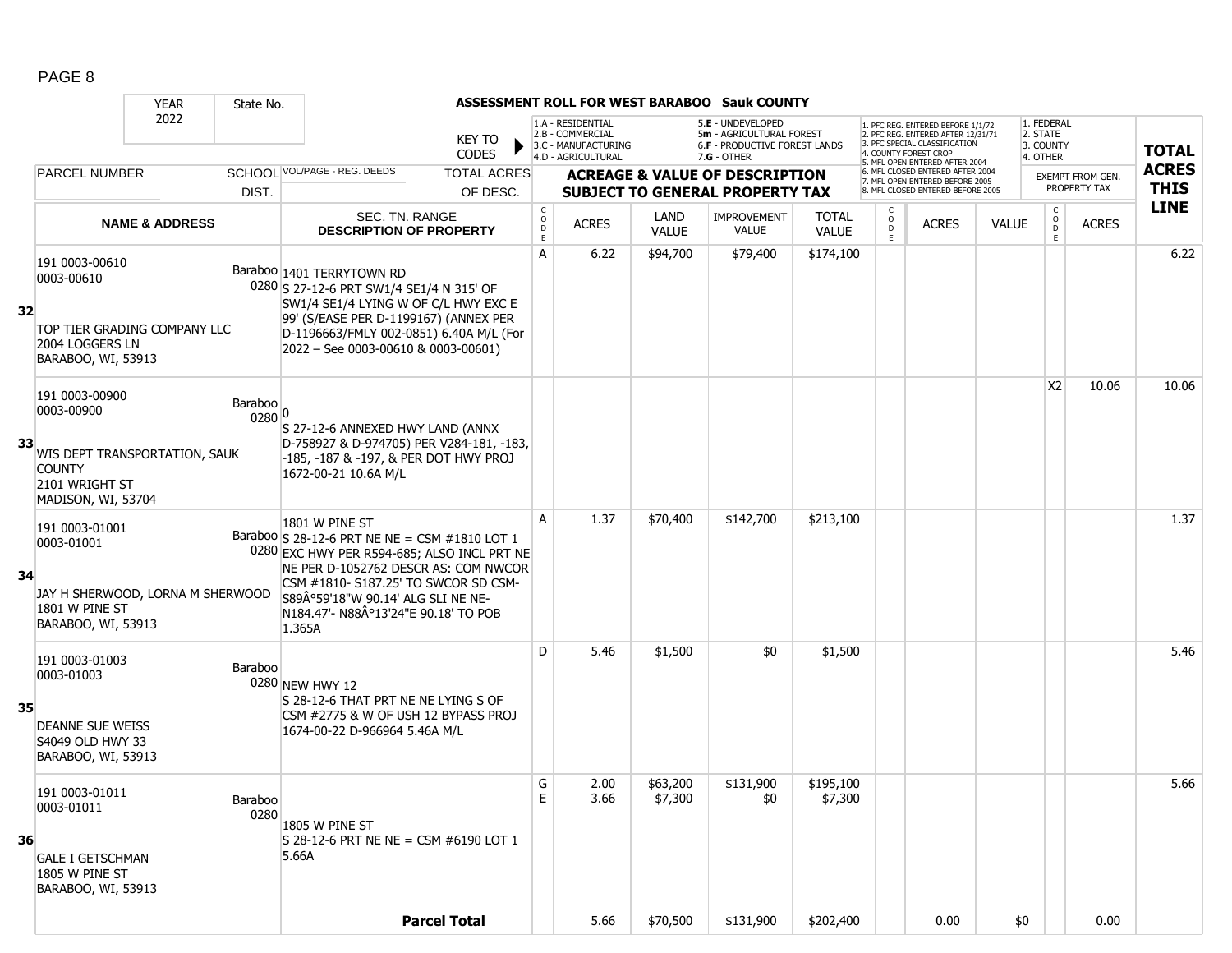|    |                                                                                                       | <b>YEAR</b>               | State No.         |                                                                                                                                                                                |                               |                                            |                                                                                    |                      | <b>ASSESSMENT ROLL FOR WEST BARABOO Sauk COUNTY</b>                                             |                              |                          |                                                                                                                                                                     |              |                                                 |                  |              |
|----|-------------------------------------------------------------------------------------------------------|---------------------------|-------------------|--------------------------------------------------------------------------------------------------------------------------------------------------------------------------------|-------------------------------|--------------------------------------------|------------------------------------------------------------------------------------|----------------------|-------------------------------------------------------------------------------------------------|------------------------------|--------------------------|---------------------------------------------------------------------------------------------------------------------------------------------------------------------|--------------|-------------------------------------------------|------------------|--------------|
|    |                                                                                                       | 2022                      |                   |                                                                                                                                                                                | <b>KEY TO</b><br><b>CODES</b> |                                            | 1.A - RESIDENTIAL<br>2.B - COMMERCIAL<br>3.C - MANUFACTURING<br>4.D - AGRICULTURAL |                      | 5.E - UNDEVELOPED<br>5m - AGRICULTURAL FOREST<br>6.F - PRODUCTIVE FOREST LANDS<br>$7.G - OTHER$ |                              |                          | 1. PFC REG. ENTERED BEFORE 1/1/72<br>2. PFC REG. ENTERED AFTER 12/31/71<br>3. PFC SPECIAL CLASSIFICATION<br>4. COUNTY FOREST CROF<br>5. MFL OPEN ENTERED AFTER 2004 |              | 1. FEDERAL<br>2. STATE<br>3. COUNTY<br>4. OTHER |                  | <b>TOTAL</b> |
|    | <b>PARCEL NUMBER</b>                                                                                  |                           |                   | SCHOOL VOL/PAGE - REG. DEEDS                                                                                                                                                   | <b>TOTAL ACRES</b>            |                                            |                                                                                    |                      | <b>ACREAGE &amp; VALUE OF DESCRIPTION</b>                                                       |                              |                          | 6. MFL CLOSED ENTERED AFTER 2004<br>7. MFL OPEN ENTERED BEFORE 2005                                                                                                 |              |                                                 | EXEMPT FROM GEN. | <b>ACRES</b> |
|    |                                                                                                       |                           | DIST.             |                                                                                                                                                                                | OF DESC.                      |                                            |                                                                                    |                      | <b>SUBJECT TO GENERAL PROPERTY TAX</b>                                                          |                              |                          | 8. MFL CLOSED ENTERED BEFORE 2005                                                                                                                                   |              |                                                 | PROPERTY TAX     | <b>THIS</b>  |
|    |                                                                                                       | <b>NAME &amp; ADDRESS</b> |                   | SEC. TN. RANGE<br><b>DESCRIPTION OF PROPERTY</b>                                                                                                                               |                               | $\begin{array}{c} C \\ O \\ E \end{array}$ | <b>ACRES</b>                                                                       | LAND<br><b>VALUE</b> | <b>IMPROVEMENT</b><br>VALUE                                                                     | <b>TOTAL</b><br><b>VALUE</b> | C<br>$\overline{0}$<br>E | <b>ACRES</b>                                                                                                                                                        | <b>VALUE</b> | $\mathsf{C}$<br>$\overline{0}$<br>$\mathsf E$   | <b>ACRES</b>     | <b>LINE</b>  |
| 37 | 191 0003-01013<br>0003-01013<br>WEST BARABOO, VILLAGE OF<br>500 CEDAR ST<br>BARABOO, WI, 53913        |                           | Baraboo<br>0280 0 | S 28-12-6 PRT NE NE = CSM $#6190$<br>OUTLOT 1 1.00A (S/DOT DRAINAGE AREA<br>EASE PER D-966964) (W/EASE PER<br>D-1085758)                                                       |                               |                                            |                                                                                    |                      |                                                                                                 |                              |                          |                                                                                                                                                                     |              | X4                                              | 1.00             | 1.00         |
|    | 191 0003-01014<br>0003-01014                                                                          |                           |                   | Baraboo 1875 W PINE ST<br>0280 S 28-12-6 PRT NE NE = CSM #6191 LOT 1                                                                                                           |                               | B                                          | 7.61                                                                               | \$165,900            | \$9,834,100                                                                                     | \$10,000,00<br>$\Omega$      |                          |                                                                                                                                                                     |              |                                                 |                  | 7.61         |
| 38 | <b>OAKBRIDGE LLC</b><br>S1930 GLEN VALLEY DR<br>REEDSBURG, WI, 53959                                  |                           |                   | 7.61A<br>(S/EASE PER D-1085758/D-1134225) (FMLY<br><b>PRT</b><br>CSM #6190)                                                                                                    |                               |                                            |                                                                                    |                      |                                                                                                 |                              |                          |                                                                                                                                                                     |              |                                                 |                  |              |
|    | 191 0003-01015<br>0003-01015                                                                          |                           | Baraboo<br>0280   |                                                                                                                                                                                |                               | B                                          | 0.83                                                                               | \$66,400             | \$0                                                                                             | \$66,400                     |                          |                                                                                                                                                                     |              |                                                 |                  | 0.83         |
| 39 | <b>OAKBRIDGE LLC</b><br>S1930 GLEN VALLEY DR<br>REEDSBURG, WI, 53959                                  |                           |                   | $S$ 28-12-6 PRT NE NE = CSM #6191 LOT 2<br>0.83A (FMLY PRT CSM #6190)                                                                                                          |                               |                                            |                                                                                    |                      |                                                                                                 |                              |                          |                                                                                                                                                                     |              |                                                 |                  |              |
|    | 191 0003-01016<br>0003-01016                                                                          |                           | Baraboo<br>0280   |                                                                                                                                                                                |                               | B                                          | 0.81                                                                               | \$64,800             | \$0                                                                                             | \$64,800                     |                          |                                                                                                                                                                     |              |                                                 |                  | 0.81         |
| 40 | <b>OAKBRIDGE LLC</b><br>S1930 GLEN VALLEY DR<br>REEDSBURG, WI, 53959                                  |                           |                   | $S$ 28-12-6 PRT NE NE = CSM #6191 LOT 3<br>0.81A (FMLY PRTCSM #6190)                                                                                                           |                               |                                            |                                                                                    |                      |                                                                                                 |                              |                          |                                                                                                                                                                     |              |                                                 |                  |              |
| 41 | 191 0003-01301<br>0003-01301<br>BP MOTEL ENTERPRISES INC<br><b>PO BOX 350</b><br>REEDSBURG, WI, 53959 |                           | Baraboo           | 0280 1701 W PINE ST<br>S 27-12-6 PRT SW NW & S 28-12-6 PRT SE<br>$NE = THAT$ PRT CSM #3579 LOT 1 LYING E<br>OF USH 12 BYPASS PROJ 1674-00-22<br>D-968603 6.88A (ANNX D-758927) |                               | B                                          | 6.88                                                                               | \$206,400            | \$0                                                                                             | \$206,400                    |                          |                                                                                                                                                                     |              |                                                 |                  | 6.88         |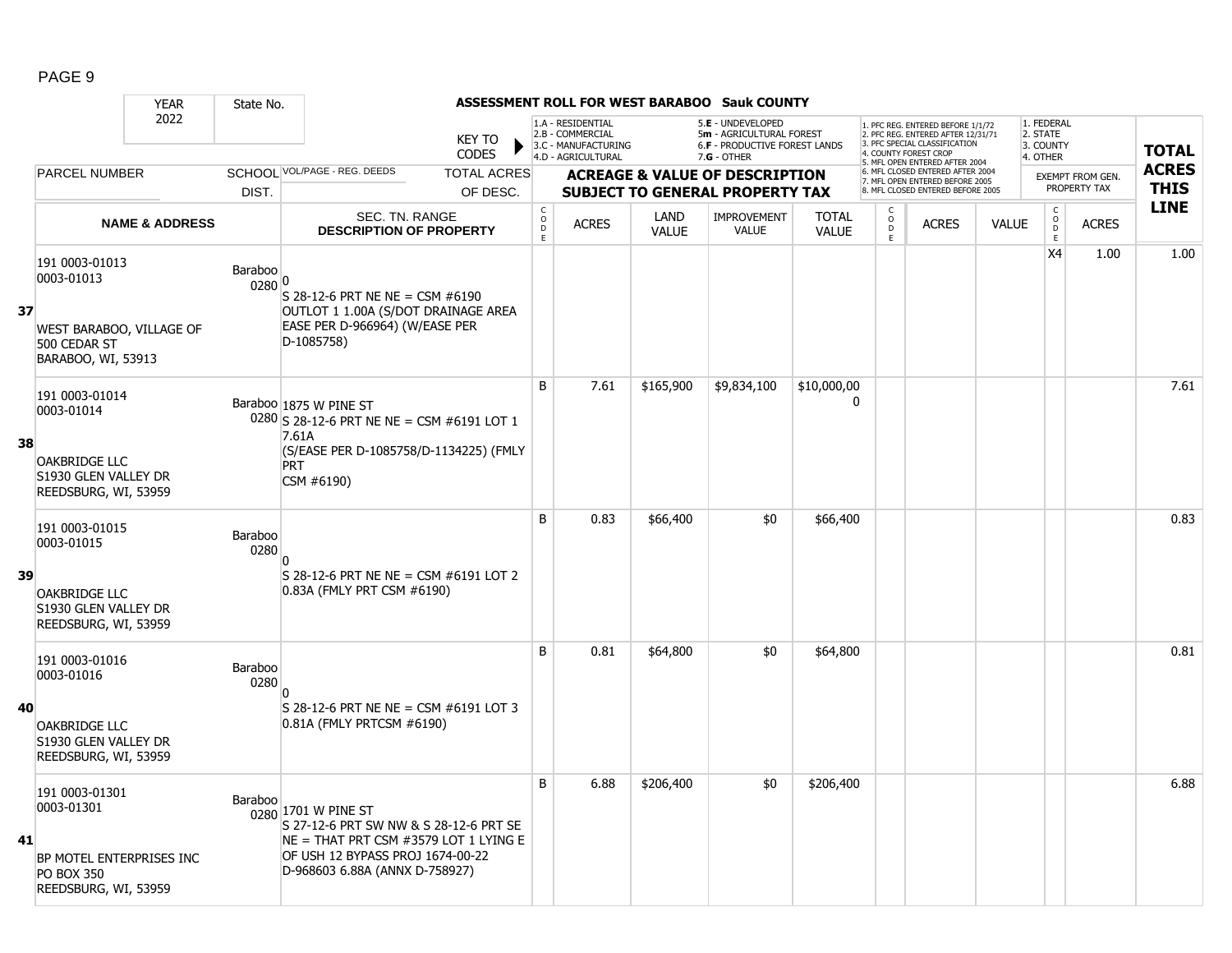|    | <b>YEAR</b>                                                                                                                           | State No.         |                                                                                                                                                                                  |                                |                  |                                                                                    |                      | ASSESSMENT ROLL FOR WEST BARABOO Sauk COUNTY                                                    |                              |                         |                                                                                                                                                                     |              |                                                 |                                         |                             |
|----|---------------------------------------------------------------------------------------------------------------------------------------|-------------------|----------------------------------------------------------------------------------------------------------------------------------------------------------------------------------|--------------------------------|------------------|------------------------------------------------------------------------------------|----------------------|-------------------------------------------------------------------------------------------------|------------------------------|-------------------------|---------------------------------------------------------------------------------------------------------------------------------------------------------------------|--------------|-------------------------------------------------|-----------------------------------------|-----------------------------|
|    | 2022                                                                                                                                  |                   |                                                                                                                                                                                  | <b>KEY TO</b><br><b>CODES</b>  |                  | 1.A - RESIDENTIAL<br>2.B - COMMERCIAL<br>3.C - MANUFACTURING<br>4.D - AGRICULTURAL |                      | 5.E - UNDEVELOPED<br>5m - AGRICULTURAL FOREST<br>6.F - PRODUCTIVE FOREST LANDS<br>$7.G - OTHER$ |                              |                         | 1. PFC REG. ENTERED BEFORE 1/1/72<br>2. PFC REG. ENTERED AFTER 12/31/71<br>3. PFC SPECIAL CLASSIFICATION<br>4. COUNTY FOREST CROP<br>5. MFL OPEN ENTERED AFTER 2004 |              | 1. FEDERAL<br>2. STATE<br>3. COUNTY<br>4. OTHER |                                         | <b>TOTAL</b>                |
|    | PARCEL NUMBER                                                                                                                         | DIST.             | SCHOOL VOL/PAGE - REG. DEEDS                                                                                                                                                     | <b>TOTAL ACRES</b><br>OF DESC. |                  |                                                                                    |                      | <b>ACREAGE &amp; VALUE OF DESCRIPTION</b><br><b>SUBJECT TO GENERAL PROPERTY TAX</b>             |                              |                         | 6. MFL CLOSED ENTERED AFTER 2004<br>7. MFL OPEN ENTERED BEFORE 2005<br>8. MFL CLOSED ENTERED BEFORE 2005                                                            |              |                                                 | <b>EXEMPT FROM GEN.</b><br>PROPERTY TAX | <b>ACRES</b><br><b>THIS</b> |
|    | <b>NAME &amp; ADDRESS</b>                                                                                                             |                   | SEC. TN. RANGE<br><b>DESCRIPTION OF PROPERTY</b>                                                                                                                                 |                                | C<br>D<br>D<br>E | <b>ACRES</b>                                                                       | LAND<br><b>VALUE</b> | <b>IMPROVEMENT</b><br>VALUE                                                                     | <b>TOTAL</b><br><b>VALUE</b> | $_{\rm D}^{\rm O}$<br>E | <b>ACRES</b>                                                                                                                                                        | <b>VALUE</b> | $\mathsf{C}$<br>$_{\rm D}^{\rm O}$<br>E         | <b>ACRES</b>                            | <b>LINE</b>                 |
| 42 | 191 0003-01302<br>0003-01302<br>BP DISTRIBUTING LLC<br><b>PO BOX 350</b><br>REEDSBURG, WI, 53959                                      | Baraboo           | 0280 1601 W PINE ST<br>S 27-12-6 PRT SW NW & S 28-12-6 PRT SE<br>$NE = THAT$ PRT #3579 LOT 2 LYING N&E<br>OF USH 12 BYPASS PROJ 1674-00-22<br>D-968604 1.96A (ANNX PER D-894126) |                                | E                | 1.96                                                                               | \$100                | \$0                                                                                             | \$100                        |                         |                                                                                                                                                                     |              |                                                 |                                         | 1.96                        |
| 43 | 191 0003-01303<br>0003-01303<br>WILLIAM B PIERCE<br>102 LAKE RIDGE DR<br>MCCLOUD, OK, 74851                                           | Baraboo<br>0280 0 | $S$ 28-12-6 PRT SE NE = THAT PRT CSM<br>#3579 LOT 1 LYING W OF USH 12 BYPASS<br>PROJ 1674-00-22 D-968603 9.21A (ANNX<br>D-758927)                                                |                                | E                | 9.21                                                                               | \$18,400             | \$0                                                                                             | \$18,400                     |                         |                                                                                                                                                                     |              |                                                 |                                         | 9.21                        |
| 44 | 191 0003-01304<br>0003-01304<br>WILLIAM B PIERCE<br>102 LAKE RIDGE DR<br>MCCLOUD, OK, 74851                                           | Baraboo<br>0280 0 | S 27-12-6 PRT SW NW = THAT PRT #3579<br>LOT 2 LYING S&E OF USH 12 BYPASS PROJ<br>1674-00-22 D-968604 0.03A (ANNX PER<br>D-894126)                                                |                                | E                | 0.03                                                                               | \$100                | \$0                                                                                             | \$100                        |                         |                                                                                                                                                                     |              |                                                 |                                         | 0.03                        |
| 45 | 191 0003-01305<br>0003-01305<br>WILLIAM B PIERCE<br>102 LAKE RIDGE DR<br>MCCLOUD, OK, 74851                                           | Baraboo<br>0280 0 | S 28-12-6 PRT SE NE = THAT PRT #3579<br>LOT 2 LYING WLY OF USH 12 BYPASS PROJ<br>1674-00-22 D-968604 11.07A (ANNX PER<br>D-894126)                                               |                                | F                | 11.07                                                                              | \$22,100             | \$0                                                                                             | \$22,100                     |                         |                                                                                                                                                                     |              |                                                 |                                         | 11.07                       |
|    | 191 0003-02201<br>0003-02201<br>46 C/O FINANCE DEPT<br>MATHY CONSTRUCTION COMPANY<br>920 10TH AVE N PO BOX 189<br>ONALASKA, WI, 54650 | Baraboo o         | 0280 THAT PRT E420' NE SE 28-12-6 & NW SW<br>27-12-6 LYING W&N OF USH 12 BYPASS<br>PROJ 1674-00-22 D-971592 9.33A<br>(S/RETENTION BASIN EASE PER D-971592)<br>(ANNX D-758927)    |                                | C                | 9.33                                                                               | \$0                  | \$0                                                                                             | \$0                          |                         |                                                                                                                                                                     |              |                                                 |                                         | 9.33                        |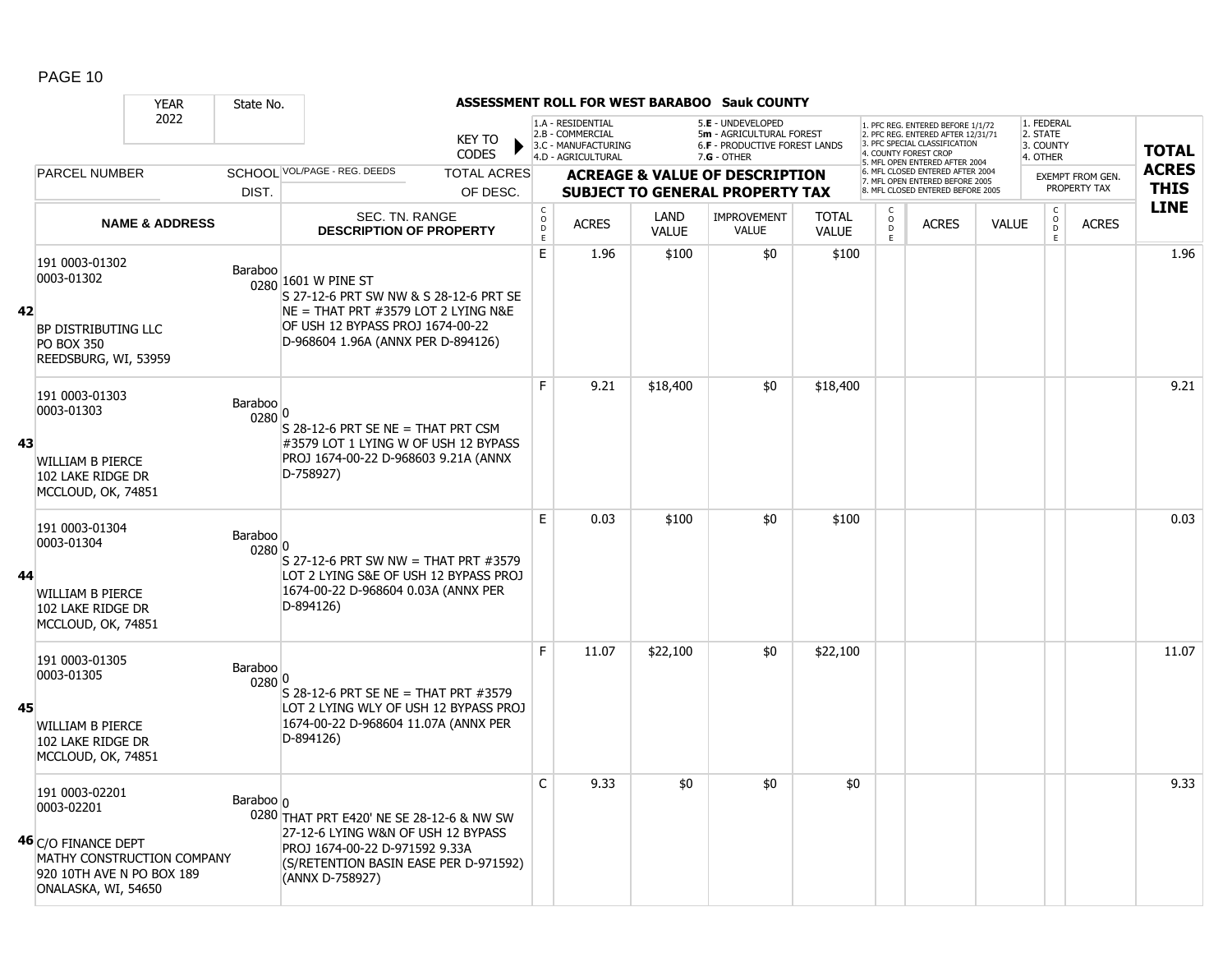|    |                                                                                                 | <b>YEAR</b>               | State No.         |                                                                                                                                               |                               |                                           |                                                                                    |                      | <b>ASSESSMENT ROLL FOR WEST BARABOO Sauk COUNTY</b>                                                    |                              |                         |                                                                                                                                                                     |              |                                                 |                         |                            |
|----|-------------------------------------------------------------------------------------------------|---------------------------|-------------------|-----------------------------------------------------------------------------------------------------------------------------------------------|-------------------------------|-------------------------------------------|------------------------------------------------------------------------------------|----------------------|--------------------------------------------------------------------------------------------------------|------------------------------|-------------------------|---------------------------------------------------------------------------------------------------------------------------------------------------------------------|--------------|-------------------------------------------------|-------------------------|----------------------------|
|    |                                                                                                 | 2022                      |                   |                                                                                                                                               | <b>KEY TO</b><br><b>CODES</b> |                                           | 1.A - RESIDENTIAL<br>2.B - COMMERCIAL<br>3.C - MANUFACTURING<br>4.D - AGRICULTURAL |                      | 5.E - UNDEVELOPED<br>5m - AGRICULTURAL FOREST<br><b>6.F - PRODUCTIVE FOREST LANDS</b><br>$7.G - OTHER$ |                              |                         | 1. PFC REG. ENTERED BEFORE 1/1/72<br>2. PFC REG. ENTERED AFTER 12/31/71<br>3. PFC SPECIAL CLASSIFICATION<br>4. COUNTY FOREST CROP<br>5. MFL OPEN ENTERED AFTER 2004 |              | 1. FEDERAL<br>2. STATE<br>3. COUNTY<br>4. OTHER |                         | <b>TOTAL</b>               |
|    | <b>PARCEL NUMBER</b>                                                                            |                           |                   | SCHOOL VOL/PAGE - REG. DEEDS                                                                                                                  | <b>TOTAL ACRES</b>            |                                           |                                                                                    |                      | <b>ACREAGE &amp; VALUE OF DESCRIPTION</b>                                                              |                              |                         | 6. MFL CLOSED ENTERED AFTER 2004<br>7. MFL OPEN ENTERED BEFORE 2005                                                                                                 |              |                                                 | <b>EXEMPT FROM GEN.</b> | <b>ACRES</b>               |
|    |                                                                                                 |                           | DIST.             |                                                                                                                                               | OF DESC.                      |                                           |                                                                                    |                      | <b>SUBJECT TO GENERAL PROPERTY TAX</b>                                                                 |                              |                         | 8. MFL CLOSED ENTERED BEFORE 2005                                                                                                                                   |              |                                                 | PROPERTY TAX            | <b>THIS</b><br><b>LINE</b> |
|    |                                                                                                 | <b>NAME &amp; ADDRESS</b> |                   | SEC. TN. RANGE<br><b>DESCRIPTION OF PROPERTY</b>                                                                                              |                               | $_{\rm o}^{\rm c}$<br>$\overline{D}$<br>E | <b>ACRES</b>                                                                       | LAND<br><b>VALUE</b> | <b>IMPROVEMENT</b><br><b>VALUE</b>                                                                     | <b>TOTAL</b><br><b>VALUE</b> | $_{\rm D}^{\rm O}$<br>E | <b>ACRES</b>                                                                                                                                                        | <b>VALUE</b> | $\begin{matrix} 0 \\ 0 \\ D \end{matrix}$<br>E  | <b>ACRES</b>            |                            |
| 47 | 191 0003-02600<br>0003-02600<br>WIS DEPT TRANSPORTATION<br>2101 WRIGHT ST<br>MADISON, WI, 53704 |                           | Baraboo<br>0280 0 | S 28-12-6 ANNEXED HWY LAND (ANNX<br>D-758927) PER HWY PROJ #1672-03-21;<br>ALSO PCL 94 TPP 1674-00-24-4.11 PER<br>D-924168 1.76A              |                               |                                           |                                                                                    |                      |                                                                                                        |                              |                         |                                                                                                                                                                     |              | X <sub>2</sub>                                  | 1.76                    | 1.76                       |
| 48 | 191 0003-02610<br>0003-02610<br>WIS DEPT TRANSPORTATION<br>2101 WRIGHT ST<br>MADISON, WI, 53704 |                           | Baraboo<br>0280 0 | S 28-12-6 LAND IN TIF 2 IN E1/2 NE1/4<br>FOR USH 12 BYPASS PROJ 1674-00-22 PER<br>D-966964 & D-968603 14.92A                                  |                               |                                           |                                                                                    |                      |                                                                                                        |                              |                         |                                                                                                                                                                     |              | X <sub>2</sub>                                  | 14.92                   | 14.92                      |
| 49 | 191 0003-02620<br>0003-02620<br>WIS DEPT TRANSPORTATION<br>2101 WRIGHT ST<br>MADISON, WI, 53704 |                           | Baraboo<br>0280 0 | S 28-12-6 PRT SE NE & S 27-12-6 PRT SW<br>NW = THAT PRT #3579 LOT 2 FOR USH 12<br>BYPASS PROJ 1674-00-22 PER D-968604<br>10.11A               |                               |                                           |                                                                                    |                      |                                                                                                        |                              |                         |                                                                                                                                                                     |              | X <sub>2</sub>                                  | 10.11                   | 10.11                      |
| 50 | 191 0003-02631<br>0003-02631<br>WIS DEPT TRANSPORTATION<br>2101 WRIGHT ST<br>MADISON, WI, 53704 |                           | Baraboo<br>0280 0 | S 28-12-6 PRT NE SE & S 27-12-6 PRT W1/2<br>SW BEING THAT LAND IN TIF 2 FOR USH<br>12 PROJ 1674-00-22 PER D-971592 19.87A                     |                               |                                           |                                                                                    |                      |                                                                                                        |                              |                         |                                                                                                                                                                     |              | X <sub>2</sub>                                  | 0.00                    | 0.00                       |
| 51 | 191 0003-02640<br>0003-02640<br>WIS DEPT TRANSPORTATION<br>2101 WRIGHT ST<br>MADISON, WI, 53704 |                           | Baraboo<br>0280 0 | S 28-12-6 PRT NE NE & S 27-12-6 PRT W1/2<br>SW1/4 BEING THAT PRT OF USH 12<br>BYPASS PROJ D-975221 ANNEXED PER<br>D-956628 2.81A (NOT IN TIF) |                               |                                           |                                                                                    |                      |                                                                                                        |                              |                         |                                                                                                                                                                     |              | X <sub>2</sub>                                  | 2.81                    | 2.81                       |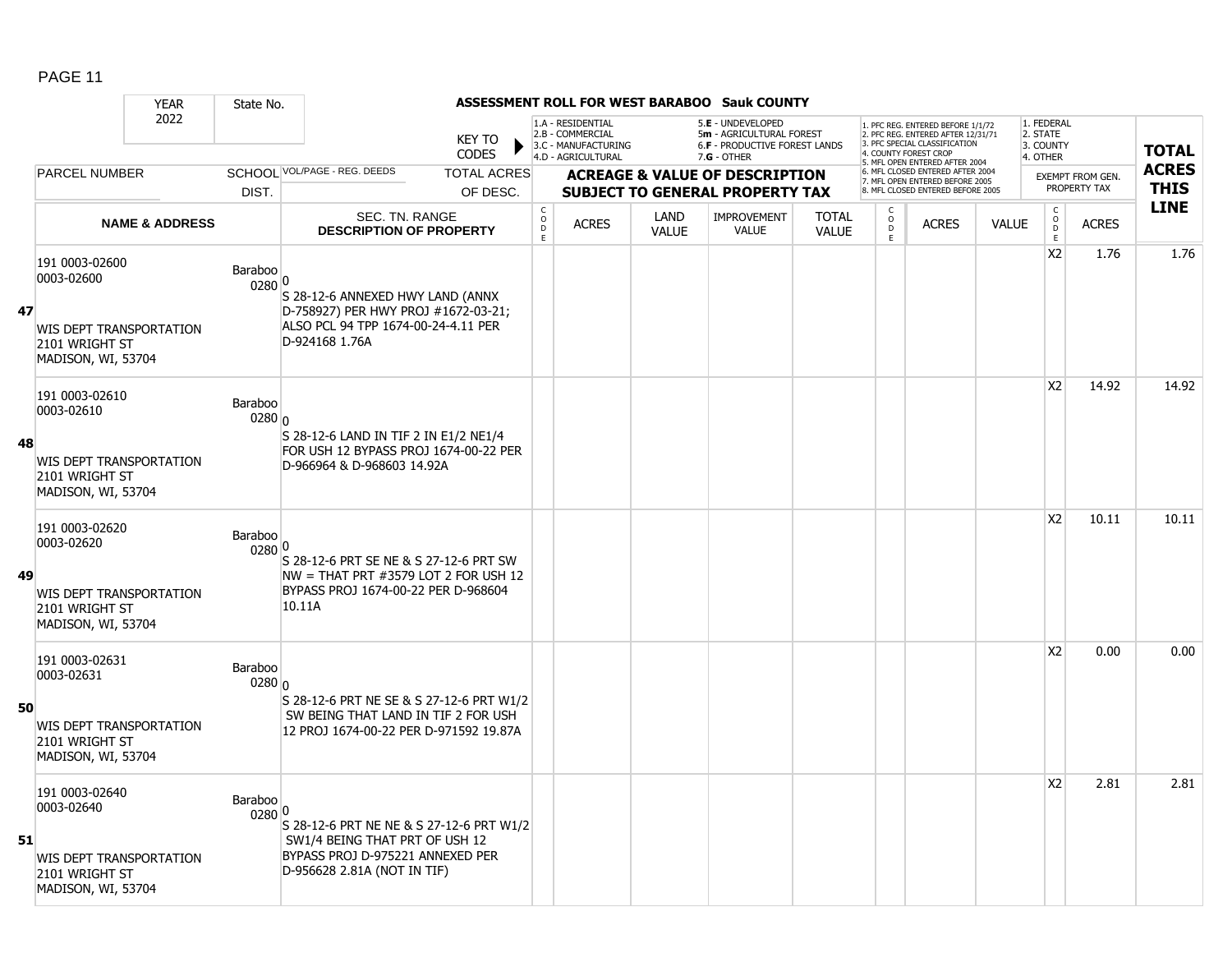|    |                                                                                                                                        | <b>YEAR</b>               | State No.       |                                                                                                                                  |                               |                                                 |                                                                                    |                      | ASSESSMENT ROLL FOR WEST BARABOO Sauk COUNTY                                                    |                              |                     |                                                                                                                                                                     |              |                                                 |                                         |                             |
|----|----------------------------------------------------------------------------------------------------------------------------------------|---------------------------|-----------------|----------------------------------------------------------------------------------------------------------------------------------|-------------------------------|-------------------------------------------------|------------------------------------------------------------------------------------|----------------------|-------------------------------------------------------------------------------------------------|------------------------------|---------------------|---------------------------------------------------------------------------------------------------------------------------------------------------------------------|--------------|-------------------------------------------------|-----------------------------------------|-----------------------------|
|    |                                                                                                                                        | 2022                      |                 |                                                                                                                                  | <b>KEY TO</b><br><b>CODES</b> |                                                 | 1.A - RESIDENTIAL<br>2.B - COMMERCIAL<br>3.C - MANUFACTURING<br>4.D - AGRICULTURAL |                      | 5.E - UNDEVELOPED<br>5m - AGRICULTURAL FOREST<br>6.F - PRODUCTIVE FOREST LANDS<br>$7.G - OTHER$ |                              |                     | 1. PFC REG. ENTERED BEFORE 1/1/72<br>2. PFC REG. ENTERED AFTER 12/31/71<br>3. PFC SPECIAL CLASSIFICATION<br>4. COUNTY FOREST CROP<br>5. MFL OPEN ENTERED AFTER 2004 |              | 1. FEDERAL<br>2. STATE<br>3. COUNTY<br>4. OTHER |                                         | <b>TOTAL</b>                |
|    | <b>PARCEL NUMBER</b>                                                                                                                   |                           |                 | SCHOOL VOL/PAGE - REG. DEEDS                                                                                                     | <b>TOTAL ACRES</b>            |                                                 |                                                                                    |                      | <b>ACREAGE &amp; VALUE OF DESCRIPTION</b>                                                       |                              |                     | 6. MFL CLOSED ENTERED AFTER 2004<br>7. MFL OPEN ENTERED BEFORE 2005                                                                                                 |              |                                                 | <b>EXEMPT FROM GEN.</b><br>PROPERTY TAX | <b>ACRES</b><br><b>THIS</b> |
|    |                                                                                                                                        |                           | DIST.           |                                                                                                                                  | OF DESC.                      |                                                 |                                                                                    |                      | <b>SUBJECT TO GENERAL PROPERTY TAX</b>                                                          |                              |                     | 8. MFL CLOSED ENTERED BEFORE 2005                                                                                                                                   |              |                                                 |                                         | <b>LINE</b>                 |
|    |                                                                                                                                        | <b>NAME &amp; ADDRESS</b> |                 | <b>DESCRIPTION OF PROPERTY</b>                                                                                                   | SEC. TN. RANGE                | $\begin{array}{c} C \\ O \\ D \\ E \end{array}$ | <b>ACRES</b>                                                                       | LAND<br><b>VALUE</b> | <b>IMPROVEMENT</b><br><b>VALUE</b>                                                              | <b>TOTAL</b><br><b>VALUE</b> | $\overline{0}$<br>E | <b>ACRES</b>                                                                                                                                                        | <b>VALUE</b> | $\begin{matrix} 0 \\ 0 \\ 0 \end{matrix}$<br>E  | <b>ACRES</b>                            |                             |
| 52 | 191 0003-10000<br>0003-10000<br>DANA A MADALON<br>419 2ND AVE<br>BARABOO, WI, 53913                                                    |                           | Baraboo         | 0280 E10898 LINN ST<br>S 33-12-6 PRT SE NE = CSM #2557 LOT 1<br>EXC TPP 1674-00-23-4.06 PCL 11 PER<br>D-1090866 1.02A M/L        |                               | B                                               | 1.02                                                                               | \$26,700             | \$323,700                                                                                       | \$350,400                    |                     |                                                                                                                                                                     |              |                                                 |                                         | 1.02                        |
| 53 | 191 0005-00000<br>0005-00000<br>ELGIN A & SHIRLEY E BULIN LIVING<br><b>TRUST</b><br>1060 UNIVERSITY HILL CT<br>BARABOO, WI, 53913      |                           | Baraboo<br>0280 | 1060 UNIVERSITY HILL CT<br>S 34-12-6 PRT NW NE = CSM #4891 LOT 2<br>0.88A                                                        |                               | A                                               | 0.88                                                                               | \$63,300             | \$217,700                                                                                       | \$281,000                    |                     |                                                                                                                                                                     |              |                                                 |                                         | 0.88                        |
| 54 | 191 0005-10000<br>0005-10000<br>BRADLEY P WILLIAMS, COLLEEN T<br><b>WILLIAMS</b><br>1056 UNIVERSITY HILL CT<br>BARABOO, WI, 53913      |                           | Baraboo<br>0280 | 1056 UNIVERSITY HILL CT<br>$S$ 34-12-6 PRT NW NE = CSM #4891 LOT 1<br>0.52A                                                      |                               | A                                               | 0.52                                                                               | \$47,700             | \$228,800                                                                                       | \$276,500                    |                     |                                                                                                                                                                     |              |                                                 |                                         | 0.52                        |
|    | 191 0006-00000<br>0006-00000<br>55 C/O GARY & PENELOPE KOWALKE<br><b>KOWALKE LIVING TRUST</b><br>810 ROSEMARY LN<br>BARABOO, WI, 53913 |                           | Baraboo         | 0280 810 ROSEMARY LN<br>S 34-12-6 PRT N1/2 NW1/4 NE1/4 = CSM<br>826 LOT 1<br>(S/UTIL EASE PER D-1171025) 1.47A                   |                               | A                                               | 1.47                                                                               | \$71,000             | \$249,200                                                                                       | \$320,200                    |                     |                                                                                                                                                                     |              |                                                 |                                         | 1.47                        |
| 56 | 191 0007-00000<br>0007-00000<br>SALLY A. AND TERRENCE T. TEBERG<br>903 CONNIE RD<br>BARABOO, Wisconsin, 53913                          |                           | Baraboo         | 0280 903 CONNIE RD<br>S 34-12-6PRTNW1/4NE1/4=CSM6029LOT3<br>(S/ACCESS&UTILITYEASEPERD-1035786)<br>(S/SEWEREASEPERD-1035787)0.39A |                               | A                                               | 0.39                                                                               | \$42,000             | \$131,100                                                                                       | \$173,100                    |                     |                                                                                                                                                                     |              |                                                 |                                         | 0.39                        |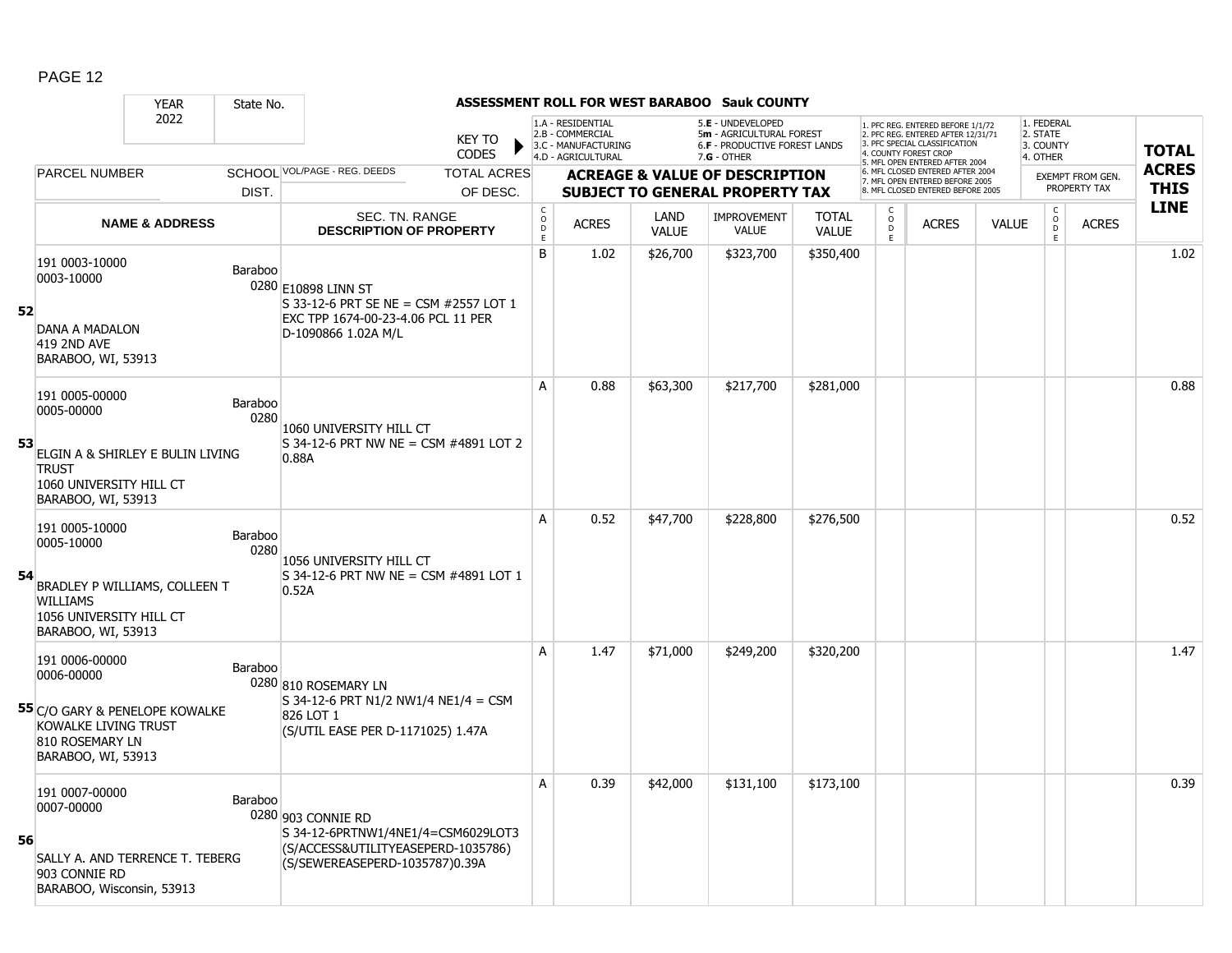|    |                                                                                                                                     | <b>YEAR</b>               | State No.       |                                                                                                                                                                                                                                                                                                                     |                               |                                                          |                                                                                    |                      | ASSESSMENT ROLL FOR WEST BARABOO Sauk COUNTY                                                         |                              |                                |                                                                                                                                                                    |              |                                                          |                         |              |
|----|-------------------------------------------------------------------------------------------------------------------------------------|---------------------------|-----------------|---------------------------------------------------------------------------------------------------------------------------------------------------------------------------------------------------------------------------------------------------------------------------------------------------------------------|-------------------------------|----------------------------------------------------------|------------------------------------------------------------------------------------|----------------------|------------------------------------------------------------------------------------------------------|------------------------------|--------------------------------|--------------------------------------------------------------------------------------------------------------------------------------------------------------------|--------------|----------------------------------------------------------|-------------------------|--------------|
|    |                                                                                                                                     | 2022                      |                 |                                                                                                                                                                                                                                                                                                                     | <b>KEY TO</b><br><b>CODES</b> |                                                          | 1.A - RESIDENTIAL<br>2.B - COMMERCIAL<br>3.C - MANUFACTURING<br>4.D - AGRICULTURAL |                      | 5.E - UNDEVELOPED<br>5m - AGRICULTURAL FOREST<br><b>6.F - PRODUCTIVE FOREST LANDS</b><br>7.G - OTHER |                              |                                | 1. PFC REG. ENTERED BEFORE 1/1/72<br>2. PFC REG. ENTERED AFTER 12/31/71<br>3. PFC SPECIAL CLASSIFICATION<br>4 COUNTY FOREST CROE<br>5. MFL OPEN ENTERED AFTER 2004 |              | 1. FEDERAL<br>2. STATE<br>3. COUNTY<br>4. OTHER          |                         | <b>TOTAL</b> |
|    | <b>PARCEL NUMBER</b>                                                                                                                |                           |                 | SCHOOL VOL/PAGE - REG. DEEDS                                                                                                                                                                                                                                                                                        | <b>TOTAL ACRES</b>            |                                                          |                                                                                    |                      | <b>ACREAGE &amp; VALUE OF DESCRIPTION</b>                                                            |                              |                                | 6. MFL CLOSED ENTERED AFTER 2004<br>7. MFL OPEN ENTERED BEFORE 2005                                                                                                |              |                                                          | <b>EXEMPT FROM GEN.</b> | <b>ACRES</b> |
|    |                                                                                                                                     |                           | DIST.           |                                                                                                                                                                                                                                                                                                                     | OF DESC.                      |                                                          |                                                                                    |                      | <b>SUBJECT TO GENERAL PROPERTY TAX</b>                                                               |                              |                                | 8 MFL CLOSED ENTERED BEFORE 2005                                                                                                                                   |              |                                                          | PROPERTY TAX            | <b>THIS</b>  |
|    |                                                                                                                                     | <b>NAME &amp; ADDRESS</b> |                 | <b>SEC. TN. RANGE</b><br><b>DESCRIPTION OF PROPERTY</b>                                                                                                                                                                                                                                                             |                               | $\begin{matrix} 0 \\ 0 \\ D \end{matrix}$<br>$\mathsf E$ | <b>ACRES</b>                                                                       | LAND<br><b>VALUE</b> | <b>IMPROVEMENT</b><br><b>VALUE</b>                                                                   | <b>TOTAL</b><br><b>VALUE</b> | $\frac{c}{0}$<br>$\frac{D}{E}$ | <b>ACRES</b>                                                                                                                                                       | <b>VALUE</b> | $\begin{matrix} C \\ O \\ D \end{matrix}$<br>$\mathsf E$ | <b>ACRES</b>            | <b>LINE</b>  |
|    | 191 0007-10000<br>0007-10000                                                                                                        |                           |                 | Baraboo 901 CONNIE RD<br>$\frac{1}{0280}$ S 34-12-6 PRT NW1/4 NE1/4 = CSM 6029<br>LOT <sub>1</sub>                                                                                                                                                                                                                  |                               | A                                                        | 0.65                                                                               | \$53,300             | \$261,000                                                                                            | \$314,300                    |                                |                                                                                                                                                                    |              |                                                          |                         | 0.65         |
| 57 | TATSIANA KANDRYKINSKAYA, DZMITRY<br><b>KANDRYKINSKI</b><br>901 CONNIE RD<br>BARABOO, WI, 53913                                      |                           |                 | (S/ACCESS & UTIL EASE'S PER D-1035786 &<br>D-1171024) (S/SEWER EASE D-1035787)<br>(W/UTIL<br>EASE D-1065783) 0.65A                                                                                                                                                                                                  |                               |                                                          |                                                                                    |                      |                                                                                                      |                              |                                |                                                                                                                                                                    |              |                                                          |                         |              |
| 58 | 191 0007-20000<br>0007-20000                                                                                                        |                           | Baraboo         | 0280 905 CONNIE RD<br>S 34-12-6 PRT NW NE = CSM #6029 LOT 2                                                                                                                                                                                                                                                         |                               | A                                                        | 0.39                                                                               | \$42,000             | \$184,000                                                                                            | \$226,000                    |                                |                                                                                                                                                                    |              |                                                          |                         | 0.39         |
|    | STEVEN G EARL, JENNIFER A EARL<br>905 CONNIE RD<br>BARABOO, WI, 53913                                                               |                           |                 | 0.39A (S/SEWER EASE D-1035787, S/UTIL<br>EASE D-1065783)                                                                                                                                                                                                                                                            |                               |                                                          |                                                                                    |                      |                                                                                                      |                              |                                |                                                                                                                                                                    |              |                                                          |                         |              |
| 59 | 191 0008-00000<br>0008-00000<br>MATTHEW WALLACE TIMMONS, KELLY<br><b>TIMMONS</b><br>927 CONNIE RD                                   |                           | Baraboo<br>0280 | 927 CONNIE RD<br>$S$ 34-12-6 PRT NW1/4 NE1/4 = CSM 6520<br>LOT 2 (S/EASES PER CSM 6520) 0.79A                                                                                                                                                                                                                       |                               | A                                                        | 0.79                                                                               | \$59,400             | \$160,800                                                                                            | \$220,200                    |                                |                                                                                                                                                                    |              |                                                          |                         | 0.79         |
|    | BARABOO, WI, 53913                                                                                                                  |                           |                 |                                                                                                                                                                                                                                                                                                                     |                               |                                                          |                                                                                    |                      |                                                                                                      |                              |                                |                                                                                                                                                                    |              |                                                          |                         |              |
| 60 | 191 0008-10000<br>0008-10000<br>OP GROUP INC                                                                                        |                           | Baraboo<br>0280 | 1008 UNIVERSITY HILL<br>S 34-12-6 PRT NW1/4 NE1/4 = CSM 6520<br>LOT 1 (W/ & S/EASE PER CSM 6520) 0.29A                                                                                                                                                                                                              |                               | A                                                        | 0.29                                                                               | \$37,600             | \$0                                                                                                  | \$37,600                     |                                |                                                                                                                                                                    |              |                                                          |                         | 0.29         |
|    | 751 ROSEMARY LN<br>BARABOO, WI, 53913                                                                                               |                           |                 | 830 W PINE ST                                                                                                                                                                                                                                                                                                       |                               | B                                                        | 2.99                                                                               | \$325,600            | \$162,700                                                                                            | \$488,300                    |                                |                                                                                                                                                                    |              |                                                          |                         | 2.99         |
|    | 191 0009-00000<br>0009-00000<br>61 SLOBODAN VUJOSEVIC, COZY CABIN<br>VILLAGE CORP LC<br>340 S LEMON AVE<br><b>WALNUT, CA, 91789</b> |                           |                 | Baraboo S 34-12-6 PRT W1/2 NE1/4 & PRT NENW<br>0280 COM SWCOR LT 8 VIDOS L.L. SUB. E159.69'<br>-SELY 90'-N70'-E75.10'-SELY 145'-S161.17'-<br>SWLY TO NWCOR LOT 1-S71D22'44"W<br>296.30'- N11'39'28"W 309.42'-E15'-N TO<br>POB EXC HWY CONV PER R595-393 2.99A<br>(LOG LODGE MOTEL) (ASSESSMENT INCL<br>$191 - 0015$ |                               |                                                          |                                                                                    |                      |                                                                                                      |                              |                                |                                                                                                                                                                    |              |                                                          |                         |              |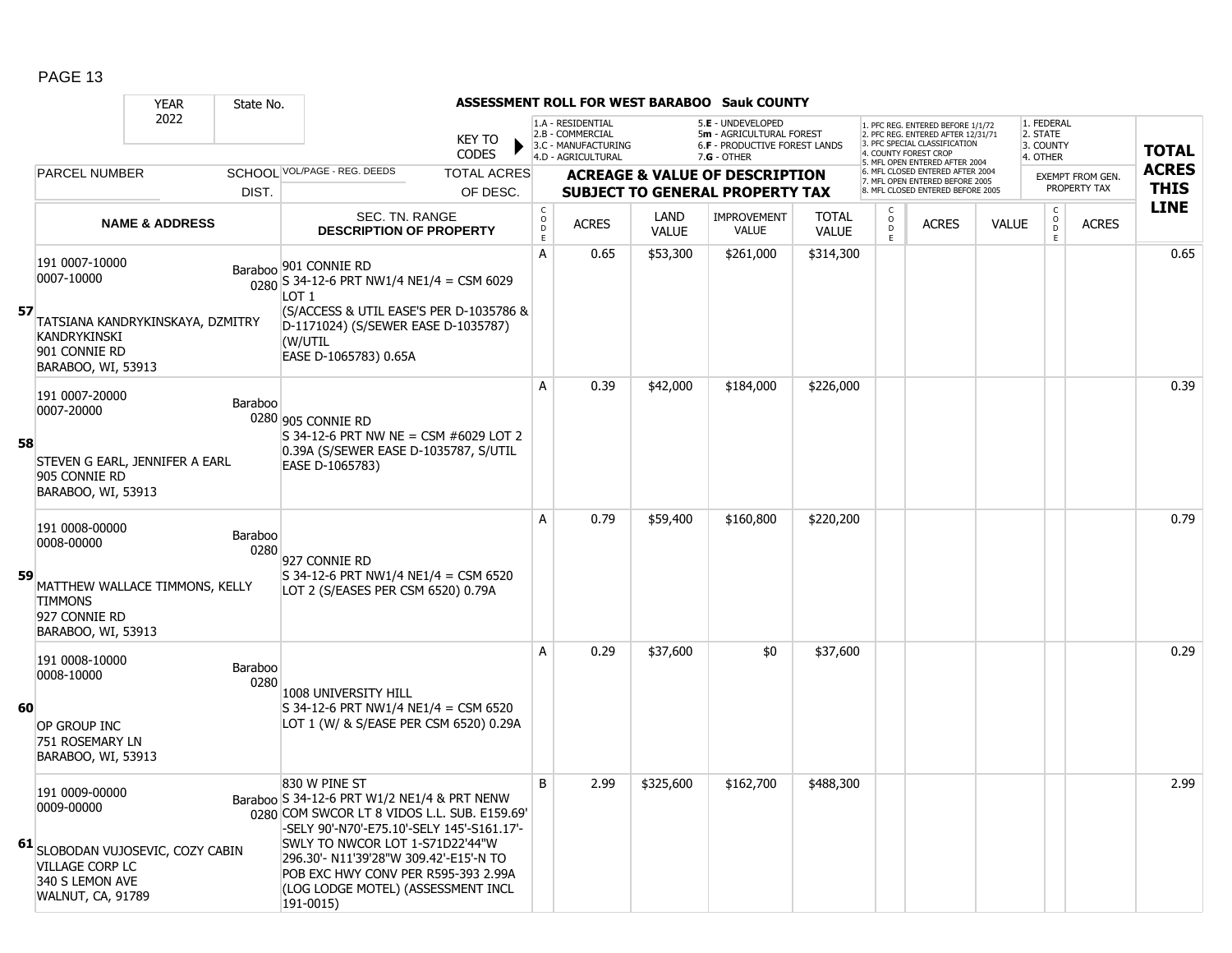|    |                                                                                                            | <b>YEAR</b>               | State No.         |                                                                                                                                                                          |                               |                                            |                                                                                    |                      | ASSESSMENT ROLL FOR WEST BARABOO Sauk COUNTY                                                    |                              |                                |                                                                                                                                                                    |              |                                                 |                         |              |
|----|------------------------------------------------------------------------------------------------------------|---------------------------|-------------------|--------------------------------------------------------------------------------------------------------------------------------------------------------------------------|-------------------------------|--------------------------------------------|------------------------------------------------------------------------------------|----------------------|-------------------------------------------------------------------------------------------------|------------------------------|--------------------------------|--------------------------------------------------------------------------------------------------------------------------------------------------------------------|--------------|-------------------------------------------------|-------------------------|--------------|
|    |                                                                                                            | 2022                      |                   |                                                                                                                                                                          | <b>KEY TO</b><br><b>CODES</b> |                                            | 1.A - RESIDENTIAL<br>2.B - COMMERCIAL<br>3.C - MANUFACTURING<br>4.D - AGRICULTURAL |                      | 5.E - UNDEVELOPED<br>5m - AGRICULTURAL FOREST<br>6.F - PRODUCTIVE FOREST LANDS<br>$7.G - OTHER$ |                              |                                | . PFC REG. ENTERED BEFORE 1/1/72<br>2. PFC REG. ENTERED AFTER 12/31/71<br>3. PFC SPECIAL CLASSIFICATION<br>4. COUNTY FOREST CROP<br>5. MFL OPEN ENTERED AFTER 2004 |              | 1. FEDERAL<br>2. STATE<br>3. COUNTY<br>4. OTHER |                         | <b>TOTAL</b> |
|    | <b>PARCEL NUMBER</b>                                                                                       |                           |                   | SCHOOL VOL/PAGE - REG. DEEDS                                                                                                                                             | <b>TOTAL ACRES</b>            |                                            |                                                                                    |                      | <b>ACREAGE &amp; VALUE OF DESCRIPTION</b>                                                       |                              |                                | 6. MFL CLOSED ENTERED AFTER 2004<br>7. MFL OPEN ENTERED BEFORE 2005                                                                                                |              |                                                 | <b>EXEMPT FROM GEN.</b> | <b>ACRES</b> |
|    |                                                                                                            |                           | DIST.             |                                                                                                                                                                          | OF DESC.                      |                                            |                                                                                    |                      | <b>SUBJECT TO GENERAL PROPERTY TAX</b>                                                          |                              |                                | 8. MFL CLOSED ENTERED BEFORE 2005                                                                                                                                  |              |                                                 | PROPERTY TAX            | <b>THIS</b>  |
|    |                                                                                                            | <b>NAME &amp; ADDRESS</b> |                   | SEC. TN. RANGE<br><b>DESCRIPTION OF PROPERTY</b>                                                                                                                         |                               | $\begin{array}{c} C \\ O \\ E \end{array}$ | <b>ACRES</b>                                                                       | LAND<br><b>VALUE</b> | <b>IMPROVEMENT</b><br><b>VALUE</b>                                                              | <b>TOTAL</b><br><b>VALUE</b> | $\frac{c}{0}$<br>$\frac{D}{E}$ | <b>ACRES</b>                                                                                                                                                       | <b>VALUE</b> | $_{\rm o}^{\rm c}$<br><b>D</b><br>E             | <b>ACRES</b>            | <b>LINE</b>  |
| 62 | 191 0010-00000<br>0010-00000<br><b>JOHN L BANKS</b><br>809 ROSEMARY LN                                     |                           | Baraboo<br>0280 0 | PT NWNE COM NWCOR-S670.3'-<br>E416.55'POB-E244.48'TO WL1 ST-S33'-<br>W131.94'-S114.84'- W110'M/L-N POB .463 A<br>M/L                                                     |                               | A                                          | 0.46                                                                               | \$20,000             | \$0                                                                                             | \$20,000                     |                                |                                                                                                                                                                    |              |                                                 |                         | 0.46         |
|    | BARABOO, WI, 53913<br>191 0011-00000<br>0011-00000                                                         |                           |                   | Baraboo ROSEMARY LN<br>0280 S34-12-6 PRT NW1/4 NE1/4 COM NW COR<br>LOT <sub>2</sub>                                                                                      |                               | A                                          | 0.28                                                                               | \$12,200             | \$0                                                                                             | \$12,200                     |                                |                                                                                                                                                                    |              |                                                 |                         | 0.28         |
| 63 | CLEMENT L SAFRANEK LE, KELSEY L BLUM<br>805 ROSEMARY LN<br>BARABOO, WI, 53913                              |                           |                   | KRUEGERS SUB & POB S110'-W110'-N110'-E<br><b>TO</b><br>POB 0.28A M/L                                                                                                     |                               |                                            |                                                                                    |                      |                                                                                                 |                              |                                |                                                                                                                                                                    |              |                                                 |                         |              |
| 64 | 191 0012-00000<br>0012-00000<br><b>BRADLEY PORTER, TAMMY PORTER</b><br>809 CONNIE RD<br>BARABOO, WI, 53913 |                           | Baraboo           | 0280 809 CONNIE RD<br>S 34-12-6PRTNW1/4NE1/4N8RDOFS22RDOF<br>E1/2NW1/4NE1/4EXCW220'(S/10<br>'SEWEREASE) 1.33AM/L                                                         |                               | A                                          | 1.33                                                                               | \$70,300             | \$93,900                                                                                        | \$164,200                    |                                |                                                                                                                                                                    |              |                                                 |                         | 1.33         |
| 65 | 191 0013-00000<br>0013-00000<br>NICHOLAS WEBER, MINDY WEBER<br>821 CONNIE RD<br>BARABOO, WI, 53913         |                           |                   | Baraboo 821 CONNIE RD<br>0280 S 34-12-6 PRT NW1/4 NE1/4 N 18RD OF S<br>40RD OF<br>E 1/2 NW NE EXC W 220' & EXC N 160' OF E<br>220'<br>(SUBJ TO 10' SEWER EASE) 2.19A M/L |                               | A                                          | 2.19                                                                               | \$74,600             | \$218,200                                                                                       | \$292,800                    |                                |                                                                                                                                                                    |              |                                                 |                         | 2.19         |
| 66 | 191 0014-00000<br>0014-00000<br>827 CONNIE RD<br>BARABOO, WI, 53913                                        |                           | Baraboo<br>0280   | 827 CONNIE RD<br>S 34 T12N R6E N160' OF E220' OF SE 1/4<br>ROBERT B NEILSON, KATHLEEN J NEILSON NW 1/4 NE 1/4 SUBJ VIL EASE .81A M/L                                     |                               | A                                          | 0.81                                                                               | \$60,300             | \$99,400                                                                                        | \$159,700                    |                                |                                                                                                                                                                    |              |                                                 |                         | 0.81         |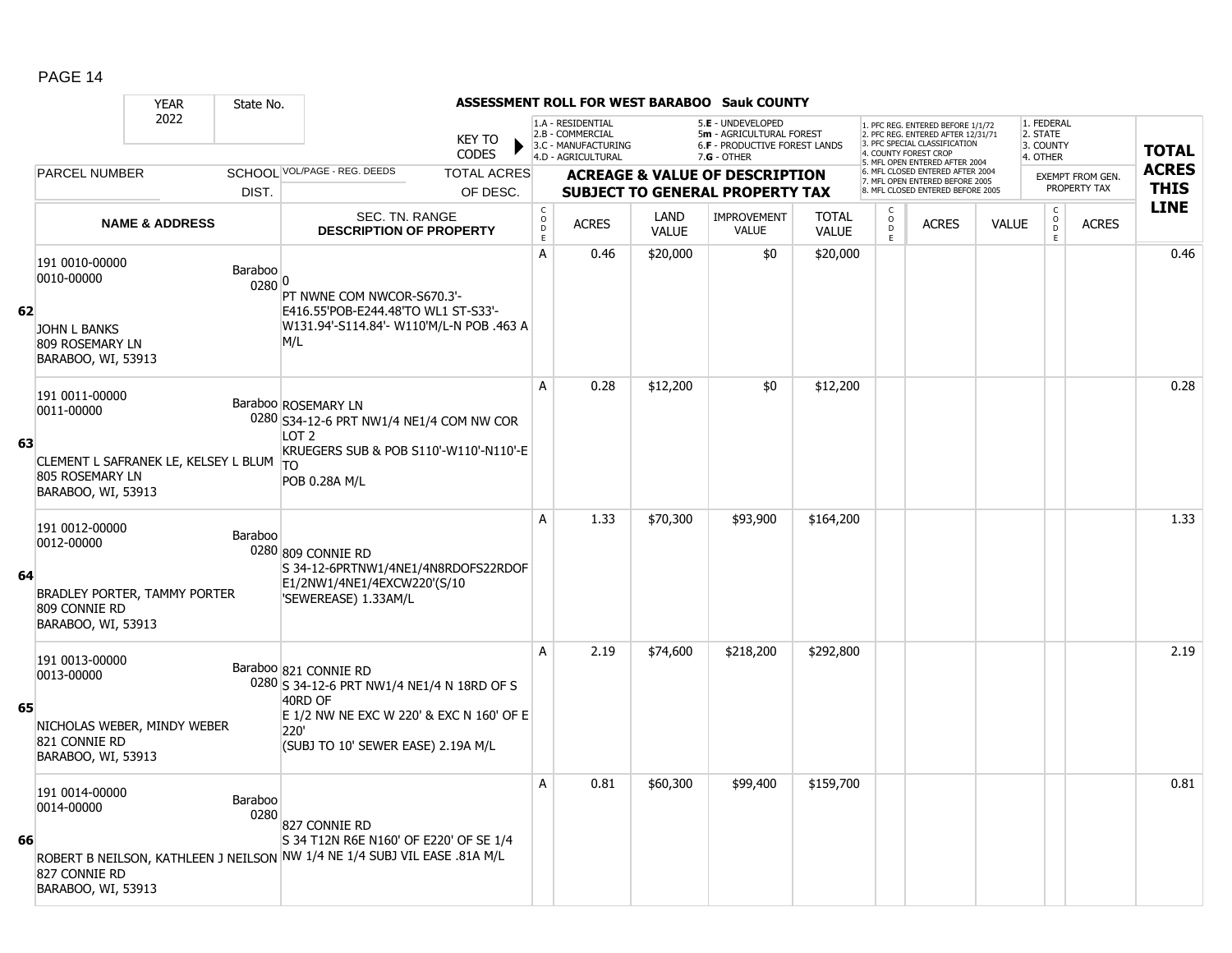|    |                                                                                                                           | <b>YEAR</b>               | State No.       |                                                                                                                                                                                                                                                                |                   |                                                                                    |                      | ASSESSMENT ROLL FOR WEST BARABOO Sauk COUNTY                                                  |                              |                        |                                                                                                                                          |              |                                                 |                                         |                             |
|----|---------------------------------------------------------------------------------------------------------------------------|---------------------------|-----------------|----------------------------------------------------------------------------------------------------------------------------------------------------------------------------------------------------------------------------------------------------------------|-------------------|------------------------------------------------------------------------------------|----------------------|-----------------------------------------------------------------------------------------------|------------------------------|------------------------|------------------------------------------------------------------------------------------------------------------------------------------|--------------|-------------------------------------------------|-----------------------------------------|-----------------------------|
|    |                                                                                                                           | 2022                      |                 | KEY TO<br><b>CODES</b>                                                                                                                                                                                                                                         |                   | 1.A - RESIDENTIAL<br>2.B - COMMERCIAL<br>3.C - MANUFACTURING<br>4.D - AGRICULTURAL |                      | 5.E - UNDEVELOPED<br>5m - AGRICULTURAL FOREST<br>6.F - PRODUCTIVE FOREST LANDS<br>7.G - OTHER |                              |                        | 1. PFC REG. ENTERED BEFORE 1/1/72<br>2. PFC REG. ENTERED AFTER 12/31/71<br>3. PFC SPECIAL CLASSIFICATION<br><b>4. COUNTY FOREST CROP</b> |              | 1. FEDERAL<br>2. STATE<br>3. COUNTY<br>4. OTHER |                                         | <b>TOTAL</b>                |
|    | <b>PARCEL NUMBER</b>                                                                                                      |                           |                 | SCHOOL VOL/PAGE - REG. DEEDS<br><b>TOTAL ACRES</b>                                                                                                                                                                                                             |                   |                                                                                    |                      | <b>ACREAGE &amp; VALUE OF DESCRIPTION</b>                                                     |                              |                        | 5. MFL OPEN ENTERED AFTER 2004<br>6. MFL CLOSED ENTERED AFTER 2004<br>7. MFL OPEN ENTERED BEFORE 2005                                    |              |                                                 | <b>EXEMPT FROM GEN.</b><br>PROPERTY TAX | <b>ACRES</b><br><b>THIS</b> |
|    |                                                                                                                           |                           | DIST.           | OF DESC.                                                                                                                                                                                                                                                       | $\mathsf{C}$      |                                                                                    |                      | <b>SUBJECT TO GENERAL PROPERTY TAX</b>                                                        |                              | C                      | 8. MFL CLOSED ENTERED BEFORE 2005                                                                                                        |              | $\mathsf{C}$                                    |                                         | <b>LINE</b>                 |
|    |                                                                                                                           | <b>NAME &amp; ADDRESS</b> |                 | SEC. TN. RANGE<br><b>DESCRIPTION OF PROPERTY</b>                                                                                                                                                                                                               | $\circ$<br>D<br>E | <b>ACRES</b>                                                                       | LAND<br><b>VALUE</b> | <b>IMPROVEMENT</b><br><b>VALUE</b>                                                            | <b>TOTAL</b><br><b>VALUE</b> | $\mathsf{o}$<br>D<br>E | <b>ACRES</b>                                                                                                                             | <b>VALUE</b> | $\circ$<br>D<br>E.                              | <b>ACRES</b>                            |                             |
| 67 | 191 0015-00000<br>0015-00000<br>SLOBODAN VUJOSEVIC, COZY CABIN<br>VILLAGE CORP LC<br>340 S LEMON AVE<br>WALNUT, CA, 91789 |                           |                 | Baraboo ASSESSED W/ 191-0009<br>0280 S 34 T12N R6E PRT W1/2 NE 1/4 COM<br>NWCOR LT 1 VIDOS L.L. SUB. -S138.81'-W<br>TO HWY-N49.50'-N71D22'44"E 296.30' TO<br>POB EXC HWY CONV PER R595-393 0.58A<br>(ASSESSED W/ 191-0009)                                     | B                 | 0.00                                                                               | \$0                  | \$0                                                                                           | \$0                          |                        |                                                                                                                                          |              |                                                 |                                         | 0.00                        |
| 68 | 191 0017-00000<br>0017-00000<br>SHREE SWAMINARAYAN LLC<br>750 W PINE ST<br>BARABOO, WI, 53913                             |                           |                 | Baraboo 750 W PINE ST<br>0280 S 34-12-6 COM 960.5'N OF SW COR SW NE-<br>N258.5'-N88A°36'E 433.8'-S258.5'-<br>S87°30'W 204.5' -W206' TO POB EXC W OF<br>ELI HWY 12 PER HWY PROJ #1672-03-21<br>(PRT HWY DEEDED PER R597-534) 2.42A<br>(AMERICAS BEST VALUE INN) | B                 | 2.42                                                                               | \$263,500            | \$411,500                                                                                     | \$675,000                    |                        |                                                                                                                                          |              |                                                 |                                         | 2.42                        |
| 69 | 191 0018-00000<br>0018-00000<br><b>CLAD PROPERTIES LLC</b><br>S3581 PINE KNOLL CT<br>BARABOO, WI, 53913                   |                           | Baraboo<br>0280 | 502/516 BERKLEY BLVD<br>S 34-12-6 PRT SW NE = CSM #5734 LOT 1<br>0.49A                                                                                                                                                                                         | A<br>B            | 12,196.80<br>0.21                                                                  | \$12,200<br>\$16,700 | \$0<br>\$467,900                                                                              | \$12,200<br>\$484,600        |                        |                                                                                                                                          |              |                                                 |                                         | 12,197.01                   |
|    |                                                                                                                           |                           |                 | <b>Parcel Total</b>                                                                                                                                                                                                                                            |                   | 12,197.01                                                                          | \$28,900             | \$467,900                                                                                     | \$496,800                    |                        | 0.00                                                                                                                                     | \$0          |                                                 | 0.00                                    |                             |
| 70 | 191 0019-00000<br>0019-00000<br>ISLAY WEST PROPERTIES LLC<br>536 BERKLEY BLVD<br>BARABOO, WI, 53913                       |                           |                 | 536 BERKLEY BLVD<br>Baraboo S 34-12-6 COM AT A PT ON E LI HWY 12<br>0280 860.5' N<br>OF S LI SW 1/2 NE 1/4-E200'- N100'-W TO E<br>LI OF<br>HWY-S TO POB, EXC HWY .66A M/L (corr<br>rgst<br>D-1143073)                                                          | B                 | 0.66                                                                               | \$86,200             | \$437,600                                                                                     | \$523,800                    |                        |                                                                                                                                          |              |                                                 |                                         | 0.66                        |
| 71 | 191 0021-00000<br>0021-00000<br>SHREE SWAMINARAYAN TWO LLC<br>1013 8TH ST<br>BARABOO, WI, 53913                           |                           |                 | Baraboo 630 W PINE ST<br>0280 S 34-12-6 PRT SW NE = CSM #2364 LOT 1<br>(S\AGRMT PER R525-752 & R525-756)<br>1.063A (GLACIER ROCK & CONVENTION<br>CTR) (S/PRKNG EASE AGMT D-1102939 -<br>SEE POS 15266)                                                         | B                 | 1.06                                                                               | \$138,900            | \$975,000                                                                                     | \$1,113,900                  |                        |                                                                                                                                          |              |                                                 |                                         | 1.06                        |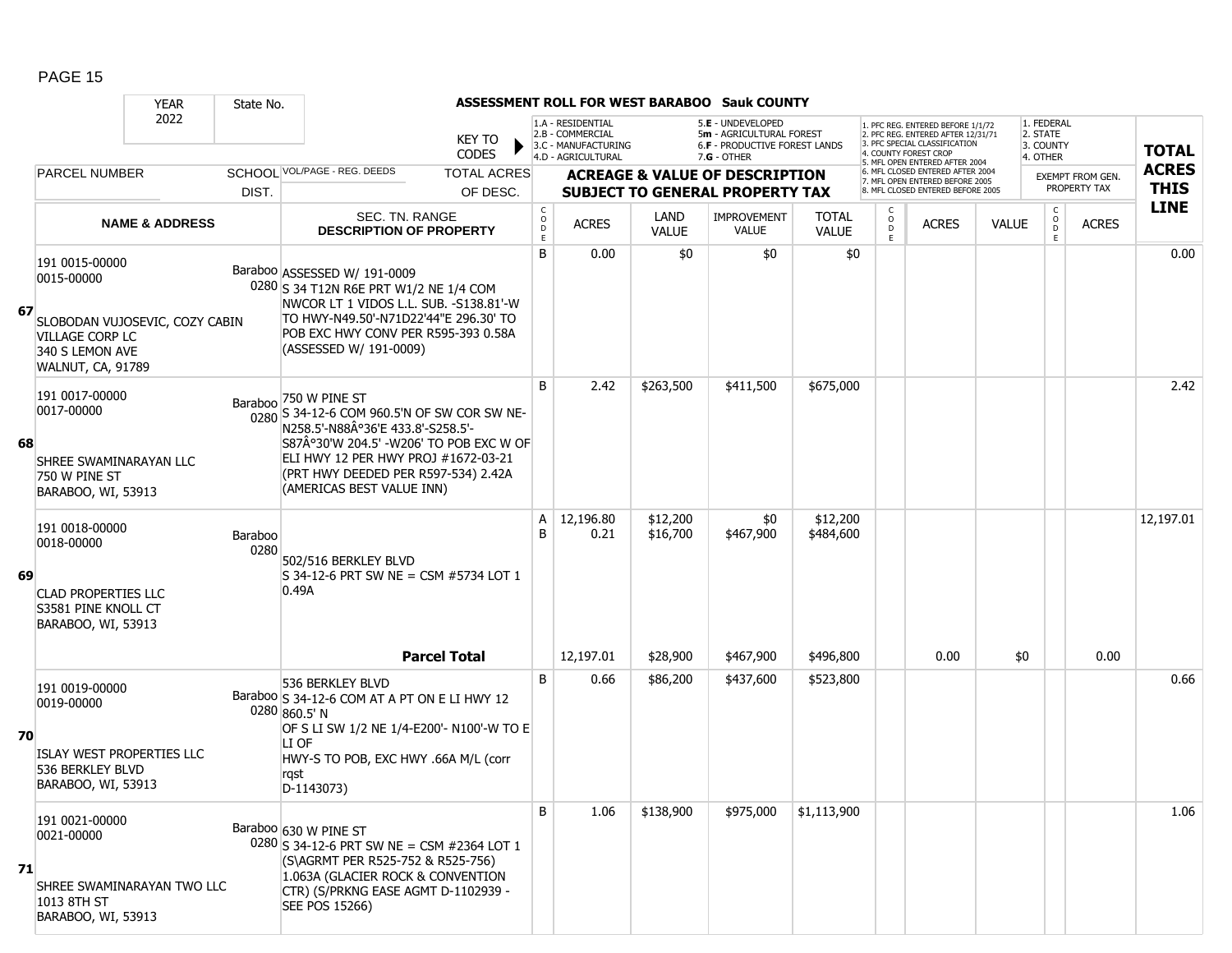|    |                                                                                                              | <b>YEAR</b>               | State No.       |                                                                                                                                                                                                                                                                                          |                        |                                                                                    |                      | ASSESSMENT ROLL FOR WEST BARABOO Sauk COUNTY                                                  |                              |                                                   |                                                                                                                                          |              |                                                 |                         |              |
|----|--------------------------------------------------------------------------------------------------------------|---------------------------|-----------------|------------------------------------------------------------------------------------------------------------------------------------------------------------------------------------------------------------------------------------------------------------------------------------------|------------------------|------------------------------------------------------------------------------------|----------------------|-----------------------------------------------------------------------------------------------|------------------------------|---------------------------------------------------|------------------------------------------------------------------------------------------------------------------------------------------|--------------|-------------------------------------------------|-------------------------|--------------|
|    |                                                                                                              | 2022                      |                 | <b>KEY TO</b><br><b>CODES</b>                                                                                                                                                                                                                                                            |                        | 1.A - RESIDENTIAL<br>2.B - COMMERCIAL<br>3.C - MANUFACTURING<br>4.D - AGRICULTURAL |                      | 5.E - UNDEVELOPED<br>5m - AGRICULTURAL FOREST<br>6.F - PRODUCTIVE FOREST LANDS<br>7.G - OTHER |                              |                                                   | PFC REG. ENTERED BEFORE 1/1/72<br>2. PFC REG. ENTERED AFTER 12/31/71<br><b>3 PEC SPECIAL CLASSIFICATION</b><br><b>COUNTY FOREST CROP</b> |              | 1. FEDERAL<br>2. STATE<br>3. COUNTY<br>4. OTHER |                         | <b>TOTAL</b> |
|    | <b>PARCEL NUMBER</b>                                                                                         |                           |                 | SCHOOL VOL/PAGE - REG. DEEDS<br><b>TOTAL ACRES</b>                                                                                                                                                                                                                                       |                        |                                                                                    |                      | <b>ACREAGE &amp; VALUE OF DESCRIPTION</b>                                                     |                              |                                                   | 5. MFL OPEN ENTERED AFTER 2004<br>6. MFL CLOSED ENTERED AFTER 2004<br>7. MFL OPEN ENTERED BEFORE 2005                                    |              |                                                 | <b>EXEMPT FROM GEN.</b> | <b>ACRES</b> |
|    |                                                                                                              |                           | DIST.           | OF DESC.                                                                                                                                                                                                                                                                                 |                        |                                                                                    |                      | <b>SUBJECT TO GENERAL PROPERTY TAX</b>                                                        |                              |                                                   | 8. MFL CLOSED ENTERED BEFORE 2005                                                                                                        |              |                                                 | PROPERTY TAX            | <b>THIS</b>  |
|    |                                                                                                              | <b>NAME &amp; ADDRESS</b> |                 | SEC. TN. RANGE<br><b>DESCRIPTION OF PROPERTY</b>                                                                                                                                                                                                                                         | C<br>$\circ$<br>D<br>E | <b>ACRES</b>                                                                       | LAND<br><b>VALUE</b> | <b>IMPROVEMENT</b><br><b>VALUE</b>                                                            | <b>TOTAL</b><br><b>VALUE</b> | $\overset{\mathsf{O}}{\mathsf{D}}$<br>$\mathsf F$ | <b>ACRES</b>                                                                                                                             | <b>VALUE</b> | $\begin{matrix} 0 \\ 0 \\ 0 \end{matrix}$<br>E  | <b>ACRES</b>            | <b>LINE</b>  |
| 72 | 191 0021-10000<br>0021-10000<br>SHREE SWAMINARAYAN TWO LLC<br>1013 8TH ST<br>BARABOO, WI, 53913              |                           | Baraboo         | 0280 626 W PINE ST<br>S 34-12-6 PRT SW NE = CSM #2364 LOT 2<br>(S\AGRMT PER R525-752 & R525-756)<br>1.475A (CLARION MOTEL) (S/PRKNG EASE<br>AGMT D-1102939 - SEE POS 15266)                                                                                                              | B                      | 1.48                                                                               | \$192,800            | \$2,628,200                                                                                   | \$2,821,000                  |                                                   |                                                                                                                                          |              |                                                 |                         | 1.48         |
| 73 | 191 0022-00000<br>0022-00000<br><b>ZEMAN INVESTMENTS LLC</b><br>S3610 COUNTY RD A<br>BARABOO, WI, 53913      |                           | Baraboo         | 620 W PINE ST<br>0280 S 34-12-6 PRT SW NE COM 38'E & 401.5'N<br>OF SWCOR- N115'-E405'-S115'-W405' TO<br>POB EXC HWY CONV PER R535-391, S\10'<br>SEWER EASE V311-543 1.05A (HI WAY<br>HOUSE) (S/PRKNG EASE AGMT D-1102939 -<br>SEE POS 15266)                                             | B                      | 1.05                                                                               | \$137,200            | \$342,300                                                                                     | \$479,500                    |                                                   |                                                                                                                                          |              |                                                 |                         | 1.05         |
|    | 191 0023-00000<br>0023-00000<br>ALDI INC<br>PO BOX 460049 DEPT 501<br>HOUSTON, TX, 77056                     |                           | Baraboo         | 0280 614 W PINE ST<br>S 34-12-6 PRT SW NE COM 401.5'N & 38'E<br>74 C/O RYAN TAX COMPLIANCE SERVICES LLC OF SWCOR-E 405'-S198.5'-W305'-N25'-W<br>100' TO HWY 12-N TO POB EXC HWY CONV<br>PER R535-394 1.95A M\L                                                                           | B                      | 1.95                                                                               | \$254,800            | \$1,496,700                                                                                   | \$1,751,500                  |                                                   |                                                                                                                                          |              |                                                 |                         | 1.95         |
| 75 | 191 0024-00000<br>0024-00000<br>WEST BARABOO PROFESSIONAL CENTER<br>LLC<br>433 LINN ST<br>BARABOO, WI, 53913 |                           | Baraboo<br>0280 | S 34-12-6 PRT SW NE = CSM #2383 LOT 1<br>.22A                                                                                                                                                                                                                                            | B                      | 0.22                                                                               | \$28,700             | \$215,600                                                                                     | \$244,300                    |                                                   |                                                                                                                                          |              |                                                 |                         | 0.22         |
| 76 | 191 0025-00000<br>0025-00000<br>WEST BARABOO PROFESSIONAL CENTER<br>LLC<br>433 LINN ST<br>BARABOO, WI, 53913 |                           |                 | 602 W PINE ST<br>Baraboo S 34-12-6 PRT SWNE COM 38'N & 38'E OF<br>0280 CTR SEC 34-N0°9'23"E 90.42'-<br>S89°12'25"E 100.00'- N1°38'32"E 75.00'-<br>S89°11'5"E 174.70'-S2°36'13"W 163.95'-<br>N89°31'7"W 269.63' TO POB (SEE POS<br>R-3296) EXC HWY CONV PER R535-400<br>0.79A (KWIK TRIP) | B                      | 0.79                                                                               | \$103,200            | \$374,800                                                                                     | \$478,000                    |                                                   |                                                                                                                                          |              |                                                 |                         | 0.79         |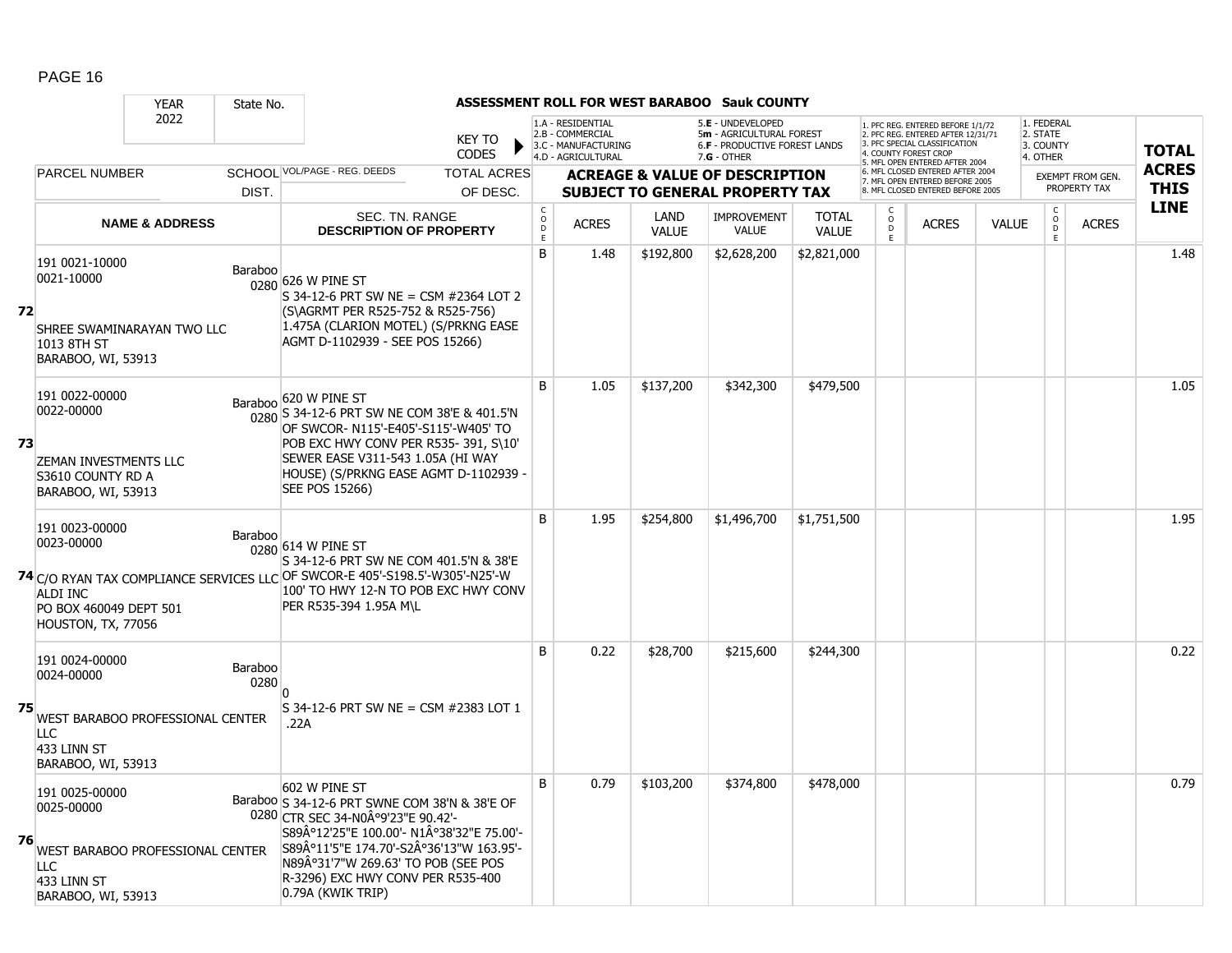|    |                                                                                                                          | <b>YEAR</b>               | State No.      |                                                                                                                                                                                                                                                                                                                 |                                             |                                                                                    |                      | <b>ASSESSMENT ROLL FOR WEST BARABOO Sauk COUNTY</b>                                           |                              |                         |                                                                                                                                                                    |              |                                                 |                         |              |
|----|--------------------------------------------------------------------------------------------------------------------------|---------------------------|----------------|-----------------------------------------------------------------------------------------------------------------------------------------------------------------------------------------------------------------------------------------------------------------------------------------------------------------|---------------------------------------------|------------------------------------------------------------------------------------|----------------------|-----------------------------------------------------------------------------------------------|------------------------------|-------------------------|--------------------------------------------------------------------------------------------------------------------------------------------------------------------|--------------|-------------------------------------------------|-------------------------|--------------|
|    |                                                                                                                          | 2022                      |                | <b>KEY TO</b><br><b>CODES</b>                                                                                                                                                                                                                                                                                   |                                             | 1.A - RESIDENTIAL<br>2.B - COMMERCIAL<br>3.C - MANUFACTURING<br>4.D - AGRICULTURAL |                      | 5.E - UNDEVELOPED<br>5m - AGRICULTURAL FOREST<br>6.F - PRODUCTIVE FOREST LANDS<br>7.G - OTHER |                              |                         | 1. PFC REG. ENTERED BEFORE 1/1/72<br>2. PFC REG. ENTERED AFTER 12/31/71<br>3 PEC SPECIAL CLASSIFICATION<br>4. COUNTY FOREST CROP<br>5. MFL OPEN ENTERED AFTER 2004 |              | 1. FEDERAL<br>2. STATE<br>3. COUNTY<br>4. OTHER |                         | <b>TOTAL</b> |
|    | PARCEL NUMBER                                                                                                            |                           |                | SCHOOL VOL/PAGE - REG. DEEDS<br><b>TOTAL ACRES</b>                                                                                                                                                                                                                                                              |                                             |                                                                                    |                      | <b>ACREAGE &amp; VALUE OF DESCRIPTION</b>                                                     |                              |                         | 6. MFL CLOSED ENTERED AFTER 2004<br>7. MFL OPEN ENTERED BEFORE 2005                                                                                                |              |                                                 | <b>EXEMPT FROM GEN.</b> | <b>ACRES</b> |
|    |                                                                                                                          |                           | DIST.          | OF DESC.                                                                                                                                                                                                                                                                                                        |                                             |                                                                                    |                      | <b>SUBJECT TO GENERAL PROPERTY TAX</b>                                                        |                              |                         | 8. MFL CLOSED ENTERED BEFORE 2005                                                                                                                                  |              |                                                 | PROPERTY TAX            | <b>THIS</b>  |
|    |                                                                                                                          | <b>NAME &amp; ADDRESS</b> |                | SEC. TN. RANGE<br><b>DESCRIPTION OF PROPERTY</b>                                                                                                                                                                                                                                                                | $\mathsf{C}$<br>$\circ$<br>$\mathsf D$<br>E | <b>ACRES</b>                                                                       | LAND<br><b>VALUE</b> | <b>IMPROVEMENT</b><br><b>VALUE</b>                                                            | <b>TOTAL</b><br><b>VALUE</b> | $_{\rm D}^{\rm O}$<br>E | <b>ACRES</b>                                                                                                                                                       | <b>VALUE</b> | $\begin{matrix} 0 \\ 0 \\ D \end{matrix}$<br>E  | <b>ACRES</b>            | <b>LINE</b>  |
| 77 | 191 0027-00000<br>0027-00000<br>JOEY M VAN WIE, CRYSTAL VAN WIE<br><b>S887 CHRISTMAS MTN DR</b><br>WISC DELLS, WI, 53965 |                           | Baraboo        | 0280 506 LINN ST<br>S 34-12-06 PRT SWNE COM 38' N & 38'E OF<br>CENTER SEC 34- E 269.63' TO POB-N<br>163.95'- E157.16'-S 165'-W TO POB 0.50A M<br>۱L                                                                                                                                                             | A                                           | 0.50                                                                               | \$46,800             | \$196,300                                                                                     | \$243,100                    |                         |                                                                                                                                                                    |              |                                                 |                         | 0.50         |
| 78 | 191 0028-00000<br>0028-00000<br><b>CARTER PLAZA LLC</b><br>813 ONDOSSAGON WAY<br>MADISON, WI, 53719                      |                           |                | 674 W MULBERRY ST<br>Baraboo S 34-12-6 PRT SW NE COM 509' E & 606' N<br>0280 OF SW<br>COR- E 156' M/L - N 188' M/L TO S LI<br><b>BERKLEY</b><br>BLDV- W 158.6' M/L TO E LI MULBERRY ST-<br>S<br>188' M/L TO POB 0.68A                                                                                           | <sub>B</sub>                                | 0.68                                                                               | \$66,600             | \$151,600                                                                                     | \$218,200                    |                         |                                                                                                                                                                    |              |                                                 |                         | 0.68         |
| 79 | 191 0029-00000<br>0029-00000<br>ANDREW P HASKINS, SANDRA R HASKINS<br>908 ASH ST<br>BARABOO, WI, 53913                   |                           |                | Baraboo S 34-12-6 PRT SW1/4 NE1/4 COM 48 RD E &<br>0280 10 RD N OF SW COR SW1/4 NE1/4 TH E 4<br>RD - TH N 14 RD - TH W 4 RD - TH S TO<br>POB EXC COM SE COR CSM 1435 LOT 2<br>(POB) - N89°29'22"E 67.49' - S00°06'09"W<br>97.11' - N88°59'36"W 66.39' - N00°33'43"W<br>95.35' POB (= POS 15861 PCL A) 0.25A M/L | A                                           | 0.25                                                                               | \$10,900             | \$0                                                                                           | \$10,900                     |                         |                                                                                                                                                                    |              |                                                 |                         | 0.25         |
| 80 | 191 0030-00000<br>0030-00000<br><b>BAC LLC</b><br>1240 WATER ST<br>PRAIRIE DU SAC, WI, 53578                             |                           | <b>Baraboo</b> | 0280 420 LINN ST<br>S 34-12-6 COM 509'E OF SW COR SW NE-<br>E283'-N396'-W283' -S TO POB EXC N132'<br>THROF & EXC E75' OF S164' 1.43A M/L<br>(S/SEWER EASE PER D-1028855)                                                                                                                                        | B                                           | 1.43                                                                               | \$171,300            | \$1,312,300                                                                                   | \$1,483,600                  |                         |                                                                                                                                                                    |              |                                                 |                         | 1.43         |
| 81 | 191 0031-00000<br>0031-00000<br><b>SUGAR BUSH LLC</b><br>E13292 POINT OF VIEW RD.<br>MERRIMAC, Wisconsin, 53561          |                           | Baraboo        | 0280 648 W MULBERRY ST<br>S 34-12-6 PRT SW NE COM 509'E & 396'N<br>OF SWCOR- E151'M\L - N210'- W151'M\L- S<br>TO POB (S/DRAIN EASE PER D-700967)<br>0.72A                                                                                                                                                       | B                                           | 0.72                                                                               | \$70,600             | \$247,600                                                                                     | \$318,200                    |                         |                                                                                                                                                                    |              |                                                 |                         | 0.72         |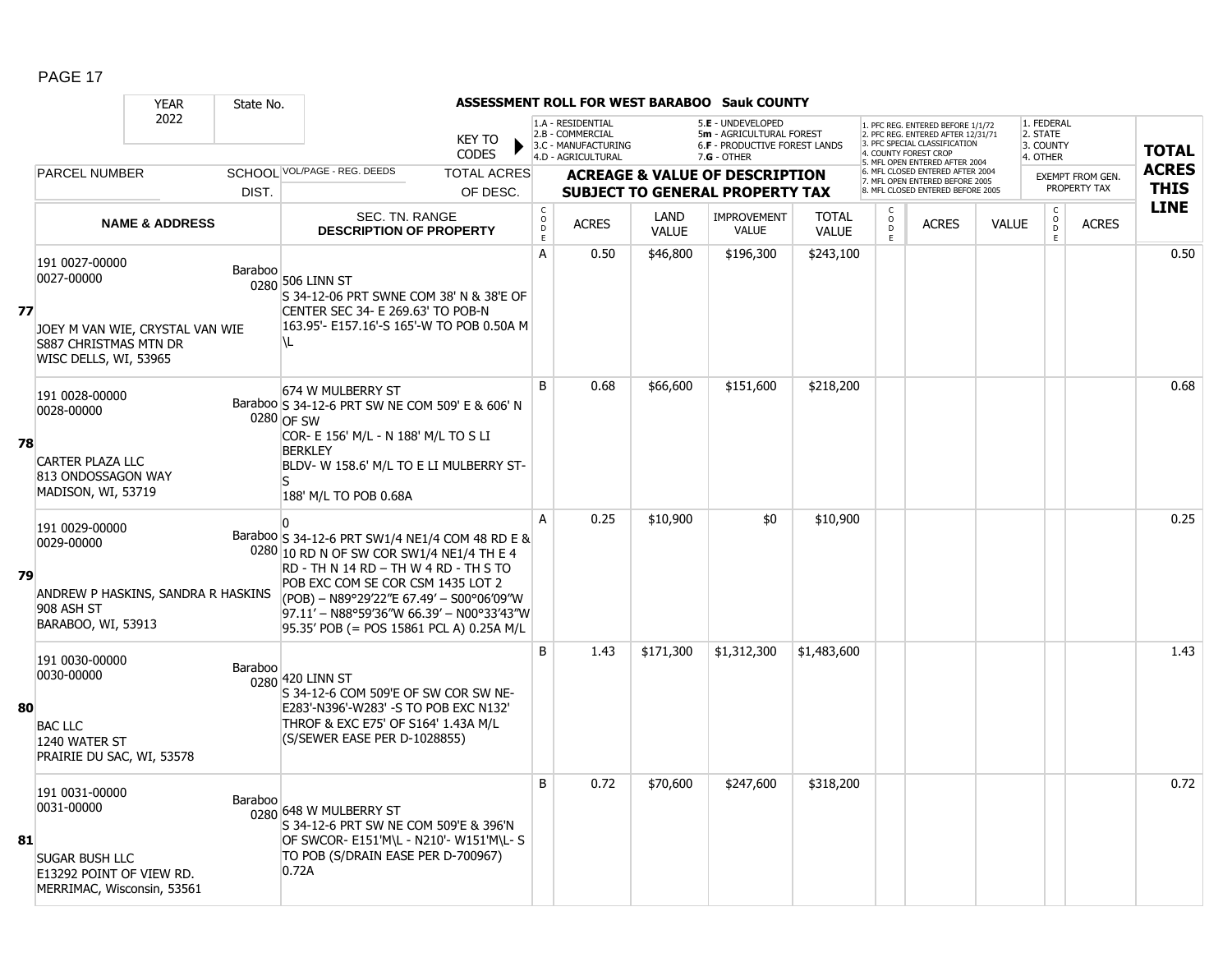|    |                                                                                                | <b>YEAR</b>               | State No.       |                                                                                                                                                                                                                                        |                               |                         |                                                                                    |                      | <b>ASSESSMENT ROLL FOR WEST BARABOO Sauk COUNTY</b>                                                    |                              |                     |                                                                                                                                                                     |              |                                                 |                                         |                             |
|----|------------------------------------------------------------------------------------------------|---------------------------|-----------------|----------------------------------------------------------------------------------------------------------------------------------------------------------------------------------------------------------------------------------------|-------------------------------|-------------------------|------------------------------------------------------------------------------------|----------------------|--------------------------------------------------------------------------------------------------------|------------------------------|---------------------|---------------------------------------------------------------------------------------------------------------------------------------------------------------------|--------------|-------------------------------------------------|-----------------------------------------|-----------------------------|
|    |                                                                                                | 2022                      |                 |                                                                                                                                                                                                                                        | <b>KEY TO</b><br><b>CODES</b> |                         | 1.A - RESIDENTIAL<br>2.B - COMMERCIAL<br>3.C - MANUFACTURING<br>4.D - AGRICULTURAL |                      | 5.E - UNDEVELOPED<br>5m - AGRICULTURAL FOREST<br><b>6.F - PRODUCTIVE FOREST LANDS</b><br>$7.G - OTHER$ |                              |                     | 1. PFC REG. ENTERED BEFORE 1/1/72<br>2. PFC REG. ENTERED AFTER 12/31/71<br>3. PFC SPECIAL CLASSIFICATION<br>4. COUNTY FOREST CROP<br>5. MFL OPEN ENTERED AFTER 2004 |              | 1. FEDERAL<br>2. STATE<br>3. COUNTY<br>4. OTHER |                                         | <b>TOTAL</b>                |
|    | <b>PARCEL NUMBER</b>                                                                           |                           |                 | SCHOOL VOL/PAGE - REG. DEEDS                                                                                                                                                                                                           | <b>TOTAL ACRES</b>            |                         |                                                                                    |                      | <b>ACREAGE &amp; VALUE OF DESCRIPTION</b>                                                              |                              |                     | 6. MFL CLOSED ENTERED AFTER 2004<br>7. MFL OPEN ENTERED BEFORE 2005                                                                                                 |              |                                                 | <b>EXEMPT FROM GEN.</b><br>PROPERTY TAX | <b>ACRES</b><br><b>THIS</b> |
|    |                                                                                                |                           | DIST.           |                                                                                                                                                                                                                                        | OF DESC.                      | $\mathsf{C}$            |                                                                                    |                      | <b>SUBJECT TO GENERAL PROPERTY TAX</b>                                                                 |                              |                     | 8. MFL CLOSED ENTERED BEFORE 2005                                                                                                                                   |              | $\mathsf C$                                     |                                         | <b>LINE</b>                 |
|    |                                                                                                | <b>NAME &amp; ADDRESS</b> |                 | SEC. TN. RANGE<br><b>DESCRIPTION OF PROPERTY</b>                                                                                                                                                                                       |                               | $_{\rm D}^{\rm O}$<br>E | <b>ACRES</b>                                                                       | LAND<br><b>VALUE</b> | <b>IMPROVEMENT</b><br><b>VALUE</b>                                                                     | <b>TOTAL</b><br><b>VALUE</b> | $\overline{0}$<br>E | <b>ACRES</b>                                                                                                                                                        | <b>VALUE</b> | $_{\rm D}^{\rm O}$<br>E.                        | <b>ACRES</b>                            |                             |
| 82 | 191 0032-00000<br>0032-00000<br>ANDREW P HASKINS, SANDRA R HASKINS                             |                           | Baraboo<br>0280 | 636 W MULBERRY ST<br>S 34-12-6 PRT SWNE=CSM #1435 LOT 1 S<br>EASE 0.31A                                                                                                                                                                |                               | B                       | 0.31                                                                               | \$30,400             | \$72,300                                                                                               | \$102,700                    |                     |                                                                                                                                                                     |              |                                                 |                                         | 0.31                        |
|    | 908 ASH ST<br>BARABOO, WI, 53913                                                               |                           |                 |                                                                                                                                                                                                                                        |                               |                         |                                                                                    |                      |                                                                                                        |                              |                     |                                                                                                                                                                     |              |                                                 |                                         |                             |
|    | 191 0032-10000<br>0032-10000                                                                   |                           | Baraboo<br>0280 | 0                                                                                                                                                                                                                                      |                               | B                       | 0.33                                                                               | \$32,300             | \$0                                                                                                    | \$32,300                     |                     |                                                                                                                                                                     |              |                                                 |                                         | 0.33                        |
| 83 | ANDREW P HASKINS, SANDRA R HASKINS<br>908 ASH ST<br>BARABOO, WI, 53913                         |                           |                 | S 34-12-6 PRT SWNE CSM #1435 LOT 2<br>0.33A                                                                                                                                                                                            |                               |                         |                                                                                    |                      |                                                                                                        |                              |                     |                                                                                                                                                                     |              |                                                 |                                         |                             |
| 84 | 191 0033-00000<br>0033-00000<br><b>ADAM R SINNETT</b><br>630 W MULBERRY ST                     |                           | Baraboo         | 0280 630 W MULBERRY ST<br>S34-12-6PRTSW1/4NE1/4BEG509'E&330'N<br>OFCTRSDSEC-S66'-E141.5'-N66'-W141.5'<br>TOPOB(W/10'EASE)(=POS2347)0.21AM/L                                                                                            |                               | A                       | 0.21                                                                               | \$32,000             | \$135,500                                                                                              | \$167,500                    |                     |                                                                                                                                                                     |              |                                                 |                                         | 0.21                        |
| 85 | BARABOO, WI, 53913<br>191 0034-00000<br>0034-00000<br>WISCONSIN RIVER TITLE CONSULTANTS<br>LLC |                           |                 | 408 LINN ST<br>Baraboo S 34-12-6 PRT SW1/4 NE1/4 COM AT POI 24<br>0280 RDS W OF SECOR SW1/4 NE1/4 - N 10 RDS<br>- W 8 RDS - S 10 RDS - E TO POB & INCL<br>COM SE COR CSM 1435 LOT 2 (POB) -<br>N89°29'22"E 67.49' - S00°06'09"W 97.11' |                               | B                       | 0.65                                                                               | \$68,000             | \$717,500                                                                                              | \$785,500                    |                     |                                                                                                                                                                     |              |                                                 |                                         | 0.65                        |
|    | 408 LINN ST<br>BARABOO, WI, 53913                                                              |                           |                 | -N88°59′36″W 66.39′ - N00°33′43″W 95.35′<br>$POB (= POS 15861 PCL A) 0.65A M/L$                                                                                                                                                        |                               |                         |                                                                                    |                      |                                                                                                        |                              |                     |                                                                                                                                                                     |              |                                                 |                                         |                             |
| 86 | 191 0035-00000<br>0035-00000<br><b>BAC LLC</b><br>1240 WATER ST<br>PRAIRIE DU SAC, WI, 53578   |                           | Baraboo         | 0280 410 LINN ST<br>S 34-12-6 PRT SW NE COM 792' E OF CTR<br>SD SEC -W75'-N164'- E75'-S TO POB 0.28A<br>M/L (S/SEWER EASE PER D-1028855)                                                                                               |                               | B                       | 0.28                                                                               | \$33,500             | \$0                                                                                                    | \$33,500                     |                     |                                                                                                                                                                     |              |                                                 |                                         | 0.28                        |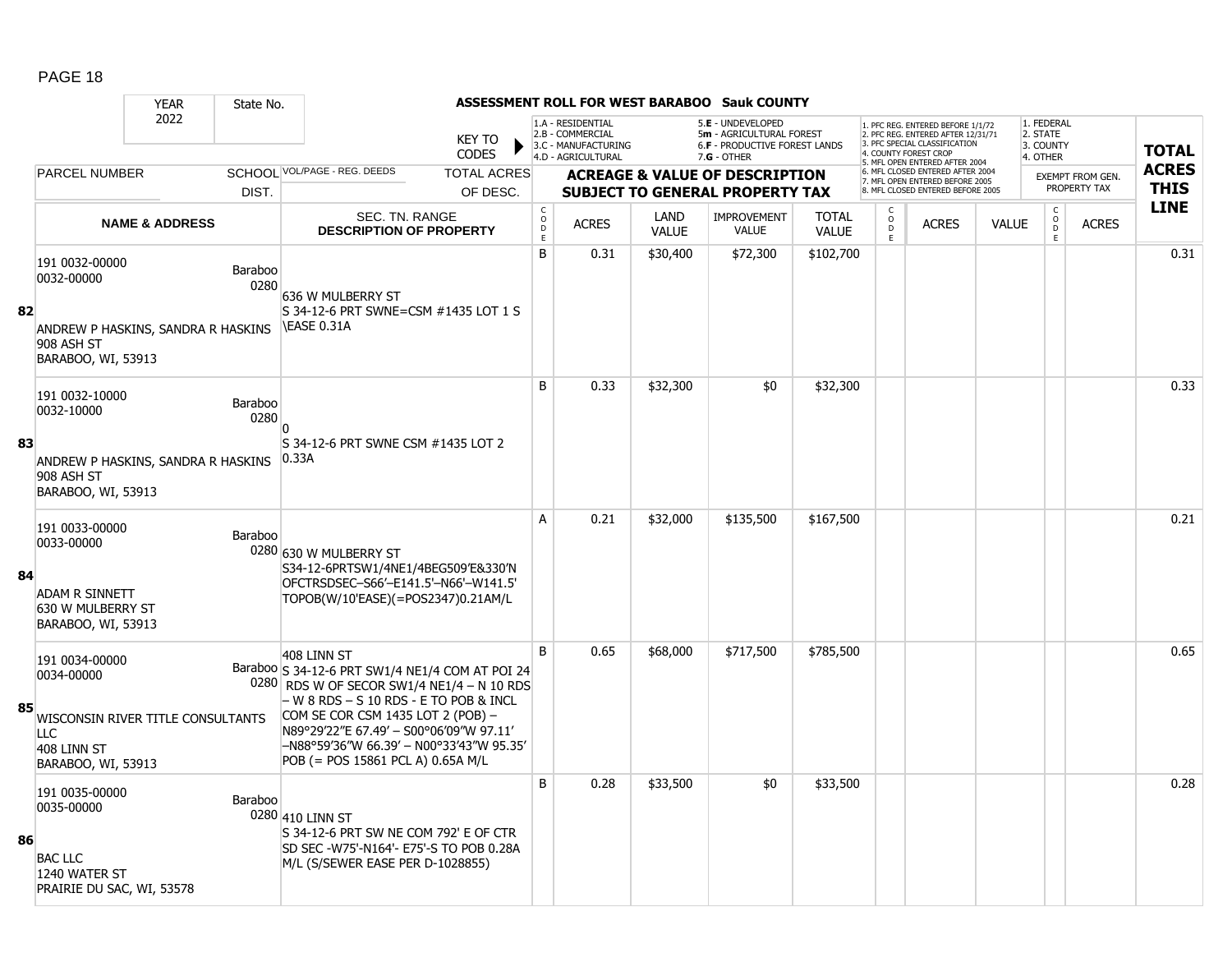|    |                                                                                                          | <b>YEAR</b>               | State No.       |                                                                                                                                            |                               |                                         |                                                                                    |                             | ASSESSMENT ROLL FOR WEST BARABOO Sauk COUNTY                                                    |                              |                         |                                                                                                                                                                     |              |                                                                   |                         |                            |
|----|----------------------------------------------------------------------------------------------------------|---------------------------|-----------------|--------------------------------------------------------------------------------------------------------------------------------------------|-------------------------------|-----------------------------------------|------------------------------------------------------------------------------------|-----------------------------|-------------------------------------------------------------------------------------------------|------------------------------|-------------------------|---------------------------------------------------------------------------------------------------------------------------------------------------------------------|--------------|-------------------------------------------------------------------|-------------------------|----------------------------|
|    |                                                                                                          | 2022                      |                 |                                                                                                                                            | <b>KEY TO</b><br><b>CODES</b> |                                         | 1.A - RESIDENTIAL<br>2.B - COMMERCIAL<br>3.C - MANUFACTURING<br>4.D - AGRICULTURAL |                             | 5.E - UNDEVELOPED<br>5m - AGRICULTURAL FOREST<br>6.F - PRODUCTIVE FOREST LANDS<br>$7.G - OTHER$ |                              |                         | 1. PFC REG. ENTERED BEFORE 1/1/72<br>2. PFC REG. ENTERED AFTER 12/31/71<br>3. PFC SPECIAL CLASSIFICATION<br>4. COUNTY FOREST CROP<br>5. MFL OPEN ENTERED AFTER 2004 |              | 1. FEDERAL<br>2. STATE<br>3. COUNTY<br>4. OTHER                   |                         | <b>TOTAL</b>               |
|    | PARCEL NUMBER                                                                                            |                           |                 | SCHOOL VOL/PAGE - REG. DEEDS                                                                                                               | <b>TOTAL ACRES</b>            |                                         |                                                                                    |                             | <b>ACREAGE &amp; VALUE OF DESCRIPTION</b>                                                       |                              |                         | 6. MFL CLOSED ENTERED AFTER 2004<br>7. MFL OPEN ENTERED BEFORE 2005                                                                                                 |              |                                                                   | <b>EXEMPT FROM GEN.</b> | <b>ACRES</b>               |
|    |                                                                                                          |                           | DIST.           |                                                                                                                                            | OF DESC.                      |                                         |                                                                                    |                             | <b>SUBJECT TO GENERAL PROPERTY TAX</b>                                                          |                              |                         | 8. MFL CLOSED ENTERED BEFORE 2005                                                                                                                                   |              |                                                                   | PROPERTY TAX            | <b>THIS</b><br><b>LINE</b> |
|    |                                                                                                          | <b>NAME &amp; ADDRESS</b> |                 | SEC. TN. RANGE<br><b>DESCRIPTION OF PROPERTY</b>                                                                                           |                               | $\mathsf{C}$<br>$_{\rm D}^{\rm O}$<br>E | <b>ACRES</b>                                                                       | <b>LAND</b><br><b>VALUE</b> | <b>IMPROVEMENT</b><br><b>VALUE</b>                                                              | <b>TOTAL</b><br><b>VALUE</b> | $_{\rm D}^{\rm O}$<br>E | <b>ACRES</b>                                                                                                                                                        | <b>VALUE</b> | $\begin{smallmatrix} C\\O\\O\\D \end{smallmatrix}$<br>$\mathsf E$ | <b>ACRES</b>            |                            |
| 87 | 191 0036-00000<br>0036-00000<br>LINN STREET LLC<br>301 OAK TER<br>LAKE GENEVA, WI, 53147                 |                           | Baraboo         | 0280 328 LINN ST<br>S 34 T12N R6E COM AT PT 24RD W OF SE<br>COR SW 1/4 NE 1/4, THN 10RD, TH E 4RD, TH<br>S 10RD, TH W TO BEG. V153P83 .25A |                               | A                                       | 0.25                                                                               | \$35,900                    | \$98,500                                                                                        | \$134,400                    |                         |                                                                                                                                                                     |              |                                                                   |                         | 0.25                       |
|    | 191 0037-00000<br>0037-00000                                                                             |                           | Baraboo<br>0280 | 320 LINN ST                                                                                                                                |                               | A                                       | 0.25                                                                               | \$35,900                    | \$90,700                                                                                        | \$126,600                    |                         |                                                                                                                                                                     |              |                                                                   |                         | 0.25                       |
| 88 | PHILIP V HERRITZ<br>405 WILLOW ST<br>BARABOO, WI, 53913                                                  |                           |                 | S 34-12-6 COM 20RD W OF SE COR OF SW<br>NE- N10RD- E4RD- S 10RD- W TO POB .25A                                                             |                               |                                         |                                                                                    |                             |                                                                                                 |                              |                         |                                                                                                                                                                     |              |                                                                   |                         |                            |
| 89 | 191 0038-00000<br>0038-00000                                                                             |                           | Baraboo<br>0280 | 302 LINN ST<br>$S$ 34-12-6 PRT SW NE = CSM #1718 LOT 1                                                                                     |                               | B                                       | 1.01                                                                               | \$121,000                   | \$205,700                                                                                       | \$326,700                    |                         |                                                                                                                                                                     |              |                                                                   |                         | 1.01                       |
|    | WISCONSIN DEPARTMENT OF<br><b>TRANSPORTATION</b><br>3550 Mormon Coulee Rd<br>La Crosse, Wisconsin, 54061 |                           |                 | 1.01A                                                                                                                                      |                               |                                         |                                                                                    |                             |                                                                                                 |                              |                         |                                                                                                                                                                     |              |                                                                   |                         |                            |
| 90 | 191 0039-00000<br>0039-00000                                                                             |                           | Baraboo<br>0280 | <b>CONNIE RD</b><br>S34-12-6 PRT NE1/4 = CSM #3581 LOT 1<br>EXC N 32.6' 2.18A                                                              |                               |                                         |                                                                                    |                             |                                                                                                 |                              |                         |                                                                                                                                                                     |              | <b>X4</b>                                                         | 2.18                    | 2.18                       |
|    | WEST BARABOO, VILLAGE OF<br>500 CEDAR ST<br>BARABOO, WI, 53913                                           |                           |                 |                                                                                                                                            |                               |                                         |                                                                                    |                             |                                                                                                 |                              |                         |                                                                                                                                                                     |              |                                                                   |                         |                            |
| 91 | 191 0042-00000<br>0042-00000<br>DAVID A GERFEN, LEAH GERFEN<br>320 9TH ST<br>BARABOO, WI, 53913          |                           | Baraboo<br>0280 | 312 LINN ST<br>S 10RDS OF W 4RDS OF E 16RD SW1/4<br>NE1/4 EXC S33'FOR STH 33                                                               |                               | B                                       | 0.20                                                                               | \$24,000                    | \$160,700                                                                                       | \$184,700                    |                         |                                                                                                                                                                     |              |                                                                   |                         | 0.20                       |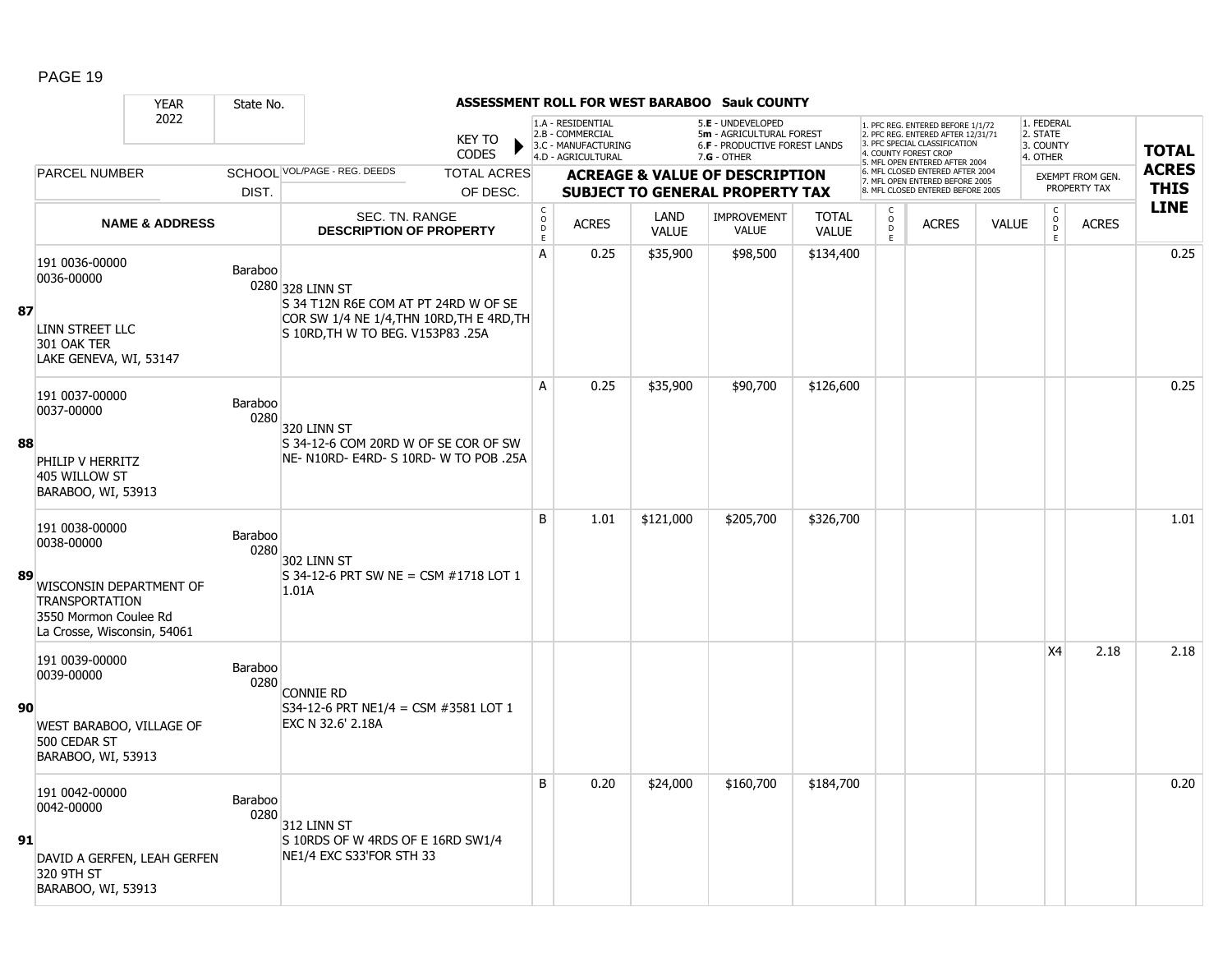|    |                                                                                                       | <b>YEAR</b>                        | State No. |                                                                                                                                                                                                                                                                                                                                                                                                                                  |                                                 |                                                                                    |                      | ASSESSMENT ROLL FOR WEST BARABOO Sauk COUNTY                                                    |                              |                    |                                                                                                                                          |              |                                                 |                  |              |
|----|-------------------------------------------------------------------------------------------------------|------------------------------------|-----------|----------------------------------------------------------------------------------------------------------------------------------------------------------------------------------------------------------------------------------------------------------------------------------------------------------------------------------------------------------------------------------------------------------------------------------|-------------------------------------------------|------------------------------------------------------------------------------------|----------------------|-------------------------------------------------------------------------------------------------|------------------------------|--------------------|------------------------------------------------------------------------------------------------------------------------------------------|--------------|-------------------------------------------------|------------------|--------------|
|    |                                                                                                       | 2022                               |           | <b>KEY TO</b><br><b>CODES</b>                                                                                                                                                                                                                                                                                                                                                                                                    |                                                 | 1.A - RESIDENTIAL<br>2.B - COMMERCIAL<br>3.C - MANUFACTURING<br>4.D - AGRICULTURAL |                      | 5.E - UNDEVELOPED<br>5m - AGRICULTURAL FOREST<br>6.F - PRODUCTIVE FOREST LANDS<br>$7.G - OTHER$ |                              |                    | I. PFC REG. ENTERED BEFORE 1/1/72<br>2. PFC REG. ENTERED AFTER 12/31/71<br>3. PFC SPECIAL CLASSIFICATION<br><b>4. COUNTY FOREST CROP</b> |              | 1. FEDERAL<br>2. STATE<br>3. COUNTY<br>4. OTHER |                  | <b>TOTAL</b> |
|    | <b>PARCEL NUMBER</b>                                                                                  |                                    |           | SCHOOL VOL/PAGE - REG. DEEDS<br><b>TOTAL ACRES</b>                                                                                                                                                                                                                                                                                                                                                                               |                                                 |                                                                                    |                      | <b>ACREAGE &amp; VALUE OF DESCRIPTION</b>                                                       |                              |                    | 5. MFL OPEN ENTERED AFTER 2004<br>6. MFL CLOSED ENTERED AFTER 2004                                                                       |              |                                                 | EXEMPT FROM GEN. | <b>ACRES</b> |
|    |                                                                                                       |                                    | DIST.     | OF DESC.                                                                                                                                                                                                                                                                                                                                                                                                                         |                                                 |                                                                                    |                      | <b>SUBJECT TO GENERAL PROPERTY TAX</b>                                                          |                              |                    | 7. MFL OPEN ENTERED BEFORE 2005<br>. MFL CLOSED ENTERED BEFORE 2005                                                                      |              |                                                 | PROPERTY TAX     | <b>THIS</b>  |
|    |                                                                                                       | <b>NAME &amp; ADDRESS</b>          |           | SEC. TN. RANGE<br><b>DESCRIPTION OF PROPERTY</b>                                                                                                                                                                                                                                                                                                                                                                                 | $\begin{array}{c} C \\ O \\ D \\ E \end{array}$ | <b>ACRES</b>                                                                       | LAND<br><b>VALUE</b> | <b>IMPROVEMENT</b><br><b>VALUE</b>                                                              | <b>TOTAL</b><br><b>VALUE</b> | $\circ$<br>D<br>E. | <b>ACRES</b>                                                                                                                             | <b>VALUE</b> | $\begin{matrix} 0 \\ 0 \\ 0 \end{matrix}$<br>E. | <b>ACRES</b>     | <b>LINE</b>  |
|    | 191 0043-00000<br>0043-00000<br>92 JEREMY SORBEL, GRACE SORBEL<br>641 CONNIE RD<br>BARABOO, WI, 53913 |                                    |           | 641 CONNIE RD<br>Baraboo S 34-12-6 PRT NE1/4 COM E1/4 COR-<br>0280 S89A°51'1"W ALG SLI NE1/4 1311.05'-<br>N0°3'47"E ALG C/L CONNIE RD 434.43 TO<br>POB- S89°50'W ALG NLI CSM #3581 & EXT<br>660'-N0°3'53"E 264.98'- N89°42'E 660'<br>TO PT IN C/L CONNIE RD-S0°3'47"W<br>266.52' TO POB, & ALSO N 32.6' OF LOT 1<br>CSM #3581 (SEE POS 8782) (S/ DRAIN<br>EASE PER D-700968) 4.38A (SEE AFFIDAVIT<br>D-921937 ABOUT DESCRIPTION) | A                                               | 4.38                                                                               | \$85,500             | \$176,000                                                                                       | \$261,500                    |                    |                                                                                                                                          |              |                                                 |                  | 4.38         |
| 93 | 191 0044-00000<br>0044-00000<br>1224 CRESTVIEW DR<br>BARABOO, WI, 53913                               | CAMPUS VIEW PROPERTIES LLC         | Baraboo   | 0280 200 CAMPUS VIEW DR<br>S 34-12-6 PRT W1/2 SE NE COM SWCOR LT<br>14 CAMPUS VIEW SUBD- W133.88'-N TO PT<br>89.7'S OF SLI BERKLEY BLVD-E131.22'-S TO<br><b>POB 0.52A</b>                                                                                                                                                                                                                                                        | B                                               | 0.52                                                                               | \$63,600             | \$355,300                                                                                       | \$418,900                    |                    |                                                                                                                                          |              |                                                 |                  | 0.52         |
| 94 | 191 0044-10000<br>0044-10000<br>W10967 PIGTAIL ALLEY RD<br>PORTAGE, WI, 53901                         | MICHAEL A TABER, ALISON E TABER    |           | Baraboo 634 CONNIE RD<br>0280 S 34-12-6 PRT W1\2 SENE COM SWCOR<br>LOT 1 CAMPUS VIEW SUB -W TO ELI<br>CONNIE RD-N TO S LI CAMPUS VIEW DR<br>(F/K/A COLLEGE VIEW DR)-E94.85'-<br>S119.32' TO POB 0.26A                                                                                                                                                                                                                            | B                                               | 0.26                                                                               | \$48,800             | \$276,700                                                                                       | \$325,500                    |                    |                                                                                                                                          |              |                                                 |                  | 0.26         |
| 95 | 191 0045-00000<br>0045-00000<br>S5193 O'NEIL RD<br>BARABOO, WI, 53913                                 | JOSEPH A NICKSIC, ANDREA R NICKSIC | Baraboo   | 0280 244/248 BERKLEY BLVD<br>S 34-12-6 PRT SE NE COM NW COR LOT 15<br>CAMPUS VIEW SUB- W129.79'-S89.7'-<br>E131.22'-N TO POB .27A                                                                                                                                                                                                                                                                                                | A                                               | 0.27                                                                               | \$36,800             | \$112,700                                                                                       | \$149,500                    |                    |                                                                                                                                          |              |                                                 |                  | 0.27         |
| 96 | 191 0047-00000<br>0047-00000<br>TIME FEDERAL SAVINGS BANK<br>675 E BROADWAY AVE<br>MEDFORD, WI, 54451 |                                    | Baraboo   | 0280 110 LINN ST<br>S 34-12-6PRTSE1/4NE1/4=CSM3101LOT2<br>(FMLYPRTCSM2156)(S/EASEPERD-755904&<br>D-774212)1.47A                                                                                                                                                                                                                                                                                                                  | B                                               | 1.47                                                                               | \$176,100            | \$572,600                                                                                       | \$748,700                    |                    |                                                                                                                                          |              |                                                 |                  | 1.47         |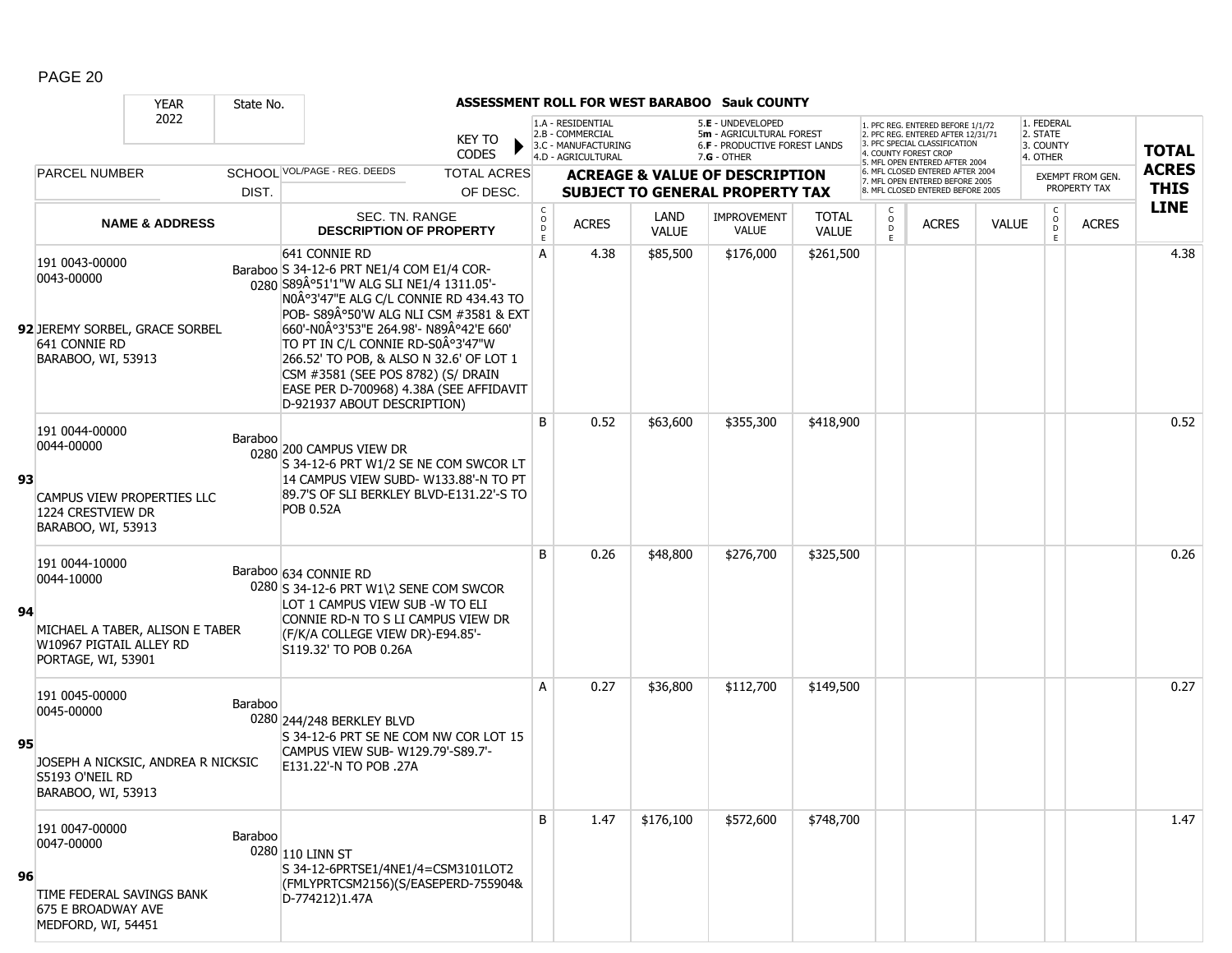|            |                                                                                                                                                    | <b>YEAR</b>               | State No. |                                                                                                                                                                                         |                               |                                       |                                                                                    |                      | <b>ASSESSMENT ROLL FOR WEST BARABOO Sauk COUNTY</b>                                             |                              |                               |                                                                                                                                   |              |                                                 |                         |                            |
|------------|----------------------------------------------------------------------------------------------------------------------------------------------------|---------------------------|-----------|-----------------------------------------------------------------------------------------------------------------------------------------------------------------------------------------|-------------------------------|---------------------------------------|------------------------------------------------------------------------------------|----------------------|-------------------------------------------------------------------------------------------------|------------------------------|-------------------------------|-----------------------------------------------------------------------------------------------------------------------------------|--------------|-------------------------------------------------|-------------------------|----------------------------|
|            |                                                                                                                                                    | 2022                      |           |                                                                                                                                                                                         | <b>KEY TO</b><br><b>CODES</b> |                                       | 1.A - RESIDENTIAL<br>2.B - COMMERCIAL<br>3.C - MANUFACTURING<br>4.D - AGRICULTURAL |                      | 5.E - UNDEVELOPED<br>5m - AGRICULTURAL FOREST<br>6.F - PRODUCTIVE FOREST LANDS<br>$7.G - OTHER$ |                              |                               | 1. PFC REG. ENTERED BEFORE 1/1/72<br>2. PFC REG. ENTERED AFTER 12/31/71<br>3. PFC SPECIAL CLASSIFICATION<br>4. COUNTY FOREST CROP |              | 1. FEDERAL<br>2. STATE<br>3. COUNTY<br>4. OTHER |                         | <b>TOTAL</b>               |
|            | <b>PARCEL NUMBER</b>                                                                                                                               |                           |           | SCHOOL VOL/PAGE - REG. DEEDS                                                                                                                                                            | <b>TOTAL ACRES</b>            |                                       |                                                                                    |                      | <b>ACREAGE &amp; VALUE OF DESCRIPTION</b>                                                       |                              |                               | 5. MFL OPEN ENTERED AFTER 2004<br>6. MFL CLOSED ENTERED AFTER 2004<br>7. MFL OPEN ENTERED BEFORE 2005                             |              |                                                 | <b>EXEMPT FROM GEN.</b> | <b>ACRES</b>               |
|            |                                                                                                                                                    |                           | DIST.     |                                                                                                                                                                                         | OF DESC.                      |                                       |                                                                                    |                      | <b>SUBJECT TO GENERAL PROPERTY TAX</b>                                                          |                              |                               | 8. MFL CLOSED ENTERED BEFORE 2005                                                                                                 |              |                                                 | PROPERTY TAX            | <b>THIS</b><br><b>LINE</b> |
|            |                                                                                                                                                    | <b>NAME &amp; ADDRESS</b> |           | <b>SEC. TN. RANGE</b><br><b>DESCRIPTION OF PROPERTY</b>                                                                                                                                 |                               | C<br>$\mathsf{O}$<br>$\mathsf D$<br>E | <b>ACRES</b>                                                                       | LAND<br><b>VALUE</b> | <b>IMPROVEMENT</b><br>VALUE                                                                     | <b>TOTAL</b><br><b>VALUE</b> | C<br>$_{\rm D}^{\rm O}$<br>E. | <b>ACRES</b>                                                                                                                      | <b>VALUE</b> | $\begin{matrix} 0 \\ 0 \\ D \end{matrix}$<br>E  | <b>ACRES</b>            |                            |
| 97         | 191 0047-01000<br>0047-01000<br><b>BOOTOWN PROPERTIES LLC</b><br>E11265 N POPLAR RD<br>BARABOO, WI, 53913                                          |                           | Baraboo   | 0280 100 LINN ST<br>VILL W BARABOO S 34-12-6 PRT SE NE =<br>CSM #3101 LOT 3 EXC THAT PRT CSM<br>#4742 DESC IN D-774536 (SEE EASE<br>D-755904 D-774211 & D-774212) 0.87A M/L             |                               | B                                     | 0.87                                                                               | \$69,600             | \$293,500                                                                                       | \$363,100                    |                               |                                                                                                                                   |              |                                                 |                         | 0.87                       |
| 98         | 191 0047-02000<br>0047-02000<br>KRIS S HELLENBRAND, CALLIE A<br><b>HELLENBRAND</b><br>4875 JACOBS RD                                               |                           |           | Baraboo 101 BERKLEY BLVD<br>$0280$ S 34-12-6 PRT SE1/4 NE1/4 = CSM 4742<br>LOT 1<br>(FMLY PRT CSM'S 3101 & 2156) (S/EASE<br><b>PER</b><br>D-755904 & D-774211 & D-774212) 0.59A         |                               | B                                     | 0.59                                                                               | \$67,100             | \$307,400                                                                                       | \$374,500                    |                               |                                                                                                                                   |              |                                                 |                         | 0.59                       |
| 99         | MARSHALL, WI, 53559<br>191 0047-03000<br>0047-03000<br>KRIS S HELLENBRAND, CALLIE A<br><b>HELLENBRAND</b><br>4875 JACOBS RD<br>MARSHALL, WI, 53559 |                           |           | Baraboo 103 BERKLEY BLVD<br>$0280$ S 34-12-6 PRT SE1/4 NE1/4 = CSM 4742<br>LOT <sub>2</sub><br>(FMLY PRT CSM'S 3101 & 2156) (S/EASE<br>PER<br>D-755904 & D-774211 & D-774212) 0.49A     |                               | <sub>B</sub>                          | 0.49                                                                               | \$63,400             | \$311,100                                                                                       | \$374,500                    |                               |                                                                                                                                   |              |                                                 |                         | 0.49                       |
| 100        | 191 0047-04000<br>0047-04000<br>PASTORIUS RENTALS LLC<br>152 BUTEN ST<br>MILTON, WI, 53563                                                         |                           |           | Baraboo 105 BERKLEY BLVD<br>0280 S 34-12-6 PRT SE1/4 NE1/4 = CSM 4742<br>LOT <sub>3</sub><br>(FMLY PRT CSM'S 3101 & 2156) (S/EASE<br><b>PER</b><br>D-755904, D-774211 & D-774212) 1.10A |                               | B                                     | 1.10                                                                               | \$71,600             | \$310,500                                                                                       | \$382,100                    |                               |                                                                                                                                   |              |                                                 |                         | 1.10                       |
| <b>101</b> | 191 0047-10000<br>0047-10000<br><b>KARL A DENKER</b><br>138 LINN ST<br>BARABOO, WI, 53913                                                          |                           | Baraboo   | 0280 138 LINN ST<br>S 34-12-6 PRT SE1/4 NE1/4 = CSM 2700<br>LOT <sub>1</sub><br>(FMLY PRT CSM 2156) 0.45A                                                                               |                               | A                                     | 0.45                                                                               | \$44,600             | \$41,700                                                                                        | \$86,300                     |                               |                                                                                                                                   |              |                                                 |                         | 0.45                       |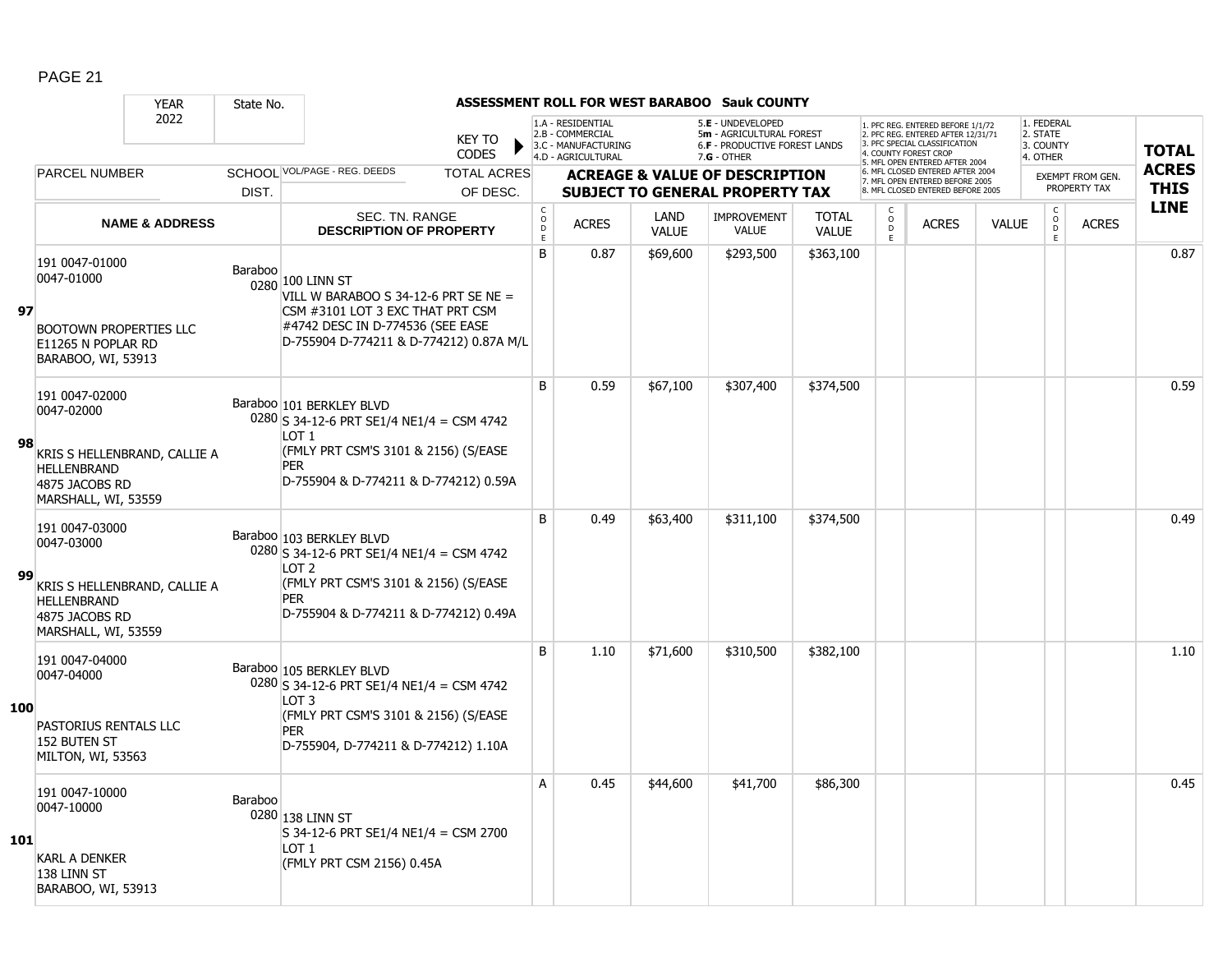|     |                                                                                                               | <b>YEAR</b>               | State No.       |                                                                                                                                                                                                                                                                                                                                  |                               |                             |                                                                                    |                      | <b>ASSESSMENT ROLL FOR WEST BARABOO Sauk COUNTY</b>                                             |                              |                                                 |                                                                                                                                  |              |                                                 |                         |              |
|-----|---------------------------------------------------------------------------------------------------------------|---------------------------|-----------------|----------------------------------------------------------------------------------------------------------------------------------------------------------------------------------------------------------------------------------------------------------------------------------------------------------------------------------|-------------------------------|-----------------------------|------------------------------------------------------------------------------------|----------------------|-------------------------------------------------------------------------------------------------|------------------------------|-------------------------------------------------|----------------------------------------------------------------------------------------------------------------------------------|--------------|-------------------------------------------------|-------------------------|--------------|
|     |                                                                                                               | 2022                      |                 |                                                                                                                                                                                                                                                                                                                                  | <b>KEY TO</b><br><b>CODES</b> |                             | 1.A - RESIDENTIAL<br>2.B - COMMERCIAL<br>3.C - MANUFACTURING<br>4.D - AGRICULTURAL |                      | 5.E - UNDEVELOPED<br>5m - AGRICULTURAL FOREST<br>6.F - PRODUCTIVE FOREST LANDS<br>$7.G - OTHER$ |                              |                                                 | . PFC REG. ENTERED BEFORE 1/1/72<br>2. PFC REG. ENTERED AFTER 12/31/71<br>3. PFC SPECIAL CLASSIFICATION<br>4. COUNTY FOREST CROP |              | 1. FEDERAL<br>2. STATE<br>3. COUNTY<br>4. OTHER |                         | <b>TOTAL</b> |
|     | <b>PARCEL NUMBER</b>                                                                                          |                           |                 | SCHOOL VOL/PAGE - REG. DEEDS                                                                                                                                                                                                                                                                                                     | <b>TOTAL ACRES</b>            |                             |                                                                                    |                      | <b>ACREAGE &amp; VALUE OF DESCRIPTION</b>                                                       |                              |                                                 | 5. MFL OPEN ENTERED AFTER 2004<br>6. MFL CLOSED ENTERED AFTER 2004                                                               |              |                                                 | <b>EXEMPT FROM GEN.</b> | <b>ACRES</b> |
|     |                                                                                                               |                           | DIST.           |                                                                                                                                                                                                                                                                                                                                  | OF DESC.                      |                             |                                                                                    |                      | <b>SUBJECT TO GENERAL PROPERTY TAX</b>                                                          |                              |                                                 | 7. MFL OPEN ENTERED BEFORE 2005<br>8. MFL CLOSED ENTERED BEFORE 2005                                                             |              |                                                 | PROPERTY TAX            | <b>THIS</b>  |
|     |                                                                                                               | <b>NAME &amp; ADDRESS</b> |                 | SEC. TN. RANGE<br><b>DESCRIPTION OF PROPERTY</b>                                                                                                                                                                                                                                                                                 |                               | $\rm _c^C$<br>$\frac{D}{E}$ | <b>ACRES</b>                                                                       | LAND<br><b>VALUE</b> | <b>IMPROVEMENT</b><br><b>VALUE</b>                                                              | <b>TOTAL</b><br><b>VALUE</b> | $\begin{matrix} 0 \\ 0 \\ D \end{matrix}$<br>E. | <b>ACRES</b>                                                                                                                     | <b>VALUE</b> | $\begin{matrix} 0 \\ 0 \\ 0 \end{matrix}$<br>E  | <b>ACRES</b>            | <b>LINE</b>  |
| 102 | 191 0048-00000<br>0048-00000<br>TIMOTHY J DIETSCH, TERESA E DIETSCH<br>1100 GLENVIEW DR<br>BARABOO, WI, 53913 |                           | Baraboo         | 0280 141 BERKLEY BLVD<br>SEC 34-12-6 PRT SENE COM NECOR LT 7<br>HILL STREET SUB.-E100'-S200'-W100'-N<br>200' POB (SEE POS R-1928)                                                                                                                                                                                                |                               | A                           | 0.46                                                                               | \$45,000             | \$99,700                                                                                        | \$144,700                    |                                                 |                                                                                                                                  |              |                                                 |                         | 0.46         |
| 103 | 191 0048-10000<br>0048-10000<br>KEVIN L HANSON, DEBRA A HANSON<br>S4105 FOX HILL RD<br>BARABOO, WI, 53913     |                           |                 | <b>149 BERKLEY BLVD</b><br>Baraboo SEC 34-12-6 PRT SENE COM 100 E NE COR<br>0280 LT 7 HILL ST SUB-E100'-S200'-W100'-N200'<br>POB & PRT LOT 4 CSM #3101 COM NW COR<br>SD LOT-S0D3'E 63'- N26D51'E 70.73'-<br>S89D49'W 32' TO POB, EXC COM 136.78' S<br>OF NW COR SD LOT 4-S0D3'E 63'-<br>S89D43'W 32'-N26D50'E 70.77' TO POB .46A |                               | A                           | 0.46                                                                               | \$45,000             | \$89,500                                                                                        | \$134,500                    |                                                 |                                                                                                                                  |              |                                                 |                         | 0.46         |
| 104 | 191 0050-00000<br>0050-00000<br>SCOTT EDWARDS, AMY E EDWARDS<br>621 W HILL ST<br>BARABOO, WI, 53913           |                           |                 | Baraboo 621 W HILL ST<br>0280 S 34-12-6 PRT SE NE COM SE COR LT 18<br>1ST ADD TO RITZ COR SUBD-S89°50'E<br>ALG NLI BERKELEY BLVD TO WLI OF E1\2<br>SE NE-S628.1' TO POB: N160.7'-E89.3'-<br>S160.7'-W TO POB 0.33A                                                                                                               |                               | A                           | 0.33                                                                               | \$39,400             | \$108,600                                                                                       | \$148,000                    |                                                 |                                                                                                                                  |              |                                                 |                         | 0.33         |
| 105 | 191 0051-00000<br>0051-00000<br>BARABOO, SCHOOL DISTRICT OF<br>423 LINN ST<br>BARABOO, WI, 53913              |                           | Baraboo<br>0280 | 146 BERKLEY BLVD<br>S 34-12-6 PRT E1/2 NE1/4 = CSM #4329<br>LOT 1 17.41A                                                                                                                                                                                                                                                         |                               |                             |                                                                                    |                      |                                                                                                 |                              |                                                 |                                                                                                                                  |              | X4                                              | 17.41                   | 17.41        |
| 106 | 191 0053-00000<br>0053-00000<br>PARCHEM RENTALS LLC<br>1148 3RD ST<br>BARABOO, WI, 53913                      |                           | Baraboo<br>0280 | 246 LINN ST<br>S 34 T12N R6E W 6RD OF S 10RD SE 1/4 NE<br>$1/4$ .37A                                                                                                                                                                                                                                                             |                               | A                           | 0.37                                                                               | \$41,100             | \$78,600                                                                                        | \$119,700                    |                                                 |                                                                                                                                  |              |                                                 |                         | 0.37         |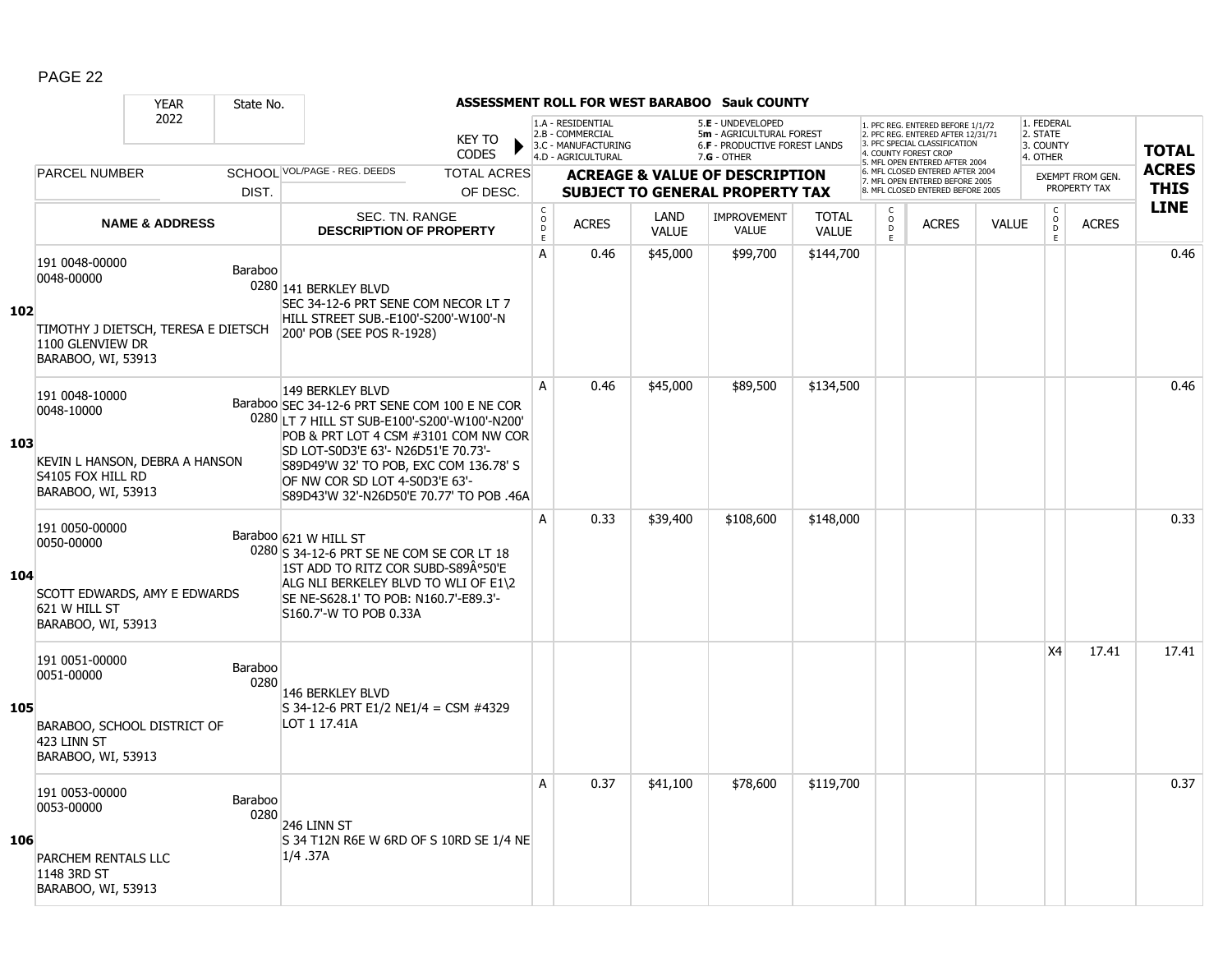|     |                                                                                                       | <b>YEAR</b>               | State No.       |                                                                                                                                                                |                                                  |                                                                                    |                      | ASSESSMENT ROLL FOR WEST BARABOO Sauk COUNTY                                                  |                              |                                     |                                                                                                                                   |              |                                                 |                         |              |
|-----|-------------------------------------------------------------------------------------------------------|---------------------------|-----------------|----------------------------------------------------------------------------------------------------------------------------------------------------------------|--------------------------------------------------|------------------------------------------------------------------------------------|----------------------|-----------------------------------------------------------------------------------------------|------------------------------|-------------------------------------|-----------------------------------------------------------------------------------------------------------------------------------|--------------|-------------------------------------------------|-------------------------|--------------|
|     |                                                                                                       | 2022                      |                 | <b>KEY TO</b><br><b>CODES</b>                                                                                                                                  |                                                  | 1.A - RESIDENTIAL<br>2.B - COMMERCIAL<br>3.C - MANUFACTURING<br>4.D - AGRICULTURAL |                      | 5.E - UNDEVELOPED<br>5m - AGRICULTURAL FOREST<br>6.F - PRODUCTIVE FOREST LANDS<br>7.G - OTHER |                              |                                     | 1. PFC REG. ENTERED BEFORE 1/1/72<br>2. PFC REG. ENTERED AFTER 12/31/71<br>3. PFC SPECIAL CLASSIFICATION<br>4. COUNTY FOREST CROP |              | 1. FEDERAL<br>2. STATE<br>3. COUNTY<br>4. OTHER |                         | <b>TOTAL</b> |
|     | <b>PARCEL NUMBER</b>                                                                                  |                           |                 | SCHOOL VOL/PAGE - REG. DEEDS<br><b>TOTAL ACRES</b>                                                                                                             |                                                  |                                                                                    |                      | <b>ACREAGE &amp; VALUE OF DESCRIPTION</b>                                                     |                              |                                     | 5. MFL OPEN ENTERED AFTER 2004<br>6. MFL CLOSED ENTERED AFTER 2004                                                                |              |                                                 | <b>EXEMPT FROM GEN.</b> | <b>ACRES</b> |
|     |                                                                                                       |                           | DIST.           | OF DESC.                                                                                                                                                       |                                                  |                                                                                    |                      | <b>SUBJECT TO GENERAL PROPERTY TAX</b>                                                        |                              |                                     | 7. MFL OPEN ENTERED BEFORE 2005<br>8. MFL CLOSED ENTERED BEFORE 2005                                                              |              |                                                 | PROPERTY TAX            | <b>THIS</b>  |
|     |                                                                                                       | <b>NAME &amp; ADDRESS</b> |                 | <b>SEC. TN. RANGE</b><br><b>DESCRIPTION OF PROPERTY</b>                                                                                                        | $_{\rm o}^{\rm c}$<br>$\mathsf D$<br>$\mathsf E$ | <b>ACRES</b>                                                                       | LAND<br><b>VALUE</b> | <b>IMPROVEMENT</b><br><b>VALUE</b>                                                            | <b>TOTAL</b><br><b>VALUE</b> | $\mathsf{C}$<br>$\overline{0}$<br>E | <b>ACRES</b>                                                                                                                      | <b>VALUE</b> | $\rm _o^C$<br>E                                 | <b>ACRES</b>            | <b>LINE</b>  |
| 107 | 191 0054-00000<br>0054-00000<br>PARCHEM RENTALS LLC<br>1148 3RD ST<br>BARABOO, WI, 53913              |                           | Baraboo<br>0280 | 242/244 LINN ST<br>S 34-12-6 E4RD OF W10RD OF S10RD SE<br><b>NE 0.25A</b>                                                                                      | B                                                | 0.25                                                                               | \$41,300             | \$125,600                                                                                     | \$166,900                    |                                     |                                                                                                                                   |              |                                                 |                         | 0.25         |
|     | 191 0055-00000<br>0055-00000                                                                          |                           | Baraboo<br>0280 | 240 LINN ST                                                                                                                                                    | B                                                | 0.22                                                                               | \$26,700             | \$88,800                                                                                      | \$115,500                    |                                     |                                                                                                                                   |              |                                                 |                         | 0.22         |
|     | 108 C/O SAALSAA BROS INC<br>WEST HILL DEVELOPMENT LLC<br>7935 ALMOR DR<br><b>VERONA, WI, 53593</b>    |                           |                 | S 34-12-6 PRT SE NE = CSM #2001 LOT 1<br>0.223A                                                                                                                |                                                  |                                                                                    |                      |                                                                                               |                              |                                     |                                                                                                                                   |              |                                                 |                         |              |
| 109 | 191 0056-10001<br>0056-10001<br>VILLAGE OF WEST BARABOO<br>500 CEDAR ST<br>BARABOO, WI, 53913         |                           | Baraboo<br>0280 | 3RD ST<br>S 34-12-06 PRT SE1/4 NE1/4 = CSM 6739<br>LOT 1 (S/EASES PER CSM 6739) 2.56A                                                                          |                                                  |                                                                                    |                      |                                                                                               |                              |                                     |                                                                                                                                   |              | <b>X4</b>                                       | 0.12                    | 0.12         |
| 110 | 191 0056-11000<br>0056-11000<br>Mary Jo Schara<br>622 Connie Road<br>BARABOO, WI, 53913               |                           | Baraboo<br>0280 | 622 CONNIE RD<br>S 34-12-06 PRT SE1/4 NE1/4 = CSM 6739<br>LOT 1 (S/EASES PER CSM 6739) 2.56A                                                                   | A                                                | 0.63                                                                               | \$52,400             | \$56,500                                                                                      | \$108,900                    |                                     |                                                                                                                                   |              |                                                 |                         | 0.63         |
| 111 | 191 0056-12000<br>0056-12000<br>WEST HILL DEVELOPMENT, LLC<br><b>PO BOX 158</b><br>BARABOO, WI, 53913 |                           | Baraboo         | 0280 615 W HILL ST<br>PT SE NE COM COR WLI HILL ST<br>&STH33+POB-W67'-N85'-W99'-N 113'-<br>E166'TO WLI HILL ST-S 198' POB .56A (S/LE<br>MAX HILL PER D-871246) | B                                                | 2.49                                                                               | \$298,800            | \$137,800                                                                                     | \$436,600                    |                                     |                                                                                                                                   |              |                                                 |                         | 2.49         |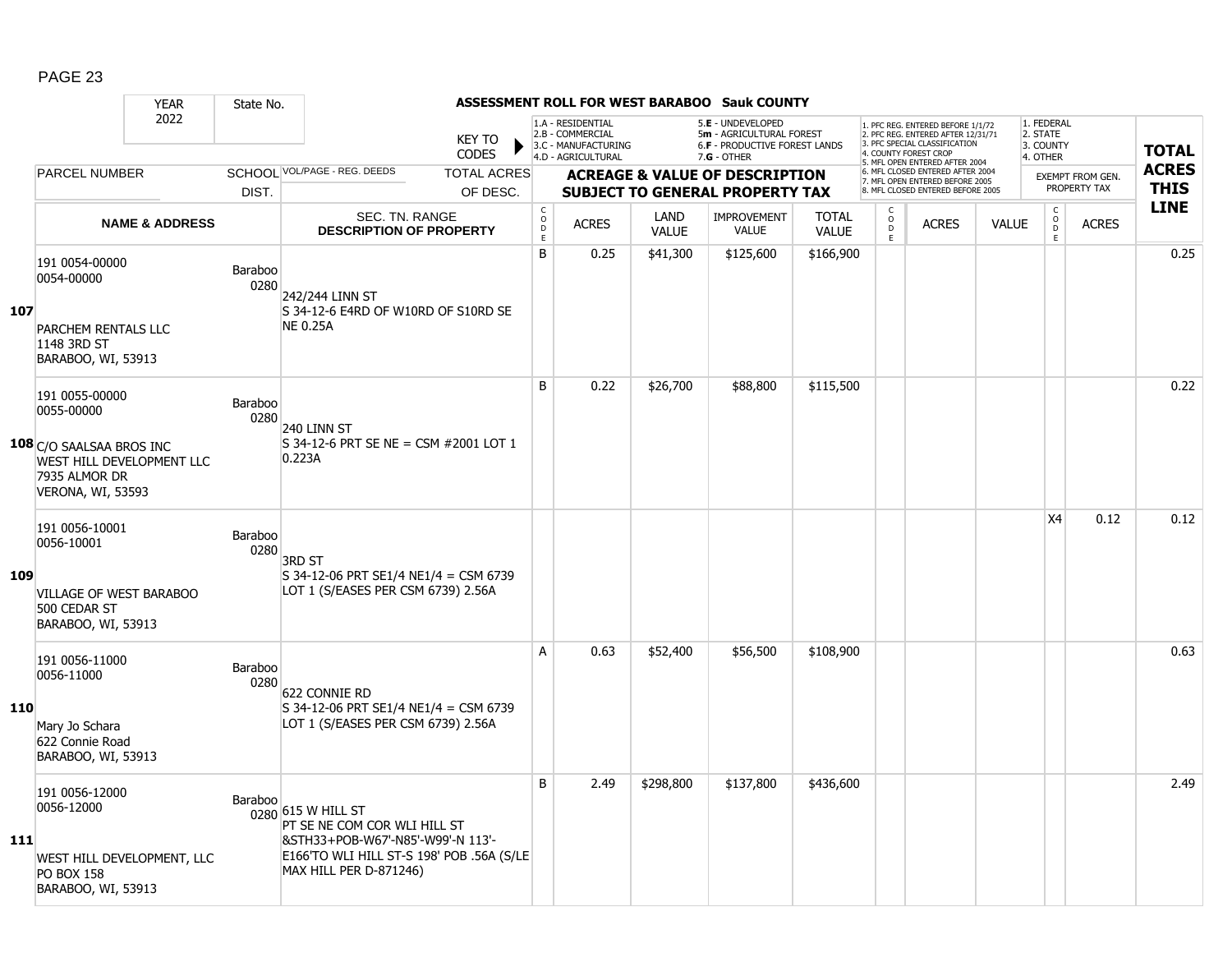|     |                                                                       | <b>YEAR</b>               | State No.       |                                                                                     |                               |                                        |                                                                                    |                             | <b>ASSESSMENT ROLL FOR WEST BARABOO Sauk COUNTY</b>                                           |                              |                                              |                                                                                                                                                                     |              |                                                 |                         |                            |
|-----|-----------------------------------------------------------------------|---------------------------|-----------------|-------------------------------------------------------------------------------------|-------------------------------|----------------------------------------|------------------------------------------------------------------------------------|-----------------------------|-----------------------------------------------------------------------------------------------|------------------------------|----------------------------------------------|---------------------------------------------------------------------------------------------------------------------------------------------------------------------|--------------|-------------------------------------------------|-------------------------|----------------------------|
|     |                                                                       | 2022                      |                 |                                                                                     | <b>KEY TO</b><br><b>CODES</b> |                                        | 1.A - RESIDENTIAL<br>2.B - COMMERCIAL<br>3.C - MANUFACTURING<br>4.D - AGRICULTURAL |                             | 5.E - UNDEVELOPED<br>5m - AGRICULTURAL FOREST<br>6.F - PRODUCTIVE FOREST LANDS<br>7.G - OTHER |                              |                                              | 1. PFC REG. ENTERED BEFORE 1/1/72<br>2. PFC REG. ENTERED AFTER 12/31/71<br>3. PFC SPECIAL CLASSIFICATION<br>4. COUNTY FOREST CROP<br>5. MFL OPEN ENTERED AFTER 2004 |              | 1. FEDERAL<br>2. STATE<br>3. COUNTY<br>4. OTHER |                         | <b>TOTAL</b>               |
|     | <b>PARCEL NUMBER</b>                                                  |                           |                 | SCHOOL VOL/PAGE - REG. DEEDS                                                        | <b>TOTAL ACRES</b>            |                                        |                                                                                    |                             | <b>ACREAGE &amp; VALUE OF DESCRIPTION</b>                                                     |                              |                                              | 6. MFL CLOSED ENTERED AFTER 2004<br>7. MFL OPEN ENTERED BEFORE 2005                                                                                                 |              |                                                 | <b>EXEMPT FROM GEN.</b> | <b>ACRES</b>               |
|     |                                                                       |                           | DIST.           |                                                                                     | OF DESC.                      |                                        |                                                                                    |                             | <b>SUBJECT TO GENERAL PROPERTY TAX</b>                                                        |                              |                                              | 8 MEL CLOSED ENTERED BEEORE 2005                                                                                                                                    |              |                                                 | PROPERTY TAX            | <b>THIS</b><br><b>LINE</b> |
|     |                                                                       | <b>NAME &amp; ADDRESS</b> |                 | SEC. TN. RANGE<br><b>DESCRIPTION OF PROPERTY</b>                                    |                               | $_{\rm o}^{\rm c}$<br>$\mathsf D$<br>E | <b>ACRES</b>                                                                       | <b>LAND</b><br><b>VALUE</b> | <b>IMPROVEMENT</b><br><b>VALUE</b>                                                            | <b>TOTAL</b><br><b>VALUE</b> | C<br>$\overset{\circ}{\phantom{\circ}}$<br>E | <b>ACRES</b>                                                                                                                                                        | <b>VALUE</b> | $\begin{matrix} 0 \\ 0 \\ 0 \end{matrix}$<br>E  | <b>ACRES</b>            |                            |
| 112 | 191 0056-13000<br>0056-13000                                          |                           | Baraboo         | 0280 166 LINN ST<br>PT SE NE COM COR WLI HILL ST & STH33-                           |                               | B                                      | 0.20                                                                               | \$24,000                    | \$127,200                                                                                     | \$151,200                    |                                              |                                                                                                                                                                     |              |                                                 |                         | 0.20                       |
|     | WEST HILL DEVELOPMENT, LLC<br><b>PO BOX 158</b><br>BARABOO, WI, 53913 |                           |                 | W67'TO POB-W99'-N85' -E99'-S85' POB .19A<br>(S/LE MAX HILL PER D-871245 & D-871246) |                               |                                        |                                                                                    |                             |                                                                                               |                              |                                              |                                                                                                                                                                     |              |                                                 |                         |                            |
|     | 191 0056-20000<br>0056-20000                                          |                           | Baraboo<br>0280 | 224 LINN ST                                                                         |                               | B                                      | 0.52                                                                               | \$38,000                    | \$212,000                                                                                     | \$250,000                    |                                              |                                                                                                                                                                     |              |                                                 |                         | 0.52                       |
| 113 | WEST HILL DEVELOPMENT LLC<br><b>PO BOX 158</b><br>BARABOO, WI, 53913  |                           |                 | S 34-12-06 PRT SE1/4 NE1/4 = CSM 6739<br>LOT 2 (S/EASES PER CSM 6739) 0.52A         |                               |                                        |                                                                                    |                             |                                                                                               |                              |                                              |                                                                                                                                                                     |              |                                                 |                         |                            |
|     | 191 0056-30000<br>0056-30000                                          |                           | Baraboo<br>0280 | 218 LINN ST                                                                         |                               | A                                      | 0.33                                                                               | \$39,400                    | \$88,800                                                                                      | \$128,200                    |                                              |                                                                                                                                                                     |              |                                                 |                         | 0.33                       |
| 114 | WEST HILL DEVELOPMENT LLC<br><b>PO BOX 158</b><br>BARABOO, WI, 53913  |                           |                 | S 34-12-06 PRT SE1/4 NE1/4 = CSM 6739<br>LOT 3 (S/EASES PER CSM 6739) 0.33A         |                               |                                        |                                                                                    |                             |                                                                                               |                              |                                              |                                                                                                                                                                     |              |                                                 |                         |                            |
|     | 191 0056-40000<br>0056-40000                                          |                           | Baraboo<br>0280 | 206 LINN ST                                                                         |                               | A                                      | 0.33                                                                               | \$39,400                    | \$54,200                                                                                      | \$93,600                     |                                              |                                                                                                                                                                     |              |                                                 |                         | 0.33                       |
| 115 | WEST HILL DEVELOPMENT LLC<br><b>PO BOX 158</b><br>BARABOO, WI, 53913  |                           |                 | S 34-12-06 PRT SE1/4 NE1/4 = CSM 6739<br>LOT 4 (S/EASES PER CSM 6739) 0.33A         |                               |                                        |                                                                                    |                             |                                                                                               |                              |                                              |                                                                                                                                                                     |              |                                                 |                         |                            |
|     | 191 0063-00000<br>0063-00000                                          |                           | Baraboo         | 0280 146 LINN ST<br>S 34-12-6 COM 48 23\33 RD E & 2RD N                             |                               | A                                      | 0.44                                                                               | \$44,200                    | \$79,600                                                                                      | \$123,800                    |                                              |                                                                                                                                                                     |              |                                                 |                         | 0.44                       |
| 116 | DAVID VAN SLYKE<br>146 LINN ST<br>BARABOO, WI, 53913                  |                           |                 | SWCOR SE NE-N12RD-E5RD- S12RD-W5RD<br>TO POB (S\SEWER EASE) .44A M\L                |                               |                                        |                                                                                    |                             |                                                                                               |                              |                                              |                                                                                                                                                                     |              |                                                 |                         |                            |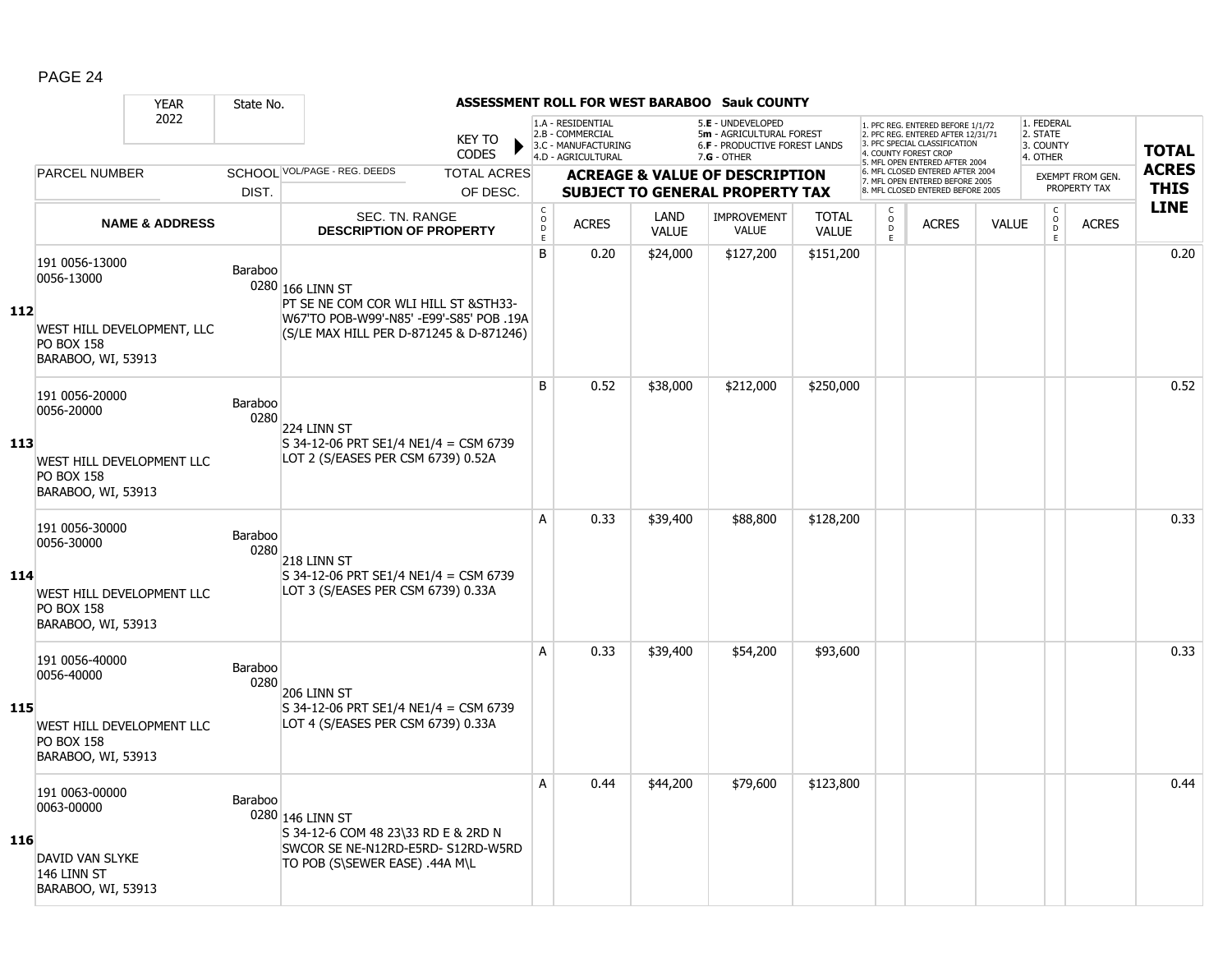|     |                                                                    | <b>YEAR</b>               | State No.         |                                                                                    |                                        |                                                                                    |                      | <b>ASSESSMENT ROLL FOR WEST BARABOO Sauk COUNTY</b>                                           |                              |                                         |                                                                                                                                   |              |                                                 |                                         |                             |
|-----|--------------------------------------------------------------------|---------------------------|-------------------|------------------------------------------------------------------------------------|----------------------------------------|------------------------------------------------------------------------------------|----------------------|-----------------------------------------------------------------------------------------------|------------------------------|-----------------------------------------|-----------------------------------------------------------------------------------------------------------------------------------|--------------|-------------------------------------------------|-----------------------------------------|-----------------------------|
|     |                                                                    | 2022                      |                   | <b>KEY TO</b><br><b>CODES</b>                                                      |                                        | 1.A - RESIDENTIAL<br>2.B - COMMERCIAL<br>3.C - MANUFACTURING<br>4.D - AGRICULTURAL |                      | 5.E - UNDEVELOPED<br>5m - AGRICULTURAL FOREST<br>6.F - PRODUCTIVE FOREST LANDS<br>7.G - OTHER |                              |                                         | 1. PFC REG. ENTERED BEFORE 1/1/72<br>2. PFC REG. ENTERED AFTER 12/31/71<br>3. PFC SPECIAL CLASSIFICATION<br>4. COUNTY FOREST CROP |              | 1. FEDERAL<br>2. STATE<br>3. COUNTY<br>4. OTHER |                                         | <b>TOTAL</b>                |
|     | <b>PARCEL NUMBER</b>                                               |                           |                   | SCHOOL VOL/PAGE - REG. DEEDS<br><b>TOTAL ACRES</b>                                 |                                        |                                                                                    |                      | <b>ACREAGE &amp; VALUE OF DESCRIPTION</b>                                                     |                              |                                         | 5. MFL OPEN ENTERED AFTER 2004<br>6. MFL CLOSED ENTERED AFTER 2004<br>7. MFL OPEN ENTERED BEFORE 2005                             |              |                                                 | <b>EXEMPT FROM GEN.</b><br>PROPERTY TAX | <b>ACRES</b><br><b>THIS</b> |
|     |                                                                    |                           | DIST.             | OF DESC.                                                                           |                                        |                                                                                    |                      | <b>SUBJECT TO GENERAL PROPERTY TAX</b>                                                        |                              |                                         | 8. MFL CLOSED ENTERED BEFORE 2005                                                                                                 |              |                                                 |                                         | <b>LINE</b>                 |
|     |                                                                    | <b>NAME &amp; ADDRESS</b> |                   | <b>SEC. TN. RANGE</b><br><b>DESCRIPTION OF PROPERTY</b>                            | $_{\rm o}^{\rm c}$<br>$\mathsf D$<br>E | <b>ACRES</b>                                                                       | LAND<br><b>VALUE</b> | <b>IMPROVEMENT</b><br><b>VALUE</b>                                                            | <b>TOTAL</b><br><b>VALUE</b> | $\mathsf{C}$<br>$_{\rm D}^{\rm O}$<br>E | <b>ACRES</b>                                                                                                                      | <b>VALUE</b> | $\rm _o^C$<br>E                                 | <b>ACRES</b>                            |                             |
|     | 191 0064-00000<br>0064-00000                                       |                           | Baraboo<br>0280   | n                                                                                  |                                        |                                                                                    |                      |                                                                                               |                              |                                         |                                                                                                                                   |              | X <sub>4</sub>                                  | 1.72                                    | 1.72                        |
| 117 | WEST BARABOO, VILLAGE OF<br>500 CEDAR ST<br>BARABOO, WI, 53913     |                           |                   | S 34 T12N R6E STREETS DESC IN VOL 299<br>PP 225,227, & 229 1.72 A M/L              |                                        |                                                                                    |                      |                                                                                               |                              |                                         |                                                                                                                                   |              |                                                 |                                         |                             |
|     | 191 0066-00000<br>0066-00000                                       |                           | Baraboo           | 0280 1000 LOG LODGE CT<br>$S$ 34-12-6 PRT NE1/4 NW1/4 = CSM 1130                   | B                                      | 4.11                                                                               | \$134,200            | \$651,900                                                                                     | \$786,100                    |                                         |                                                                                                                                   |              |                                                 |                                         | 4.11                        |
| 118 | BARABOO LOG LODGE LLC<br>1850 CORNITH DR<br>SUN PRAIRIE, WI, 53590 |                           |                   | LOT 1 EXC<br>HWY CONV PER D-580407 4.11A M/L                                       |                                        |                                                                                    |                      |                                                                                               |                              |                                         |                                                                                                                                   |              |                                                 |                                         |                             |
|     | 191 0067-00000<br>0067-00000                                       |                           | Baraboo<br>0280 0 | S 34-12-6 PRT NE1/4 NW1/4 THAT PRT LOG                                             |                                        |                                                                                    |                      |                                                                                               |                              |                                         |                                                                                                                                   |              | X4                                              | 0.07                                    | 0.07                        |
| 119 | WEST BARABOO, VILLAGE OF<br>500 CEDAR ST<br>BARABOO, WI, 53913     |                           |                   | LODGE CT DEEDED TO VIL PER D-443785<br>0.072A                                      |                                        |                                                                                    |                      |                                                                                               |                              |                                         |                                                                                                                                   |              |                                                 |                                         |                             |
|     | 191 0068-00000<br>0068-00000                                       |                           | Baraboo           | 0280 725 W PINE ST                                                                 | B                                      | 1.50                                                                               | \$196,000            | \$2,707,500                                                                                   | \$2,903,500                  |                                         |                                                                                                                                   |              |                                                 |                                         | 1.50                        |
| 120 | <b>MAA KAALI INC</b><br>725 W PINE ST<br>BARABOO, WI, 53913        |                           |                   | S 34-12-6 PRT E1/2 NW 1/4 = CSM #3099<br>LOT 2 1.50A (BEST WESTERN BARABOO<br>INN) |                                        |                                                                                    |                      |                                                                                               |                              |                                         |                                                                                                                                   |              |                                                 |                                         |                             |
|     | 191 0068-01000<br>0068-01000                                       |                           | Baraboo<br>0280   | US HWY 12                                                                          | B                                      | 1.44                                                                               | \$188,200            | \$0                                                                                           | \$188,200                    |                                         |                                                                                                                                   |              |                                                 |                                         | 1.44                        |
| 121 | <b>MAA KAALI INC</b><br>725 W PINE ST<br>BARABOO, WI, 53913        |                           |                   | S 34-12-6 PRT E1/2 NW 1/4 = CSM #3099<br>LOT 1 1.44A                               |                                        |                                                                                    |                      |                                                                                               |                              |                                         |                                                                                                                                   |              |                                                 |                                         |                             |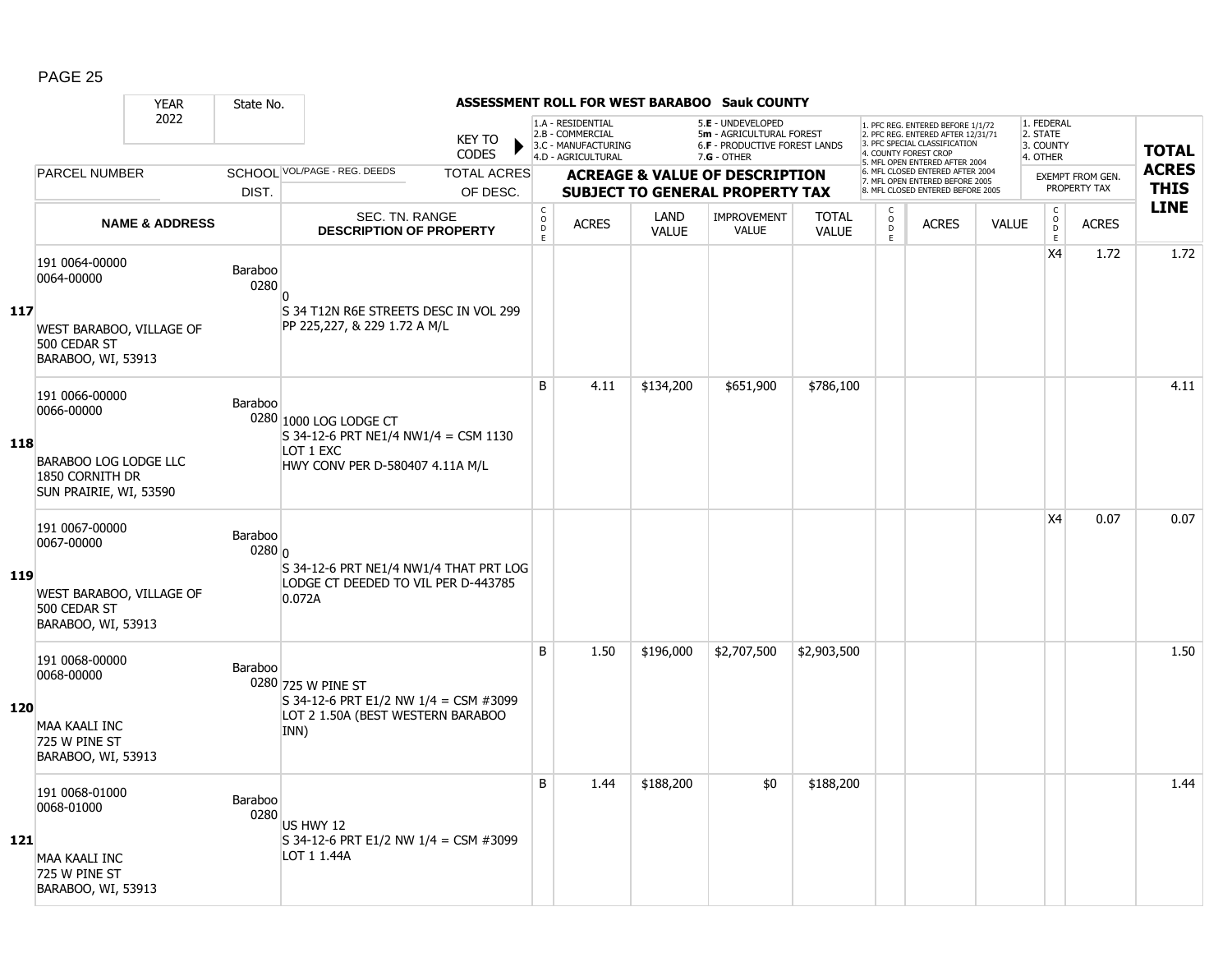|     |                                                                                  | <b>YEAR</b>               | State No.              |                                                                                                                                                      |                               |                                                              |                                                                                    |                      | ASSESSMENT ROLL FOR WEST BARABOO Sauk COUNTY                                                         |                              |                                  |                                                                                                                                            |              |                                                 |                         |              |
|-----|----------------------------------------------------------------------------------|---------------------------|------------------------|------------------------------------------------------------------------------------------------------------------------------------------------------|-------------------------------|--------------------------------------------------------------|------------------------------------------------------------------------------------|----------------------|------------------------------------------------------------------------------------------------------|------------------------------|----------------------------------|--------------------------------------------------------------------------------------------------------------------------------------------|--------------|-------------------------------------------------|-------------------------|--------------|
|     |                                                                                  | 2022                      |                        |                                                                                                                                                      | <b>KEY TO</b><br><b>CODES</b> |                                                              | 1.A - RESIDENTIAL<br>2.B - COMMERCIAL<br>3.C - MANUFACTURING<br>4.D - AGRICULTURAL |                      | 5.E - UNDEVELOPED<br>5m - AGRICULTURAL FOREST<br><b>6.F - PRODUCTIVE FOREST LANDS</b><br>7.G - OTHER |                              | 4. COUNTY FOREST CROP            | 1. PFC REG. ENTERED BEFORE 1/1/72<br>2. PFC REG. ENTERED AFTER 12/31/71<br>3. PFC SPECIAL CLASSIFICATION<br>5. MFL OPEN ENTERED AFTER 2004 |              | 1. FEDERAL<br>2. STATE<br>3. COUNTY<br>4. OTHER |                         | <b>TOTAL</b> |
|     | PARCEL NUMBER                                                                    |                           |                        | SCHOOL VOL/PAGE - REG. DEEDS                                                                                                                         | <b>TOTAL ACRES</b>            |                                                              |                                                                                    |                      | <b>ACREAGE &amp; VALUE OF DESCRIPTION</b>                                                            |                              |                                  | 6. MFL CLOSED ENTERED AFTER 2004<br>7. MFL OPEN ENTERED BEFORE 2005                                                                        |              |                                                 | <b>EXEMPT FROM GEN.</b> | <b>ACRES</b> |
|     |                                                                                  |                           | DIST.                  |                                                                                                                                                      | OF DESC.                      |                                                              |                                                                                    |                      | <b>SUBJECT TO GENERAL PROPERTY TAX</b>                                                               |                              |                                  | 8. MFL CLOSED ENTERED BEFORE 2005                                                                                                          |              |                                                 | PROPERTY TAX            | <b>THIS</b>  |
|     |                                                                                  | <b>NAME &amp; ADDRESS</b> |                        | SEC. TN. RANGE<br><b>DESCRIPTION OF PROPERTY</b>                                                                                                     |                               | $\mathsf{C}$<br>$\begin{array}{c}\n0 \\ 0 \\ E\n\end{array}$ | <b>ACRES</b>                                                                       | LAND<br><b>VALUE</b> | <b>IMPROVEMENT</b><br><b>VALUE</b>                                                                   | <b>TOTAL</b><br><b>VALUE</b> | C<br>$\circ$<br>$\mathsf D$<br>E | <b>ACRES</b>                                                                                                                               | <b>VALUE</b> | $\mathsf{C}$<br>$\overline{0}$<br>E             | <b>ACRES</b>            | <b>LINE</b>  |
|     | 191 0068-02000<br>0068-02000                                                     |                           | Baraboo<br>0280        | n                                                                                                                                                    |                               | B                                                            | 0.70                                                                               | \$91,500             | \$0                                                                                                  | \$91,500                     |                                  |                                                                                                                                            |              |                                                 |                         | 0.70         |
| 122 | <b>MAA KAALI INC</b><br>725 W PINE ST<br>BARABOO, WI, 53913                      |                           |                        | S 34-12-6 PRT E1/2 NW 1/4 = CSM #3099<br>LOT 3.70A                                                                                                   |                               |                                                              |                                                                                    |                      |                                                                                                      |                              |                                  |                                                                                                                                            |              |                                                 |                         |              |
|     | 191 0068-10000<br>0068-10000                                                     |                           | Baraboo<br>0280        | n                                                                                                                                                    |                               |                                                              |                                                                                    |                      |                                                                                                      |                              |                                  |                                                                                                                                            |              | X4                                              | 0.44                    | 0.44         |
| 123 | <b>WEST BARABOO, VILLAGE OF</b><br>500 CEDAR ST<br>BARABOO, WI, 53913            |                           |                        | S 34-12-6 PRT SE NW = EXT OF BERKLEY<br>BLVD PER R520- 307 & R505-055 0.44A                                                                          |                               |                                                              |                                                                                    |                      |                                                                                                      |                              |                                  |                                                                                                                                            |              |                                                 |                         |              |
|     | 191 0069-00000<br>0069-00000                                                     |                           | <b>Baraboo</b><br>0280 | 825 W PINE ST                                                                                                                                        |                               | B                                                            | 0.36                                                                               | \$49,700             | \$105,600                                                                                            | \$155,300                    |                                  |                                                                                                                                            |              |                                                 |                         | 0.36         |
| 124 | KIM VAN PHAN LC, KIMANH THI TRAN LC 0.36A<br>825 W PINE ST<br>BARABOO, WI, 53913 |                           |                        | S 34-12-6 PRT NE NW = CSM #5342 LOT 2                                                                                                                |                               |                                                              |                                                                                    |                      |                                                                                                      |                              |                                  |                                                                                                                                            |              |                                                 |                         |              |
|     | 191 0070-00000<br>0070-00000                                                     |                           | Baraboo                | 0280 835 W PINE ST<br>S 34-12-6 PRT NE NW = CSM #5342 LOT 1                                                                                          |                               |                                                              |                                                                                    |                      |                                                                                                      |                              |                                  |                                                                                                                                            |              | X4                                              | 1.57                    | 1.57         |
| 125 | NEW LIFE OUTREACH MINISTRIES<br><b>PO BOX 364</b><br>BARABOO, WI, 53913          |                           |                        | EXC HWY PER R599-479 1.57A (PRT FMLY<br>CSM #2241)                                                                                                   |                               |                                                              |                                                                                    |                      |                                                                                                      |                              |                                  |                                                                                                                                            |              |                                                 |                         |              |
| 126 | 191 0071-00000<br>0071-00000                                                     |                           |                        | Baraboo 1000 LOG LODGE CT<br>0280 S 34-12-6 COM AT PT 20RD W OF NECOR<br>NE NW-S TO C\L HWY-NLY ALG C\L TO NLI<br>SEC- E TO POB EXC W OF ELI HWY PER |                               | B                                                            | 0.96                                                                               | \$20,900             | \$0                                                                                                  | \$20,900                     |                                  |                                                                                                                                            |              |                                                 |                         | 0.96         |
|     | <b>BARABOO LOG LODGE LLC</b><br>1850 CORNITH DR<br>SUN PRAIRIE, WI, 53590        |                           |                        | HWY PROJ 1672-03-21 (PRT HWY CONV<br>PER R587-754) 0.96A                                                                                             |                               |                                                              |                                                                                    |                      |                                                                                                      |                              |                                  |                                                                                                                                            |              |                                                 |                         |              |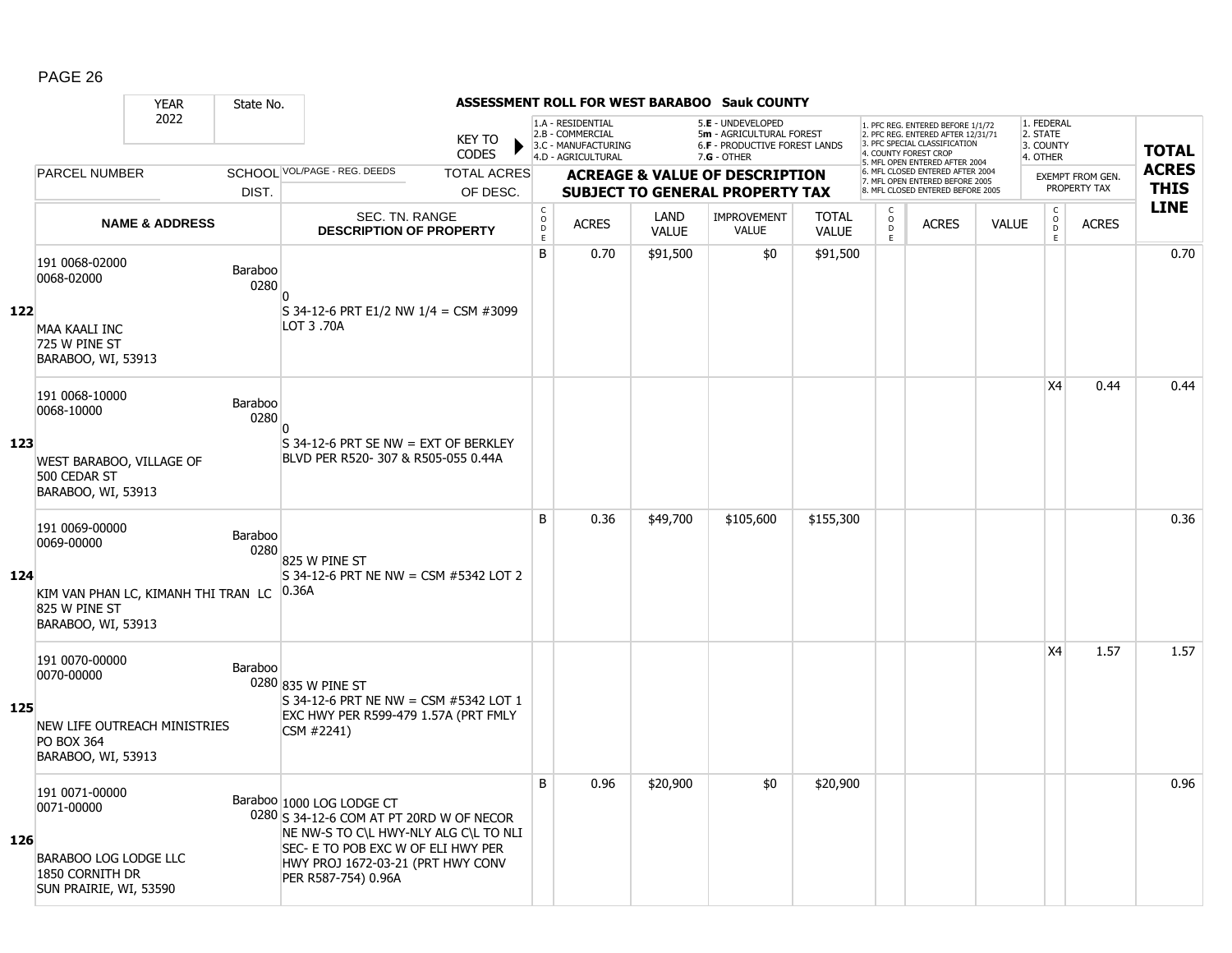|     |                                                                                                              | <b>YEAR</b>               | State No.            |                                                                                                                                                                                                                              |                               |                                                 |                                                                                    |                      | <b>ASSESSMENT ROLL FOR WEST BARABOO Sauk COUNTY</b>                                                  |                              |                   |                                                                                                                                                                     |              |                                                 |                                         |                             |
|-----|--------------------------------------------------------------------------------------------------------------|---------------------------|----------------------|------------------------------------------------------------------------------------------------------------------------------------------------------------------------------------------------------------------------------|-------------------------------|-------------------------------------------------|------------------------------------------------------------------------------------|----------------------|------------------------------------------------------------------------------------------------------|------------------------------|-------------------|---------------------------------------------------------------------------------------------------------------------------------------------------------------------|--------------|-------------------------------------------------|-----------------------------------------|-----------------------------|
|     |                                                                                                              | 2022                      |                      |                                                                                                                                                                                                                              | <b>KEY TO</b><br><b>CODES</b> |                                                 | 1.A - RESIDENTIAL<br>2.B - COMMERCIAL<br>3.C - MANUFACTURING<br>4.D - AGRICULTURAL |                      | 5.E - UNDEVELOPED<br>5m - AGRICULTURAL FOREST<br><b>6.F - PRODUCTIVE FOREST LANDS</b><br>7.G - OTHER |                              |                   | 1. PFC REG. ENTERED BEFORE 1/1/72<br>2. PFC REG. ENTERED AFTER 12/31/71<br>3. PFC SPECIAL CLASSIFICATION<br>4. COUNTY FOREST CROP<br>5. MFL OPEN ENTERED AFTER 2004 |              | 1. FEDERAL<br>2. STATE<br>3. COUNTY<br>4. OTHER |                                         | <b>TOTAL</b>                |
|     | <b>PARCEL NUMBER</b>                                                                                         |                           |                      | SCHOOL VOL/PAGE - REG. DEEDS                                                                                                                                                                                                 | <b>TOTAL ACRES</b>            |                                                 |                                                                                    |                      | <b>ACREAGE &amp; VALUE OF DESCRIPTION</b>                                                            |                              |                   | 6. MFL CLOSED ENTERED AFTER 2004<br>7. MFL OPEN ENTERED BEFORE 2005<br>8. MFL CLOSED ENTERED BEFORE 2005                                                            |              |                                                 | <b>EXEMPT FROM GEN.</b><br>PROPERTY TAX | <b>ACRES</b><br><b>THIS</b> |
|     |                                                                                                              |                           | DIST.                |                                                                                                                                                                                                                              | OF DESC.                      |                                                 |                                                                                    |                      | <b>SUBJECT TO GENERAL PROPERTY TAX</b>                                                               |                              | С                 |                                                                                                                                                                     |              |                                                 |                                         | <b>LINE</b>                 |
|     |                                                                                                              | <b>NAME &amp; ADDRESS</b> |                      | SEC. TN. RANGE<br><b>DESCRIPTION OF PROPERTY</b>                                                                                                                                                                             |                               | $\begin{array}{c} C \\ O \\ D \end{array}$<br>E | <b>ACRES</b>                                                                       | LAND<br><b>VALUE</b> | IMPROVEMENT<br><b>VALUE</b>                                                                          | <b>TOTAL</b><br><b>VALUE</b> | $\circ$<br>D<br>E | <b>ACRES</b>                                                                                                                                                        | <b>VALUE</b> | $\begin{matrix} 0 \\ 0 \\ D \end{matrix}$<br>E  | <b>ACRES</b>                            |                             |
|     | 191 0072-00000<br>0072-00000<br>127 HIGHWAY DEPT<br><b>SAUK COUNTY</b><br>505 BROADWAY<br>BARABOO, WI, 53913 |                           | <b>Baraboo</b>       | 0280 S 34-12-6 W30RD OF E50RD OF NE NW EXC<br>NE OF C\L HWY & EXC N2RD W OF HWY &<br>EXC COM 1552.8'N & 330'W OF CTR SEC 34-<br>W29.5'-N15DGW 384'- N65DGE 142.21'-<br>S431.02' TO POB & EXC HWY CONV PER<br>R584-651 12.56A |                               |                                                 |                                                                                    |                      |                                                                                                      |                              |                   |                                                                                                                                                                     |              | X <sub>3</sub>                                  | 12.56                                   | 12.56                       |
|     | 191 0073-00000<br>0073-00000<br>128 HIGHWAY DEPT<br><b>SAUK COUNTY</b><br>505 BROADWAY<br>BARABOO, WI, 53913 |                           | Baraboo<br>0280 0    | S 34-12-6 COM AT PT 1 1/2 RD E OF SW<br>COR NE NW-N374.5'-E 330'-N 912.5'-E 165'-<br>S TO SLI SD 1/4 1/4-W TO POB 7.34A                                                                                                      |                               |                                                 |                                                                                    |                      |                                                                                                      |                              |                   |                                                                                                                                                                     |              | X <sub>3</sub>                                  | 7.34                                    | 7.34                        |
|     | 191 0074-00000<br>0074-00000<br>129 HIGHWAY DEPT<br><b>SAUK COUNTY</b><br>505 BROADWAY<br>BARABOO, WI, 53913 |                           | Baraboo<br>0280 0    | S 34-12-6 PRT NE NW AS DESC IN VOL384-<br>223 EXC HWY CONV PER R584-651 & EXC<br>TPP 1674-00-23-4.05 PCL 4 PER D-1094017<br>0.32A                                                                                            |                               |                                                 |                                                                                    |                      |                                                                                                      |                              |                   |                                                                                                                                                                     |              | X <sub>3</sub>                                  | 0.32                                    | 0.32                        |
|     | 191 0075-00000<br>0075-00000<br>130 HIGHWAY DEPT<br><b>SAUK COUNTY</b><br>505 BROADWAY<br>BARABOO, WI, 53913 |                           | Baraboo <sup>o</sup> | 0280 S 34 T12N R6E COM AT PT 1 1/2 RD E OF<br>NW COR NE 1/4 NW 1/4, TH S 945.5', TH E<br>330', TH N 912.5', TH E TO WLY LI HWY, TH<br>NWLY ALG SD HWY TO N LI SD 1/4 1/4, TH<br>W TO BEG (V205 P361) EXC VOL384-223<br>7.16A |                               |                                                 |                                                                                    |                      |                                                                                                      |                              |                   |                                                                                                                                                                     |              | X <sub>3</sub>                                  | 7.16                                    | 7.16                        |
| 131 | 191 0076-00000<br>0076-00000<br>DAN V PARSONS, ELAINE R PARSONS<br>E9760 TERRYTOWN RD<br>BARABOO, WI, 53913  |                           | Baraboo<br>0280      | 0<br>S 34 T12N R6E PRT NW NW = CSM $#1668$<br>LOT 1 EXC TPP 1674-00-23-4.05 PCL 3 &<br>EXC THAT PRT LOT 1 CSM #1688 LYING E<br>OF SD TPP PCL 3 PER D-1093269 21.10A                                                          |                               | D                                               | 21.10                                                                              | \$6,600              | \$0                                                                                                  | \$6,600                      |                   |                                                                                                                                                                     |              |                                                 |                                         | 21.10                       |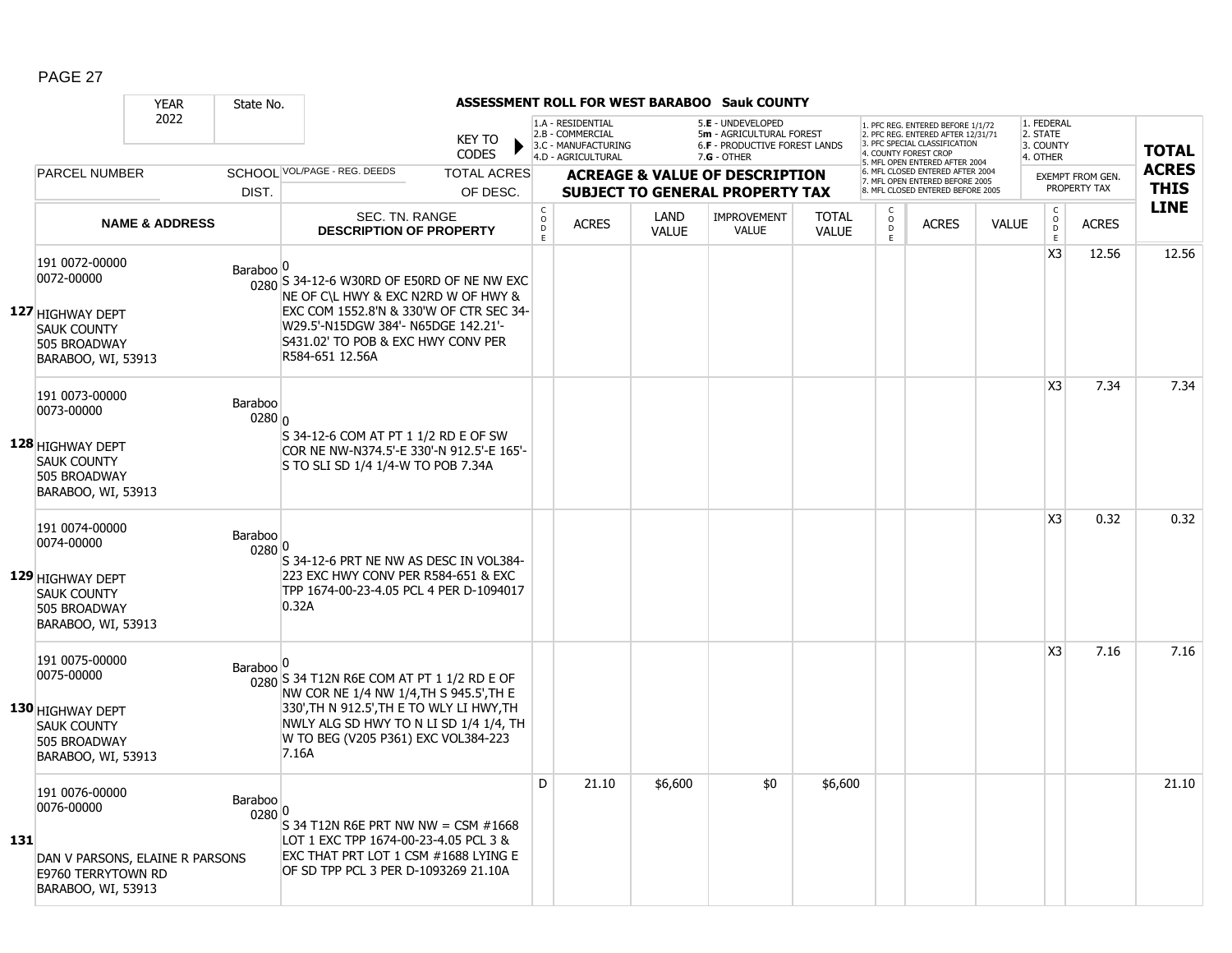|     |                                                                                                                                        | <b>YEAR</b>               | State No. |                                                                                                                                                                                                                                                                                                      |                                                  |                                                                                    |                      | ASSESSMENT ROLL FOR WEST BARABOO Sauk COUNTY                                                           |                              |                                           |                                                                                                                                                                    |              |                                                 |                                  |                             |
|-----|----------------------------------------------------------------------------------------------------------------------------------------|---------------------------|-----------|------------------------------------------------------------------------------------------------------------------------------------------------------------------------------------------------------------------------------------------------------------------------------------------------------|--------------------------------------------------|------------------------------------------------------------------------------------|----------------------|--------------------------------------------------------------------------------------------------------|------------------------------|-------------------------------------------|--------------------------------------------------------------------------------------------------------------------------------------------------------------------|--------------|-------------------------------------------------|----------------------------------|-----------------------------|
|     |                                                                                                                                        | 2022                      |           | <b>KEY TO</b><br><b>CODES</b>                                                                                                                                                                                                                                                                        |                                                  | 1.A - RESIDENTIAL<br>2.B - COMMERCIAL<br>3.C - MANUFACTURING<br>4.D - AGRICULTURAL |                      | 5.E - UNDEVELOPED<br>5m - AGRICULTURAL FOREST<br><b>6.F - PRODUCTIVE FOREST LANDS</b><br>$7.G - OTHER$ |                              |                                           | . PFC REG. ENTERED BEFORE 1/1/72<br>2. PFC REG. ENTERED AFTER 12/31/71<br>3. PFC SPECIAL CLASSIFICATION<br>4. COUNTY FOREST CROP<br>5. MFL OPEN ENTERED AFTER 2004 |              | 1. FEDERAL<br>2. STATE<br>3. COUNTY<br>4. OTHER |                                  | <b>TOTAL</b>                |
|     | <b>PARCEL NUMBER</b>                                                                                                                   |                           | DIST.     | SCHOOL VOL/PAGE - REG. DEEDS<br><b>TOTAL ACRES</b><br>OF DESC.                                                                                                                                                                                                                                       |                                                  |                                                                                    |                      | <b>ACREAGE &amp; VALUE OF DESCRIPTION</b><br><b>SUBJECT TO GENERAL PROPERTY TAX</b>                    |                              |                                           | 6. MFL CLOSED ENTERED AFTER 2004<br>7. MFL OPEN ENTERED BEFORE 2005<br>8 MEL CLOSED ENTERED BEFORE 2005                                                            |              |                                                 | EXEMPT FROM GEN.<br>PROPERTY TAX | <b>ACRES</b><br><b>THIS</b> |
|     |                                                                                                                                        | <b>NAME &amp; ADDRESS</b> |           | SEC. TN. RANGE<br><b>DESCRIPTION OF PROPERTY</b>                                                                                                                                                                                                                                                     | $\mathsf C$<br>$_{\rm D}^{\rm O}$<br>$\mathsf E$ | <b>ACRES</b>                                                                       | LAND<br><b>VALUE</b> | <b>IMPROVEMENT</b><br><b>VALUE</b>                                                                     | <b>TOTAL</b><br><b>VALUE</b> | C<br>$\circ$<br>$\ddot{\mathsf{D}}$<br>E. | <b>ACRES</b>                                                                                                                                                       | <b>VALUE</b> | $\mathsf{C}$<br>$_{\rm D}^{\rm O}$<br>E         | <b>ACRES</b>                     | <b>LINE</b>                 |
| 132 | 191 0078-00000<br>0078-00000<br>NANCY JO DILLMAN & HELFRIED O MOH<br><b>REVOCABLE TRUST</b><br><b>PO BOX 178</b><br>BARABOO, WI, 53913 |                           |           | $\Omega$<br>Baraboo S 34-12-6 PRT W1/2 NW1/4 COM 501.32' E<br>0280 OF SWCOR CSM #1668- CONT E827.01'-<br>S3°21' W 258.63' TO SLI- W2.7'- S 974.31'-<br>W716.25'- S332.30'- W80.99'- N1584.66' TO<br>POB EXC HWY PER R497-098 & EXC TPP<br>1674-00-00-23-4.05 & 4.06 PCL 6 PER<br>D-1094018 8.96A M/L | F<br>E                                           | 5.66<br>3.30                                                                       | \$28,300<br>\$6,600  | \$0<br>\$0                                                                                             | \$28,300<br>\$6,600          |                                           |                                                                                                                                                                    |              |                                                 |                                  | 8.96                        |
|     |                                                                                                                                        |                           |           | <b>Parcel Total</b>                                                                                                                                                                                                                                                                                  |                                                  | 8.96                                                                               | \$34,900             | \$0                                                                                                    | \$34,900                     |                                           | 0.00                                                                                                                                                               | \$0          |                                                 | 0.00                             |                             |
| 133 | 191 0078-10000<br>0078-10000<br>NANCY JO DILLMAN & HELFRIED O MOH<br><b>REVOCABLE TRUST</b><br><b>PO BOX 178</b><br>BARABOO, WI, 53913 |                           | Baraboo   | 750 LINN ST<br>0280 S 34-12-6 PRT W1/2 NW1/4 COM SWCOR<br>CSM #1668 - E 501.32' - S1584.66' TO SLI<br>SWNW -W291.65' ALG SLI -N 205' -<br>W228.70' -N1392.06' TO POB EXC HWY<br>CONV PER R497-098 & EXC TPP 1674-00-23<br>-4.06 PCL 6 PER D-1094018 17.45A M\L                                       | D<br>F.                                          | 8.00<br>9.45                                                                       | \$2,100<br>\$70,900  | \$0<br>\$0                                                                                             | \$2,100<br>\$70,900          |                                           |                                                                                                                                                                    |              |                                                 |                                  | 17.45                       |
|     |                                                                                                                                        |                           |           | <b>Parcel Total</b>                                                                                                                                                                                                                                                                                  |                                                  | 17.45                                                                              | \$73,000             | \$0                                                                                                    | \$73,000                     |                                           | 0.00                                                                                                                                                               | \$0          |                                                 | 0.00                             |                             |
| 134 | 191 0081-00000<br>0081-00000<br>WILLIAM STUBER III, JENNIFER MEISTER<br>756 LINN ST<br>BARABOO, WI, 53913                              |                           | Baraboo   | 0280 756 LINN ST<br>S 34-12-6 W228.7' OF S205' OF SW NW EXC<br>HWY CONV PER R483-706 & EXC TPP 1674-<br>00-23-4.06 PCL 7 PER D-1090128 0.89A                                                                                                                                                         | A                                                | 0.89                                                                               | \$63,800             | \$183,600                                                                                              | \$247,400                    |                                           |                                                                                                                                                                    |              |                                                 |                                  | 0.89                        |
| 135 | 191 0084-00000<br>0084-00000<br><b>KWIK TRIP INC</b><br>1626 OAK ST<br>LA CROSSE, WI, 54603                                            |                           |           | 617 W PINE ST<br>Baraboo S 34-12-6 PRT SE1/4 NW1/4 = CSM 2789<br>0280 LOT 1<br>(FMLY CSM'S 1603 & 2591) (S/EASE PER<br>D-582078<br>& D-653103) (SEE AFF OF CONTAM<br>D-653832)<br>1.65A                                                                                                              | B                                                | 1.65                                                                               | \$215,600            | \$985,800                                                                                              | \$1,201,400                  |                                           |                                                                                                                                                                    |              |                                                 |                                  | 1.65                        |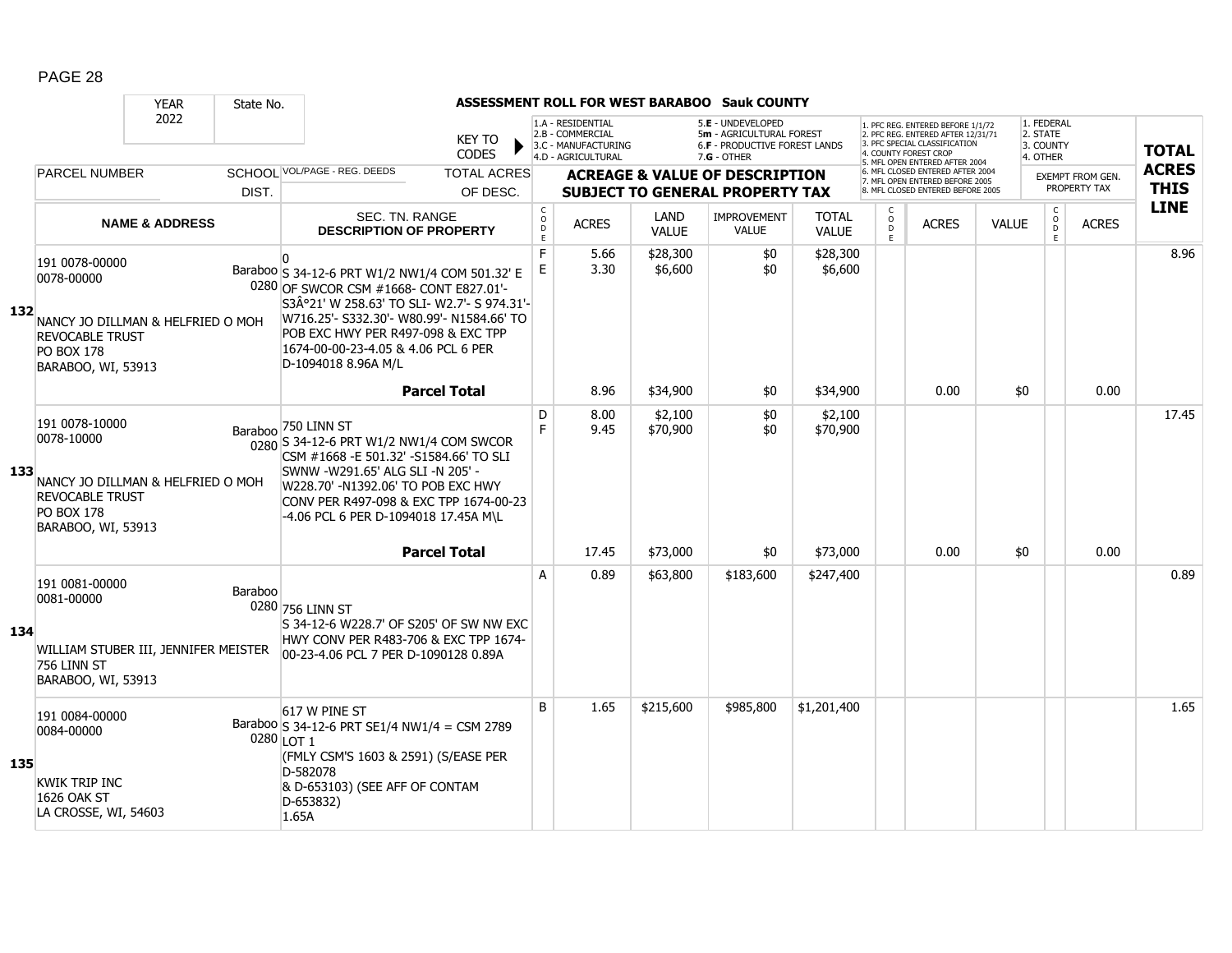|     |                                                                                                                                      | <b>YEAR</b>               | State No.            |                                                                                                                                                                                                                                                                                                                                  |                               |                              |                                                                                    |                      | <b>ASSESSMENT ROLL FOR WEST BARABOO Sauk COUNTY</b>                                                    |                              |                        |                                                                                                                                   |              |                                                 |                  |              |
|-----|--------------------------------------------------------------------------------------------------------------------------------------|---------------------------|----------------------|----------------------------------------------------------------------------------------------------------------------------------------------------------------------------------------------------------------------------------------------------------------------------------------------------------------------------------|-------------------------------|------------------------------|------------------------------------------------------------------------------------|----------------------|--------------------------------------------------------------------------------------------------------|------------------------------|------------------------|-----------------------------------------------------------------------------------------------------------------------------------|--------------|-------------------------------------------------|------------------|--------------|
|     |                                                                                                                                      | 2022                      |                      |                                                                                                                                                                                                                                                                                                                                  | <b>KEY TO</b><br><b>CODES</b> |                              | 1.A - RESIDENTIAL<br>2.B - COMMERCIAL<br>3.C - MANUFACTURING<br>4.D - AGRICULTURAL |                      | 5.E - UNDEVELOPED<br>5m - AGRICULTURAL FOREST<br><b>6.F - PRODUCTIVE FOREST LANDS</b><br>$7.G - OTHER$ |                              |                        | 1. PFC REG. ENTERED BEFORE 1/1/72<br>2. PFC REG. ENTERED AFTER 12/31/71<br>3. PFC SPECIAL CLASSIFICATION<br>4. COUNTY FOREST CROP |              | 1. FEDERAL<br>2. STATE<br>3. COUNTY<br>4. OTHER |                  | <b>TOTAL</b> |
|     | <b>PARCEL NUMBER</b>                                                                                                                 |                           |                      | SCHOOL VOL/PAGE - REG. DEEDS                                                                                                                                                                                                                                                                                                     | <b>TOTAL ACRES</b>            |                              |                                                                                    |                      | <b>ACREAGE &amp; VALUE OF DESCRIPTION</b>                                                              |                              |                        | 5. MFL OPEN ENTERED AFTER 2004<br>6. MFL CLOSED ENTERED AFTER 2004<br>7. MFL OPEN ENTERED BEFORE 2005                             |              |                                                 | EXEMPT FROM GEN. | <b>ACRES</b> |
|     |                                                                                                                                      |                           | DIST.                |                                                                                                                                                                                                                                                                                                                                  | OF DESC.                      |                              |                                                                                    |                      | <b>SUBJECT TO GENERAL PROPERTY TAX</b>                                                                 |                              |                        | 8. MFL CLOSED ENTERED BEFORE 2005                                                                                                 |              |                                                 | PROPERTY TAX     | <b>THIS</b>  |
|     |                                                                                                                                      | <b>NAME &amp; ADDRESS</b> |                      | SEC. TN. RANGE<br><b>DESCRIPTION OF PROPERTY</b>                                                                                                                                                                                                                                                                                 |                               | $_{\rm o}^{\rm c}$<br>D<br>E | <b>ACRES</b>                                                                       | LAND<br><b>VALUE</b> | <b>IMPROVEMENT</b><br><b>VALUE</b>                                                                     | <b>TOTAL</b><br><b>VALUE</b> | C<br>$\circ$<br>D<br>E | <b>ACRES</b>                                                                                                                      | <b>VALUE</b> | $\mathsf{C}$<br>$\overline{0}$<br>$\mathsf E$   | <b>ACRES</b>     | <b>LINE</b>  |
|     | 191 0086-00000<br>0086-00000<br>136 HIGHWAY DEPT<br><b>SAUK COUNTY</b><br>505 BROADWAY<br>BARABOO, WI, 53913                         |                           |                      | Baraboo 618 LINN ST<br>$\frac{1}{0280}$ S 34-12-6 SE NW EXC E20RD & EXC COM<br>700'W OF SECOR- N180'- W180'- S180'-<br>E180' TO POB & EXC HWY PER R492-264 &<br>EXC TPP 1674-00-23-4.05 & 4.06 PCL 4 PER<br>D-1094017 27.82A (V384-223, V188-120,<br>V181-296, V046-516)                                                         |                               |                              |                                                                                    |                      |                                                                                                        |                              |                        |                                                                                                                                   |              | X <sub>3</sub>                                  | 27.82            | 27.82        |
| 137 | 191 0087-00000<br>0087-00000<br><b>EVEREST E SONSALLA</b><br>616 LINN ST<br>BARABOO, WI, 53913                                       |                           |                      | Baraboo 616 LINN ST<br>0280 S 34-12-6 PRT SE NW COM 700'W OF<br>SECOR- W180'- N180'- E180'- S180' TO POB<br>EXC HWY CONV PER R494-521 & EXC TPP<br>1674-00-23-4.06 PCL 9 PER D-1090221<br>0.52A                                                                                                                                  |                               | A                            | 0.52                                                                               | \$47,700             | \$93,200                                                                                               | \$140,900                    |                        |                                                                                                                                   |              |                                                 |                  | 0.52         |
|     | 191 0090-00000<br>0090-00000<br>138 C/O WALGREEN CO ATTN; TAX DEPT<br>LB LAND INVESTMENTS INC<br>PO BOX 1159<br>DEERFIELD, IL, 60015 |                           |                      | Baraboo 603 W PINE ST<br>$\frac{1}{0280}$ S 34-12-6 PRT SE1/4 NW1/4 = CSM 4809<br>LOT 1<br>(FMLY PRT CSM'S 1603 & 2789) (S &<br><b>W/EASE PER</b><br>D-582078 & D-653103) (S/SEWER EASE PER<br>D-805443) 1.40A                                                                                                                   |                               | B                            | 1.40                                                                               | \$183,000            | \$1,318,800                                                                                            | \$1,501,800                  |                        |                                                                                                                                   |              |                                                 |                  | 1.40         |
| 139 | 191 0090-90000<br>0090-90000<br>WIS DEPT TRANSPORTATION<br>2101 WRIGHT ST<br>MADISON, WI, 53704                                      |                           | Baraboo <sup>o</sup> | $0280$ S 34-12-6 PRT NW1/4 = TPP 1674-00-23-<br>4.05 & 4.06 PCL 3 & THAT PRT LOT 1 CSM<br>#1668 LYING E OF SD TPP PCL 3 PER<br>D-1093269; THAT PRT PCL 4 LOC IN NE NW<br>PER D-1094017; THAT PRT PCL 6 LYING N<br>OF PCL 8 PER D-1094018 24.56A M/L                                                                              |                               |                              |                                                                                    |                      |                                                                                                        |                              |                        |                                                                                                                                   |              | X <sub>2</sub>                                  | 24.56            | 24.56        |
| 140 | 191 0090-91000<br>0090-91000<br>WIS DEPT TRANSPORTATION<br>2101 WRIGHT ST<br>MADISON, WI, 53704                                      |                           |                      | $\Omega$<br>Baraboo S 34-12-6 PRT S1/2 NW1/4 & S 33-12-6 PRT<br>$0.280$ SE NE = PROJ 1674-00-23 PCL 8 PER<br>D-1030390; TPP 1674-00-23-4.05 & 4.06<br>THAT PRT PCL 4 IN SE NW PER D-1094017;<br>THAT PRT PCL 6 LYING W OF PCL 8 PER<br>D-1094018; PCL 7 PER D-1090128; PCL 9<br>PER D-1090866; PCL 11 PER D-1090866<br>5.29A M/L |                               |                              |                                                                                    |                      |                                                                                                        |                              |                        |                                                                                                                                   |              | X <sub>2</sub>                                  | 5.29             | 5.29         |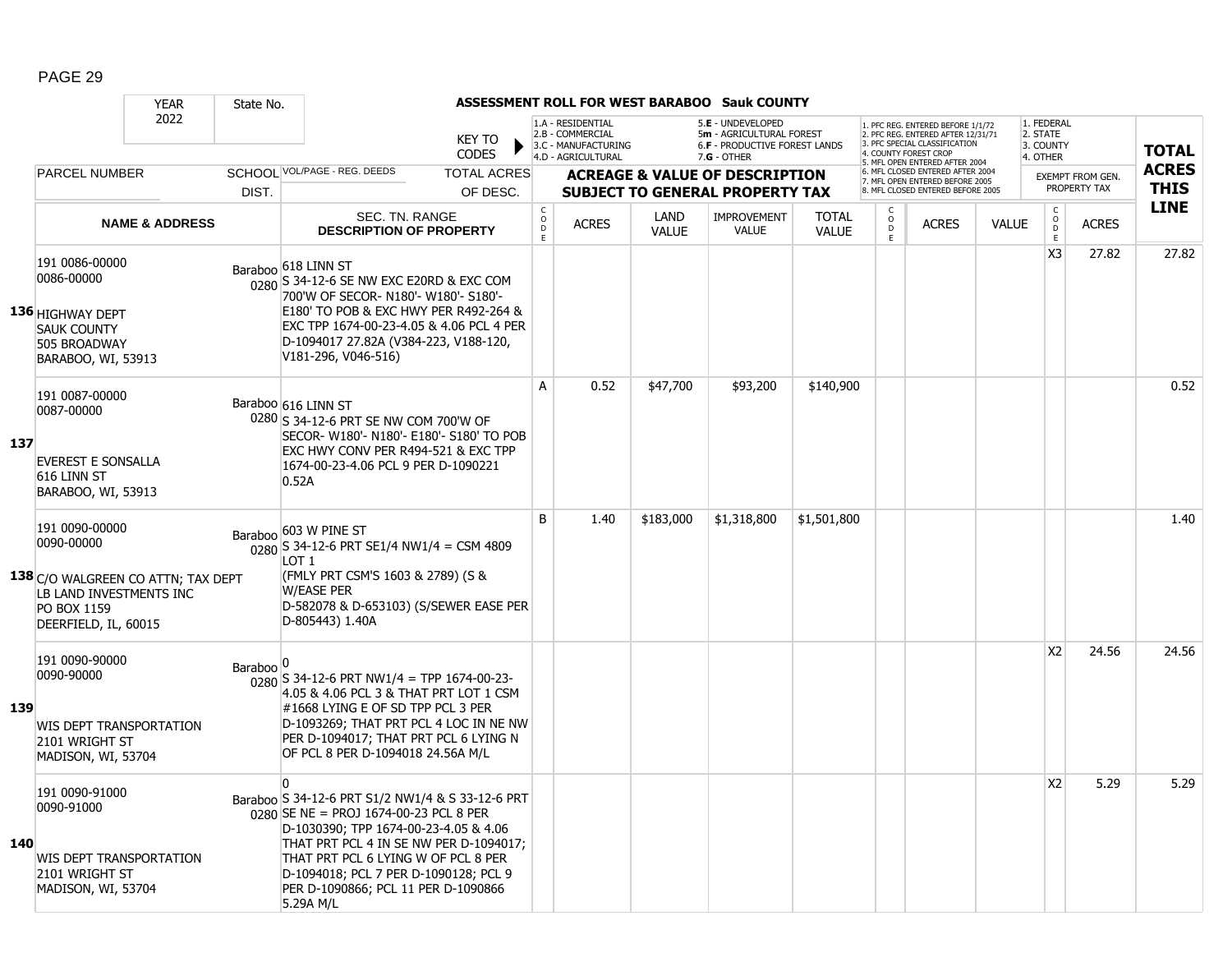|     |                                                                            | <b>YEAR</b>               | State No.       |                                                                                                                                                                                                                                                        |                               |                              |                                                                                    |                      | <b>ASSESSMENT ROLL FOR WEST BARABOO Sauk COUNTY</b>                                           |                              |                          |                                                                                                                                   |              |                                                 |                         |              |
|-----|----------------------------------------------------------------------------|---------------------------|-----------------|--------------------------------------------------------------------------------------------------------------------------------------------------------------------------------------------------------------------------------------------------------|-------------------------------|------------------------------|------------------------------------------------------------------------------------|----------------------|-----------------------------------------------------------------------------------------------|------------------------------|--------------------------|-----------------------------------------------------------------------------------------------------------------------------------|--------------|-------------------------------------------------|-------------------------|--------------|
|     |                                                                            | 2022                      |                 |                                                                                                                                                                                                                                                        | <b>KEY TO</b><br><b>CODES</b> |                              | 1.A - RESIDENTIAL<br>2.B - COMMERCIAL<br>3.C - MANUFACTURING<br>4.D - AGRICULTURAL |                      | 5.E - UNDEVELOPED<br>5m - AGRICULTURAL FOREST<br>6.F - PRODUCTIVE FOREST LANDS<br>7.G - OTHER |                              |                          | 1. PFC REG. ENTERED BEFORE 1/1/72<br>2. PFC REG. ENTERED AFTER 12/31/71<br>3. PFC SPECIAL CLASSIFICATION<br>4. COUNTY FOREST CROP |              | 1. FEDERAL<br>2. STATE<br>3. COUNTY<br>4. OTHER |                         | <b>TOTAL</b> |
|     | <b>PARCEL NUMBER</b>                                                       |                           |                 | SCHOOL VOL/PAGE - REG. DEEDS                                                                                                                                                                                                                           | <b>TOTAL ACRES</b>            |                              |                                                                                    |                      | <b>ACREAGE &amp; VALUE OF DESCRIPTION</b>                                                     |                              |                          | 5. MFL OPEN ENTERED AFTER 2004<br>6. MFL CLOSED ENTERED AFTER 2004                                                                |              |                                                 | <b>EXEMPT FROM GEN.</b> | <b>ACRES</b> |
|     |                                                                            |                           | DIST.           |                                                                                                                                                                                                                                                        | OF DESC.                      |                              |                                                                                    |                      | <b>SUBJECT TO GENERAL PROPERTY TAX</b>                                                        |                              |                          | 7. MFL OPEN ENTERED BEFORE 2005<br>8. MFL CLOSED ENTERED BEFORE 2005                                                              |              |                                                 | PROPERTY TAX            | <b>THIS</b>  |
|     |                                                                            | <b>NAME &amp; ADDRESS</b> |                 | SEC. TN. RANGE<br><b>DESCRIPTION OF PROPERTY</b>                                                                                                                                                                                                       |                               | $_{\rm o}^{\rm c}$<br>D<br>E | <b>ACRES</b>                                                                       | LAND<br><b>VALUE</b> | <b>IMPROVEMENT</b><br><b>VALUE</b>                                                            | <b>TOTAL</b><br><b>VALUE</b> | C<br>$\overline{0}$<br>E | <b>ACRES</b>                                                                                                                      | <b>VALUE</b> | $\begin{matrix} 0 \\ 0 \\ 0 \end{matrix}$<br>E  | <b>ACRES</b>            | <b>LINE</b>  |
|     | 191 0091-00000<br>0091-00000                                               |                           | Baraboo<br>0280 | 629 W PINE ST                                                                                                                                                                                                                                          |                               | B                            | 0.61                                                                               | \$79,700             | \$296,000                                                                                     | \$375,700                    |                          |                                                                                                                                   |              |                                                 |                         | 0.61         |
| 141 | NATIONAL RETAIL PROPERTIES LP LP<br>450 S ORANGE AVE<br>ORLANDO, FL, 32801 |                           |                 | $S$ 34-12-6 PRT SE NW = CSM #2703 LOT 1<br>(W/EASE PER R598-521) 0.61A (TACO BELL)                                                                                                                                                                     |                               |                              |                                                                                    |                      |                                                                                               |                              |                          |                                                                                                                                   |              |                                                 |                         |              |
|     | 191 0091-01000<br>0091-01000                                               |                           | Baraboo<br>0280 | 675 W PINE ST                                                                                                                                                                                                                                          |                               | B                            | 1.38                                                                               | \$180,300            | \$366,200                                                                                     | \$546,500                    |                          |                                                                                                                                   |              |                                                 |                         | 1.38         |
| 142 | L & J INVESTMENTS LLC<br><b>PO BOX 454</b><br>WISC DELLS, WI, 53965        |                           |                 | S 34-12-6 PRT SE NW = CSM #2263 LOT 1<br>1.38A (HARDEE'S)                                                                                                                                                                                              |                               |                              |                                                                                    |                      |                                                                                               |                              |                          |                                                                                                                                   |              |                                                 |                         |              |
| 143 | 191 0092-00000<br>0092-00000<br>AMERCO REAL ESTATE COMPANY<br>PO BOX 29046 |                           |                 | Baraboo 615/623 STATE RD 136<br>$\frac{1}{0280}$ S 34-12-6 PRT N1/2 SW1/4 = THAT PART<br>CSM #1958 LOT 1 BEING WESTDAYL PLAZA<br>EXC K-MART & EXC CSM #4287 & EXC TPP<br>1674-00-23-4.07 AMD NO. 1 PCL 16 PER<br>D-1095033 10.03A M/L (FMLY CSM #1900) |                               | <sub>B</sub>                 | 10.03                                                                              | \$655,400            | \$3,544,900                                                                                   | \$4,200,300                  |                          |                                                                                                                                   |              |                                                 |                         | 10.03        |
|     | PHOENIX, AZ, 85038                                                         |                           |                 | (S/EASE PER D-711376)                                                                                                                                                                                                                                  |                               |                              |                                                                                    |                      |                                                                                               |                              |                          |                                                                                                                                   |              |                                                 |                         |              |
| 144 | 191 0092-00100<br>0092-00100                                               |                           |                 | Baraboo 625 LINN ST<br>$0280$ S 34-12-6 PRT N1\2 SW1\4 = THAT PRT<br>CSM #1958 LOT 1 BEING K-MART/SEARS                                                                                                                                                |                               | B                            | 6.11                                                                               | \$402,000            | \$1,248,000                                                                                   | \$1,650,000                  |                          |                                                                                                                                   |              |                                                 |                         | 6.11         |
|     | AMERCO REAL ESTATE COMPANY<br>PO BOX 29046<br>PHOENIX, AZ, 85038           |                           |                 | EXC TPP 1674-00-23-4.07 AMD NO. 1 PCL<br>16 PER D-1095033 6.11A (FMLY CSM<br>#1900) (S/EASE PER D-711376)                                                                                                                                              |                               |                              |                                                                                    |                      |                                                                                               |                              |                          |                                                                                                                                   |              |                                                 |                         |              |
|     | 191 0092-00200<br>0092-00200                                               |                           | Baraboo<br>0280 | STATE RD 136                                                                                                                                                                                                                                           |                               | B                            | 0.50                                                                               | \$65,300             | \$10,500                                                                                      | \$75,800                     |                          |                                                                                                                                   |              |                                                 |                         | 0.50         |
| 145 | AMERCO REAL ESTATE COMPANY<br>2727 N CENTRAL AVE<br>PHOENIX, AZ, 85004     |                           |                 | S 34-12-6 PRT NE SW = CSM #4287 LOT 1<br>(FMLY PRT CSM #1958) 0.50A                                                                                                                                                                                    |                               |                              |                                                                                    |                      |                                                                                               |                              |                          |                                                                                                                                   |              |                                                 |                         |              |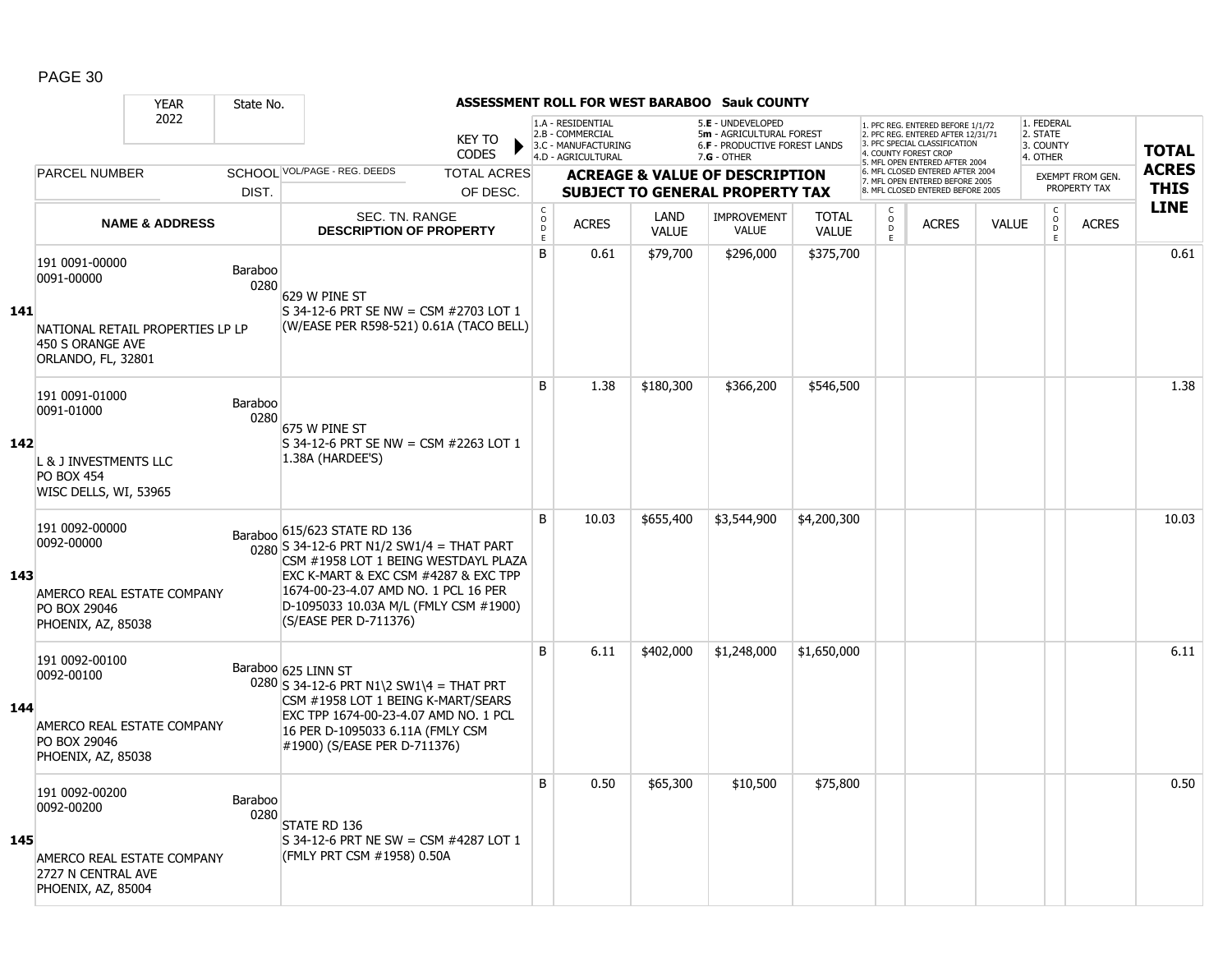|     |                                                                                                                     | <b>YEAR</b>               | State No. |                                                                                                                                                                                                                                                                                                                                                                                                                                                       |                                |                                        |                                                                                    |                      | <b>ASSESSMENT ROLL FOR WEST BARABOO Sauk COUNTY</b>                                           |                              |                        |                                                                                                                                                                     |              |                                                 |                                         |                             |
|-----|---------------------------------------------------------------------------------------------------------------------|---------------------------|-----------|-------------------------------------------------------------------------------------------------------------------------------------------------------------------------------------------------------------------------------------------------------------------------------------------------------------------------------------------------------------------------------------------------------------------------------------------------------|--------------------------------|----------------------------------------|------------------------------------------------------------------------------------|----------------------|-----------------------------------------------------------------------------------------------|------------------------------|------------------------|---------------------------------------------------------------------------------------------------------------------------------------------------------------------|--------------|-------------------------------------------------|-----------------------------------------|-----------------------------|
|     |                                                                                                                     | 2022                      |           |                                                                                                                                                                                                                                                                                                                                                                                                                                                       | KEY TO<br><b>CODES</b>         |                                        | 1.A - RESIDENTIAL<br>2.B - COMMERCIAL<br>3.C - MANUFACTURING<br>4.D - AGRICULTURAL |                      | 5.E - UNDEVELOPED<br>5m - AGRICULTURAL FOREST<br>6.F - PRODUCTIVE FOREST LANDS<br>7.G - OTHER |                              |                        | 1. PFC REG. ENTERED BEFORE 1/1/72<br>2. PFC REG. ENTERED AFTER 12/31/71<br>3. PFC SPECIAL CLASSIFICATION<br>4. COUNTY FOREST CROP<br>5. MFL OPEN ENTERED AFTER 2004 |              | 1. FEDERAL<br>2. STATE<br>3. COUNTY<br>4. OTHER |                                         | <b>TOTAL</b>                |
|     | <b>PARCEL NUMBER</b>                                                                                                |                           | DIST.     | SCHOOI VOL/PAGE - REG. DEEDS                                                                                                                                                                                                                                                                                                                                                                                                                          | <b>TOTAL ACRES</b><br>OF DESC. |                                        |                                                                                    |                      | <b>ACREAGE &amp; VALUE OF DESCRIPTION</b><br><b>SUBJECT TO GENERAL PROPERTY TAX</b>           |                              |                        | 6. MFL CLOSED ENTERED AFTER 2004<br>7. MFL OPEN ENTERED BEFORE 2005<br>8. MFL CLOSED ENTERED BEFORE 2005                                                            |              |                                                 | <b>EXEMPT FROM GEN.</b><br>PROPERTY TAX | <b>ACRES</b><br><b>THIS</b> |
|     |                                                                                                                     | <b>NAME &amp; ADDRESS</b> |           | SEC. TN. RANGE<br><b>DESCRIPTION OF PROPERTY</b>                                                                                                                                                                                                                                                                                                                                                                                                      |                                | $_{\rm o}^{\rm c}$<br>$\mathsf D$<br>E | <b>ACRES</b>                                                                       | LAND<br><b>VALUE</b> | IMPROVEMENT<br><b>VALUE</b>                                                                   | <b>TOTAL</b><br><b>VALUE</b> | C<br>$\circ$<br>D<br>E | <b>ACRES</b>                                                                                                                                                        | <b>VALUE</b> | $_{\rm o}^{\rm c}$<br>$\overline{D}$<br>E       | <b>ACRES</b>                            | <b>LINE</b>                 |
|     | 191 0092-11100<br>0092-11100<br>146 JTN Westfield Investments LLC<br>1006 GATEWAY AVE<br>MAUSTON, WI, 53948         |                           |           | 325 W PINE ST<br>Baraboo S 34-12-6 PRT NE1/4 SW1/4 COM SW COR<br>0280 SD SEC - N89°53'03"E 2644.93' -<br>N00°05'55"E 1221.82' - S89°47'24"W<br>151.12' TO POB - S89°47'24"W 509.24' -<br>N00°15'23"E 174.12' - N00°12'12"E 486.74'<br>- N89°40′03″E 577.92′ - S47°16′46″E 35.65′<br>- S01°55′15″W 521.50′ - S34°40′21″W 30.41′<br>- S34°23′09″W 19.10′ - S34°14′07″W 92.09′<br>TO POB (INCL CSM 5634 LOT 1 & VAC<br>LOCUST ST PER D-520717) 8.93A M/L |                                | B                                      | 1.11                                                                               | \$77,600             | \$870,100                                                                                     | \$947,700                    |                        |                                                                                                                                                                     |              |                                                 |                                         | 1.11                        |
|     | 191 0092-11200<br>0092-11200<br>147 LARSON FAMILY REAL ESTATE LLLP<br>3505 HIGHPOINT DR N # 2<br>OAKDALE, MN, 55128 |                           |           | 315 W PINE ST<br>Baraboo S 34-12-6 PRT NE1/4 SW1/4 COM SW COR<br>0280 SD SEC - N89°53'03"E 2644.93' -<br>N00°05'55"E 1221.82' - S89°47'24"W<br>151.12' TO POB - S89°47'24"W 509.24' -<br>N00°15'23"E 174.12' - N00°12'12"E 486.74'<br>- N89°40′03″E 577.92′ - S47°16′46″E 35.65′<br>- S01°55′15″W 521.50′ - S34°40′21″W 30.41′<br>- S34°23′09″W 19.10′ - S34°14′07″W 92.09′<br>TO POB (INCL CSM 5634 LOT 1 & VAC<br>LOCUST ST PER D-520717) 8.93A M/L |                                | B                                      | 7.81                                                                               | \$545,700            | \$2,535,700                                                                                   | \$3,081,400                  |                        |                                                                                                                                                                     |              |                                                 |                                         | 7.81                        |
| 148 | 191 0093-00000<br>0093-00000<br><b>GREATER SAUK CO COMMUNITY FNDN</b><br><b>PO BOX 544</b><br>BARABOO, WI, 53913    |                           |           | Baraboo 600 CHESTNUT ST<br>0280 PT NESW COM NECOR-W50'TO W LI STH<br>12-S268.39'-W59.29- S57.84'-W15.99'-TO<br>POB: W57.11'-S212.07'-E59.53'- N TO POB<br>(W\EASE PER D-711376 & D-715315) 0.28A<br>M\L                                                                                                                                                                                                                                               |                                |                                        |                                                                                    |                      |                                                                                               |                              |                        |                                                                                                                                                                     |              | X4                                              | 0.28                                    | 0.28                        |
| 149 | 191 0095-00000<br>0095-00000<br>NUO SHI LEE<br>751 MULBERRY ST<br>BARABOO, WI, 53913                                |                           |           | 419 W PINE ST<br>Baraboo S 34-12-6 PRT NESW COM NECOR -<br>0280 S85D12'W 50'TO WLI STH 12- S4D15'E<br>268.39' TO POB-CONT 268.87'-S85D20'20"W<br>72.47'- N4D55'30"W 212.09'-N85D14'E<br>15.99'-N4D37'W 57.84'- N86D23'30"E 59.35'<br>TO POB SEE POS 1946 (S\EASE PER<br>D-715315) 0.44 M\L                                                                                                                                                            |                                | <sub>B</sub>                           | 0.44                                                                               | \$57,500             | \$223,000                                                                                     | \$280,500                    |                        |                                                                                                                                                                     |              |                                                 |                                         | 0.44                        |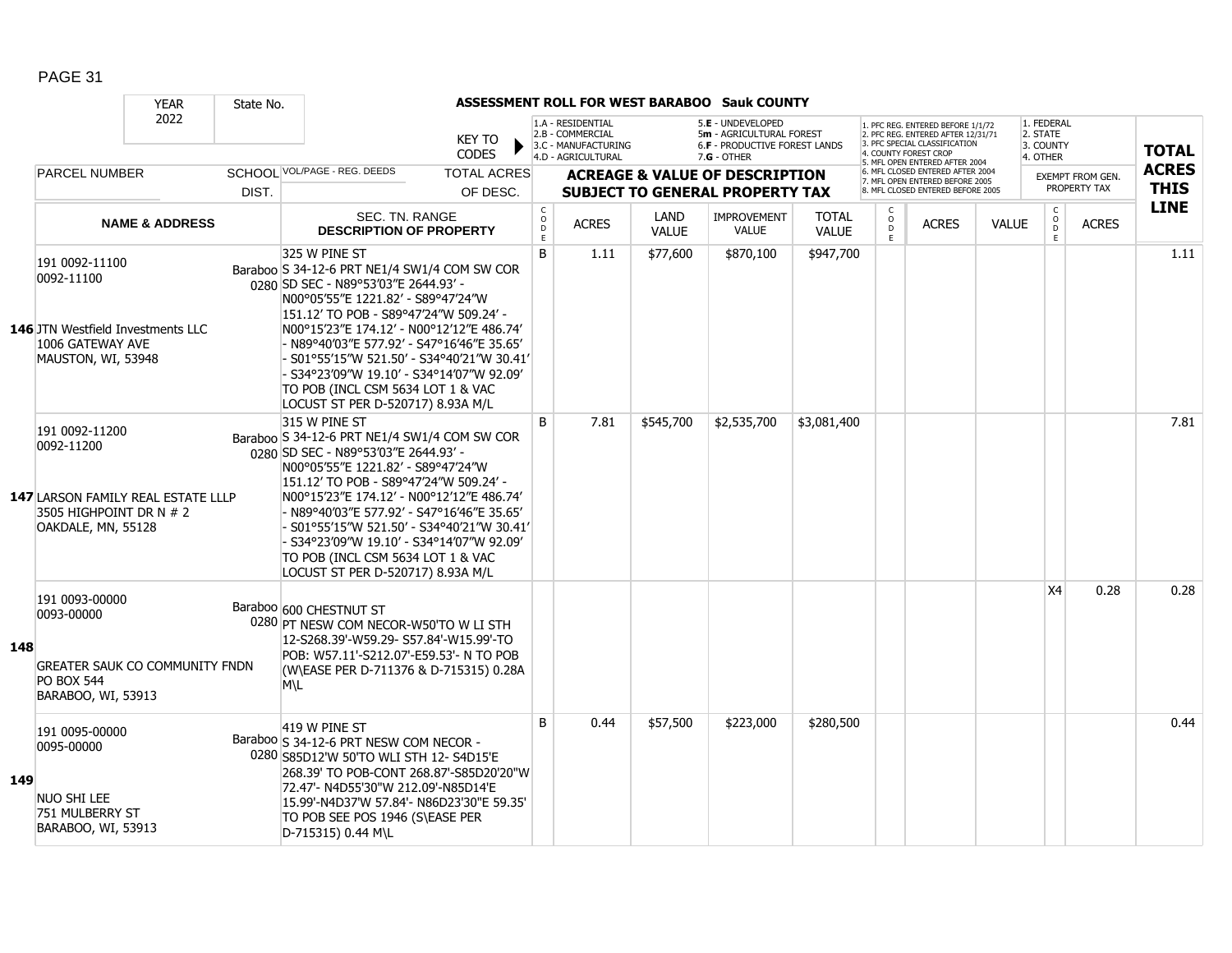|     |                                                                                                             | <b>YEAR</b>               | State No.         |                                                                                                                                                                                                                                                                                 |                             |                                                                                    |                      | <b>ASSESSMENT ROLL FOR WEST BARABOO Sauk COUNTY</b>                                             |                              |                           |                                                                                                                                  |              |                                                 |                         |              |
|-----|-------------------------------------------------------------------------------------------------------------|---------------------------|-------------------|---------------------------------------------------------------------------------------------------------------------------------------------------------------------------------------------------------------------------------------------------------------------------------|-----------------------------|------------------------------------------------------------------------------------|----------------------|-------------------------------------------------------------------------------------------------|------------------------------|---------------------------|----------------------------------------------------------------------------------------------------------------------------------|--------------|-------------------------------------------------|-------------------------|--------------|
|     |                                                                                                             | 2022                      |                   | <b>KEY TO</b><br><b>CODES</b>                                                                                                                                                                                                                                                   |                             | 1.A - RESIDENTIAL<br>2.B - COMMERCIAL<br>3.C - MANUFACTURING<br>4.D - AGRICULTURAL |                      | 5.E - UNDEVELOPED<br>5m - AGRICULTURAL FOREST<br>6.F - PRODUCTIVE FOREST LANDS<br>$7.G - OTHER$ |                              |                           | . PFC REG. ENTERED BEFORE 1/1/72<br>2. PFC REG. ENTERED AFTER 12/31/71<br>3. PFC SPECIAL CLASSIFICATION<br>4. COUNTY FOREST CROP |              | 1. FEDERAL<br>2. STATE<br>3. COUNTY<br>4. OTHER |                         | <b>TOTAL</b> |
|     | <b>PARCEL NUMBER</b>                                                                                        |                           |                   | SCHOOL VOL/PAGE - REG. DEEDS<br><b>TOTAL ACRES</b>                                                                                                                                                                                                                              |                             |                                                                                    |                      | <b>ACREAGE &amp; VALUE OF DESCRIPTION</b>                                                       |                              |                           | 5. MFL OPEN ENTERED AFTER 2004<br>6. MFL CLOSED ENTERED AFTER 2004<br>7. MFL OPEN ENTERED BEFORE 2005                            |              |                                                 | <b>EXEMPT FROM GEN.</b> | <b>ACRES</b> |
|     |                                                                                                             |                           | DIST.             | OF DESC.                                                                                                                                                                                                                                                                        |                             |                                                                                    |                      | <b>SUBJECT TO GENERAL PROPERTY TAX</b>                                                          |                              |                           | 8. MFL CLOSED ENTERED BEFORE 2005                                                                                                |              |                                                 | PROPERTY TAX            | <b>THIS</b>  |
|     |                                                                                                             | <b>NAME &amp; ADDRESS</b> |                   | SEC. TN. RANGE<br><b>DESCRIPTION OF PROPERTY</b>                                                                                                                                                                                                                                | $\rm _c^C$<br>$\frac{D}{E}$ | <b>ACRES</b>                                                                       | LAND<br><b>VALUE</b> | <b>IMPROVEMENT</b><br><b>VALUE</b>                                                              | <b>TOTAL</b><br><b>VALUE</b> | C<br>$\overline{0}$<br>E. | <b>ACRES</b>                                                                                                                     | <b>VALUE</b> | $\begin{matrix} 0 \\ 0 \\ 0 \end{matrix}$<br>E  | <b>ACRES</b>            | <b>LINE</b>  |
| 150 | 191 0097-00000<br>0097-00000<br>TERRI L THOMAS, DENISE L THIEME<br>1016 TINKHAM TRL<br>BARABOO, WI, 53913   |                           |                   | Baraboo 1016 TINKHAM TRL<br>0280 S 34-12-6 PRT OF E 1/2 SW COM SW COR<br>LT 16 (WESTDAYL) SELY 197.17' TO SE COR<br>LT 16-S 173.10'-W 72.80' TO SE COR LT 18<br>(CS 1163)-N 77.01 '-NWLY 209.19'-E POB<br>.61 A                                                                 | A                           | 0.61                                                                               | \$51,600             | \$199,300                                                                                       | \$250,900                    |                           |                                                                                                                                  |              |                                                 |                         | 0.61         |
| 151 | 191 0097-20000<br>0097-20000<br>LEA J IVY REVOCABLE LIVING TRUST<br>2832 N MENARD AVE<br>CHICAGO, IL, 60634 |                           | Baraboo<br>0280   | 1020 TINKHAM TRL<br>S 34-12-6 PRT E 1/2 SW C.S V5-1163, LOT<br>19 0.62A (ASSESSMENT INCL 191-0097-1)                                                                                                                                                                            | A                           | 1.20                                                                               | \$69,600             | \$178,800                                                                                       | \$248,400                    |                           |                                                                                                                                  |              |                                                 |                         | 1.20         |
| 152 | 191 0097-30000<br>0097-30000<br>MICHAEL E KNOOP<br>1024 TINKHAM TRL<br>BARABOO, WI, 53913                   |                           |                   | Baraboo 1024 TINKHAM TRL<br>$0.280$ S 34-12-6 PRT SE1\4 = CSM #1163 LOTS 20<br>& 21 & ALSO COM SECOR LT 1 WESTDAYL-<br>S45DG30'E 50.15'- SWLY 182.32'-S140.26'-<br>W TO WLI SESW-S TO RIVER-W60'-N TO PT<br>60'W OF NWCOR LT 1 WESTDAYL-E60'-<br>S145'-NELY 201.08' TO POB 2.3A | A                           | 2.30                                                                               | \$75,100             | \$197,800                                                                                       | \$272,900                    |                           |                                                                                                                                  |              |                                                 |                         | 2.30         |
| 153 | 191 0101-10000<br>0101-10000<br>CROELL-REDI MIX INC<br><b>PO BOX 430</b><br>NEW HAMPTON, IA, 50659          |                           | Baraboo           | 0280 751 LINN ST<br>S 34-12-6 THAT PRT NW SW LYING W OF<br>TPP-1674-00-25-4.1 & S OF HWY 136 DEED<br>R497-104 EXC TPP 1674-00-23-4.07 AMD<br>NO. 1 PCL 14 PER D-1092681 15.49A M/L                                                                                              | $\mathsf{C}$                | 15.49                                                                              | \$0                  | \$0                                                                                             | \$0                          |                           |                                                                                                                                  |              |                                                 |                         | 15.49        |
| 154 | 191 0101-11000<br>0101-11000<br><b>WIS DEPT TRANSPORTATION</b><br>2101 WRIGHT ST<br>MADISON, WI, 53704      |                           | Baraboo $\vert$ 0 | 0280 S 34-12-6 PRT SW1/4 N OF BARABOO<br>RIVER BEING LAND FOR US HWY 12<br>BYPASS PER TPP 1674-00-23-4.07(AMD 1)<br>PCL 14 PER D-1092681 & PCL 16 PER<br>D-1095033 1.67A                                                                                                        |                             |                                                                                    |                      |                                                                                                 |                              |                           |                                                                                                                                  |              | X <sub>2</sub>                                  | 1.67                    | 1.67         |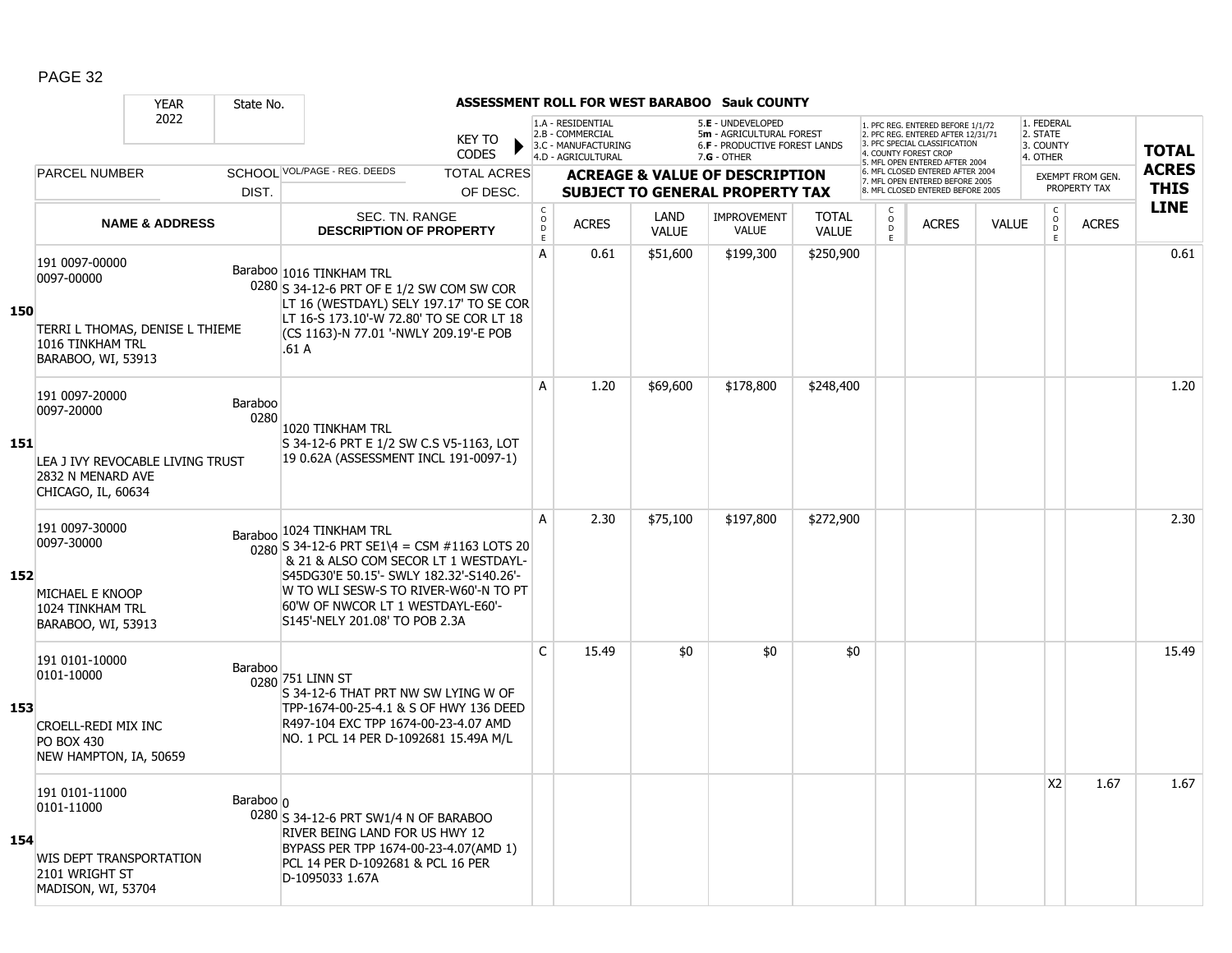|     |                                                                                                                           | <b>YEAR</b>               | State No.                    |                                                                                                                                                                                                                                                                                                                                                                                                                                |                               |                                        |                                                                                    |                      | ASSESSMENT ROLL FOR WEST BARABOO Sauk COUNTY                                                  |                              |                        |                                                                                                                                   |              |                                                 |                  |              |
|-----|---------------------------------------------------------------------------------------------------------------------------|---------------------------|------------------------------|--------------------------------------------------------------------------------------------------------------------------------------------------------------------------------------------------------------------------------------------------------------------------------------------------------------------------------------------------------------------------------------------------------------------------------|-------------------------------|----------------------------------------|------------------------------------------------------------------------------------|----------------------|-----------------------------------------------------------------------------------------------|------------------------------|------------------------|-----------------------------------------------------------------------------------------------------------------------------------|--------------|-------------------------------------------------|------------------|--------------|
|     |                                                                                                                           | 2022                      |                              |                                                                                                                                                                                                                                                                                                                                                                                                                                | <b>KEY TO</b><br><b>CODES</b> |                                        | 1.A - RESIDENTIAL<br>2.B - COMMERCIAL<br>3.C - MANUFACTURING<br>4.D - AGRICULTURAL |                      | 5.E - UNDEVELOPED<br>5m - AGRICULTURAL FOREST<br>6.F - PRODUCTIVE FOREST LANDS<br>7.G - OTHER |                              |                        | 1. PFC REG. ENTERED BEFORE 1/1/72<br>2. PFC REG. ENTERED AFTER 12/31/71<br>3. PFC SPECIAL CLASSIFICATION<br>4. COUNTY FOREST CROP |              | 1. FEDERAL<br>2. STATE<br>3. COUNTY<br>4. OTHER |                  | <b>TOTAL</b> |
|     | <b>PARCEL NUMBER</b>                                                                                                      |                           |                              | SCHOOL VOL/PAGE - REG. DEEDS                                                                                                                                                                                                                                                                                                                                                                                                   | <b>TOTAL ACRES</b>            |                                        |                                                                                    |                      | <b>ACREAGE &amp; VALUE OF DESCRIPTION</b>                                                     |                              |                        | 5. MFL OPEN ENTERED AFTER 2004<br>6. MFL CLOSED ENTERED AFTER 2004<br>7. MFL OPEN ENTERED BEFORE 2005                             |              |                                                 | EXEMPT FROM GEN. | <b>ACRES</b> |
|     |                                                                                                                           |                           | DIST.                        |                                                                                                                                                                                                                                                                                                                                                                                                                                | OF DESC.                      |                                        |                                                                                    |                      | <b>SUBJECT TO GENERAL PROPERTY TAX</b>                                                        |                              |                        | 8. MFL CLOSED ENTERED BEFORE 2005                                                                                                 |              |                                                 | PROPERTY TAX     | <b>THIS</b>  |
|     |                                                                                                                           | <b>NAME &amp; ADDRESS</b> |                              | SEC. TN. RANGE<br><b>DESCRIPTION OF PROPERTY</b>                                                                                                                                                                                                                                                                                                                                                                               |                               | $_{\rm o}^{\rm c}$<br>$\mathsf D$<br>E | <b>ACRES</b>                                                                       | LAND<br><b>VALUE</b> | <b>IMPROVEMENT</b><br><b>VALUE</b>                                                            | <b>TOTAL</b><br><b>VALUE</b> | C<br>$\circ$<br>D<br>E | <b>ACRES</b>                                                                                                                      | <b>VALUE</b> | $\mathsf{C}$<br>$_{\rm D}^{\rm O}$<br>E         | <b>ACRES</b>     | <b>LINE</b>  |
| 155 | 191 0101-20000<br>0101-20000<br><b>WIS DEPT TRANSPORTATION</b><br>2101 WRIGHT ST<br>MADISON, WI, 53704                    |                           | Baraboo<br>0280 <sub>0</sub> | S 34-12-6 PRT W1/2 SW1/4 = PARCEL 1 OF<br>TRANSP PROJ PLAT TPP-1674-00-25-4.1<br>18.67A (S/EASE PER R135-857)                                                                                                                                                                                                                                                                                                                  |                               |                                        |                                                                                    |                      |                                                                                               |                              |                        |                                                                                                                                   |              | X <sub>2</sub>                                  | 18.67            | 18.67        |
| 156 | 191 0102-00000<br>0102-00000<br><b>WIS DEPT TRANSPORTATION</b><br>2101 WRIGHT ST<br>MADISON, WI, 53704                    |                           | Baraboo                      | 0280 741 STATE RD 136<br>$S$ 34-12-6 PRT NW SW = PARCEL 2 OF<br>TRANS PROJ PLAT TPP-1674-00-25-4.1<br>AMDMT NO.1 1.81A (W/EASE PER R135-<br>857)                                                                                                                                                                                                                                                                               |                               |                                        |                                                                                    |                      |                                                                                               |                              |                        |                                                                                                                                   |              | X <sub>2</sub>                                  | 1.81             | 1.81         |
| 157 | 191 0104-00000<br>0104-00000<br><b>CROELL-REDI MIX INC</b><br><b>PO BOX 430</b><br>NEW HAMPTON, IA, 50659                 |                           | <b>Baraboo</b>               | 0280 751 STATE RD 136<br>S 34-12-6 THAT PRT SW SW LYING N OF<br>RIVER & W OF TRANSP PROJ PLAT<br>TPP-1674-00-25-4.1 2.58A M/L                                                                                                                                                                                                                                                                                                  |                               | B                                      | 2.58                                                                               | \$50,600             | \$0                                                                                           | \$50,600                     |                        |                                                                                                                                   |              |                                                 |                  | 2.58         |
| 158 | 191 0105-00000<br>0105-00000<br>WEST BARABOO, VILLAGE OF<br>500 CEDAR ST<br>BARABOO, WI, 53913                            |                           | Baraboo n                    | 0280 S 34-12-6 COM AT INTERS 1/4LI & C/L<br>RIVER IN SE SW -W ALG C/L RIVER TO 1/8<br>LI-N TO PT 100'S OF NWCOR-E478.5' -<br>N23'- E TO 1/4LI -S TO POB EXC HWY PER<br>D-710634 & D-725290 5.17A M/L                                                                                                                                                                                                                           |                               |                                        |                                                                                    |                      |                                                                                               |                              |                        |                                                                                                                                   |              | X4                                              | 5.17             | 5.17         |
|     | 191 0109-00000<br>0109-00000<br>TREASURER DEPT (TAX DEED)<br><b>159 SAUK COUNTY</b><br>505 BROADWAY<br>BARABOO, WI, 53913 |                           |                              | $\mathbf{0}$<br>Baraboo S 34 T12N R6E THAT PRT OF FOLL DESC<br>0280 PARCEL WHICH FALLS IN NE1/4 SE1/4:<br>COM AT PT IN CTR-LI ISLAND ROAD<br>580.4'N & 293.5'E OF SE COR SD 1/4 1/4, TH<br>N 5DG15'W ALONG SD CTR-LI ISLAND<br>ROAD 100'TO PT OF BEG: TH N 5DG 15'W<br>ALONG SD CTR-LI ISLAND ROAD 132', TH W<br>TO CTR-LI RIVER.TH SLY ALONG SD CTR-LI<br>RIVER TO PT DUE W OF BEG, TH E TO<br>BEG.V196 P111 PARAGRAPH 2 .44A |                               |                                        |                                                                                    |                      |                                                                                               |                              |                        |                                                                                                                                   |              | X <sub>3</sub>                                  | 0.44             | 0.44         |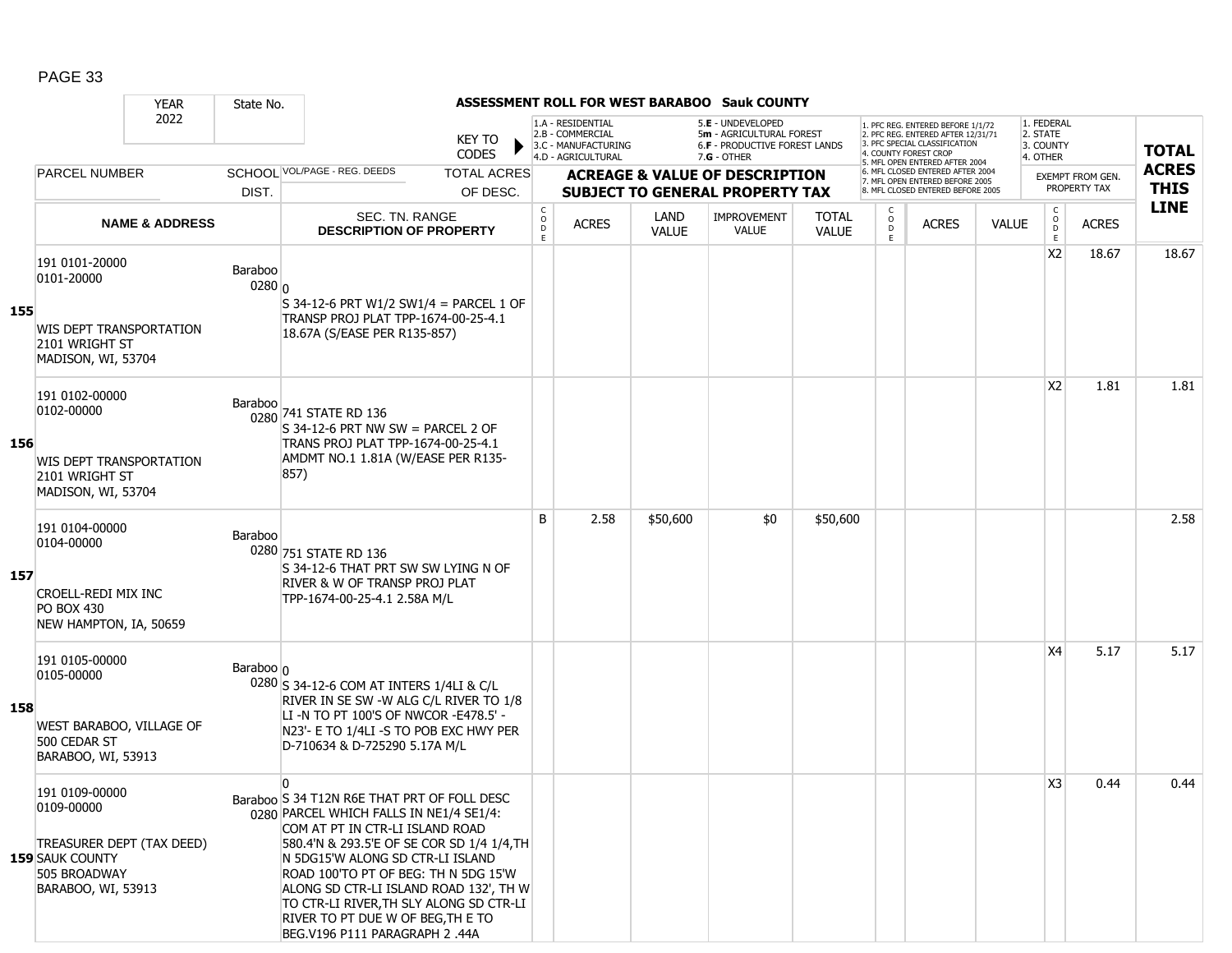|            |                                                                   | <b>YEAR</b>               | State No.         |                                                                                                                                          |                               |                              |                                                                                    |                      | ASSESSMENT ROLL FOR WEST BARABOO Sauk COUNTY                                                           |                              |                          |                                                                                                                                           |              |                                                 |                         |                            |
|------------|-------------------------------------------------------------------|---------------------------|-------------------|------------------------------------------------------------------------------------------------------------------------------------------|-------------------------------|------------------------------|------------------------------------------------------------------------------------|----------------------|--------------------------------------------------------------------------------------------------------|------------------------------|--------------------------|-------------------------------------------------------------------------------------------------------------------------------------------|--------------|-------------------------------------------------|-------------------------|----------------------------|
|            |                                                                   | 2022                      |                   |                                                                                                                                          | <b>KEY TO</b><br><b>CODES</b> |                              | 1.A - RESIDENTIAL<br>2.B - COMMERCIAL<br>3.C - MANUFACTURING<br>4.D - AGRICULTURAL |                      | 5.E - UNDEVELOPED<br>5m - AGRICULTURAL FOREST<br><b>6.F - PRODUCTIVE FOREST LANDS</b><br>$7.G - OTHER$ |                              | 4. COUNTY FOREST CROP    | 1. PFC REG. ENTERED BEFORE 1/1/72<br>2. PFC REG. ENTERED AFTER 12/31/71<br>3 PEC SPECIAL CLASSIFICATION<br>5. MFL OPEN ENTERED AFTER 2004 |              | 1. FEDERAL<br>2. STATE<br>3. COUNTY<br>4. OTHER |                         | <b>TOTAL</b>               |
|            | <b>PARCEL NUMBER</b>                                              |                           |                   | SCHOOL VOL/PAGE - REG. DEEDS                                                                                                             | <b>TOTAL ACRES</b>            |                              |                                                                                    |                      | <b>ACREAGE &amp; VALUE OF DESCRIPTION</b>                                                              |                              |                          | 6. MFL CLOSED ENTERED AFTER 2004<br>7. MFL OPEN ENTERED BEFORE 2005                                                                       |              |                                                 | <b>EXEMPT FROM GEN.</b> | <b>ACRES</b>               |
|            |                                                                   |                           | DIST.             |                                                                                                                                          | OF DESC.                      |                              |                                                                                    |                      | <b>SUBJECT TO GENERAL PROPERTY TAX</b>                                                                 |                              |                          | 8. MFL CLOSED ENTERED BEFORE 2005                                                                                                         |              |                                                 | PROPERTY TAX            | <b>THIS</b><br><b>LINE</b> |
|            |                                                                   | <b>NAME &amp; ADDRESS</b> |                   | SEC. TN. RANGE<br><b>DESCRIPTION OF PROPERTY</b>                                                                                         |                               | $_{\rm o}^{\rm c}$<br>D<br>E | <b>ACRES</b>                                                                       | LAND<br><b>VALUE</b> | IMPROVEMENT<br><b>VALUE</b>                                                                            | <b>TOTAL</b><br><b>VALUE</b> | C<br>$\overline{0}$<br>E | <b>ACRES</b>                                                                                                                              | <b>VALUE</b> | $\begin{matrix} 0 \\ 0 \\ 0 \end{matrix}$<br>E  | <b>ACRES</b>            |                            |
| 160        | 191 0110-00000<br>0110-00000                                      |                           |                   | n.<br>Baraboo S34-12-6PRTNE1/4SE1/4THATPRTOFFOLL<br>0280 DESCPARCELWHICHFALLSINNE1/4SE1/4<br>COMINCTRLIISLANDROAD580.4'N&293.5'E         |                               | A                            | 0.36                                                                               | \$1,600              | \$0                                                                                                    | \$1,600                      |                          |                                                                                                                                           |              |                                                 |                         | 0.36                       |
|            | <b>WEILAND RENTALS LLC</b><br>800 ISLAND CT<br>BARABOO, WI, 53913 |                           |                   | OFSECORSD1/41/4-N05°15'WALONGSDCTR<br>LIISLANDROAD100'-WTOCTRLIRIVER-SLY<br>ALONGSDCTRLIRIVERTOPTDUEWOFBEGETO<br>BEG(V.195P.205)0.36AM/L |                               |                              |                                                                                    |                      |                                                                                                        |                              |                          |                                                                                                                                           |              |                                                 |                         |                            |
| <b>161</b> | 191 0111-00000<br>0111-00000                                      |                           | Baraboo<br>0280 0 | S 34 T12N R6E COM AT SE COR NE1/4                                                                                                        |                               |                              |                                                                                    |                      |                                                                                                        |                              |                          |                                                                                                                                           |              | <b>X4</b>                                       | 0.18                    | 0.18                       |
|            | BARABOO, CITY OF<br>101 SOUTH BLVD<br>BARABOO, WI, 53913          |                           |                   | SE1/4, TH W 13.96RD, TH N 3.32RD, TH E TO<br>PT 5.58RD N OF BEG. TH S TO BEG .18A                                                        |                               |                              |                                                                                    |                      |                                                                                                        |                              |                          |                                                                                                                                           |              |                                                 |                         |                            |
|            | 191 0113-10000<br>0113-10000                                      |                           | Baraboo<br>0280 0 | VILL W BARABOO S 34-12-6 HWY LAND PER                                                                                                    |                               |                              |                                                                                    |                      |                                                                                                        |                              |                          |                                                                                                                                           |              | X <sub>2</sub>                                  | 5.62                    | 5.62                       |
| 162        | WIS DEPT TRANSPORTATION<br>2101 WRIGHT ST<br>MADISON, WI, 53704   |                           |                   | HWY PROJ #5573-03-21 (4.33A) & HWY<br>PROJ #5090-00-21 (0.26A) & HWY PROJ<br>#1672-03-21(1.03A) 5.62A                                    |                               |                              |                                                                                    |                      |                                                                                                        |                              |                          |                                                                                                                                           |              |                                                 |                         |                            |
|            | 191 0113-10410<br>0113-10410                                      |                           | Baraboo           | 0280 340-344 BERKLEY<br>VILLAGE OF WEST BARABOO BERKLEY                                                                                  |                               | A                            | 0.28                                                                               | \$37,200             | \$310,700                                                                                              | \$347,900                    |                          |                                                                                                                                           |              |                                                 |                         | 0.28                       |
| 163        | MITCHELL & FAUST LLC<br><b>PO BOX 258</b><br>LODI, WI, 53555      |                           |                   | COMMONS LOT 1 0.28A (PRT SW NE 34-12-<br>6)                                                                                              |                               |                              |                                                                                    |                      |                                                                                                        |                              |                          |                                                                                                                                           |              |                                                 |                         |                            |
|            | 191 0113-10420<br>0113-10420                                      |                           | Baraboo           | 0280 332 BERKLEY BLVD<br>VILLAGE OF WEST BARABOO BERKLEY                                                                                 |                               | A                            | 0.24                                                                               | \$35,500             | \$274,100                                                                                              | \$309,600                    |                          |                                                                                                                                           |              |                                                 |                         | 0.24                       |
| 164        | OCR INVESTMENTS LLC<br><b>PO BOX 258</b><br>LODI, WI, 53555       |                           |                   | COMMONS LOT 2 0.24A (PRT SW NE 34-12-<br>6)                                                                                              |                               |                              |                                                                                    |                      |                                                                                                        |                              |                          |                                                                                                                                           |              |                                                 |                         |                            |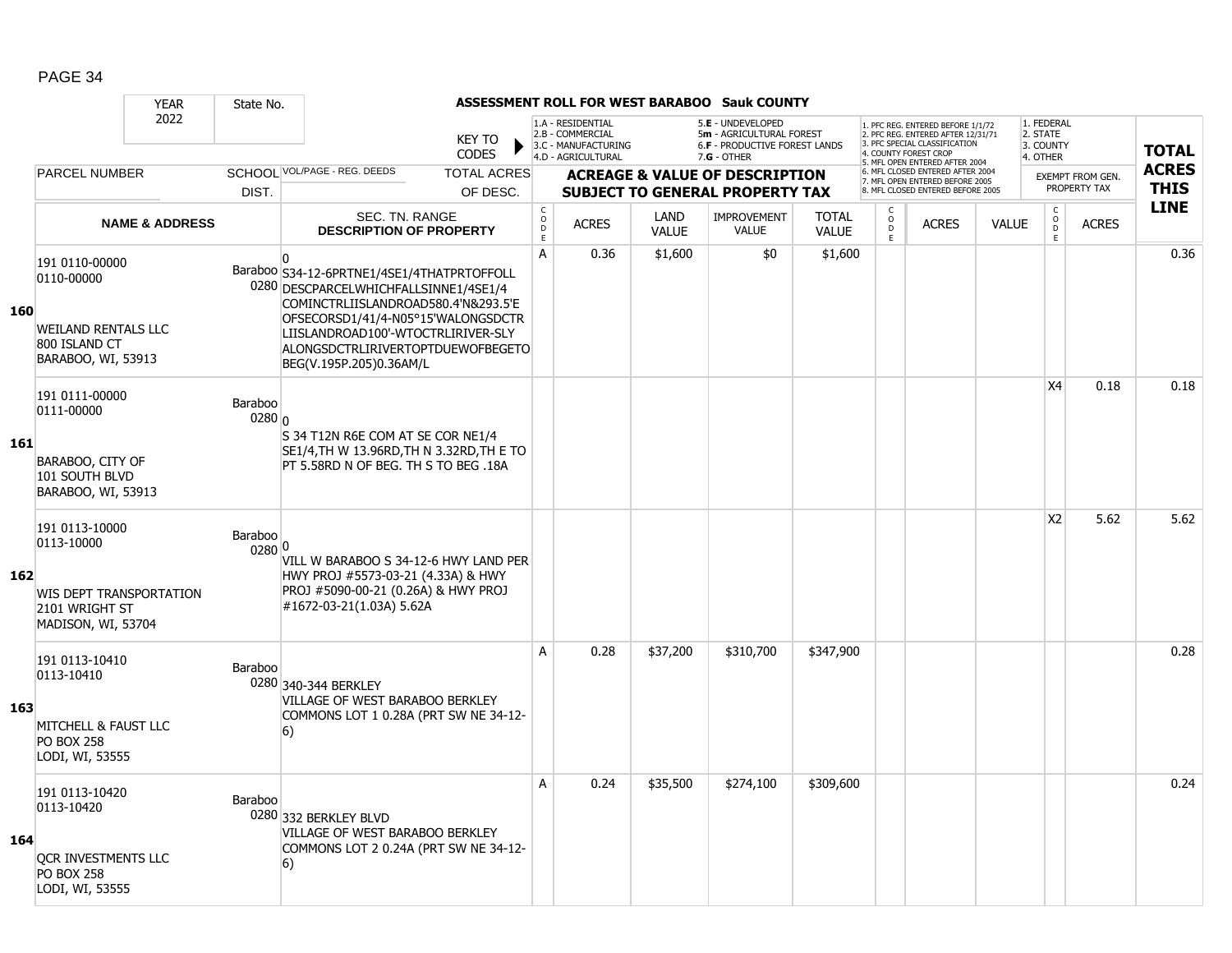|     |                                                                                                                 | <b>YEAR</b>               | State No. |                                                                                                             |                    |                                                                      |                                                              |                      | ASSESSMENT ROLL FOR WEST BARABOO Sauk COUNTY                                          |                              |                          |                                                                                                          |              |                                                |                                         |              |
|-----|-----------------------------------------------------------------------------------------------------------------|---------------------------|-----------|-------------------------------------------------------------------------------------------------------------|--------------------|----------------------------------------------------------------------|--------------------------------------------------------------|----------------------|---------------------------------------------------------------------------------------|------------------------------|--------------------------|----------------------------------------------------------------------------------------------------------|--------------|------------------------------------------------|-----------------------------------------|--------------|
|     |                                                                                                                 | 2022                      |           |                                                                                                             | <b>KEY TO</b>      |                                                                      | 1.A - RESIDENTIAL<br>2.B - COMMERCIAL<br>3.C - MANUFACTURING |                      | 5.E - UNDEVELOPED<br>5m - AGRICULTURAL FOREST<br><b>6.F - PRODUCTIVE FOREST LANDS</b> |                              |                          | 1. PFC REG. ENTERED BEFORE 1/1/72<br>2. PFC REG. ENTERED AFTER 12/31/71<br>3. PFC SPECIAL CLASSIFICATION |              | 1. FEDERAL<br>2. STATE<br>3. COUNTY            |                                         | <b>TOTAL</b> |
|     |                                                                                                                 |                           |           |                                                                                                             | <b>CODES</b>       |                                                                      | 4.D - AGRICULTURAL                                           |                      | $7.G - OTHER$                                                                         |                              |                          | 4. COUNTY FOREST CROP<br>5. MFL OPEN ENTERED AFTER 2004                                                  |              | 4. OTHER                                       |                                         | <b>ACRES</b> |
|     | <b>PARCEL NUMBER</b>                                                                                            |                           |           | SCHOOL VOL/PAGE - REG. DEEDS                                                                                | <b>TOTAL ACRES</b> |                                                                      |                                                              |                      | <b>ACREAGE &amp; VALUE OF DESCRIPTION</b>                                             |                              |                          | 6. MFL CLOSED ENTERED AFTER 2004<br>7. MFL OPEN ENTERED BEFORE 2005                                      |              |                                                | <b>EXEMPT FROM GEN.</b><br>PROPERTY TAX | <b>THIS</b>  |
|     |                                                                                                                 |                           | DIST.     |                                                                                                             | OF DESC.           |                                                                      |                                                              |                      | <b>SUBJECT TO GENERAL PROPERTY TAX</b>                                                |                              |                          | 8. MFL CLOSED ENTERED BEFORE 2005                                                                        |              |                                                |                                         | <b>LINE</b>  |
|     |                                                                                                                 | <b>NAME &amp; ADDRESS</b> |           | SEC. TN. RANGE<br><b>DESCRIPTION OF PROPERTY</b>                                                            |                    | $\begin{smallmatrix} C\\ O\\ O\\ D \end{smallmatrix}$<br>$\mathsf E$ | <b>ACRES</b>                                                 | LAND<br><b>VALUE</b> | <b>IMPROVEMENT</b><br>VALUE                                                           | <b>TOTAL</b><br><b>VALUE</b> | C<br>$\overline{D}$<br>E | <b>ACRES</b>                                                                                             | <b>VALUE</b> | $\begin{matrix} 0 \\ 0 \\ 0 \end{matrix}$<br>E | <b>ACRES</b>                            |              |
| 165 | 191 0113-10430<br>0113-10430<br>OCR INVESTMENTS LLC<br><b>PO BOX 258</b>                                        |                           | Baraboo   | 0280 324/328 BERKLEY BLVD<br>VILLAGE OF WEST BARABOO BERKLEY<br>COMMONS LOT 3 0.24A (PRT SW NE 34-12-<br>6) |                    | A                                                                    | 0.24                                                         | \$35,500             | \$297,500                                                                             | \$333,000                    |                          |                                                                                                          |              |                                                |                                         | 0.24         |
| 166 | LODI, WI, 53555<br>191 0113-10440<br>0113-10440<br>MITCHELL & FAUST LLC<br><b>PO BOX 258</b><br>LODI, WI, 53555 |                           | Baraboo   | 0280 316 BERKLEY BLVD<br>VILLAGE OF WEST BARABOO BERKLEY<br>COMMONS LOT 4 0.24A (PRT SW NE 34-12-<br>6)     |                    | Α                                                                    | 0.24                                                         | \$35,500             | \$232,500                                                                             | \$268,000                    |                          |                                                                                                          |              |                                                |                                         | 0.24         |
| 167 | 191 0113-10450<br>0113-10450<br>MITCHELL & FAUST LLC<br><b>PO BOX 258</b><br>LODI, WI, 53555                    |                           | Baraboo   | 0280 308 BERKLEY BLVD<br>VILLAGE OF WEST BARABOO BERKLEY<br>COMMONS LOT 5 0.25A (PRT SW NE 34-12-<br>6)     |                    | A                                                                    | 0.25                                                         | \$35,900             | \$190,200                                                                             | \$226,100                    |                          |                                                                                                          |              |                                                |                                         | 0.25         |
| 168 | 191 0113-10460<br>0113-10460<br>MITCHELL & FAUST LLC<br><b>PO BOX 258</b><br>LODI, WI, 53555                    |                           | Baraboo   | 0280 300 BERKLEY BLVD<br>VILLAGE OF WEST BARABOO BERKLEY<br>COMMONS LOT 6 0.28A (PRT SW NE 34-12-<br>6)     |                    | A                                                                    | 0.28                                                         | \$37,200             | \$298,800                                                                             | \$336,000                    |                          |                                                                                                          |              |                                                |                                         | 0.28         |
| 169 | 191 0113-10470<br>0113-10470<br>JAMES V BURGER, SUSAN A BURGER<br>653 CONNIE RD<br>BARABOO, WI, 53913           |                           | Baraboo   | 0280 653 CONNIE RD<br>VILLAGE OF WEST BARABOO BERKLEY<br>COMMONS LOT 7 0.37A (PRT SW NE 34-12-<br>6)        |                    | A                                                                    | 0.37                                                         | \$41,100             | \$61,000                                                                              | \$102,100                    |                          |                                                                                                          |              |                                                |                                         | 0.37         |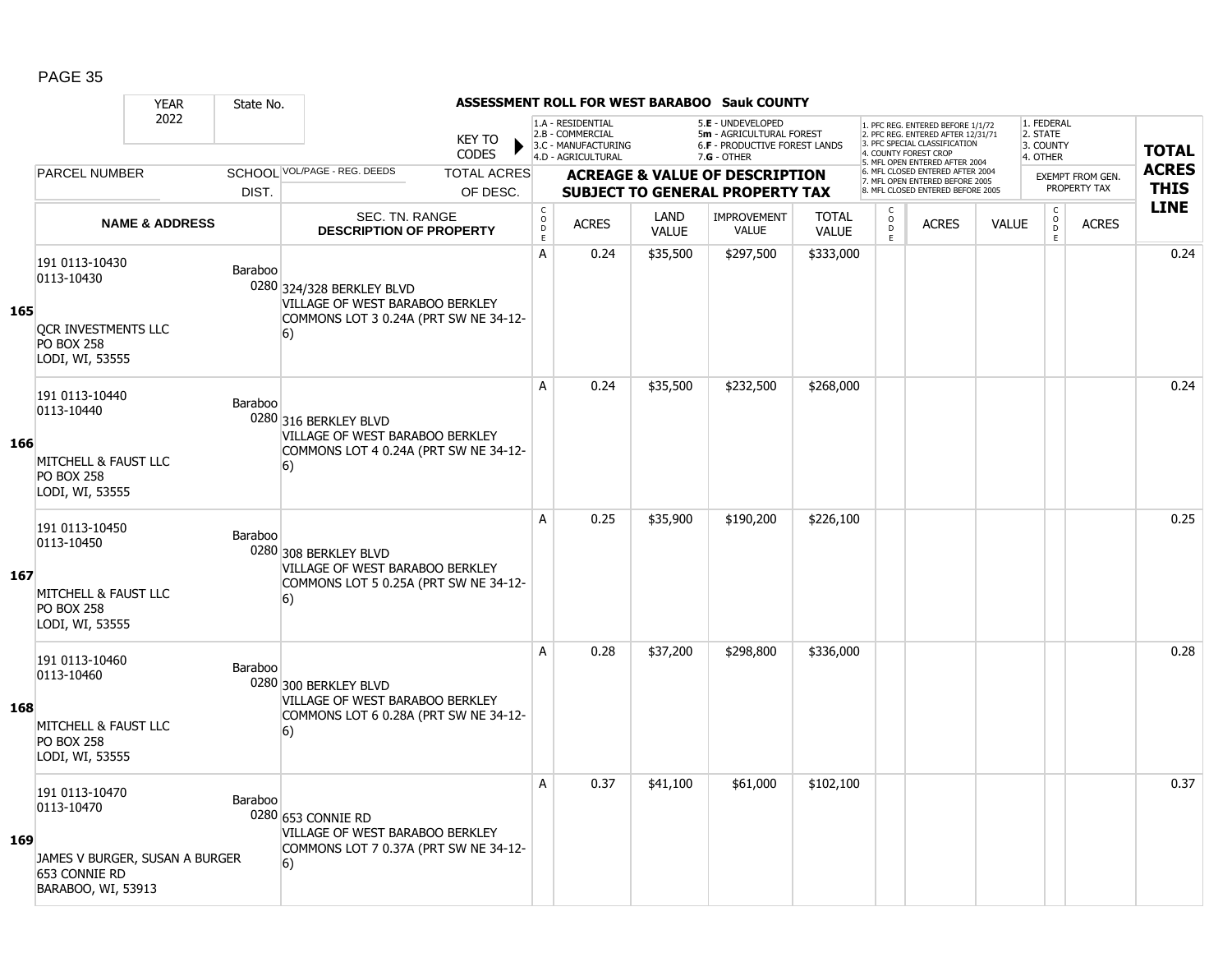|     |                                                                                                                                        | <b>YEAR</b>               | State No.              |                                                                               |                        |                                     |                                                                                    |                      | <b>ASSESSMENT ROLL FOR WEST BARABOO Sauk COUNTY</b>                                           |                              |                                                |                                                                                                                                                                     |              |                                                 |                                         |                             |
|-----|----------------------------------------------------------------------------------------------------------------------------------------|---------------------------|------------------------|-------------------------------------------------------------------------------|------------------------|-------------------------------------|------------------------------------------------------------------------------------|----------------------|-----------------------------------------------------------------------------------------------|------------------------------|------------------------------------------------|---------------------------------------------------------------------------------------------------------------------------------------------------------------------|--------------|-------------------------------------------------|-----------------------------------------|-----------------------------|
|     |                                                                                                                                        | 2022                      |                        |                                                                               | <b>KEY TO</b><br>CODES |                                     | 1.A - RESIDENTIAL<br>2.B - COMMERCIAL<br>3.C - MANUFACTURING<br>4.D - AGRICULTURAL |                      | 5.E - UNDEVELOPED<br>5m - AGRICULTURAL FOREST<br>6.F - PRODUCTIVE FOREST LANDS<br>7.G - OTHER |                              |                                                | 1. PFC REG. ENTERED BEFORE 1/1/72<br>2. PFC REG. ENTERED AFTER 12/31/71<br>3. PFC SPECIAL CLASSIFICATION<br>4. COUNTY FOREST CROP<br>5. MFL OPEN ENTERED AFTER 2004 |              | 1. FEDERAL<br>2. STATE<br>3. COUNTY<br>4. OTHER |                                         | <b>TOTAL</b>                |
|     | <b>PARCEL NUMBER</b>                                                                                                                   |                           |                        | SCHOOL VOL/PAGE - REG. DEEDS                                                  | <b>TOTAL ACRES</b>     |                                     |                                                                                    |                      | <b>ACREAGE &amp; VALUE OF DESCRIPTION</b>                                                     |                              |                                                | 6. MFL CLOSED ENTERED AFTER 2004<br>7. MFL OPEN ENTERED BEFORE 2005                                                                                                 |              |                                                 | <b>EXEMPT FROM GEN.</b><br>PROPERTY TAX | <b>ACRES</b><br><b>THIS</b> |
|     |                                                                                                                                        |                           | DIST.                  |                                                                               | OF DESC.               |                                     |                                                                                    |                      | <b>SUBJECT TO GENERAL PROPERTY TAX</b>                                                        |                              |                                                | 8. MFL CLOSED ENTERED BEFORE 2005                                                                                                                                   |              |                                                 |                                         | <b>LINE</b>                 |
|     |                                                                                                                                        | <b>NAME &amp; ADDRESS</b> |                        | SEC. TN. RANGE<br><b>DESCRIPTION OF PROPERTY</b>                              |                        | $_{\rm o}^{\rm c}$<br>$\frac{D}{E}$ | <b>ACRES</b>                                                                       | LAND<br><b>VALUE</b> | <b>IMPROVEMENT</b><br><b>VALUE</b>                                                            | <b>TOTAL</b><br><b>VALUE</b> | $\begin{matrix} 0 \\ 0 \\ D \end{matrix}$<br>E | <b>ACRES</b>                                                                                                                                                        | <b>VALUE</b> | $\begin{matrix} 0 \\ 0 \\ D \end{matrix}$<br>E  | <b>ACRES</b>                            |                             |
| 170 | 191 0113-20100<br>0113-20100<br>THEODORE R MUNZ, LAURA M MUNZ                                                                          |                           | Baraboo<br>0280        | 1010 UNIVERSITY HILL CT<br>VILL WEST BARABOO BULIN PROPERTIES<br>LOT 1 0.399A |                        | A                                   | 0.40                                                                               | \$42,400             | \$170,400                                                                                     | \$212,800                    |                                                |                                                                                                                                                                     |              |                                                 |                                         | 0.40                        |
|     | 1010 UNIVERSITY HILL CT<br>BARABOO, WI, 53913                                                                                          |                           |                        |                                                                               |                        |                                     |                                                                                    |                      |                                                                                               |                              |                                                |                                                                                                                                                                     |              |                                                 |                                         |                             |
| 171 | 191 0113-20200<br>0113-20200                                                                                                           |                           | <b>Baraboo</b><br>0280 | 1020 UNIVERSITY HILL CT<br>VILL WEST BARABOO BULIN PROPERTIES                 |                        | A                                   | 0.60                                                                               | \$51,100             | \$287,600                                                                                     | \$338,700                    |                                                |                                                                                                                                                                     |              |                                                 |                                         | 0.60                        |
|     | THOMAS A LEAVER, DAWN M LEAVER<br>1020 UNIVERSITY HILL CT<br>BARABOO, WI, 53913                                                        |                           |                        | LOT 2 0.599A                                                                  |                        |                                     |                                                                                    |                      |                                                                                               |                              |                                                |                                                                                                                                                                     |              |                                                 |                                         |                             |
| 172 | 191 0113-20300<br>0113-20300<br>CHAD D & ELIZABETH A BOEHNLEIN<br><b>LIVING TRUST</b><br>1030 UNIVERSITY HILL CT<br>BARABOO, WI, 53913 |                           | Baraboo<br>0280        | 1030 UNIVERSITY HILL CT<br>VILL WEST BARABOO BULIN PROPERTIES<br>LOT 3 0.501A |                        | A                                   | 0.50                                                                               | \$46,800             | \$271,300                                                                                     | \$318,100                    |                                                |                                                                                                                                                                     |              |                                                 |                                         | 0.50                        |
| 173 | 191 0113-20400<br>0113-20400<br>ARNOLD S NELSON, LORI A NELSON<br>1040 UNIVERSITY HILL CT<br>BARABOO, WI, 53913                        |                           | <b>Baraboo</b><br>0280 | 1040 UNIVERSITY HILL CT<br>VILL WEST BARABOO BULIN PROPERTIES<br>LOT 4 0.600A |                        | A                                   | 0.60                                                                               | \$51,100             | \$291,400                                                                                     | \$342,500                    |                                                |                                                                                                                                                                     |              |                                                 |                                         | 0.60                        |
| 174 | 191 0113-20500<br>0113-20500<br>TERRI A SOBOJINSKI<br>1050 UNIVERSITY HILL CT<br>BARABOO, WI, 53913                                    |                           | Baraboo<br>0280        | 1050 UNIVERSITY HILL CT<br>VILL WEST BARABOO BULIN PROPERTIES<br>LOT 5 0.399A |                        | A                                   | 0.40                                                                               | \$42,400             | \$217,700                                                                                     | \$260,100                    |                                                |                                                                                                                                                                     |              |                                                 |                                         | 0.40                        |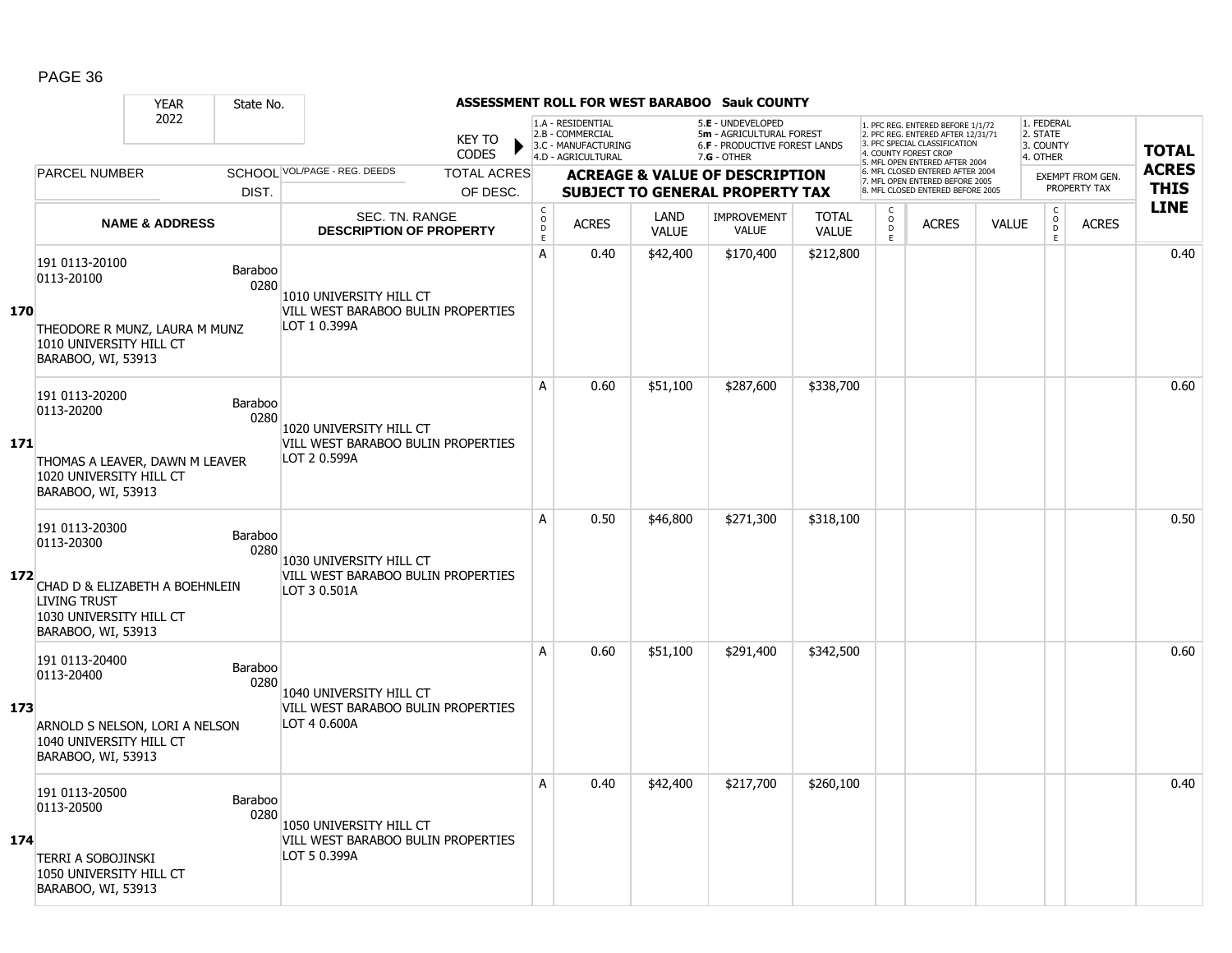|     |                                                                                                                   | <b>YEAR</b>               | State No.              |                                                                                    |                               |                                                     |                                                                                    |                      | ASSESSMENT ROLL FOR WEST BARABOO Sauk COUNTY                                                  |                              |                                     |                                                                                                                                                                     |              |                                                 |                         |              |
|-----|-------------------------------------------------------------------------------------------------------------------|---------------------------|------------------------|------------------------------------------------------------------------------------|-------------------------------|-----------------------------------------------------|------------------------------------------------------------------------------------|----------------------|-----------------------------------------------------------------------------------------------|------------------------------|-------------------------------------|---------------------------------------------------------------------------------------------------------------------------------------------------------------------|--------------|-------------------------------------------------|-------------------------|--------------|
|     |                                                                                                                   | 2022                      |                        |                                                                                    | <b>KEY TO</b><br><b>CODES</b> |                                                     | 1.A - RESIDENTIAL<br>2.B - COMMERCIAL<br>3.C - MANUFACTURING<br>4.D - AGRICULTURAL |                      | 5.E - UNDEVELOPED<br>5m - AGRICULTURAL FOREST<br>6.F - PRODUCTIVE FOREST LANDS<br>7.G - OTHER |                              |                                     | 1. PFC REG. ENTERED BEFORE 1/1/72<br>2. PFC REG. ENTERED AFTER 12/31/71<br>3. PFC SPECIAL CLASSIFICATION<br>4. COUNTY FOREST CROP<br>5. MFL OPEN ENTERED AFTER 2004 |              | 1. FEDERAL<br>2. STATE<br>3. COUNTY<br>4. OTHER |                         | <b>TOTAL</b> |
|     | <b>PARCEL NUMBER</b>                                                                                              |                           |                        | SCHOOL VOL/PAGE - REG. DEEDS                                                       | <b>TOTAL ACRES</b>            |                                                     |                                                                                    |                      | <b>ACREAGE &amp; VALUE OF DESCRIPTION</b>                                                     |                              |                                     | 6. MFL CLOSED ENTERED AFTER 2004<br>7. MFL OPEN ENTERED BEFORE 2005                                                                                                 |              |                                                 | <b>EXEMPT FROM GEN.</b> | <b>ACRES</b> |
|     |                                                                                                                   |                           | DIST.                  |                                                                                    | OF DESC.                      |                                                     |                                                                                    |                      | SUBJECT TO GENERAL PROPERTY TAX                                                               |                              |                                     | 8. MFL CLOSED ENTERED BEFORE 2005                                                                                                                                   |              |                                                 | PROPERTY TAX            | <b>THIS</b>  |
|     |                                                                                                                   | <b>NAME &amp; ADDRESS</b> |                        | <b>SEC. TN. RANGE</b><br><b>DESCRIPTION OF PROPERTY</b>                            |                               | $\mathsf C$<br>$\circ$<br>$\mathsf{D}_{\mathsf{E}}$ | <b>ACRES</b>                                                                       | LAND<br><b>VALUE</b> | <b>IMPROVEMENT</b><br><b>VALUE</b>                                                            | <b>TOTAL</b><br><b>VALUE</b> | $\mathsf{C}$<br>$\overline{0}$<br>E | <b>ACRES</b>                                                                                                                                                        | <b>VALUE</b> | $\rm _o^C$<br>E                                 | <b>ACRES</b>            | <b>LINE</b>  |
| 175 | 191 0114-00000<br>0114-00000<br><b>CAMPARK LLC</b><br>E8148 COUNTY RD W<br>NORTH FREEDOM, WI, 53951               |                           | Baraboo<br>0280        | 201/201A CAMPUS VIEW DR<br>VIL WEST BARABOO CAMPUS VIEW SUBD<br>LOT 1              |                               | A                                                   | 0.25                                                                               | \$35,900             | \$69,800                                                                                      | \$105,700                    |                                     |                                                                                                                                                                     |              |                                                 |                         | 0.25         |
| 176 | 191 0115-00000<br>0115-00000<br><b>ELLYN M MITCHELL</b><br>909 4TH ST<br>BARABOO, WI, 53913                       |                           | Baraboo<br>0280        | 203/205 CAMPUS VIEW DR<br>VIL WEST BARABOO CAMPUS VIEW SUBD<br>LOT <sub>2</sub>    |                               | A                                                   | 0.25                                                                               | \$35,900             | \$77,600                                                                                      | \$113,500                    |                                     |                                                                                                                                                                     |              |                                                 |                         | 0.25         |
| 177 | 191 0116-00000<br>0116-00000<br><b>SUNNY STONE LLC</b><br><b>E8148 COUNTY RD W</b><br>NORTH FREEDOM, WI, 53951    |                           | Baraboo<br>0280        | 207/207A CAMPUS VIEW DR<br>VIL WEST BARABOO CAMPUS VIEW SUBD<br>LOT 3              |                               | A                                                   | 0.25                                                                               | \$35,900             | \$70,800                                                                                      | \$106,700                    |                                     |                                                                                                                                                                     |              |                                                 |                         | 0.25         |
| 178 | 191 0117-00000<br>0117-00000<br>GEORGE A GOGUE, SUSAN D GOGUE<br>209 CAMPUS VIEW DR<br>BARABOO, WI, 53913         |                           | Baraboo<br>0280        | <b>209 CAMPUS VIEW DR</b><br>VIL WEST BARABOO CAMPUS VIEW SUBD<br>LOT <sub>4</sub> |                               | A                                                   | 0.24                                                                               | \$35,500             | \$210,100                                                                                     | \$245,600                    |                                     |                                                                                                                                                                     |              |                                                 |                         | 0.24         |
| 179 | 191 0118-00000<br>0118-00000<br>RICKY A MISLIVECEK, LORI A MISLIVECEK<br>211 CAMPUS VIEW DR<br>BARABOO, WI, 53913 |                           | <b>Baraboo</b><br>0280 | 211 CAMPUS VIEW DR<br>VIL WEST BARABOO CAMPUS VIEW SUBD<br>LOT <sub>5</sub>        |                               | A                                                   | 0.32                                                                               | \$38,900             | \$192,900                                                                                     | \$231,800                    |                                     |                                                                                                                                                                     |              |                                                 |                         | 0.32         |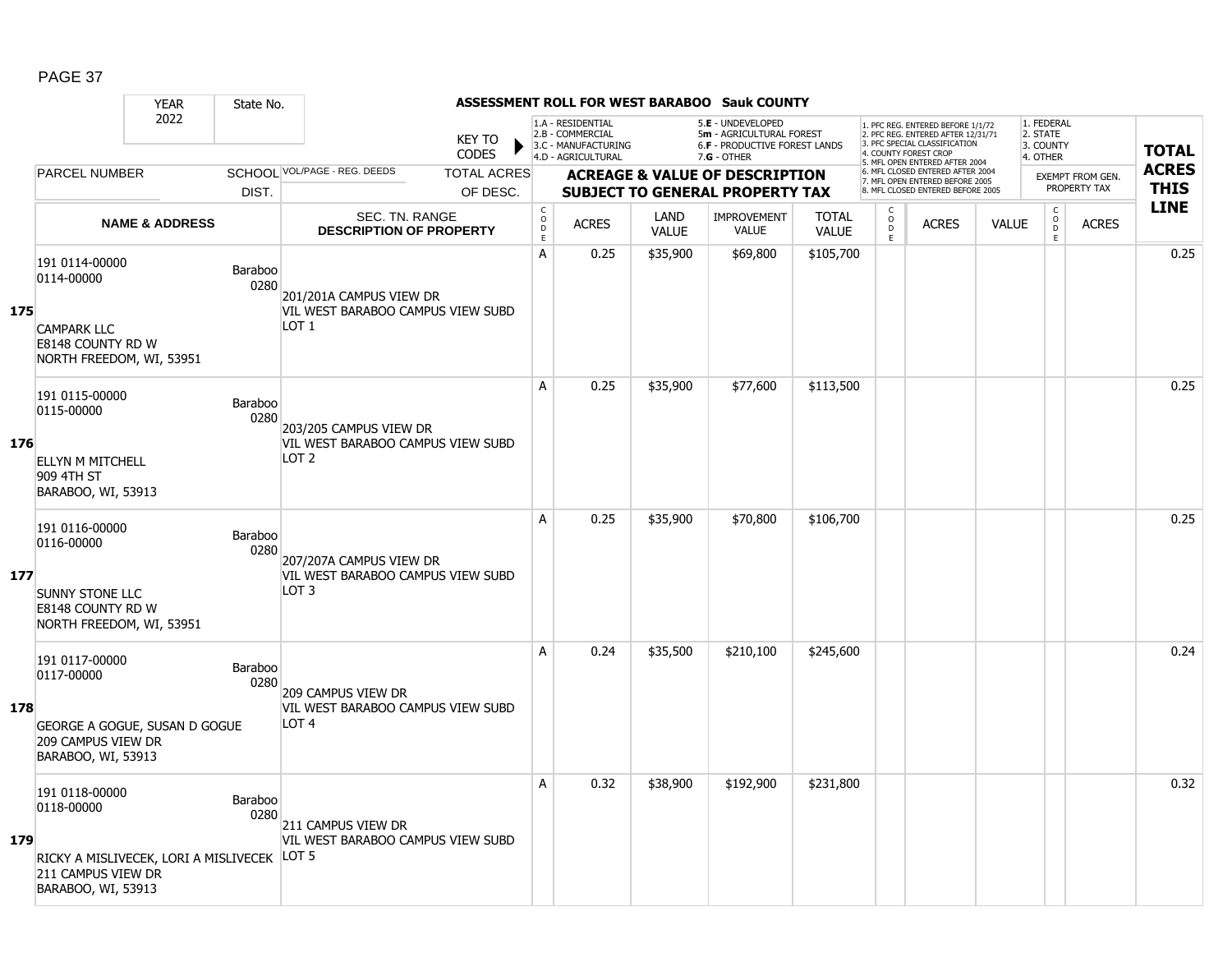|            |                                                                                                                              | <b>YEAR</b>               | State No.              |                                                                                  |                               |                                                     |                                                                                    |                      | ASSESSMENT ROLL FOR WEST BARABOO Sauk COUNTY                                                    |                              |                          |                                                                                                                                   |              |                                                          |                  |              |
|------------|------------------------------------------------------------------------------------------------------------------------------|---------------------------|------------------------|----------------------------------------------------------------------------------|-------------------------------|-----------------------------------------------------|------------------------------------------------------------------------------------|----------------------|-------------------------------------------------------------------------------------------------|------------------------------|--------------------------|-----------------------------------------------------------------------------------------------------------------------------------|--------------|----------------------------------------------------------|------------------|--------------|
|            |                                                                                                                              | 2022                      |                        |                                                                                  | <b>KEY TO</b><br><b>CODES</b> |                                                     | 1.A - RESIDENTIAL<br>2.B - COMMERCIAL<br>3.C - MANUFACTURING<br>4.D - AGRICULTURAL |                      | 5.E - UNDEVELOPED<br>5m - AGRICULTURAL FOREST<br>6.F - PRODUCTIVE FOREST LANDS<br>$7.G - OTHER$ |                              |                          | 1. PFC REG. ENTERED BEFORE 1/1/72<br>2. PFC REG. ENTERED AFTER 12/31/71<br>3. PFC SPECIAL CLASSIFICATION<br>4. COUNTY FOREST CROP |              | 1. FEDERAL<br>2. STATE<br>3. COUNTY<br>4. OTHER          |                  | <b>TOTAL</b> |
|            | <b>PARCEL NUMBER</b>                                                                                                         |                           |                        | SCHOOL VOL/PAGE - REG. DEEDS                                                     | <b>TOTAL ACRES</b>            |                                                     |                                                                                    |                      | <b>ACREAGE &amp; VALUE OF DESCRIPTION</b>                                                       |                              |                          | 5. MFL OPEN ENTERED AFTER 2004<br>6. MFL CLOSED ENTERED AFTER 2004                                                                |              |                                                          | EXEMPT FROM GEN. | <b>ACRES</b> |
|            |                                                                                                                              |                           | DIST.                  |                                                                                  | OF DESC.                      |                                                     |                                                                                    |                      | <b>SUBJECT TO GENERAL PROPERTY TAX</b>                                                          |                              |                          | 7. MFL OPEN ENTERED BEFORE 2005<br>8. MFL CLOSED ENTERED BEFORE 2005                                                              |              |                                                          | PROPERTY TAX     | <b>THIS</b>  |
|            |                                                                                                                              | <b>NAME &amp; ADDRESS</b> |                        | <b>SEC. TN. RANGE</b><br><b>DESCRIPTION OF PROPERTY</b>                          |                               | $\mathsf C$<br>$\circ$<br>$\mathsf{D}_{\mathsf{E}}$ | <b>ACRES</b>                                                                       | LAND<br><b>VALUE</b> | <b>IMPROVEMENT</b><br><b>VALUE</b>                                                              | <b>TOTAL</b><br><b>VALUE</b> | C<br>$\overline{0}$<br>E | <b>ACRES</b>                                                                                                                      | <b>VALUE</b> | $\begin{matrix} 0 \\ 0 \\ 0 \end{matrix}$<br>$\mathsf E$ | <b>ACRES</b>     | <b>LINE</b>  |
| <b>180</b> | 191 0119-00000<br>0119-00000<br>ROBERT P STEINHORST, RUTH A KRAYER<br>213 CAMPUS VIEW DR<br>BARABOO, WI, 53913               |                           | <b>Baraboo</b><br>0280 | 213 CAMPUS VIEW DR<br>VIL WEST BARABOO CAMPUS VIEW SUBD<br>LOT 6                 |                               | А                                                   | 0.32                                                                               | \$38,900             | \$172,800                                                                                       | \$211,700                    |                          |                                                                                                                                   |              |                                                          |                  | 0.32         |
| 181        | 191 0120-00000<br>0120-00000<br><b>BRADLEY A STEINHORST</b><br>215 CAMPUS VIEW DR<br>BARABOO, WI, 53913                      |                           | <b>Baraboo</b><br>0280 | 215 CAMPUS VIEW DR<br>VIL WEST BARABOO CAMPUS VIEW SUBD<br>LOT <sub>7</sub>      |                               | A                                                   | 0.23                                                                               | \$35,000             | \$108,500                                                                                       | \$143,500                    |                          |                                                                                                                                   |              |                                                          |                  | 0.23         |
| 182        | 191 0121-00000<br>0121-00000<br>JOHN F & KATHRYN A KIENOW LIVING<br><b>TRUST</b><br>217 CAMPUS VIEW DR<br>BARABOO, WI, 53913 |                           | <b>Baraboo</b><br>0280 | 217 CAMPUS VIEW DR<br>VIL WEST BARABOO CAMPUS VIEW SUBD<br>LOT 8                 |                               | A                                                   | 0.25                                                                               | \$35,900             | \$140,300                                                                                       | \$176,200                    |                          |                                                                                                                                   |              |                                                          |                  | 0.25         |
| 183        | 191 0122-00000<br>0122-00000<br>CHRISTOPHER SCOTT, KENDA SCOTT<br>228 BERKLEY BLVD<br>BARABOO, WI, 53913                     |                           | Baraboo<br>0280        | <b>228 BERKLEY BLVD</b><br>VIL WEST BARABOO CAMPUS VIEW SUBD<br>LOT <sub>9</sub> |                               | Α                                                   | 0.26                                                                               | \$36,300             | \$148,200                                                                                       | \$184,500                    |                          |                                                                                                                                   |              |                                                          |                  | 0.26         |
| 184        | 191 0123-00000<br>0123-00000<br>SQUIRT'S BERK LLC<br>E8148 COUNTY RD W<br>NORTH FREEDOM, WI, 53951                           |                           | <b>Baraboo</b><br>0280 | 230/232 BERKLEY BLVD<br>VIL WEST BARABOO CAMPUS VIEW SUBD<br>LOT 10              |                               | A                                                   | 0.24                                                                               | \$35,500             | \$94,900                                                                                        | \$130,400                    |                          |                                                                                                                                   |              |                                                          |                  | 0.24         |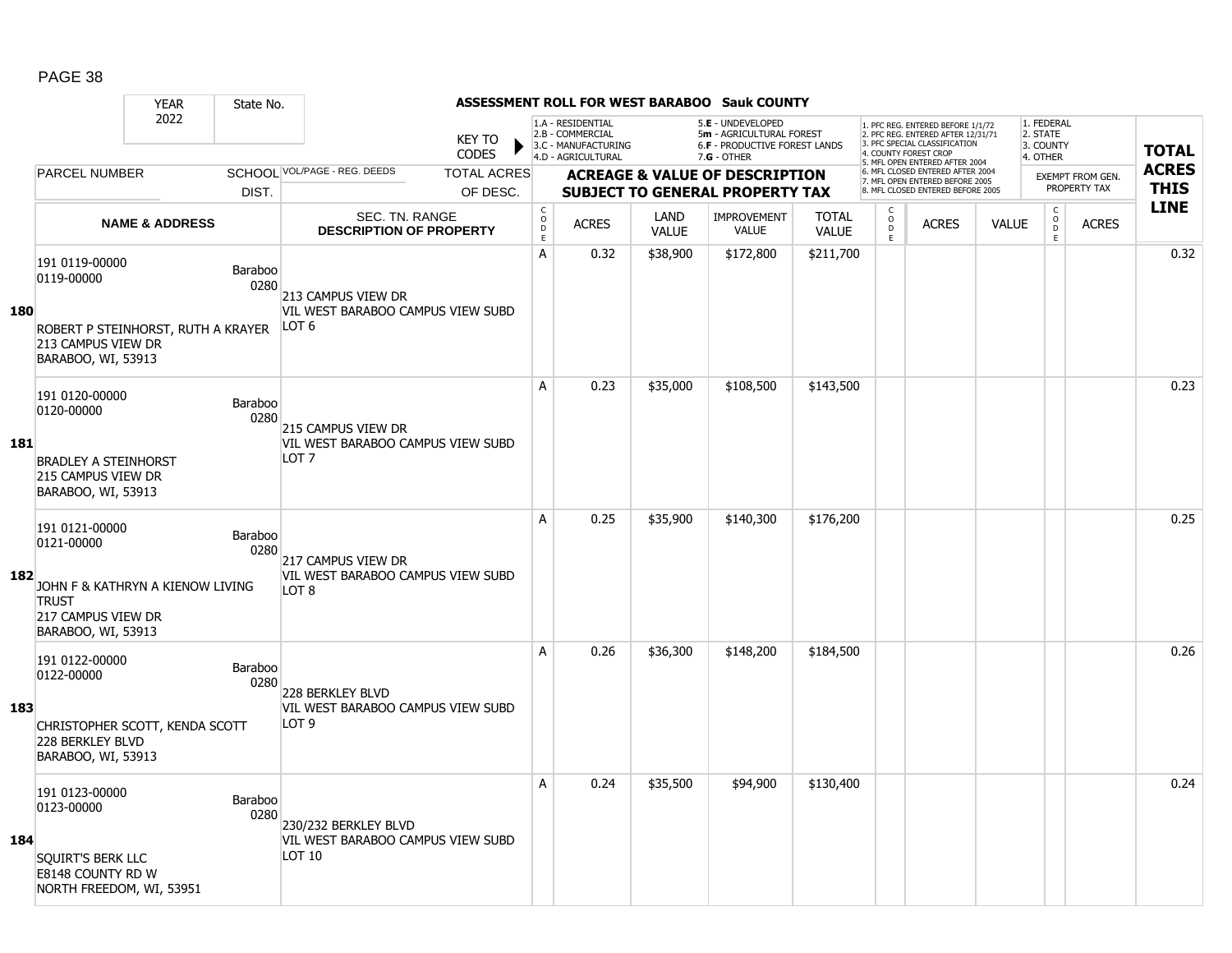|     |                                                                                                            | <b>YEAR</b>               | State No.       |                                                             |                    |                                                 |                                                              |                      | ASSESSMENT ROLL FOR WEST BARABOO Sauk COUNTY                                   |                              |                           |                                                                                                         |              |                                                |                                  |              |
|-----|------------------------------------------------------------------------------------------------------------|---------------------------|-----------------|-------------------------------------------------------------|--------------------|-------------------------------------------------|--------------------------------------------------------------|----------------------|--------------------------------------------------------------------------------|------------------------------|---------------------------|---------------------------------------------------------------------------------------------------------|--------------|------------------------------------------------|----------------------------------|--------------|
|     |                                                                                                            | 2022                      |                 |                                                             | <b>KEY TO</b>      |                                                 | 1.A - RESIDENTIAL<br>2.B - COMMERCIAL<br>3.C - MANUFACTURING |                      | 5.E - UNDEVELOPED<br>5m - AGRICULTURAL FOREST<br>6.F - PRODUCTIVE FOREST LANDS |                              |                           | 1. PFC REG. ENTERED BEFORE 1/1/72<br>2. PFC REG. ENTERED AFTER 12/31/71<br>3 PEC SPECIAL CLASSIFICATION |              | 1. FEDERAL<br>2. STATE<br>3. COUNTY            |                                  | <b>TOTAL</b> |
|     |                                                                                                            |                           |                 |                                                             | <b>CODES</b>       |                                                 | 4.D - AGRICULTURAL                                           |                      | 7.G - OTHER                                                                    |                              |                           | 4. COUNTY FOREST CROP<br>5. MFL OPEN ENTERED AFTER 2004                                                 |              | 4. OTHER                                       |                                  | <b>ACRES</b> |
|     | <b>PARCEL NUMBER</b>                                                                                       |                           |                 | SCHOOL VOL/PAGE - REG. DEEDS                                | <b>TOTAL ACRES</b> |                                                 |                                                              |                      | <b>ACREAGE &amp; VALUE OF DESCRIPTION</b>                                      |                              |                           | 6. MFL CLOSED ENTERED AFTER 2004<br>7. MFL OPEN ENTERED BEFORE 2005                                     |              |                                                | EXEMPT FROM GEN.<br>PROPERTY TAX | <b>THIS</b>  |
|     |                                                                                                            |                           | DIST.           |                                                             | OF DESC.           |                                                 |                                                              |                      | <b>SUBJECT TO GENERAL PROPERTY TAX</b>                                         |                              |                           | 8. MFL CLOSED ENTERED BEFORE 2005                                                                       |              |                                                |                                  | <b>LINE</b>  |
|     |                                                                                                            | <b>NAME &amp; ADDRESS</b> |                 | SEC. TN. RANGE<br><b>DESCRIPTION OF PROPERTY</b>            |                    | $\mathsf C$<br>$\mathsf{o}$<br>D<br>$\mathsf E$ | <b>ACRES</b>                                                 | LAND<br><b>VALUE</b> | <b>IMPROVEMENT</b><br><b>VALUE</b>                                             | <b>TOTAL</b><br><b>VALUE</b> | C<br>$\overline{D}$<br>F. | <b>ACRES</b>                                                                                            | <b>VALUE</b> | $\begin{matrix} 0 \\ 0 \\ D \end{matrix}$<br>E | <b>ACRES</b>                     |              |
|     | 191 0124-00000<br>0124-00000                                                                               |                           | Baraboo<br>0280 | 212/214 CAMPUS VIEW DR                                      |                    | A                                               | 0.23                                                         | \$35,000             | \$90,600                                                                       | \$125,600                    |                           |                                                                                                         |              |                                                |                                  | 0.23         |
| 185 | <b>MISSY CAMP LLC</b><br>E8148 COUNTY RD W<br>NORTH FREEDOM, WI, 53951                                     |                           |                 | VIL WEST BARABOO CAMPUS VIEW SUBD<br>LOT 11                 |                    |                                                 |                                                              |                      |                                                                                |                              |                           |                                                                                                         |              |                                                |                                  |              |
|     | 191 0125-00000<br>0125-00000                                                                               |                           | Baraboo<br>0280 | 208/210 CAMPUS VIEW DR                                      |                    | A                                               | 0.24                                                         | \$35,500             | \$96,100                                                                       | \$131,600                    |                           |                                                                                                         |              |                                                |                                  | 0.24         |
|     | <b>186</b> C/O DAVID & THELMA ZASTROW<br>FIFTH & CAMP LLC<br>E8148 COUNTY RD W<br>NORTH FREEDOM, WI, 53951 |                           |                 | VIL WEST BARABOO CAMPUS VIEW SUBD<br>LOT 12                 |                    |                                                 |                                                              |                      |                                                                                |                              |                           |                                                                                                         |              |                                                |                                  |              |
|     | 191 0126-00000<br>0126-00000                                                                               |                           | Baraboo<br>0280 | 204/206 CAMPUS VIEW DR<br>VIL WEST BARABOO CAMPUS VIEW SUBD |                    | A                                               | 0.25                                                         | \$35,900             | \$95,400                                                                       | \$131,300                    |                           |                                                                                                         |              |                                                |                                  | 0.25         |
| 187 | <b>STONE WHITE LLC</b><br><b>E8148 COUNTY RD W</b><br>NORTH FREEDOM, WI, 53951                             |                           |                 | LOT <sub>13</sub>                                           |                    |                                                 |                                                              |                      |                                                                                |                              |                           |                                                                                                         |              |                                                |                                  |              |
|     | 191 0127-00000<br>0127-00000                                                                               |                           | Baraboo<br>0280 | 202 CAMPUS VIEW DR                                          |                    | B                                               | 0.25                                                         | \$48,600             | \$328,200                                                                      | \$376,800                    |                           |                                                                                                         |              |                                                |                                  | 0.25         |
| 188 | <b>CAMPUS VIEW PROPERTIES LLC</b><br>1224 CRESTVIEW DR<br>BARABOO, WI, 53913                               |                           |                 | VIL WEST BARABOO CAMPUS VIEW SUBD<br>LOT 14                 |                    |                                                 |                                                              |                      |                                                                                |                              |                           |                                                                                                         |              |                                                |                                  |              |
|     | 191 0128-00000<br>0128-00000                                                                               |                           | Baraboo<br>0280 | 238/240 BERKLEY BLVD                                        |                    | A                                               | 0.27                                                         | \$36,800             | \$93,800                                                                       | \$130,600                    |                           |                                                                                                         |              |                                                |                                  | 0.27         |
| 189 | <b>B &amp; L RIDGE LLC</b><br>E8148 COUNTY RD W<br>NORTH FREEDOM, WI, 53951                                |                           |                 | VIL WEST BARABOO CAMPUS VIEW SUBD<br>LOT 15                 |                    |                                                 |                                                              |                      |                                                                                |                              |                           |                                                                                                         |              |                                                |                                  |              |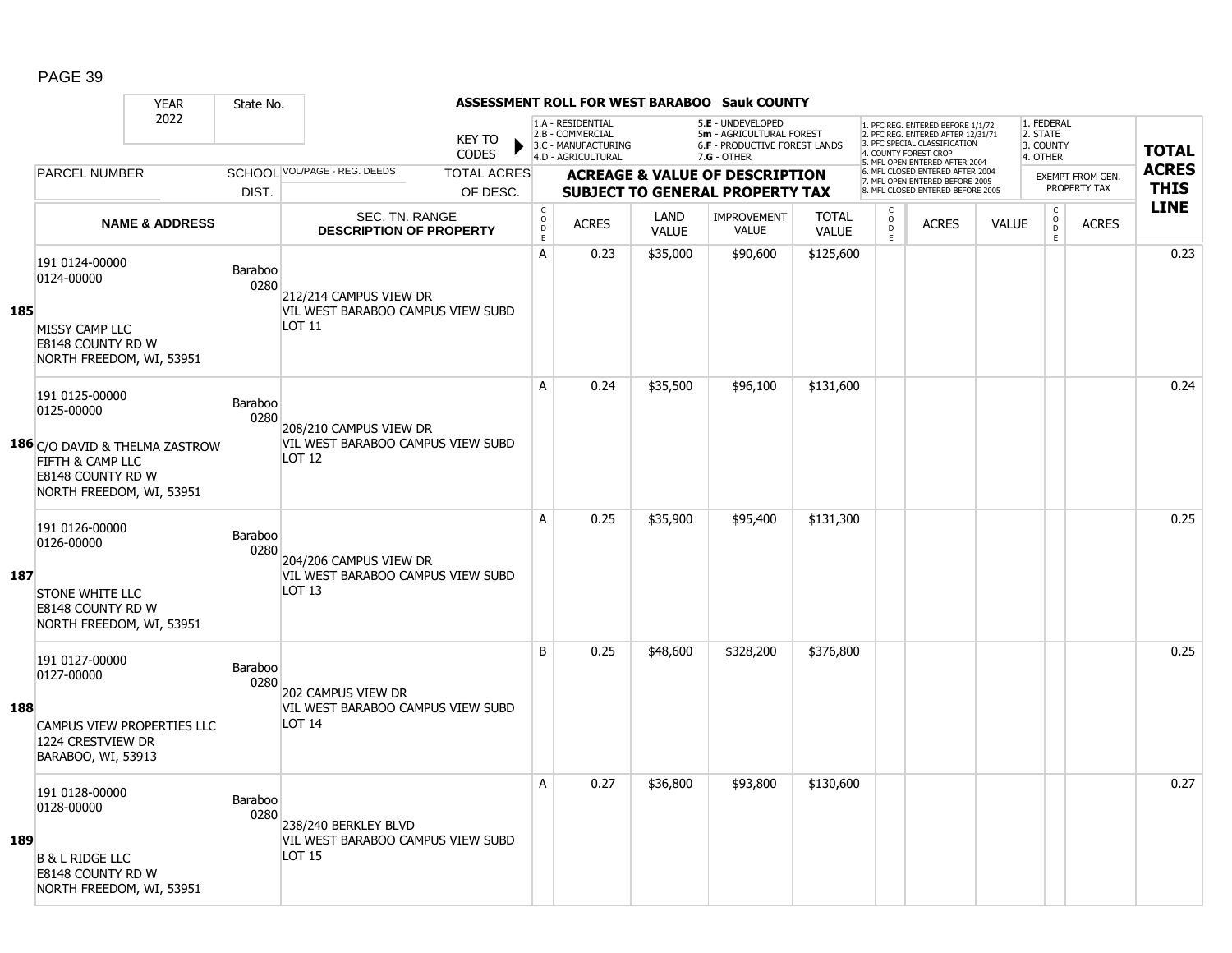|     |                                                                                                                              | <b>YEAR</b>               | State No.              |                                                                                            |                                |                                             |                                                              |                      | ASSESSMENT ROLL FOR WEST BARABOO Sauk COUNTY                                        |                              |                                     |                                                                                                                                   |              |                                     |                                         |              |
|-----|------------------------------------------------------------------------------------------------------------------------------|---------------------------|------------------------|--------------------------------------------------------------------------------------------|--------------------------------|---------------------------------------------|--------------------------------------------------------------|----------------------|-------------------------------------------------------------------------------------|------------------------------|-------------------------------------|-----------------------------------------------------------------------------------------------------------------------------------|--------------|-------------------------------------|-----------------------------------------|--------------|
|     |                                                                                                                              | 2022                      |                        |                                                                                            | <b>KEY TO</b><br><b>CODES</b>  |                                             | 1.A - RESIDENTIAL<br>2.B - COMMERCIAL<br>3.C - MANUFACTURING |                      | 5.E - UNDEVELOPED<br>5m - AGRICULTURAL FOREST<br>6.F - PRODUCTIVE FOREST LANDS      |                              |                                     | 1. PFC REG. ENTERED BEFORE 1/1/72<br>2. PFC REG. ENTERED AFTER 12/31/71<br>3. PFC SPECIAL CLASSIFICATION<br>4. COUNTY FOREST CROP |              | 1. FEDERAL<br>2. STATE<br>3. COUNTY |                                         | <b>TOTAL</b> |
|     | <b>PARCEL NUMBER</b>                                                                                                         |                           |                        | SCHOOL VOL/PAGE - REG. DEEDS                                                               |                                |                                             | 4.D - AGRICULTURAL                                           |                      | $7.G - OTHER$                                                                       |                              |                                     | 5. MFL OPEN ENTERED AFTER 2004<br>6. MFL CLOSED ENTERED AFTER 2004                                                                |              | 4. OTHER                            |                                         | <b>ACRES</b> |
|     |                                                                                                                              |                           | DIST.                  |                                                                                            | <b>TOTAL ACRES</b><br>OF DESC. |                                             |                                                              |                      | <b>ACREAGE &amp; VALUE OF DESCRIPTION</b><br><b>SUBJECT TO GENERAL PROPERTY TAX</b> |                              |                                     | 7. MFL OPEN ENTERED BEFORE 2005<br>8. MFL CLOSED ENTERED BEFORE 2005                                                              |              |                                     | <b>EXEMPT FROM GEN.</b><br>PROPERTY TAX | <b>THIS</b>  |
|     |                                                                                                                              | <b>NAME &amp; ADDRESS</b> |                        | SEC. TN. RANGE<br><b>DESCRIPTION OF PROPERTY</b>                                           |                                | $\mathsf{C}$<br>$\circ$<br>D<br>$\mathsf E$ | <b>ACRES</b>                                                 | LAND<br><b>VALUE</b> | IMPROVEMENT<br><b>VALUE</b>                                                         | <b>TOTAL</b><br><b>VALUE</b> | $\mathsf{C}$<br>$\overline{0}$<br>E | <b>ACRES</b>                                                                                                                      | <b>VALUE</b> | $\mathsf C$<br>$\overline{0}$<br>E  | <b>ACRES</b>                            | <b>LINE</b>  |
| 190 | 191 0129-00000<br>0129-00000<br><b>BOOMING OAK LLC</b><br>E8148 COUNTY RD W<br>NORTH FREEDOM, WI, 53951                      |                           | Baraboo<br>0280        | 234/236 BERKLEY BLVD<br>VIL WEST BARABOO CAMPUS VIEW SUBD<br>LOT 16                        |                                | A                                           | 0.27                                                         | \$36,800             | \$93,800                                                                            | \$130,600                    |                                     |                                                                                                                                   |              |                                     |                                         | 0.27         |
| 191 | 191 0130-00000<br>0130-00000<br>JOSHUA GARANT, JILLENE GARANT<br>815 ROSEMARY LN<br>BARABOO, WI, 53913                       |                           | <b>Baraboo</b><br>0280 | 815 ROSEMARY LN<br>S 34-12-6 PRT NW1/4 NE1/4 = REPLAT OF<br><b>CRESTVIEW HEIGHTS LOT 1</b> |                                | A                                           | 0.30                                                         | \$38,100             | \$260,800                                                                           | \$298,900                    |                                     |                                                                                                                                   |              |                                     |                                         | 0.30         |
| 192 | 191 0131-00000<br>0131-00000<br>LEO A DALY, VIRGINIA A DALY<br>1012 W CRESTVIEW CIR<br>BARABOO, WI, 53913                    |                           | Baraboo<br>0280        | 1012 W CRESTVIEW CIR<br>VIL W BARABOO REPLAT OF CRESTVIEW<br><b>HEIGHTS LOT 2</b>          |                                | A                                           | 0.24                                                         | \$35,500             | \$165,600                                                                           | \$201,100                    |                                     |                                                                                                                                   |              |                                     |                                         | 0.24         |
| 193 | 191 0132-00000<br>0132-00000<br>LEIF F HANEWOLD, LENORE M HANEWOLD HEIGHTS LOT 3<br>1014 CRESTVIEW CIR<br>BARABOO, WI, 53913 |                           | Baraboo<br>0280        | 1014 CRESTVIEW CIR<br>VIL W BARABOO REPLAT OF CRESTVIEW                                    |                                | A                                           | 0.25                                                         | \$35,900             | \$256,700                                                                           | \$292,600                    |                                     |                                                                                                                                   |              |                                     |                                         | 0.25         |
| 194 | 191 0133-00000<br>0133-00000<br>JAMES & KATHLEEN ALLEN LIVING TRUST<br>E12414 STATE RD 33<br>BARABOO, WI, 53913              |                           | Baraboo<br>0280        | 1015/1016 CRESTVIEW CIR<br>VIL W BARABOO REPLAT OF CRESTVIEW<br><b>HEIGHTS LOT 4</b>       |                                | Α                                           | 0.25                                                         | \$35,900             | \$147,700                                                                           | \$183,600                    |                                     |                                                                                                                                   |              |                                     |                                         | 0.25         |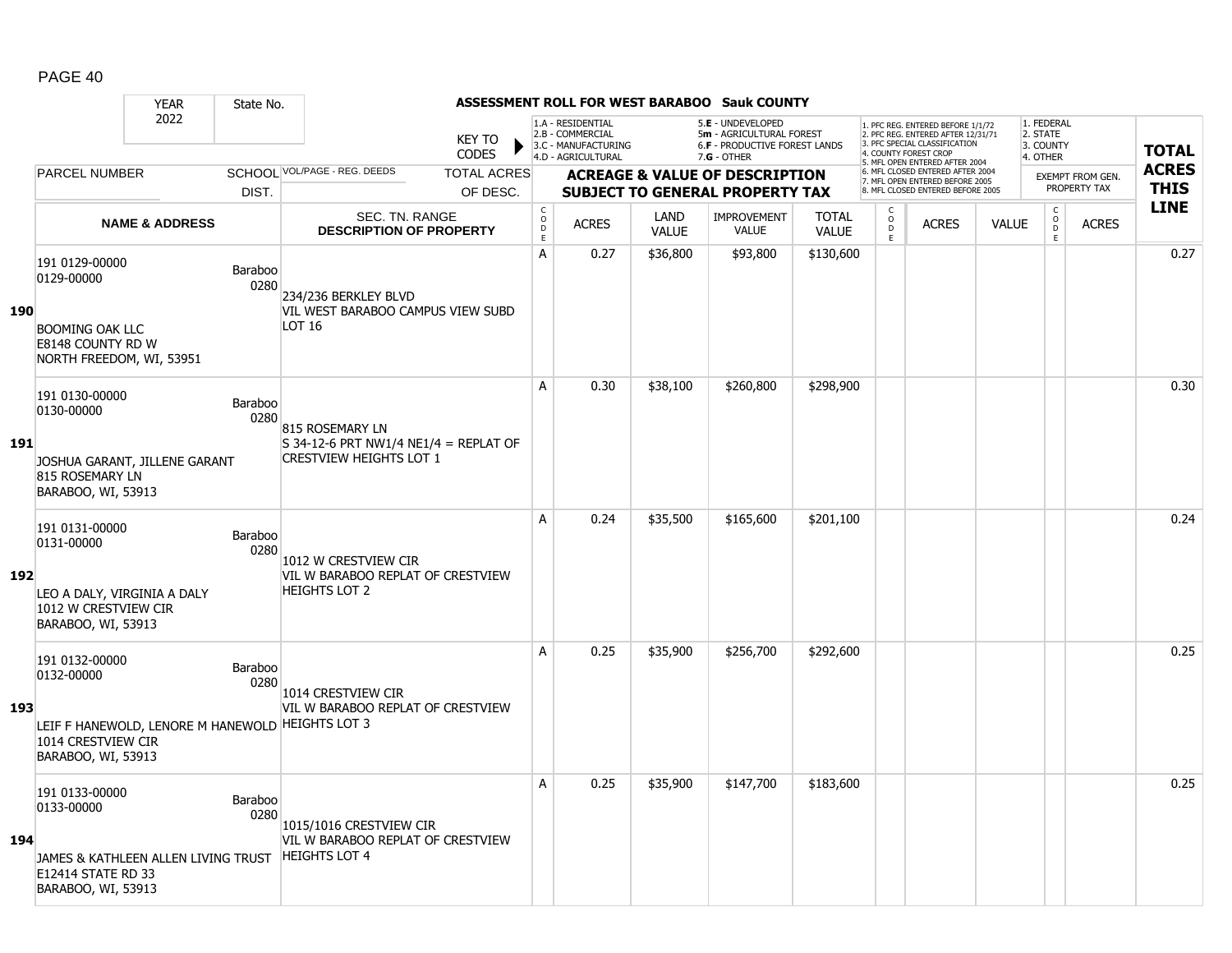|     |                                                                                                            | <b>YEAR</b>               | State No.              |                                                                                                                                  |                               |                             |                                                                                    |                      | <b>ASSESSMENT ROLL FOR WEST BARABOO Sauk COUNTY</b>                                           |                              |                                                 |                                                                                                                                   |              |                                                 |                         |              |
|-----|------------------------------------------------------------------------------------------------------------|---------------------------|------------------------|----------------------------------------------------------------------------------------------------------------------------------|-------------------------------|-----------------------------|------------------------------------------------------------------------------------|----------------------|-----------------------------------------------------------------------------------------------|------------------------------|-------------------------------------------------|-----------------------------------------------------------------------------------------------------------------------------------|--------------|-------------------------------------------------|-------------------------|--------------|
|     |                                                                                                            | 2022                      |                        |                                                                                                                                  | <b>KEY TO</b><br><b>CODES</b> |                             | 1.A - RESIDENTIAL<br>2.B - COMMERCIAL<br>3.C - MANUFACTURING<br>4.D - AGRICULTURAL |                      | 5.E - UNDEVELOPED<br>5m - AGRICULTURAL FOREST<br>6.F - PRODUCTIVE FOREST LANDS<br>7.G - OTHER |                              |                                                 | 1. PFC REG. ENTERED BEFORE 1/1/72<br>2. PFC REG. ENTERED AFTER 12/31/71<br>3. PFC SPECIAL CLASSIFICATION<br>4. COUNTY FOREST CROP |              | 1. FEDERAL<br>2. STATE<br>3. COUNTY<br>4. OTHER |                         | <b>TOTAL</b> |
|     | <b>PARCEL NUMBER</b>                                                                                       |                           |                        | SCHOOL VOL/PAGE - REG. DEEDS                                                                                                     | <b>TOTAL ACRES</b>            |                             |                                                                                    |                      | <b>ACREAGE &amp; VALUE OF DESCRIPTION</b>                                                     |                              |                                                 | 5. MFL OPEN ENTERED AFTER 2004<br>6. MFL CLOSED ENTERED AFTER 2004                                                                |              |                                                 | <b>EXEMPT FROM GEN.</b> | <b>ACRES</b> |
|     |                                                                                                            |                           | DIST.                  |                                                                                                                                  | OF DESC.                      |                             |                                                                                    |                      | <b>SUBJECT TO GENERAL PROPERTY TAX</b>                                                        |                              |                                                 | 7. MFL OPEN ENTERED BEFORE 2005<br>8. MFL CLOSED ENTERED BEFORE 2005                                                              |              |                                                 | PROPERTY TAX            | <b>THIS</b>  |
|     |                                                                                                            | <b>NAME &amp; ADDRESS</b> |                        | SEC. TN. RANGE<br><b>DESCRIPTION OF PROPERTY</b>                                                                                 |                               | $\rm _c^C$<br>$\frac{D}{E}$ | <b>ACRES</b>                                                                       | LAND<br><b>VALUE</b> | <b>IMPROVEMENT</b><br><b>VALUE</b>                                                            | <b>TOTAL</b><br><b>VALUE</b> | $\begin{matrix} 0 \\ 0 \\ D \end{matrix}$<br>E. | <b>ACRES</b>                                                                                                                      | <b>VALUE</b> | $\begin{matrix} 0 \\ 0 \\ 0 \end{matrix}$<br>E  | <b>ACRES</b>            | <b>LINE</b>  |
| 195 | 191 0134-00000<br>0134-00000<br><b>BENNETT FAMILY TRUST</b><br>2008 OSAGE LN<br>MOUNTAIN HOME, AR, 72653   |                           | Baraboo<br>0280        | 1018 CRESTVIEW CIR<br>VIL W BARABOO REPLAT OF CRESTVIEW<br><b>HEIGHTS LOT 5</b>                                                  |                               | A                           | 0.25                                                                               | \$35,900             | \$194,200                                                                                     | \$230,100                    |                                                 |                                                                                                                                   |              |                                                 |                         | 0.25         |
| 196 | 191 0135-00000<br>0135-00000<br>1020 W CRESTVIEW CIR<br>BARABOO, WI, 53913                                 |                           | <b>Baraboo</b><br>0280 | 1020 W CRESTVIEW CIR<br>S 34-12-6PRTNW1/4NE1/4REPLATOF<br>PHILLIP R SHOWERS, DANIELLE SHOWERS CRESTVIEWHEIGHTSLOT6&INCLSE10'LOT7 |                               | A                           | 0.33                                                                               | \$39,400             | \$181,500                                                                                     | \$220,900                    |                                                 |                                                                                                                                   |              |                                                 |                         | 0.33         |
| 197 | 191 0136-00000<br>0136-00000<br>JAMES M BERRY, MILLY B BERRY<br>1022 W CRESTVIEW CIR<br>BARABOO, WI, 53913 |                           | Baraboo                | 0280 1022 W CRESTVIEW CIR<br>VIL W BARABOO REPLAT OF CRESTVIEW<br>HEIGHTS LOT 7 EXC SE10' & LOT 8 EXC<br>N <sub>10</sub> '       |                               | A                           | 0.58                                                                               | \$50,300             | \$219,400                                                                                     | \$269,700                    |                                                 |                                                                                                                                   |              |                                                 |                         | 0.58         |
| 198 | 191 0138-00000<br>0138-00000<br>DOWNIE FAMILY TRUST<br><b>PO BOX 373</b><br>DEL MAR, CA, 92014             |                           | Baraboo<br>0280        | 1026 W CRESTVIEW CIR<br>S 34-12-6 PRT NW1/4 NE1/4 = REPLAT OF<br>CRESTVIEW HEIGHTS LOT 9 & N 10' LOT 8                           |                               | A                           | 0.28                                                                               | \$37,200             | \$117,800                                                                                     | \$155,000                    |                                                 |                                                                                                                                   |              |                                                 |                         | 0.28         |
| 199 | 191 0139-00000<br>0139-00000<br>PAUL HANKINS, BETTY HANKINS<br>1028 W CRESTVIEW CR<br>BARABOO, WI, 53913   |                           | Baraboo                | 0280 1028 W CRESTVIEW CIR<br>VILL WEST BARABOO REPLAT OF<br><b>CRESTVIEW</b><br><b>HEIGHTS LOT 10</b>                            |                               | A                           | 0.24                                                                               | \$35,500             | \$161,600                                                                                     | \$197,100                    |                                                 |                                                                                                                                   |              |                                                 |                         | 0.24         |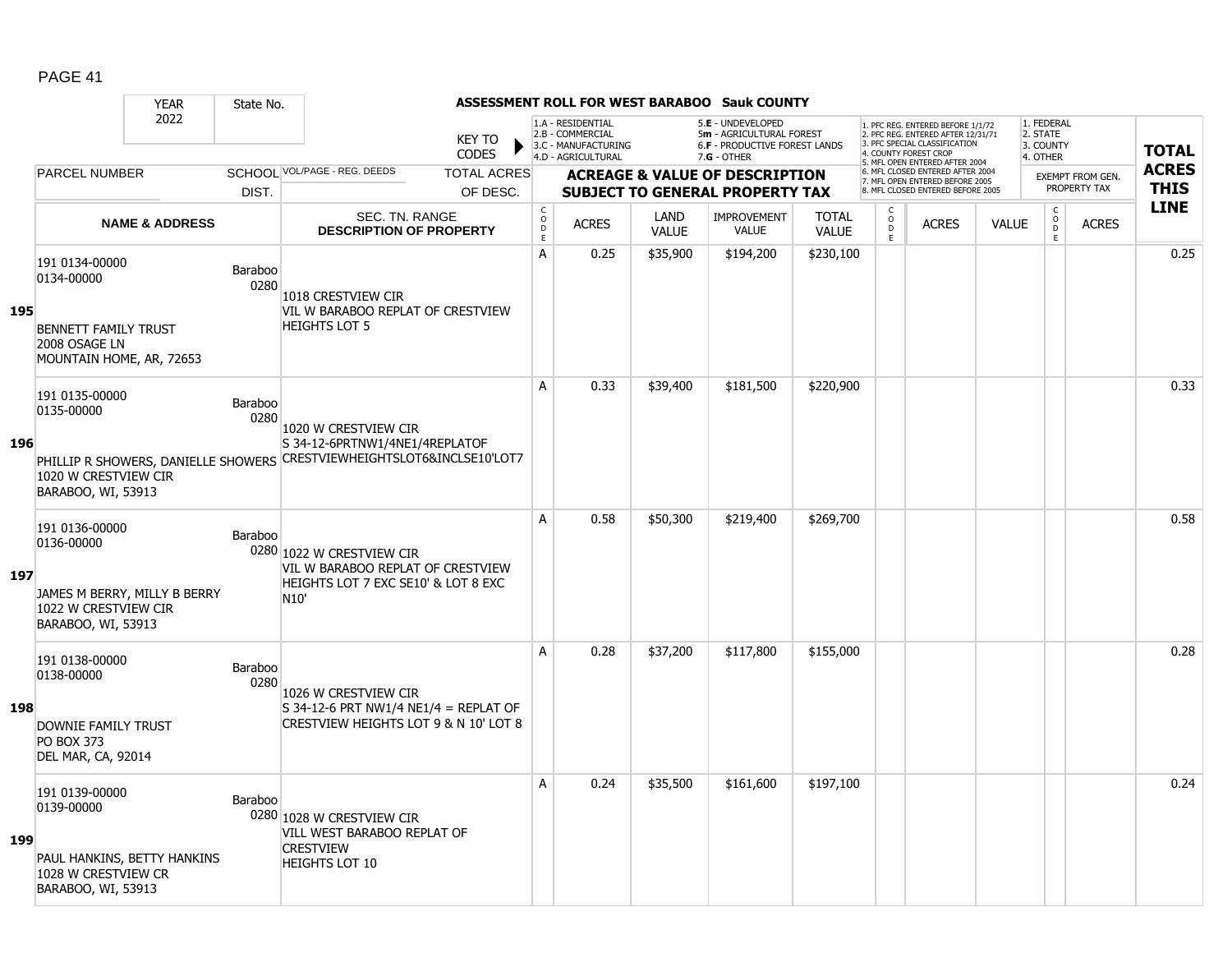|            |                                                                                                                             | <b>YEAR</b>               | State No.       |                                                                                                                                |                               |                                     |                                                              |                      | <b>ASSESSMENT ROLL FOR WEST BARABOO Sauk COUNTY</b>                                   |                              |                                                |                                                                                                                                   |              |                                                          |                                         |              |
|------------|-----------------------------------------------------------------------------------------------------------------------------|---------------------------|-----------------|--------------------------------------------------------------------------------------------------------------------------------|-------------------------------|-------------------------------------|--------------------------------------------------------------|----------------------|---------------------------------------------------------------------------------------|------------------------------|------------------------------------------------|-----------------------------------------------------------------------------------------------------------------------------------|--------------|----------------------------------------------------------|-----------------------------------------|--------------|
|            |                                                                                                                             | 2022                      |                 |                                                                                                                                | <b>KEY TO</b><br><b>CODES</b> |                                     | 1.A - RESIDENTIAL<br>2.B - COMMERCIAL<br>3.C - MANUFACTURING |                      | 5.E - UNDEVELOPED<br>5m - AGRICULTURAL FOREST<br><b>6.F - PRODUCTIVE FOREST LANDS</b> |                              |                                                | 1. PFC REG. ENTERED BEFORE 1/1/72<br>2. PFC REG. ENTERED AFTER 12/31/71<br>3. PFC SPECIAL CLASSIFICATION<br>4. COUNTY FOREST CROP |              | 1. FEDERAL<br>2. STATE<br>3. COUNTY                      |                                         | <b>TOTAL</b> |
|            | <b>PARCEL NUMBER</b>                                                                                                        |                           |                 | SCHOOL VOL/PAGE - REG. DEEDS                                                                                                   | <b>TOTAL ACRES</b>            |                                     | 4.D - AGRICULTURAL                                           |                      | $7.G - OTHER$                                                                         |                              |                                                | 5. MFL OPEN ENTERED AFTER 2004<br>6. MFL CLOSED ENTERED AFTER 2004                                                                |              | 4. OTHER                                                 |                                         | <b>ACRES</b> |
|            |                                                                                                                             |                           | DIST.           |                                                                                                                                | OF DESC.                      |                                     |                                                              |                      | <b>ACREAGE &amp; VALUE OF DESCRIPTION</b><br><b>SUBJECT TO GENERAL PROPERTY TAX</b>   |                              |                                                | 7. MFL OPEN ENTERED BEFORE 2005<br>8. MFL CLOSED ENTERED BEFORE 2005                                                              |              |                                                          | <b>EXEMPT FROM GEN.</b><br>PROPERTY TAX | <b>THIS</b>  |
|            |                                                                                                                             | <b>NAME &amp; ADDRESS</b> |                 | SEC. TN. RANGE<br><b>DESCRIPTION OF PROPERTY</b>                                                                               |                               | $_{\rm o}^{\rm c}$<br>$\frac{D}{E}$ | <b>ACRES</b>                                                 | LAND<br><b>VALUE</b> | <b>IMPROVEMENT</b><br><b>VALUE</b>                                                    | <b>TOTAL</b><br><b>VALUE</b> | $\begin{matrix} 0 \\ 0 \\ 0 \end{matrix}$<br>Ē | <b>ACRES</b>                                                                                                                      | <b>VALUE</b> | $\begin{matrix} C \\ O \\ D \end{matrix}$<br>$\mathsf E$ | <b>ACRES</b>                            | <b>LINE</b>  |
| <b>200</b> | 191 0140-00000<br>0140-00000                                                                                                |                           | Baraboo<br>0280 | 1032 W CRESTVIEW CIR<br>VIL W BARABOO REPLAT OF CRESTVIEW                                                                      |                               | A                                   | 0.91                                                         | \$64,600             | \$376,600                                                                             | \$441,200                    |                                                |                                                                                                                                   |              |                                                          |                                         | 0.91         |
|            | MARK D PASCHEN, JUDY E PASCHEN<br>1032 W CRESTVIEW CIR<br>BARABOO, WI, 53913                                                |                           |                 | <b>HEIGHTS LOTS 11, 12 &amp; 13</b>                                                                                            |                               |                                     |                                                              |                      |                                                                                       |                              |                                                |                                                                                                                                   |              |                                                          |                                         |              |
|            | 191 0143-00000<br>0143-00000                                                                                                |                           | Baraboo<br>0280 | 1036 W CRESTVIEW CIR                                                                                                           |                               | A                                   | 0.30                                                         | \$38,100             | \$187,200                                                                             | \$225,300                    |                                                |                                                                                                                                   |              |                                                          |                                         | 0.30         |
| 201        | WARREN P & LINDA J MOHAR LIVING<br><b>TRUST</b><br>1036 W CRESTVIEW CIR<br>BARABOO, WI, 53913                               |                           |                 | VIL W BARABOO REPLAT OF CRESTVIEW<br><b>HEIGHTS LOT 14</b>                                                                     |                               |                                     |                                                              |                      |                                                                                       |                              |                                                |                                                                                                                                   |              |                                                          |                                         |              |
| 202        | 191 0144-00000<br>0144-00000<br>CATRINA L MOHR, MATHEW J GNEWIKOW<br>1038 CRESTVIEW CIR<br>BARABOO, WI, 53913               |                           | Baraboo         | 0280 1038 W CRESTVIEW CIR<br>VIL W BARABOO REPLAT OF CRESTVIEW<br>HEIGHTS LOT 15 (S/LE OF REBECCA R<br>HANNAGAN PER D-1078643) |                               | A                                   | 0.25                                                         | \$35,900             | \$219,100                                                                             | \$255,000                    |                                                |                                                                                                                                   |              |                                                          |                                         | 0.25         |
| 203        | 191 0145-00000<br>0145-00000<br>ROBERT D STEFFES, RITA K STEFFES<br>1040 W CRESTVIEW CIR                                    |                           | Baraboo<br>0280 | 1040 W CRESTVIEW CIR<br>VIL W BARABOO REPLAT OF CRESTVIEW<br><b>HEIGHTS LOT 16</b>                                             |                               | A                                   | 0.25                                                         | \$35,900             | \$169,100                                                                             | \$205,000                    |                                                |                                                                                                                                   |              |                                                          |                                         | 0.25         |
| 204        | BARABOO, WI, 53913<br>191 0146-00000<br>0146-00000<br>MONICA L VAN DEN HEUVEL<br>1042 W CRESTVIEW CIR<br>BARABOO, WI, 53913 |                           | Baraboo<br>0280 | 1042 W CRESTVIEW CIR<br>VIL W BARABOO REPLAT OF CRESTVIEW<br><b>HEIGHTS LOT 17</b>                                             |                               | Α                                   | 0.25                                                         | \$35,900             | \$140,000                                                                             | \$175,900                    |                                                |                                                                                                                                   |              |                                                          |                                         | 0.25         |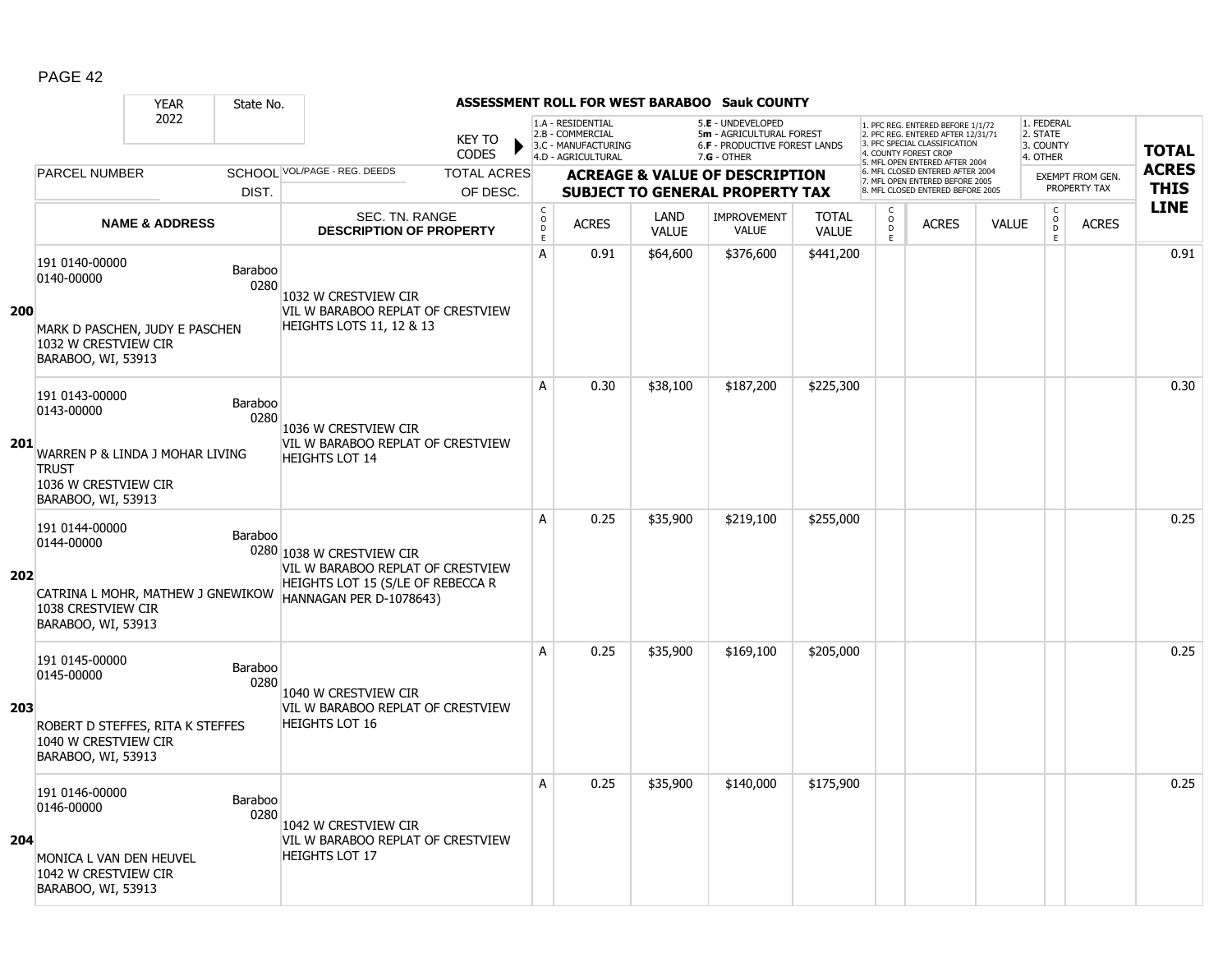|     |                                                                                                               | <b>YEAR</b>               | State No.              |                                                                                                              |                               |                                        |                                                                                    |                      | <b>ASSESSMENT ROLL FOR WEST BARABOO Sauk COUNTY</b>                                           |                              |                                                |                                                                                                                                   |              |                                                 |                         |              |
|-----|---------------------------------------------------------------------------------------------------------------|---------------------------|------------------------|--------------------------------------------------------------------------------------------------------------|-------------------------------|----------------------------------------|------------------------------------------------------------------------------------|----------------------|-----------------------------------------------------------------------------------------------|------------------------------|------------------------------------------------|-----------------------------------------------------------------------------------------------------------------------------------|--------------|-------------------------------------------------|-------------------------|--------------|
|     |                                                                                                               | 2022                      |                        |                                                                                                              | <b>KEY TO</b><br><b>CODES</b> |                                        | 1.A - RESIDENTIAL<br>2.B - COMMERCIAL<br>3.C - MANUFACTURING<br>4.D - AGRICULTURAL |                      | 5.E - UNDEVELOPED<br>5m - AGRICULTURAL FOREST<br>6.F - PRODUCTIVE FOREST LANDS<br>7.G - OTHER |                              |                                                | 1. PFC REG. ENTERED BEFORE 1/1/72<br>2. PFC REG. ENTERED AFTER 12/31/71<br>3. PFC SPECIAL CLASSIFICATION<br>4. COUNTY FOREST CROP |              | 1. FEDERAL<br>2. STATE<br>3. COUNTY<br>4. OTHER |                         | <b>TOTAL</b> |
|     | <b>PARCEL NUMBER</b>                                                                                          |                           |                        | SCHOOL VOL/PAGE - REG. DEEDS                                                                                 | <b>TOTAL ACRES</b>            |                                        |                                                                                    |                      | <b>ACREAGE &amp; VALUE OF DESCRIPTION</b>                                                     |                              |                                                | 5. MFL OPEN ENTERED AFTER 2004<br>6. MFL CLOSED ENTERED AFTER 2004                                                                |              |                                                 | <b>EXEMPT FROM GEN.</b> | <b>ACRES</b> |
|     |                                                                                                               |                           | DIST.                  |                                                                                                              | OF DESC.                      |                                        |                                                                                    |                      | <b>SUBJECT TO GENERAL PROPERTY TAX</b>                                                        |                              |                                                | 7. MFL OPEN ENTERED BEFORE 2005<br>8. MFL CLOSED ENTERED BEFORE 2005                                                              |              |                                                 | PROPERTY TAX            | <b>THIS</b>  |
|     |                                                                                                               | <b>NAME &amp; ADDRESS</b> |                        | SEC. TN. RANGE<br><b>DESCRIPTION OF PROPERTY</b>                                                             |                               | $_{\rm o}^{\rm c}$<br>$\mathsf D$<br>E | <b>ACRES</b>                                                                       | LAND<br><b>VALUE</b> | <b>IMPROVEMENT</b><br><b>VALUE</b>                                                            | <b>TOTAL</b><br><b>VALUE</b> | $\begin{matrix} 0 \\ 0 \\ D \end{matrix}$<br>E | <b>ACRES</b>                                                                                                                      | <b>VALUE</b> | $\begin{matrix} 0 \\ 0 \\ 0 \end{matrix}$<br>E  | <b>ACRES</b>            | <b>LINE</b>  |
| 205 | 191 0147-00000<br>0147-00000<br>EUGENE F DUBEY, REBECCA L DUBEY<br>1044 W CRESTVIEW CIR<br>BARABOO, WI, 53913 |                           | Baraboo<br>0280        | 1044 W CRESTVIEW CIR<br>VIL W BARABOO REPLAT OF CRESTVIEW<br><b>HEIGHTS LOT 18</b>                           |                               | A                                      | 0.29                                                                               | \$37,600             | \$157,300                                                                                     | \$194,900                    |                                                |                                                                                                                                   |              |                                                 |                         | 0.29         |
| 206 | 191 0148-00000<br>0148-00000<br>ROCKY L CORMICAN, KAREN L CORMICAN<br>956 ROSEMARY LN<br>BARABOO, WI, 53913   |                           | Baraboo<br>0280        | 956 ROSEMARY LN<br>VIL W BARABOO REPLAT OF CRESTVIEW<br><b>HEIGHTS LOT 19</b>                                |                               | A                                      | 0.46                                                                               | \$45,000             | \$191,500                                                                                     | \$236,500                    |                                                |                                                                                                                                   |              |                                                 |                         | 0.46         |
| 207 | 191 0149-00000<br>0149-00000<br>JAMES F BOWERS, MARY A BOWERS<br>948 ROSEMARY LN<br>BARABOO, WI, 53913        |                           | Baraboo<br>0280        | 948 ROSEMARY LN<br>VIL W BARABOO REPLAT OF CRESTVIEW<br>HEIGHTS LOT 20 & N27' LOT 21                         |                               | A                                      | 0.34                                                                               | \$39,800             | \$131,700                                                                                     | \$171,500                    |                                                |                                                                                                                                   |              |                                                 |                         | 0.34         |
| 208 | 191 0150-00000<br>0150-00000<br><b>RICHARD B HAINZ</b><br>930 ROSEMARY LN<br>BARABOO, WI, 53913               |                           | Baraboo                | 0280 930 ROSEMARY LN<br>VIL W BARABOO REPLAT OF CRESTVIEW<br>HEIGHTS LOT 21 EXC N27' & LOT 22 EXC<br>S43.01' |                               | A                                      | 0.31                                                                               | \$38,500             | \$240,700                                                                                     | \$279,200                    |                                                |                                                                                                                                   |              |                                                 |                         | 0.31         |
| 209 | 191 0152-00000<br>0152-00000<br>TIMOTHY D KLEMM, TANA LOU KLEMM<br>920 ROSEMARY LN<br>BARABOO, WI, 53913      |                           | <b>Baraboo</b><br>0280 | 920 ROSEMARY LN<br>VIL W BARABOO REPLAT OF CRESTVIEW<br><b>HEIGHTS LOT 23 &amp; S43.01' LOT 22</b>           |                               | A                                      | 0.35                                                                               | \$40,200             | \$216,300                                                                                     | \$256,500                    |                                                |                                                                                                                                   |              |                                                 |                         | 0.35         |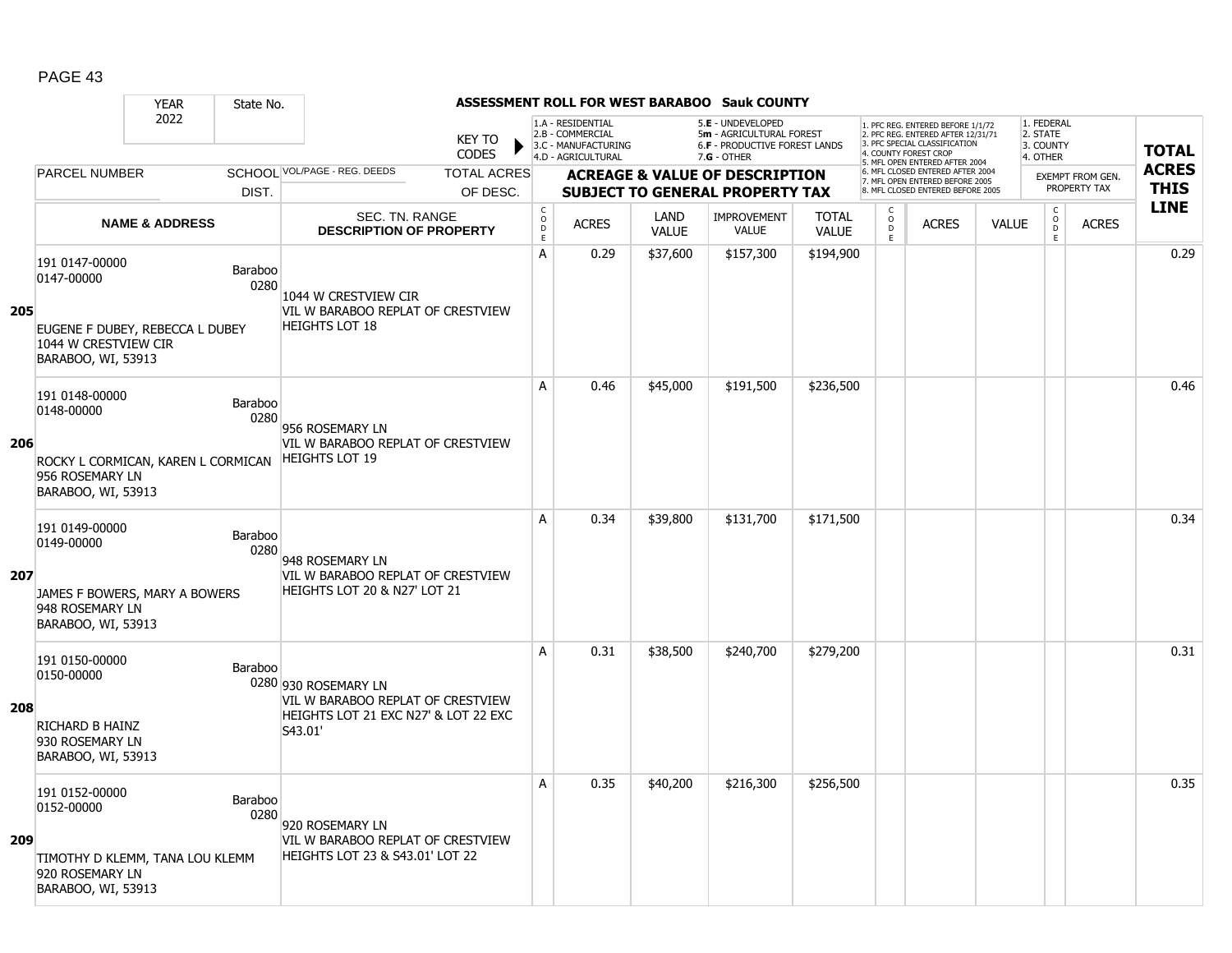|     |                                                                                                           | <b>YEAR</b>                    | State No.              |                                                                                                                 |                               |                                             |                                                                                    |                      | ASSESSMENT ROLL FOR WEST BARABOO Sauk COUNTY                                                    |                              |                                      |                                                                                                                                   |              |                                                 |                         |              |
|-----|-----------------------------------------------------------------------------------------------------------|--------------------------------|------------------------|-----------------------------------------------------------------------------------------------------------------|-------------------------------|---------------------------------------------|------------------------------------------------------------------------------------|----------------------|-------------------------------------------------------------------------------------------------|------------------------------|--------------------------------------|-----------------------------------------------------------------------------------------------------------------------------------|--------------|-------------------------------------------------|-------------------------|--------------|
|     |                                                                                                           | 2022                           |                        |                                                                                                                 | <b>KEY TO</b><br><b>CODES</b> |                                             | 1.A - RESIDENTIAL<br>2.B - COMMERCIAL<br>3.C - MANUFACTURING<br>4.D - AGRICULTURAL |                      | 5.E - UNDEVELOPED<br>5m - AGRICULTURAL FOREST<br>6.F - PRODUCTIVE FOREST LANDS<br>$7.G - OTHER$ |                              |                                      | 1. PFC REG. ENTERED BEFORE 1/1/72<br>2. PFC REG. ENTERED AFTER 12/31/71<br>3. PFC SPECIAL CLASSIFICATION<br>4. COUNTY FOREST CROP |              | 1. FEDERAL<br>2. STATE<br>3. COUNTY<br>4. OTHER |                         | <b>TOTAL</b> |
|     | <b>PARCEL NUMBER</b>                                                                                      |                                |                        | SCHOOL VOL/PAGE - REG. DEEDS                                                                                    | <b>TOTAL ACRES</b>            |                                             |                                                                                    |                      | <b>ACREAGE &amp; VALUE OF DESCRIPTION</b>                                                       |                              |                                      | 5. MFL OPEN ENTERED AFTER 2004<br>6. MFL CLOSED ENTERED AFTER 2004                                                                |              |                                                 | <b>EXEMPT FROM GEN.</b> | <b>ACRES</b> |
|     |                                                                                                           |                                | DIST.                  |                                                                                                                 | OF DESC.                      |                                             |                                                                                    |                      | <b>SUBJECT TO GENERAL PROPERTY TAX</b>                                                          |                              |                                      | 7. MFL OPEN ENTERED BEFORE 2005<br>8. MFL CLOSED ENTERED BEFORE 2005                                                              |              |                                                 | PROPERTY TAX            | <b>THIS</b>  |
|     |                                                                                                           | <b>NAME &amp; ADDRESS</b>      |                        | SEC. TN. RANGE<br><b>DESCRIPTION OF PROPERTY</b>                                                                |                               | $\mathsf{C}$<br>$\circ$<br>D<br>$\mathsf E$ | <b>ACRES</b>                                                                       | LAND<br><b>VALUE</b> | <b>IMPROVEMENT</b><br><b>VALUE</b>                                                              | <b>TOTAL</b><br><b>VALUE</b> | $\mathsf{C}$<br>$\overline{0}$<br>E. | <b>ACRES</b>                                                                                                                      | <b>VALUE</b> | $\mathsf{C}$<br>$\overline{0}$<br>E             | <b>ACRES</b>            | <b>LINE</b>  |
| 210 | 191 0153-00000<br>0153-00000                                                                              |                                | Baraboo<br>0280        | 925 ROSEMARY LN<br>VIL W BARABOO REPLAT OF CRESTVIEW                                                            |                               | A                                           | 0.28                                                                               | \$37,200             | \$169,300                                                                                       | \$206,500                    |                                      |                                                                                                                                   |              |                                                 |                         | 0.28         |
|     | <b>TIFFANY L OPPERMAN</b><br>925 ROSEMARY LN<br>BARABOO, WI, 53913                                        |                                |                        | <b>HEIGHTS LOT 24</b>                                                                                           |                               |                                             |                                                                                    |                      |                                                                                                 |                              |                                      |                                                                                                                                   |              |                                                 |                         |              |
|     | 191 0154-00000<br>0154-00000                                                                              |                                | Baraboo<br>0280        | 1060 W CRESTVIEW CIR                                                                                            |                               | A                                           | 0.27                                                                               | \$36,800             | \$152,800                                                                                       | \$189,600                    |                                      |                                                                                                                                   |              |                                                 |                         | 0.27         |
| 211 | JIMMY CRARY, CHERYL CRARY<br>1060 W CRESTVIEW CIR<br>BARABOO, WI, 53913                                   |                                |                        | VIL W BARABOO REPLAT OF CRESTVIEW<br>HEIGHTS LOT 25 & E 10' OF LOT 26                                           |                               |                                             |                                                                                    |                      |                                                                                                 |                              |                                      |                                                                                                                                   |              |                                                 |                         |              |
| 212 | 191 0156-00000<br>0156-00000<br>1062 W CRESTVIEW CIR<br>BARABOO, WI, 53913                                | DENNIS B PARSONS, MARY A GRUHN | Baraboo<br>0280        | 1062 W CRESTVIEW CIR<br>VIL W BARABOO REPLAT OF CRESTVIEW<br>HEIGHTS LOT 26 EXC E 10' & LOT 27                  |                               | A                                           | 0.47                                                                               | \$45,500             | \$183,600                                                                                       | \$229,100                    |                                      |                                                                                                                                   |              |                                                 |                         | 0.47         |
| 213 | 191 0157-00000<br>0157-00000<br><b>REBECCA N STEPHENSON</b><br>1064 W CRESTVIEW CIR<br>BARABOO, WI, 53913 |                                | <b>Baraboo</b><br>0280 | 1064 W CRESTVIEW CIR<br>VIL W BARABOO REPLAT OF CRESTVIEW<br>HEIGHTS LOT 28 & W 20' OF LOT 29                   |                               | A                                           | 0.31                                                                               | \$38,500             | \$237,600                                                                                       | \$276,100                    |                                      |                                                                                                                                   |              |                                                 |                         | 0.31         |
| 214 | 191 0158-00000<br>0158-00000<br><b>BOROTA</b><br>1066 W CRESTVIEW CIR<br>BARABOO, WI, 53913               | TIMOTHY D BOROTA, KATHLEEN M   | Baraboo                | 0280 1066 W CRESTVIEW CIR<br>VIL W BARABOO REPLAT OF CRESTVIEW<br>HEIGHTS LOT 29 EXC W 20' & LOT 30 EXC<br>E20' |                               | A                                           | 0.37                                                                               | \$41,100             | \$212,100                                                                                       | \$253,200                    |                                      |                                                                                                                                   |              |                                                 |                         | 0.37         |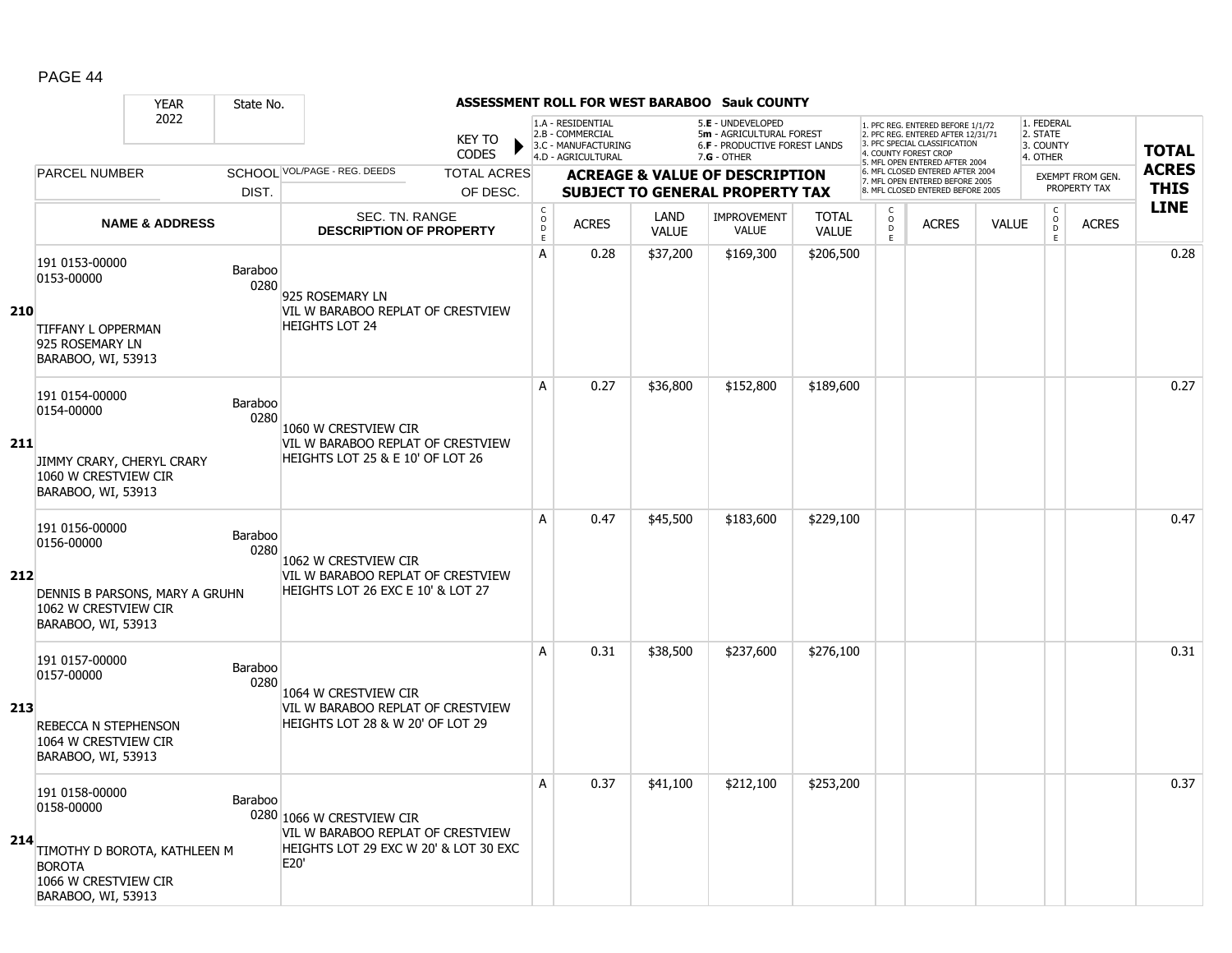|     |                                                                                                                            | <b>YEAR</b><br>State No.  |                                                                                                                                                                                                               |                                                      |                                                                                    |                      | ASSESSMENT ROLL FOR WEST BARABOO Sauk COUNTY                                                           |                              |                                     |                                                                                                                                   |              |                                                 |                         |              |
|-----|----------------------------------------------------------------------------------------------------------------------------|---------------------------|---------------------------------------------------------------------------------------------------------------------------------------------------------------------------------------------------------------|------------------------------------------------------|------------------------------------------------------------------------------------|----------------------|--------------------------------------------------------------------------------------------------------|------------------------------|-------------------------------------|-----------------------------------------------------------------------------------------------------------------------------------|--------------|-------------------------------------------------|-------------------------|--------------|
|     |                                                                                                                            | 2022                      | <b>KEY TO</b><br><b>CODES</b>                                                                                                                                                                                 |                                                      | 1.A - RESIDENTIAL<br>2.B - COMMERCIAL<br>3.C - MANUFACTURING<br>4.D - AGRICULTURAL |                      | 5.E - UNDEVELOPED<br>5m - AGRICULTURAL FOREST<br><b>6.F - PRODUCTIVE FOREST LANDS</b><br>$7.G - OTHER$ |                              |                                     | 1. PFC REG. ENTERED BEFORE 1/1/72<br>2. PFC REG. ENTERED AFTER 12/31/71<br>3. PFC SPECIAL CLASSIFICATION<br>4. COUNTY FOREST CROP |              | 1. FEDERAL<br>2. STATE<br>3. COUNTY<br>4. OTHER |                         | <b>TOTAL</b> |
|     | <b>PARCEL NUMBER</b>                                                                                                       |                           | SCHOOL VOL/PAGE - REG. DEEDS<br><b>TOTAL ACRES</b>                                                                                                                                                            |                                                      |                                                                                    |                      | <b>ACREAGE &amp; VALUE OF DESCRIPTION</b>                                                              |                              |                                     | 5. MFL OPEN ENTERED AFTER 2004<br>6. MFL CLOSED ENTERED AFTER 2004                                                                |              |                                                 | <b>EXEMPT FROM GEN.</b> | <b>ACRES</b> |
|     |                                                                                                                            | DIST.                     | OF DESC.                                                                                                                                                                                                      |                                                      |                                                                                    |                      | <b>SUBJECT TO GENERAL PROPERTY TAX</b>                                                                 |                              |                                     | 7. MFL OPEN ENTERED BEFORE 2005<br>8. MFL CLOSED ENTERED BEFORE 2005                                                              |              |                                                 | PROPERTY TAX            | <b>THIS</b>  |
|     |                                                                                                                            | <b>NAME &amp; ADDRESS</b> | <b>SEC. TN. RANGE</b><br><b>DESCRIPTION OF PROPERTY</b>                                                                                                                                                       | $\mathsf{C}$<br>$\circ$<br>$\mathsf{D}_{\mathsf{E}}$ | <b>ACRES</b>                                                                       | LAND<br><b>VALUE</b> | <b>IMPROVEMENT</b><br><b>VALUE</b>                                                                     | <b>TOTAL</b><br><b>VALUE</b> | $\mathsf{C}$<br>$\overline{0}$<br>E | <b>ACRES</b>                                                                                                                      | <b>VALUE</b> | $\begin{matrix} 0 \\ 0 \\ 0 \end{matrix}$<br>E  | <b>ACRES</b>            | <b>LINE</b>  |
| 215 | 191 0160-00000<br>0160-00000<br>JUSTIN E LITSCHER, TARA L LITSCHER<br>949 ROSEMARY LN<br>BARABOO, WI, 53913                | Baraboo                   | 0280 949 ROSEMARY LN<br>VILL WEST BARABOO REPLAT OF<br><b>CRESTVIEW</b><br>HEIGHTS LOT 31 & E 20' OF LOT 30                                                                                                   | A                                                    | 0.31                                                                               | \$38,500             | \$143,000                                                                                              | \$181,500                    |                                     |                                                                                                                                   |              |                                                 |                         | 0.31         |
|     | 191 0161-00000<br>0161-00000                                                                                               | Baraboo<br>0280           | n                                                                                                                                                                                                             | A                                                    | 0.00                                                                               | \$600                | \$0                                                                                                    | \$600                        |                                     |                                                                                                                                   |              |                                                 |                         | 0.00         |
| 216 | KOWALKE LIVING TRUST<br>810 ROSEMARY LN<br>BARABOO, WI, 53913                                                              |                           | VIL W BARABOO REPLAT OF CRESTVIEW<br><b>HEIGHTS OUTLOT 1</b>                                                                                                                                                  |                                                      |                                                                                    |                      |                                                                                                        |                              |                                     |                                                                                                                                   |              |                                                 |                         |              |
| 217 | 191 0161-01000<br>0161-01000<br><b>MARK ROEN</b><br>1405 OLDE SAWMILL RD<br>BARABOO, WI, 53913                             | Baraboo                   | 0280 1405 OLDE SAWMILL RD<br>S 27-12-6 VILL W BARABOO FOX MEADOWS<br>SUBD LOT 4 (W/WELL EASE PER 141-681)<br>(ANNEX PER R682-123 - FMLY 002-1140)                                                             | A                                                    | 0.52                                                                               | \$47,700             | \$198,900                                                                                              | \$246,600                    |                                     |                                                                                                                                   |              |                                                 |                         | 0.52         |
| 218 | 191 0161-02000<br>0161-02000<br>MIRANDA L KLABUNDE, DALTON J<br><b>KLABUNDE</b><br>2562 AIRPORT RD 5<br>PORTAGE, WI, 53901 |                           | Baraboo 1401 OLDE SAWMILL RD<br>0280 VIL W BARABOO FOX MEADOWS SUB LOT 7<br>(SEE 002-1155 FOR 1/8 INT IN OL 2 1ST<br>ADD FOX MEADOWS) (W/WELL AGR PER<br>R590-895) (ANNEX PER R682-123 - FMLY<br>$002 - 1143$ | A                                                    | 0.46                                                                               | \$45,000             | \$110,600                                                                                              | \$155,600                    |                                     |                                                                                                                                   |              |                                                 |                         | 0.46         |
| 219 | 191 0161-03000<br>0161-03000<br>CHARLENE D HOCH<br>1400 OLDE SAWMILL RD<br>BARABOO, WI, 53913                              |                           | 1400 OLDE SAWMILL RD<br>Baraboo S 27-12-6 PRT NW1/4 SE1/4 FOX MEADOWS<br>0280 SUB<br>LOT 8 (SEE 002-1155 FOR 1/8 INT IN OL 2<br>1ST<br>ADD FOX MEADOWS) (ANNEX PER R682-<br>$123 -$<br>FMLY 002-1144)         | A                                                    | 0.46                                                                               | \$45,000             | \$88,900                                                                                               | \$133,900                    |                                     |                                                                                                                                   |              |                                                 |                         | 0.46         |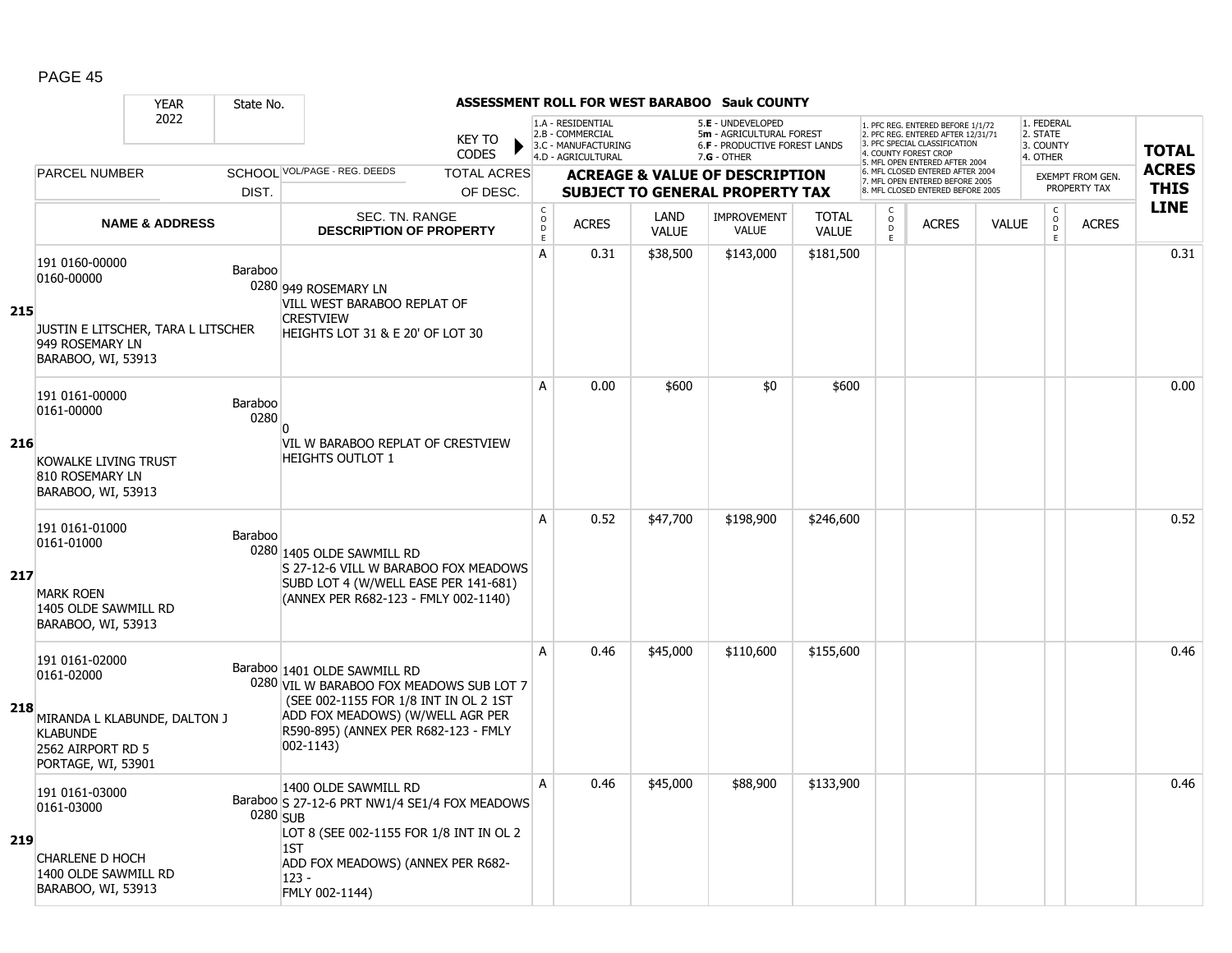|     |                                                                                                                       | <b>YEAR</b>               | State No.       |                                                                                                                                                                                                                  |                             |                                                                                    |                      | <b>ASSESSMENT ROLL FOR WEST BARABOO Sauk COUNTY</b>                                                    |                              |                                                |                                                                                                                                   |              |                                                 |                         |              |
|-----|-----------------------------------------------------------------------------------------------------------------------|---------------------------|-----------------|------------------------------------------------------------------------------------------------------------------------------------------------------------------------------------------------------------------|-----------------------------|------------------------------------------------------------------------------------|----------------------|--------------------------------------------------------------------------------------------------------|------------------------------|------------------------------------------------|-----------------------------------------------------------------------------------------------------------------------------------|--------------|-------------------------------------------------|-------------------------|--------------|
|     |                                                                                                                       | 2022                      |                 | <b>KEY TO</b><br><b>CODES</b>                                                                                                                                                                                    |                             | 1.A - RESIDENTIAL<br>2.B - COMMERCIAL<br>3.C - MANUFACTURING<br>4.D - AGRICULTURAL |                      | 5.E - UNDEVELOPED<br>5m - AGRICULTURAL FOREST<br><b>6.F - PRODUCTIVE FOREST LANDS</b><br>$7.G - OTHER$ |                              |                                                | 1. PFC REG. ENTERED BEFORE 1/1/72<br>2. PFC REG. ENTERED AFTER 12/31/71<br>3. PFC SPECIAL CLASSIFICATION<br>4. COUNTY FOREST CROP |              | 1. FEDERAL<br>2. STATE<br>3. COUNTY<br>4. OTHER |                         | <b>TOTAL</b> |
|     | <b>PARCEL NUMBER</b>                                                                                                  |                           |                 | SCHOOL VOL/PAGE - REG. DEEDS<br><b>TOTAL ACRES</b>                                                                                                                                                               |                             |                                                                                    |                      | <b>ACREAGE &amp; VALUE OF DESCRIPTION</b>                                                              |                              |                                                | 5. MFL OPEN ENTERED AFTER 2004<br>6. MFL CLOSED ENTERED AFTER 2004                                                                |              |                                                 | <b>EXEMPT FROM GEN.</b> | <b>ACRES</b> |
|     |                                                                                                                       |                           | DIST.           | OF DESC.                                                                                                                                                                                                         |                             |                                                                                    |                      | <b>SUBJECT TO GENERAL PROPERTY TAX</b>                                                                 |                              |                                                | 7. MFL OPEN ENTERED BEFORE 2005<br>8. MFL CLOSED ENTERED BEFORE 2005                                                              |              |                                                 | PROPERTY TAX            | <b>THIS</b>  |
|     |                                                                                                                       | <b>NAME &amp; ADDRESS</b> |                 | SEC. TN. RANGE<br><b>DESCRIPTION OF PROPERTY</b>                                                                                                                                                                 | $\rm _o^C$<br>$\frac{D}{E}$ | <b>ACRES</b>                                                                       | LAND<br><b>VALUE</b> | <b>IMPROVEMENT</b><br>VALUE                                                                            | <b>TOTAL</b><br><b>VALUE</b> | $\begin{matrix} 0 \\ 0 \\ 0 \end{matrix}$<br>Ē | <b>ACRES</b>                                                                                                                      | <b>VALUE</b> | $\begin{matrix} C \\ O \\ D \end{matrix}$<br>E  | <b>ACRES</b>            | <b>LINE</b>  |
| 220 | 191 0161-04000<br>0161-04000                                                                                          |                           | Baraboo<br>0280 | 1350 TERRYTOWN RD<br>VILL W BARABOO FOX MEADOWS SUB LOT                                                                                                                                                          | A                           | 0.47                                                                               | \$45,500             | \$228,800                                                                                              | \$274,300                    |                                                |                                                                                                                                   |              |                                                 |                         | 0.47         |
|     | GLENN E WILLIAMS, CAROL J WILLIAMS<br>1350 TERRYTOWN RD<br>BARABOO, WI, 53913                                         |                           |                 | 9 (ANNEX PER R682-123 - FMLY 002-1145)                                                                                                                                                                           |                             |                                                                                    |                      |                                                                                                        |                              |                                                |                                                                                                                                   |              |                                                 |                         |              |
| 221 | 191 0161-05000<br>0161-05000<br>JAMES MATHEWS<br>S3201 FOX HILL RD                                                    |                           |                 | Baraboo 1402/1404 OLDE SAWMILL<br>0280 VIL W BARABOO FOX MEADOWS SUB LOT<br>10 (SEE 002-1155 FOR 1/8 INT IN OL 2 1ST<br>ADD FOX MEADOWS) (W/WELL AGR PER<br>R590-895) (ANNEX PER R682-123 - FMLY<br>$002 - 1146$ | A                           | 0.48                                                                               | \$45,900             | \$95,900                                                                                               | \$141,800                    |                                                |                                                                                                                                   |              |                                                 |                         | 0.48         |
| 222 | BARABOO, WI, 53913<br>191 0161-06000<br>0161-06000<br><b>JAMES MATHEWS</b><br>S3201 FOX HILL RD<br>BARABOO, WI, 53913 |                           |                 | Baraboo 1406/1408 OLDE SAWMILL<br>0280 VIL W BARABOO FOX MEADOWS SUB LOT<br>11 (SEE 002-1155 FOR 1/8 INT IN OL 2 1ST<br>ADD FOX MEADOWS) (W/WELL AGR PER<br>R590-895) (ANNEX PER R682-123 - FMLY<br>$002 - 1147$ | A                           | 0.47                                                                               | \$45,500             | \$95,800                                                                                               | \$141,300                    |                                                |                                                                                                                                   |              |                                                 |                         | 0.47         |
| 223 | 191 0161-07000<br>0161-07000<br>GEORGE A PASKE, JANIS L PASKE<br>1410 OLDE SAWMILL RD<br>BARABOO, WI, 53913           |                           | Baraboo         | 0280 1410 OLDE SAWMILL RD<br>VIL W BARABOO FOX MEADOWS SUB LOT<br>12 (SEE 002-1155 FOR 1/8 INT IN OL 2 1ST<br>ADD FOX MEADOWS) (ANNEX PER R682-<br>123 - FMLY 002-1148)                                          | A                           | 0.50                                                                               | \$46,800             | \$124,600                                                                                              | \$171,400                    |                                                |                                                                                                                                   |              |                                                 |                         | 0.50         |
| 224 | 191 0161-08000<br>0161-08000<br>MICHAEL R NEITZEL, LORI A NEITZEL<br>1412 OLDE SAWMILL RD<br>BARABOO, WI, 53913       |                           | Baraboo         | 0280 1412 OLDE SAWMILL RD<br>VIL W BARABOO 1ST ADD FOX MEADOWS<br>SUBD LOT 13 (ANNEX PER R682-123 - FMLY<br>002-1150) .72A                                                                                       | A                           | 0.72                                                                               | \$56,400             | \$252,800                                                                                              | \$309,200                    |                                                |                                                                                                                                   |              |                                                 |                         | 0.72         |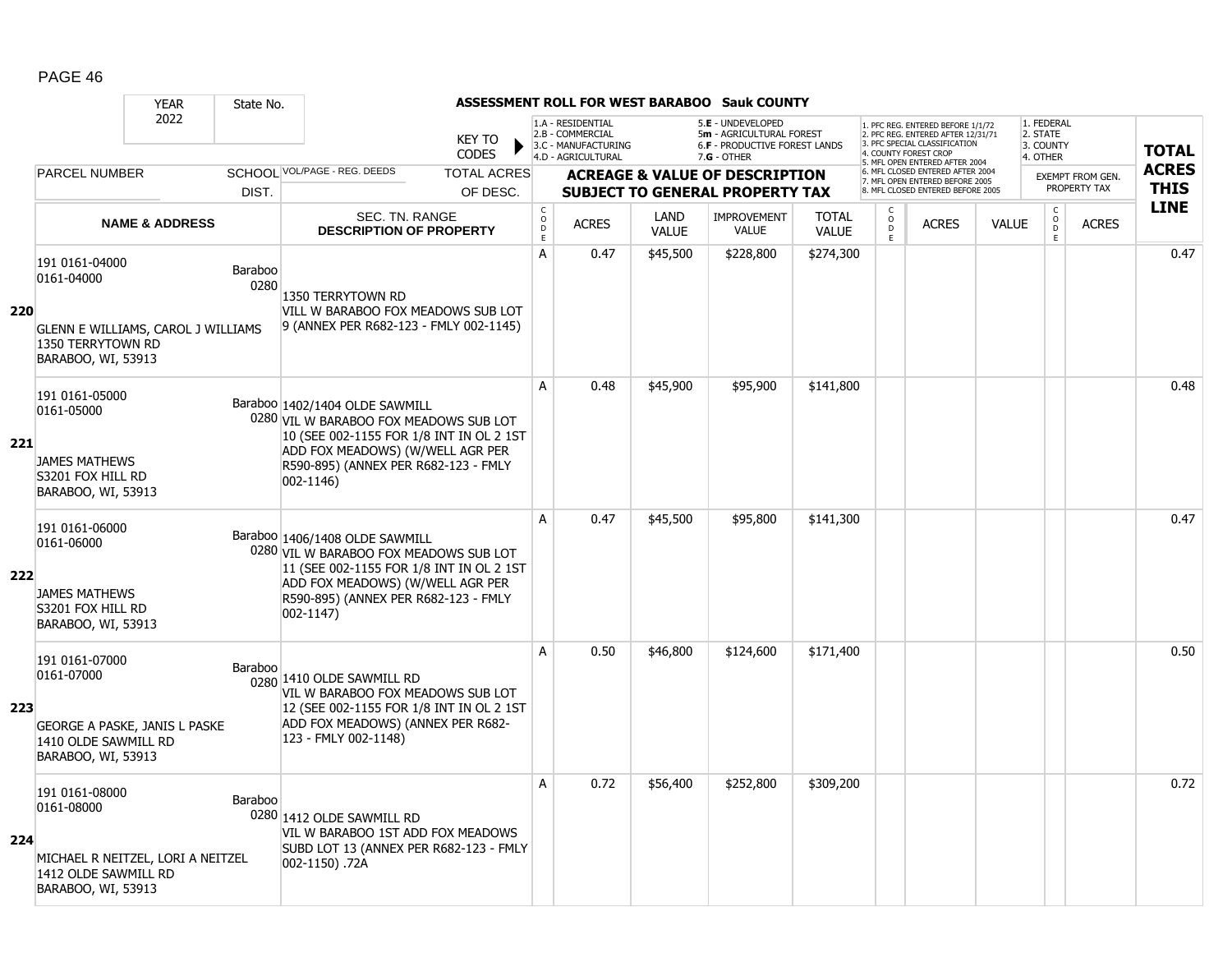|     |                                                                                                                 | <b>YEAR</b>               | State No. |                                                                                                                                                                         |                                         |                                                                                    |                      | <b>ASSESSMENT ROLL FOR WEST BARABOO Sauk COUNTY</b>                                                    |                              |                                                 |                                                                                                                                   |              |                                                          |                                         |              |
|-----|-----------------------------------------------------------------------------------------------------------------|---------------------------|-----------|-------------------------------------------------------------------------------------------------------------------------------------------------------------------------|-----------------------------------------|------------------------------------------------------------------------------------|----------------------|--------------------------------------------------------------------------------------------------------|------------------------------|-------------------------------------------------|-----------------------------------------------------------------------------------------------------------------------------------|--------------|----------------------------------------------------------|-----------------------------------------|--------------|
|     |                                                                                                                 | 2022                      |           | <b>KEY TO</b><br><b>CODES</b>                                                                                                                                           |                                         | 1.A - RESIDENTIAL<br>2.B - COMMERCIAL<br>3.C - MANUFACTURING<br>4.D - AGRICULTURAL |                      | 5.E - UNDEVELOPED<br>5m - AGRICULTURAL FOREST<br><b>6.F - PRODUCTIVE FOREST LANDS</b><br>$7.G - OTHER$ |                              |                                                 | 1. PFC REG. ENTERED BEFORE 1/1/72<br>2. PFC REG. ENTERED AFTER 12/31/71<br>3. PFC SPECIAL CLASSIFICATION<br>4. COUNTY FOREST CROP |              | 1. FEDERAL<br>2. STATE<br>3. COUNTY<br>4. OTHER          |                                         | <b>TOTAL</b> |
|     | <b>PARCEL NUMBER</b>                                                                                            |                           |           | SCHOOL VOL/PAGE - REG. DEEDS<br><b>TOTAL ACRES</b>                                                                                                                      |                                         |                                                                                    |                      | <b>ACREAGE &amp; VALUE OF DESCRIPTION</b>                                                              |                              |                                                 | 5. MFL OPEN ENTERED AFTER 2004<br>6. MFL CLOSED ENTERED AFTER 2004                                                                |              |                                                          |                                         | <b>ACRES</b> |
|     |                                                                                                                 |                           | DIST.     | OF DESC.                                                                                                                                                                |                                         |                                                                                    |                      | <b>SUBJECT TO GENERAL PROPERTY TAX</b>                                                                 |                              |                                                 | 7. MFL OPEN ENTERED BEFORE 2005<br>8. MFL CLOSED ENTERED BEFORE 2005                                                              |              |                                                          | <b>EXEMPT FROM GEN.</b><br>PROPERTY TAX | <b>THIS</b>  |
|     |                                                                                                                 | <b>NAME &amp; ADDRESS</b> |           | <b>SEC. TN. RANGE</b><br><b>DESCRIPTION OF PROPERTY</b>                                                                                                                 | $\rm _o^C$<br>$\mathsf{D}_{\mathsf{E}}$ | <b>ACRES</b>                                                                       | LAND<br><b>VALUE</b> | <b>IMPROVEMENT</b><br>VALUE                                                                            | <b>TOTAL</b><br><b>VALUE</b> | $\begin{matrix} 0 \\ 0 \\ D \end{matrix}$<br>Ē. | <b>ACRES</b>                                                                                                                      | <b>VALUE</b> | $\begin{matrix} C \\ O \\ D \end{matrix}$<br>$\tilde{E}$ | <b>ACRES</b>                            | <b>LINE</b>  |
| 225 | 191 0161-09000<br>0161-09000<br>DAVID J DAHLKE, KATHLEEN D DAHLKE                                               |                           | Baraboo   | 0280 1411 OLDE SAWMILL RD<br>VIL W BARABOO 1ST ADD FOX MEADOWS<br>SUBD LOT 14 (ANNEX PER R682-123 - FMLY<br>002-1151) 1.115A                                            | A                                       | 1.11                                                                               | \$69,200             | \$239,000                                                                                              | \$308,200                    |                                                 |                                                                                                                                   |              |                                                          |                                         | 1.11         |
|     | 1411 OLDE SAWMILL RD<br>BARABOO, WI, 53913                                                                      |                           |           |                                                                                                                                                                         |                                         |                                                                                    |                      |                                                                                                        |                              |                                                 |                                                                                                                                   |              |                                                          |                                         |              |
| 226 | 191 0161-10000<br>0161-10000<br>EVAN A THOM, NOELLE L THOM                                                      |                           | Baraboo   | 0280 1400 TERRYTOWN RD<br>S 27-12-6PRTNW1/4SE1/41STADDFOX<br>MEADOWSSUBDLOT16(ANNEXPERD-623892                                                                          | $\mathsf{A}$                            | 0.97                                                                               | \$67,300             | \$305,700                                                                                              | \$373,000                    |                                                 |                                                                                                                                   |              |                                                          |                                         | 0.97         |
|     | 1400 TERRYTOWN RD<br>BARABOO, WI, 53913                                                                         |                           |           | FMLY002-1153)0.97A                                                                                                                                                      |                                         |                                                                                    |                      |                                                                                                        |                              |                                                 |                                                                                                                                   |              |                                                          |                                         |              |
| 227 | 191 0161-11000<br>0161-11000<br>DAVID J DAHLKE, KATHLEEN D DAHLKE<br>1411 OLDE SAWMILL RD<br>BARABOO, WI, 53913 |                           |           | Baraboo 1414 OLDE SAWMILL RD<br>0280 S27-12-6PRTNW1/4SE1/4=CSM5089LOT1<br>(FMLYPRT1STADDFOXMEADOWSSUB<br>OUTLOT1)<br>(S/RESTRPERD-851366,D-1172972&<br>D-1173784)1.31A  | A                                       | 1.31                                                                               | \$70,200             | \$45,300                                                                                               | \$115,500                    |                                                 |                                                                                                                                   |              |                                                          |                                         | 1.31         |
| 228 | 191 0161-12000<br>0161-12000<br><b>JAMES F CRAWFORD</b><br>496 GENERAL JOHN PAYNE BLVD<br>GEORGETOWN, KY, 40324 |                           | Baraboo   | 0280 FOX HILL RD<br>VIL W BARABOO 1ST ADD FOX MEADOWS<br>SUBD PRT OUTLOT $1 =$ CSM #5089 LOT 2<br>(PRT NW SE 27-12-6) (SEE AFFIDAVIT<br>D-851366 RE: RESTRICTION) 1.43A | A                                       | 1.43                                                                               | \$70,700             | \$0                                                                                                    | \$70,700                     |                                                 |                                                                                                                                   |              |                                                          |                                         | 1.43         |
| 229 | 191 0161-50100<br>0161-50100<br>DANIEL T LEE, KRISTIN K LEE<br>1013 CONNIE RD<br>BARABOO, WI, 53913             |                           | Baraboo   | 0280 1013 CONNIE RD<br>GLACIER VIEW III OF WEST BARABOO LOT<br>1 EXC PRT IN TIF 0.35A (PRT SW SE 27-12-<br>6)                                                           | A                                       | 0.35                                                                               | \$40,200             | \$273,100                                                                                              | \$313,300                    |                                                 |                                                                                                                                   |              |                                                          |                                         | 0.35         |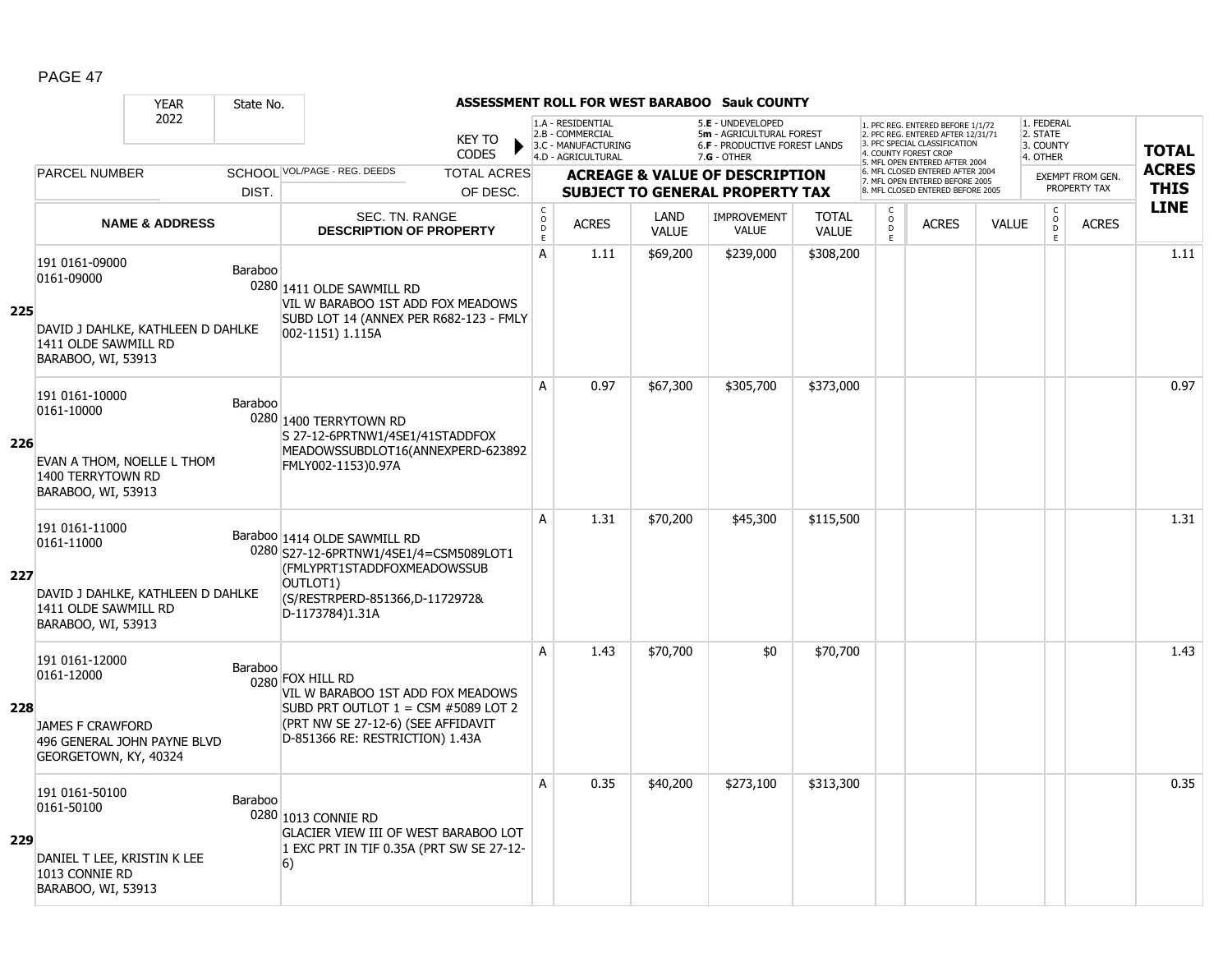|     |                                                                                                     | <b>YEAR</b>                                 | State No.      |                                                                                                                         |                             |                                                                                    |                      | <b>ASSESSMENT ROLL FOR WEST BARABOO Sauk COUNTY</b>                                                  |                              |                                                |                                                                                                                                   |              |                                                 |                         |              |
|-----|-----------------------------------------------------------------------------------------------------|---------------------------------------------|----------------|-------------------------------------------------------------------------------------------------------------------------|-----------------------------|------------------------------------------------------------------------------------|----------------------|------------------------------------------------------------------------------------------------------|------------------------------|------------------------------------------------|-----------------------------------------------------------------------------------------------------------------------------------|--------------|-------------------------------------------------|-------------------------|--------------|
|     |                                                                                                     | 2022                                        |                | <b>KEY TO</b><br><b>CODES</b>                                                                                           |                             | 1.A - RESIDENTIAL<br>2.B - COMMERCIAL<br>3.C - MANUFACTURING<br>4.D - AGRICULTURAL |                      | 5.E - UNDEVELOPED<br>5m - AGRICULTURAL FOREST<br><b>6.F - PRODUCTIVE FOREST LANDS</b><br>7.G - OTHER |                              |                                                | 1. PFC REG. ENTERED BEFORE 1/1/72<br>2. PFC REG. ENTERED AFTER 12/31/71<br>3. PFC SPECIAL CLASSIFICATION<br>4. COUNTY FOREST CROP |              | 1. FEDERAL<br>2. STATE<br>3. COUNTY<br>4. OTHER |                         | <b>TOTAL</b> |
|     | <b>PARCEL NUMBER</b>                                                                                |                                             |                | SCHOOL VOL/PAGE - REG. DEEDS<br><b>TOTAL ACRES</b>                                                                      |                             |                                                                                    |                      | <b>ACREAGE &amp; VALUE OF DESCRIPTION</b>                                                            |                              |                                                | 5. MFL OPEN ENTERED AFTER 2004<br>6. MFL CLOSED ENTERED AFTER 2004                                                                |              |                                                 | <b>EXEMPT FROM GEN.</b> | <b>ACRES</b> |
|     |                                                                                                     |                                             | DIST.          | OF DESC.                                                                                                                |                             |                                                                                    |                      | <b>SUBJECT TO GENERAL PROPERTY TAX</b>                                                               |                              |                                                | 7. MFL OPEN ENTERED BEFORE 2005<br>8. MFL CLOSED ENTERED BEFORE 2005                                                              |              |                                                 | PROPERTY TAX            | <b>THIS</b>  |
|     |                                                                                                     | <b>NAME &amp; ADDRESS</b>                   |                | SEC. TN. RANGE<br><b>DESCRIPTION OF PROPERTY</b>                                                                        | $\rm _o^C$<br>$\frac{D}{E}$ | <b>ACRES</b>                                                                       | LAND<br><b>VALUE</b> | <b>IMPROVEMENT</b><br>VALUE                                                                          | <b>TOTAL</b><br><b>VALUE</b> | $\begin{matrix} 0 \\ 0 \\ 0 \end{matrix}$<br>Ē | <b>ACRES</b>                                                                                                                      | <b>VALUE</b> | $\begin{matrix} C \\ O \\ D \end{matrix}$<br>E  | <b>ACRES</b>            | <b>LINE</b>  |
| 230 | 191 0161-50110<br>0161-50110<br>DANIEL T LEE, KRISTIN K LEE<br>1013 CONNIE RD<br>BARABOO, WI, 53913 | Baraboo                                     |                | 0280 1013 CONNIE RD<br><b>GLACIER VIEW III OF WEST BARABOO</b><br>THAT PRT LOT 1 IN TIF 0.16A (PRT SW SE<br>$27-12-6$   | $\mathsf{A}$                | 0.16                                                                               | \$7,000              | \$0                                                                                                  | \$7,000                      |                                                |                                                                                                                                   |              |                                                 |                         | 0.16         |
| 231 | 191 0161-50200<br>0161-50200<br><b>BARBARA WALTER</b><br>1009 CONNIE RD<br>BARABOO, WI, 53913       | Baraboo                                     |                | 0280 1009 CONNIE RD<br>GLACIER VIEW III OF WEST BARABOO LOT<br>2 EXC PRT IN TIF 0.41A (PRT SW SE 27-12-<br>6)           | A                           | 0.41                                                                               | \$42,900             | \$251,700                                                                                            | \$294,600                    |                                                |                                                                                                                                   |              |                                                 |                         | 0.41         |
| 232 | 191 0161-50210<br>0161-50210<br><b>BARBARA WALTER</b><br>1009 CONNIE RD<br>BARABOO, WI, 53913       |                                             | <b>Baraboo</b> | 0280 1009 CONNIE RD<br>GLACIER VIEW III OF WEST BARABOO<br>THAT PRT LOT 2 IN TIF 0.16A (PRT SW SE<br>$27-12-6$          | A                           | 0.16                                                                               | \$7,000              | \$0                                                                                                  | \$7,000                      |                                                |                                                                                                                                   |              |                                                 |                         | 0.16         |
| 233 | 191 0161-50300<br>0161-50300<br>1005 CONNIE RD<br>BARABOO, WI, 53913                                | RYAN A STANEK, MANDY J MC NURLEN            | <b>Baraboo</b> | 0280 1005 CONNIE RD<br>GLACIER VIEW III OF WEST BARABOO LOT<br>3 EXC PRT IN TIF 1.31A (PRT SW SE (PRT<br>SW SE 27-12-6) | A                           | 1.31                                                                               | \$70,200             | \$217,900                                                                                            | \$288,100                    |                                                |                                                                                                                                   |              |                                                 |                         | 1.31         |
| 234 | 191 0161-50310<br>0161-50310<br>1005 CONNIE RD<br>BARABOO, WI, 53913                                | Baraboo<br>RYAN A STANEK, MANDY J MC NURLEN |                | 0280 1005 CONNIE RD<br><b>GLACIER VIEW III OF WEST BARABOO</b><br>THAT PRT LOT 3 IN TIF 0.29A (PRT SW SE<br>$27-12-6$   | Α                           | 0.29                                                                               | \$3,800              | \$0                                                                                                  | \$3,800                      |                                                |                                                                                                                                   |              |                                                 |                         | 0.29         |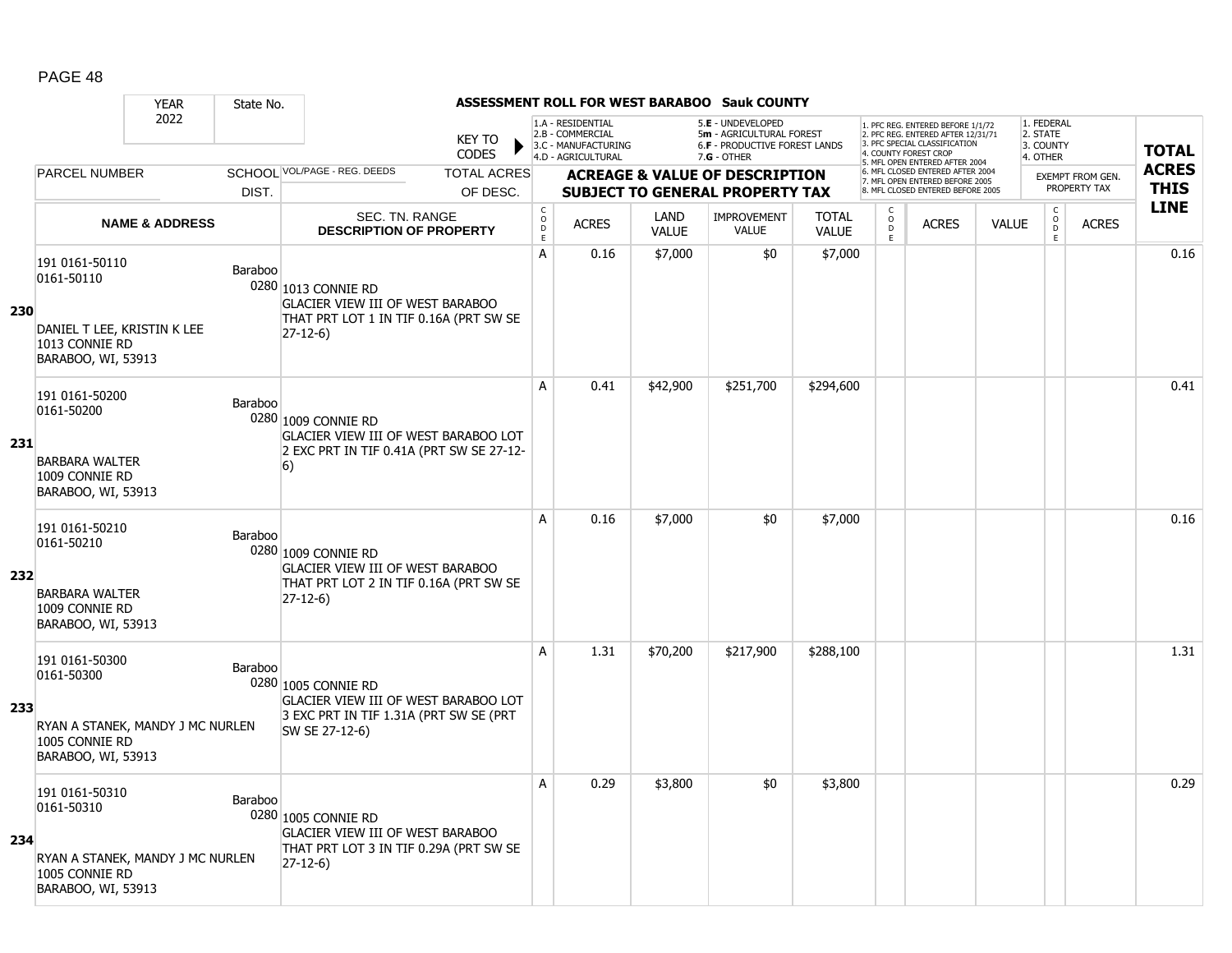|     |                                                                                                 | <b>YEAR</b>               | State No.       |                                                                                                                       |                                                 |                                                                                    |                      | <b>ASSESSMENT ROLL FOR WEST BARABOO Sauk COUNTY</b>                                             |                              |                                                |                                                                                                                                   |              |                                                 |                  |              |
|-----|-------------------------------------------------------------------------------------------------|---------------------------|-----------------|-----------------------------------------------------------------------------------------------------------------------|-------------------------------------------------|------------------------------------------------------------------------------------|----------------------|-------------------------------------------------------------------------------------------------|------------------------------|------------------------------------------------|-----------------------------------------------------------------------------------------------------------------------------------|--------------|-------------------------------------------------|------------------|--------------|
|     |                                                                                                 | 2022                      |                 | <b>KEY TO</b><br><b>CODES</b>                                                                                         |                                                 | 1.A - RESIDENTIAL<br>2.B - COMMERCIAL<br>3.C - MANUFACTURING<br>4.D - AGRICULTURAL |                      | 5.E - UNDEVELOPED<br>5m - AGRICULTURAL FOREST<br>6.F - PRODUCTIVE FOREST LANDS<br>$7.G - OTHER$ |                              |                                                | 1. PFC REG. ENTERED BEFORE 1/1/72<br>2. PFC REG. ENTERED AFTER 12/31/71<br>3. PFC SPECIAL CLASSIFICATION<br>4. COUNTY FOREST CROP |              | 1. FEDERAL<br>2. STATE<br>3. COUNTY<br>4. OTHER |                  | <b>TOTAL</b> |
|     | <b>PARCEL NUMBER</b>                                                                            |                           |                 | SCHOOL VOL/PAGE - REG. DEEDS<br><b>TOTAL ACRES</b>                                                                    |                                                 |                                                                                    |                      | <b>ACREAGE &amp; VALUE OF DESCRIPTION</b>                                                       |                              |                                                | 5. MFL OPEN ENTERED AFTER 2004<br>6. MFL CLOSED ENTERED AFTER 2004                                                                |              |                                                 | EXEMPT FROM GEN. | <b>ACRES</b> |
|     |                                                                                                 |                           | DIST.           | OF DESC.                                                                                                              |                                                 |                                                                                    |                      | <b>SUBJECT TO GENERAL PROPERTY TAX</b>                                                          |                              |                                                | 7. MFL OPEN ENTERED BEFORE 2005<br>8. MFL CLOSED ENTERED BEFORE 2005                                                              |              |                                                 | PROPERTY TAX     | <b>THIS</b>  |
|     |                                                                                                 | <b>NAME &amp; ADDRESS</b> |                 | SEC. TN. RANGE<br><b>DESCRIPTION OF PROPERTY</b>                                                                      | $_{\rm o}^{\rm c}$<br>$\mathsf{D}_{\mathsf{E}}$ | <b>ACRES</b>                                                                       | LAND<br><b>VALUE</b> | <b>IMPROVEMENT</b><br><b>VALUE</b>                                                              | <b>TOTAL</b><br><b>VALUE</b> | $\begin{matrix} 0 \\ 0 \\ D \end{matrix}$<br>E | <b>ACRES</b>                                                                                                                      | <b>VALUE</b> | $\begin{matrix} 0 \\ 0 \\ 0 \end{matrix}$<br>E  | <b>ACRES</b>     | <b>LINE</b>  |
| 235 | 191 0161-50400<br>0161-50400<br><b>BEVERLY A SIMONDS</b><br>1001 CONNIE RD                      |                           | Baraboo         | 0280 1001 CONNIE RD<br>GLACIER VIEW III OF WEST BARABOO LOT<br>4 EXC PRT IN TIF 0.22A (PRT SW SE 27-12-<br>6)         | А                                               | 0.22                                                                               | \$33,500             | \$228,700                                                                                       | \$262,200                    |                                                |                                                                                                                                   |              |                                                 |                  | 0.22         |
| 236 | BARABOO, WI, 53913<br>191 0161-50410<br>0161-50410<br><b>BEVERLY A SIMONDS</b>                  |                           | Baraboo         | 0280 1001 CONNIE RD<br><b>GLACIER VIEW III OF WEST BARABOO</b><br>THAT PRT LOT 4 IN TIF 0.16A (PRT SW SE<br>$27-12-6$ | A                                               | 0.16                                                                               | \$7,000              | \$0                                                                                             | \$7,000                      |                                                |                                                                                                                                   |              |                                                 |                  | 0.16         |
|     | 1001 CONNIE RD<br>BARABOO, WI, 53913<br>191 0161-50500<br>0161-50500                            |                           | Baraboo         |                                                                                                                       | A                                               | 0.50                                                                               | \$46,800             | \$0                                                                                             | \$46,800                     |                                                |                                                                                                                                   |              |                                                 |                  | 0.50         |
| 237 | <b>GLACIER VIEW INC</b><br>465 SOUTH BLVD<br>BARABOO, WI, 53913                                 |                           | 0280            | 1004 ROSEMARY LN<br><b>GLACIER VIEW III OF WEST BARABOO LOT</b><br>5 0.50A (PRT SW SE 27-12-6)                        |                                                 |                                                                                    |                      |                                                                                                 |                              |                                                |                                                                                                                                   |              |                                                 |                  |              |
| 238 | 191 0161-50600<br>0161-50600<br><b>GLACIER VIEW INC</b><br>465 SOUTH BLVD<br>BARABOO, WI, 53913 |                           | Baraboo<br>0280 | 1008 ROSEMARY LN<br>GLACIER VIEW III OF WEST BARABOO LOT<br>6 0.39A (PRT SW SE 27-12-6)                               | A                                               | 0.39                                                                               | \$42,000             | \$0                                                                                             | \$42,000                     |                                                |                                                                                                                                   |              |                                                 |                  | 0.39         |
| 239 | 191 0161-50700<br>0161-50700<br><b>GLACIER VIEW INC</b><br>465 SOUTH BLVD<br>BARABOO, WI, 53913 |                           | Baraboo<br>0280 | 1012 ROSEMARY LN<br>GLACIER VIEW III OF WEST BARABOO LOT<br>7 0.40A (PRT SW SE 27-12-6)                               | A                                               | 0.40                                                                               | \$42,400             | \$0                                                                                             | \$42,400                     |                                                |                                                                                                                                   |              |                                                 |                  | 0.40         |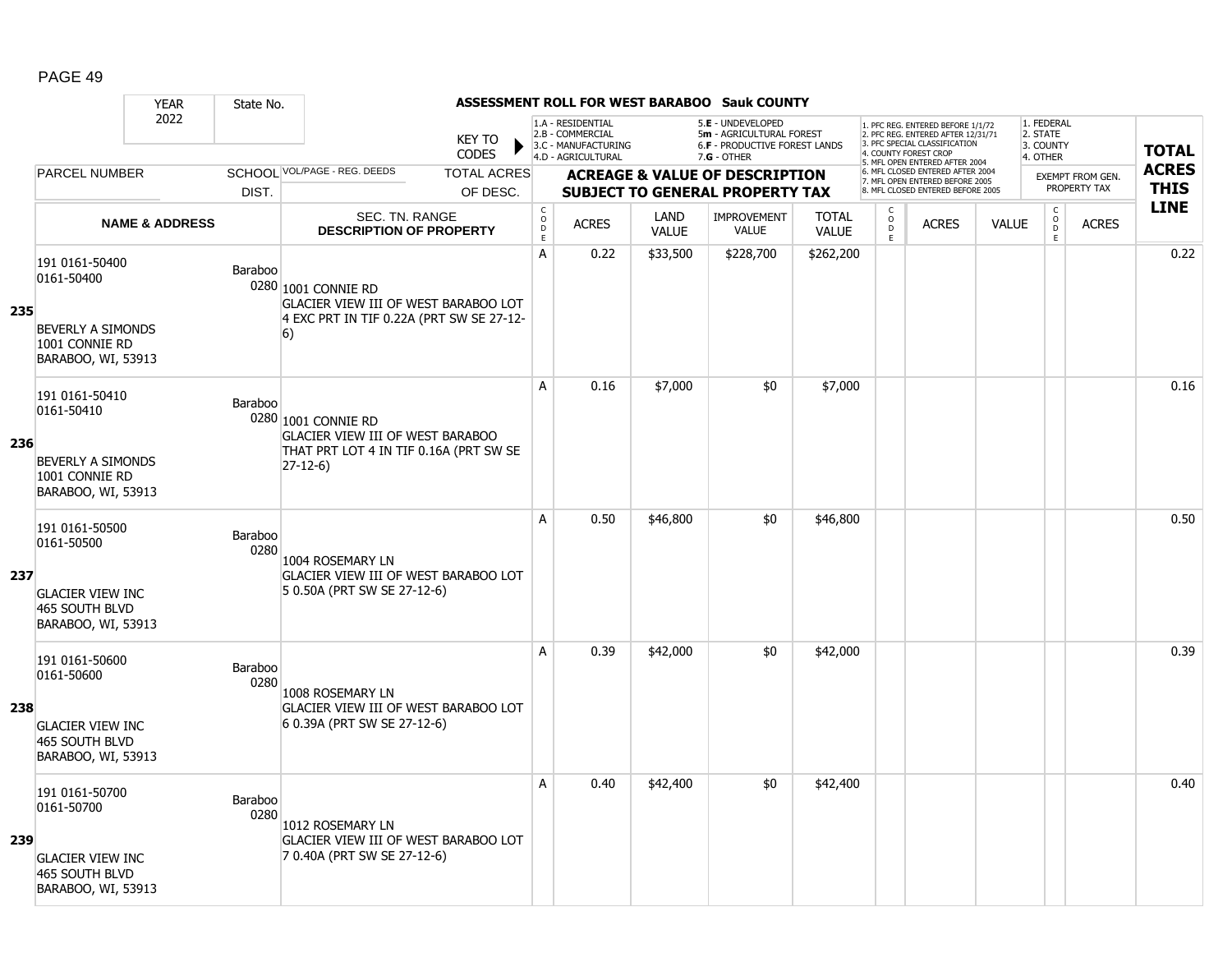|     |                                                                                              | <b>YEAR</b>                         | State No.       |                                                                                                           |                                             |                                                                                    |                      | ASSESSMENT ROLL FOR WEST BARABOO Sauk COUNTY                                                    |                              |                                     |                                                                                                                                   |              |                                                 |                                  |              |
|-----|----------------------------------------------------------------------------------------------|-------------------------------------|-----------------|-----------------------------------------------------------------------------------------------------------|---------------------------------------------|------------------------------------------------------------------------------------|----------------------|-------------------------------------------------------------------------------------------------|------------------------------|-------------------------------------|-----------------------------------------------------------------------------------------------------------------------------------|--------------|-------------------------------------------------|----------------------------------|--------------|
|     |                                                                                              | 2022                                |                 | <b>KEY TO</b><br><b>CODES</b>                                                                             |                                             | 1.A - RESIDENTIAL<br>2.B - COMMERCIAL<br>3.C - MANUFACTURING<br>4.D - AGRICULTURAL |                      | 5.E - UNDEVELOPED<br>5m - AGRICULTURAL FOREST<br>6.F - PRODUCTIVE FOREST LANDS<br>$7.G - OTHER$ |                              |                                     | 1. PFC REG. ENTERED BEFORE 1/1/72<br>2. PFC REG. ENTERED AFTER 12/31/71<br>3. PFC SPECIAL CLASSIFICATION<br>4. COUNTY FOREST CROP |              | 1. FEDERAL<br>2. STATE<br>3. COUNTY<br>4. OTHER |                                  | <b>TOTAL</b> |
|     | <b>PARCEL NUMBER</b>                                                                         |                                     |                 | SCHOOL VOL/PAGE - REG. DEEDS<br><b>TOTAL ACRES</b>                                                        |                                             |                                                                                    |                      |                                                                                                 |                              |                                     | 5. MFL OPEN ENTERED AFTER 2004<br>6. MFL CLOSED ENTERED AFTER 2004                                                                |              |                                                 |                                  | <b>ACRES</b> |
|     |                                                                                              |                                     | DIST.           | OF DESC.                                                                                                  |                                             |                                                                                    |                      | <b>ACREAGE &amp; VALUE OF DESCRIPTION</b><br><b>SUBJECT TO GENERAL PROPERTY TAX</b>             |                              |                                     | 7. MFL OPEN ENTERED BEFORE 2005<br>8. MFL CLOSED ENTERED BEFORE 2005                                                              |              |                                                 | EXEMPT FROM GEN.<br>PROPERTY TAX | <b>THIS</b>  |
|     |                                                                                              | <b>NAME &amp; ADDRESS</b>           |                 | SEC. TN. RANGE<br><b>DESCRIPTION OF PROPERTY</b>                                                          | $\mathsf{C}$<br>$\circ$<br>D<br>$\mathsf E$ | <b>ACRES</b>                                                                       | LAND<br><b>VALUE</b> | IMPROVEMENT<br><b>VALUE</b>                                                                     | <b>TOTAL</b><br><b>VALUE</b> | $\mathsf{C}$<br>$\overline{0}$<br>E | <b>ACRES</b>                                                                                                                      | <b>VALUE</b> | $\begin{matrix} 0 \\ 0 \\ 0 \end{matrix}$<br>E  | <b>ACRES</b>                     | <b>LINE</b>  |
| 240 | 191 0161-50800<br>0161-50800<br><b>GLACIER VIEW INC</b>                                      |                                     | Baraboo<br>0280 | 1016 ROSEMARY LN<br>GLACIER VIEW III OF WEST BARABOO LOT<br>8 0.44A (PRT SW SE 27-12-6)                   | A                                           | 0.44                                                                               | \$44,200             | \$0                                                                                             | \$44,200                     |                                     |                                                                                                                                   |              |                                                 |                                  | 0.44         |
|     | 465 SOUTH BLVD<br>BARABOO, WI, 53913                                                         |                                     |                 |                                                                                                           |                                             |                                                                                    |                      |                                                                                                 |                              |                                     |                                                                                                                                   |              |                                                 |                                  |              |
| 241 | 191 0161-50900<br>0161-50900                                                                 |                                     | Baraboo         | 0280 1015 ROSEMARY LN<br>S 27-12-6 PRT SW1/4 SE1/4 = GLACIER                                              | A                                           | 0.47                                                                               | \$45,500             | \$235,700                                                                                       | \$281,200                    |                                     |                                                                                                                                   |              |                                                 |                                  | 0.47         |
|     | 1015 ROSEMARY LN<br>BARABOO, WI, 53913                                                       | CHRISTINE A SINGER, EDWARD J SINGER |                 | VIEW III<br>OF WEST BARABOO LOT 9 0.47A                                                                   |                                             |                                                                                    |                      |                                                                                                 |                              |                                     |                                                                                                                                   |              |                                                 |                                  |              |
| 242 | 191 0161-51000<br>0161-51000<br>406 VIOLA CT                                                 | PHILLIP J TRACY, NICOLE M TRACY     | Baraboo         | 0280 406 VIOLA CT<br>S 27-12-6 PRT SW1/4 SE1/4 GLACIER VIEW<br><b>III OF</b><br>WEST BARABOO LOT 10 0.43A | A                                           | 0.43                                                                               | \$43,700             | \$201,800                                                                                       | \$245,500                    |                                     |                                                                                                                                   |              |                                                 |                                  | 0.43         |
|     | BARABOO, WI, 53913<br>191 0161-51100<br>0161-51100                                           |                                     | Baraboo         | 0280 412 VIOLA CT                                                                                         | A                                           | 0.43                                                                               | \$43,700             | \$218,600                                                                                       | \$262,300                    |                                     |                                                                                                                                   |              |                                                 |                                  | 0.43         |
| 243 | 412 VIOLA CT<br>BARABOO, WI, 53913                                                           | BRITTANY DOLPHIN, JOSEPH DOLPHIN    |                 | S 27-12-6 PRT SW1/4 SE1/4 = GLACIER<br>VIEW III<br>OF WEST BARABOO LOT 11 0.43A                           |                                             |                                                                                    |                      |                                                                                                 |                              |                                     |                                                                                                                                   |              |                                                 |                                  |              |
| 244 | 191 0161-51200<br>0161-51200<br>Joseph Dietl<br>418 Viola Court<br>Baraboo, Wisconsin, 53913 |                                     | Baraboo         | 0280 418 VIOLA CT<br>S 27-12-6 PRT SW1/4 SE1/4 GLACIER VIEW<br><b>III OF</b><br>WEST BARABOO LOT 12 0.43A | Α                                           | 0.43                                                                               | \$43,700             | \$146,400                                                                                       | \$190,100                    |                                     |                                                                                                                                   |              |                                                 |                                  | 0.43         |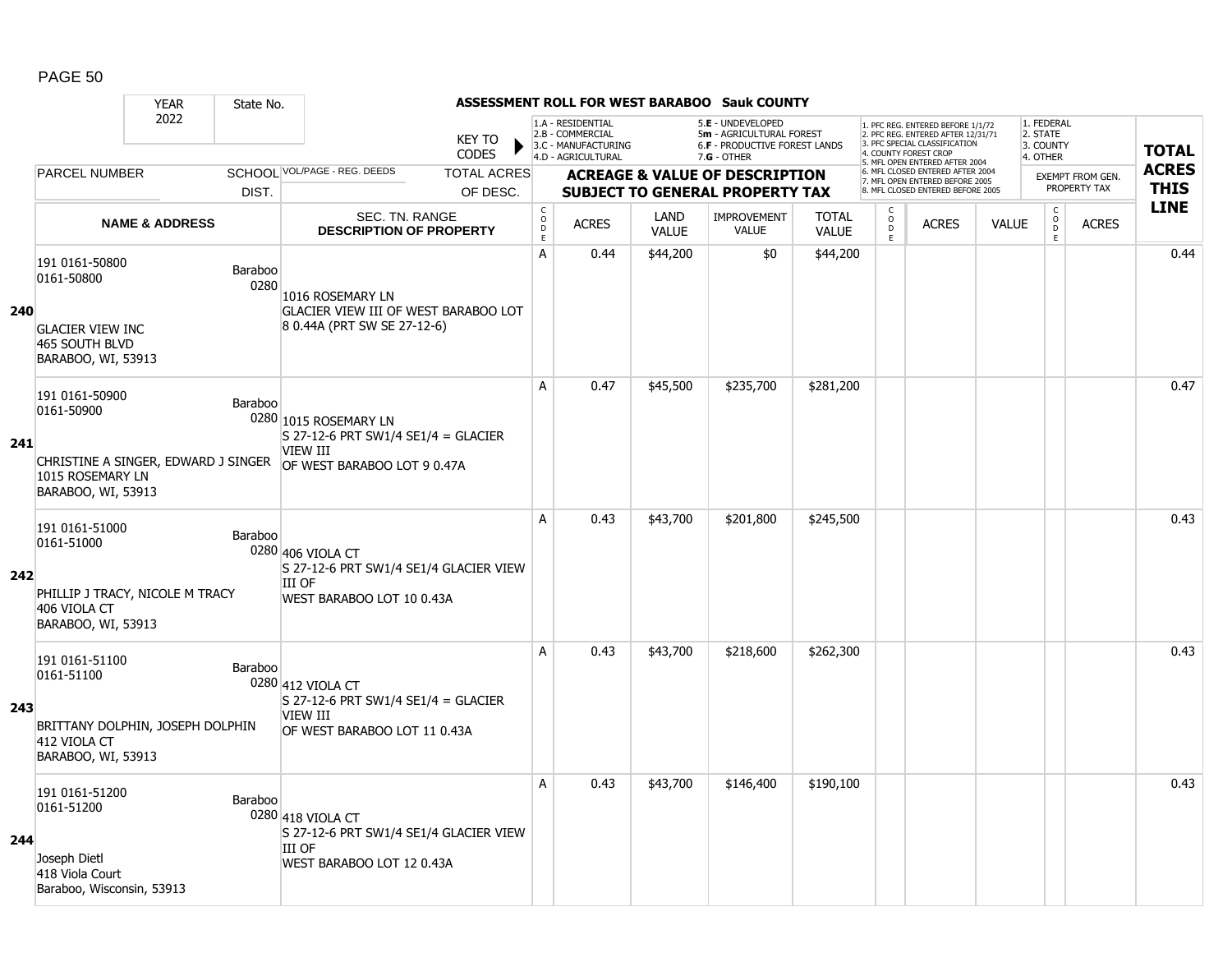|     |                                                                                                                 | <b>YEAR</b>                         | State No.       |                                                                                                           |                                        |                                                                                    |                      | <b>ASSESSMENT ROLL FOR WEST BARABOO Sauk COUNTY</b>                                           |                              |                                                |                                                                                                                                   |              |                                                 |                         |                            |
|-----|-----------------------------------------------------------------------------------------------------------------|-------------------------------------|-----------------|-----------------------------------------------------------------------------------------------------------|----------------------------------------|------------------------------------------------------------------------------------|----------------------|-----------------------------------------------------------------------------------------------|------------------------------|------------------------------------------------|-----------------------------------------------------------------------------------------------------------------------------------|--------------|-------------------------------------------------|-------------------------|----------------------------|
|     |                                                                                                                 | 2022                                |                 | <b>KEY TO</b><br><b>CODES</b>                                                                             |                                        | 1.A - RESIDENTIAL<br>2.B - COMMERCIAL<br>3.C - MANUFACTURING<br>4.D - AGRICULTURAL |                      | 5.E - UNDEVELOPED<br>5m - AGRICULTURAL FOREST<br>6.F - PRODUCTIVE FOREST LANDS<br>7.G - OTHER |                              |                                                | 1. PFC REG. ENTERED BEFORE 1/1/72<br>2. PFC REG. ENTERED AFTER 12/31/71<br>3. PFC SPECIAL CLASSIFICATION<br>4. COUNTY FOREST CROP |              | 1. FEDERAL<br>2. STATE<br>3. COUNTY<br>4. OTHER |                         | <b>TOTAL</b>               |
|     | <b>PARCEL NUMBER</b>                                                                                            |                                     |                 | SCHOOL VOL/PAGE - REG. DEEDS<br><b>TOTAL ACRES</b>                                                        |                                        |                                                                                    |                      | <b>ACREAGE &amp; VALUE OF DESCRIPTION</b>                                                     |                              |                                                | 5. MFL OPEN ENTERED AFTER 2004<br>6. MFL CLOSED ENTERED AFTER 2004<br>7. MFL OPEN ENTERED BEFORE 2005                             |              |                                                 | <b>EXEMPT FROM GEN.</b> | <b>ACRES</b>               |
|     |                                                                                                                 |                                     | DIST.           | OF DESC.                                                                                                  |                                        |                                                                                    |                      | <b>SUBJECT TO GENERAL PROPERTY TAX</b>                                                        |                              |                                                | 8. MFL CLOSED ENTERED BEFORE 2005                                                                                                 |              |                                                 | PROPERTY TAX            | <b>THIS</b><br><b>LINE</b> |
|     |                                                                                                                 | <b>NAME &amp; ADDRESS</b>           |                 | SEC. TN. RANGE<br><b>DESCRIPTION OF PROPERTY</b>                                                          | $_{\rm o}^{\rm c}$<br>$\mathsf D$<br>E | <b>ACRES</b>                                                                       | LAND<br><b>VALUE</b> | <b>IMPROVEMENT</b><br><b>VALUE</b>                                                            | <b>TOTAL</b><br><b>VALUE</b> | $\begin{matrix} 0 \\ 0 \\ D \end{matrix}$<br>E | <b>ACRES</b>                                                                                                                      | <b>VALUE</b> | $\begin{matrix} 0 \\ 0 \\ 0 \end{matrix}$<br>E. | <b>ACRES</b>            |                            |
| 245 | 191 0161-51300<br>0161-51300<br><b>Glenn Weiss</b><br>7198 Linsley Lane<br>Sauk City, Wisconsin, 53583          |                                     | Baraboo         | 0280 424 VIOLA CT<br>S 27-12-6 PRT SW1/4 SE1/4 GLACIER VIEW<br><b>III OF</b><br>WEST BARABOO LOT 13 0.40A | A                                      | 0.40                                                                               | \$42,400             | \$102,000                                                                                     | \$144,400                    |                                                |                                                                                                                                   |              |                                                 |                         | 0.40                       |
| 246 | 191 0161-51400<br>0161-51400<br><b>TDL CUSTOM HOMES LLC</b><br>33B GRAND CANYON DR<br>BARABOO, WI, 53913        |                                     | Baraboo         | 0280 430 VIOLA CT<br>S27-12-<br>6PRTSW1/4SE1/4GLACIERVIEWIIIOF<br>WESTBARABOOLOT140.39A                   | A                                      | 0.39                                                                               | \$42,000             | \$0                                                                                           | \$42,000                     |                                                |                                                                                                                                   |              |                                                 |                         | 0.39                       |
| 247 | 191 0161-51500<br>0161-51500<br><b>TRUST</b><br>1036 CRESTVIEW CIR<br>BARABOO, WI, 53913                        | WARREN P & LINDA J MOHAR LIVING     | Baraboo         | 0280 436 VIOLA CT<br>S27-12-<br>6PRTSW1/4SE1/4GLACIERVIEWIIIOF<br>WESTBARABOOLOT150.48A                   | A                                      | 0.48                                                                               | \$41,300             | \$0                                                                                           | \$41,300                     |                                                |                                                                                                                                   |              |                                                 |                         | 0.48                       |
| 248 | 191 0161-51600<br>0161-51600<br>TRUST DATED APRIL 4, 2014<br>1036 CRESTVIEW CIRCLE<br>BARABOO, Wisconsin, 53913 | WARREN P. AND LINDA J. MOHAR LIVING | Baraboo<br>0280 | 442 VIOLA CT<br>S27-12-6PRTSW1/4SE1/4=GLACIERVIEWIII<br>OFWESTBARABOOLOT160.42A                           | A                                      | 0.42                                                                               | \$39,000             | \$0                                                                                           | \$39,000                     |                                                |                                                                                                                                   |              |                                                 |                         | 0.42                       |
| 249 | 191 0161-51700<br>0161-51700<br><b>GRANT R SLAYTON</b><br><b>412 OAK ST</b><br>BARABOO, WI, 53913               |                                     | Baraboo<br>0280 | 441 VIOLA CT<br>S27-12-6PRTSW1/4SE1/4=GLACIERVIEWIII<br>OFWESTBARABOOLOT170.43A                           | A                                      | 0.43                                                                               | \$43,700             | \$0                                                                                           | \$43,700                     |                                                |                                                                                                                                   |              |                                                 |                         | 0.43                       |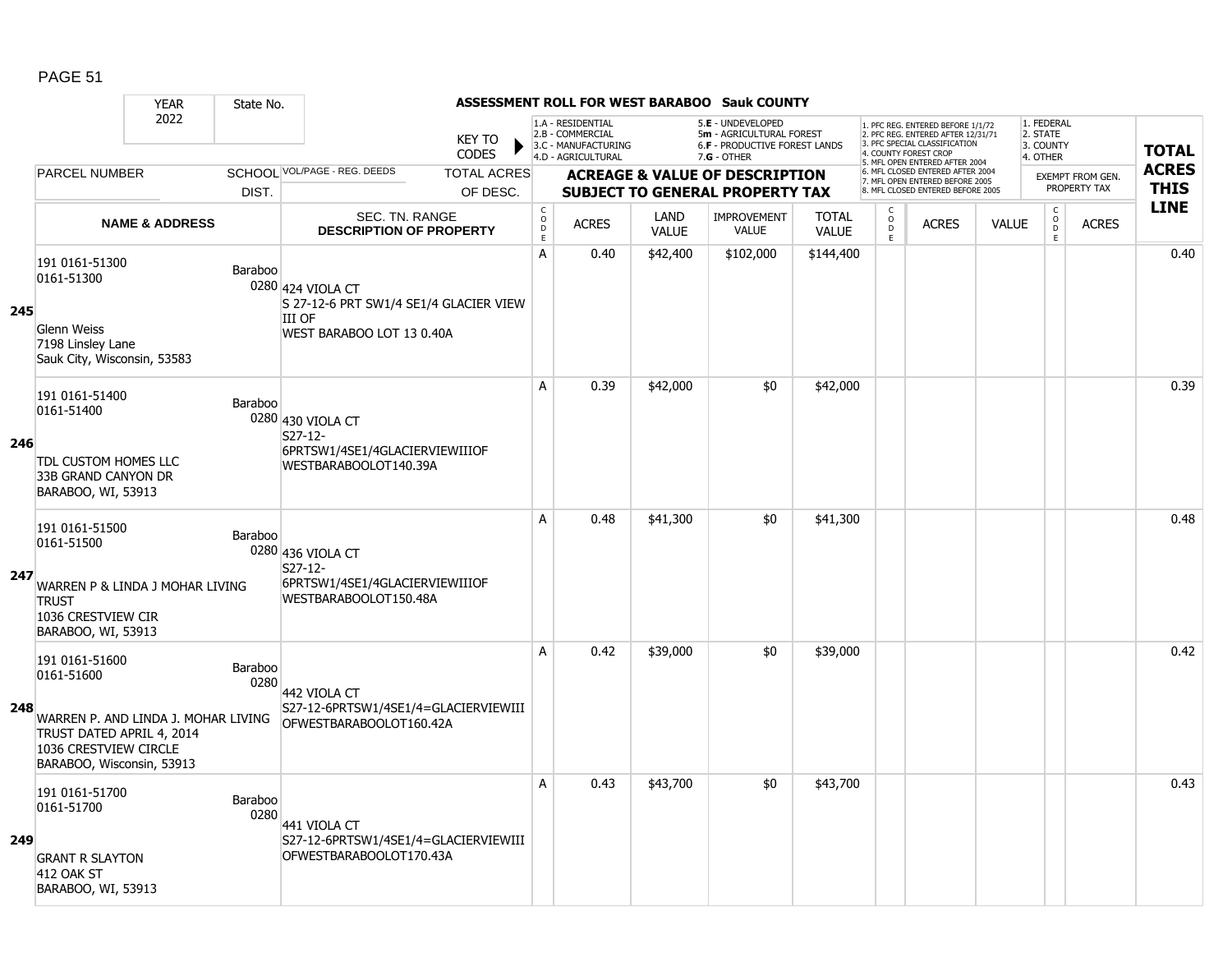|     |                                                                                                      | <b>YEAR</b>               | State No.       |                                                                                                      |                               |                                     |                                                                                    |                      | <b>ASSESSMENT ROLL FOR WEST BARABOO Sauk COUNTY</b>                                             |                              |                                                |                                                                                                                                   |              |                                                          |                         |              |
|-----|------------------------------------------------------------------------------------------------------|---------------------------|-----------------|------------------------------------------------------------------------------------------------------|-------------------------------|-------------------------------------|------------------------------------------------------------------------------------|----------------------|-------------------------------------------------------------------------------------------------|------------------------------|------------------------------------------------|-----------------------------------------------------------------------------------------------------------------------------------|--------------|----------------------------------------------------------|-------------------------|--------------|
|     |                                                                                                      | 2022                      |                 |                                                                                                      | <b>KEY TO</b><br><b>CODES</b> |                                     | 1.A - RESIDENTIAL<br>2.B - COMMERCIAL<br>3.C - MANUFACTURING<br>4.D - AGRICULTURAL |                      | 5.E - UNDEVELOPED<br>5m - AGRICULTURAL FOREST<br>6.F - PRODUCTIVE FOREST LANDS<br>$7.G - OTHER$ |                              |                                                | 1. PFC REG. ENTERED BEFORE 1/1/72<br>2. PFC REG. ENTERED AFTER 12/31/71<br>3. PFC SPECIAL CLASSIFICATION<br>4. COUNTY FOREST CROP |              | 1. FEDERAL<br>2. STATE<br>3. COUNTY<br>4. OTHER          |                         | <b>TOTAL</b> |
|     | <b>PARCEL NUMBER</b>                                                                                 |                           |                 | SCHOOL VOL/PAGE - REG. DEEDS                                                                         | <b>TOTAL ACRES</b>            |                                     |                                                                                    |                      | <b>ACREAGE &amp; VALUE OF DESCRIPTION</b>                                                       |                              |                                                | 5. MFL OPEN ENTERED AFTER 2004<br>6. MFL CLOSED ENTERED AFTER 2004                                                                |              |                                                          | <b>EXEMPT FROM GEN.</b> | <b>ACRES</b> |
|     |                                                                                                      |                           | DIST.           |                                                                                                      | OF DESC.                      |                                     |                                                                                    |                      | <b>SUBJECT TO GENERAL PROPERTY TAX</b>                                                          |                              |                                                | 7. MFL OPEN ENTERED BEFORE 2005<br>8. MFL CLOSED ENTERED BEFORE 2005                                                              |              |                                                          | PROPERTY TAX            | <b>THIS</b>  |
|     |                                                                                                      | <b>NAME &amp; ADDRESS</b> |                 | SEC. TN. RANGE<br><b>DESCRIPTION OF PROPERTY</b>                                                     |                               | $_{\rm o}^{\rm c}$<br>$\frac{D}{E}$ | <b>ACRES</b>                                                                       | LAND<br><b>VALUE</b> | <b>IMPROVEMENT</b><br><b>VALUE</b>                                                              | <b>TOTAL</b><br><b>VALUE</b> | $\begin{matrix} 0 \\ 0 \\ D \end{matrix}$<br>E | <b>ACRES</b>                                                                                                                      | <b>VALUE</b> | $\begin{matrix} 0 \\ 0 \\ 0 \end{matrix}$<br>$\mathsf E$ | <b>ACRES</b>            | <b>LINE</b>  |
| 250 | 191 0161-51800<br>0161-51800<br><b>GRANT R SLAYTON</b><br><b>412 OAK ST</b><br>BARABOO, WI, 53913    |                           | Baraboo         | 0280 435 VIOLA CT<br>S27-12-6PRTSW1/4SE1/4=GLACIERVIEWIII<br>OFWESTBARABOOLOT180.51A                 |                               | A                                   | 0.51                                                                               | \$47,200             | \$0                                                                                             | \$47,200                     |                                                |                                                                                                                                   |              |                                                          |                         | 0.51         |
| 251 | 191 0161-51900<br>0161-51900<br><b>GLACIER VIEW INC</b><br>465 SOUTH BLVD<br>BARABOO, WI, 53913      |                           | Baraboo<br>0280 | 429 VIOLA CT<br><b>GLACIER VIEW III OF WEST BARABOO LOT</b><br>19 0.39A (PRT SW SE 27-12-6)          |                               | A                                   | 0.39                                                                               | \$42,000             | \$0                                                                                             | \$42,000                     |                                                |                                                                                                                                   |              |                                                          |                         | 0.39         |
| 252 | 191 0161-52000<br>0161-52000<br>NUO SHI LEE<br>423 VIOLA CT<br>BARABOO, WI, 53913                    |                           | Baraboo         | 0280 423 VIOLA CT<br>S 27-12-6 PRT SW1/4 SE1/4 = GLACIER<br>VIEW III<br>OF WEST BARABOO LOT 20 0.39A |                               | A                                   | 0.39                                                                               | \$42,000             | \$291,400                                                                                       | \$333,400                    |                                                |                                                                                                                                   |              |                                                          |                         | 0.39         |
| 253 | 191 0161-52100<br>0161-52100<br>MARK E VLCEK, JOAN ELLEN VLCEK<br>417 VIOLA CT<br>BARABOO, WI, 53913 |                           | Baraboo<br>0280 | 417 VIOLA CT<br><b>GLACIER VIEW III OF WEST BARABOO LOT</b><br>21 0.43A (PRT SW SE 27-12-6)          |                               | А                                   | 0.43                                                                               | \$43,700             | \$219,100                                                                                       | \$262,800                    |                                                |                                                                                                                                   |              |                                                          |                         | 0.43         |
| 254 | 191 0161-52200<br>0161-52200<br><b>COURTNEY E RUDISILL</b><br>411 VIOLA CT<br>BARABOO, WI, 53913     |                           | Baraboo<br>0280 | 411 VIOLA CT<br>GLACIER VIEW III OF WEST BARABOO LOT<br>22 0.43A (PRT SW SE 27-12-6)                 |                               | Α                                   | 0.43                                                                               | \$43,700             | \$246,900                                                                                       | \$290,600                    |                                                |                                                                                                                                   |              |                                                          |                         | 0.43         |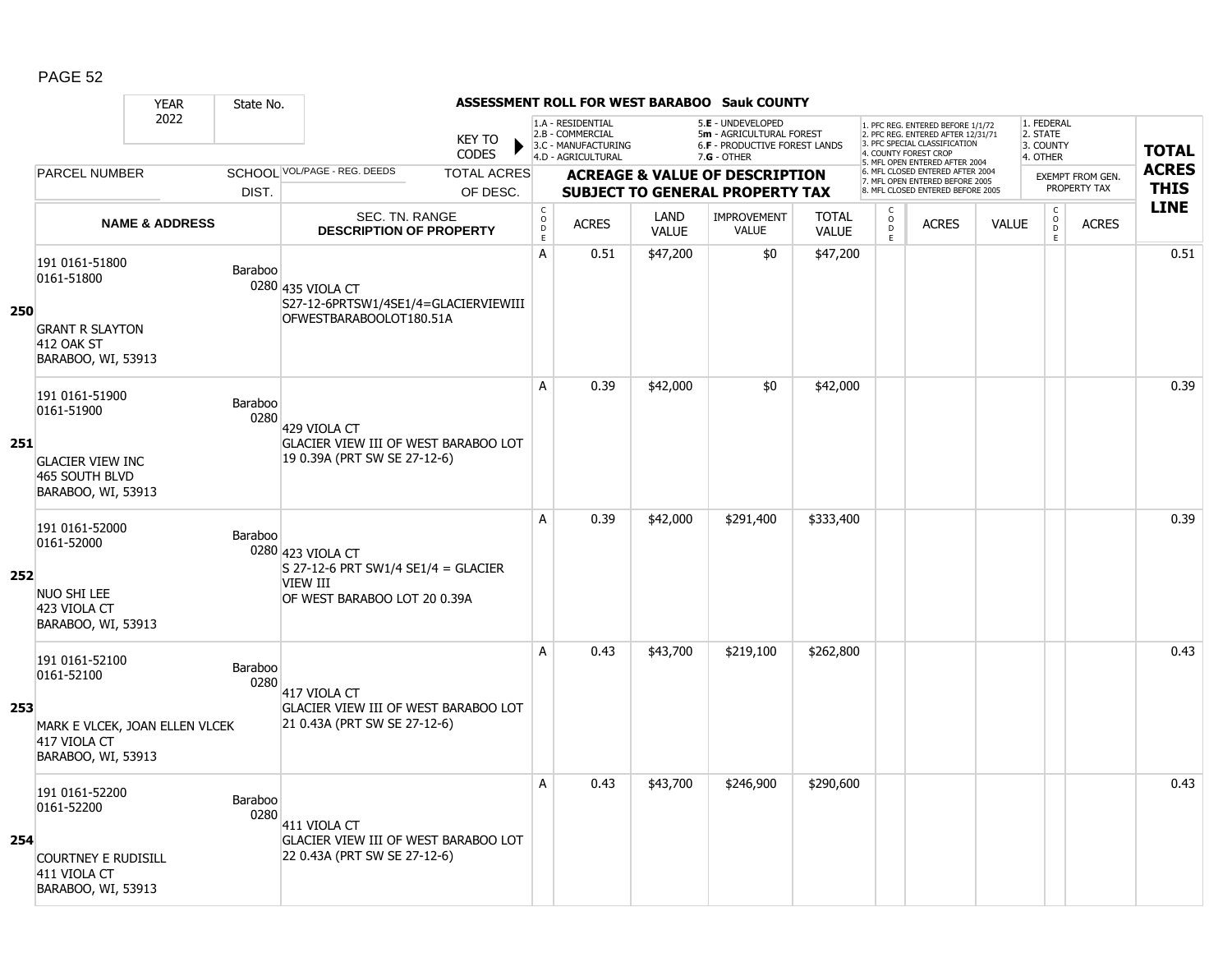|     |                                                                                                | <b>YEAR</b><br>State No.                                   |                                                                                                                                         |                                   |                                                                                    |                      | <b>ASSESSMENT ROLL FOR WEST BARABOO Sauk COUNTY</b>                                 |                              |                                                 |                                                                                                                                  |              |                                           |                                         |              |
|-----|------------------------------------------------------------------------------------------------|------------------------------------------------------------|-----------------------------------------------------------------------------------------------------------------------------------------|-----------------------------------|------------------------------------------------------------------------------------|----------------------|-------------------------------------------------------------------------------------|------------------------------|-------------------------------------------------|----------------------------------------------------------------------------------------------------------------------------------|--------------|-------------------------------------------|-----------------------------------------|--------------|
|     |                                                                                                | 2022                                                       | <b>KEY TO</b><br><b>CODES</b>                                                                                                           |                                   | 1.A - RESIDENTIAL<br>2.B - COMMERCIAL<br>3.C - MANUFACTURING<br>4.D - AGRICULTURAL |                      | 5.E - UNDEVELOPED<br>5m - AGRICULTURAL FOREST<br>6.F - PRODUCTIVE FOREST LANDS      |                              |                                                 | . PFC REG. ENTERED BEFORE 1/1/72<br>2. PFC REG. ENTERED AFTER 12/31/71<br>3. PFC SPECIAL CLASSIFICATION<br>4. COUNTY FOREST CROP |              | 1. FEDERAL<br>2. STATE<br>3. COUNTY       |                                         | <b>TOTAL</b> |
|     | <b>PARCEL NUMBER</b>                                                                           |                                                            | SCHOOL VOL/PAGE - REG. DEEDS<br><b>TOTAL ACRES</b>                                                                                      |                                   |                                                                                    |                      | $7.G - OTHER$                                                                       |                              |                                                 | 5. MFL OPEN ENTERED AFTER 2004<br>6. MFL CLOSED ENTERED AFTER 2004                                                               |              | 4. OTHER                                  |                                         | <b>ACRES</b> |
|     |                                                                                                | DIST.                                                      | OF DESC.                                                                                                                                |                                   |                                                                                    |                      | <b>ACREAGE &amp; VALUE OF DESCRIPTION</b><br><b>SUBJECT TO GENERAL PROPERTY TAX</b> |                              |                                                 | 7. MFL OPEN ENTERED BEFORE 2005<br>8. MFL CLOSED ENTERED BEFORE 2005                                                             |              |                                           | <b>EXEMPT FROM GEN.</b><br>PROPERTY TAX | <b>THIS</b>  |
|     |                                                                                                | <b>NAME &amp; ADDRESS</b>                                  | SEC. TN. RANGE<br><b>DESCRIPTION OF PROPERTY</b>                                                                                        | $_{\rm o}^{\rm c}$<br>$\mathsf D$ | <b>ACRES</b>                                                                       | LAND<br><b>VALUE</b> | <b>IMPROVEMENT</b><br><b>VALUE</b>                                                  | <b>TOTAL</b><br><b>VALUE</b> | $\begin{array}{c} C \\ O \\ D \\ E \end{array}$ | <b>ACRES</b>                                                                                                                     | <b>VALUE</b> | $\begin{matrix} C \\ O \\ D \end{matrix}$ | <b>ACRES</b>                            | <b>LINE</b>  |
| 255 | 191 0161-52300<br>0161-52300<br><b>BRACH</b><br>602 W DUNBAR ST<br>MAHOMET, IL, 61853          | Baraboo<br>DARLENE KAY BRACH, KENNETH WILLIAM              | 0280 1005 ROSEMARY LN<br>S 27-12-6 PRT SW1/4 SE1/4 = GLACIER<br><b>VIEW III</b><br>OF WEST BARABOO LOT 23 0.30A                         | $\bar{E}$<br>$\mathsf{A}$         | 0.30                                                                               | \$38,100             | \$0                                                                                 | \$38,100                     |                                                 |                                                                                                                                  |              | E                                         |                                         | 0.30         |
| 256 | 191 0161-52400<br>0161-52400<br>1001 ROSEMARY LN<br>BARABOO, WI, 53913                         | <b>Baraboo</b><br>0280<br>JAMES K SPENCER, DEBRA J SPENCER | 1001 ROSEMARY LN<br><b>GLACIER VIEW III OF WEST BARABOO LOT</b><br>24 0.31A (PRT SW SE 27-12-6)                                         | A                                 | 0.31                                                                               | \$38,500             | \$231,500                                                                           | \$270,000                    |                                                 |                                                                                                                                  |              |                                           |                                         | 0.31         |
| 257 | 191 0161-52500<br>0161-52500<br>WEST BARABOO, VILLAGE OF<br>500 CEDAR ST<br>BARABOO, WI, 53913 | Baraboo                                                    | 0280 1002 ROSEMARY LN<br><b>GLACIER VIEW III OF WEST BARABOO</b><br>OUTLOT 1 .55A (PRT SW SE 27-12-6)<br>(DEDICATED TO PUBLIC PER PLAT) |                                   |                                                                                    |                      |                                                                                     |                              |                                                 |                                                                                                                                  |              | X4                                        | 0.55                                    | 0.55         |
| 258 | 191 0162-00000<br>0162-00000<br>620 W HILL ST<br>BARABOO, WI, 53913                            | <b>Baraboo</b><br>0280<br>JOHN & JUDY BENNIN LIVING TRUST  | 620 W HILL ST<br>HILL STREET SUBD LOT 1 (ASSMT INC 191-<br>$ 0163 \& 191-0049\rangle$                                                   | A                                 | 0.18                                                                               | \$27,400             | \$160,300                                                                           | \$187,700                    |                                                 |                                                                                                                                  |              |                                           |                                         | 0.18         |
| 259 | 191 0164-00000<br>0164-00000<br>624 W HILL ST<br>BARABOO, WI, 53913                            | <b>Baraboo</b><br>SARAH A MANKE, CAMERON T MAIER           | 0280 624 W HILL ST<br>$S$ 34-12-6 PRT SE1/4 NE1/4 = HILL STREET<br><b>SUBD</b><br>LOT <sub>3</sub>                                      | $\mathsf{A}$                      | 0.18                                                                               | \$27,400             | \$194,900                                                                           | \$222,300                    |                                                 |                                                                                                                                  |              |                                           |                                         | 0.18         |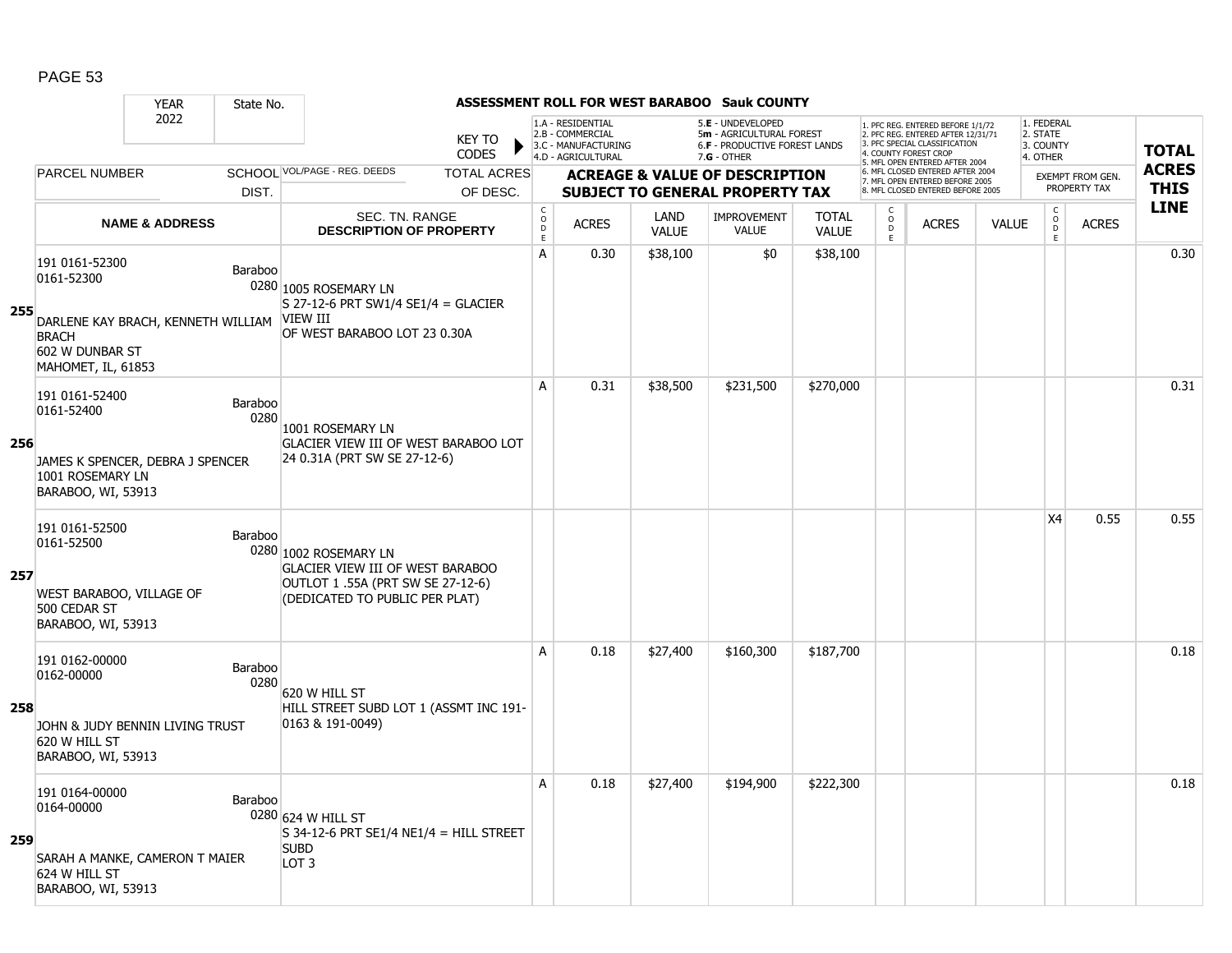|            |                                                                       | <b>YEAR</b>                       | State No.       |                                                           |                    |                                                    |                                                              |                             | ASSESSMENT ROLL FOR WEST BARABOO Sauk COUNTY                                          |                              |                                     |                                                                                                                                   |              |                                               |                                  |              |
|------------|-----------------------------------------------------------------------|-----------------------------------|-----------------|-----------------------------------------------------------|--------------------|----------------------------------------------------|--------------------------------------------------------------|-----------------------------|---------------------------------------------------------------------------------------|------------------------------|-------------------------------------|-----------------------------------------------------------------------------------------------------------------------------------|--------------|-----------------------------------------------|----------------------------------|--------------|
|            |                                                                       | 2022                              |                 |                                                           | <b>KEY TO</b>      |                                                    | 1.A - RESIDENTIAL<br>2.B - COMMERCIAL<br>3.C - MANUFACTURING |                             | 5.E - UNDEVELOPED<br>5m - AGRICULTURAL FOREST<br><b>6.F - PRODUCTIVE FOREST LANDS</b> |                              |                                     | 1. PFC REG. ENTERED BEFORE 1/1/72<br>2. PFC REG. ENTERED AFTER 12/31/71<br>3. PFC SPECIAL CLASSIFICATION<br>4. COUNTY FOREST CROP |              | 1. FEDERAL<br>2. STATE<br>3. COUNTY           |                                  | <b>TOTAL</b> |
|            |                                                                       |                                   |                 |                                                           | <b>CODES</b>       |                                                    | 4.D - AGRICULTURAL                                           |                             | $7.G - OTHER$                                                                         |                              |                                     | 5. MFL OPEN ENTERED AFTER 2004                                                                                                    |              | 4. OTHER                                      |                                  | <b>ACRES</b> |
|            | <b>PARCEL NUMBER</b>                                                  |                                   |                 | SCHOOL VOL/PAGE - REG. DEEDS                              | <b>TOTAL ACRES</b> |                                                    |                                                              |                             | <b>ACREAGE &amp; VALUE OF DESCRIPTION</b>                                             |                              |                                     | 6. MFL CLOSED ENTERED AFTER 2004<br>7. MFL OPEN ENTERED BEFORE 2005                                                               |              |                                               | EXEMPT FROM GEN.<br>PROPERTY TAX | <b>THIS</b>  |
|            |                                                                       |                                   | DIST.           |                                                           | OF DESC.           |                                                    |                                                              |                             | <b>SUBJECT TO GENERAL PROPERTY TAX</b>                                                |                              |                                     | 8. MFL CLOSED ENTERED BEFORE 2005                                                                                                 |              |                                               |                                  |              |
|            |                                                                       | <b>NAME &amp; ADDRESS</b>         |                 | SEC. TN. RANGE<br><b>DESCRIPTION OF PROPERTY</b>          |                    | $\mathsf{C}$<br>$\overset{\circ}{\mathsf{D}}$<br>E | <b>ACRES</b>                                                 | <b>LAND</b><br><b>VALUE</b> | IMPROVEMENT<br><b>VALUE</b>                                                           | <b>TOTAL</b><br><b>VALUE</b> | C<br>$\overset{\mathsf{O}}{D}$<br>E | <b>ACRES</b>                                                                                                                      | <b>VALUE</b> | $\mathsf{C}$<br>$\overline{0}$<br>$\mathsf E$ | <b>ACRES</b>                     | <b>LINE</b>  |
|            | 191 0165-00000<br>0165-00000                                          |                                   | Baraboo<br>0280 |                                                           |                    | A                                                  | 0.18                                                         | \$27,400                    | \$121,800                                                                             | \$149,200                    |                                     |                                                                                                                                   |              |                                               |                                  | 0.18         |
| <b>260</b> | RICHELLE MARIE FEINER<br>626 W HILL ST<br>BARABOO, WI, 53913          |                                   |                 | 626 W HILL ST<br>HILL STREET SUBD LOT 4                   |                    |                                                    |                                                              |                             |                                                                                       |                              |                                     |                                                                                                                                   |              |                                               |                                  |              |
|            | 191 0166-00000<br>0166-00000                                          |                                   | Baraboo<br>0280 |                                                           |                    | A                                                  | 0.18                                                         | \$27,400                    | \$136,600                                                                             | \$164,000                    |                                     |                                                                                                                                   |              |                                               |                                  | 0.18         |
| 261        | 628 W HILL ST<br>BARABOO, WI, 53913                                   | ROBERT W BLAU, SUSAN A BLAU       |                 | 628 W HILL ST<br>HILL STREET SUBD LOT 5                   |                    |                                                    |                                                              |                             |                                                                                       |                              |                                     |                                                                                                                                   |              |                                               |                                  |              |
|            | 191 0167-00000<br>0167-00000                                          |                                   | Baraboo<br>0280 | 630 W HILL ST                                             |                    | A                                                  | 0.18                                                         | \$27,400                    | \$118,500                                                                             | \$145,900                    |                                     |                                                                                                                                   |              |                                               |                                  | 0.18         |
| 262        | <b>WILLIAM L BOTTEN</b><br>630 HILL ST<br>BARABOO, WI, 53913          |                                   |                 | HILL STREET SUBD LOT 6                                    |                    |                                                    |                                                              |                             |                                                                                       |                              |                                     |                                                                                                                                   |              |                                               |                                  |              |
|            | 191 0168-00000<br>0168-00000                                          |                                   | Baraboo<br>0280 | 137 BERKLEY BLVD                                          |                    | A                                                  | 0.18                                                         | \$27,400                    | \$141,700                                                                             | \$169,100                    |                                     |                                                                                                                                   |              |                                               |                                  | 0.18         |
| 263        | 137 BERKLEY BLVD<br>BARABOO, WI, 53913                                | MICHAEL J GAYMAN, BONNIE L GAYMAN |                 | HILL STREET SUBD LOT 7                                    |                    |                                                    |                                                              |                             |                                                                                       |                              |                                     |                                                                                                                                   |              |                                               |                                  |              |
|            | 191 0169-00000<br>0169-00000                                          |                                   | Baraboo<br>0280 |                                                           |                    | A                                                  | 0.21                                                         | \$32,000                    | \$130,000                                                                             | \$162,000                    |                                     |                                                                                                                                   |              |                                               |                                  | 0.21         |
| 264        | <b>BLUE TOWN LLC</b><br>E8148 COUNTY RD W<br>NORTH FREEDOM, WI, 53951 |                                   |                 | 631/633 W HILL ST<br>HILL STREET SUBD LOT 8 & N 20' LOT 9 |                    |                                                    |                                                              |                             |                                                                                       |                              |                                     |                                                                                                                                   |              |                                               |                                  |              |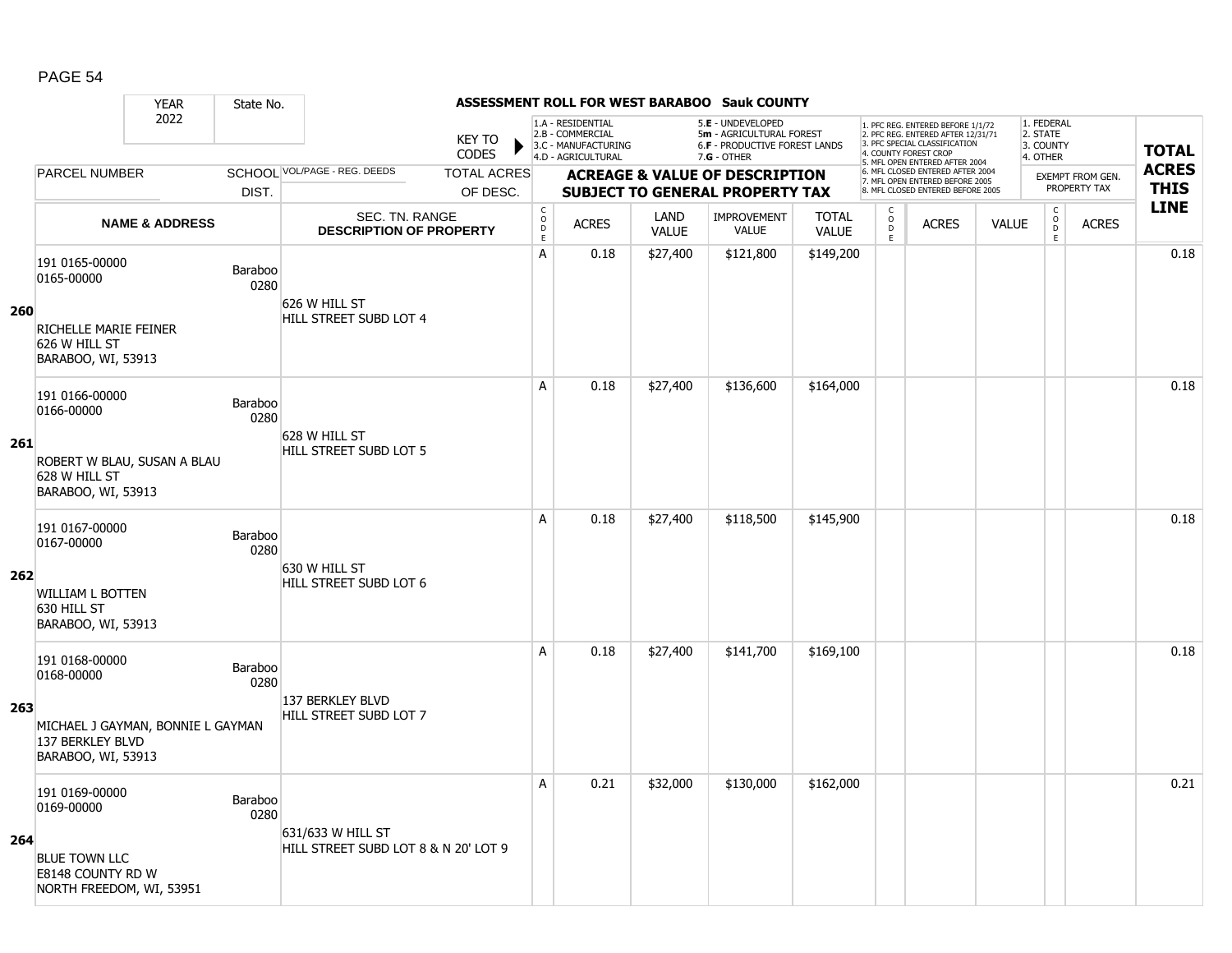|     |                                                                      | <b>YEAR</b>                          | State No.       |                                                                    |                                    |                                            |                                                                                    |                      | ASSESSMENT ROLL FOR WEST BARABOO Sauk COUNTY                                                           |                              |                                     |                                                                                                                                   |              |                                                 |                                         |              |
|-----|----------------------------------------------------------------------|--------------------------------------|-----------------|--------------------------------------------------------------------|------------------------------------|--------------------------------------------|------------------------------------------------------------------------------------|----------------------|--------------------------------------------------------------------------------------------------------|------------------------------|-------------------------------------|-----------------------------------------------------------------------------------------------------------------------------------|--------------|-------------------------------------------------|-----------------------------------------|--------------|
|     |                                                                      | 2022<br>SCHOOL VOL/PAGE - REG. DEEDS |                 |                                                                    |                                    |                                            | 1.A - RESIDENTIAL<br>2.B - COMMERCIAL<br>3.C - MANUFACTURING<br>4.D - AGRICULTURAL |                      | 5.E - UNDEVELOPED<br>5m - AGRICULTURAL FOREST<br><b>6.F - PRODUCTIVE FOREST LANDS</b><br>$7.G - OTHER$ |                              |                                     | 1. PFC REG. ENTERED BEFORE 1/1/72<br>2. PFC REG. ENTERED AFTER 12/31/71<br>3. PFC SPECIAL CLASSIFICATION<br>4. COUNTY FOREST CROP |              | 1. FEDERAL<br>2. STATE<br>3. COUNTY<br>4. OTHER |                                         | <b>TOTAL</b> |
|     | <b>PARCEL NUMBER</b>                                                 |                                      |                 |                                                                    | <b>CODES</b><br><b>TOTAL ACRES</b> |                                            |                                                                                    |                      |                                                                                                        |                              |                                     | 5. MFL OPEN ENTERED AFTER 2004<br>6. MFL CLOSED ENTERED AFTER 2004                                                                |              |                                                 |                                         | <b>ACRES</b> |
|     |                                                                      |                                      | DIST.           |                                                                    | OF DESC.                           |                                            |                                                                                    |                      | <b>ACREAGE &amp; VALUE OF DESCRIPTION</b><br><b>SUBJECT TO GENERAL PROPERTY TAX</b>                    |                              |                                     | 7. MFL OPEN ENTERED BEFORE 2005<br>8. MFL CLOSED ENTERED BEFORE 2005                                                              |              |                                                 | <b>EXEMPT FROM GEN.</b><br>PROPERTY TAX | <b>THIS</b>  |
|     |                                                                      | <b>NAME &amp; ADDRESS</b>            |                 | SEC. TN. RANGE<br><b>DESCRIPTION OF PROPERTY</b>                   |                                    | $\mathsf C$<br>$\circ$<br>D<br>$\mathsf E$ | <b>ACRES</b>                                                                       | LAND<br><b>VALUE</b> | <b>IMPROVEMENT</b><br><b>VALUE</b>                                                                     | <b>TOTAL</b><br><b>VALUE</b> | $\mathsf{C}$<br>$\overline{0}$<br>E | <b>ACRES</b>                                                                                                                      | <b>VALUE</b> | $\mathsf{C}$<br>$\overline{0}$<br>$\mathsf E$   | <b>ACRES</b>                            | <b>LINE</b>  |
| 265 | 191 0170-00000<br>0170-00000                                         |                                      | Baraboo<br>0280 | 627 W HILL ST<br>HILL STREET SUBD LOT 9 EXC N 20' & N1\2<br>LOT 10 |                                    | Α                                          | 0.21                                                                               | \$32,000             | \$139,700                                                                                              | \$171,700                    |                                     |                                                                                                                                   |              |                                                 |                                         | 0.21         |
|     | CYRIL V RAMSEY, JONI J RAMSEY<br>627 W HILL ST<br>BARABOO, WI, 53913 |                                      |                 |                                                                    |                                    |                                            |                                                                                    |                      |                                                                                                        |                              |                                     |                                                                                                                                   |              |                                                 |                                         |              |
|     | 191 0171-00000<br>0171-00000                                         |                                      | Baraboo<br>0280 | 625 W HILL ST                                                      |                                    | A                                          | 0.16                                                                               | \$24,400             | \$150,200                                                                                              | \$174,600                    |                                     |                                                                                                                                   |              |                                                 |                                         | 0.16         |
| 266 | <b>RITA KALDENBERG</b><br>625 W HILL ST<br>BARABOO, WI, 53913        |                                      |                 | HILL STREET SUBD S 1/2 LOT 10 & N 1/2<br>LOT 11                    |                                    |                                            |                                                                                    |                      |                                                                                                        |                              |                                     |                                                                                                                                   |              |                                                 |                                         |              |
|     | 191 0172-00000<br>0172-00000                                         |                                      | Baraboo<br>0280 | 623 W HILL ST                                                      |                                    | A                                          | 0.25                                                                               | \$35,900             | \$172,300                                                                                              | \$208,200                    |                                     |                                                                                                                                   |              |                                                 |                                         | 0.25         |
| 267 | PATRICK P TRACY, DIANE K SHAW<br>623 W HILL ST<br>BARABOO, WI, 53913 |                                      |                 | HILL STREET SUBD S 1/2 LOT 11 LOT 12                               |                                    |                                            |                                                                                    |                      |                                                                                                        |                              |                                     |                                                                                                                                   |              |                                                 |                                         |              |
|     | 191 0173-10000<br>0173-00000                                         |                                      | Baraboo<br>0280 | 301 KOCH ST                                                        |                                    | Α                                          | 0.20                                                                               | \$30,500             | \$130,500                                                                                              | \$161,000                    |                                     |                                                                                                                                   |              |                                                 |                                         | 0.20         |
| 268 | RALPH H BLUM, BETTY L BLUM ETAL<br>301 KOCH ST<br>BARABOO, WI, 53913 |                                      |                 | <b>KOCHS SUB LOT 1</b>                                             |                                    |                                            |                                                                                    |                      |                                                                                                        |                              |                                     |                                                                                                                                   |              |                                                 |                                         |              |
|     | 191 0174-10000<br>0174-10000                                         |                                      | Baraboo<br>0280 | $\Omega$                                                           |                                    | A                                          | 0.20                                                                               | \$8,700              | \$0                                                                                                    | \$8,700                      |                                     |                                                                                                                                   |              |                                                 |                                         | 0.20         |
| 269 | <b>TIMOTHY R BLUM</b><br>380 KOCH ST<br>BARABOO, WI, 53913           |                                      |                 | KOCHS SUB LOT 2                                                    |                                    |                                            |                                                                                    |                      |                                                                                                        |                              |                                     |                                                                                                                                   |              |                                                 |                                         |              |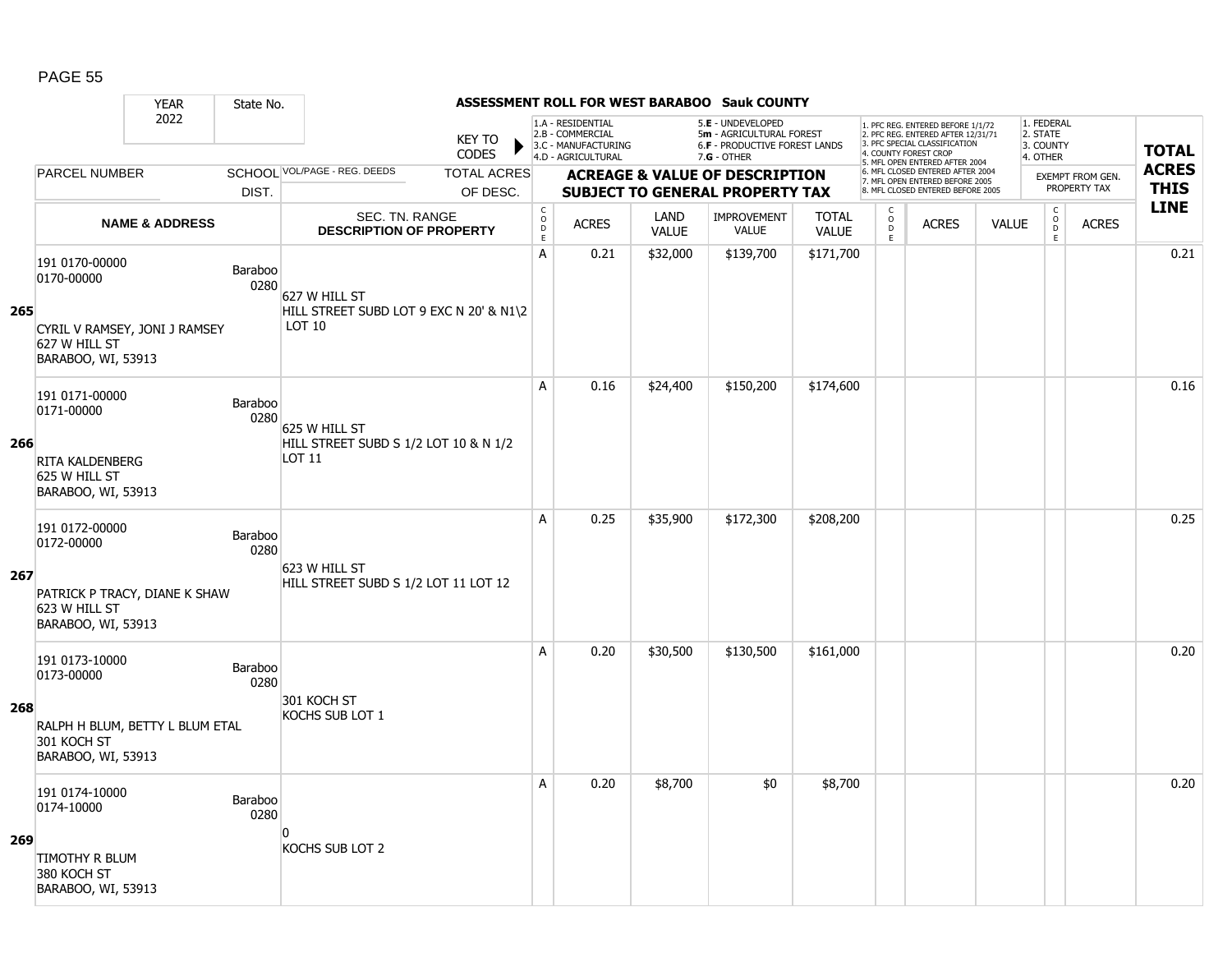#### YEAR State No. **ASSESSMENT ROLL FOR WEST BARABOO Sauk COUNTY** 2022 KEY TO **CODES** 1. PFC REG. ENTERED BEFORE 1/1/72 2. PFC REG. ENTERED AFTER 12/31/71 3. PFC SPECIAL CLASSIFICATION 4. COUNTY FOREST CROP 5. MFL OPEN ENTERED AFTER 2004 6. MFL CLOSED ENTERED AFTER 2004 7. MFL OPEN ENTERED BEFORE 2005 8. MFL CLOSED ENTERED BEFORE 2005 1. FEDERAL 2. STATE 3. COUNTY 4. OTHER **ACREAGE & VALUE OF DESCRIPTION SUBJECT TO GENERAL PROPERTY TAX** EXEMPT FROM GEN. PROPERTY TAX **TOTAL ACRES THIS LINE** 1.A - RESIDENTIAL 2.B - COMMERCIAL 3.C - MANUFACTURING 4.D - AGRICULTURAL 5.**E** - UNDEVELOPED 5**m** - AGRICULTURAL FOREST 6.**F** - PRODUCTIVE FOREST LANDS 7.**G** - OTHER TOTAL ACRES OF DESC. SCHOOL VOL/PAGE - REG. DEEDS DIST. PARCEL NUMBER ACRES C O  $\overline{D}$ E ACRES VALUE  $\mathsf{C}$ O  $\overline{D}$ E TOTAL VALUE IMPROVEMENT VALUE LAND ACRES | VALUE C O  $\overline{D}$ E SEC. TN. RANGE **DESCRIPTION OF PROPERTY NAME & ADDRESS 270** 191 0175-10000 151 0175-10000<br>0175-10000 Baraboo 0280 TIMOTHY R BLUM 380 KOCH ST BARABOO, WI, 53913 309 KOCH ST KOCHS SUB LOT 3 A 0.20 \$21,300 \$0 \$0 \$21,300 distance the set of the set of the set of the set of the set of the set of the se **271** 191 0176-00000 0176-00000 Baraboo 0280 ROBERT J WEDEKIND, PATRICIA R WEDEKIND 622 ISLAND CT BARABOO, WI, 53913 315 KOCH ST KOCHS SUB LOT 4 B | 0.20 \$19,100 | \$36,600 | \$55,700 | | | | | | | | 0.20 **272** 191 0177-00000 131 0177-00000<br>0177-00000 Baraboo 0280 JEFFERY R BLUM, KATHLEEN M BLUM 412 LYNN AVE BARABOO, WI, 53913 401 KOCH ST KOCHS SUB LOT 5 B 0.18 \$17,300 \$3,100 \$20,400 distance the set of the set of the set of the set of the set of the set of the s **273** 191 0178-00000 131 0178-00000<br>0178-00000 Baraboo 0280 M & J AUTO REPAIR LLC 315 KOCH ST BARABOO, WI, 53913 405 KOCH ST KOCHS SUB LOT 6 B 0.18 \$17,300 \$0 \$17,300 distance the 10.18 \$17,300 distance that the 10.18 **274** 191 0179-00000 131 0173-00000<br>0179-00000 Baraboo 0280 M & J AUTO REPAIR LLC 315 KOCH ST BARABOO, WI, 53913 409 KOCH ST KOCHS SUB LOT 7 B 0.18 \$17,300 \$0 \$17,300 discussed by 10.18 and 517,300 discussed by 10.18 and 5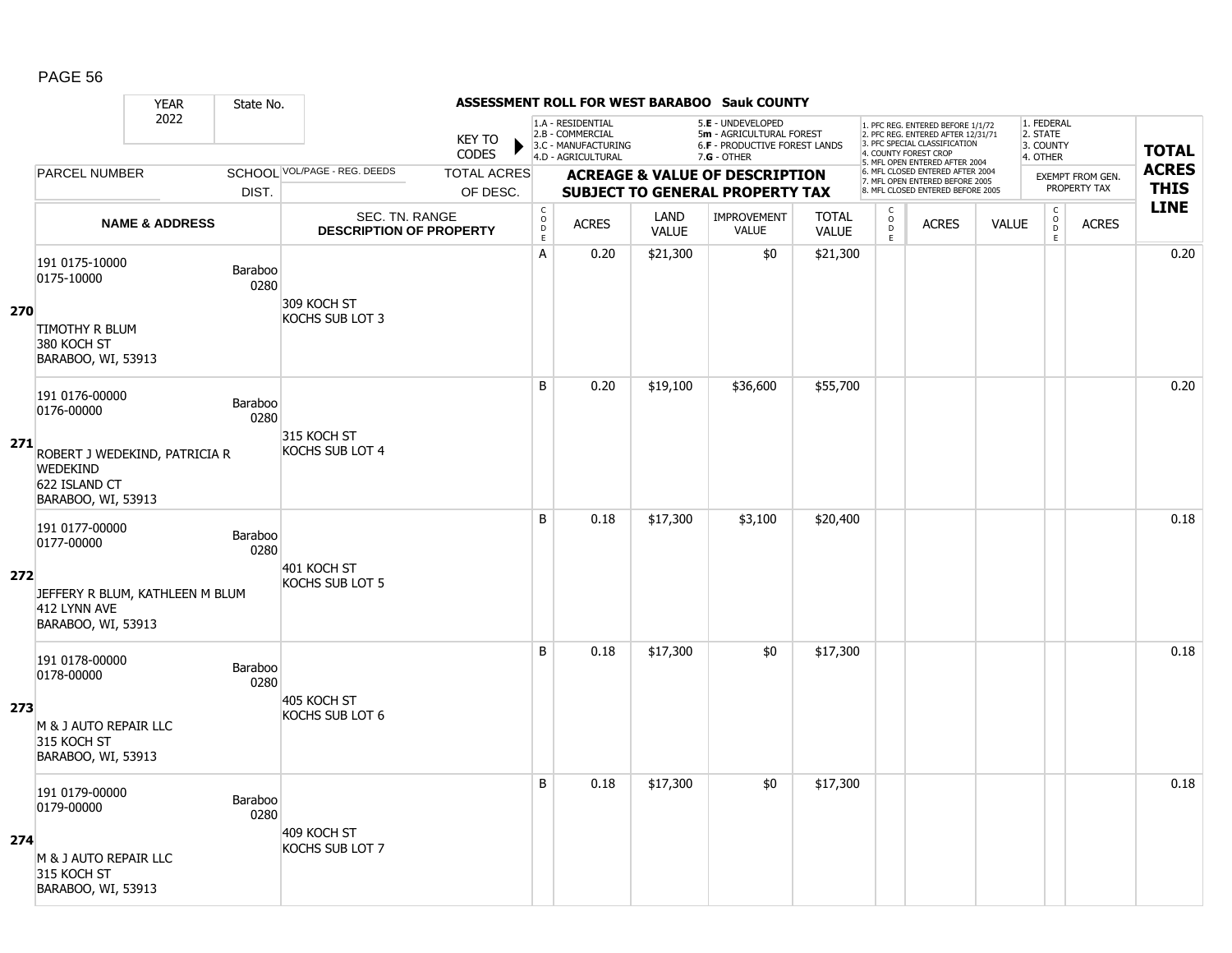|     |                                                                         | <b>YEAR</b>               | State No.       |                                                                                                                                              |                                            |                                                                                    |                      | <b>ASSESSMENT ROLL FOR WEST BARABOO Sauk COUNTY</b>                                                    |                              |                                     |                                                                                                                                   |              |                                                 |                         |              |
|-----|-------------------------------------------------------------------------|---------------------------|-----------------|----------------------------------------------------------------------------------------------------------------------------------------------|--------------------------------------------|------------------------------------------------------------------------------------|----------------------|--------------------------------------------------------------------------------------------------------|------------------------------|-------------------------------------|-----------------------------------------------------------------------------------------------------------------------------------|--------------|-------------------------------------------------|-------------------------|--------------|
|     |                                                                         | 2022                      |                 | <b>KEY TO</b><br><b>CODES</b>                                                                                                                |                                            | 1.A - RESIDENTIAL<br>2.B - COMMERCIAL<br>3.C - MANUFACTURING<br>4.D - AGRICULTURAL |                      | 5.E - UNDEVELOPED<br>5m - AGRICULTURAL FOREST<br><b>6.F - PRODUCTIVE FOREST LANDS</b><br>$7.G - OTHER$ |                              |                                     | 1. PFC REG. ENTERED BEFORE 1/1/72<br>2. PFC REG. ENTERED AFTER 12/31/71<br>3. PFC SPECIAL CLASSIFICATION<br>4. COUNTY FOREST CROP |              | 1. FEDERAL<br>2. STATE<br>3. COUNTY<br>4. OTHER |                         | <b>TOTAL</b> |
|     | <b>PARCEL NUMBER</b>                                                    |                           |                 | SCHOOL VOL/PAGE - REG. DEEDS<br><b>TOTAL ACRES</b>                                                                                           |                                            |                                                                                    |                      | <b>ACREAGE &amp; VALUE OF DESCRIPTION</b>                                                              |                              |                                     | 5. MFL OPEN ENTERED AFTER 2004<br>6. MFL CLOSED ENTERED AFTER 2004                                                                |              |                                                 | <b>EXEMPT FROM GEN.</b> | <b>ACRES</b> |
|     |                                                                         |                           | DIST.           | OF DESC.                                                                                                                                     |                                            |                                                                                    |                      | <b>SUBJECT TO GENERAL PROPERTY TAX</b>                                                                 |                              |                                     | 7. MFL OPEN ENTERED BEFORE 2005<br>8. MFL CLOSED ENTERED BEFORE 2005                                                              |              |                                                 | PROPERTY TAX            | <b>THIS</b>  |
|     |                                                                         | <b>NAME &amp; ADDRESS</b> |                 | SEC. TN. RANGE<br><b>DESCRIPTION OF PROPERTY</b>                                                                                             | $\mathsf C$<br>$\circ$<br>D<br>$\mathsf E$ | <b>ACRES</b>                                                                       | LAND<br><b>VALUE</b> | <b>IMPROVEMENT</b><br><b>VALUE</b>                                                                     | <b>TOTAL</b><br><b>VALUE</b> | $\mathsf C$<br>$\overline{0}$<br>E. | <b>ACRES</b>                                                                                                                      | <b>VALUE</b> | $\mathsf{C}$<br>$\overline{0}$<br>E             | <b>ACRES</b>            | <b>LINE</b>  |
| 275 | 191 0180-00000<br>0180-00000                                            |                           | Baraboo<br>0280 | 149 W MAPLE ST<br>S 34-12-6 PRT NE1/4 SE1/4 KOCHS SUB                                                                                        | B                                          | 0.18                                                                               | \$17,300             | \$18,500                                                                                               | \$35,800                     |                                     |                                                                                                                                   |              |                                                 |                         | 0.18         |
|     | <b>BALLWEG RENTALS LLC</b><br>E11787 CITY VIEW RD<br>BARABOO, WI, 53913 |                           |                 | LOT 8                                                                                                                                        |                                            |                                                                                    |                      |                                                                                                        |                              |                                     |                                                                                                                                   |              |                                                 |                         |              |
|     | 191 0181-00000<br>0181-00000                                            |                           | Baraboo<br>0280 |                                                                                                                                              | B                                          | 0.18                                                                               | \$17,300             | \$67,700                                                                                               | \$85,000                     |                                     |                                                                                                                                   |              |                                                 |                         | 0.18         |
| 276 | M & J AUTO REPAIR LLC<br>315 KOCH ST<br>BARABOO, WI, 53913              |                           |                 | 145 W MAPLE ST<br><b>KOCHS SUB LOT 9</b>                                                                                                     |                                            |                                                                                    |                      |                                                                                                        |                              |                                     |                                                                                                                                   |              |                                                 |                         |              |
| 277 | 191 0182-00000<br>0182-00000                                            |                           |                 | 154/156 W MAPLE ST 1/3<br>Baraboo S 34-12-6 PRT NE1/4 SE1/4 KOCHS SUB<br>0280 LOT 11 &<br>ALL VAC KOCH ST LYING N OF N LI MAPLE<br><b>ST</b> | A                                          | 0.28                                                                               | \$37,200             | \$222,700                                                                                              | \$259,900                    |                                     |                                                                                                                                   |              |                                                 |                         | 0.28         |
|     | MIKES RENTALS LLC<br>145 W MAPLE ST<br>BARABOO, WI, 53913               |                           |                 | EXC E 11' THEREOF (VAC R149-709)<br>(W/EASE PER<br>D-648729) (ASSESSMENT INCL 191-0343 &<br>191-0343-2)                                      |                                            |                                                                                    |                      |                                                                                                        |                              |                                     |                                                                                                                                   |              |                                                 |                         |              |
|     | 191 0183-00000<br>0183-00000                                            |                           | Baraboo         | 0280 422 KOCH ST<br>KOCHS SUB LOT 12 & E11' OF VAC KOCH ST                                                                                   | B                                          | 0.23                                                                               | \$50,600             | \$199,900                                                                                              | \$250,500                    |                                     |                                                                                                                                   |              |                                                 |                         | 0.23         |
| 278 | MIKES RENTALS LLC<br>145 W MAPLE ST<br>BARABOO, WI, 53913               |                           |                 | LYING N OF N LI MAPLE ST (VAC R149-709)<br>(S/EASE PER D-648729)                                                                             |                                            |                                                                                    |                      |                                                                                                        |                              |                                     |                                                                                                                                   |              |                                                 |                         |              |
| 279 | 191 0184-00000<br>0184-00000                                            |                           | Baraboo<br>0280 | 420 KOCH ST<br>KOCHS SUB LOT 13 & ALL VAC END ST PER                                                                                         | B                                          | 0.39                                                                               | \$57,100             | \$147,300                                                                                              | \$204,400                    |                                     |                                                                                                                                   |              |                                                 |                         | 0.39         |
|     | MIKES RENTALS LLC<br>145 W MAPLE ST<br>BARABOO, WI, 53913               |                           |                 | R149-709 & R674-983                                                                                                                          |                                            |                                                                                    |                      |                                                                                                        |                              |                                     |                                                                                                                                   |              |                                                 |                         |              |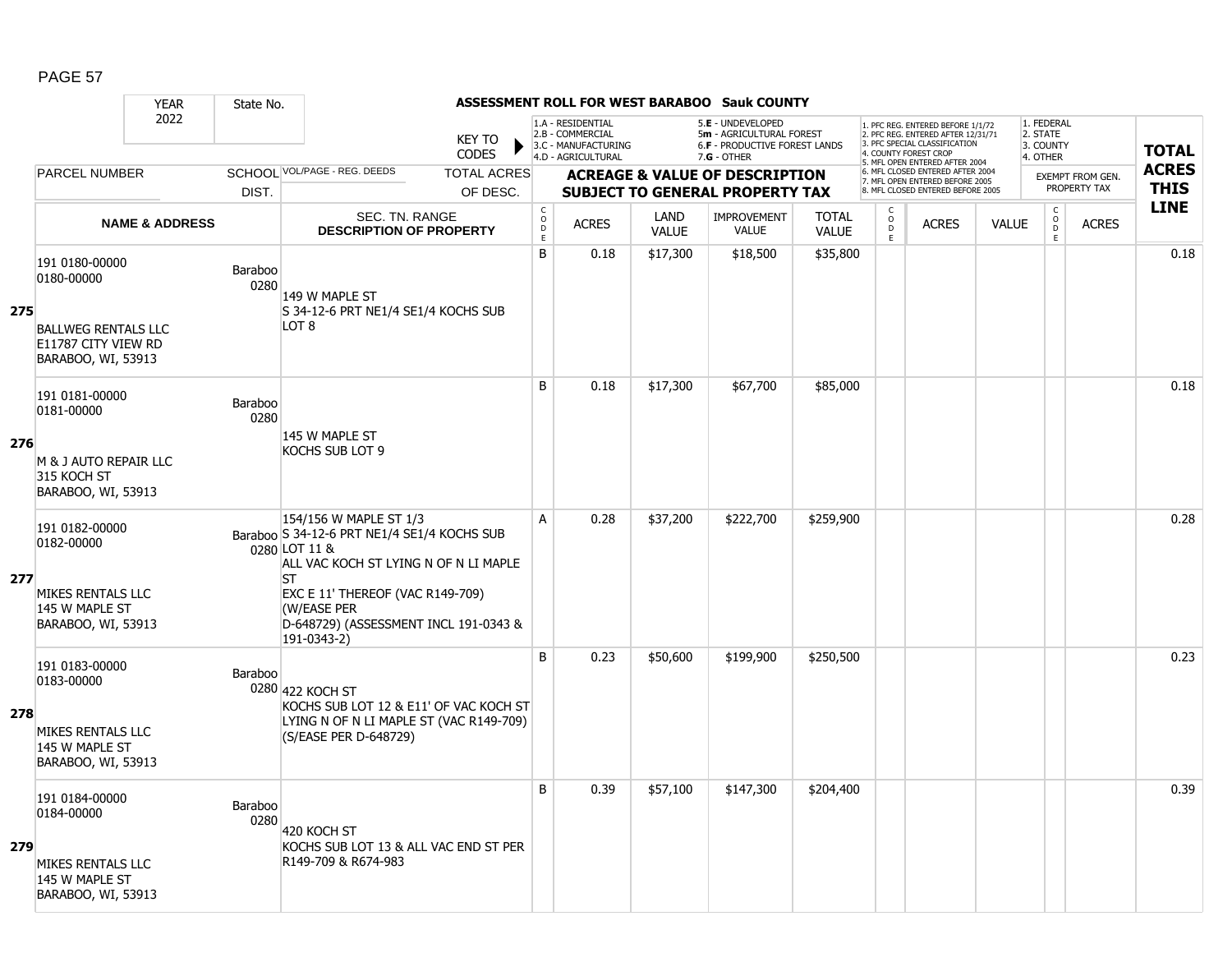|     |                                                            | <b>YEAR</b>                                                  | State No.       |                                                                            |                               |                                            |                                                                                    |                             | ASSESSMENT ROLL FOR WEST BARABOO Sauk COUNTY                                                    |                              |                                   |                                                                                                                                   |              |                                                 |                         |              |
|-----|------------------------------------------------------------|--------------------------------------------------------------|-----------------|----------------------------------------------------------------------------|-------------------------------|--------------------------------------------|------------------------------------------------------------------------------------|-----------------------------|-------------------------------------------------------------------------------------------------|------------------------------|-----------------------------------|-----------------------------------------------------------------------------------------------------------------------------------|--------------|-------------------------------------------------|-------------------------|--------------|
|     |                                                            | 2022<br>SCHOOL VOL/PAGE - REG. DEEDS<br><b>PARCEL NUMBER</b> |                 |                                                                            | <b>KEY TO</b><br><b>CODES</b> |                                            | 1.A - RESIDENTIAL<br>2.B - COMMERCIAL<br>3.C - MANUFACTURING<br>4.D - AGRICULTURAL |                             | 5.E - UNDEVELOPED<br>5m - AGRICULTURAL FOREST<br>6.F - PRODUCTIVE FOREST LANDS<br>$7.G - OTHER$ |                              |                                   | 1. PFC REG. ENTERED BEFORE 1/1/72<br>2. PFC REG. ENTERED AFTER 12/31/71<br>3. PFC SPECIAL CLASSIFICATION<br>4. COUNTY FOREST CROP |              | 1. FEDERAL<br>2. STATE<br>3. COUNTY<br>4. OTHER |                         | <b>TOTAL</b> |
|     |                                                            |                                                              |                 |                                                                            | <b>TOTAL ACRES</b>            |                                            |                                                                                    |                             |                                                                                                 |                              |                                   | 5. MFL OPEN ENTERED AFTER 2004<br>6. MFL CLOSED ENTERED AFTER 2004                                                                |              |                                                 | <b>EXEMPT FROM GEN.</b> | <b>ACRES</b> |
|     |                                                            |                                                              | DIST.           |                                                                            | OF DESC.                      |                                            |                                                                                    |                             | <b>ACREAGE &amp; VALUE OF DESCRIPTION</b><br><b>SUBJECT TO GENERAL PROPERTY TAX</b>             |                              |                                   | 7. MFL OPEN ENTERED BEFORE 2005<br>8. MFL CLOSED ENTERED BEFORE 2005                                                              |              |                                                 | PROPERTY TAX            | <b>THIS</b>  |
|     |                                                            | <b>NAME &amp; ADDRESS</b>                                    |                 | SEC. TN. RANGE<br><b>DESCRIPTION OF PROPERTY</b>                           |                               | $\mathsf C$<br>$\circ$<br>D<br>$\mathsf E$ | <b>ACRES</b>                                                                       | <b>LAND</b><br><b>VALUE</b> | <b>IMPROVEMENT</b><br><b>VALUE</b>                                                              | <b>TOTAL</b><br><b>VALUE</b> | $\mathsf{C}$<br>$\circ$<br>D<br>E | <b>ACRES</b>                                                                                                                      | <b>VALUE</b> | $\mathsf C$<br>$\overline{0}$<br>$\mathsf E$    | <b>ACRES</b>            | <b>LINE</b>  |
| 280 | 191 0185-00000<br>0185-00000                               |                                                              | Baraboo<br>0280 | 400 KOCH ST<br>KOCHS SUB PRT LOTS $14 & 15 = CSM$                          |                               | A                                          | 0.30                                                                               | \$8,500                     | \$0                                                                                             | \$8,500                      |                                   |                                                                                                                                   |              |                                                 |                         | 0.30         |
|     | <b>TIMOTHY R BLUM</b><br>380 KOCH ST<br>BARABOO, WI, 53913 |                                                              |                 | #4204 LOT 1 0.3A (PRT NE SE 34-12-6)                                       |                               |                                            |                                                                                    |                             |                                                                                                 |                              |                                   |                                                                                                                                   |              |                                                 |                         |              |
|     | 191 0186-00000<br>0186-00000                               |                                                              | Baraboo<br>0280 | 380 KOCH ST                                                                |                               | A                                          | 0.40                                                                               | \$33,900                    | \$216,100                                                                                       | \$250,000                    |                                   |                                                                                                                                   |              |                                                 |                         | 0.40         |
| 281 | <b>TIMOTHY R BLUM</b><br>380 KOCH ST<br>BARABOO, WI, 53913 |                                                              |                 | KOCHS SUB PRT LOT 15 & $16 =$ CSM #4204<br>LOT 2 0.40A (PRT NE SE 34-12-6) |                               |                                            |                                                                                    |                             |                                                                                                 |                              |                                   |                                                                                                                                   |              |                                                 |                         |              |
|     | 191 0188-00000<br>0188-00000                               |                                                              | Baraboo<br>0280 | 320 KOCH ST                                                                |                               | B                                          | 0.22                                                                               | \$21,600                    | \$14,200                                                                                        | \$35,800                     |                                   |                                                                                                                                   |              |                                                 |                         | 0.22         |
| 282 | TIMOTHY R BLUM<br>380 KOCH ST<br>BARABOO, WI, 53913        |                                                              |                 | KOCHS SUB LOT 17                                                           |                               |                                            |                                                                                    |                             |                                                                                                 |                              |                                   |                                                                                                                                   |              |                                                 |                         |              |
|     | 191 0189-00000<br>0189-00000                               |                                                              | Baraboo<br>0280 | 310 KOCH ST                                                                |                               | B                                          | 0.24                                                                               | \$23,600                    | \$0                                                                                             | \$23,600                     |                                   |                                                                                                                                   |              |                                                 |                         | 0.24         |
| 283 | TIMOTHY R BLUM<br>380 KOCH ST<br>BARABOO, WI, 53913        |                                                              |                 | KOCHS SUB LOT 18                                                           |                               |                                            |                                                                                    |                             |                                                                                                 |                              |                                   |                                                                                                                                   |              |                                                 |                         |              |
|     | 191 0190-00000<br>0190-00000                               |                                                              | Baraboo<br>0280 | 306 KOCH ST                                                                |                               | B                                          | 0.25                                                                               | \$24,300                    | \$26,900                                                                                        | \$51,200                     |                                   |                                                                                                                                   |              |                                                 |                         | 0.25         |
| 284 | <b>TIMOTHY R BLUM</b><br>380 KOCH ST<br>BARABOO, WI, 53913 |                                                              |                 | KOCHS SUB LOT 19                                                           |                               |                                            |                                                                                    |                             |                                                                                                 |                              |                                   |                                                                                                                                   |              |                                                 |                         |              |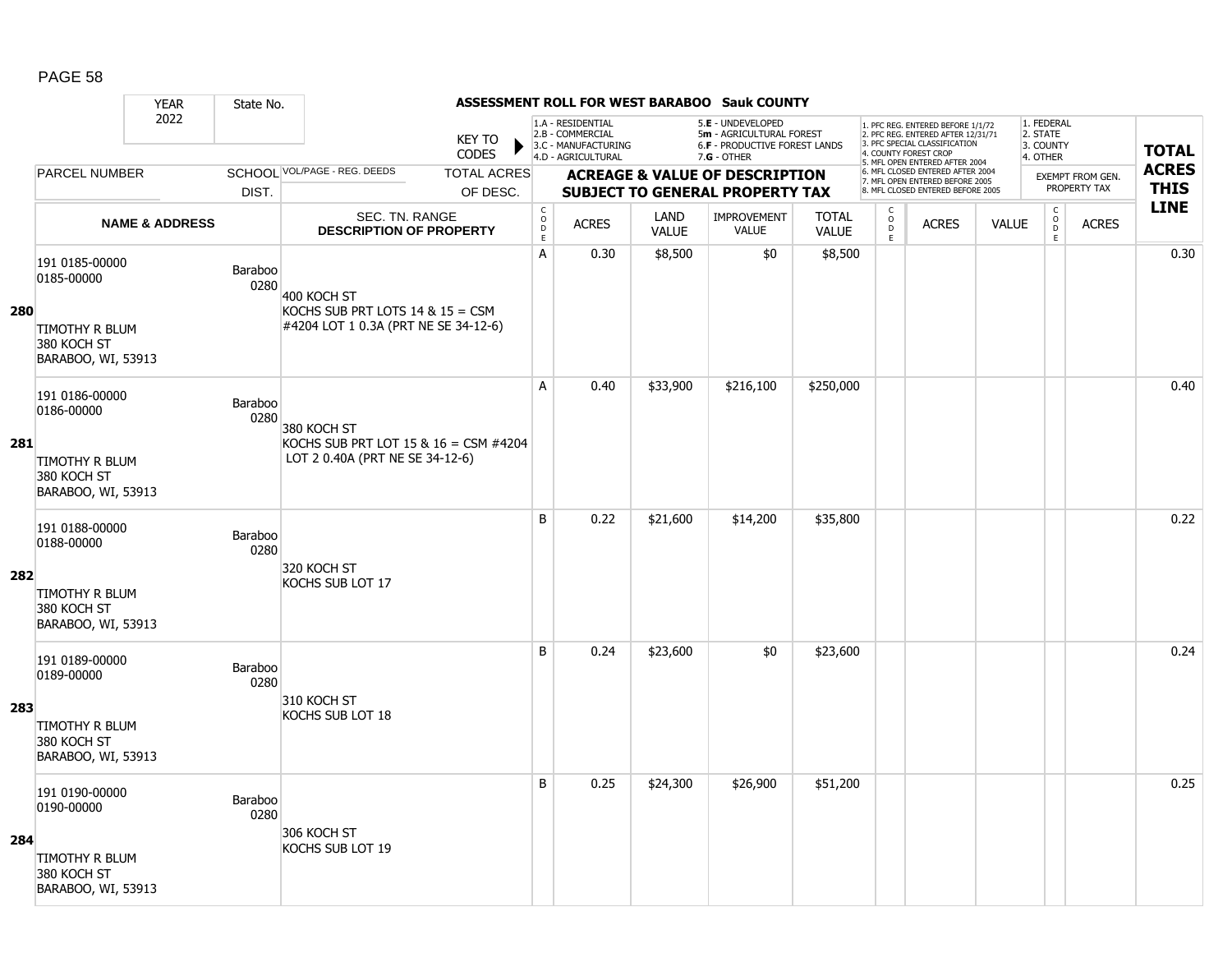|     |                                                                                                                         | <b>YEAR</b>               | State No.       |                                                                                                                                                         |                               |                                      |                                                                                    |                      | ASSESSMENT ROLL FOR WEST BARABOO Sauk COUNTY                                                           |                              |                                   |                                                                                                                                   |              |                                                 |                         |              |
|-----|-------------------------------------------------------------------------------------------------------------------------|---------------------------|-----------------|---------------------------------------------------------------------------------------------------------------------------------------------------------|-------------------------------|--------------------------------------|------------------------------------------------------------------------------------|----------------------|--------------------------------------------------------------------------------------------------------|------------------------------|-----------------------------------|-----------------------------------------------------------------------------------------------------------------------------------|--------------|-------------------------------------------------|-------------------------|--------------|
|     |                                                                                                                         | 2022                      |                 |                                                                                                                                                         | <b>KEY TO</b><br><b>CODES</b> |                                      | 1.A - RESIDENTIAL<br>2.B - COMMERCIAL<br>3.C - MANUFACTURING<br>4.D - AGRICULTURAL |                      | 5.E - UNDEVELOPED<br>5m - AGRICULTURAL FOREST<br><b>6.F - PRODUCTIVE FOREST LANDS</b><br>$7.G - OTHER$ |                              |                                   | 1. PFC REG. ENTERED BEFORE 1/1/72<br>2. PFC REG. ENTERED AFTER 12/31/71<br>3. PFC SPECIAL CLASSIFICATION<br>4. COUNTY FOREST CROP |              | 1. FEDERAL<br>2. STATE<br>3. COUNTY<br>4. OTHER |                         | <b>TOTAL</b> |
|     | <b>PARCEL NUMBER</b>                                                                                                    |                           |                 | SCHOOL VOL/PAGE - REG. DEEDS                                                                                                                            | <b>TOTAL ACRES</b>            |                                      |                                                                                    |                      | <b>ACREAGE &amp; VALUE OF DESCRIPTION</b>                                                              |                              |                                   | 5. MFL OPEN ENTERED AFTER 2004<br>6. MFL CLOSED ENTERED AFTER 2004                                                                |              |                                                 | <b>EXEMPT FROM GEN.</b> | <b>ACRES</b> |
|     |                                                                                                                         |                           | DIST.           |                                                                                                                                                         | OF DESC.                      |                                      |                                                                                    |                      | <b>SUBJECT TO GENERAL PROPERTY TAX</b>                                                                 |                              |                                   | 7. MFL OPEN ENTERED BEFORE 2005<br>8. MFL CLOSED ENTERED BEFORE 2005                                                              |              |                                                 | PROPERTY TAX            | <b>THIS</b>  |
|     |                                                                                                                         | <b>NAME &amp; ADDRESS</b> |                 | <b>SEC. TN. RANGE</b><br><b>DESCRIPTION OF PROPERTY</b>                                                                                                 |                               | $_{\rm o}^{\rm c}$<br>D<br>$\bar{E}$ | <b>ACRES</b>                                                                       | LAND<br><b>VALUE</b> | <b>IMPROVEMENT</b><br><b>VALUE</b>                                                                     | <b>TOTAL</b><br><b>VALUE</b> | $\mathsf{C}$<br>$\circ$<br>D<br>E | <b>ACRES</b>                                                                                                                      | <b>VALUE</b> | $\begin{matrix} 0 \\ 0 \\ D \end{matrix}$<br>E  | <b>ACRES</b>            | <b>LINE</b>  |
| 285 | 191 0191-00000<br>0191-00000<br>JAYME G DAVID                                                                           |                           | Baraboo<br>0280 | 138 KOCH ST<br>KOCHS SUB LOT 20                                                                                                                         |                               | A                                    | 0.25                                                                               | \$35,900             | \$128,100                                                                                              | \$164,000                    |                                   |                                                                                                                                   |              |                                                 |                         | 0.25         |
|     | 138 KOCH ST<br>BARABOO, WI, 53913                                                                                       |                           |                 |                                                                                                                                                         |                               | A                                    | 0.35                                                                               | \$40,200             | \$203,500                                                                                              | \$243,700                    |                                   |                                                                                                                                   |              |                                                 |                         | 0.35         |
| 286 | 191 0192-00000<br>0192-00000<br><b>JOHN L BANKS</b><br>809 ROSEMARY LN<br>BARABOO, WI, 53913                            |                           | Baraboo<br>0280 | 809 ROSEMARY LN<br>VILL. WEST BARABOO, KRUEGER'S SUB.,<br>LOT 1                                                                                         |                               |                                      |                                                                                    |                      |                                                                                                        |                              |                                   |                                                                                                                                   |              |                                                 |                         |              |
| 287 | 191 0193-00000<br>0193-00000<br>CLEMENT L SAFRANEK LE, KELSEY L BLUM CLEMENT L<br>805 ROSEMARY LN<br>BARABOO, WI, 53913 |                           |                 | Baraboo 805 ROSEMARY LN<br>0280 S 34-12-6 PRT NW1/4 NE1/4 KRUEGER'S<br><b>SUB LOT</b><br>2 (S/UTIL EASE PER D-1171026) (S/LE<br>SAFRANEK PER D-1163894) |                               | A                                    | 0.34                                                                               | \$39,800             | \$192,000                                                                                              | \$231,800                    |                                   |                                                                                                                                   |              |                                                 |                         | 0.34         |
| 288 | 191 0194-00000<br>0194-00000<br>LAURA B MC MICKLE<br>803 ROSEMARY LN<br>BARABOO, WI, 53913                              |                           | Baraboo<br>0280 | 803 ROSEMARY LN<br>VILL. WEST BARABOO, KRUEGER'S SUB.,<br>LOT <sub>3</sub>                                                                              |                               | A                                    | 0.33                                                                               | \$39,400             | \$153,300                                                                                              | \$192,700                    |                                   |                                                                                                                                   |              |                                                 |                         | 0.33         |
| 289 | 191 0195-00000<br>0195-00000<br>DONALD R GILE, DIANE M GILE<br>801 ROSEMARY LN<br>BARABOO, WI, 53913                    |                           | Baraboo<br>0280 | 801 ROSEMARY LN<br>VILL. WEST BARABOO, KRUEGER'S SUB.,<br>LOT <sub>4</sub>                                                                              |                               | A                                    | 0.31                                                                               | \$38,500             | \$109,200                                                                                              | \$147,700                    |                                   |                                                                                                                                   |              |                                                 |                         | 0.31         |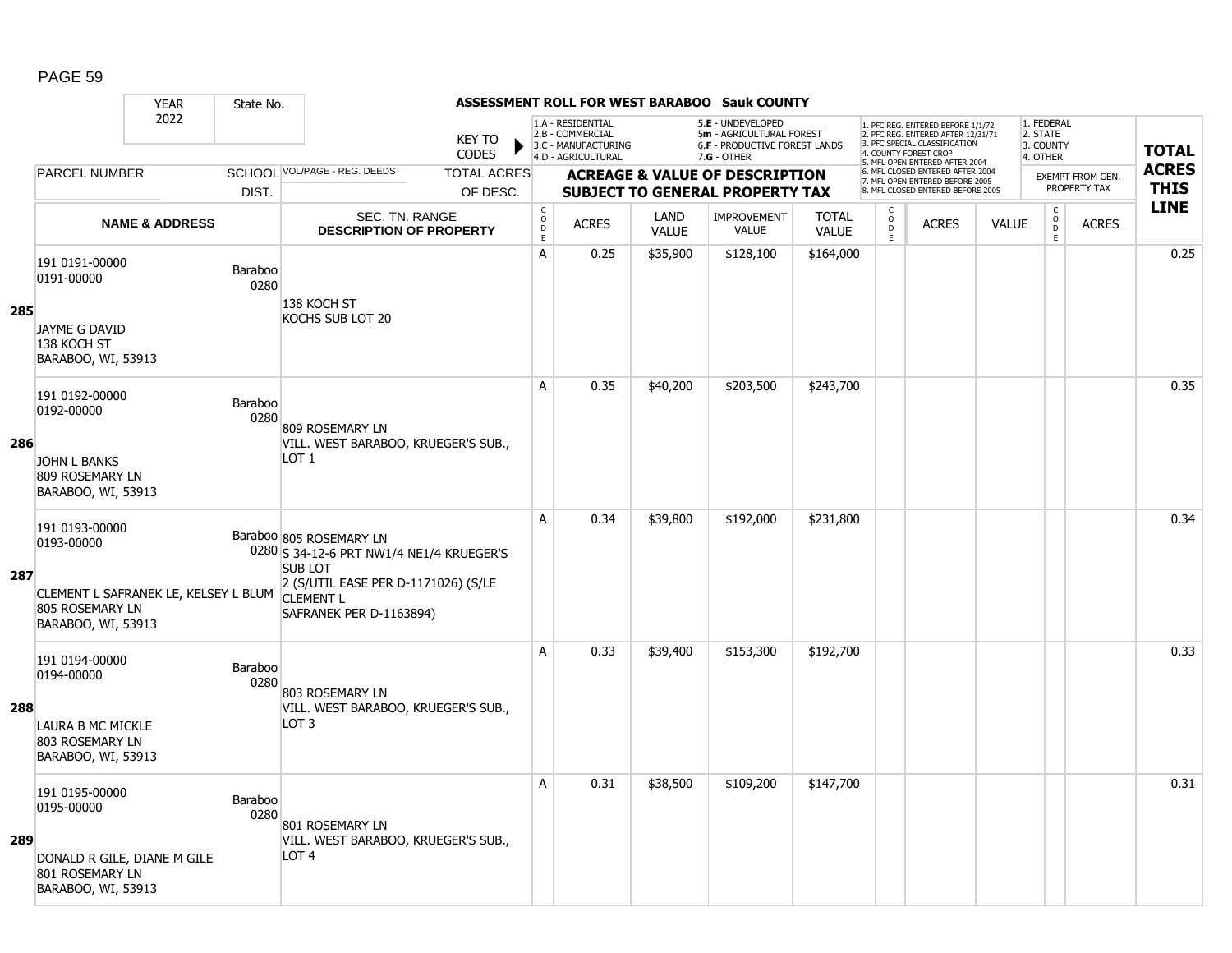|            |                                                                                                                         | <b>YEAR</b>               | State No.       |                                                                                       |                               |                                       |                                                                                    |                      | <b>ASSESSMENT ROLL FOR WEST BARABOO Sauk COUNTY</b>                                           |                              |                                                |                                                                                                                                   |              |                                                 |                         |              |
|------------|-------------------------------------------------------------------------------------------------------------------------|---------------------------|-----------------|---------------------------------------------------------------------------------------|-------------------------------|---------------------------------------|------------------------------------------------------------------------------------|----------------------|-----------------------------------------------------------------------------------------------|------------------------------|------------------------------------------------|-----------------------------------------------------------------------------------------------------------------------------------|--------------|-------------------------------------------------|-------------------------|--------------|
|            |                                                                                                                         | 2022                      |                 |                                                                                       | <b>KEY TO</b><br><b>CODES</b> |                                       | 1.A - RESIDENTIAL<br>2.B - COMMERCIAL<br>3.C - MANUFACTURING<br>4.D - AGRICULTURAL |                      | 5.E - UNDEVELOPED<br>5m - AGRICULTURAL FOREST<br>6.F - PRODUCTIVE FOREST LANDS<br>7.G - OTHER |                              |                                                | 1. PFC REG. ENTERED BEFORE 1/1/72<br>2. PFC REG. ENTERED AFTER 12/31/71<br>3. PFC SPECIAL CLASSIFICATION<br>4. COUNTY FOREST CROP |              | 1. FEDERAL<br>2. STATE<br>3. COUNTY<br>4. OTHER |                         | <b>TOTAL</b> |
|            | <b>PARCEL NUMBER</b>                                                                                                    |                           |                 | SCHOOL VOL/PAGE - REG. DEEDS                                                          | <b>TOTAL ACRES</b>            |                                       |                                                                                    |                      | <b>ACREAGE &amp; VALUE OF DESCRIPTION</b>                                                     |                              |                                                | 5. MFL OPEN ENTERED AFTER 2004<br>6. MFL CLOSED ENTERED AFTER 2004                                                                |              |                                                 | <b>EXEMPT FROM GEN.</b> | <b>ACRES</b> |
|            |                                                                                                                         |                           | DIST.           |                                                                                       | OF DESC.                      |                                       |                                                                                    |                      | <b>SUBJECT TO GENERAL PROPERTY TAX</b>                                                        |                              |                                                | 7. MFL OPEN ENTERED BEFORE 2005<br>8. MFL CLOSED ENTERED BEFORE 2005                                                              |              |                                                 | PROPERTY TAX            | <b>THIS</b>  |
|            |                                                                                                                         | <b>NAME &amp; ADDRESS</b> |                 | SEC. TN. RANGE<br><b>DESCRIPTION OF PROPERTY</b>                                      |                               | $\mathsf C$<br>$\mathsf{O}$<br>D<br>E | <b>ACRES</b>                                                                       | LAND<br><b>VALUE</b> | <b>IMPROVEMENT</b><br><b>VALUE</b>                                                            | <b>TOTAL</b><br><b>VALUE</b> | $\begin{matrix} 0 \\ 0 \\ D \end{matrix}$<br>E | <b>ACRES</b>                                                                                                                      | <b>VALUE</b> | $\begin{matrix} 0 \\ 0 \\ 0 \end{matrix}$<br>E  | <b>ACRES</b>            | <b>LINE</b>  |
| <b>290</b> | 191 0196-00000<br>0196-00000<br><b>JESSICA L BELLARD</b><br>806 ROSEMARY LN<br>BARABOO, WI, 53913                       |                           | Baraboo<br>0280 | 806 ROSEMARY LN<br>VILL. WEST BARABOO, KRUEGER'S SUB.,<br>LOT <sub>5</sub>            |                               | A                                     | 0.36                                                                               | \$40,700             | \$161,900                                                                                     | \$202,600                    |                                                |                                                                                                                                   |              |                                                 |                         | 0.36         |
| 291        | 191 0197-00000<br>0197-00000<br><b>JEFFREY BLANKENSHIP</b><br>804 ROSEMARY LN<br>BARABOO, WI, 53913                     |                           | Baraboo<br>0280 | 804 ROSEMARY LN<br>VILL. WEST BARABOO, KRUEGER'S SUB.,<br>LOT 6                       |                               | A                                     | 0.36                                                                               | \$40,700             | \$238,500                                                                                     | \$279,200                    |                                                |                                                                                                                                   |              |                                                 |                         | 0.36         |
| 292        | 191 0198-00000<br>0198-00000<br>PAUL B & SHIRLEY A SOBIECK LIVING<br><b>TRUST</b><br>1017 15TH ST<br>BARABOO, WI, 53913 |                           | Baraboo<br>0280 | 802 ROSEMARY LN<br>VILL. WEST BARABOO, KRUEGER'S SUB.,<br>LOT <sub>7</sub>            |                               | Α                                     | 0.36                                                                               | \$40,700             | \$100,100                                                                                     | \$140,800                    |                                                |                                                                                                                                   |              |                                                 |                         | 0.36         |
| 293        | 191 0199-00000<br>0199-00000<br>JOHN M ROCHE, DOROTHY GOODHART<br><b>ROCHE</b><br>800 ROSEMARY LN<br>BARABOO, WI, 53913 |                           | Baraboo<br>0280 | 800 ROSEMARY LN<br>VILL. WEST BARABOO, KRUEGER'S SUB.,<br>LOT <sub>8</sub>            |                               | A                                     | 0.47                                                                               | \$45,500             | \$130,400                                                                                     | \$175,900                    |                                                |                                                                                                                                   |              |                                                 |                         | 0.47         |
| 294        | 191 0200-00000<br>0200-00000<br><b>WEBER RENTALS LLC</b><br>922 OTT LN<br>BARABOO, WI, 53913                            |                           | Baraboo         | 0280 203 LINN ST<br>S 34-12-6 PRT NE1/4 SE1/4 LYONS LOT 1 &<br>$E_1/2$<br>LOT 2 BLK 1 |                               | A                                     | 0.30                                                                               | \$38,100             | \$86,100                                                                                      | \$124,200                    |                                                |                                                                                                                                   |              |                                                 |                         | 0.30         |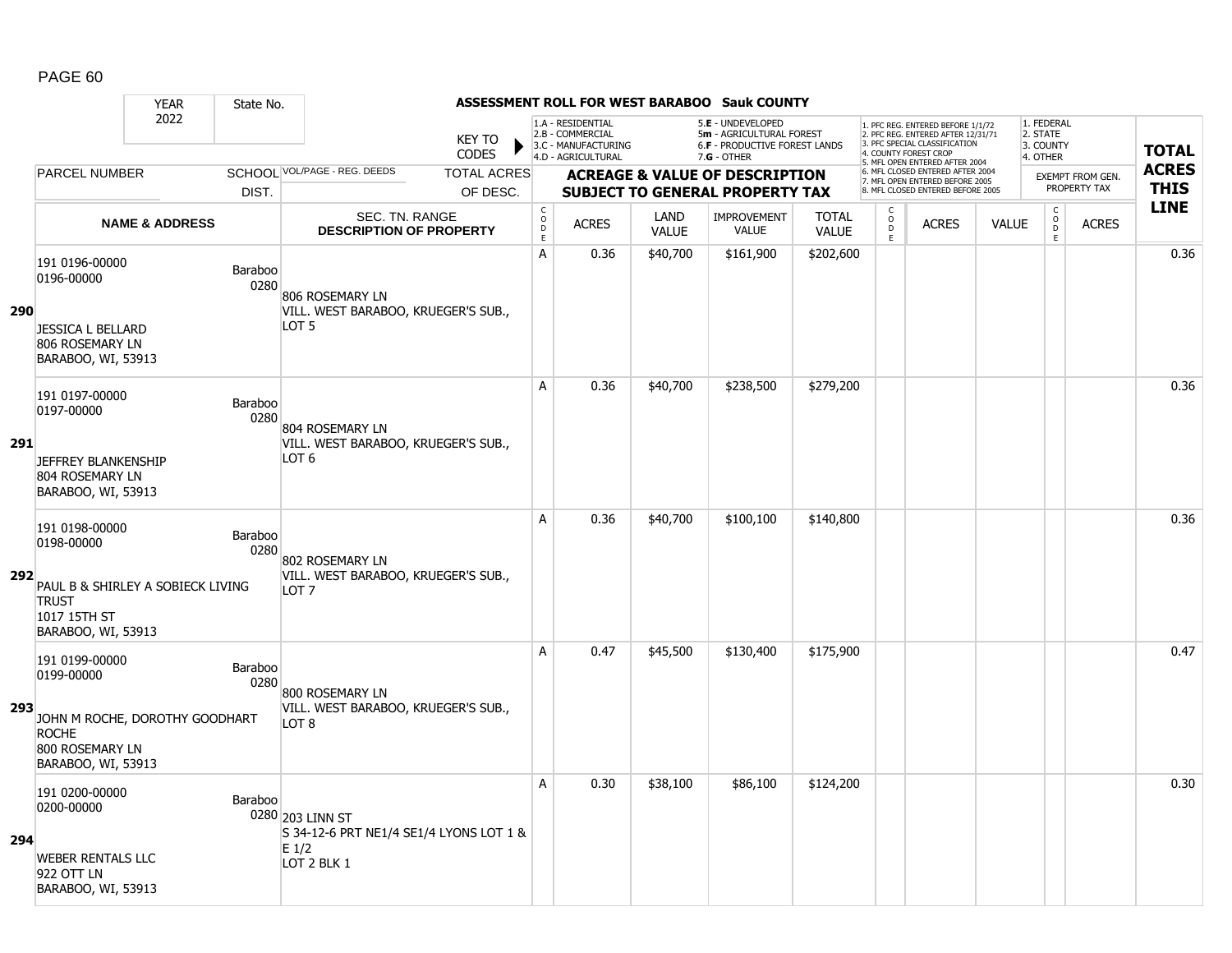|     |                                                                    | <b>YEAR</b>               | State No.       |                                                                                                           |                               |                                        |                                                                                    |                      | <b>ASSESSMENT ROLL FOR WEST BARABOO Sauk COUNTY</b>                                             |                              |                                    |                                                                                                                                   |              |                                                 |                         |              |
|-----|--------------------------------------------------------------------|---------------------------|-----------------|-----------------------------------------------------------------------------------------------------------|-------------------------------|----------------------------------------|------------------------------------------------------------------------------------|----------------------|-------------------------------------------------------------------------------------------------|------------------------------|------------------------------------|-----------------------------------------------------------------------------------------------------------------------------------|--------------|-------------------------------------------------|-------------------------|--------------|
|     |                                                                    | 2022                      |                 |                                                                                                           | <b>KEY TO</b><br><b>CODES</b> |                                        | 1.A - RESIDENTIAL<br>2.B - COMMERCIAL<br>3.C - MANUFACTURING<br>4.D - AGRICULTURAL |                      | 5.E - UNDEVELOPED<br>5m - AGRICULTURAL FOREST<br>6.F - PRODUCTIVE FOREST LANDS<br>$7.G - OTHER$ |                              |                                    | 1. PFC REG. ENTERED BEFORE 1/1/72<br>2. PFC REG. ENTERED AFTER 12/31/71<br>3. PFC SPECIAL CLASSIFICATION<br>4. COUNTY FOREST CROP |              | 1. FEDERAL<br>2. STATE<br>3. COUNTY<br>4. OTHER |                         | <b>TOTAL</b> |
|     | <b>PARCEL NUMBER</b>                                               |                           |                 | SCHOOL VOL/PAGE - REG. DEEDS                                                                              | <b>TOTAL ACRES</b>            |                                        |                                                                                    |                      | <b>ACREAGE &amp; VALUE OF DESCRIPTION</b>                                                       |                              |                                    | 5. MFL OPEN ENTERED AFTER 2004<br>6. MFL CLOSED ENTERED AFTER 2004                                                                |              |                                                 | <b>EXEMPT FROM GEN.</b> | <b>ACRES</b> |
|     |                                                                    |                           | DIST.           |                                                                                                           | OF DESC.                      |                                        |                                                                                    |                      | <b>SUBJECT TO GENERAL PROPERTY TAX</b>                                                          |                              |                                    | 7. MFL OPEN ENTERED BEFORE 2005<br>8. MFL CLOSED ENTERED BEFORE 2005                                                              |              |                                                 | PROPERTY TAX            | <b>THIS</b>  |
|     |                                                                    | <b>NAME &amp; ADDRESS</b> |                 | <b>SEC. TN. RANGE</b><br><b>DESCRIPTION OF PROPERTY</b>                                                   |                               | $_{\rm o}^{\rm c}$<br>D<br>$\mathsf E$ | <b>ACRES</b>                                                                       | LAND<br><b>VALUE</b> | <b>IMPROVEMENT</b><br><b>VALUE</b>                                                              | <b>TOTAL</b><br><b>VALUE</b> | $\mathsf{C}$<br>$\circ$<br>D<br>E. | <b>ACRES</b>                                                                                                                      | <b>VALUE</b> | $\mathsf C$<br>$\overline{0}$<br>E              | <b>ACRES</b>            | <b>LINE</b>  |
| 295 | 191 0201-00000<br>0201-00000                                       |                           | Baraboo<br>0280 | 213 LINN ST<br>LYONS LOT 3 & W 1/2 LOT 2 BLK 1                                                            |                               | А                                      | 0.30                                                                               | \$38,100             | \$103,000                                                                                       | \$141,100                    |                                    |                                                                                                                                   |              |                                                 |                         | 0.30         |
|     | <b>JILL L LUCE</b><br>213 LINN ST APT A<br>BARABOO, WI, 53913      |                           |                 |                                                                                                           |                               |                                        |                                                                                    |                      |                                                                                                 |                              |                                    |                                                                                                                                   |              |                                                 |                         |              |
|     | 191 0202-00000<br>0202-00000                                       |                           | Baraboo<br>0280 | 216 W MAPLE ST                                                                                            |                               | A                                      | 0.30                                                                               | \$38,100             | \$185,900                                                                                       | \$224,000                    |                                    |                                                                                                                                   |              |                                                 |                         | 0.30         |
| 296 | <b>MARY RADKE</b><br>216 W MAPLE ST<br>BARABOO, WI, 53913          |                           |                 | LYONS LOT 10 & W1/2 LOT 11 BLK 1                                                                          |                               |                                        |                                                                                    |                      |                                                                                                 |                              |                                    |                                                                                                                                   |              |                                                 |                         |              |
| 297 | 191 0203-00000<br>0203-00000                                       |                           | Baraboo         | 0280 501 WILLOW ST<br>S 34-12-6 PRT NE1/4 SE1/4 = T LYONS<br>(NKA V<br>WEST BARABOO) LOT 12 & E1/2 LOT 11 |                               | A                                      | 0.30                                                                               | \$38,100             | \$128,600                                                                                       | \$166,700                    |                                    |                                                                                                                                   |              |                                                 |                         | 0.30         |
|     | <b>BEN A STEWART</b><br>501 WILLOW ST<br>BARABOO, WI, 53913        |                           |                 | BLK 1                                                                                                     |                               |                                        |                                                                                    |                      |                                                                                                 |                              |                                    |                                                                                                                                   |              |                                                 |                         |              |
|     | 191 0204-00000<br>0204-00000                                       |                           | Baraboo<br>0280 |                                                                                                           |                               | A                                      | 0.20                                                                               | \$30,500             | \$0                                                                                             | \$30,500                     |                                    |                                                                                                                                   |              |                                                 |                         | 0.20         |
| 298 | Kathryn Meyer<br>221 Linn Street<br>West Baraboo, Wisconsin, 53913 |                           |                 | n<br>LYONS LOT 9 S/N10' SEWER EASE BLK 1                                                                  |                               |                                        |                                                                                    |                      |                                                                                                 |                              |                                    |                                                                                                                                   |              |                                                 |                         |              |
| 299 | 191 0205-00000<br>0205-00000                                       |                           | Baraboo<br>0280 | 221 LINN ST                                                                                               |                               | A                                      | 0.20                                                                               | \$30,500             | \$85,900                                                                                        | \$116,400                    |                                    |                                                                                                                                   |              |                                                 |                         | 0.20         |
|     | Kathryn Meyer<br>221 Linn Street<br>West Baraboo, Wisconsin, 53913 |                           |                 | LYONS LOT 4 BLK 1                                                                                         |                               |                                        |                                                                                    |                      |                                                                                                 |                              |                                    |                                                                                                                                   |              |                                                 |                         |              |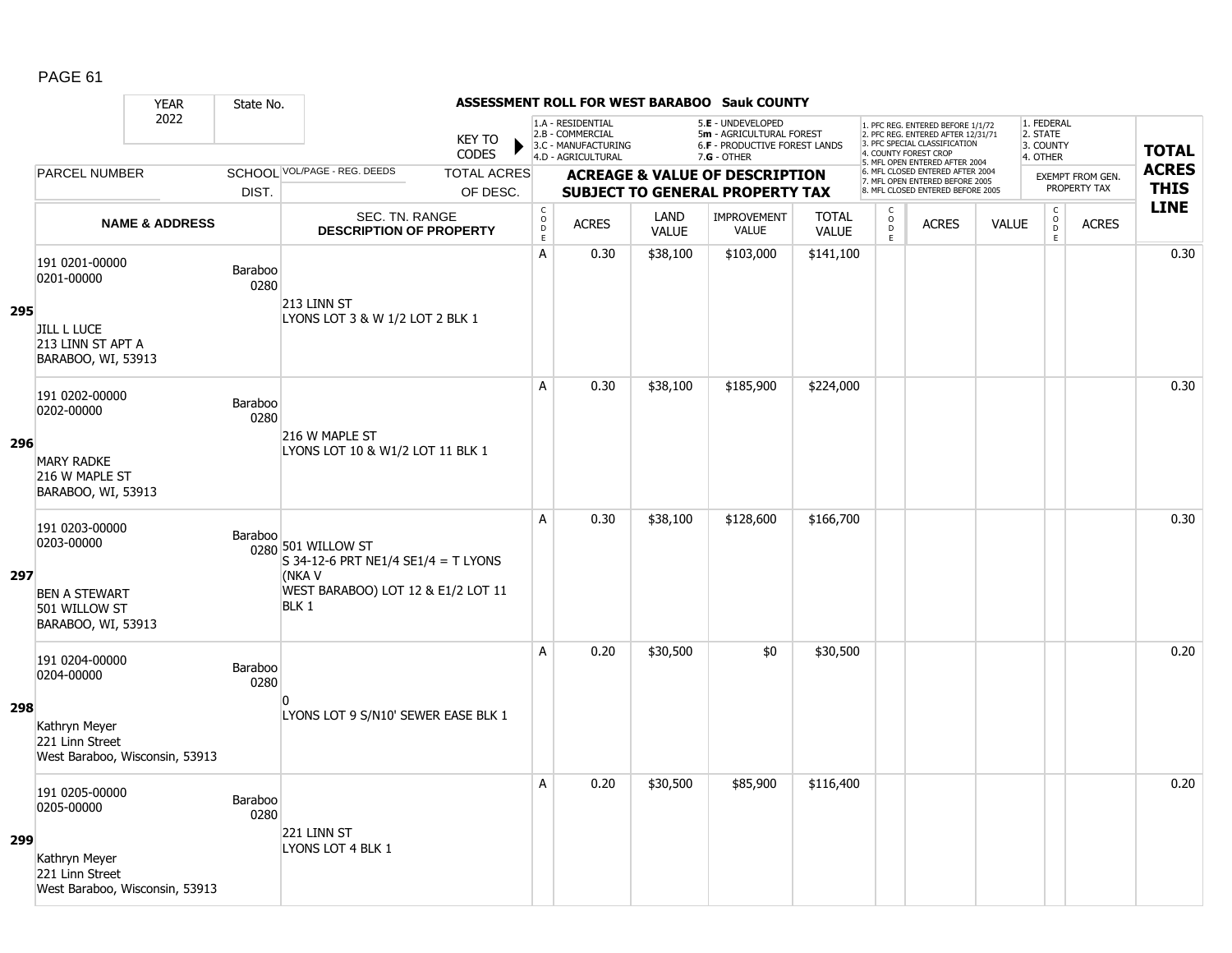|     |                                                                               | <b>YEAR</b>               | State No.              |                                                                |                                        |                                                                                    |                      | <b>ASSESSMENT ROLL FOR WEST BARABOO Sauk COUNTY</b>                                             |                              |                                    |                                                                                                                                   |              |                                                 |                                         |              |
|-----|-------------------------------------------------------------------------------|---------------------------|------------------------|----------------------------------------------------------------|----------------------------------------|------------------------------------------------------------------------------------|----------------------|-------------------------------------------------------------------------------------------------|------------------------------|------------------------------------|-----------------------------------------------------------------------------------------------------------------------------------|--------------|-------------------------------------------------|-----------------------------------------|--------------|
|     |                                                                               | 2022                      |                        | <b>KEY TO</b><br><b>CODES</b>                                  |                                        | 1.A - RESIDENTIAL<br>2.B - COMMERCIAL<br>3.C - MANUFACTURING<br>4.D - AGRICULTURAL |                      | 5.E - UNDEVELOPED<br>5m - AGRICULTURAL FOREST<br>6.F - PRODUCTIVE FOREST LANDS<br>$7.G - OTHER$ |                              |                                    | 1. PFC REG. ENTERED BEFORE 1/1/72<br>2. PFC REG. ENTERED AFTER 12/31/71<br>3. PFC SPECIAL CLASSIFICATION<br>4. COUNTY FOREST CROP |              | 1. FEDERAL<br>2. STATE<br>3. COUNTY<br>4. OTHER |                                         | <b>TOTAL</b> |
|     | <b>PARCEL NUMBER</b>                                                          |                           |                        | SCHOOL VOL/PAGE - REG. DEEDS<br><b>TOTAL ACRES</b>             |                                        |                                                                                    |                      |                                                                                                 |                              |                                    | 5. MFL OPEN ENTERED AFTER 2004<br>6. MFL CLOSED ENTERED AFTER 2004                                                                |              |                                                 |                                         | <b>ACRES</b> |
|     |                                                                               |                           | DIST.                  | OF DESC.                                                       |                                        |                                                                                    |                      | <b>ACREAGE &amp; VALUE OF DESCRIPTION</b><br><b>SUBJECT TO GENERAL PROPERTY TAX</b>             |                              |                                    | 7. MFL OPEN ENTERED BEFORE 2005<br>8. MFL CLOSED ENTERED BEFORE 2005                                                              |              |                                                 | <b>EXEMPT FROM GEN.</b><br>PROPERTY TAX | <b>THIS</b>  |
|     |                                                                               | <b>NAME &amp; ADDRESS</b> |                        | <b>SEC. TN. RANGE</b><br><b>DESCRIPTION OF PROPERTY</b>        | $_{\rm o}^{\rm c}$<br>D<br>$\mathsf E$ | <b>ACRES</b>                                                                       | LAND<br><b>VALUE</b> | <b>IMPROVEMENT</b><br><b>VALUE</b>                                                              | <b>TOTAL</b><br><b>VALUE</b> | $\mathsf{C}$<br>$\circ$<br>D<br>E. | <b>ACRES</b>                                                                                                                      | <b>VALUE</b> | $\mathsf C$<br>$\overline{0}$<br>E              | <b>ACRES</b>                            | <b>LINE</b>  |
| 300 | 191 0206-00000<br>0206-00000                                                  |                           | Baraboo<br>0280        | 225 LINN ST                                                    | А                                      | 0.20                                                                               | \$30,500             | \$113,800                                                                                       | \$144,300                    |                                    |                                                                                                                                   |              |                                                 |                                         | 0.20         |
|     | RICKY C MERGEN, CYNTHIA J MAYER<br>731 3RD ST<br>BARABOO, WI, 53913           |                           |                        | LYONS LOT 5 BLK 1                                              |                                        |                                                                                    |                      |                                                                                                 |                              |                                    |                                                                                                                                   |              |                                                 |                                         |              |
|     | 191 0207-00000<br>0207-00000                                                  |                           | <b>Baraboo</b><br>0280 | 231 LINN ST                                                    | A                                      | 0.20                                                                               | \$30,500             | \$97,200                                                                                        | \$127,700                    |                                    |                                                                                                                                   |              |                                                 |                                         | 0.20         |
| 301 | <b>SEAN FOSTER</b><br>231 LINN ST<br>BARABOO, WI, 53913                       |                           |                        | LYONS LOT 6 BLK 1                                              |                                        |                                                                                    |                      |                                                                                                 |                              |                                    |                                                                                                                                   |              |                                                 |                                         |              |
|     | 191 0208-00000<br>0208-00000                                                  |                           | <b>Baraboo</b><br>0280 | 508 CEDAR ST                                                   | A                                      | 0.20                                                                               | \$30,500             | \$68,000                                                                                        | \$98,500                     |                                    |                                                                                                                                   |              |                                                 |                                         | 0.20         |
| 302 | ADAM J KLITZKE, ROBIN L KLITZKE<br>E13921 COUNTY RD DL<br>MERRIMAC, WI, 53561 |                           |                        | LYONS N1/2 OF LOTS 7 & 8 BLK 1 SUBJ TO<br>SEWER EASE OVER N10' |                                        |                                                                                    |                      |                                                                                                 |                              |                                    |                                                                                                                                   |              |                                                 |                                         |              |
|     | 191 0209-00000<br>0209-00000                                                  |                           | Baraboo<br>0280        | 502 CEDAR ST                                                   | A                                      | 0.20                                                                               | \$30,500             | \$102,700                                                                                       | \$133,200                    |                                    |                                                                                                                                   |              |                                                 |                                         | 0.20         |
| 303 | CORY L CAMPBELL, HEIDI J CAMPBELL<br>502 CEDAR ST<br>BARABOO, WI, 53913       |                           |                        | LYONS S1/2 OF LOTS 7 & 8 BLK 1                                 |                                        |                                                                                    |                      |                                                                                                 |                              |                                    |                                                                                                                                   |              |                                                 |                                         |              |
|     | 191 0210-00000<br>0210-00000                                                  |                           | <b>Baraboo</b><br>0280 | 301 LINN ST                                                    | B                                      | 0.20                                                                               | \$24,000             | \$900                                                                                           | \$24,900                     |                                    |                                                                                                                                   |              |                                                 |                                         | 0.20         |
| 304 | 301 LINN LLC<br>1850 CORINTH DR<br>SUN PRAIRIE, WI, 53590                     |                           |                        | LYONS LOT 1 BLK 2                                              |                                        |                                                                                    |                      |                                                                                                 |                              |                                    |                                                                                                                                   |              |                                                 |                                         |              |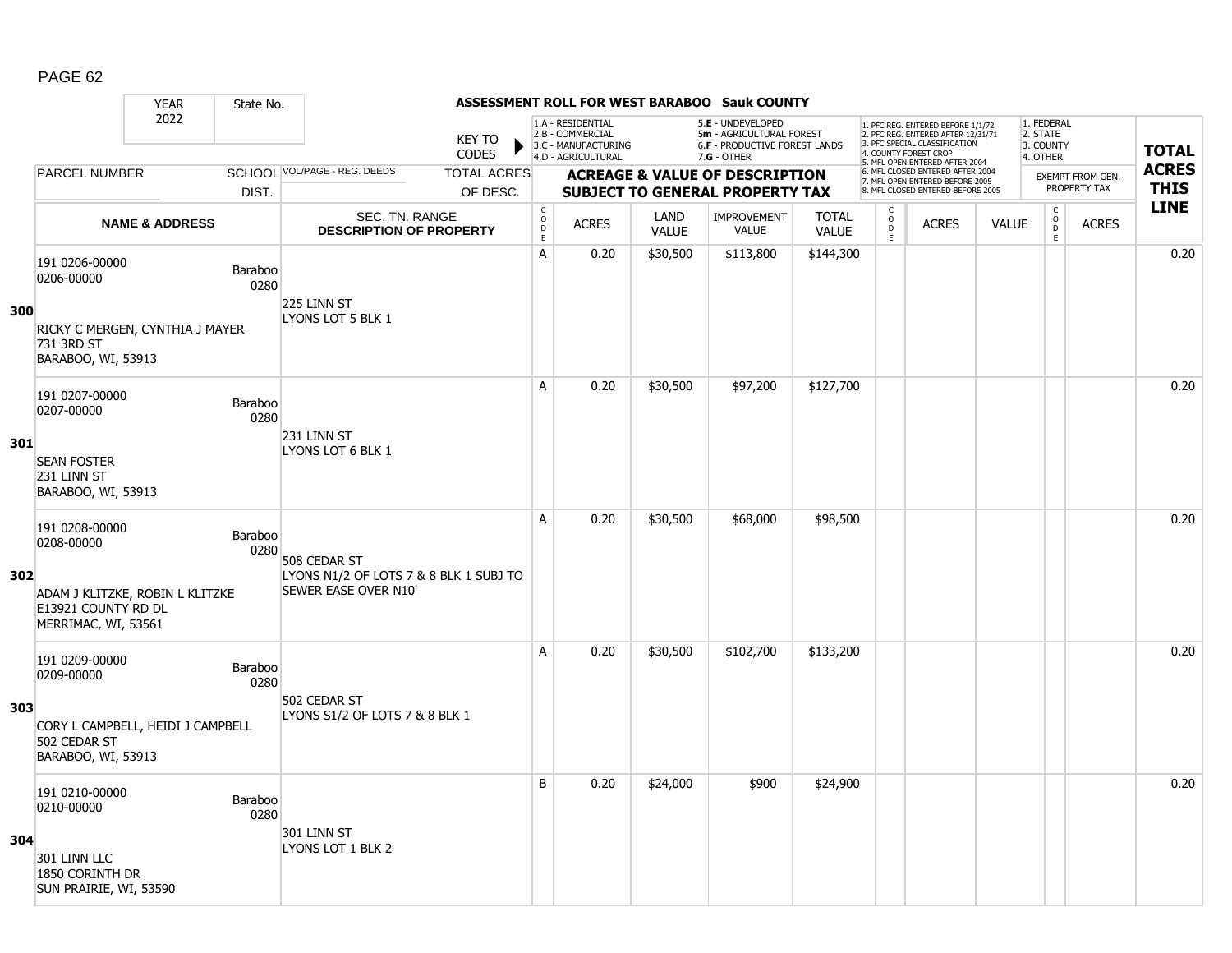|     |                                                               | <b>YEAR</b>               | State No.       |                                                           |                               |                                            |                                                                                    |                      | ASSESSMENT ROLL FOR WEST BARABOO Sauk COUNTY                                          |                              |                                   |                                                                                                          |              |                                     |                         |              |
|-----|---------------------------------------------------------------|---------------------------|-----------------|-----------------------------------------------------------|-------------------------------|--------------------------------------------|------------------------------------------------------------------------------------|----------------------|---------------------------------------------------------------------------------------|------------------------------|-----------------------------------|----------------------------------------------------------------------------------------------------------|--------------|-------------------------------------|-------------------------|--------------|
|     |                                                               | 2022                      |                 |                                                           | <b>KEY TO</b><br><b>CODES</b> |                                            | 1.A - RESIDENTIAL<br>2.B - COMMERCIAL<br>3.C - MANUFACTURING<br>4.D - AGRICULTURAL |                      | 5.E - UNDEVELOPED<br>5m - AGRICULTURAL FOREST<br><b>6.F - PRODUCTIVE FOREST LANDS</b> |                              | 4. COUNTY FOREST CROP             | 1. PFC REG. ENTERED BEFORE 1/1/72<br>2. PFC REG. ENTERED AFTER 12/31/71<br>3. PFC SPECIAL CLASSIFICATION |              | 1. FEDERAL<br>2. STATE<br>3. COUNTY |                         | <b>TOTAL</b> |
|     | <b>PARCEL NUMBER</b>                                          |                           |                 | SCHOOL VOL/PAGE - REG. DEEDS                              | <b>TOTAL ACRES</b>            |                                            |                                                                                    |                      | 7.G - OTHER<br><b>ACREAGE &amp; VALUE OF DESCRIPTION</b>                              |                              |                                   | 5. MFL OPEN ENTERED AFTER 2004<br>6. MFL CLOSED ENTERED AFTER 2004                                       |              | 4. OTHER                            | <b>EXEMPT FROM GEN.</b> | <b>ACRES</b> |
|     |                                                               |                           | DIST.           |                                                           | OF DESC.                      |                                            |                                                                                    |                      | <b>SUBJECT TO GENERAL PROPERTY TAX</b>                                                |                              |                                   | 7. MFL OPEN ENTERED BEFORE 2005<br>8. MFL CLOSED ENTERED BEFORE 2005                                     |              |                                     | PROPERTY TAX            | <b>THIS</b>  |
|     |                                                               | <b>NAME &amp; ADDRESS</b> |                 | SEC. TN. RANGE<br><b>DESCRIPTION OF PROPERTY</b>          |                               | $\mathsf C$<br>$\circ$<br>D<br>$\mathsf E$ | <b>ACRES</b>                                                                       | LAND<br><b>VALUE</b> | <b>IMPROVEMENT</b><br><b>VALUE</b>                                                    | <b>TOTAL</b><br><b>VALUE</b> | $\mathsf{C}$<br>$\circ$<br>D<br>E | <b>ACRES</b>                                                                                             | <b>VALUE</b> | C<br>$\overline{0}$<br>E            | <b>ACRES</b>            | <b>LINE</b>  |
| 305 | 191 0211-00000<br>0211-00000                                  |                           | Baraboo<br>0280 | 301 LINN ST<br>LYONS LOT 2, BLK 2 SUBJ TO EASE            |                               | B                                          | 0.20                                                                               | \$23,700             | \$149,900                                                                             | \$173,600                    |                                   |                                                                                                          |              |                                     |                         | 0.20         |
|     | 301 LINN LLC<br>1850 CORINTH DR<br>SUN PRAIRIE, WI, 53590     |                           |                 |                                                           |                               |                                            |                                                                                    |                      |                                                                                       |                              |                                   |                                                                                                          |              |                                     |                         |              |
|     | 191 0212-00000<br>0212-00000                                  |                           | Baraboo<br>0280 |                                                           |                               | A                                          | 0.20                                                                               | \$30,500             | \$49,000                                                                              | \$79,500                     |                                   |                                                                                                          |              |                                     |                         | 0.20         |
| 306 | JOHN E EDWARDS<br>950 RIVERWOOD PL<br>SPARTA, WI, 54656       |                           |                 | 315 LINN ST<br>LYONS LOT 3 BLK 2                          |                               |                                            |                                                                                    |                      |                                                                                       |                              |                                   |                                                                                                          |              |                                     |                         |              |
| 307 | 191 0213-00000<br>0213-00000                                  |                           | Baraboo<br>0280 | 321 LINN ST                                               |                               | A                                          | 0.19                                                                               | \$29,000             | \$89,900                                                                              | \$118,900                    |                                   |                                                                                                          |              |                                     |                         | 0.19         |
|     | <b>JUSTINE F BRADLEY</b><br>321 LINN ST<br>BARABOO, WI, 53913 |                           |                 | S 34-12-6 PRT NW1/4 SE1/4 LYONS LOT 4<br>BLK <sub>2</sub> |                               |                                            |                                                                                    |                      |                                                                                       |                              |                                   |                                                                                                          |              |                                     |                         |              |
|     | 191 0213-10000<br>0213-10000                                  |                           | Baraboo<br>0280 | 323 LINN ST                                               |                               | A                                          | 0.20                                                                               | \$30,500             | \$179,600                                                                             | \$210,100                    |                                   |                                                                                                          |              |                                     |                         | 0.20         |
| 308 | AMANDA R ANDERSON<br>323 LINN ST<br>BARABOO, WI, 53913        |                           |                 | LYONS LOT 5 BLK 2                                         |                               |                                            |                                                                                    |                      |                                                                                       |                              |                                   |                                                                                                          |              |                                     |                         |              |
|     | 191 0214-00000<br>0214-00000                                  |                           | Baraboo<br>0280 | 333 LINN ST                                               |                               | B                                          | 0.20                                                                               | \$24,000             | \$283,800                                                                             | \$307,800                    |                                   |                                                                                                          |              |                                     |                         | 0.20         |
| 309 | TOP HAT HOLDINGS LLC<br>1204 PARK ST<br>BARABOO, WI, 53913    |                           |                 | LYONS LOT 6 BLK 2                                         |                               |                                            |                                                                                    |                      |                                                                                       |                              |                                   |                                                                                                          |              |                                     |                         |              |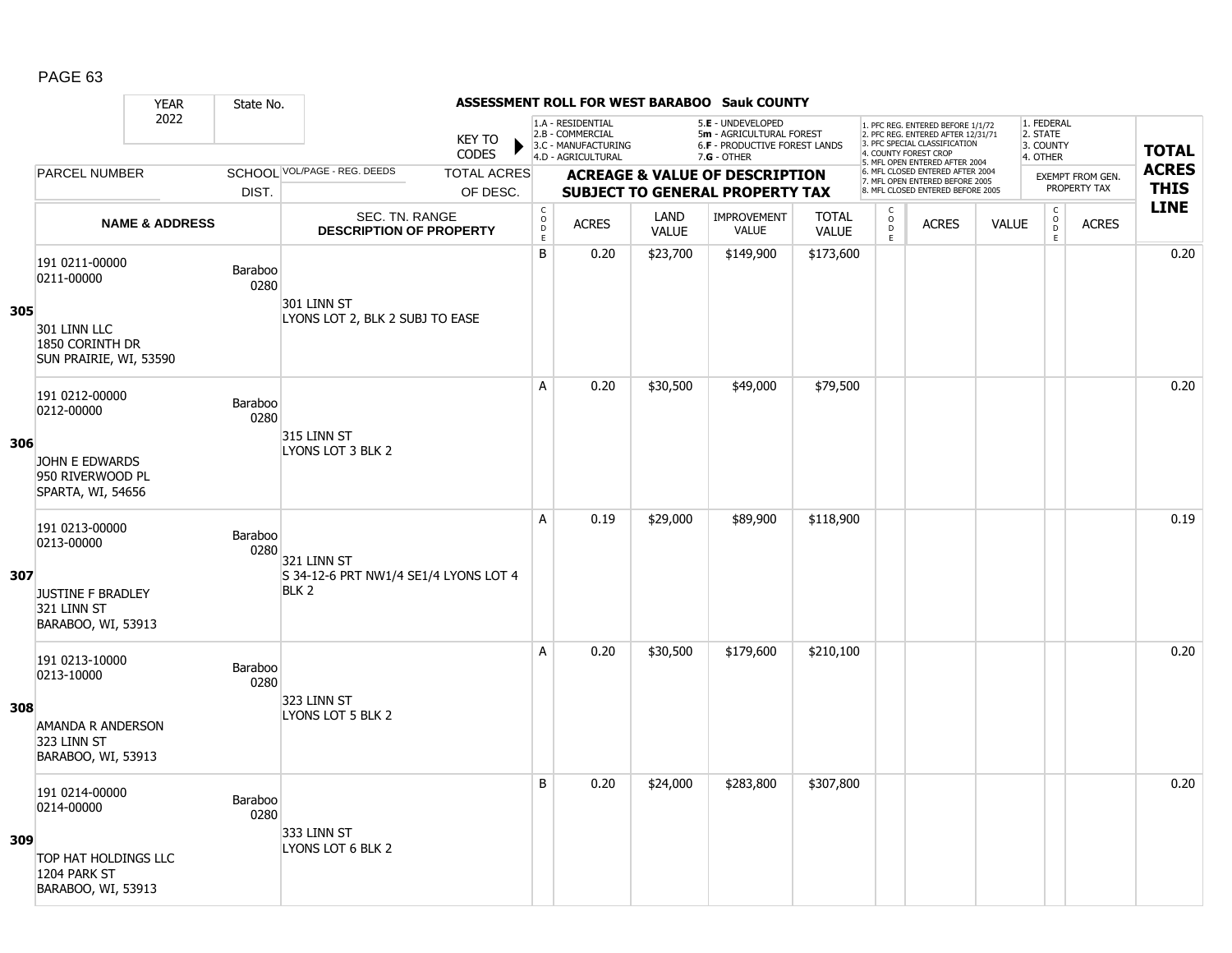|     |                                                                                                            | <b>YEAR</b>               | State No.       |                                                                             |                        |                                                          |                                                                                    |                      | <b>ASSESSMENT ROLL FOR WEST BARABOO Sauk COUNTY</b>                                             |                              |                         |                                                                                                          |              |                                                 |                         |              |
|-----|------------------------------------------------------------------------------------------------------------|---------------------------|-----------------|-----------------------------------------------------------------------------|------------------------|----------------------------------------------------------|------------------------------------------------------------------------------------|----------------------|-------------------------------------------------------------------------------------------------|------------------------------|-------------------------|----------------------------------------------------------------------------------------------------------|--------------|-------------------------------------------------|-------------------------|--------------|
|     |                                                                                                            | 2022                      |                 |                                                                             | <b>KEY TO</b><br>CODES |                                                          | 1.A - RESIDENTIAL<br>2.B - COMMERCIAL<br>3.C - MANUFACTURING<br>4.D - AGRICULTURAL |                      | 5.E - UNDEVELOPED<br>5m - AGRICULTURAL FOREST<br>6.F - PRODUCTIVE FOREST LANDS<br>$7.G - OTHER$ |                              | 4. COUNTY FOREST CROP   | 1. PFC REG. ENTERED BEFORE 1/1/72<br>2. PFC REG. ENTERED AFTER 12/31/71<br>3. PFC SPECIAL CLASSIFICATION |              | 1. FEDERAL<br>2. STATE<br>3. COUNTY<br>4. OTHER |                         | <b>TOTAL</b> |
|     | <b>PARCEL NUMBER</b>                                                                                       |                           |                 | SCHOOL VOL/PAGE - REG. DEEDS                                                | <b>TOTAL ACRES</b>     |                                                          |                                                                                    |                      | <b>ACREAGE &amp; VALUE OF DESCRIPTION</b>                                                       |                              |                         | 5. MFL OPEN ENTERED AFTER 2004<br>6. MFL CLOSED ENTERED AFTER 2004                                       |              |                                                 | <b>EXEMPT FROM GEN.</b> | <b>ACRES</b> |
|     |                                                                                                            |                           | DIST.           |                                                                             | OF DESC.               |                                                          |                                                                                    |                      | <b>SUBJECT TO GENERAL PROPERTY TAX</b>                                                          |                              |                         | 7. MFL OPEN ENTERED BEFORE 2005<br>8. MFL CLOSED ENTERED BEFORE 2005                                     |              |                                                 | PROPERTY TAX            | <b>THIS</b>  |
|     |                                                                                                            | <b>NAME &amp; ADDRESS</b> |                 | <b>SEC. TN. RANGE</b><br><b>DESCRIPTION OF PROPERTY</b>                     |                        | $\mathsf C$<br>$\mathsf O$<br>$\mathsf D$<br>$\mathsf E$ | <b>ACRES</b>                                                                       | LAND<br><b>VALUE</b> | <b>IMPROVEMENT</b><br><b>VALUE</b>                                                              | <b>TOTAL</b><br><b>VALUE</b> | C<br>$\circ$<br>D<br>E. | <b>ACRES</b>                                                                                             | <b>VALUE</b> | $\mathsf C$<br>$_{\rm D}^{\rm O}$<br>E          | <b>ACRES</b>            | <b>LINE</b>  |
| 310 | 191 0215-00000<br>0215-00000<br><b>SAUK CO PROPERTIES LLC</b><br>PO BOX 930286<br><b>VERONA, WI, 53593</b> |                           | Baraboo<br>0280 | 332 W MAPLE ST<br>$S$ 34-12-6 PRT NW1/4 SE1/4 = LYONS LOT<br><b>7 BLK 2</b> |                        | A                                                        | 0.20                                                                               | \$30,500             | \$62,300                                                                                        | \$92,800                     |                         |                                                                                                          |              |                                                 |                         | 0.20         |
| 311 | 191 0215-10000<br>0215-10000<br>ANTON F VIDOS, KIM VIDOS<br>322 W MAPLE ST<br>BARABOO, WI, 53913           |                           | Baraboo<br>0280 | 322/324 W MAPLE ST<br>LYONS LOT 8 BLK 2                                     |                        | A                                                        | 0.20                                                                               | \$30,500             | \$208,600                                                                                       | \$239,100                    |                         |                                                                                                          |              |                                                 |                         | 0.20         |
| 312 | 191 0216-00000<br>0216-00000<br>AMBER W GIDDINGS<br>320 W MAPLE ST<br>BARABOO, WI, 53913                   |                           | Baraboo<br>0280 | 320 W MAPLE ST<br>LYONS LOTS 9 & 10 BLK 2 SUBJ TO N15'<br><b>SEWER EASE</b> |                        | A                                                        | 0.39                                                                               | \$42,000             | \$86,600                                                                                        | \$128,600                    |                         |                                                                                                          |              |                                                 |                         | 0.39         |
| 313 | 191 0217-00000<br>0217-00000<br>ROBERT V WILSON, JANICE KAY WILSON<br>318 W MAPLE ST<br>BARABOO, WI, 53913 |                           | Baraboo<br>0280 | 318 W MAPLE ST<br>LYONS LOT 11 BLK 2 SUBJ TO N10' SEWER<br><b>EASE</b>      |                        | A                                                        | 0.20                                                                               | \$30,500             | \$126,900                                                                                       | \$157,400                    |                         |                                                                                                          |              |                                                 |                         | 0.20         |
| 314 | 191 0218-00000<br>0218-00000<br>LONNIE SUTTON JR, JUNE G SUTTON<br>503 CEDAR ST<br>BARABOO, WI, 53913      |                           | Baraboo<br>0280 | 503 CEDAR ST<br>LYONS LOT 12 BLK 2 SUBJ TO N10' SEWER<br><b>EASE</b>        |                        | A                                                        | 0.20                                                                               | \$30,500             | \$116,700                                                                                       | \$147,200                    |                         |                                                                                                          |              |                                                 |                         | 0.20         |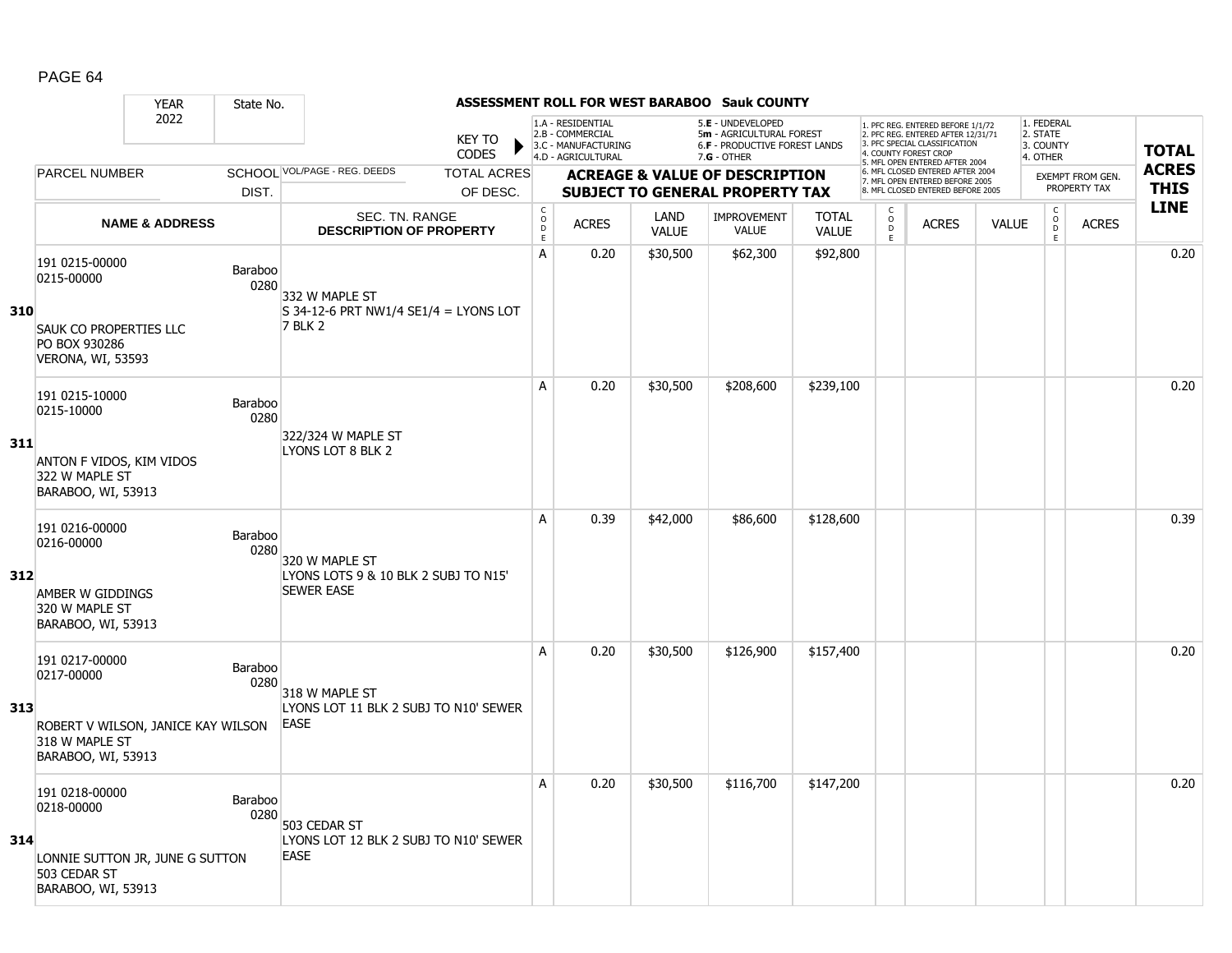|     |                                                                                                     | <b>YEAR</b>               | State No.       |                                                                                         |                               |                                      |                                                                                    |                      | ASSESSMENT ROLL FOR WEST BARABOO Sauk COUNTY                                                           |                              |                                       |                                                                                                          |              |                                                 |                                         |              |
|-----|-----------------------------------------------------------------------------------------------------|---------------------------|-----------------|-----------------------------------------------------------------------------------------|-------------------------------|--------------------------------------|------------------------------------------------------------------------------------|----------------------|--------------------------------------------------------------------------------------------------------|------------------------------|---------------------------------------|----------------------------------------------------------------------------------------------------------|--------------|-------------------------------------------------|-----------------------------------------|--------------|
|     |                                                                                                     | 2022                      |                 |                                                                                         | <b>KEY TO</b><br><b>CODES</b> |                                      | 1.A - RESIDENTIAL<br>2.B - COMMERCIAL<br>3.C - MANUFACTURING<br>4.D - AGRICULTURAL |                      | 5.E - UNDEVELOPED<br>5m - AGRICULTURAL FOREST<br><b>6.F - PRODUCTIVE FOREST LANDS</b><br>$7.G - OTHER$ |                              | 4. COUNTY FOREST CROP                 | 1. PFC REG. ENTERED BEFORE 1/1/72<br>2. PFC REG. ENTERED AFTER 12/31/71<br>3. PFC SPECIAL CLASSIFICATION |              | 1. FEDERAL<br>2. STATE<br>3. COUNTY<br>4. OTHER |                                         | <b>TOTAL</b> |
|     | <b>PARCEL NUMBER</b>                                                                                |                           |                 | SCHOOL VOL/PAGE - REG. DEEDS                                                            | <b>TOTAL ACRES</b>            |                                      |                                                                                    |                      | <b>ACREAGE &amp; VALUE OF DESCRIPTION</b>                                                              |                              |                                       | 5. MFL OPEN ENTERED AFTER 2004<br>6. MFL CLOSED ENTERED AFTER 2004                                       |              |                                                 |                                         | <b>ACRES</b> |
|     |                                                                                                     |                           | DIST.           |                                                                                         | OF DESC.                      |                                      |                                                                                    |                      | <b>SUBJECT TO GENERAL PROPERTY TAX</b>                                                                 |                              |                                       | 7. MFL OPEN ENTERED BEFORE 2005<br>8. MFL CLOSED ENTERED BEFORE 2005                                     |              |                                                 | <b>EXEMPT FROM GEN.</b><br>PROPERTY TAX | <b>THIS</b>  |
|     |                                                                                                     | <b>NAME &amp; ADDRESS</b> |                 | <b>SEC. TN. RANGE</b><br><b>DESCRIPTION OF PROPERTY</b>                                 |                               | $_{\rm o}^{\rm c}$<br>D<br>$\bar{E}$ | <b>ACRES</b>                                                                       | LAND<br><b>VALUE</b> | <b>IMPROVEMENT</b><br><b>VALUE</b>                                                                     | <b>TOTAL</b><br><b>VALUE</b> | $\mathsf{C}$<br>$\mathsf O$<br>D<br>E | <b>ACRES</b>                                                                                             | <b>VALUE</b> | $\begin{matrix} 0 \\ 0 \\ D \end{matrix}$<br>E  | <b>ACRES</b>                            | <b>LINE</b>  |
| 315 | 191 0219-00000<br>0219-00000<br>TOP HAT HOLDINGS LLC                                                |                           | Baraboo<br>0280 | 401 LINN ST<br>LYONS LOTS 1 & 2 BLK 3                                                   |                               | B                                    | 0.40                                                                               | \$47,800             | \$237,800                                                                                              | \$285,600                    |                                       |                                                                                                          |              |                                                 |                                         | 0.40         |
|     | 1204 PARK ST<br>BARABOO, WI, 53913                                                                  |                           |                 |                                                                                         |                               |                                      |                                                                                    |                      |                                                                                                        |                              |                                       |                                                                                                          |              | X4                                              | 0.00                                    | 0.00         |
| 316 | 191 0220-00000<br>0220-00000<br>BARABOO, SCHOOL DISTRICT OF<br>423 LINN ST<br>BARABOO, WI, 53913    |                           | Baraboo<br>0280 | ASSESSED /0221-00000    417 LINN ST<br>LYONS LOT 3 BLK 3 (ASSESSED W/191-<br> 0221)     |                               |                                      |                                                                                    |                      |                                                                                                        |                              |                                       |                                                                                                          |              |                                                 |                                         |              |
| 317 | 191 0221-00000<br>0221-00000<br>BARABOO, SCHOOL DISTRICT OF<br>423 LINN ST<br>BARABOO, WI, 53913    |                           | Baraboo<br>0280 | 423 LINN ST<br>LYONS LOT 4 BLK 3 & TEL EASE PER V166-<br>375 (ASSESSMENT INCL 191-0220) |                               |                                      |                                                                                    |                      |                                                                                                        |                              |                                       |                                                                                                          |              | X4                                              | 0                                       |              |
| 318 | 191 0222-00000<br>0222-00000<br>Travis Schroeder<br>432 W Maple Street<br>Baraboo, Wisconsin, 53913 |                           | Baraboo<br>0280 | 432 W MAPLE ST<br>LYONS LOTS 7 & 8 BLK 3 SUBJ TO N10'<br><b>SEWER EASE</b>              |                               | A                                    | 0.40                                                                               | \$42,400             | \$146,100                                                                                              | \$188,500                    |                                       |                                                                                                          |              |                                                 |                                         | 0.40         |
| 319 | 191 0223-00000<br>0223-00000<br><b>CTB HOLDINGS LLC</b><br>PO BOX 24<br>MOUNT HOREB, WI, 53572      |                           | Baraboo<br>0280 | 433 LINN ST<br>LYONS LOTS 5 & 6 BLK 3 S/TE EASE                                         |                               | B                                    | 0.40                                                                               | \$47,900             | \$428,500                                                                                              | \$476,400                    |                                       |                                                                                                          |              |                                                 |                                         | 0.40         |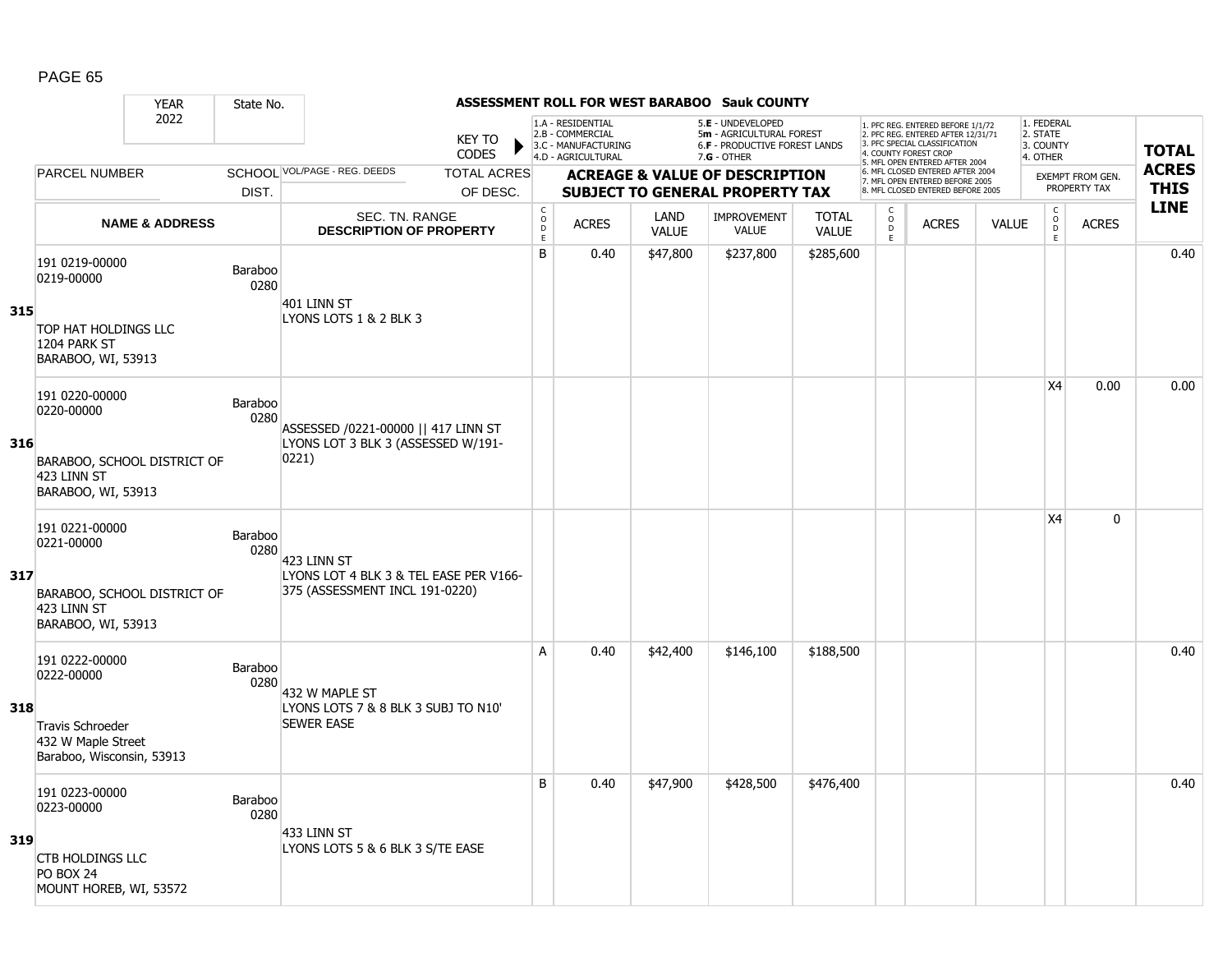|     |                                                                                                  | <b>YEAR</b>               | State No.              |                                                                            |                                                  |                                                                                    |                      | ASSESSMENT ROLL FOR WEST BARABOO Sauk COUNTY                                                           |                              |                                    |                                                                                                                                                                     |              |                                                 |                         |              |
|-----|--------------------------------------------------------------------------------------------------|---------------------------|------------------------|----------------------------------------------------------------------------|--------------------------------------------------|------------------------------------------------------------------------------------|----------------------|--------------------------------------------------------------------------------------------------------|------------------------------|------------------------------------|---------------------------------------------------------------------------------------------------------------------------------------------------------------------|--------------|-------------------------------------------------|-------------------------|--------------|
|     |                                                                                                  | 2022                      |                        | <b>KEY TO</b><br><b>CODES</b>                                              |                                                  | 1.A - RESIDENTIAL<br>2.B - COMMERCIAL<br>3.C - MANUFACTURING<br>4.D - AGRICULTURAL |                      | 5.E - UNDEVELOPED<br>5m - AGRICULTURAL FOREST<br><b>6.F - PRODUCTIVE FOREST LANDS</b><br>$7.G - OTHER$ |                              |                                    | 1. PFC REG. ENTERED BEFORE 1/1/72<br>2. PFC REG. ENTERED AFTER 12/31/71<br>3. PFC SPECIAL CLASSIFICATION<br>4. COUNTY FOREST CROP<br>5. MFL OPEN ENTERED AFTER 2004 |              | 1. FEDERAL<br>2. STATE<br>3. COUNTY<br>4. OTHER |                         | <b>TOTAL</b> |
|     | <b>PARCEL NUMBER</b>                                                                             |                           |                        | SCHOOL VOL/PAGE - REG. DEEDS<br><b>TOTAL ACRES</b>                         |                                                  |                                                                                    |                      | <b>ACREAGE &amp; VALUE OF DESCRIPTION</b>                                                              |                              |                                    | 6. MFL CLOSED ENTERED AFTER 2004<br>7. MFL OPEN ENTERED BEFORE 2005                                                                                                 |              |                                                 | <b>EXEMPT FROM GEN.</b> | <b>ACRES</b> |
|     |                                                                                                  |                           | DIST.                  | OF DESC.                                                                   |                                                  |                                                                                    |                      | <b>SUBJECT TO GENERAL PROPERTY TAX</b>                                                                 |                              |                                    | 8. MFL CLOSED ENTERED BEFORE 2005                                                                                                                                   |              |                                                 | PROPERTY TAX            | <b>THIS</b>  |
|     |                                                                                                  | <b>NAME &amp; ADDRESS</b> |                        | <b>SEC. TN. RANGE</b><br><b>DESCRIPTION OF PROPERTY</b>                    | $_{\rm o}^{\rm c}$<br>$\mathsf D$<br>$\mathsf E$ | <b>ACRES</b>                                                                       | LAND<br><b>VALUE</b> | <b>IMPROVEMENT</b><br><b>VALUE</b>                                                                     | <b>TOTAL</b><br><b>VALUE</b> | $\mathsf{C}$<br>$\circ$<br>D<br>E. | <b>ACRES</b>                                                                                                                                                        | <b>VALUE</b> | $\mathsf C$<br>$\overline{D}$<br>E              | <b>ACRES</b>            | <b>LINE</b>  |
| 320 | 191 0224-00000<br>0224-00000                                                                     |                           | Baraboo<br>0280        | 420 W MAPLE ST<br>LYONS LOT 9 SUBJ TO N10' SEWER EASE                      | A                                                | 0.20                                                                               | \$30,500             | \$140,500                                                                                              | \$171,000                    |                                    |                                                                                                                                                                     |              |                                                 |                         | 0.20         |
|     | ROXANNA HASSE, ASHLEY CISZEWSKI<br>420 W MAPLE ST<br>BARABOO, WI, 53913                          |                           |                        | BLK 3                                                                      |                                                  |                                                                                    |                      |                                                                                                        |                              |                                    |                                                                                                                                                                     |              |                                                 |                         |              |
|     | 191 0225-00000<br>0225-00000                                                                     |                           | Baraboo<br>0280        | 414 W MAPLE ST                                                             | A                                                | 0.20                                                                               | \$30,500             | \$42,700                                                                                               | \$73,200                     |                                    |                                                                                                                                                                     |              |                                                 |                         | 0.20         |
| 321 | ADAM KLITZKE, ROBIN KLITZKE<br>E13921 COUNTY RD DL<br>MERRIMAC, WI, 53561                        |                           |                        | LYONS LOT 10 S/TO N10'SEWER EASE BLK<br>З                                  |                                                  |                                                                                    |                      |                                                                                                        |                              |                                    |                                                                                                                                                                     |              |                                                 |                         |              |
|     | 191 0226-00000<br>0226-00000                                                                     |                           | Baraboo                | 0280 511 W WALNUT ST<br>S 34-12-6 PRT NW1/4 SE1/4 = CSM 2807               | A                                                | 0.40                                                                               | \$42,400             | \$152,700                                                                                              | \$195,100                    |                                    |                                                                                                                                                                     |              |                                                 |                         | 0.40         |
|     | 322 C/O BARBARA A COPUS<br><b>GARY F ENGESETH ET AL</b><br>511 W WALNUT ST<br>BARABOO, WI, 53913 |                           |                        | LOT <sub>1</sub><br>(FMLY PRT LYONS LTS 11 & 12 BLK 3 & CSM<br>1573) 0.40A |                                                  |                                                                                    |                      |                                                                                                        |                              |                                    |                                                                                                                                                                     |              |                                                 |                         |              |
|     | 191 0227-00000<br>0227-00000                                                                     |                           | Baraboo<br>0280        | 507 LINN ST                                                                | B                                                | 0.36                                                                               | \$43,000             | \$657,500                                                                                              | \$700,500                    |                                    |                                                                                                                                                                     |              |                                                 |                         | 0.36         |
| 323 | <b>TERESA K LLC</b><br>3639 8TH AVE<br>WIS DELLS, WI, 53965                                      |                           |                        | LYONS LOTS 1 & 2 BLK 4 EXC HWY CONV<br>PER R535-403                        |                                                  |                                                                                    |                      |                                                                                                        |                              |                                    |                                                                                                                                                                     |              |                                                 |                         |              |
|     | 191 0227-10000<br>0227-10000                                                                     |                           | <b>Baraboo</b><br>0280 | 550 W MAPLE ST                                                             | B                                                | 0.40                                                                               | \$38,800             | \$662,900                                                                                              | \$701,700                    |                                    |                                                                                                                                                                     |              |                                                 |                         | 0.40         |
|     | 324 C/O TERRY BAXTER<br>ROWIBA LLC<br>501 W MULBERRY ST<br>BARABOO, WI, 53913                    |                           |                        | LYONS LOTS 11 & 12 BLK 4 (S/SEWER<br>EASE)                                 |                                                  |                                                                                    |                      |                                                                                                        |                              |                                    |                                                                                                                                                                     |              |                                                 |                         |              |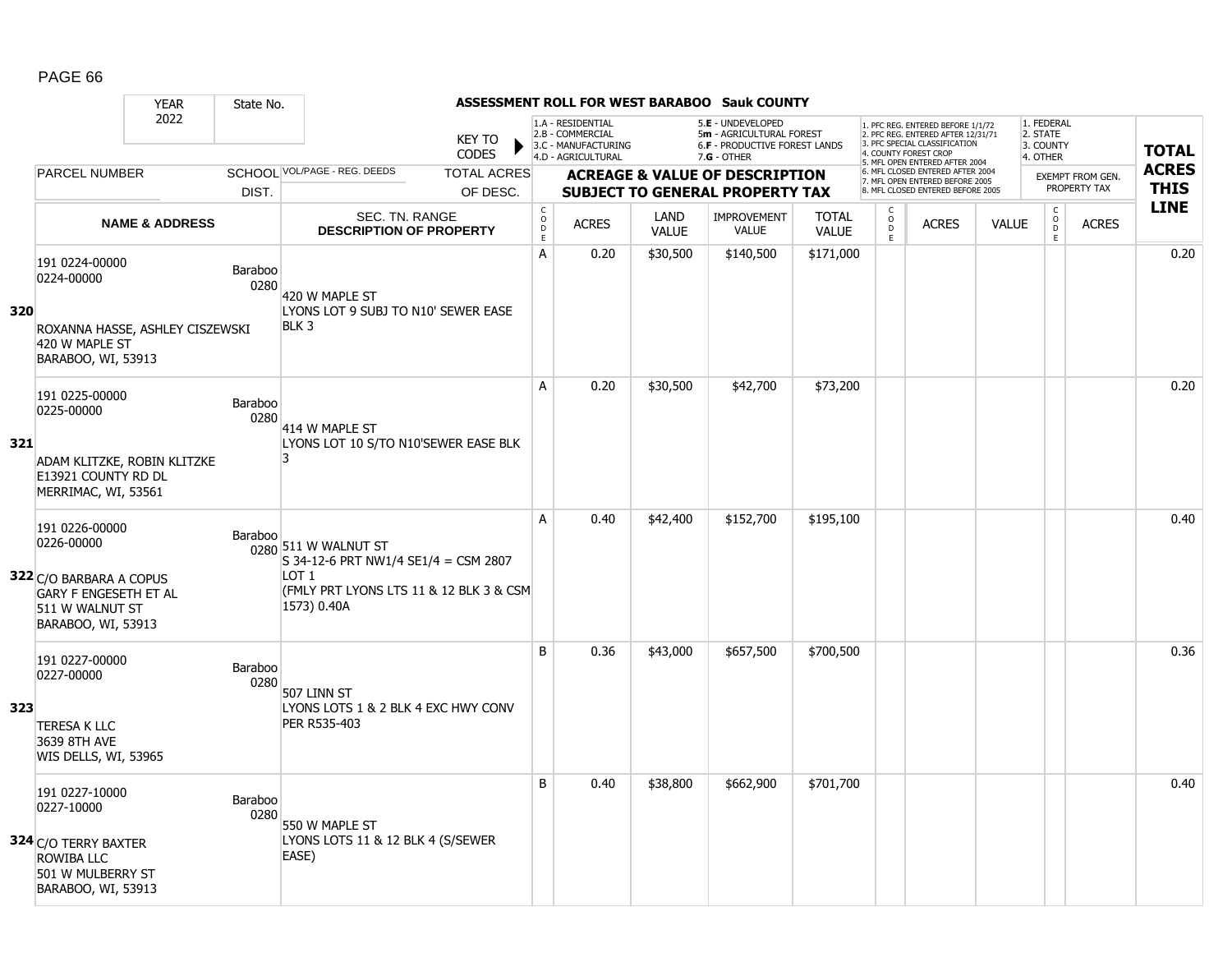|     |                                                                                 | <b>YEAR</b>               | State No.              |                                                                                                                                                 |                               |                             |                                                              |                      | ASSESSMENT ROLL FOR WEST BARABOO Sauk COUNTY                                   |                              |                         |                                                                                                          |              |                                     |                                         |              |
|-----|---------------------------------------------------------------------------------|---------------------------|------------------------|-------------------------------------------------------------------------------------------------------------------------------------------------|-------------------------------|-----------------------------|--------------------------------------------------------------|----------------------|--------------------------------------------------------------------------------|------------------------------|-------------------------|----------------------------------------------------------------------------------------------------------|--------------|-------------------------------------|-----------------------------------------|--------------|
|     |                                                                                 | 2022                      |                        |                                                                                                                                                 | <b>KEY TO</b><br><b>CODES</b> |                             | 1.A - RESIDENTIAL<br>2.B - COMMERCIAL<br>3.C - MANUFACTURING |                      | 5.E - UNDEVELOPED<br>5m - AGRICULTURAL FOREST<br>6.F - PRODUCTIVE FOREST LANDS |                              | 4. COUNTY FOREST CROF   | 1. PFC REG. ENTERED BEFORE 1/1/72<br>2. PFC REG. ENTERED AFTER 12/31/71<br>3. PFC SPECIAL CLASSIFICATION |              | 1. FEDERAL<br>2. STATE<br>3. COUNTY |                                         | <b>TOTAL</b> |
|     | <b>PARCEL NUMBER</b>                                                            |                           |                        | SCHOOL VOL/PAGE - REG. DEEDS                                                                                                                    | <b>TOTAL ACRES</b>            |                             | 4.D - AGRICULTURAL                                           |                      | $7.G - OTHER$<br><b>ACREAGE &amp; VALUE OF DESCRIPTION</b>                     |                              |                         | 5. MFL OPEN ENTERED AFTER 2004<br>6. MFL CLOSED ENTERED AFTER 2004                                       |              | 4. OTHER                            |                                         | <b>ACRES</b> |
|     |                                                                                 |                           | DIST.                  |                                                                                                                                                 | OF DESC.                      |                             |                                                              |                      | <b>SUBJECT TO GENERAL PROPERTY TAX</b>                                         |                              |                         | 7. MFL OPEN ENTERED BEFORE 2005<br>8. MFL CLOSED ENTERED BEFORE 2005                                     |              |                                     | <b>EXEMPT FROM GEN.</b><br>PROPERTY TAX | <b>THIS</b>  |
|     |                                                                                 | <b>NAME &amp; ADDRESS</b> |                        | SEC. TN. RANGE<br><b>DESCRIPTION OF PROPERTY</b>                                                                                                |                               | C<br>$\mathsf{o}$<br>D<br>E | <b>ACRES</b>                                                 | LAND<br><b>VALUE</b> | IMPROVEMENT<br><b>VALUE</b>                                                    | <b>TOTAL</b><br><b>VALUE</b> | C<br>$\circ$<br>D<br>E. | <b>ACRES</b>                                                                                             | <b>VALUE</b> | C<br>$_{\rm D}^{\rm O}$<br>E        | <b>ACRES</b>                            | <b>LINE</b>  |
|     | 191 0229-00000<br>0229-00000                                                    |                           |                        | 527 LINN ST<br>Baraboo S 34-12-6 PRT NW1/4 SE1/4 LYONS LOTS 3,<br>$0280\,4, 5, 6,$<br>7, 8, 9 & 10 BLK 4 EXC COM SE COR LOT 10<br>- N           |                               | B                           | 0.70                                                         | \$170,500            | \$777,900                                                                      | \$948,400                    |                         |                                                                                                          |              |                                     |                                         | 0.70         |
|     | <b>325</b> BP OPERATORS LLC<br>935 8TH ST<br>BARABOO, WI, 53913                 |                           |                        | 115.2' - W TO PT 8.5' E OF WLI LOT 9 - N<br>TO PT 1<br>RD S OF NLI LOT 9 - W TO HWY - S TO SLI<br>LOT 7<br>- E TO POB EXC HWY CONV PER D-551817 |                               |                             |                                                              |                      |                                                                                |                              |                         |                                                                                                          |              |                                     |                                         |              |
| 326 | 191 0230-00000<br>0230-00000                                                    |                           | 0280 & 8               | 506 W PINE ST<br>Baraboo S 34-12-6 PRT NW1/4 SE1/4 LYONS LOTS 7<br>EXC N 1RD & L0TS 9 & 10 EXC N 1RD & EXC<br>N                                 |                               | B                           | 0.65                                                         | \$85,900             | \$60,000                                                                       | \$145,900                    |                         |                                                                                                          |              |                                     |                                         | 0.65         |
|     | WP DELTON DEVELOPMENT LLC<br>935 8TH ST<br>BARABOO, WI, 53913                   |                           |                        | OF LI COM 115.2' N OF SE COR LT 10 - W<br>TO PT<br>8'6"E OF WLI L0T 9 - N TO NLI LOT 9 BLK 4                                                    |                               |                             |                                                              |                      |                                                                                |                              |                         |                                                                                                          |              |                                     |                                         |              |
|     | 191 0231-00000<br>0231-00000                                                    |                           | <b>Baraboo</b><br>0280 | U                                                                                                                                               |                               | B                           | 0.40                                                         | \$19,600             | \$5,000                                                                        | \$24,600                     |                         |                                                                                                          |              |                                     |                                         | 0.40         |
| 327 | 422 PINE STREET BARABOO WI LLC<br>434 S YELLOWSTONE DR<br>MADISON, WI, 53719    |                           |                        | LYONS LOT 4 BLK 5                                                                                                                               |                               |                             |                                                              |                      |                                                                                |                              |                         |                                                                                                          |              |                                     |                                         |              |
|     | 191 0232-00000<br>0232-00000                                                    |                           | <b>Baraboo</b><br>0280 | 515 W MAPLE ST<br>LYONS REPLAT LTS 1-3 & 10-12 BLK 5 =                                                                                          |                               |                             |                                                              |                      |                                                                                |                              |                         |                                                                                                          |              | X4                                  | 0.25                                    | 0.25         |
| 328 | <b>SAUK COUNTY HOUSING AUTHORITY</b><br><b>PO BOX 147</b><br>BARABOO, WI, 53913 |                           |                        | LOT 1 .25A                                                                                                                                      |                               |                             |                                                              |                      |                                                                                |                              |                         |                                                                                                          |              |                                     |                                         |              |
|     | 191 0232-10000<br>0232-10000                                                    |                           | Baraboo<br>0280        | $\overline{0}$                                                                                                                                  |                               |                             |                                                              |                      |                                                                                |                              |                         |                                                                                                          |              | X4                                  | 0.24                                    | 0.24         |
| 329 | <b>SAUK COUNTY HOUSING AUTHORITY</b><br><b>PO BOX 147</b><br>BARABOO, WI, 53913 |                           |                        | LYONS REPLAT LTS 1-3 & 10-12 BLK 5 LOT<br>2.24A                                                                                                 |                               |                             |                                                              |                      |                                                                                |                              |                         |                                                                                                          |              |                                     |                                         |              |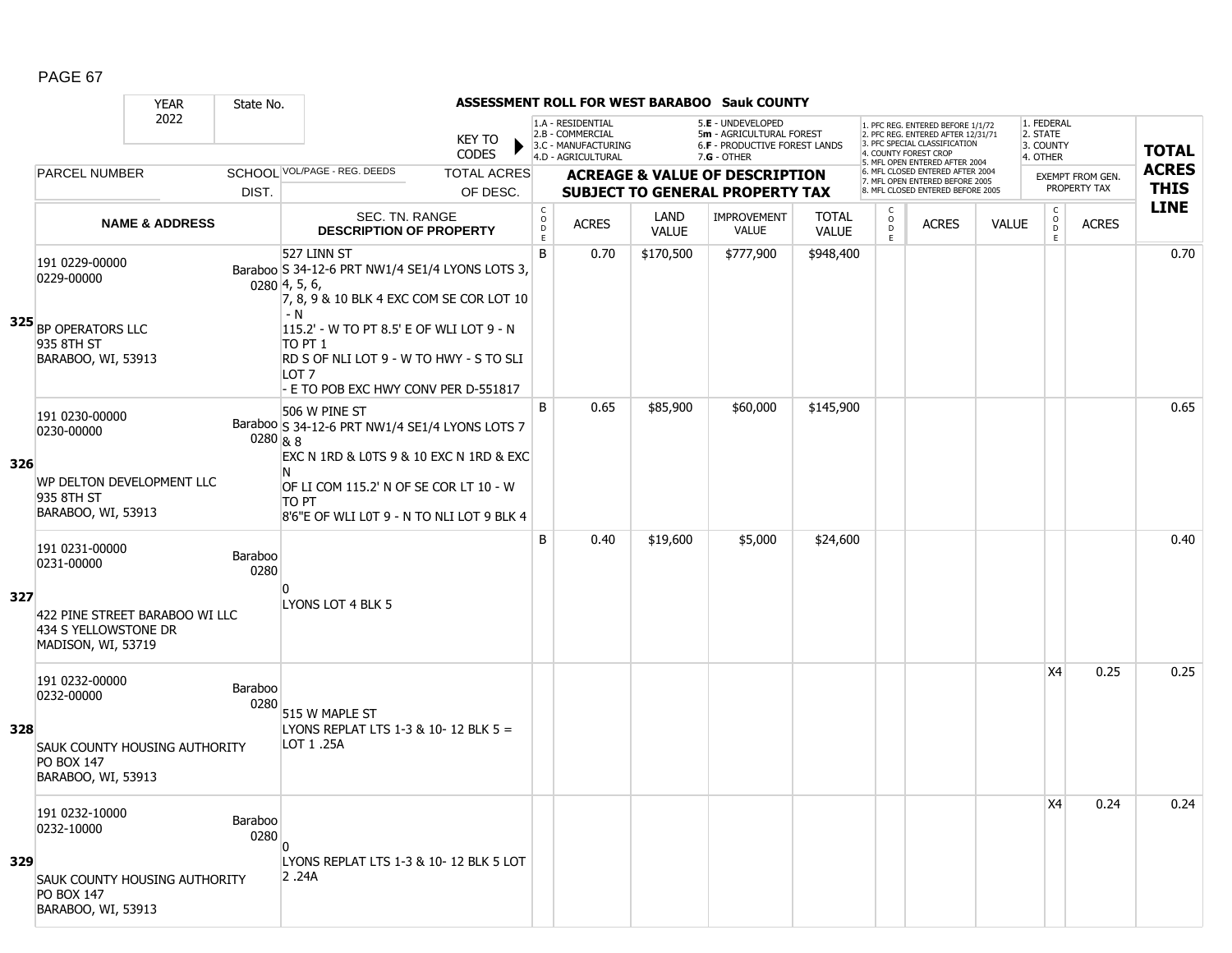#### YEAR State No. **ASSESSMENT ROLL FOR WEST BARABOO Sauk COUNTY** 2022 KEY TO **CODES** 1. PFC REG. ENTERED BEFORE 1/1/72 2. PFC REG. ENTERED AFTER 12/31/71 3. PFC SPECIAL CLASSIFICATION 4. COUNTY FOREST CROP 5. MFL OPEN ENTERED AFTER 2004 6. MFL CLOSED ENTERED AFTER 2004 7. MFL OPEN ENTERED BEFORE 2005 8. MFL CLOSED ENTERED BEFORE 2005 1. FEDERAL 2. STATE 3. COUNTY 4. OTHER **ACREAGE & VALUE OF DESCRIPTION SUBJECT TO GENERAL PROPERTY TAX** EXEMPT FROM GEN. PROPERTY TAX **TOTAL ACRES THIS LINE** 1.A - RESIDENTIAL 2.B - COMMERCIAL 3.C - MANUFACTURING 4.D - AGRICULTURAL 5.**E** - UNDEVELOPED 5**m** - AGRICULTURAL FOREST 6.**F** - PRODUCTIVE FOREST LANDS 7.**G** - OTHER TOTAL ACRES OF DESC. SCHOOL VOL/PAGE - REG. DEEDS DIST. PARCEL NUMBER ACRES C O  $\overline{D}$ E ACRES VALUE  $\mathsf{C}$ O  $\overline{D}$ E TOTAL VALUE IMPROVEMENT VALUE LAND ACRES | VALUE C O  $\overline{D}$ E SEC. TN. RANGE **DESCRIPTION OF PROPERTY NAME & ADDRESS 330** 191 0232-20000 131 0232-20000<br>0232-20000 Baraboo 0280 SAUK COUNTY HOUSING AUTHORITY PO BOX 147 BARABOO, WI, 53913  $\overline{0}$ LYONS REPLAT LTS 1-3 & 10- 12 BLK 5 LOT 3 .22A  $X4$  0.22 0.22 **331** 191 0232-30000 191 0232-30000<br>0232-30000 Baraboo 0280 SAUK COUNTY HOUSING AUTHORITY PO BOX 147 BARABOO, WI, 53913  $\overline{0}$ LYONS REPLAT LTS 1-3 & 10- 12 BLK 5 LOT 4 .24A  $X4$  0.24 0.24 **332** 191 0232-40000 131 0232-40000<br>0232-40000 Baraboo 0280 SAUK COUNTY HOUSING AUTHORITY PO BOX 147 BARABOO, WI, 53913  $\overline{0}$ LYONS REPLAT LTS 1-3 & 10- 12 BLK 5 LOT 5 .25A  $X4$  0.25 0.25 **333** 191 0233-00000 131 0233-00000<br>0233-00000 Baraboo 0280 422 PINE STREET BARABOO WI LLC 434 S YELLOWSTONE DR MADISON, WI, 53719 422 W PINE ST LYONS LOTS 5 & 6, BLK 5 B 0.41 \$52,300 \$457,100 \$509,400 distribution of the 10.41 contract of the 10.41 contract of the 10.41 contract o **334** 191 0234-00000 131 0234-00000<br>0234-00000 Baraboo 0280 BARABOO NATIONAL BANK PO BOX 50 BARABOO, WI, 53913 400 W PINE ST LYONS LOTS 7,8,89 BLK 5 B 0.61 \$78,200 \$459,000 \$537,200 distribution of the 10.61  $\,$  0.61  $\,$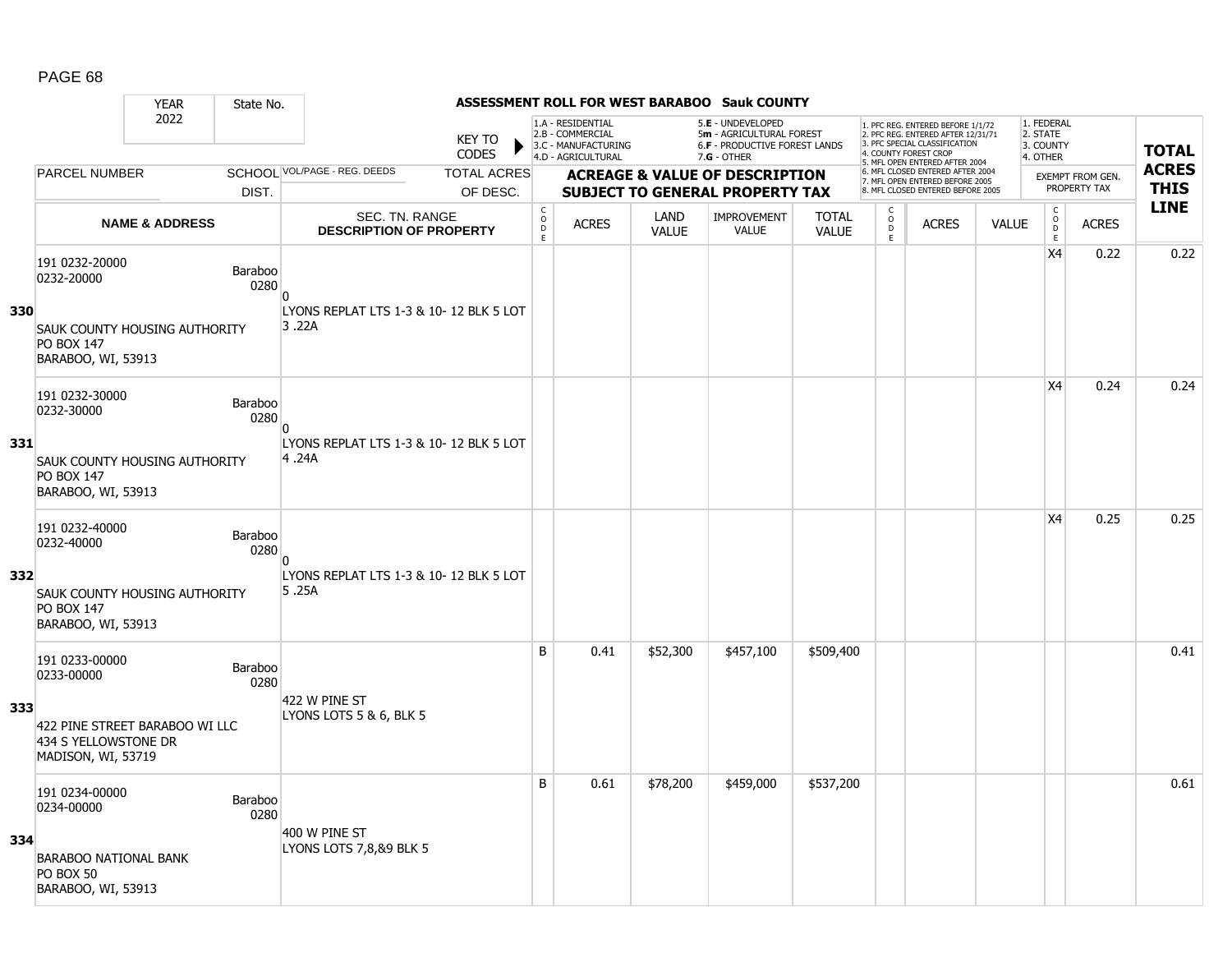|     |                                                                                                                            | <b>YEAR</b>               | State No.              |                                                                                                         |                               |                                                 |                                                                                    |                      | ASSESSMENT ROLL FOR WEST BARABOO Sauk COUNTY                                                         |                              |                                   |                                                                                                                                   |              |                                                 |                         |              |              |
|-----|----------------------------------------------------------------------------------------------------------------------------|---------------------------|------------------------|---------------------------------------------------------------------------------------------------------|-------------------------------|-------------------------------------------------|------------------------------------------------------------------------------------|----------------------|------------------------------------------------------------------------------------------------------|------------------------------|-----------------------------------|-----------------------------------------------------------------------------------------------------------------------------------|--------------|-------------------------------------------------|-------------------------|--------------|--------------|
|     |                                                                                                                            | 2022                      |                        |                                                                                                         | <b>KEY TO</b><br><b>CODES</b> |                                                 | 1.A - RESIDENTIAL<br>2.B - COMMERCIAL<br>3.C - MANUFACTURING<br>4.D - AGRICULTURAL |                      | 5.E - UNDEVELOPED<br>5m - AGRICULTURAL FOREST<br><b>6.F - PRODUCTIVE FOREST LANDS</b><br>7.G - OTHER |                              |                                   | 1. PFC REG. ENTERED BEFORE 1/1/72<br>2. PFC REG. ENTERED AFTER 12/31/71<br>3. PFC SPECIAL CLASSIFICATION<br>4. COUNTY FOREST CROP |              | 1. FEDERAL<br>2. STATE<br>3. COUNTY<br>4. OTHER |                         |              | <b>TOTAL</b> |
|     | <b>PARCEL NUMBER</b>                                                                                                       |                           |                        | SCHOOL VOL/PAGE - REG. DEEDS                                                                            | <b>TOTAL ACRES</b>            |                                                 |                                                                                    |                      | <b>ACREAGE &amp; VALUE OF DESCRIPTION</b>                                                            |                              |                                   | 5. MFL OPEN ENTERED AFTER 2004<br>6. MFL CLOSED ENTERED AFTER 2004<br>7. MFL OPEN ENTERED BEFORE 2005                             |              |                                                 | <b>EXEMPT FROM GEN.</b> |              | <b>ACRES</b> |
|     |                                                                                                                            |                           | DIST.                  |                                                                                                         | OF DESC.                      |                                                 |                                                                                    |                      | <b>SUBJECT TO GENERAL PROPERTY TAX</b>                                                               |                              |                                   | 8. MFL CLOSED ENTERED BEFORE 2005                                                                                                 |              |                                                 | PROPERTY TAX            |              | <b>THIS</b>  |
|     |                                                                                                                            | <b>NAME &amp; ADDRESS</b> |                        | <b>SEC. TN. RANGE</b><br><b>DESCRIPTION OF PROPERTY</b>                                                 |                               | $\mathsf C$<br>$\mathsf{o}$<br>D<br>$\mathsf E$ | <b>ACRES</b>                                                                       | LAND<br><b>VALUE</b> | <b>IMPROVEMENT</b><br><b>VALUE</b>                                                                   | <b>TOTAL</b><br><b>VALUE</b> | $\mathsf{C}$<br>$\circ$<br>D<br>E | <b>ACRES</b>                                                                                                                      | <b>VALUE</b> | $\mathsf{C}$<br>$\overline{D}$<br>E             |                         | <b>ACRES</b> | <b>LINE</b>  |
|     | 191 0235-00000<br>0235-00000                                                                                               |                           | Baraboo<br>0280        | 411 W MAPLE ST                                                                                          |                               | A                                               | 0.40                                                                               | \$42,400             | \$73,100                                                                                             | \$115,500                    |                                   |                                                                                                                                   |              |                                                 |                         |              | 0.40         |
| 335 | <b>ELLEN S FRY</b><br>411 W MAPLE ST<br>BARABOO, WI, 53913                                                                 |                           |                        | LYONS LOTS 2 & 3 BLK 6                                                                                  |                               |                                                 |                                                                                    |                      |                                                                                                      |                              |                                   |                                                                                                                                   |              |                                                 |                         |              |              |
|     | 191 0236-00000<br>0236-00000                                                                                               |                           | Baraboo                | 0280 423 W WALNUT ST<br>S 34-12-6 PRT NW1/4 SE1/4 = T LYONS                                             |                               | A                                               | 0.20                                                                               | \$30,500             | \$143,600                                                                                            | \$174,100                    |                                   |                                                                                                                                   |              |                                                 |                         |              | 0.20         |
| 336 | KYLE P JOHNSON, CARISSA FRANTZ<br>423 W WALNUT ST<br>BARABOO, WI, 53913                                                    |                           |                        | (NKA V<br>WEST BARABOO) LOT 1 BLK 6                                                                     |                               |                                                 |                                                                                    |                      |                                                                                                      |                              |                                   |                                                                                                                                   |              |                                                 |                         |              |              |
| 337 | 191 0237-00000<br>0237-00000<br>RICHARD E SCHENCK, LINDA K SCHENCK<br>421 W MAPLE ST<br>BARABOO, WI, 53913                 |                           | Baraboo                | 0280 421 W MAPLE ST<br>LYONS LOTS 4,5&6 BLK 6 (DEFERRED<br>SPECIAL ASSMT - CONTACT VILLAGE FOR<br>INFO) |                               | A                                               | 0.59                                                                               | \$50,700             | \$116,600                                                                                            | \$167,300                    |                                   |                                                                                                                                   |              |                                                 |                         |              | 0.59         |
| 338 | 191 0239-00000<br>0239-00000<br>Dawn Szolwinski<br>426 Chestnut St<br>Baraboo, Wisconsin, 53913                            |                           | <b>Baraboo</b><br>0280 | 426 CHESTNUT ST<br>LYONS LOTS 7 & 8 BLK 6                                                               |                               | A                                               | 0.40                                                                               | \$42,400             | \$112,100                                                                                            | \$154,500                    |                                   |                                                                                                                                   |              |                                                 |                         |              | 0.40         |
| 339 | 191 0240-00000<br>0240-00000<br>JOHN M CATTERSON, CHRISTINA K<br><b>CATTERSON</b><br>420 CHESTNUT ST<br>BARABOO, WI, 53913 |                           | Baraboo<br>0280        | 420 CHESTNUT ST<br>LYONS LOT 9 SUBJ TO N10' BLK 6 SEWER<br><b>EASE</b>                                  |                               | A                                               | 0.20                                                                               | \$30,500             | \$67,700                                                                                             | \$98,200                     |                                   |                                                                                                                                   |              |                                                 |                         |              | 0.20         |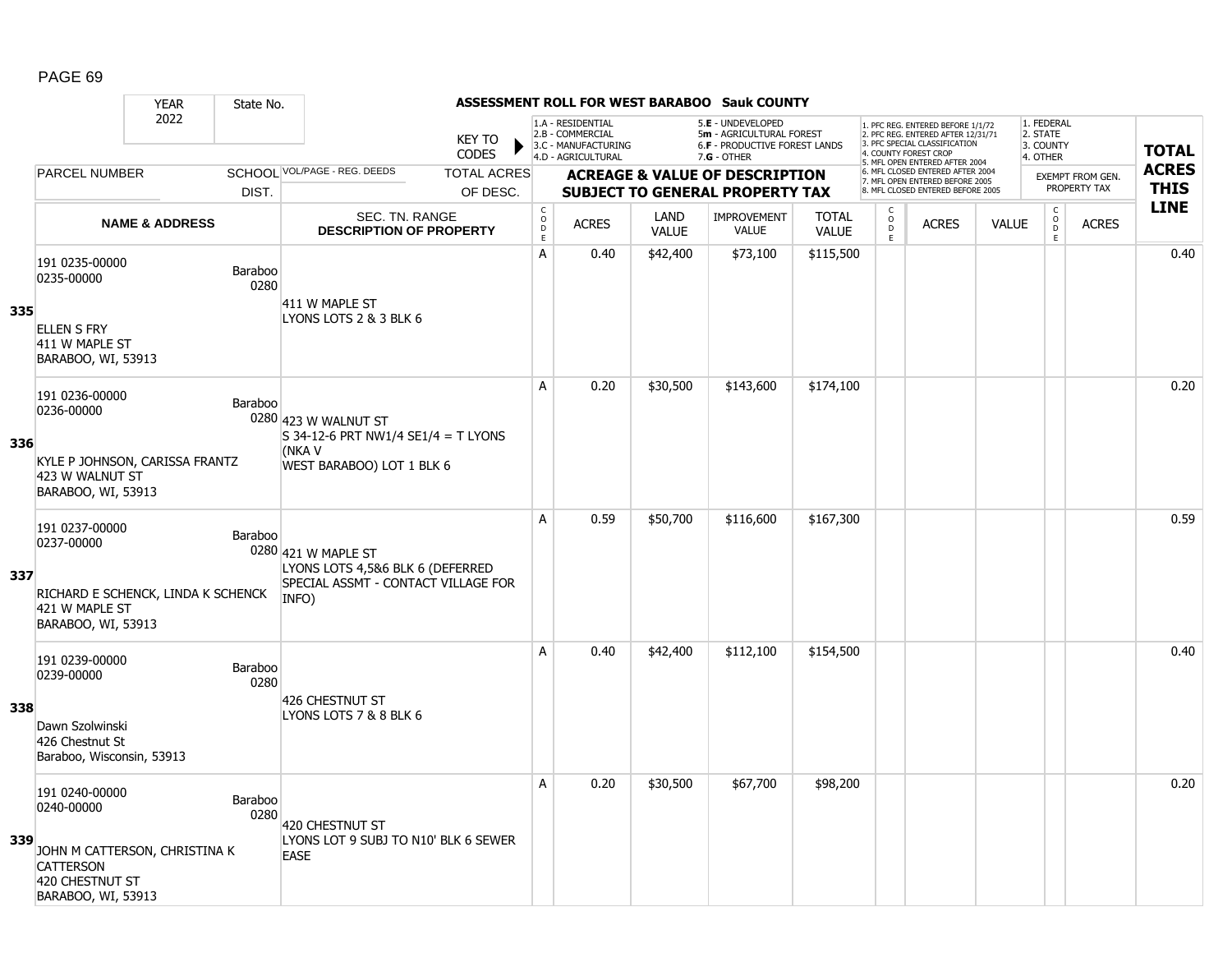|     |                                                                            | <b>YEAR</b>               | State No.       |                                                                          |                               |                                                      |                                                                                    |                      | <b>ASSESSMENT ROLL FOR WEST BARABOO Sauk COUNTY</b>                                             |                              |                                            |                                                                                                                                   |              |                                                          |                  |              |
|-----|----------------------------------------------------------------------------|---------------------------|-----------------|--------------------------------------------------------------------------|-------------------------------|------------------------------------------------------|------------------------------------------------------------------------------------|----------------------|-------------------------------------------------------------------------------------------------|------------------------------|--------------------------------------------|-----------------------------------------------------------------------------------------------------------------------------------|--------------|----------------------------------------------------------|------------------|--------------|
|     |                                                                            | 2022                      |                 |                                                                          | <b>KEY TO</b><br><b>CODES</b> |                                                      | 1.A - RESIDENTIAL<br>2.B - COMMERCIAL<br>3.C - MANUFACTURING<br>4.D - AGRICULTURAL |                      | 5.E - UNDEVELOPED<br>5m - AGRICULTURAL FOREST<br>6.F - PRODUCTIVE FOREST LANDS<br>$7.G - OTHER$ |                              |                                            | 1. PFC REG. ENTERED BEFORE 1/1/72<br>2. PFC REG. ENTERED AFTER 12/31/71<br>3. PFC SPECIAL CLASSIFICATION<br>4. COUNTY FOREST CROP |              | 1. FEDERAL<br>2. STATE<br>3. COUNTY<br>4. OTHER          |                  | <b>TOTAL</b> |
|     | <b>PARCEL NUMBER</b>                                                       |                           |                 | SCHOOL VOL/PAGE - REG. DEEDS                                             | <b>TOTAL ACRES</b>            |                                                      |                                                                                    |                      | <b>ACREAGE &amp; VALUE OF DESCRIPTION</b>                                                       |                              |                                            | 5. MFL OPEN ENTERED AFTER 2004<br>6. MFL CLOSED ENTERED AFTER 2004                                                                |              |                                                          | EXEMPT FROM GEN. | <b>ACRES</b> |
|     |                                                                            |                           | DIST.           |                                                                          | OF DESC.                      |                                                      |                                                                                    |                      | <b>SUBJECT TO GENERAL PROPERTY TAX</b>                                                          |                              |                                            | 7. MFL OPEN ENTERED BEFORE 2005<br>8. MFL CLOSED ENTERED BEFORE 2005                                                              |              |                                                          | PROPERTY TAX     | <b>THIS</b>  |
|     |                                                                            | <b>NAME &amp; ADDRESS</b> |                 | <b>SEC. TN. RANGE</b><br><b>DESCRIPTION OF PROPERTY</b>                  |                               | $\mathsf{C}$<br>$\circ$<br>$\mathsf{D}_{\mathsf{E}}$ | <b>ACRES</b>                                                                       | LAND<br><b>VALUE</b> | <b>IMPROVEMENT</b><br><b>VALUE</b>                                                              | <b>TOTAL</b><br><b>VALUE</b> | $\begin{array}{c} C \\ 0 \\ E \end{array}$ | <b>ACRES</b>                                                                                                                      | <b>VALUE</b> | $\begin{matrix} 0 \\ 0 \\ D \end{matrix}$<br>$\mathsf E$ | <b>ACRES</b>     | <b>LINE</b>  |
| 340 | 191 0241-00000<br>0241-00000                                               |                           | Baraboo<br>0280 | 414 CHESTNUT ST<br>LYONS LOT 10 SUBJ N10' BLK 6 SEWER                    |                               | $\mathsf{A}$                                         | 0.20                                                                               | \$30,500             | \$48,600                                                                                        | \$79,100                     |                                            |                                                                                                                                   |              |                                                          |                  | 0.20         |
|     | LARRY D PARKS, PAMELA J PARKS<br>414 CHESTNUT ST<br>BARABOO, WI, 53913     |                           |                 | <b>EASE</b>                                                              |                               |                                                      |                                                                                    |                      |                                                                                                 |                              |                                            |                                                                                                                                   |              |                                                          |                  |              |
|     | 191 0242-00000<br>0242-00000                                               |                           | Baraboo<br>0280 | 401 W WALNUT ST                                                          |                               | A                                                    | 0.40                                                                               | \$42,400             | \$130,300                                                                                       | \$172,700                    |                                            |                                                                                                                                   |              |                                                          |                  | 0.40         |
| 341 | <b>HOMER A HESLEP</b><br>401 W WALNUT ST<br>BARABOO, WI, 53913             |                           |                 | S34-12-6PRTNW1/4SE1/4LYONSLOTS11&12<br>BLK6(S/N10'SEWEREASEOVERLTS11&12) |                               |                                                      |                                                                                    |                      |                                                                                                 |                              |                                            |                                                                                                                                   |              |                                                          |                  |              |
|     | 191 0243-00000<br>0243-00000                                               |                           | Baraboo<br>0280 | 307 W MAPLE ST                                                           |                               | A                                                    | 0.20                                                                               | \$30,500             | \$138,200                                                                                       | \$168,700                    |                                            |                                                                                                                                   |              |                                                          |                  | 0.20         |
| 342 | BRENT T MILLER, JEANNE E MILLER<br>307 W MAPLE ST<br>BARABOO, WI, 53913    |                           |                 | LYONS N1/2 LOTS 1 & 2 BLK 7                                              |                               |                                                      |                                                                                    |                      |                                                                                                 |                              |                                            |                                                                                                                                   |              |                                                          |                  |              |
|     | 191 0244-00000<br>0244-00000                                               |                           | Baraboo<br>0280 |                                                                          |                               | Α                                                    | 0.20                                                                               | \$30,500             | \$89,900                                                                                        | \$120,400                    |                                            |                                                                                                                                   |              |                                                          |                  | 0.20         |
| 343 | <b>LACELYNN PROPERTIES LLC</b><br>718 BASCOM HILL DR<br>BARABOO, WI, 53913 |                           |                 | 413/415 CEDAR ST<br>LYONS S 1/2 LOTS 1 & 2, BLK 7                        |                               |                                                      |                                                                                    |                      |                                                                                                 |                              |                                            |                                                                                                                                   |              |                                                          |                  |              |
| 344 | 191 0245-00000<br>0245-00000                                               |                           | Baraboo<br>0280 | 317 W MAPLE ST<br>S 34-12-6 PRT NW1/4 SE1/4 LYONS LOT 3                  |                               | A                                                    | 0.20                                                                               | \$30,500             | \$100,100                                                                                       | \$130,600                    |                                            |                                                                                                                                   |              |                                                          |                  | 0.20         |
|     | <b>KRISTI BUCHBERGER</b><br>317 W MAPLE ST<br>BARABOO, WI, 53913           |                           |                 | BLK 7                                                                    |                               |                                                      |                                                                                    |                      |                                                                                                 |                              |                                            |                                                                                                                                   |              |                                                          |                  |              |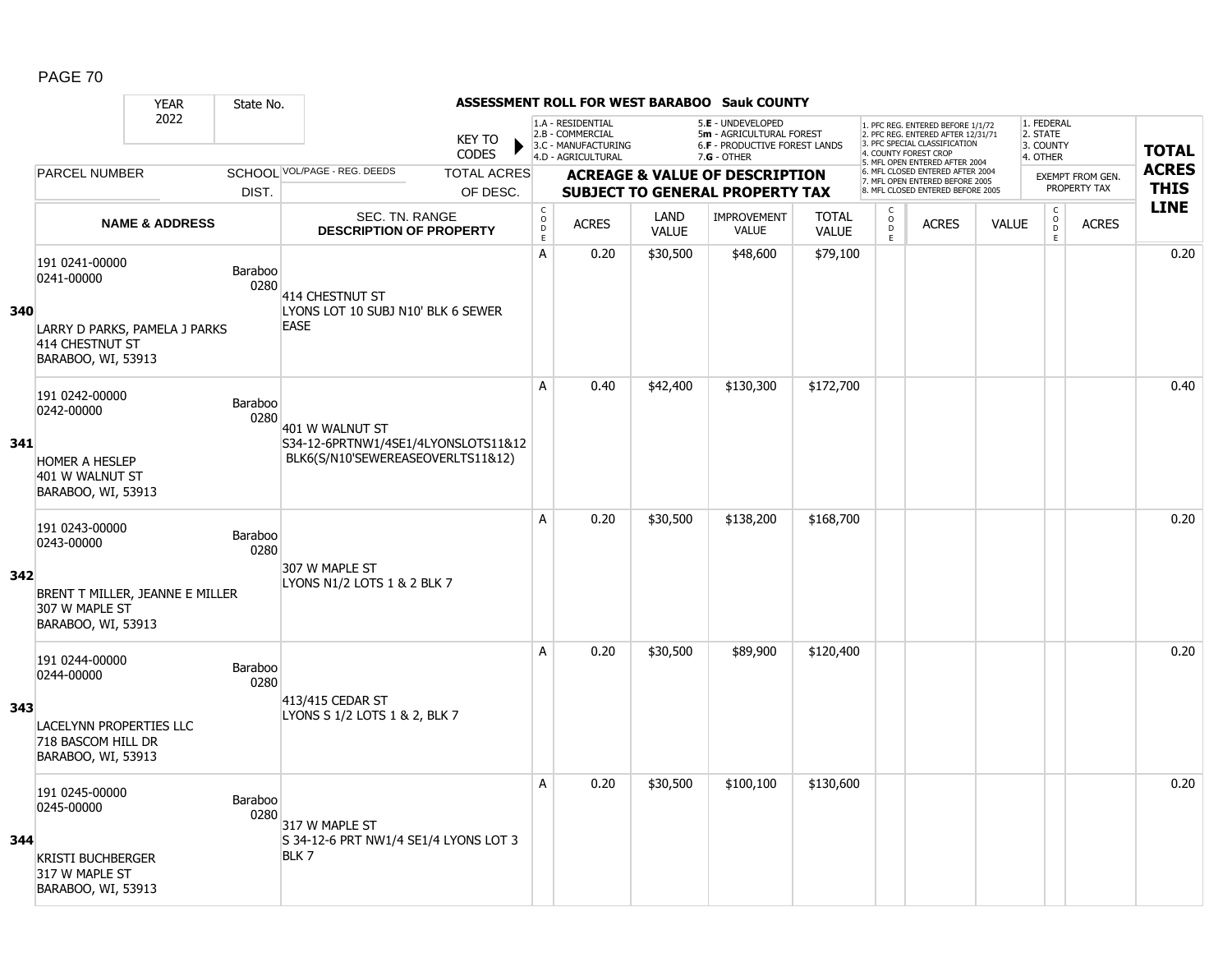#### YEAR State No. **ASSESSMENT ROLL FOR WEST BARABOO Sauk COUNTY** 2022 KEY TO **CODES** 1. PFC REG. ENTERED BEFORE 1/1/72 2. PFC REG. ENTERED AFTER 12/31/71 3. PFC SPECIAL CLASSIFICATION 4. COUNTY FOREST CROP 5. MFL OPEN ENTERED AFTER 2004 6. MFL CLOSED ENTERED AFTER 2004 7. MFL OPEN ENTERED BEFORE 2005 8. MFL CLOSED ENTERED BEFORE 2005 1. FEDERAL 2. STATE 3. COUNTY 4. OTHER **ACREAGE & VALUE OF DESCRIPTION SUBJECT TO GENERAL PROPERTY TAX** EXEMPT FROM GEN. PROPERTY TAX **TOTAL ACRES THIS LINE** 1.A - RESIDENTIAL 2.B - COMMERCIAL 3.C - MANUFACTURING 4.D - AGRICULTURAL 5.**E** - UNDEVELOPED 5**m** - AGRICULTURAL FOREST 6.**F** - PRODUCTIVE FOREST LANDS 7.**G** - OTHER TOTAL ACRES OF DESC. SCHOOL VOL/PAGE - REG. DEEDS DIST. **PARCEL NUMBER** ACRES C O  $\overline{D}$ E ACRES VALUE  $\mathsf{C}$ O  $\overline{D}$ E TOTAL VALUE IMPROVEMENT VALUE LAND ACRES | VALUE C O  $\overline{D}$ E SEC. TN. RANGE **DESCRIPTION OF PROPERTY NAME & ADDRESS 345** 191 0246-00000 151 0240-00000<br>0246-00000 Baraboo 0280 RAINA K ROLOFF 321 W MAPLE ST BARABOO, WI, 53913 321 W MAPLE ST LYONS LOT 4 & E1/2 LOT 5 BLK 7 A 0.30 \$38,100 \$75,500 \$113,600 distribution of the 10.30  $\,$ **346** 191 0247-00000 131 0247-00000<br>0247-00000 Baraboo 0280 JEFFREY L KUFNER, TAMERA J KUFNER 422 W WALNUT ST BARABOO, WI, 53913 422 W WALNUT ST LYONS W1/2 LOT 5 & LOT 6 BLK 7 A 0.30 \$38,100 \$132,200 \$170,300 distance the same of the same of the same of the same of the same of the same **347** 191 0248-00000 131 0248-00000<br>0248-00000 Baraboo 0280 326 CHESTNUT ST AMY S KARL-MOCK, CHRISTOPHER MOCK 326 CHESTNUT ST BARABOO, WI, 53913 S 34-12-6 PRT NW1/4 SE1/4 = T LYONS (NKA V WEST BARABOO) LOTS 7 & 8 BLK 7 A 0.40 \$42,400 \$118,700 \$161,100 degree between the set o.40  $\,$ **348** 191 0249-00000 131 0243-00000<br>0249-00000 Baraboo 0280 NICHOLAS M MILLER, MEGAN L MILLER 318 CHESTNUT ST BARABOO, WI, 53913 318 CHESTNUT ST LYONS LOT 9 SUBJ TO SEWER EASE BLK 7 A 0.20 \$30,500 \$100,000 \$130,500 distance the set of the set of the set of the set of the set of the set of th **349** 191 0250-00000 0250-00000 Baraboo 0280 ADAM J KLITZKE, ROBIN L KLITZKE E13921 COUNTY RD DL MERRIMAC, WI, 53561 401 CEDAR ST LYONS LOT 10 SUBJ TO N10' BLK 7 SEWER **EASE** A 0.20 \$30,500 \$63,400 \$93,900 0.20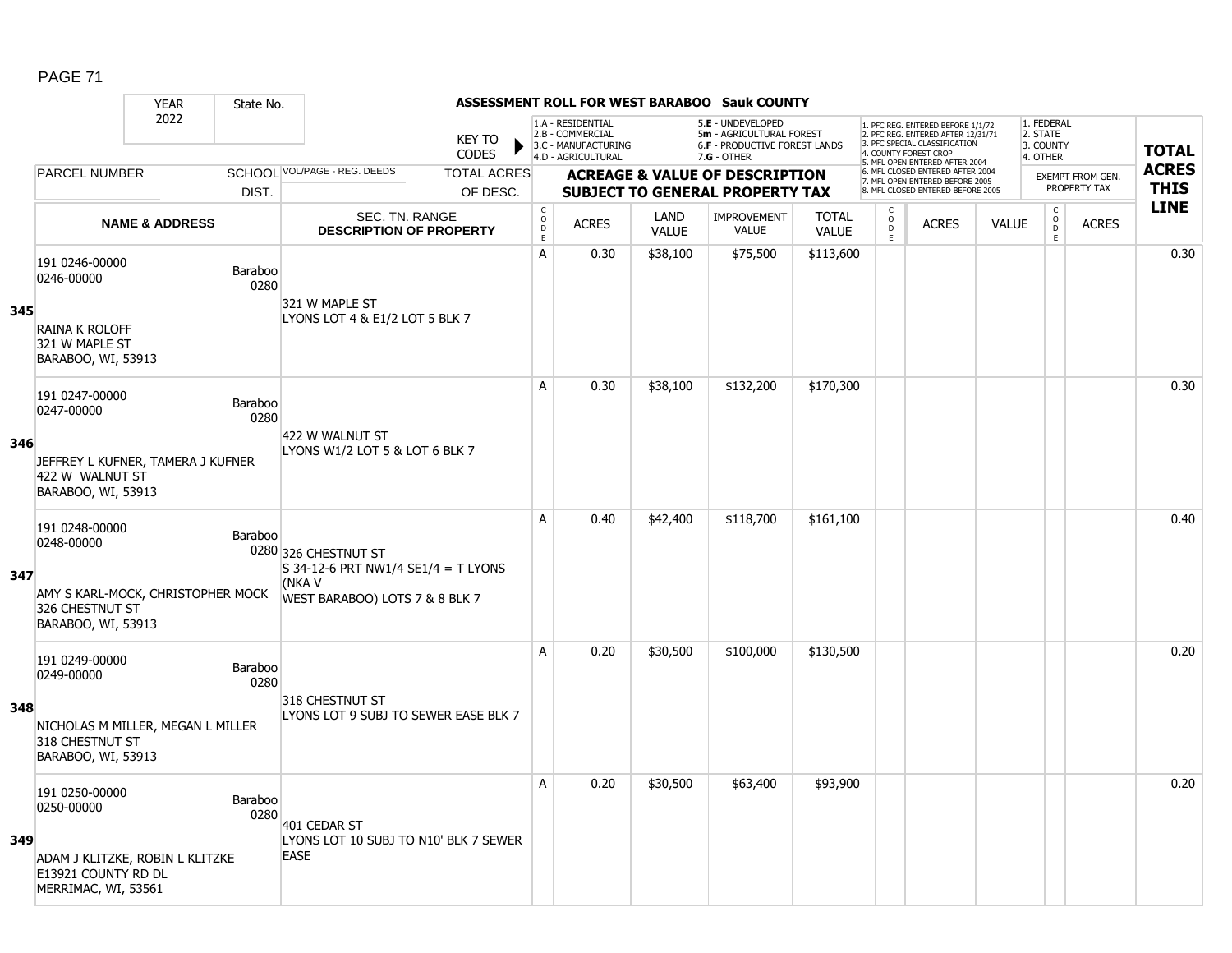|     |                                                                                                                   | <b>YEAR</b>               | State No.       |                                                                                                                                                              |                                            |                                                              |                      | ASSESSMENT ROLL FOR WEST BARABOO Sauk COUNTY                                        |                              |                                     |                                                                                                          |              |                                                |                                  |              |
|-----|-------------------------------------------------------------------------------------------------------------------|---------------------------|-----------------|--------------------------------------------------------------------------------------------------------------------------------------------------------------|--------------------------------------------|--------------------------------------------------------------|----------------------|-------------------------------------------------------------------------------------|------------------------------|-------------------------------------|----------------------------------------------------------------------------------------------------------|--------------|------------------------------------------------|----------------------------------|--------------|
|     |                                                                                                                   | 2022                      |                 | <b>KEY TO</b>                                                                                                                                                |                                            | 1.A - RESIDENTIAL<br>2.B - COMMERCIAL<br>3.C - MANUFACTURING |                      | 5.E - UNDEVELOPED<br>5m - AGRICULTURAL FOREST<br>6.F - PRODUCTIVE FOREST LANDS      |                              |                                     | 1. PFC REG. ENTERED BEFORE 1/1/72<br>2. PFC REG. ENTERED AFTER 12/31/71<br>3. PFC SPECIAL CLASSIFICATION |              | 1. FEDERAL<br>2. STATE<br>3. COUNTY            |                                  | <b>TOTAL</b> |
|     |                                                                                                                   |                           |                 | <b>CODES</b>                                                                                                                                                 |                                            | 4.D - AGRICULTURAL                                           |                      | $7.G - OTHER$                                                                       |                              |                                     | 4. COUNTY FOREST CROP<br>5. MFL OPEN ENTERED AFTER 2004                                                  |              | 4. OTHER                                       |                                  | <b>ACRES</b> |
|     | <b>PARCEL NUMBER</b>                                                                                              |                           | DIST.           | SCHOOL VOL/PAGE - REG. DEEDS<br><b>TOTAL ACRES</b><br>OF DESC.                                                                                               |                                            |                                                              |                      | <b>ACREAGE &amp; VALUE OF DESCRIPTION</b><br><b>SUBJECT TO GENERAL PROPERTY TAX</b> |                              |                                     | 6. MFL CLOSED ENTERED AFTER 2004<br>7. MFL OPEN ENTERED BEFORE 2005<br>8. MFL CLOSED ENTERED BEFORE 2005 |              |                                                | EXEMPT FROM GEN.<br>PROPERTY TAX | <b>THIS</b>  |
|     |                                                                                                                   | <b>NAME &amp; ADDRESS</b> |                 | SEC. TN. RANGE<br><b>DESCRIPTION OF PROPERTY</b>                                                                                                             | $\mathsf C$<br>$\circ$<br>D<br>$\mathsf E$ | <b>ACRES</b>                                                 | LAND<br><b>VALUE</b> | <b>IMPROVEMENT</b><br><b>VALUE</b>                                                  | <b>TOTAL</b><br><b>VALUE</b> | $\mathsf{C}$<br>$\overline{0}$<br>E | <b>ACRES</b>                                                                                             | <b>VALUE</b> | $\begin{matrix} 0 \\ 0 \\ 0 \end{matrix}$<br>E | <b>ACRES</b>                     | <b>LINE</b>  |
| 350 | 191 0251-00000<br>0251-00000<br><b>BALLWEG LIVING TRUST</b>                                                       |                           | Baraboo<br>0280 | 413 WILLOW ST<br>LYONS E50' OF S1/2 LOT 1 BLK 8                                                                                                              | A                                          | 0.08                                                         | \$12,200             | \$51,700                                                                            | \$63,900                     |                                     |                                                                                                          |              |                                                |                                  | 0.08         |
|     | 318 WILLOW ST<br>BARABOO, WI, 53913                                                                               |                           |                 |                                                                                                                                                              | A                                          | 0.22                                                         | \$33,500             | \$59,700                                                                            | \$93,200                     |                                     |                                                                                                          |              |                                                |                                  | 0.22         |
| 351 | 191 0252-00000<br>0252-00000<br>DARREN A SHIELDS & CYNTHIA L ENNIS<br><b>LIVING TRUST</b><br>E10136 SHADY LANE RD |                           |                 | Baraboo 215 W MAPLE ST<br>$0280$ S 34-12-6 PRT NE1/4 SE1/4 = LYONS (NKA<br>V WEST<br>BARABOO) LOT 1 & INCL E1/2 OF LOT 2<br>BLK 8<br>EXC E 50' OF S1/2 LOT 1 |                                            |                                                              |                      |                                                                                     |                              |                                     |                                                                                                          |              |                                                |                                  |              |
| 352 | REEDSBURG, WI, 53959<br>191 0253-00000<br>0253-00000<br><b>STONE WHITE LLC</b>                                    |                           | Baraboo<br>0280 | 217 W MAPLE ST<br>LYONS W1/2 OF LOT 2, ALSO LOT 3 BLK 8                                                                                                      | A                                          | 0.30                                                         | \$38,100             | \$84,300                                                                            | \$122,400                    |                                     |                                                                                                          |              |                                                |                                  | 0.30         |
|     | <b>E8148 COUNTY RD W</b><br>NORTH FREEDOM, WI, 53951                                                              |                           |                 |                                                                                                                                                              |                                            |                                                              |                      |                                                                                     |                              |                                     |                                                                                                          |              |                                                |                                  |              |
| 353 | 191 0254-00000<br>0254-00000<br>TRENT A USELMANN, ALISSA J USELMANN<br>219 W MAPLE ST<br>BARABOO, WI, 53913       |                           | Baraboo<br>0280 | 219 W MAPLE ST<br>LYONS LOT 4 BLK 8                                                                                                                          | A                                          | 0.20                                                         | \$30,500             | \$159,100                                                                           | \$189,600                    |                                     |                                                                                                          |              |                                                |                                  | 0.20         |
| 354 | 191 0255-00000<br>0255-00000<br>BRIAN T KETTNER, PEARL A KETTNER<br>230 CHESTNUT ST<br>BARABOO, WI, 53913         |                           | Baraboo<br>0280 | 230 CHESTNUT ST<br>LYONS S $1\$ 2 LOTS 5 & 6, BLK 8                                                                                                          | Α                                          | 0.20                                                         | \$30,500             | \$97,300                                                                            | \$127,800                    |                                     |                                                                                                          |              |                                                |                                  | 0.20         |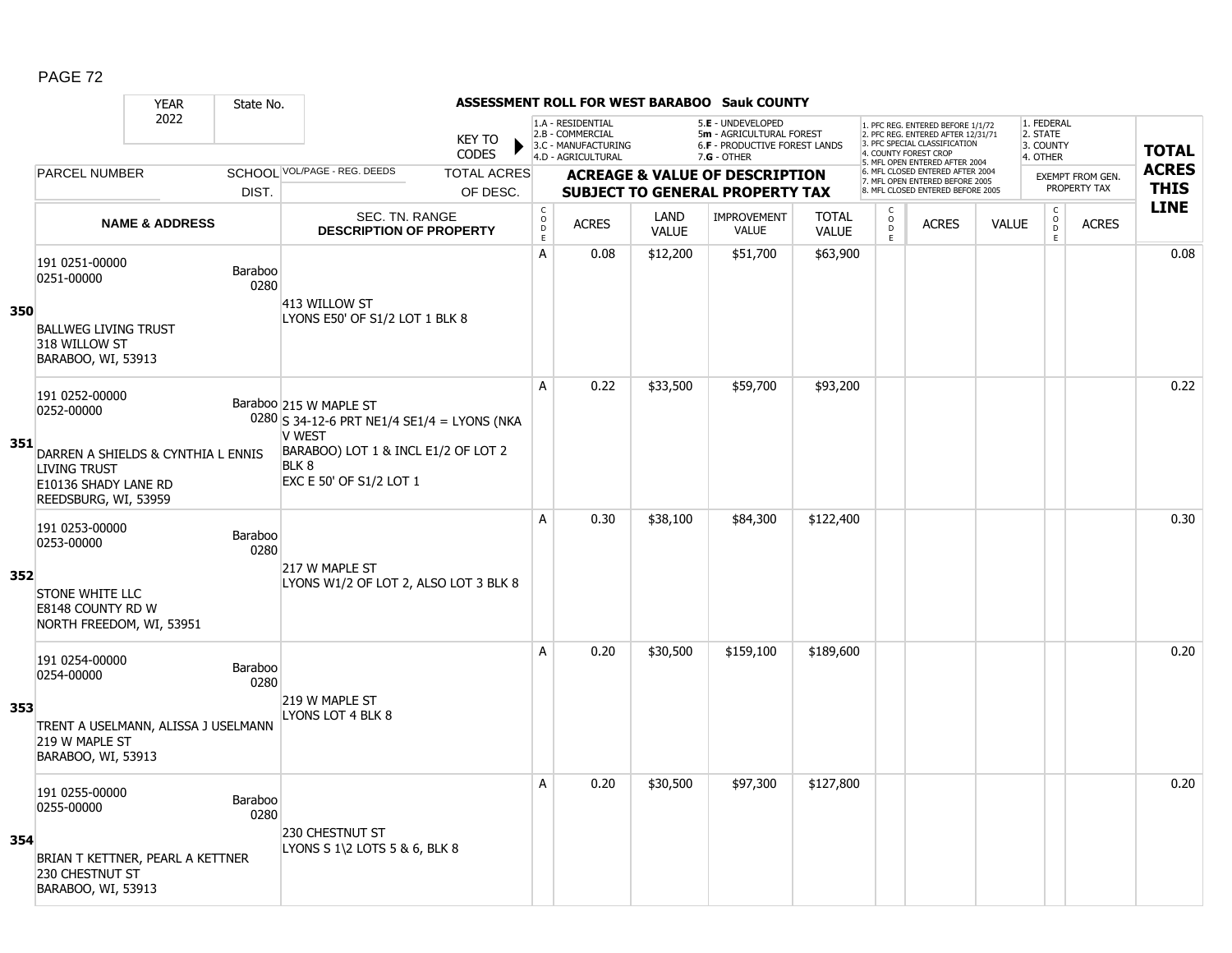#### YEAR State No. **ASSESSMENT ROLL FOR WEST BARABOO Sauk COUNTY** 2022 KEY TO **CODES** 1. PFC REG. ENTERED BEFORE 1/1/72 2. PFC REG. ENTERED AFTER 12/31/71 3. PFC SPECIAL CLASSIFICATION 4. COUNTY FOREST CROP 5. MFL OPEN ENTERED AFTER 2004 6. MFL CLOSED ENTERED AFTER 2004 7. MFL OPEN ENTERED BEFORE 2005 8. MFL CLOSED ENTERED BEFORE 2005 1. FEDERAL 2. STATE 3. COUNTY 4. OTHER **ACREAGE & VALUE OF DESCRIPTION SUBJECT TO GENERAL PROPERTY TAX** EXEMPT FROM GEN. PROPERTY TAX **TOTAL ACRES THIS LINE** 1.A - RESIDENTIAL 2.B - COMMERCIAL 3.C - MANUFACTURING 4.D - AGRICULTURAL 5.**E** - UNDEVELOPED 5**m** - AGRICULTURAL FOREST 6.**F** - PRODUCTIVE FOREST LANDS 7.**G** - OTHER TOTAL ACRES OF DESC. SCHOOL VOL/PAGE - REG. DEEDS DIST. PARCEL NUMBER ACRES C O D E ACRES VALUE  $\mathsf{C}$ O  $\overline{D}$ E TOTAL VALUE IMPROVEMENT VALUE LAND ACRES | VALUE C O  $\overline{D}$ E SEC. TN. RANGE **DESCRIPTION OF PROPERTY NAME & ADDRESS 355** 191 0255-10000 0255-10000 Baraboo 0280 KEITH C JUNTUNEN, LAURA M JUNTUNEN 231 W MAPLE ST BARABOO, WI, 53913 231 W MAPLE ST LYONS N 1\2 LOTS 5 & 6, BLK 8 A 0.20 \$30,500 \$100,500 \$131,000 distribution and 0.20  $\,$ **356** 191 0256-00000 191 0230-00000<br>0256-00000 Baraboo 0280 KENNETH W RADKE 218 CHESTNUT ST BARABOO, WI, 53913 218 CHESTNUT ST LYONS LOT 7 SUBJ TO N10' BLK 8 SEWER **EASE** A | 0.20 | \$30,500 | \$63,700 | \$94,200 | | | | | | | | | | | 0.20 **357** 191 0257-00000 0257-00000 Baraboo 0280 214 CHESTNUT ST JOSHUA J NEWLUN 214 CHESTNUT ST BARABOO, WI, 53913 S 34-12-6 PRT NE1/4 SE1/4 LYONS LOT 8 BLK<sub>8</sub> (S/SEWER EASE N10') A | 0.20 | \$30,500 | \$41,100 | \$71,600 | | | | | | | | | | | | 0.20 **358** 191 0258-00000 151 0256-00000<br>0258-00000 Baraboo 0280 405 WILLOW ST PHILIP V HERRITZ, THERESA M HERRITZ 405 WILLOW ST BARABOO, WI, 53913 LYONS LOT 10 BLK 8 (S/ N10' SEWER EASE) (W/ENCRCH EASE FOR GARAGE PER D-947377) 0.20A (PRT NE SE 34-12-6) B 0.20 \$28,300 \$130,900 \$159,200 distance the control of the control of the control of the control of the control o **359** 191 0258-10000 P 0280 210 CHESTNUT ST SUSAN K GERRISH, DANIEL LEE GERRISH 210 CHESTNUT ST BARABOO, WI, 53913 LYONS LOT 9 BLK 8 (S/ N10' SEWER EASE) (S/ENCRCH EASE FOR GARAGE PER D-947377) 0.20A (PRT NE SE 34-12-6) A 0.20 \$30,500 \$121,400 \$151,900 distribution and 0.20  $\,$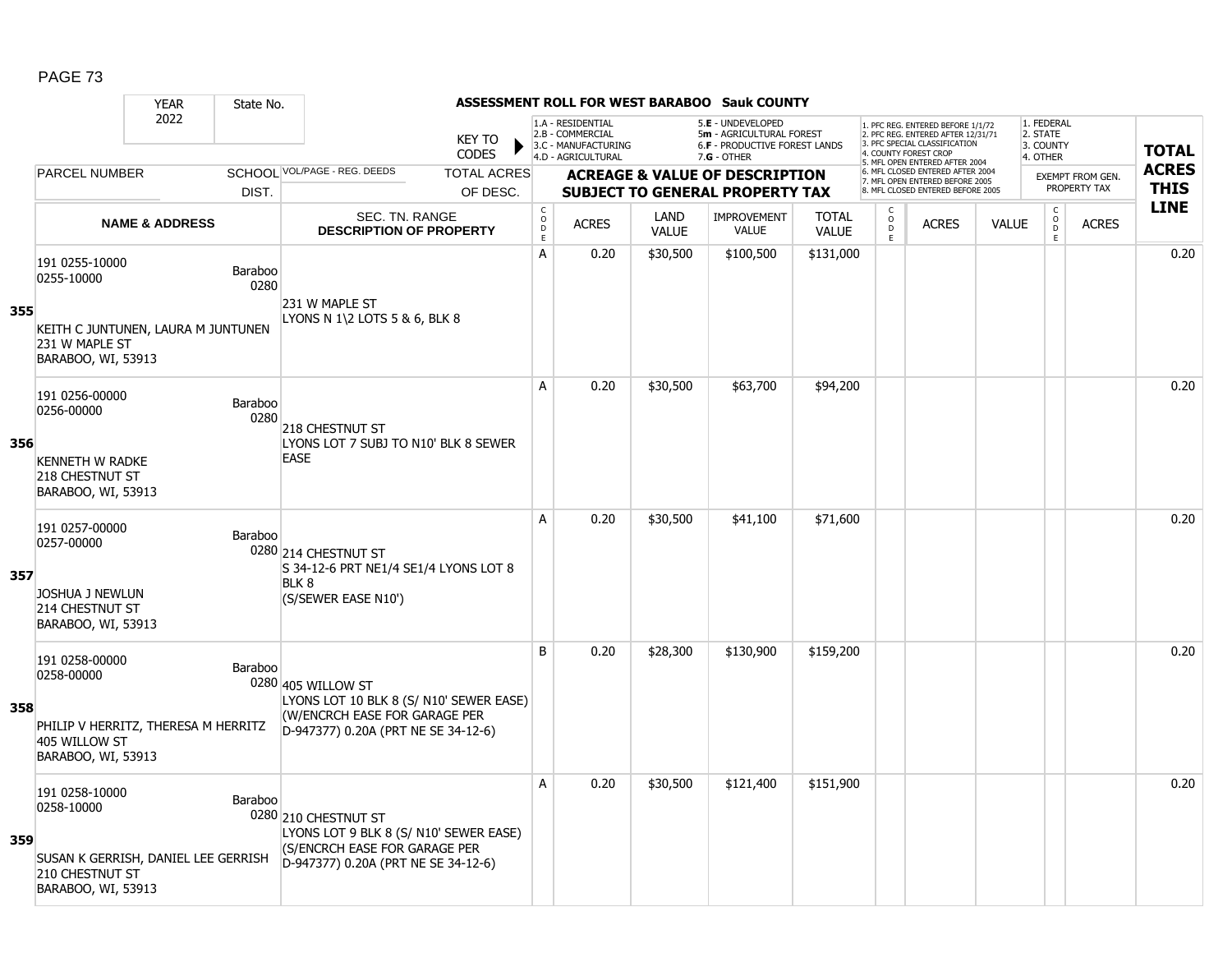|     |                                                                       | <b>YEAR</b>               | State No.       |                                                          |                               |                                  |                                                                                    |                      | <b>ASSESSMENT ROLL FOR WEST BARABOO Sauk COUNTY</b>                                             |                              |                         |                                                                                                                                   |              |                                                 |                                         |                             |
|-----|-----------------------------------------------------------------------|---------------------------|-----------------|----------------------------------------------------------|-------------------------------|----------------------------------|------------------------------------------------------------------------------------|----------------------|-------------------------------------------------------------------------------------------------|------------------------------|-------------------------|-----------------------------------------------------------------------------------------------------------------------------------|--------------|-------------------------------------------------|-----------------------------------------|-----------------------------|
|     |                                                                       | 2022                      |                 |                                                          | <b>KEY TO</b><br><b>CODES</b> |                                  | 1.A - RESIDENTIAL<br>2.B - COMMERCIAL<br>3.C - MANUFACTURING<br>4.D - AGRICULTURAL |                      | 5.E - UNDEVELOPED<br>5m - AGRICULTURAL FOREST<br>6.F - PRODUCTIVE FOREST LANDS<br>$7.G - OTHER$ |                              |                         | 1. PFC REG. ENTERED BEFORE 1/1/72<br>2. PFC REG. ENTERED AFTER 12/31/71<br>3. PFC SPECIAL CLASSIFICATION<br>4. COUNTY FOREST CROP |              | 1. FEDERAL<br>2. STATE<br>3. COUNTY<br>4. OTHER |                                         | <b>TOTAL</b>                |
|     | PARCEL NUMBER                                                         |                           |                 | SCHOOL VOL/PAGE - REG. DEEDS                             | <b>TOTAL ACRES</b>            |                                  |                                                                                    |                      | <b>ACREAGE &amp; VALUE OF DESCRIPTION</b>                                                       |                              |                         | 5. MFL OPEN ENTERED AFTER 2004<br>6. MFL CLOSED ENTERED AFTER 2004<br>7. MFL OPEN ENTERED BEFORE 2005                             |              |                                                 | <b>EXEMPT FROM GEN.</b><br>PROPERTY TAX | <b>ACRES</b><br><b>THIS</b> |
|     |                                                                       |                           | DIST.           |                                                          | OF DESC.                      | C                                |                                                                                    |                      | <b>SUBJECT TO GENERAL PROPERTY TAX</b>                                                          |                              | C                       | 8. MFL CLOSED ENTERED BEFORE 2005                                                                                                 |              | $\mathsf{C}$                                    |                                         | <b>LINE</b>                 |
|     |                                                                       | <b>NAME &amp; ADDRESS</b> |                 | SEC. TN. RANGE<br><b>DESCRIPTION OF PROPERTY</b>         |                               | $\mathsf{O}$<br>$\mathsf D$<br>E | <b>ACRES</b>                                                                       | LAND<br><b>VALUE</b> | <b>IMPROVEMENT</b><br>VALUE                                                                     | <b>TOTAL</b><br><b>VALUE</b> | $_{\rm D}^{\rm O}$<br>E | <b>ACRES</b>                                                                                                                      | <b>VALUE</b> | $_{\rm D}^{\rm O}$<br>E                         | <b>ACRES</b>                            |                             |
| 360 | 191 0259-00000<br>0259-00000                                          |                           | Baraboo<br>0280 | 201 CHESTNUT ST<br>LYONS LOTS 1 & 2 SUBJ TO BLK 9 S10'   |                               | А                                | 0.40                                                                               | \$42,400             | \$93,600                                                                                        | \$136,000                    |                         |                                                                                                                                   |              |                                                 |                                         | 0.40                        |
|     | <b>ERVIN PALL</b><br><b>201 CHESTNUT ST</b><br>BARABOO, WI, 53913     |                           |                 | <b>SEWER EASE</b>                                        |                               |                                  |                                                                                    |                      |                                                                                                 |                              |                         |                                                                                                                                   |              |                                                 |                                         |                             |
|     | 191 0260-00000<br>0260-00000                                          |                           | Baraboo<br>0280 | <b>215 CHESTNUT ST</b>                                   |                               | A                                | 0.20                                                                               | \$30,500             | \$72,900                                                                                        | \$103,400                    |                         |                                                                                                                                   |              |                                                 |                                         | 0.20                        |
| 361 | MITCHELL A BOWEN<br>215 CHESTNUT ST<br>BARABOO, WI, 53913             |                           |                 | LYONS LOT 3 BLK 9                                        |                               |                                  |                                                                                    |                      |                                                                                                 |                              |                         |                                                                                                                                   |              |                                                 |                                         |                             |
|     | 191 0261-00000<br>0261-00000                                          |                           | Baraboo<br>0280 | 217 CHESTNUT ST                                          |                               | A                                | 0.20                                                                               | \$30,500             | \$188,000                                                                                       | \$218,500                    |                         |                                                                                                                                   |              |                                                 |                                         | 0.20                        |
| 362 | BONNIE PETZKE, EDWARD PETZKE<br>217 CHESTNUT ST<br>BARABOO, WI, 53913 |                           |                 | LYONS LOT 4 BLK 9                                        |                               |                                  |                                                                                    |                      |                                                                                                 |                              |                         |                                                                                                                                   |              |                                                 |                                         |                             |
|     | 191 0262-00000<br>0262-00000                                          |                           | Baraboo<br>0280 |                                                          |                               | A                                | 0.20                                                                               | \$30,500             | \$20,000                                                                                        | \$50,500                     |                         |                                                                                                                                   |              |                                                 |                                         | 0.20                        |
| 363 | DANIEL B HAWKINS<br>308 CEDAR ST<br>BARABOO, WI, 53913                |                           |                 | 308 CEDAR ST<br>LYONS LOT 5 BLK 9                        |                               |                                  |                                                                                    |                      |                                                                                                 |                              |                         |                                                                                                                                   |              |                                                 |                                         |                             |
| 364 | 191 0263-00000<br>0263-00000                                          |                           | Baraboo<br>0280 | 218 LOCUST ST<br>S 34-12-6 PRT NE1/4 SE1/4 = LYONS LOT 6 |                               | Α                                | 0.20                                                                               | \$30,500             | \$48,200                                                                                        | \$78,700                     |                         |                                                                                                                                   |              |                                                 |                                         | 0.20                        |
|     | DANIEL B HAWKINS<br>308 CEDAR ST<br>BARABOO, WI, 53913                |                           |                 | BLK 9                                                    |                               |                                  |                                                                                    |                      |                                                                                                 |                              |                         |                                                                                                                                   |              |                                                 |                                         |                             |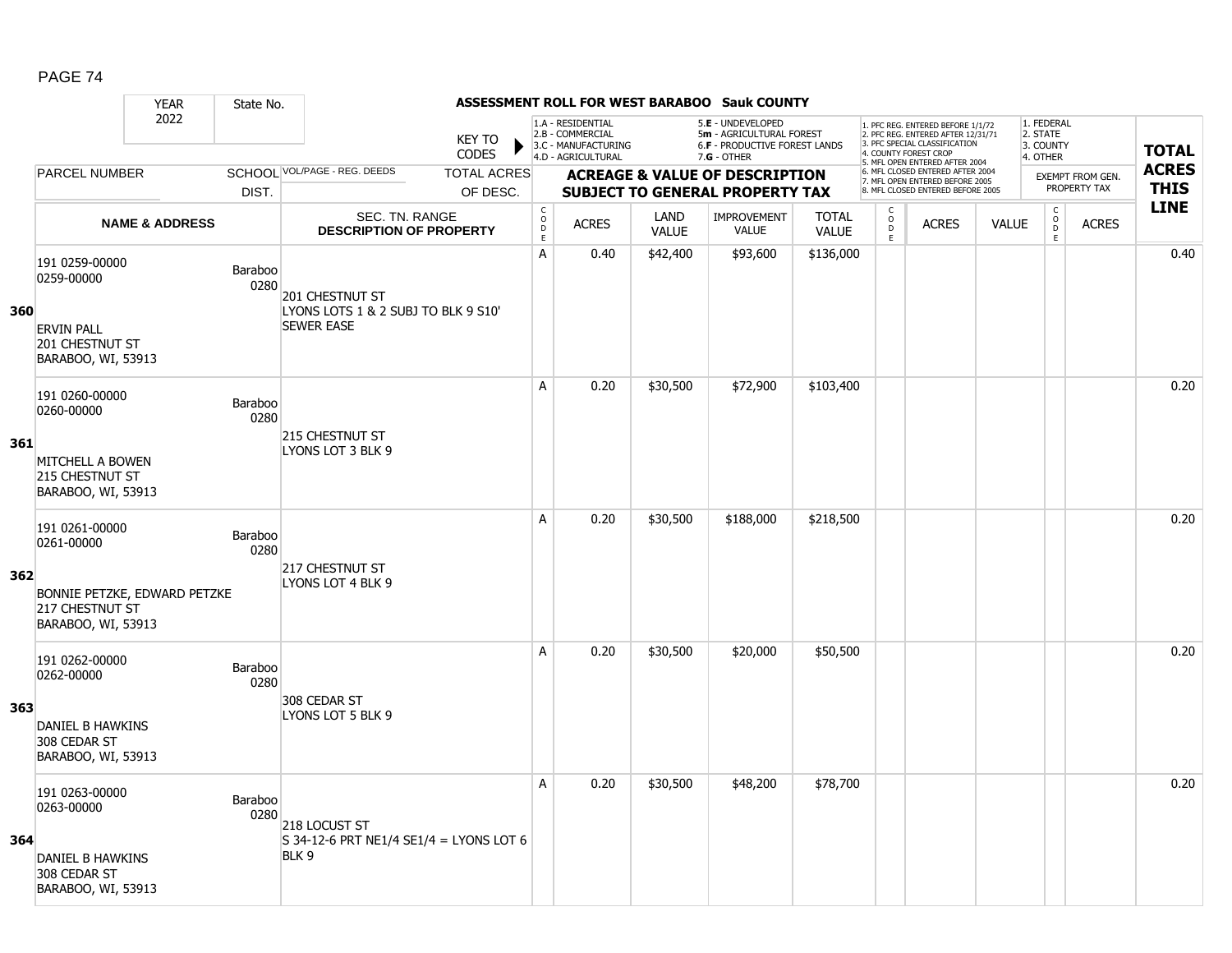|     |                                                                                                            | <b>YEAR</b>               | State No.              |                                                                                                           |                        |                                                  |                                                                                    |                      | <b>ASSESSMENT ROLL FOR WEST BARABOO Sauk COUNTY</b>                                                    |                              |                         |                                                                                                          |              |                                                 |                         |              |
|-----|------------------------------------------------------------------------------------------------------------|---------------------------|------------------------|-----------------------------------------------------------------------------------------------------------|------------------------|--------------------------------------------------|------------------------------------------------------------------------------------|----------------------|--------------------------------------------------------------------------------------------------------|------------------------------|-------------------------|----------------------------------------------------------------------------------------------------------|--------------|-------------------------------------------------|-------------------------|--------------|
|     |                                                                                                            | 2022                      |                        |                                                                                                           | <b>KEY TO</b><br>CODES |                                                  | 1.A - RESIDENTIAL<br>2.B - COMMERCIAL<br>3.C - MANUFACTURING<br>4.D - AGRICULTURAL |                      | 5.E - UNDEVELOPED<br>5m - AGRICULTURAL FOREST<br><b>6.F - PRODUCTIVE FOREST LANDS</b><br>$7.G - OTHER$ |                              | 4. COUNTY FOREST CROP   | 1. PFC REG. ENTERED BEFORE 1/1/72<br>2. PFC REG. ENTERED AFTER 12/31/71<br>3. PFC SPECIAL CLASSIFICATION |              | 1. FEDERAL<br>2. STATE<br>3. COUNTY<br>4. OTHER |                         | <b>TOTAL</b> |
|     | <b>PARCEL NUMBER</b>                                                                                       |                           |                        | SCHOOL VOL/PAGE - REG. DEEDS                                                                              | <b>TOTAL ACRES</b>     |                                                  |                                                                                    |                      | <b>ACREAGE &amp; VALUE OF DESCRIPTION</b>                                                              |                              |                         | 5. MFL OPEN ENTERED AFTER 2004<br>6. MFL CLOSED ENTERED AFTER 2004<br>7. MFL OPEN ENTERED BEFORE 2005    |              |                                                 | <b>EXEMPT FROM GEN.</b> | <b>ACRES</b> |
|     |                                                                                                            |                           | DIST.                  |                                                                                                           | OF DESC.               |                                                  |                                                                                    |                      | <b>SUBJECT TO GENERAL PROPERTY TAX</b>                                                                 |                              |                         | 8. MFL CLOSED ENTERED BEFORE 2005                                                                        |              |                                                 | PROPERTY TAX            | <b>THIS</b>  |
|     |                                                                                                            | <b>NAME &amp; ADDRESS</b> |                        | <b>SEC. TN. RANGE</b><br><b>DESCRIPTION OF PROPERTY</b>                                                   |                        | $_{\rm o}^{\rm c}$<br>$\mathsf D$<br>$\mathsf E$ | <b>ACRES</b>                                                                       | LAND<br><b>VALUE</b> | <b>IMPROVEMENT</b><br><b>VALUE</b>                                                                     | <b>TOTAL</b><br><b>VALUE</b> | C<br>$\circ$<br>D<br>E. | <b>ACRES</b>                                                                                             | <b>VALUE</b> | $\mathsf C$<br>$_{\rm D}^{\rm O}$<br>E          | <b>ACRES</b>            | <b>LINE</b>  |
| 365 | 191 0264-00000<br>0264-00000<br>JAIME MALDONADO, ANA K MALDONADO<br>216 LOCUST ST<br>BARABOO, WI, 53913    |                           | Baraboo                | 0280 216 LOCUST ST<br>S 34-12-6 PRT NE1/4 SE1/4 LYONS LOT 7<br>EXC E 5'<br>BLK 9                          |                        | A                                                | 0.18                                                                               | \$27,400             | \$117,800                                                                                              | \$145,200                    |                         |                                                                                                          |              |                                                 |                         | 0.18         |
| 366 | 191 0265-00000<br>0265-00000<br><b>PAUL SCHOWALTER</b><br>214 LOCUST ST<br>BARABOO, WI, 53913              |                           | Baraboo<br>0280        | 214 LOCUST ST<br>LYONS LOT 8 & E5' LOT 7 BLK 9                                                            |                        | A                                                | 0.21                                                                               | \$32,000             | \$52,400                                                                                               | \$84,400                     |                         |                                                                                                          |              |                                                 |                         | 0.21         |
| 367 | 191 0266-00000<br>0266-00000<br>OWEN R ELIZONDO, JENA ELIZONDO<br>208 LOCUST ST<br>BARABOO, WI, 53913      |                           | Baraboo                | 0280 208 LOCUST ST<br>S 34-12-6 PRT NE1/4 SE1/4 = T LYONS<br>(NKA V<br>WEST BARABOO) W 55' OF LOT 9 BLK 9 |                        | A                                                | 0.17                                                                               | \$25,900             | \$117,700                                                                                              | \$143,600                    |                         |                                                                                                          |              |                                                 |                         | 0.17         |
| 368 | 191 0267-00000<br>0267-00000<br>TYSON W DUHR, PAMELA S DUHR<br>315 WILLOW ST<br>BARABOO, WI, 53913         |                           | <b>Baraboo</b><br>0280 | 315 WILLOW ST<br>LYONS LOTS 9 & 10 EXC W55' OF LOT 9<br>BLK 9                                             |                        | A                                                | 0.23                                                                               | \$35,000             | \$92,100                                                                                               | \$127,100                    |                         |                                                                                                          |              |                                                 |                         | 0.23         |
| 369 | 191 0268-00000<br>0268-00000<br>CYNTHIA K MILLER, SANDRA J MILLER<br>317 CHESTNUT ST<br>BARABOO, WI, 53913 |                           | Baraboo<br>0280        | 317 CHESTNUT ST<br>LYONS LOTS 1 & 2 BLK 10 SUBJ TO S10'<br><b>SEWER EASE</b>                              |                        | A                                                | 0.40                                                                               | \$42,400             | \$160,800                                                                                              | \$203,200                    |                         |                                                                                                          |              |                                                 |                         | 0.40         |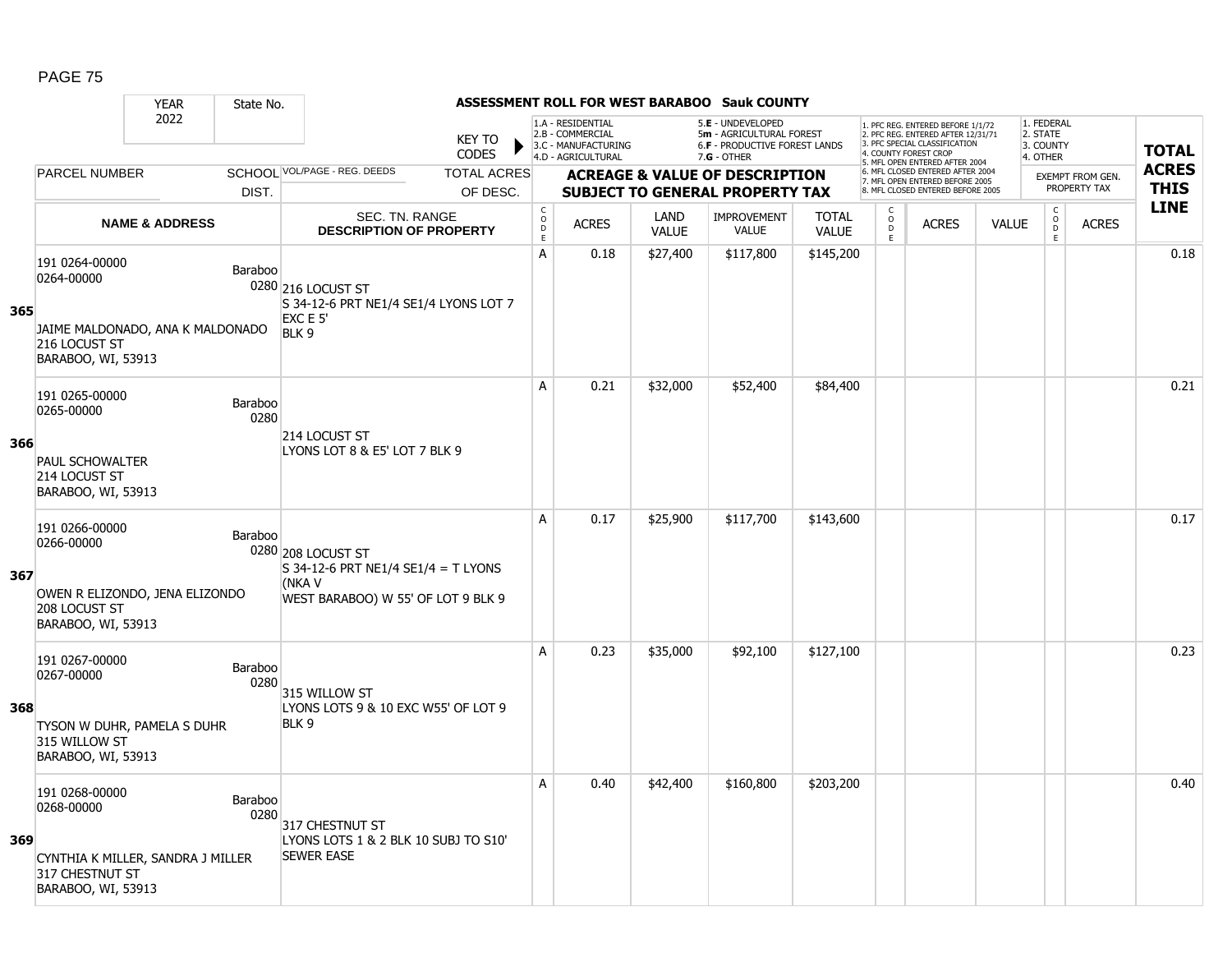|     |                                                                                                                            | <b>YEAR</b>               | State No.       |                                                                         |                                |                               |                                                              |                      | ASSESSMENT ROLL FOR WEST BARABOO Sauk COUNTY                                        |                              |                                                 |                                                                                                          |              |                                        |                                  |              |
|-----|----------------------------------------------------------------------------------------------------------------------------|---------------------------|-----------------|-------------------------------------------------------------------------|--------------------------------|-------------------------------|--------------------------------------------------------------|----------------------|-------------------------------------------------------------------------------------|------------------------------|-------------------------------------------------|----------------------------------------------------------------------------------------------------------|--------------|----------------------------------------|----------------------------------|--------------|
|     |                                                                                                                            | 2022                      |                 |                                                                         | <b>KEY TO</b>                  |                               | 1.A - RESIDENTIAL<br>2.B - COMMERCIAL<br>3.C - MANUFACTURING |                      | 5.E - UNDEVELOPED<br>5m - AGRICULTURAL FOREST<br>6.F - PRODUCTIVE FOREST LANDS      |                              |                                                 | 1. PFC REG. ENTERED BEFORE 1/1/72<br>2. PFC REG. ENTERED AFTER 12/31/71<br>3. PFC SPECIAL CLASSIFICATION |              | 1. FEDERAL<br>2. STATE<br>3. COUNTY    |                                  | <b>TOTAL</b> |
|     |                                                                                                                            |                           |                 | SCHOOL VOL/PAGE - REG. DEEDS                                            | <b>CODES</b>                   |                               | 4.D - AGRICULTURAL                                           |                      | 7.G - OTHER                                                                         |                              |                                                 | 4. COUNTY FOREST CROP<br>5. MFL OPEN ENTERED AFTER 2004                                                  |              | 4. OTHER                               |                                  | <b>ACRES</b> |
|     | <b>PARCEL NUMBER</b>                                                                                                       |                           | DIST.           |                                                                         | <b>TOTAL ACRES</b><br>OF DESC. |                               |                                                              |                      | <b>ACREAGE &amp; VALUE OF DESCRIPTION</b><br><b>SUBJECT TO GENERAL PROPERTY TAX</b> |                              |                                                 | 6. MFL CLOSED ENTERED AFTER 2004<br>7. MFL OPEN ENTERED BEFORE 2005<br>8. MFL CLOSED ENTERED BEFORE 2005 |              |                                        | EXEMPT FROM GEN.<br>PROPERTY TAX | <b>THIS</b>  |
|     |                                                                                                                            | <b>NAME &amp; ADDRESS</b> |                 | SEC. TN. RANGE<br><b>DESCRIPTION OF PROPERTY</b>                        |                                | C<br>$_{\rm D}^{\rm O}$<br>E. | <b>ACRES</b>                                                 | <b>LAND</b><br>VALUE | IMPROVEMENT<br><b>VALUE</b>                                                         | <b>TOTAL</b><br><b>VALUE</b> | $\begin{matrix} 0 \\ 0 \\ D \end{matrix}$<br>E. | <b>ACRES</b>                                                                                             | <b>VALUE</b> | $\mathsf{C}$<br>$\mathsf{o}$<br>D<br>E | <b>ACRES</b>                     | <b>LINE</b>  |
| 370 | 191 0269-00000<br>0269-00000<br>WILLIAM J BARBARICH, BRENDA M<br><b>BARBARICH</b><br>325 CHESTNUT ST<br>BARABOO, WI, 53913 |                           | Baraboo<br>0280 | 325 CHESTNUT ST<br>LYONS LOT 3 BLK 10 (S/10' SEWER EASE)                |                                | Α                             | 0.20                                                         | \$30,500             | \$67,100                                                                            | \$97,600                     |                                                 |                                                                                                          |              |                                        |                                  | 0.20         |
| 371 | 191 0270-00000<br>0270-00000<br><b>DEBRA SUE MARTIN</b><br>333 CHESTNUT ST<br>BARABOO, WI, 53913                           |                           | Baraboo<br>0280 | 333 CHESTNUT ST<br>LYONS LOT 4 SUBJ TO S10' BLK 10 SEWER<br><b>EASE</b> |                                | Α                             | 0.20                                                         | \$30,500             | \$73,400                                                                            | \$103,900                    |                                                 |                                                                                                          |              |                                        |                                  | 0.20         |
| 372 | 191 0271-00000<br>0271-00000<br><b>STONEY FENCE LLC</b><br>E8148 COUNTY RD W<br>NORTH FREEDOM, WI, 53951                   |                           | Baraboo<br>0280 | 334 LOCUST ST<br>LYONS LOT 5 BLK 10                                     |                                | B<br>Α                        | 0.20<br>0.00                                                 | \$30,500<br>\$0      | \$177,000<br>\$0                                                                    | \$207,500<br>\$0             |                                                 |                                                                                                          |              |                                        |                                  | 0.20         |
|     |                                                                                                                            |                           |                 |                                                                         | <b>Parcel Total</b>            |                               | 0.20                                                         | \$30,500             | \$177,000                                                                           | \$207,500                    |                                                 | 0.00                                                                                                     | \$0          |                                        | 0.00                             |              |
| 373 | 191 0272-00000<br>0272-00000<br><b>JULIE A PACE</b><br>326 LOCUST ST<br>BARABOO, WI, 53913                                 |                           | Baraboo<br>0280 | 326 LOCUST ST<br>LYONS LOT 6 BLK 10                                     |                                | A                             | 0.20                                                         | \$30,500             | \$52,100                                                                            | \$82,600                     |                                                 |                                                                                                          |              |                                        |                                  | 0.20         |
| 374 | 191 0273-00000<br>0273-00000<br>ROBERT E GRIFFIN, KAY M GRIFFIN<br>322 LOCUST ST<br>BARABOO, WI, 53913                     |                           | Baraboo<br>0280 | 322 LOCUST ST<br>LYONS LOTS 7 & 8 BLK 10                                |                                | Α                             | 0.40                                                         | \$42,400             | \$150,800                                                                           | \$193,200                    |                                                 |                                                                                                          |              |                                        |                                  | 0.40         |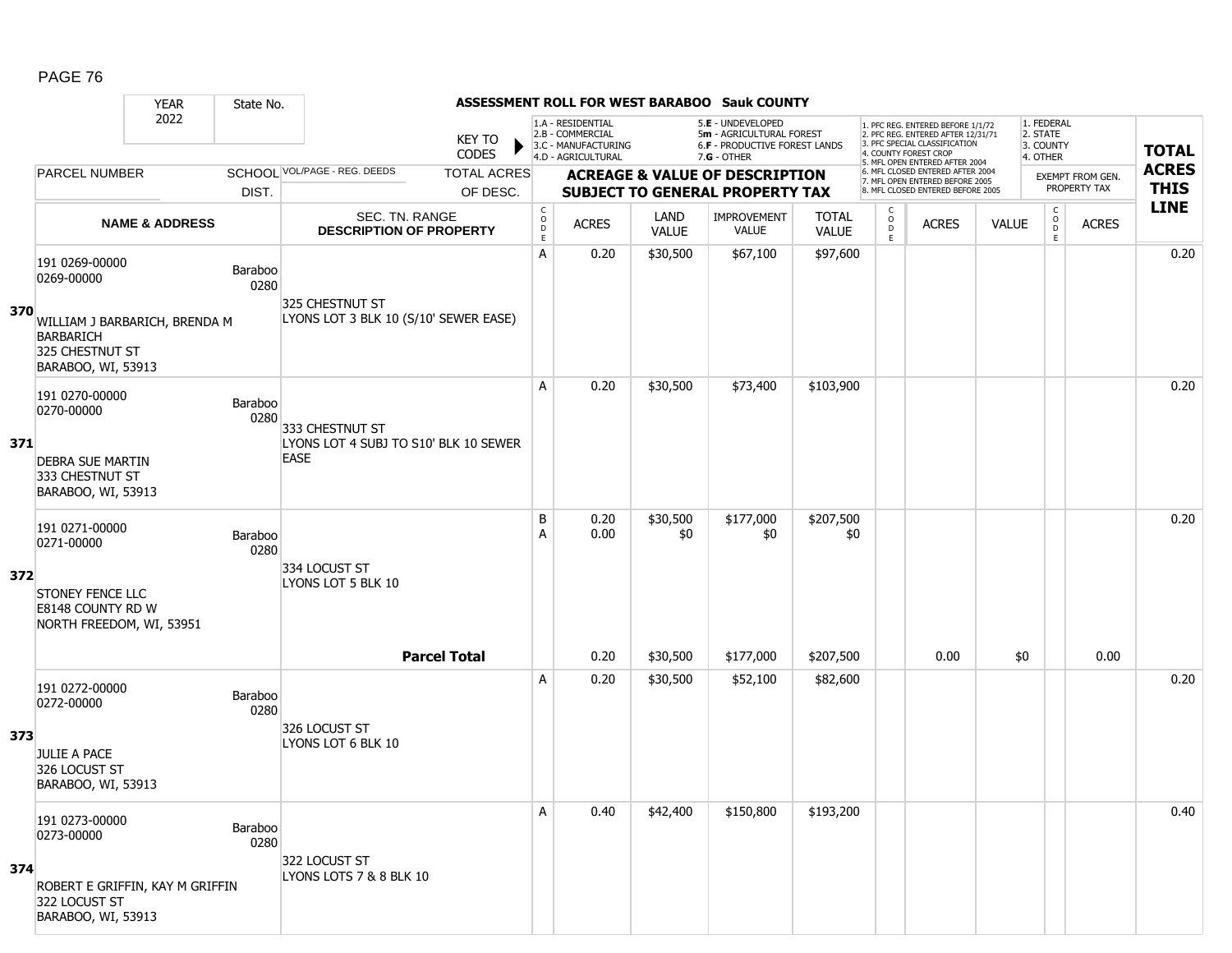#### YEAR State No. **ASSESSMENT ROLL FOR WEST BARABOO Sauk COUNTY** 2022 KEY TO **CODES** 1. PFC REG. ENTERED BEFORE 1/1/72 2. PFC REG. ENTERED AFTER 12/31/71 3. PFC SPECIAL CLASSIFICATION 4. COUNTY FOREST CROP 5. MFL OPEN ENTERED AFTER 2004 6. MFL CLOSED ENTERED AFTER 2004 7. MFL OPEN ENTERED BEFORE 2005 8. MFL CLOSED ENTERED BEFORE 2005 1. FEDERAL 2. STATE 3. COUNTY 4. OTHER **ACREAGE & VALUE OF DESCRIPTION SUBJECT TO GENERAL PROPERTY TAX** EXEMPT FROM GEN. PROPERTY TAX **TOTAL ACRES THIS LINE** 1.A - RESIDENTIAL 2.B - COMMERCIAL 3.C - MANUFACTURING 4.D - AGRICULTURAL 5.**E** - UNDEVELOPED 5**m** - AGRICULTURAL FOREST 6.**F** - PRODUCTIVE FOREST LANDS 7.**G** - OTHER TOTAL ACRES OF DESC. SCHOOL VOL/PAGE - REG. DEEDS DIST. PARCEL NUMBER ACRES C O D E ACRES VALUE  $\mathsf{C}$ O  $\overline{D}$ E TOTAL VALUE IMPROVEMENT VALUE LAND ACRES | VALUE C O  $\overline{D}$ E SEC. TN. RANGE **DESCRIPTION OF PROPERTY NAME & ADDRESS 375** 191 0274-00000 131 0274-00000<br>0274-00000 Baraboo 0280 BRYAN A BRICKL S4632 JOHNSON RD BARABOO, WI, 53913 300 LOCUST ST LYONS S1/2 OF LOTS 9 & 10 BLK 10 B 0.20 \$43,600 \$160,400 \$204,000 direct below that the 0.20  $\,$ **376** 191 0275-00000 131 0273-00000<br>0275-00000 Baraboo 0280 MATTHEW MARK RIPP, WENDY LEANN RIPP 4325 GILS WAY CROSS PLAINS, WI, 53528 309 CEDAR ST LYONS N1/2 OF LOTS 9 & 10 BLK 10 A 0.20 \$30,500 \$122,500 \$153,000 distance the control of the control of the control of the control of the contr **377** 191 0276-00000 131 0276-00000<br>0276-00000 Baraboo 0280 JANICE S MURRAY 403 CHESTNUT ST BARABOO, WI, 53913 403 CHESTNUT ST LYONS LOT 1 BLK 11 S\SEWER EASE A 0.20 \$30,500 \$80,900 \$111,400 0.20 **378** 191 0277-00000 Paraboo Baraboo Baraboo Baraboo 0280 PRESTON S SCHROEDER 407 CHESTNUT ST BARABOO, WI, 53913 407 CHESTNUT ST LYONS LOT 2 SUBJ TO S10' BLK 11 SEWER EASE A 0.20 \$30,500 \$46,500 \$77,000 0.20 **379** 191 0278-00000 Processor Baraboo<br>0278-00000 Baraboo 0280 ENAIN E GARDNER 415 CHESTNUT ST BARABOO, WI, 53913 415 CHESTNUT ST LYONS LOT 3 SUBJ TO S10' BLK 11 SEWER **EASE** A 0.20 \$30,500 \$83,500 \$114,000 0.20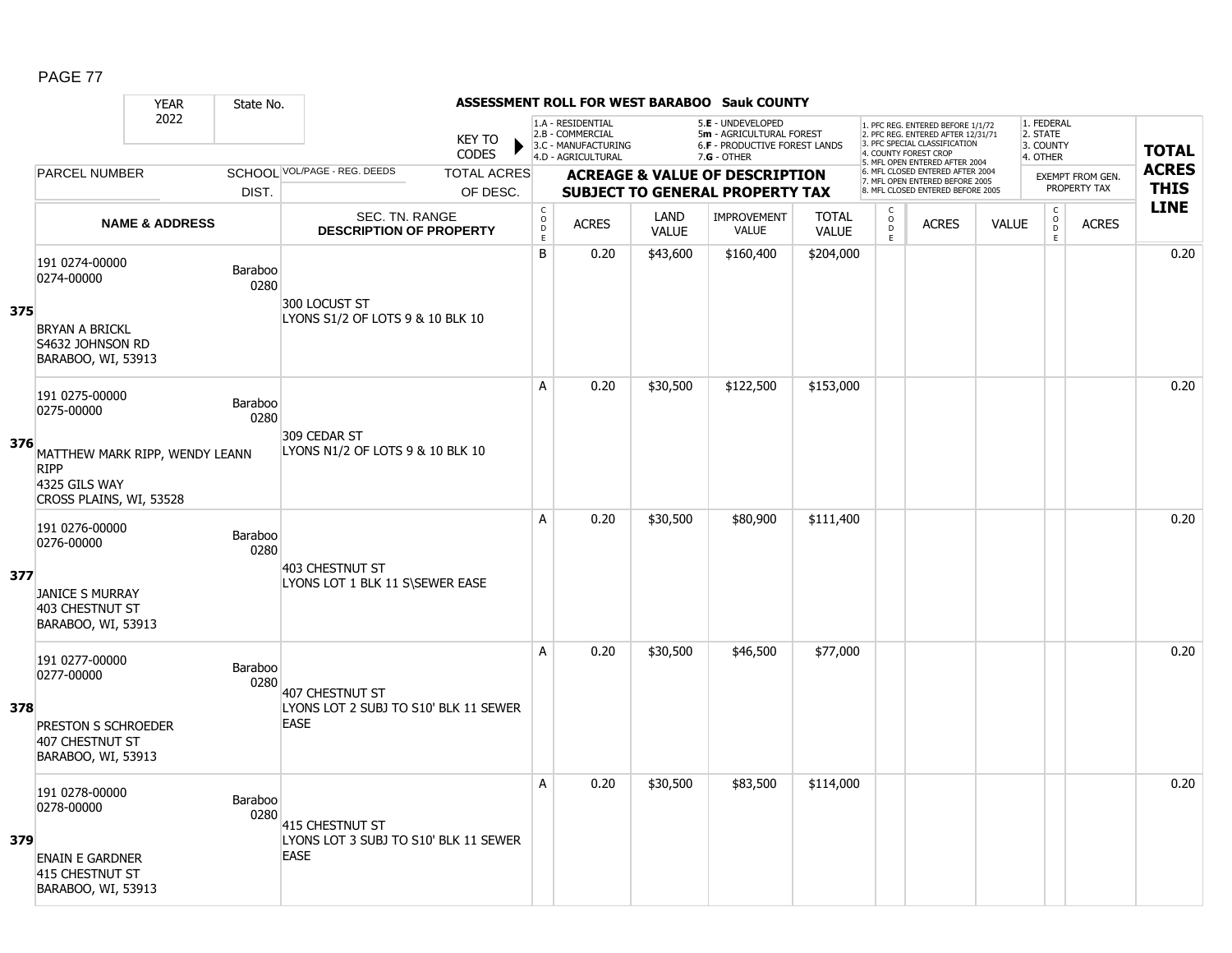|     |                                                                                                                              | <b>YEAR</b>               | State No.              |                                                                                                             |                               |                                                 |                                                                                    |                      | <b>ASSESSMENT ROLL FOR WEST BARABOO Sauk COUNTY</b>                                             |                              |                                                 |                                                                                                                                                                     |              |                                                          |                         |              |
|-----|------------------------------------------------------------------------------------------------------------------------------|---------------------------|------------------------|-------------------------------------------------------------------------------------------------------------|-------------------------------|-------------------------------------------------|------------------------------------------------------------------------------------|----------------------|-------------------------------------------------------------------------------------------------|------------------------------|-------------------------------------------------|---------------------------------------------------------------------------------------------------------------------------------------------------------------------|--------------|----------------------------------------------------------|-------------------------|--------------|
|     |                                                                                                                              | 2022                      |                        |                                                                                                             | <b>KEY TO</b><br><b>CODES</b> |                                                 | 1.A - RESIDENTIAL<br>2.B - COMMERCIAL<br>3.C - MANUFACTURING<br>4.D - AGRICULTURAL |                      | 5.E - UNDEVELOPED<br>5m - AGRICULTURAL FOREST<br>6.F - PRODUCTIVE FOREST LANDS<br>$7.G - OTHER$ |                              |                                                 | 1. PFC REG. ENTERED BEFORE 1/1/72<br>2. PFC REG. ENTERED AFTER 12/31/71<br>3. PFC SPECIAL CLASSIFICATION<br>4. COUNTY FOREST CROP<br>5. MFL OPEN ENTERED AFTER 2004 |              | 1. FEDERAL<br>2. STATE<br>3. COUNTY<br>4. OTHER          |                         | <b>TOTAL</b> |
|     | <b>PARCEL NUMBER</b>                                                                                                         |                           |                        | SCHOOL VOL/PAGE - REG. DEEDS                                                                                | <b>TOTAL ACRES</b>            |                                                 |                                                                                    |                      | <b>ACREAGE &amp; VALUE OF DESCRIPTION</b>                                                       |                              |                                                 | 6. MFL CLOSED ENTERED AFTER 2004<br>7. MFL OPEN ENTERED BEFORE 2005                                                                                                 |              |                                                          | <b>EXEMPT FROM GEN.</b> | <b>ACRES</b> |
|     |                                                                                                                              |                           | DIST.                  |                                                                                                             | OF DESC.                      |                                                 |                                                                                    |                      | <b>SUBJECT TO GENERAL PROPERTY TAX</b>                                                          |                              |                                                 | 8. MFL CLOSED ENTERED BEFORE 2005                                                                                                                                   |              |                                                          | PROPERTY TAX            | <b>THIS</b>  |
|     |                                                                                                                              | <b>NAME &amp; ADDRESS</b> |                        | SEC. TN. RANGE<br><b>DESCRIPTION OF PROPERTY</b>                                                            |                               | $_{\rm o}^{\rm c}$<br>$\mathsf{D}_{\mathsf{E}}$ | <b>ACRES</b>                                                                       | LAND<br><b>VALUE</b> | <b>IMPROVEMENT</b><br><b>VALUE</b>                                                              | <b>TOTAL</b><br><b>VALUE</b> | $\begin{matrix} 0 \\ 0 \\ D \end{matrix}$<br>E. | <b>ACRES</b>                                                                                                                                                        | <b>VALUE</b> | $\begin{matrix} 0 \\ 0 \\ 0 \end{matrix}$<br>$\mathsf E$ | <b>ACRES</b>            | <b>LINE</b>  |
| 380 | 191 0279-00000<br>0279-00000<br>KATARZYNA ROKOSZNY-JENTSCH,<br>WALTER H JENTSCH<br>419 CHESTNUT ST<br>BARABOO, WI, 53913     |                           | Baraboo                | 0280 419 CHESTNUT ST<br>S 34-12-6 PRT NE1/4 SE1/4 = T LYONS<br>(NKA V<br>WEST BARABOO) W 55' OF LOT 9 BLK 9 |                               | А                                               | 0.20                                                                               | \$30,500             | \$104,600                                                                                       | \$135,100                    |                                                 |                                                                                                                                                                     |              |                                                          |                         | 0.20         |
| 381 | 191 0280-00000<br>0280-00000<br>JACQUELINE B HAEFNER<br>427 CHESTNUT ST<br>BARABOO, WI, 53913                                |                           | Baraboo<br>0280        | 427 CHESTNUT ST<br>LYONS LOT 5 BLK 11                                                                       |                               | A                                               | 0.20                                                                               | \$30,500             | \$88,100                                                                                        | \$118,600                    |                                                 |                                                                                                                                                                     |              |                                                          |                         | 0.20         |
| 382 | 191 0281-00000<br>0281-00000<br>MISTY J BOWEN, THOMAS G SCHULER<br>433 CHESTNUT ST<br>BARABOO, WI, 53913                     |                           | <b>Baraboo</b><br>0280 | 433 CHESTNUT ST<br>LYONS LOT 6 SUBJ S10' BLK 11 SEWER<br><b>EASE</b>                                        |                               | A                                               | 0.20                                                                               | \$30,500             | \$83,900                                                                                        | \$114,400                    |                                                 |                                                                                                                                                                     |              |                                                          |                         | 0.20         |
| 383 | 191 0282-00000<br>0282-00000<br><b>KATHRYN SMART</b><br>432 LOCUST ST<br>BARABOO, WI, 53913                                  |                           | <b>Baraboo</b><br>0280 | 432 LOCUST ST<br>S 34-12-6 PRT NW1/4 SE1/4 LYONS LOT 7<br><b>BLK 11</b>                                     |                               | A                                               | 0.20                                                                               | \$30,500             | \$69,200                                                                                        | \$99,700                     |                                                 |                                                                                                                                                                     |              |                                                          |                         | 0.20         |
| 384 | 191 0283-00000<br>0283-00000<br>DEVON L LEATHERBERRY, RHONDA L<br><b>LEATHERBERRY</b><br>426 LOCUST ST<br>BARABOO, WI, 53913 |                           | <b>Baraboo</b><br>0280 | 426 LOCUST ST<br>LYONS LOT 8 BLK 11 (VACANT LOT)                                                            |                               | A                                               | 0.20                                                                               | \$30,500             | \$126,100                                                                                       | \$156,600                    |                                                 |                                                                                                                                                                     |              |                                                          |                         | 0.20         |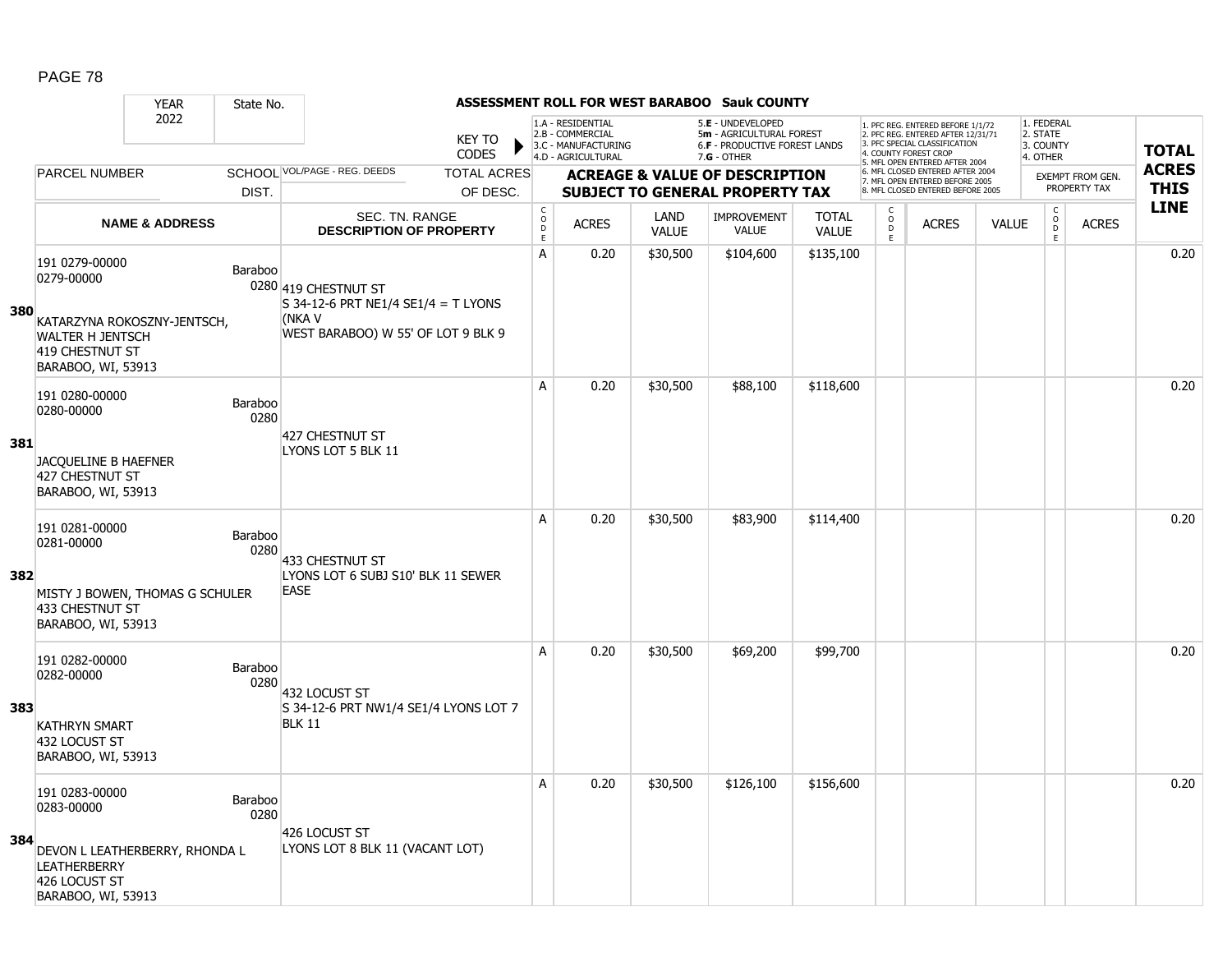#### YEAR State No. **ASSESSMENT ROLL FOR WEST BARABOO Sauk COUNTY** 2022 KEY TO **CODES** 1. PFC REG. ENTERED BEFORE 1/1/72 2. PFC REG. ENTERED AFTER 12/31/71 3. PFC SPECIAL CLASSIFICATION 4. COUNTY FOREST CROP 5. MFL OPEN ENTERED AFTER 2004 6. MFL CLOSED ENTERED AFTER 2004 7. MFL OPEN ENTERED BEFORE 2005 8. MFL CLOSED ENTERED BEFORE 2005 1. FEDERAL 2. STATE 3. COUNTY 4. OTHER **ACREAGE & VALUE OF DESCRIPTION SUBJECT TO GENERAL PROPERTY TAX** EXEMPT FROM GEN. PROPERTY TAX **TOTAL ACRES THIS LINE** 1.A - RESIDENTIAL 2.B - COMMERCIAL 3.C - MANUFACTURING 4.D - AGRICULTURAL 5.**E** - UNDEVELOPED 5**m** - AGRICULTURAL FOREST 6.**F** - PRODUCTIVE FOREST LANDS 7.**G** - OTHER TOTAL ACRES OF DESC. SCHOOL VOL/PAGE - REG. DEEDS DIST. PARCEL NUMBER ACRES C O D E ACRES VALUE  $\mathsf{C}$ O  $\overline{D}$ E TOTAL VALUE IMPROVEMENT VALUE LAND ACRES | VALUE C O  $\overline{D}$ E SEC. TN. RANGE **DESCRIPTION OF PROPERTY NAME & ADDRESS 385** 191 0284-00000 131 0264-00000<br>0284-00000 Baraboo 0280 MATTHEW F RIEDEL 420 LOCUST ST BARABOO, WI, 53913 420 LOCUST ST LYONS LOT 9 BLK 11 A 0.20 \$30,500 \$169,000 \$199,500 distance the control of the control of the control of the control of the contr **386** 191 0285-00000 131 0263-00000<br>0285-00000 Baraboo 0280 CHERYL R SPANITZ 414 LOCUST ST BARABOO, WI, 53913 414 LOCUST ST LYONS LOT 10 BLK 11 A | 0.20 | \$30,500 | \$48,700 | \$79,200 | | | | | | | | | | | 0.20 **387** 191 0286-00000 131 0266 00666<br>0286-00000 Baraboo 0280 408 LOCUST ST APRIL WOLFORD 408 LOCUST ST BARABOO, WI, 53913  $S$  34-12-6 PRT NW1/4 SE1/4 = LYONS LOT 11 BLK 11 A 0.20 \$30,500 \$98,600 \$129,100 0.20 **388** 191 0287-00000 151 0267-00000<br>0287-00000 Baraboo 0280 MICHAEL STRACHAN 311 W WALNUT ST BARABOO, WI, 53913 311 W WALNUT ST LYONS LOT 12 BLK 11 A 0.20 \$30,500 \$120,400 \$150,900 distance the set of the set of the set of the set of the set of the set of th **389** 191 0288-00000 131 0200-00000<br>0288-00000 Baraboo 0280 DENISE ST LOUIS 321 W MULBERRY ST BARABOO, WI, 53913 321 W MULBERRY ST LYONS N1/2 OF LOTS 1 & 2 BLK 12 A 0.19 \$29,000 \$85,400 \$114,400 0.19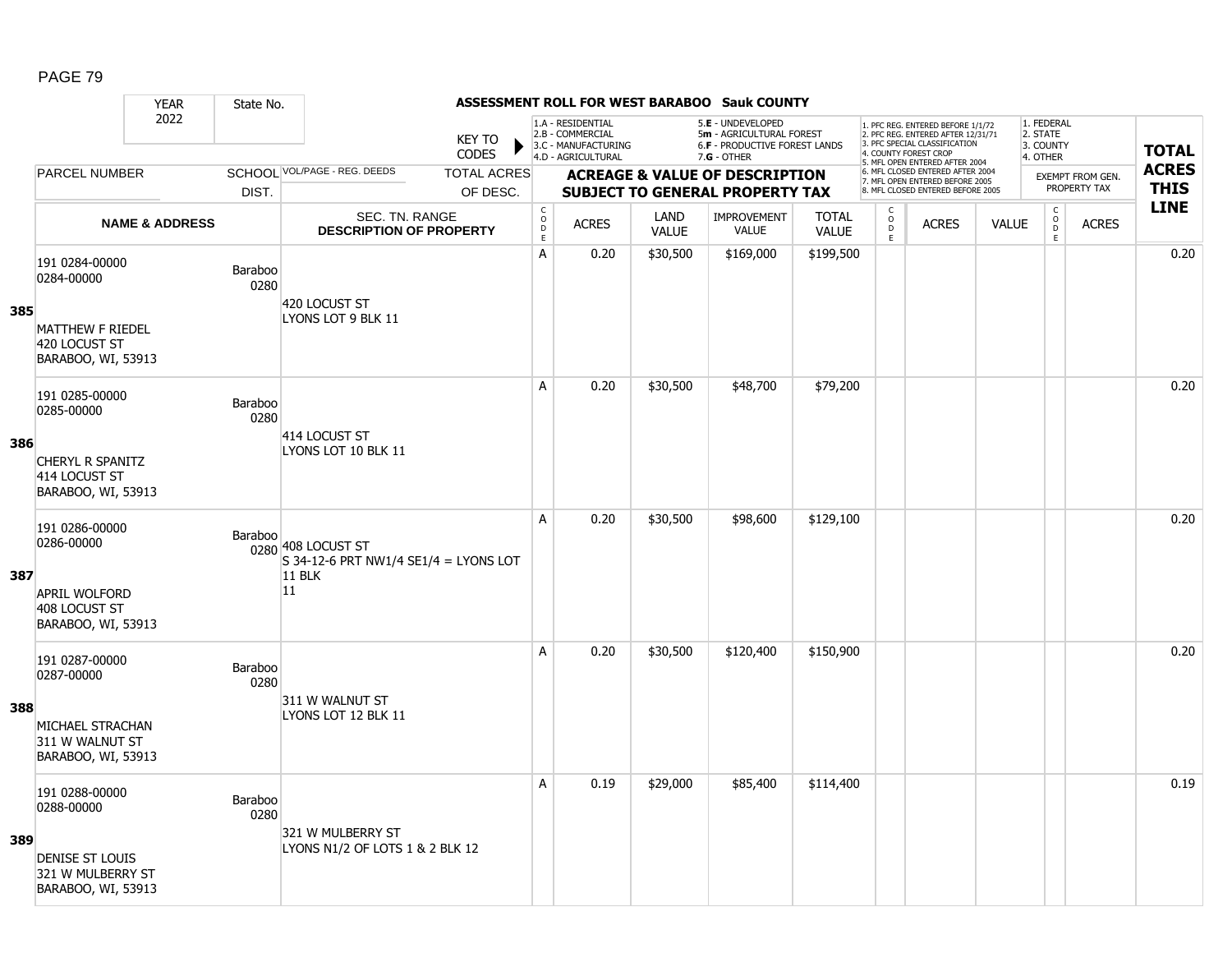|     |                                                                                                        | <b>YEAR</b>               | State No.       |                                                                                            |                                            |                                                                                    |                             | ASSESSMENT ROLL FOR WEST BARABOO Sauk COUNTY                                                    |                              |                          |                                                                                                                                   |              |                                                 |                  |              |
|-----|--------------------------------------------------------------------------------------------------------|---------------------------|-----------------|--------------------------------------------------------------------------------------------|--------------------------------------------|------------------------------------------------------------------------------------|-----------------------------|-------------------------------------------------------------------------------------------------|------------------------------|--------------------------|-----------------------------------------------------------------------------------------------------------------------------------|--------------|-------------------------------------------------|------------------|--------------|
|     |                                                                                                        | 2022                      |                 | <b>KEY TO</b><br><b>CODES</b>                                                              |                                            | 1.A - RESIDENTIAL<br>2.B - COMMERCIAL<br>3.C - MANUFACTURING<br>4.D - AGRICULTURAL |                             | 5.E - UNDEVELOPED<br>5m - AGRICULTURAL FOREST<br>6.F - PRODUCTIVE FOREST LANDS<br>$7.G - OTHER$ |                              |                          | 1. PFC REG. ENTERED BEFORE 1/1/72<br>2. PFC REG. ENTERED AFTER 12/31/71<br>3. PFC SPECIAL CLASSIFICATION<br>4. COUNTY FOREST CROP |              | 1. FEDERAL<br>2. STATE<br>3. COUNTY<br>4. OTHER |                  | <b>TOTAL</b> |
|     | <b>PARCEL NUMBER</b>                                                                                   |                           |                 | SCHOOL VOL/PAGE - REG. DEEDS<br><b>TOTAL ACRES</b>                                         |                                            |                                                                                    |                             | <b>ACREAGE &amp; VALUE OF DESCRIPTION</b>                                                       |                              |                          | 5. MFL OPEN ENTERED AFTER 2004<br>6. MFL CLOSED ENTERED AFTER 2004                                                                |              |                                                 | EXEMPT FROM GEN. | <b>ACRES</b> |
|     |                                                                                                        |                           | DIST.           | OF DESC.                                                                                   |                                            |                                                                                    |                             | <b>SUBJECT TO GENERAL PROPERTY TAX</b>                                                          |                              |                          | 7. MFL OPEN ENTERED BEFORE 2005<br>8. MFL CLOSED ENTERED BEFORE 2005                                                              |              |                                                 | PROPERTY TAX     | <b>THIS</b>  |
|     |                                                                                                        | <b>NAME &amp; ADDRESS</b> |                 | SEC. TN. RANGE<br><b>DESCRIPTION OF PROPERTY</b>                                           | $\mathsf C$<br>$\circ$<br>D<br>$\mathsf E$ | <b>ACRES</b>                                                                       | <b>LAND</b><br><b>VALUE</b> | <b>IMPROVEMENT</b><br>VALUE                                                                     | <b>TOTAL</b><br><b>VALUE</b> | C<br>$\overline{0}$<br>E | <b>ACRES</b>                                                                                                                      | <b>VALUE</b> | $\begin{matrix} 0 \\ 0 \\ 0 \end{matrix}$<br>E  | <b>ACRES</b>     | <b>LINE</b>  |
|     | 191 0289-00000<br>0289-00000                                                                           |                           | Baraboo<br>0280 | 319 W MULBERRY ST                                                                          | A                                          | 0.29                                                                               | \$37,600                    | \$99,100                                                                                        | \$136,700                    |                          |                                                                                                                                   |              |                                                 |                  | 0.29         |
| 390 | <b>RANDELL MILLER</b><br>319 W MULBERRY ST<br>BARABOO, WI, 53913                                       |                           |                 | LYONS S1/2 OF LOTS 1 & 2 BLK 12 SUBJ TO<br>S10' SEWER EASE & N33' LOTS 11 & 12             |                                            |                                                                                    |                             |                                                                                                 |                              |                          |                                                                                                                                   |              |                                                 |                  |              |
|     | 191 0290-00000<br>0290-00000                                                                           |                           | <b>Baraboo</b>  | 0280 314 W PINE ST                                                                         | B                                          | 1.48                                                                               | \$196,400                   | \$1,299,100                                                                                     | \$1,495,500                  |                          |                                                                                                                                   |              |                                                 |                  | 1.48         |
|     | 391 C/O COURTESY CORP<br>MC DONALD'S REAL ESTATE CO<br>2700 NATIONAL DR STE 100<br>ONALASKA, WI, 54650 |                           |                 | S 34-12-6, VIL OF W BARABOO LYONS,<br>LOTS 3 THRU 10 INC, BLK 12 EXC W12' OF<br>LOTS 6 & 7 |                                            |                                                                                    |                             |                                                                                                 |                              |                          |                                                                                                                                   |              |                                                 |                  |              |
| 392 | 191 0292-00000<br>0292-00000                                                                           |                           | Baraboo<br>0280 | 502 LOCUST ST<br>LYONS LOTS 11 & 12 EXC N 33' OF BOTH                                      | A                                          | 0.29                                                                               | \$37,600                    | \$111,300                                                                                       | \$148,900                    |                          |                                                                                                                                   |              |                                                 |                  | 0.29         |
|     | <b>JOSHUA MARQUARDT</b><br>502 LOCUST ST<br>BARABOO, WI, 53913                                         |                           |                 | <b>BLK 12</b>                                                                              |                                            |                                                                                    |                             |                                                                                                 |                              |                          |                                                                                                                                   |              |                                                 |                  |              |
| 393 | 191 0293-00000<br>0293-00000                                                                           |                           | Baraboo<br>0280 | 503 LOCUST ST<br>LYONS LOT 1, BLK 13 SUBJ TO S 10' SEWER                                   | A                                          | 0.20                                                                               | \$30,500                    | \$0                                                                                             | \$30,500                     |                          |                                                                                                                                   |              |                                                 |                  | 0.20         |
|     | DENT FAMILY TRUST, SANDY L DENT<br>219 LOCUST ST<br>BARABOO, WI, 53913                                 |                           |                 | <b>EASE</b>                                                                                |                                            |                                                                                    |                             |                                                                                                 |                              |                          |                                                                                                                                   |              |                                                 |                  |              |
| 394 | 191 0294-00000<br>0294-00000                                                                           |                           | Baraboo         | 0280 511 LOCUST ST<br>$S$ 34-12-6 PRT NW1/4 SE1/4 = LYONS LOT<br>2 BLK                     | Α                                          | 0.20                                                                               | \$30,500                    | \$39,300                                                                                        | \$69,800                     |                          |                                                                                                                                   |              |                                                 |                  | 0.20         |
|     | <b>SHANE T GAMER</b><br>511 LOCUST ST<br>BARABOO, WI, 53913                                            |                           |                 | 13 (S/S 10' SEWER EASE)                                                                    |                                            |                                                                                    |                             |                                                                                                 |                              |                          |                                                                                                                                   |              |                                                 |                  |              |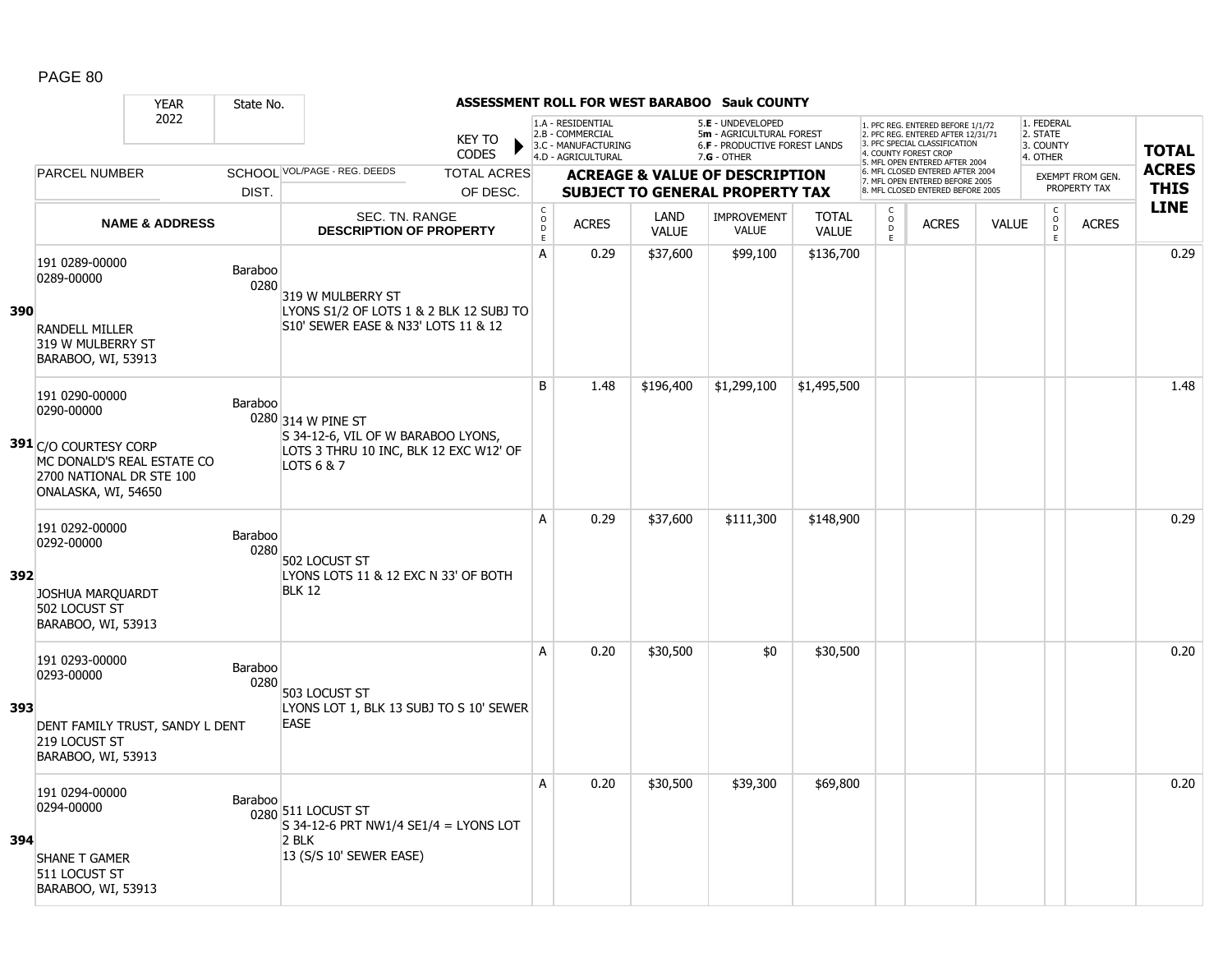|     |                                                                                                         | <b>YEAR</b>                      | State No.       |                                                                                                                                   |                               |                                             |                                                                                    |                             | ASSESSMENT ROLL FOR WEST BARABOO Sauk COUNTY                                                    |                              |                                     |                                                                                                                                   |              |                                                 |                                         |              |
|-----|---------------------------------------------------------------------------------------------------------|----------------------------------|-----------------|-----------------------------------------------------------------------------------------------------------------------------------|-------------------------------|---------------------------------------------|------------------------------------------------------------------------------------|-----------------------------|-------------------------------------------------------------------------------------------------|------------------------------|-------------------------------------|-----------------------------------------------------------------------------------------------------------------------------------|--------------|-------------------------------------------------|-----------------------------------------|--------------|
|     |                                                                                                         | 2022                             |                 |                                                                                                                                   | <b>KEY TO</b><br><b>CODES</b> |                                             | 1.A - RESIDENTIAL<br>2.B - COMMERCIAL<br>3.C - MANUFACTURING<br>4.D - AGRICULTURAL |                             | 5.E - UNDEVELOPED<br>5m - AGRICULTURAL FOREST<br>6.F - PRODUCTIVE FOREST LANDS<br>$7.G - OTHER$ |                              |                                     | 1. PFC REG. ENTERED BEFORE 1/1/72<br>2. PFC REG. ENTERED AFTER 12/31/71<br>3. PFC SPECIAL CLASSIFICATION<br>4. COUNTY FOREST CROP |              | 1. FEDERAL<br>2. STATE<br>3. COUNTY<br>4. OTHER |                                         | <b>TOTAL</b> |
|     | <b>PARCEL NUMBER</b>                                                                                    |                                  |                 | SCHOOL VOL/PAGE - REG. DEEDS                                                                                                      | <b>TOTAL ACRES</b>            |                                             |                                                                                    |                             |                                                                                                 |                              |                                     | 5. MFL OPEN ENTERED AFTER 2004<br>6. MFL CLOSED ENTERED AFTER 2004                                                                |              |                                                 |                                         | <b>ACRES</b> |
|     |                                                                                                         |                                  | DIST.           |                                                                                                                                   | OF DESC.                      |                                             |                                                                                    |                             | <b>ACREAGE &amp; VALUE OF DESCRIPTION</b><br><b>SUBJECT TO GENERAL PROPERTY TAX</b>             |                              |                                     | 7. MFL OPEN ENTERED BEFORE 2005<br>8. MFL CLOSED ENTERED BEFORE 2005                                                              |              |                                                 | <b>EXEMPT FROM GEN.</b><br>PROPERTY TAX | <b>THIS</b>  |
|     |                                                                                                         | <b>NAME &amp; ADDRESS</b>        |                 | SEC. TN. RANGE<br><b>DESCRIPTION OF PROPERTY</b>                                                                                  |                               | $\mathsf{C}$<br>$\circ$<br>D<br>$\mathsf E$ | <b>ACRES</b>                                                                       | <b>LAND</b><br><b>VALUE</b> | <b>IMPROVEMENT</b><br>VALUE                                                                     | <b>TOTAL</b><br><b>VALUE</b> | $\mathsf{C}$<br>$\overline{0}$<br>E | <b>ACRES</b>                                                                                                                      | <b>VALUE</b> | $\begin{matrix} 0 \\ 0 \\ 0 \end{matrix}$<br>E  | <b>ACRES</b>                            | <b>LINE</b>  |
| 395 | 191 0295-00000<br>0295-00000                                                                            |                                  | Baraboo<br>0280 | 513 LOCUST ST<br>LYONS LOT 3 SUBJ TO S10' BLK 13 SEWER                                                                            |                               | A                                           | 0.20                                                                               | \$30,500                    | \$40,300                                                                                        | \$70,800                     |                                     |                                                                                                                                   |              |                                                 |                                         | 0.20         |
|     | MICHAEL C WETAK<br>513 LOCUST ST<br>BARABOO, WI, 53913                                                  |                                  |                 | <b>EASE</b>                                                                                                                       |                               |                                             |                                                                                    |                             |                                                                                                 |                              |                                     |                                                                                                                                   |              |                                                 |                                         |              |
| 396 | 191 0296-00000<br>0296-00000                                                                            |                                  | <b>Baraboo</b>  | 0280 533 LOCUST ST<br>LYONS PRT LOTS $5 & 6$ BLK $13 = CSM$<br>#1588 LOT 1 0.235A SUBJ TO S10' SEWER                              |                               | B                                           | 0.24                                                                               | \$30,700                    | \$119,300                                                                                       | \$150,000                    |                                     |                                                                                                                                   |              |                                                 |                                         | 0.24         |
|     | <b>HOLMEN PROPERTIES LLC</b><br>1130 HILL ST<br>BARABOO, WI, 53913                                      |                                  |                 | <b>EASE</b>                                                                                                                       |                               |                                             |                                                                                    |                             |                                                                                                 |                              |                                     |                                                                                                                                   |              |                                                 |                                         |              |
| 397 | 191 0296-10000<br>0296-10000<br>523 LOCUST ST<br>BARABOO, WI, 53913                                     | RANDY J IRELAND, PAIGE K IRELAND | Baraboo         | 0280 523 LOCUST ST<br>LYONS PRT LOTS $4 \& 5$ BLK $13 = CSM$<br>#1588 LOT 2 0.326A SUBJ TO S10' SEWER<br><b>EASE</b>              |                               | A                                           | 0.33                                                                               | \$39,400                    | \$195,600                                                                                       | \$235,000                    |                                     |                                                                                                                                   |              |                                                 |                                         | 0.33         |
| 398 | 191 0297-00000<br>0297-00000<br>534 W OAK ST<br>BARABOO, WI, 53913                                      | BRIAN R SMITH, MICHELLE M SMITH  | Baraboo         | 0280 534 W OAK ST<br>LYONS LT 9 & PRT LT 8 BLK $13 = CSM$<br>#4086 LOT 1 0.37A (W\EASE PER R479-<br>715) (PRT W1/2 SE1/4 34-12-6) |                               | A                                           | 0.37                                                                               | \$41,100                    | \$114,400                                                                                       | \$155,500                    |                                     |                                                                                                                                   |              |                                                 |                                         | 0.37         |
| 399 | 191 0299-00000<br>0299-00000<br>REBECCA M SCHLEICHERT<br><b>207 W MULBERRY ST</b><br>BARABOO, WI, 53913 |                                  | Baraboo<br>0280 | 207 W MULBERRY ST<br>LYONS N1/2 OF LOTS 11 & 12 BLK 13                                                                            |                               | Α                                           | 0.20                                                                               | \$30,500                    | \$91,900                                                                                        | \$122,400                    |                                     |                                                                                                                                   |              |                                                 |                                         | 0.20         |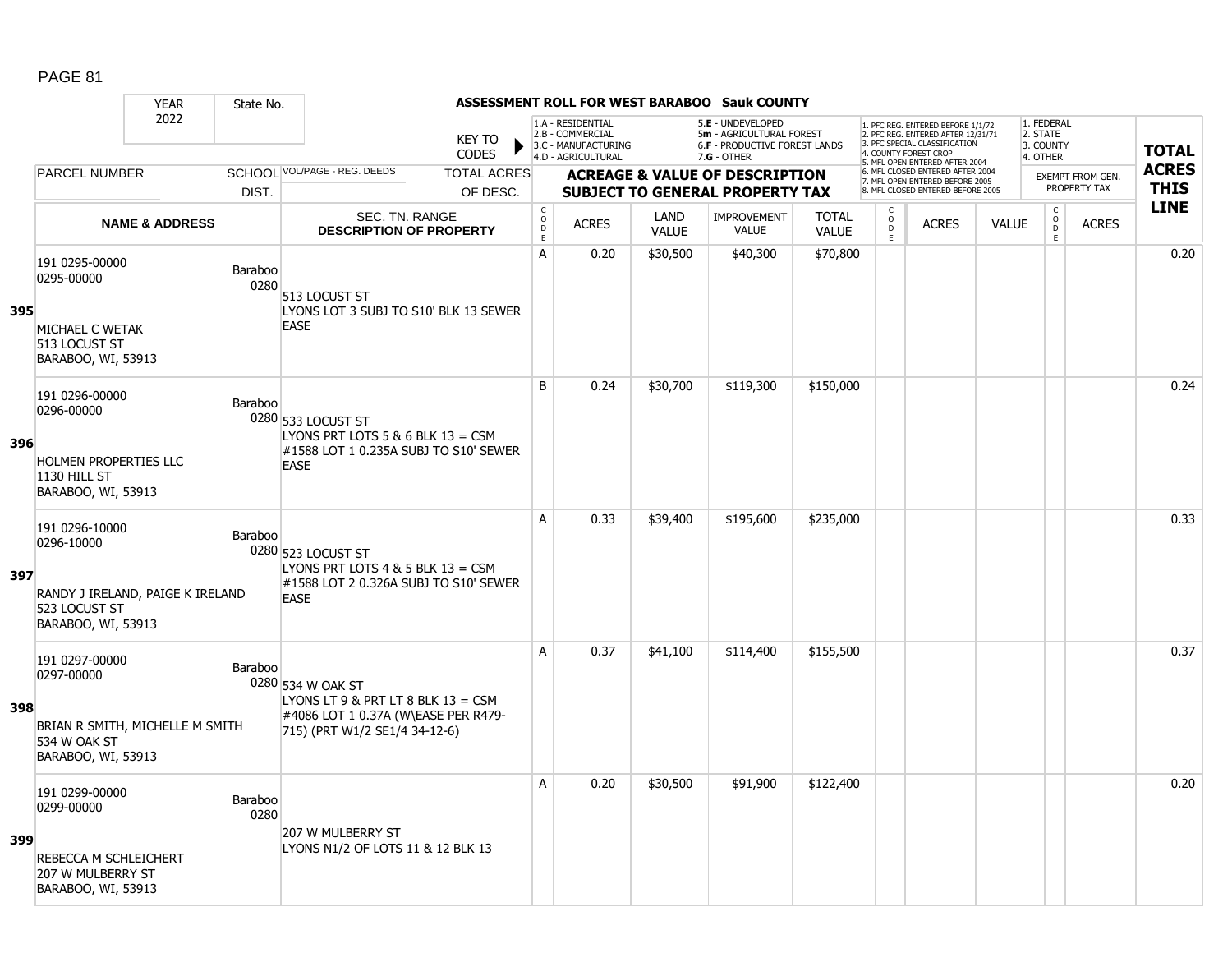|     |                                                                                       | <b>YEAR</b>               | State No.              |                                                                          |                                            |                                                                                    |                      | ASSESSMENT ROLL FOR WEST BARABOO Sauk COUNTY                                                           |                              |                                     |                                                                                                                                   |              |                                                          |                  |              |
|-----|---------------------------------------------------------------------------------------|---------------------------|------------------------|--------------------------------------------------------------------------|--------------------------------------------|------------------------------------------------------------------------------------|----------------------|--------------------------------------------------------------------------------------------------------|------------------------------|-------------------------------------|-----------------------------------------------------------------------------------------------------------------------------------|--------------|----------------------------------------------------------|------------------|--------------|
|     |                                                                                       | 2022                      |                        | <b>KEY TO</b><br><b>CODES</b>                                            |                                            | 1.A - RESIDENTIAL<br>2.B - COMMERCIAL<br>3.C - MANUFACTURING<br>4.D - AGRICULTURAL |                      | 5.E - UNDEVELOPED<br>5m - AGRICULTURAL FOREST<br><b>6.F - PRODUCTIVE FOREST LANDS</b><br>$7.G - OTHER$ |                              |                                     | 1. PFC REG. ENTERED BEFORE 1/1/72<br>2. PFC REG. ENTERED AFTER 12/31/71<br>3. PFC SPECIAL CLASSIFICATION<br>4. COUNTY FOREST CROP |              | 1. FEDERAL<br>2. STATE<br>3. COUNTY<br>4. OTHER          |                  | <b>TOTAL</b> |
|     | <b>PARCEL NUMBER</b>                                                                  |                           |                        | SCHOOL VOL/PAGE - REG. DEEDS<br><b>TOTAL ACRES</b>                       |                                            |                                                                                    |                      | <b>ACREAGE &amp; VALUE OF DESCRIPTION</b>                                                              |                              |                                     | 5. MFL OPEN ENTERED AFTER 2004<br>6. MFL CLOSED ENTERED AFTER 2004                                                                |              |                                                          | EXEMPT FROM GEN. | <b>ACRES</b> |
|     |                                                                                       |                           | DIST.                  | OF DESC.                                                                 |                                            |                                                                                    |                      | <b>SUBJECT TO GENERAL PROPERTY TAX</b>                                                                 |                              |                                     | 7. MFL OPEN ENTERED BEFORE 2005<br>8. MFL CLOSED ENTERED BEFORE 2005                                                              |              |                                                          | PROPERTY TAX     | <b>THIS</b>  |
|     |                                                                                       | <b>NAME &amp; ADDRESS</b> |                        | <b>SEC. TN. RANGE</b><br><b>DESCRIPTION OF PROPERTY</b>                  | $\mathsf C$<br>$\circ$<br>D<br>$\mathsf E$ | <b>ACRES</b>                                                                       | LAND<br><b>VALUE</b> | <b>IMPROVEMENT</b><br><b>VALUE</b>                                                                     | <b>TOTAL</b><br><b>VALUE</b> | $\mathsf{C}$<br>$\overline{0}$<br>E | <b>ACRES</b>                                                                                                                      | <b>VALUE</b> | $\begin{matrix} 0 \\ 0 \\ 0 \end{matrix}$<br>$\mathsf E$ | <b>ACRES</b>     | <b>LINE</b>  |
| 400 | 191 0300-00000<br>0300-00000                                                          |                           | Baraboo<br>0280        | 510 W OAK ST<br>LYONS LOT 10 & PRT LOT 11 BLK 13 = CSM                   | А                                          | 0.25                                                                               | \$35,900             | \$125,800                                                                                              | \$161,700                    |                                     |                                                                                                                                   |              |                                                          |                  | 0.25         |
|     | MISSY CAMP LLC<br>E8148 COUNTY RD W<br>NORTH FREEDOM, WI, 53951                       |                           |                        | #3159 LOT 1 0.25A                                                        |                                            |                                                                                    |                      |                                                                                                        |                              |                                     |                                                                                                                                   |              |                                                          |                  |              |
| 401 | 191 0301-00000<br>0301-00000                                                          |                           | <b>Baraboo</b>         | 0280 201 W MULBERRY ST<br>S 34-12-6 PRT W1/2 SE1/4 LYONS E 100' OF       | A                                          | 0.15                                                                               | \$22,900             | \$88,100                                                                                               | \$111,000                    |                                     |                                                                                                                                   |              |                                                          |                  | 0.15         |
|     | <b>JOSCELYN E PARKER</b><br>201 W MULBERRY ST<br>BARABOO, WI, 53913                   |                           |                        | S1/2<br>OF LOTS 11 & 12 BLK 13                                           |                                            |                                                                                    |                      |                                                                                                        |                              |                                     |                                                                                                                                   |              |                                                          |                  |              |
| 402 | 191 0302-00000<br>0302-00000<br>GERMAN MODESTO GARCIA, ANGEL R<br>MODESTO DE PHILLIPS |                           | <b>Baraboo</b><br>0280 | 403 LOCUST ST<br>LYONS LOT 1, BLK 14 SUBJ TO S10' SEWER<br><b>EASE</b>   | A                                          | 0.20                                                                               | \$30,500             | \$90,100                                                                                               | \$120,600                    |                                     |                                                                                                                                   |              |                                                          |                  | 0.20         |
|     | 403 LOCUST ST<br>BARABOO, WI, 53913                                                   |                           |                        |                                                                          |                                            |                                                                                    |                      |                                                                                                        |                              |                                     |                                                                                                                                   |              |                                                          |                  |              |
|     | 191 0303-00000<br>0303-00000                                                          |                           | Baraboo<br>0280        | 411 LOCUST ST                                                            | Α                                          | 0.20                                                                               | \$30,500             | \$93,300                                                                                               | \$123,800                    |                                     |                                                                                                                                   |              |                                                          |                  | 0.20         |
| 403 | <b>THOMAS A KACZMARK</b><br>411 LOCUST ST<br>BARABOO, WI, 53913                       |                           |                        | LYONS LOT 2 SUBJ TO S10' BLK 14 SEWER<br><b>EASE</b>                     |                                            |                                                                                    |                      |                                                                                                        |                              |                                     |                                                                                                                                   |              |                                                          |                  |              |
| 404 | 191 0304-00000<br>0304-00000<br>ROSS A MADRIGAL                                       |                           | <b>Baraboo</b><br>0280 | 417 LOCUST ST<br>LYONS LOT 3 & E33' LOT 4 BLK 14 SUBJ<br>S10' SEWER EASE | A                                          | 0.30                                                                               | \$38,100             | \$100,600                                                                                              | \$138,700                    |                                     |                                                                                                                                   |              |                                                          |                  | 0.30         |
|     | 417 LOCUST ST<br>BARABOO, WI, 53913                                                   |                           |                        |                                                                          |                                            |                                                                                    |                      |                                                                                                        |                              |                                     |                                                                                                                                   |              |                                                          |                  |              |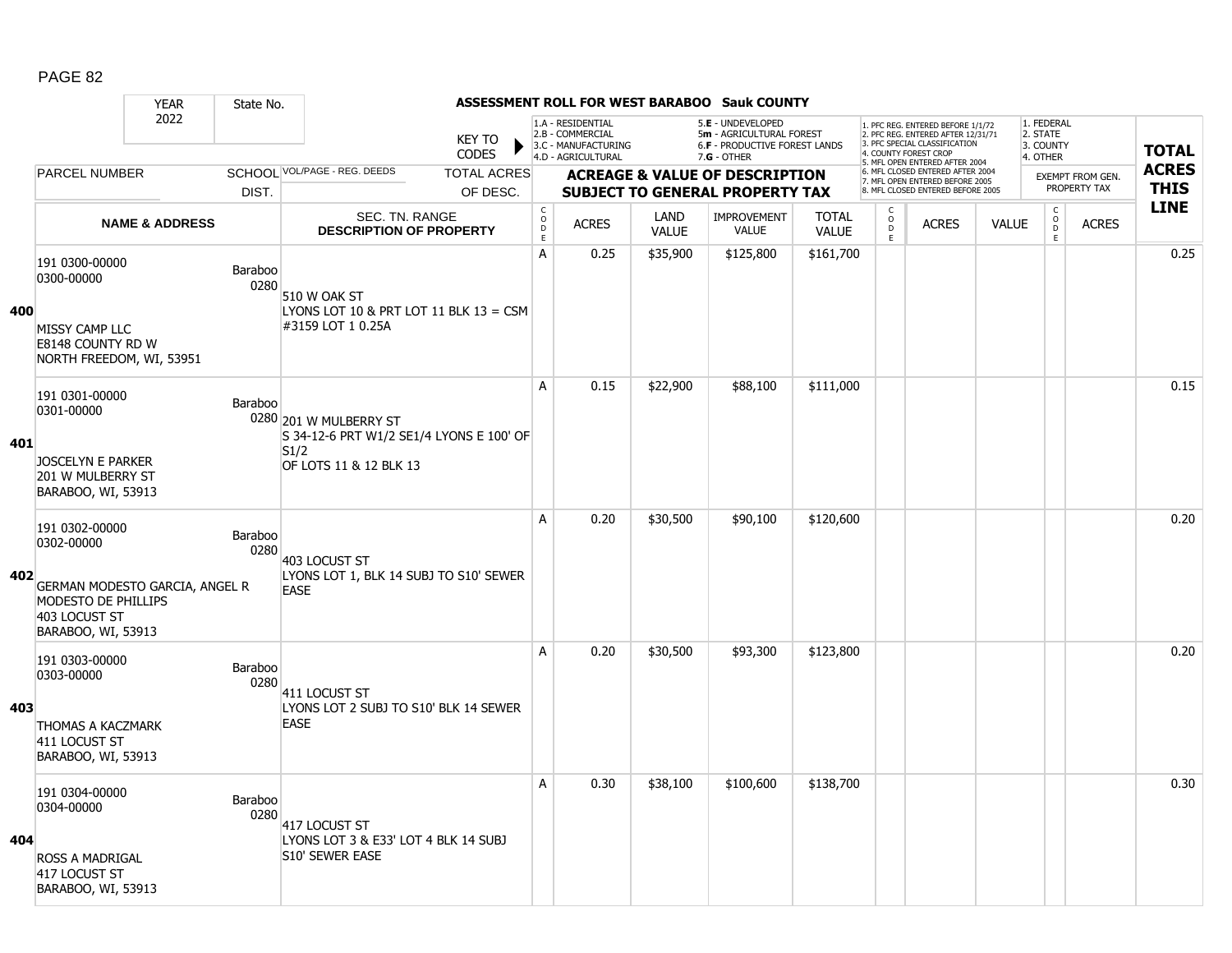|     |                                                                                              | <b>YEAR</b>               | State No.              |                                                                           |                        |                                               |                                                                                    |                      | <b>ASSESSMENT ROLL FOR WEST BARABOO Sauk COUNTY</b>                                             |                              |                              |                                                                                                                                            |              |                                                 |                         |                            |
|-----|----------------------------------------------------------------------------------------------|---------------------------|------------------------|---------------------------------------------------------------------------|------------------------|-----------------------------------------------|------------------------------------------------------------------------------------|----------------------|-------------------------------------------------------------------------------------------------|------------------------------|------------------------------|--------------------------------------------------------------------------------------------------------------------------------------------|--------------|-------------------------------------------------|-------------------------|----------------------------|
|     |                                                                                              | 2022                      |                        |                                                                           | <b>KEY TO</b><br>CODES |                                               | 1.A - RESIDENTIAL<br>2.B - COMMERCIAL<br>3.C - MANUFACTURING<br>4.D - AGRICULTURAL |                      | 5.E - UNDEVELOPED<br>5m - AGRICULTURAL FOREST<br>6.F - PRODUCTIVE FOREST LANDS<br>$7.G - OTHER$ |                              | 4. COUNTY FOREST CROP        | 1. PFC REG. ENTERED BEFORE 1/1/72<br>2. PFC REG. ENTERED AFTER 12/31/71<br>3. PFC SPECIAL CLASSIFICATION<br>5. MFL OPEN ENTERED AFTER 2004 |              | 1. FEDERAL<br>2. STATE<br>3. COUNTY<br>4. OTHER |                         | <b>TOTAL</b>               |
|     | <b>PARCEL NUMBER</b>                                                                         |                           |                        | SCHOOL VOL/PAGE - REG. DEEDS                                              | <b>TOTAL ACRES</b>     |                                               |                                                                                    |                      | <b>ACREAGE &amp; VALUE OF DESCRIPTION</b>                                                       |                              |                              | 6. MFL CLOSED ENTERED AFTER 2004<br>7. MFL OPEN ENTERED BEFORE 2005                                                                        |              |                                                 | <b>EXEMPT FROM GEN.</b> | <b>ACRES</b>               |
|     |                                                                                              |                           | DIST.                  |                                                                           | OF DESC.               |                                               |                                                                                    |                      | <b>SUBJECT TO GENERAL PROPERTY TAX</b>                                                          |                              |                              | 8. MFL CLOSED ENTERED BEFORE 2005                                                                                                          |              |                                                 | PROPERTY TAX            | <b>THIS</b><br><b>LINE</b> |
|     |                                                                                              | <b>NAME &amp; ADDRESS</b> |                        | SEC. TN. RANGE<br><b>DESCRIPTION OF PROPERTY</b>                          |                        | $_{\rm o}^{\rm c}$<br>$\bar{\mathsf{D}}$<br>E | <b>ACRES</b>                                                                       | LAND<br><b>VALUE</b> | <b>IMPROVEMENT</b><br><b>VALUE</b>                                                              | <b>TOTAL</b><br><b>VALUE</b> | C<br>$_{\rm D}^{\rm O}$<br>E | <b>ACRES</b>                                                                                                                               | <b>VALUE</b> | $\mathsf{C}$<br>$\mathsf{O}$<br>D.<br>E.        | <b>ACRES</b>            |                            |
| 405 | 191 0305-00000<br>0305-00000                                                                 |                           | <b>Baraboo</b><br>0280 | 429 LOCUST ST<br>LYONS LOT 5 & W33' LOT 4 BLK 14 SUBJ                     |                        | A                                             | 0.30                                                                               | \$38,100             | \$131,200                                                                                       | \$169,300                    |                              |                                                                                                                                            |              |                                                 |                         | 0.30                       |
|     | JOSHUA J BEHNKE, KATRINA J BEHNKE<br>429 LOCUST ST<br>BARABOO, WI, 53913                     |                           |                        | S10' SEWER EASE                                                           |                        |                                               |                                                                                    |                      |                                                                                                 |                              |                              |                                                                                                                                            |              |                                                 |                         |                            |
| 406 | 191 0306-00000<br>0306-00000                                                                 |                           | Baraboo                | 0280 433 LOCUST ST<br>S 34-12-6 PRT NW1/4 SE1/4 LYONS LOT 6               |                        | A                                             | 0.20                                                                               | \$30,500             | \$137,000                                                                                       | \$167,500                    |                              |                                                                                                                                            |              |                                                 |                         | 0.20                       |
|     | CODY CARLSON, BRIANNA BERGER<br>433 LOCUST ST<br>BARABOO, WI, 53913                          |                           |                        | <b>BLK 14</b><br>(S/10' SEWER EASE)                                       |                        |                                               |                                                                                    |                      |                                                                                                 |                              |                              |                                                                                                                                            |              |                                                 |                         |                            |
|     | 191 0307-00000<br>0307-00000                                                                 |                           | Baraboo<br>0280        | 210 W MULBERRY ST                                                         |                        | A                                             | 0.15                                                                               | \$22,900             | \$97,000                                                                                        | \$119,900                    |                              |                                                                                                                                            |              |                                                 |                         | 0.15                       |
| 407 | TIMOTHY C HINKEL, MELODY A HINKEL<br>E9180 SOUTH AVE<br>REEDSBURG, WI, 53959                 |                           |                        | LYONS N1/2 OF: LOT 7 & W 34' OF LOT 8<br><b>BLK 14</b>                    |                        |                                               |                                                                                    |                      |                                                                                                 |                              |                              |                                                                                                                                            |              |                                                 |                         |                            |
|     | 191 0308-00000<br>0308-00000                                                                 |                           | Baraboo<br>0280        | 202 W MULBERRY ST                                                         |                        | A                                             | 0.15                                                                               | \$22,900             | \$65,400                                                                                        | \$88,300                     |                              |                                                                                                                                            |              |                                                 |                         | 0.15                       |
| 408 | JONATHAN C HUTCHENS, JESSICA L<br><b>HUTCHENS</b><br>202 W MULBERRY ST<br>BARABOO, WI, 53913 |                           |                        | LYONS S1/2 OF: LOT 7 & W 34' OF LOT 8<br><b>BLK 14</b>                    |                        |                                               |                                                                                    |                      |                                                                                                 |                              |                              |                                                                                                                                            |              |                                                 |                         |                            |
|     | 191 0309-00000<br>0309-00000                                                                 |                           | Baraboo<br>0280        | 414 W OAK ST                                                              |                        | A                                             | 0.24                                                                               | \$35,500             | \$82,600                                                                                        | \$118,100                    |                              |                                                                                                                                            |              |                                                 |                         | 0.24                       |
| 409 | MICHAEL L PADLEY<br>414 W OAK ST<br>BARABOO, WI, 53913                                       |                           |                        | LYONS LOT 9 EXC S100' & ALL ALL OF LOT<br>10 BLK 14 (W/EASE PER R623-216) |                        |                                               |                                                                                    |                      |                                                                                                 |                              |                              |                                                                                                                                            |              |                                                 |                         |                            |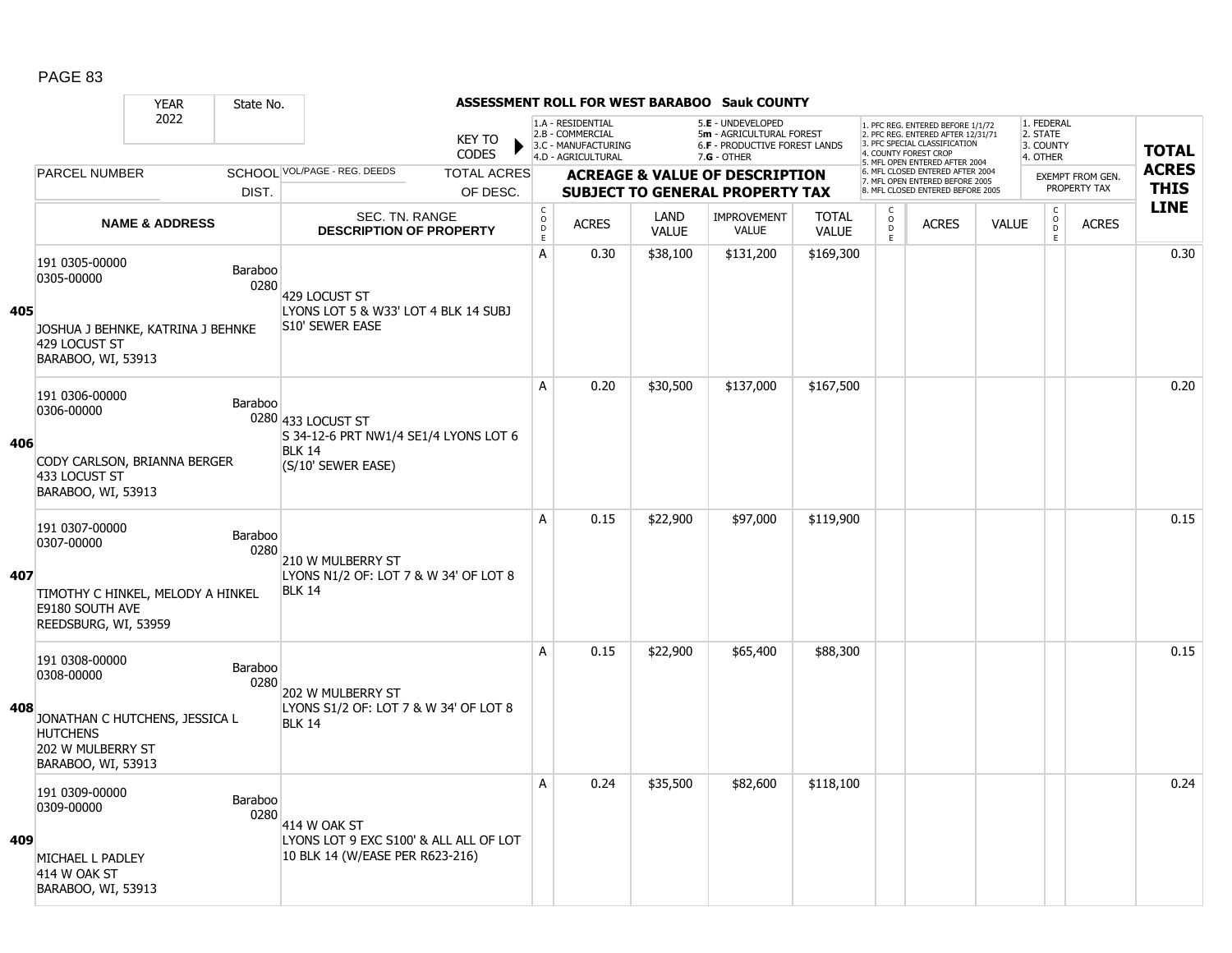#### YEAR State No. **ASSESSMENT ROLL FOR WEST BARABOO Sauk COUNTY** 2022 KEY TO **CODES** 1. PFC REG. ENTERED BEFORE 1/1/72 2. PFC REG. ENTERED AFTER 12/31/71 3. PFC SPECIAL CLASSIFICATION 4. COUNTY FOREST CROP 5. MFL OPEN ENTERED AFTER 2004 6. MFL CLOSED ENTERED AFTER 2004 7. MFL OPEN ENTERED BEFORE 2005 8. MFL CLOSED ENTERED BEFORE 2005 1. FEDERAL 2. STATE 3. COUNTY 4. OTHER **ACREAGE & VALUE OF DESCRIPTION SUBJECT TO GENERAL PROPERTY TAX** EXEMPT FROM GEN. PROPERTY TAX **TOTAL ACRES THIS LINE** 1.A - RESIDENTIAL 2.B - COMMERCIAL 3.C - MANUFACTURING 4.D - AGRICULTURAL 5.**E** - UNDEVELOPED 5**m** - AGRICULTURAL FOREST 6.**F** - PRODUCTIVE FOREST LANDS 7.**G** - OTHER TOTAL ACRES OF DESC. SCHOOL VOL/PAGE - REG. DEEDS DIST. PARCEL NUMBER ACRES C O D E ACRES VALUE  $\mathsf{C}$ O  $\overline{D}$ E TOTAL VALUE IMPROVEMENT VALUE LAND ACRES | VALUE C O  $\overline{D}$ E SEC. TN. RANGE **DESCRIPTION OF PROPERTY NAME & ADDRESS 410** 191 0310-00000 131 0310-00000<br>0310-00000 Baraboo 0280 JOSHUA M TORLEY, COURTNEY R TORLEY BLK 14 420 W OAK ST BARABOO, WI, 53913 420 W OAK ST LYONS E 32' OF LOT 8 & S100' OF LOT 9 A 0.25 \$35,900 \$117,100 \$153,000 0.25 **411** 191 0311-00000 191 0311-00000<br>0311-00000 Baraboo 0280 NICHOLAS W HAUSE, MEGAN E HAUSE 400 W OAK ST BARABOO, WI, 53913 400 W OAK ST LYONS LOTS 11 & 12 BLK 14 (S/EASE PER R623-216) A 0.40 \$42,400 \$146,300 \$188,700 distribution of the 10.40  $\,$ **412** 191 0312-00000 131 0312-00000<br>0312-00000 Baraboo 0280 KIRK J BADER 311 W LOCUST ST BARABOO, WI, 53913 303 LOCUST ST LYONS LOT 1 SUBJ TO S10' BLK 15 SEWER EASE A | 0.20 | \$30,500 | \$4,400 | \$34,900 | | | | | | | | | | | 0.20 **413** 191 0313-00000 Paraboo<br>0313-00000 Baraboo 0280 KIRK J BADER 311 W LOCUST ST BARABOO, WI, 53913 311 LOCUST ST LYONS LOT 2 SUBJ TO S10' BLK 15 SEWER EASE A 0.20 \$30,500 \$109,900 \$140,400 distribution of the 10.20 \$109,900 \$140,400 distribution of the 10.20 distrib **414** 191 0314-00000 131 0314-00000<br>0314-00000 Baraboo 0280 KENNETH J MURNANE 317 LOCUST ST BARABOO, WI, 53913 317 LOCUST ST LYONS LOT 3 SUBJ TO S10' SEWER EASE BLK 15 A 0.20 \$30,500 \$64,500 \$95,000 discussed by the 10.20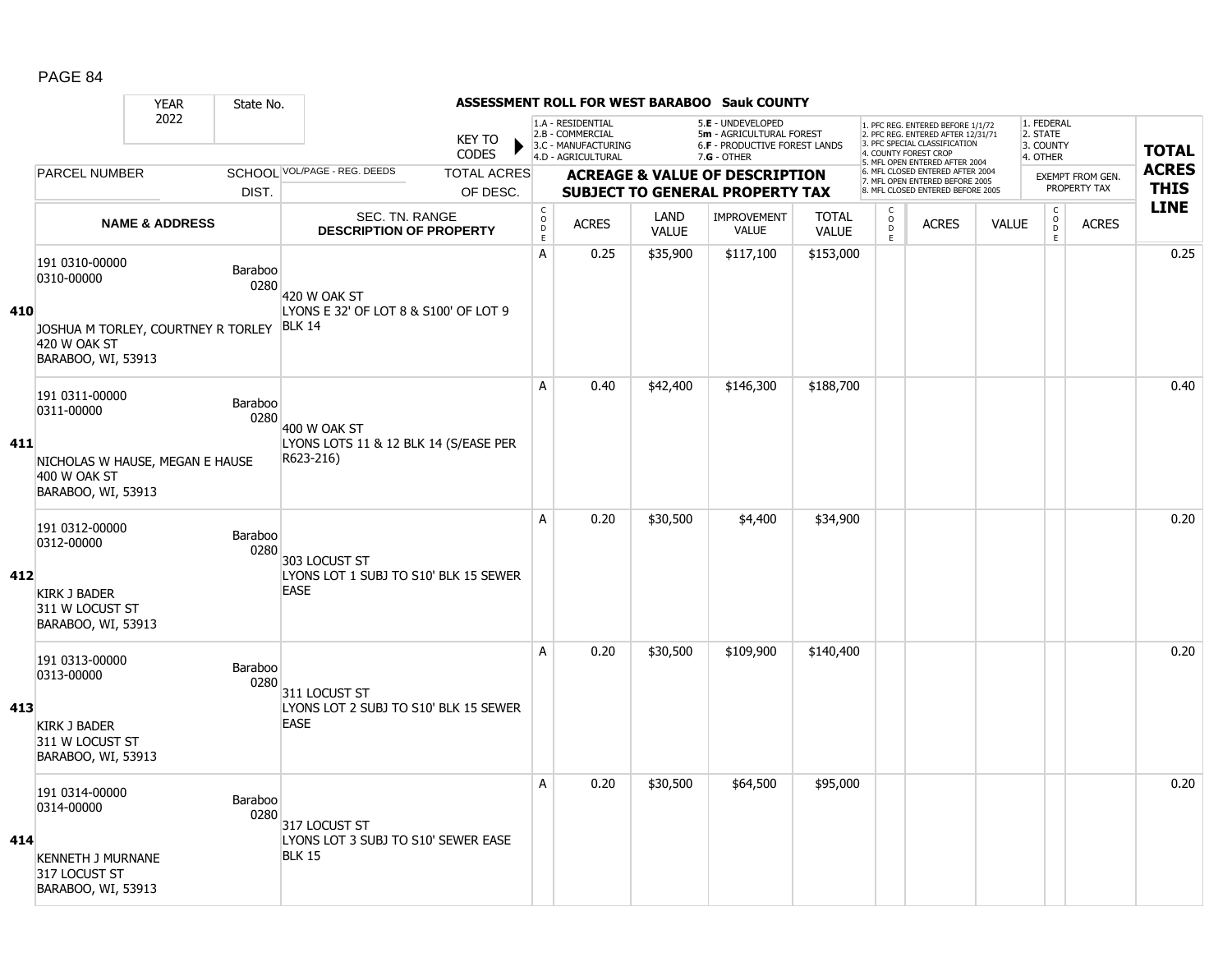|     |                                                                         | <b>YEAR</b>               | State No.              |                                                                          |                               |                               |                                                                                    |                      | ASSESSMENT ROLL FOR WEST BARABOO Sauk COUNTY                                                           |                              |                                   |                                                                                                                                   |              |                                                 |                         |              |
|-----|-------------------------------------------------------------------------|---------------------------|------------------------|--------------------------------------------------------------------------|-------------------------------|-------------------------------|------------------------------------------------------------------------------------|----------------------|--------------------------------------------------------------------------------------------------------|------------------------------|-----------------------------------|-----------------------------------------------------------------------------------------------------------------------------------|--------------|-------------------------------------------------|-------------------------|--------------|
|     |                                                                         | 2022                      |                        |                                                                          | <b>KEY TO</b><br><b>CODES</b> |                               | 1.A - RESIDENTIAL<br>2.B - COMMERCIAL<br>3.C - MANUFACTURING<br>4.D - AGRICULTURAL |                      | 5.E - UNDEVELOPED<br>5m - AGRICULTURAL FOREST<br><b>6.F - PRODUCTIVE FOREST LANDS</b><br>$7.G - OTHER$ |                              |                                   | 1. PFC REG. ENTERED BEFORE 1/1/72<br>2. PFC REG. ENTERED AFTER 12/31/71<br>3. PFC SPECIAL CLASSIFICATION<br>4. COUNTY FOREST CROP |              | 1. FEDERAL<br>2. STATE<br>3. COUNTY<br>4. OTHER |                         | <b>TOTAL</b> |
|     | <b>PARCEL NUMBER</b>                                                    |                           |                        | SCHOOL VOL/PAGE - REG. DEEDS                                             | <b>TOTAL ACRES</b>            |                               |                                                                                    |                      | <b>ACREAGE &amp; VALUE OF DESCRIPTION</b>                                                              |                              |                                   | 5. MFL OPEN ENTERED AFTER 2004<br>6. MFL CLOSED ENTERED AFTER 2004                                                                |              |                                                 | <b>EXEMPT FROM GEN.</b> | <b>ACRES</b> |
|     |                                                                         |                           | DIST.                  |                                                                          | OF DESC.                      |                               |                                                                                    |                      | <b>SUBJECT TO GENERAL PROPERTY TAX</b>                                                                 |                              |                                   | 7. MFL OPEN ENTERED BEFORE 2005<br>8. MFL CLOSED ENTERED BEFORE 2005                                                              |              |                                                 | PROPERTY TAX            | <b>THIS</b>  |
|     |                                                                         | <b>NAME &amp; ADDRESS</b> |                        | <b>SEC. TN. RANGE</b><br><b>DESCRIPTION OF PROPERTY</b>                  |                               | $_{\rm o}^{\rm c}$<br>D<br>E. | <b>ACRES</b>                                                                       | LAND<br><b>VALUE</b> | <b>IMPROVEMENT</b><br><b>VALUE</b>                                                                     | <b>TOTAL</b><br><b>VALUE</b> | $\mathsf{C}$<br>$\circ$<br>D<br>E | <b>ACRES</b>                                                                                                                      | <b>VALUE</b> | $_{\rm o}^{\rm c}$<br>D<br>E                    | <b>ACRES</b>            | <b>LINE</b>  |
|     | 191 0315-00000<br>0315-00000                                            |                           | <b>Baraboo</b><br>0280 | 325 LOCUST ST                                                            |                               | A                             | 0.20                                                                               | \$30,500             | \$77,300                                                                                               | \$107,800                    |                                   |                                                                                                                                   |              |                                                 |                         | 0.20         |
| 415 | REBECCA L LOHRY, JEREMY J PRINDLE<br>314 VOLK ST<br>PORTAGE, WI, 53901  |                           |                        | LYONS LOT 4 BLK 15                                                       |                               |                               |                                                                                    |                      |                                                                                                        |                              |                                   |                                                                                                                                   |              |                                                 |                         |              |
|     | 191 0316-00000<br>0316-00000                                            |                           | Baraboo<br>0280        | 327 LOCUST ST                                                            |                               | A                             | 0.20                                                                               | \$30,500             | \$95,900                                                                                               | \$126,400                    |                                   |                                                                                                                                   |              |                                                 |                         | 0.20         |
| 416 | <b>HOLLY N RUNICE</b><br>327 LOCUST ST<br>BARABOO, WI, 53913            |                           |                        | LYONS LOT 5, BLK 15, SUBJ S10' SEWER<br><b>EASE</b>                      |                               |                               |                                                                                    |                      |                                                                                                        |                              |                                   |                                                                                                                                   |              |                                                 |                         |              |
|     | 191 0317-00000<br>0317-00000                                            |                           | Baraboo<br>0280        | 333 LOCUST ST                                                            |                               | A                             | 0.20                                                                               | \$30,500             | \$58,200                                                                                               | \$88,700                     |                                   |                                                                                                                                   |              |                                                 |                         | 0.20         |
| 417 | <b>BRUCE A WILLIAMS</b><br>333 LOCUST ST<br>BARABOO, WI, 53913          |                           |                        | LYONS LOT 6, BLK 15, SUBJ TO 10' SEWER<br><b>EASE</b>                    |                               |                               |                                                                                    |                      |                                                                                                        |                              |                                   |                                                                                                                                   |              |                                                 |                         |              |
|     | 191 0318-00000<br>0318-00000                                            |                           | Baraboo<br>0280        | 200 W WALNUT ST                                                          |                               | A                             | 0.20                                                                               | \$30,500             | \$110,900                                                                                              | \$141,400                    |                                   |                                                                                                                                   |              |                                                 |                         | 0.20         |
| 418 | <b>JESUS A REYES LC</b><br>200 W WALNUT ST<br>BARABOO, WI, 53913        |                           |                        | $S$ 34-12-6 PRT W1/2 SE1/4 = LYONS LOT 7<br><b>BLK 15</b>                |                               |                               |                                                                                    |                      |                                                                                                        |                              |                                   |                                                                                                                                   |              |                                                 |                         |              |
|     | 191 0318-10000<br>0318-10000                                            |                           | Baraboo<br>0280        | 322 W OAK ST                                                             |                               | A                             | 0.20                                                                               | \$30,500             | \$133,800                                                                                              | \$164,300                    |                                   |                                                                                                                                   |              |                                                 |                         | 0.20         |
| 419 | JUSTIN T KNOBLE, NINOSKA S KNOBLE<br>322 W OAK ST<br>BARABOO, WI, 53913 |                           |                        | LYONS LOT 8 BLK $15 = CSM$ #4064 LOT 8<br>0.20A (PRT W1/2 SE1/4 34-12-6) |                               |                               |                                                                                    |                      |                                                                                                        |                              |                                   |                                                                                                                                   |              |                                                 |                         |              |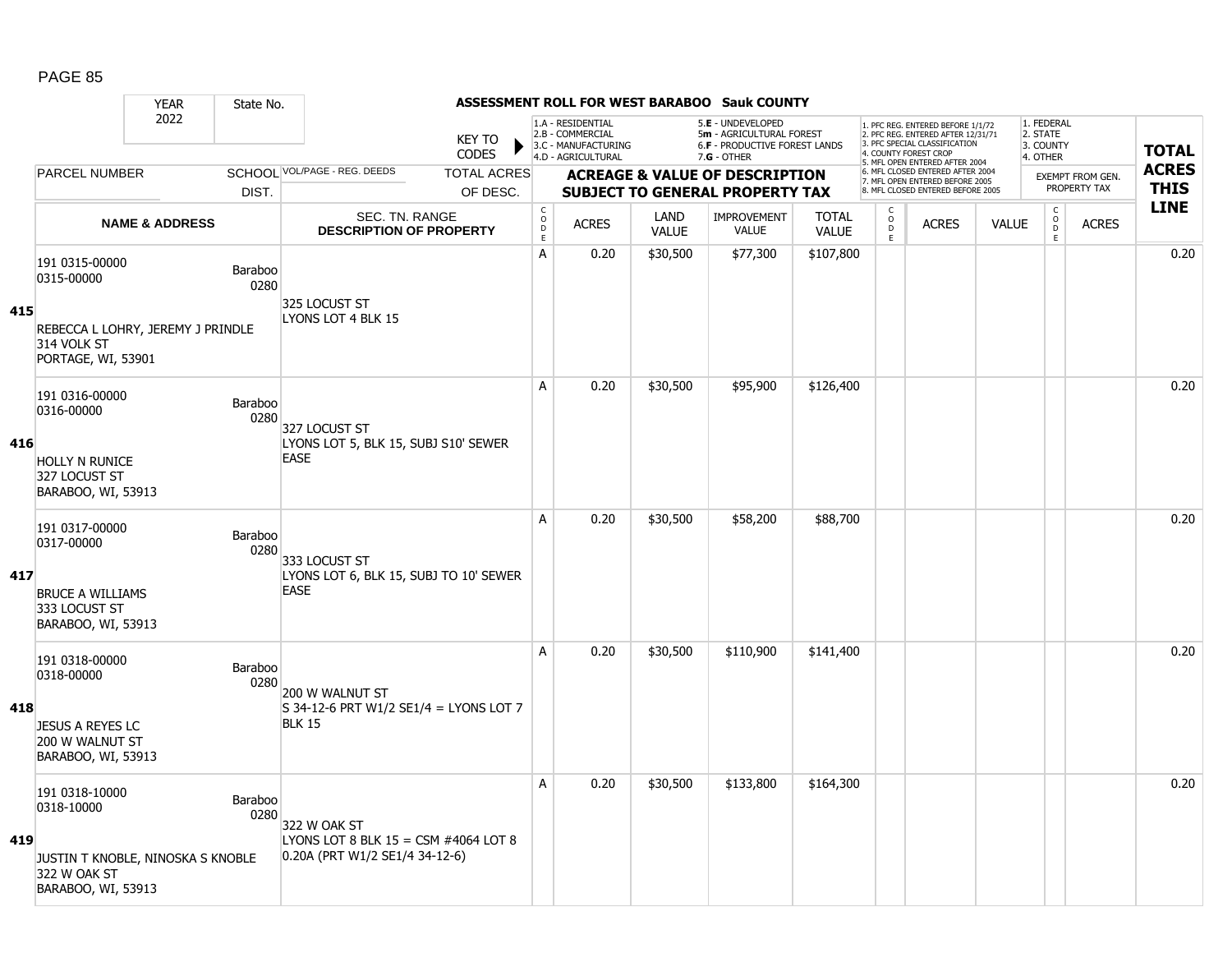|     |                                                               | <b>YEAR</b>                         | State No.       |                                                                             |                               |                                            |                                                                                    |                             | ASSESSMENT ROLL FOR WEST BARABOO Sauk COUNTY                                          |                              |                                            |                                                                                                                                   |              |                                              |                         |              |
|-----|---------------------------------------------------------------|-------------------------------------|-----------------|-----------------------------------------------------------------------------|-------------------------------|--------------------------------------------|------------------------------------------------------------------------------------|-----------------------------|---------------------------------------------------------------------------------------|------------------------------|--------------------------------------------|-----------------------------------------------------------------------------------------------------------------------------------|--------------|----------------------------------------------|-------------------------|--------------|
|     |                                                               | 2022                                |                 |                                                                             | <b>KEY TO</b><br><b>CODES</b> |                                            | 1.A - RESIDENTIAL<br>2.B - COMMERCIAL<br>3.C - MANUFACTURING<br>4.D - AGRICULTURAL |                             | 5.E - UNDEVELOPED<br>5m - AGRICULTURAL FOREST<br><b>6.F - PRODUCTIVE FOREST LANDS</b> |                              |                                            | 1. PFC REG. ENTERED BEFORE 1/1/72<br>2. PFC REG. ENTERED AFTER 12/31/71<br>3. PFC SPECIAL CLASSIFICATION<br>4. COUNTY FOREST CROP |              | 1. FEDERAL<br>2. STATE<br>3. COUNTY          |                         | <b>TOTAL</b> |
|     | <b>PARCEL NUMBER</b>                                          |                                     |                 | SCHOOL VOL/PAGE - REG. DEEDS                                                | <b>TOTAL ACRES</b>            |                                            |                                                                                    |                             | $7.G - OTHER$<br><b>ACREAGE &amp; VALUE OF DESCRIPTION</b>                            |                              |                                            | 5. MFL OPEN ENTERED AFTER 2004<br>6. MFL CLOSED ENTERED AFTER 2004                                                                |              | 4. OTHER                                     | <b>EXEMPT FROM GEN.</b> | <b>ACRES</b> |
|     |                                                               |                                     | DIST.           |                                                                             | OF DESC.                      |                                            |                                                                                    |                             | <b>SUBJECT TO GENERAL PROPERTY TAX</b>                                                |                              |                                            | 7. MFL OPEN ENTERED BEFORE 2005<br>8. MFL CLOSED ENTERED BEFORE 2005                                                              |              |                                              | PROPERTY TAX            | <b>THIS</b>  |
|     |                                                               | <b>NAME &amp; ADDRESS</b>           |                 | SEC. TN. RANGE<br><b>DESCRIPTION OF PROPERTY</b>                            |                               | $\mathsf C$<br>$\circ$<br>D<br>$\mathsf E$ | <b>ACRES</b>                                                                       | <b>LAND</b><br><b>VALUE</b> | <b>IMPROVEMENT</b><br><b>VALUE</b>                                                    | <b>TOTAL</b><br><b>VALUE</b> | $\mathsf C$<br>$\circ$<br>$\mathsf D$<br>E | <b>ACRES</b>                                                                                                                      | <b>VALUE</b> | $\mathsf C$<br>$\overline{0}$<br>$\mathsf E$ | <b>ACRES</b>            | <b>LINE</b>  |
|     | 191 0319-00000<br>0319-00000                                  |                                     |                 | Baraboo 326 W OAK ST<br>$0280$ S 34-12-6 PRT W1/2 SE1/4 = CSM 4064 LOT<br>٥ |                               | A                                          | 0.20                                                                               | \$30,500                    | \$48,300                                                                              | \$78,800                     |                                            |                                                                                                                                   |              |                                              |                         | 0.20         |
| 420 | <b>TRUST</b><br>326 W OAK ST<br>BARABOO, WI, 53913            | RICHARD D & REBECCA A JORDAN LIVING |                 | (FMLY PRT T LYONS (NKA V WEST<br>BARABOO)<br>LOT 9 BLK 15) 0.20A            |                               |                                            |                                                                                    |                             |                                                                                       |                              |                                            |                                                                                                                                   |              |                                              |                         |              |
|     | 191 0320-00000<br>0320-00000                                  |                                     | Baraboo<br>0280 | 312 W OAK ST                                                                |                               | A                                          | 0.20                                                                               | \$30,500                    | \$90,100                                                                              | \$120,600                    |                                            |                                                                                                                                   |              |                                              |                         | 0.20         |
| 421 | 312 W OAK ST<br>BARABOO, WI, 53913                            | NEIL C MILLER, GLORIA R MILLER      |                 | LYONS LOT 10 BLK 15                                                         |                               |                                            |                                                                                    |                             |                                                                                       |                              |                                            |                                                                                                                                   |              |                                              |                         |              |
|     | 191 0321-00000<br>0321-00000                                  |                                     | Baraboo<br>0280 | 308 W OAK ST                                                                |                               | A                                          | 0.20                                                                               | \$30,500                    | \$49,400                                                                              | \$79,900                     |                                            |                                                                                                                                   |              |                                              |                         | 0.20         |
| 422 | MICHAEL D MILLER<br>308 W OAK ST<br>BARABOO, WI, 53913        |                                     |                 | LYONS LOT 11 BLK 15                                                         |                               |                                            |                                                                                    |                             |                                                                                       |                              |                                            |                                                                                                                                   |              |                                              |                         |              |
|     | 191 0322-00000<br>0322-00000                                  |                                     | Baraboo<br>0280 |                                                                             |                               | A                                          | 0.20                                                                               | \$30,500                    | \$88,400                                                                              | \$118,900                    |                                            |                                                                                                                                   |              |                                              |                         | 0.20         |
| 423 | <b>TYLER MELLENTHIN</b><br>302 W OAK ST<br>BARABOO, WI, 53913 |                                     |                 | 302 W OAK ST<br>LYONS LOT 12 BLK 15                                         |                               |                                            |                                                                                    |                             |                                                                                       |                              |                                            |                                                                                                                                   |              |                                              |                         |              |
|     | 191 0323-00000<br>0323-00000                                  |                                     | Baraboo<br>0280 | 201 WILLOW ST                                                               |                               | Α                                          | 0.20                                                                               | \$30,500                    | \$108,400                                                                             | \$138,900                    |                                            |                                                                                                                                   |              |                                              |                         | 0.20         |
| 424 | 201 WILLOW ST<br>BARABOO, WI, 53913                           | DAVID K BAUMAN, MARGARET M BAUMAN   |                 | LYONS LOTS 1 BLK 16                                                         |                               |                                            |                                                                                    |                             |                                                                                       |                              |                                            |                                                                                                                                   |              |                                              |                         |              |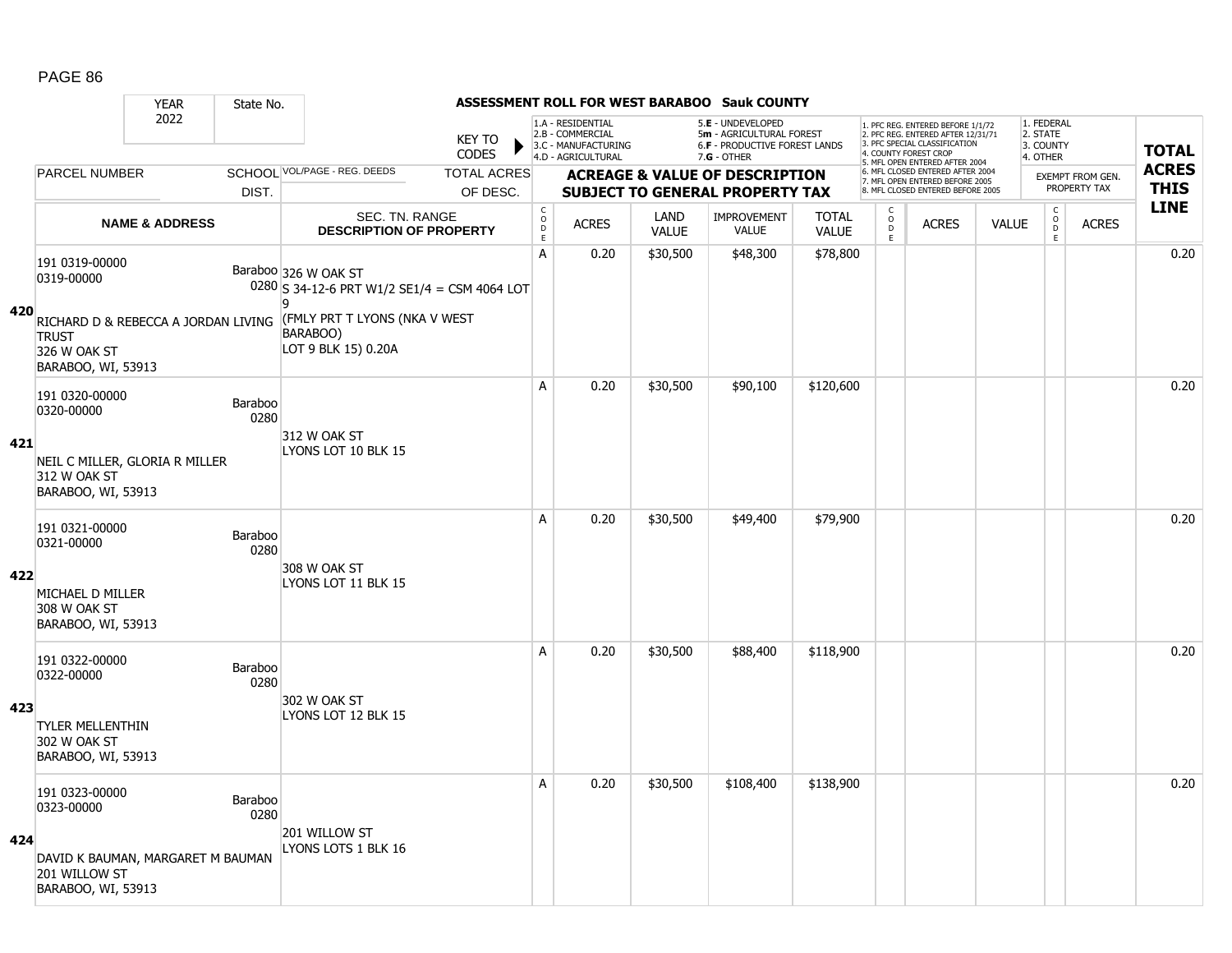|     |                                                                        | <b>YEAR</b>               | State No.       |                                                               |                                                       |                                                                                    |                      | ASSESSMENT ROLL FOR WEST BARABOO Sauk COUNTY                                                           |                              |                        |                                                                                                          |              |                                                 |                         |              |
|-----|------------------------------------------------------------------------|---------------------------|-----------------|---------------------------------------------------------------|-------------------------------------------------------|------------------------------------------------------------------------------------|----------------------|--------------------------------------------------------------------------------------------------------|------------------------------|------------------------|----------------------------------------------------------------------------------------------------------|--------------|-------------------------------------------------|-------------------------|--------------|
|     |                                                                        | 2022                      |                 | <b>KEY TO</b><br><b>CODES</b>                                 |                                                       | 1.A - RESIDENTIAL<br>2.B - COMMERCIAL<br>3.C - MANUFACTURING<br>4.D - AGRICULTURAL |                      | 5.E - UNDEVELOPED<br>5m - AGRICULTURAL FOREST<br><b>6.F - PRODUCTIVE FOREST LANDS</b><br>$7.G - OTHER$ |                              | 4. COUNTY FOREST CROP  | 1. PFC REG. ENTERED BEFORE 1/1/72<br>2. PFC REG. ENTERED AFTER 12/31/71<br>3. PFC SPECIAL CLASSIFICATION |              | 1. FEDERAL<br>2. STATE<br>3. COUNTY<br>4. OTHER |                         | <b>TOTAL</b> |
|     | <b>PARCEL NUMBER</b>                                                   |                           |                 | SCHOOL VOL/PAGE - REG. DEEDS<br><b>TOTAL ACRES</b>            |                                                       |                                                                                    |                      | <b>ACREAGE &amp; VALUE OF DESCRIPTION</b>                                                              |                              |                        | 5. MFL OPEN ENTERED AFTER 2004<br>6. MFL CLOSED ENTERED AFTER 2004                                       |              |                                                 | <b>EXEMPT FROM GEN.</b> | <b>ACRES</b> |
|     |                                                                        |                           | DIST.           | OF DESC.                                                      |                                                       |                                                                                    |                      | <b>SUBJECT TO GENERAL PROPERTY TAX</b>                                                                 |                              |                        | 7. MFL OPEN ENTERED BEFORE 2005<br>8. MFL CLOSED ENTERED BEFORE 2005                                     |              |                                                 | PROPERTY TAX            | <b>THIS</b>  |
|     |                                                                        | <b>NAME &amp; ADDRESS</b> |                 | <b>SEC. TN. RANGE</b><br><b>DESCRIPTION OF PROPERTY</b>       | $\mathsf{C}$<br>$\circ$<br>$\mathsf D$<br>$\mathsf E$ | <b>ACRES</b>                                                                       | LAND<br><b>VALUE</b> | <b>IMPROVEMENT</b><br>VALUE                                                                            | <b>TOTAL</b><br><b>VALUE</b> | C<br>$\circ$<br>D<br>E | <b>ACRES</b>                                                                                             | <b>VALUE</b> | $\mathsf{C}$<br>$\circ$<br>D<br>E               | <b>ACRES</b>            | <b>LINE</b>  |
| 425 | 191 0323-10000<br>0323-10000<br>JOSEPH A NICKSIC, ANDREA R NICKSIC     |                           | Baraboo<br>0280 | 207 LOCUST ST<br>LYONS LOT 2 BLK 16                           | A                                                     | 0.20                                                                               | \$30,500             | \$66,300                                                                                               | \$96,800                     |                        |                                                                                                          |              |                                                 |                         | 0.20         |
|     | S5193 O'NEIL RD<br>BARABOO, WI, 53913                                  |                           |                 |                                                               |                                                       |                                                                                    |                      |                                                                                                        |                              |                        |                                                                                                          |              |                                                 |                         |              |
|     | 191 0324-00000<br>0324-00000                                           |                           | Baraboo<br>0280 | 219 LOCUST ST                                                 | A                                                     | 0.49                                                                               | \$46,300             | \$108,700                                                                                              | \$155,000                    |                        |                                                                                                          |              |                                                 |                         | 0.49         |
| 426 | REBECCA A JORDAN<br>326 W OAK ST<br>BARABOO, WI, 53913                 |                           |                 | LYONS LOTS 3 & 4 & N32' LOTS 9 & 10 BLK<br>16 S/10'SEWER EASE |                                                       |                                                                                    |                      |                                                                                                        |                              |                        |                                                                                                          |              |                                                 |                         |              |
|     | 191 0324-10000<br>0324-10000                                           |                           | Baraboo<br>0280 | 216 W OAK ST                                                  | A                                                     | 0.15                                                                               | \$22,900             | \$17,700                                                                                               | \$40,600                     |                        |                                                                                                          |              |                                                 |                         | 0.15         |
| 427 | JAMES D FAWCETT, DEBRA K FAWCETT<br>108 CEDAR ST<br>BARABOO, WI, 53913 |                           |                 | LYONS S 100' LOT 9 BLK 16                                     |                                                       |                                                                                    |                      |                                                                                                        |                              |                        |                                                                                                          |              |                                                 |                         |              |
|     | 191 0325-00000<br>0325-00000                                           |                           | Baraboo<br>0280 | 233 LOCUST ST                                                 | Α                                                     | 0.40                                                                               | \$42,400             | \$77,500                                                                                               | \$119,900                    |                        |                                                                                                          |              |                                                 |                         | 0.40         |
| 428 | <b>KIRK J BADER</b><br>311 W LOCUST ST<br>BARABOO, WI, 53913           |                           |                 | LYONS LOTS 5 & 6 BLK 16 SUBJ TO S10'<br><b>SEWER EASE</b>     |                                                       |                                                                                    |                      |                                                                                                        |                              |                        |                                                                                                          |              |                                                 |                         |              |
|     | 191 0326-00000<br>0326-00000                                           |                           | Baraboo<br>0280 | 202 CEDAR ST                                                  | A                                                     | 0.20                                                                               | \$30,500             | \$122,700                                                                                              | \$153,200                    |                        |                                                                                                          |              |                                                 |                         | 0.20         |
| 429 | <b>KIRK J BADER</b><br>311 W LOCUST ST<br>BARABOO, WI, 53913           |                           |                 | LYONS LOT 7 BLK 16                                            |                                                       |                                                                                    |                      |                                                                                                        |                              |                        |                                                                                                          |              |                                                 |                         |              |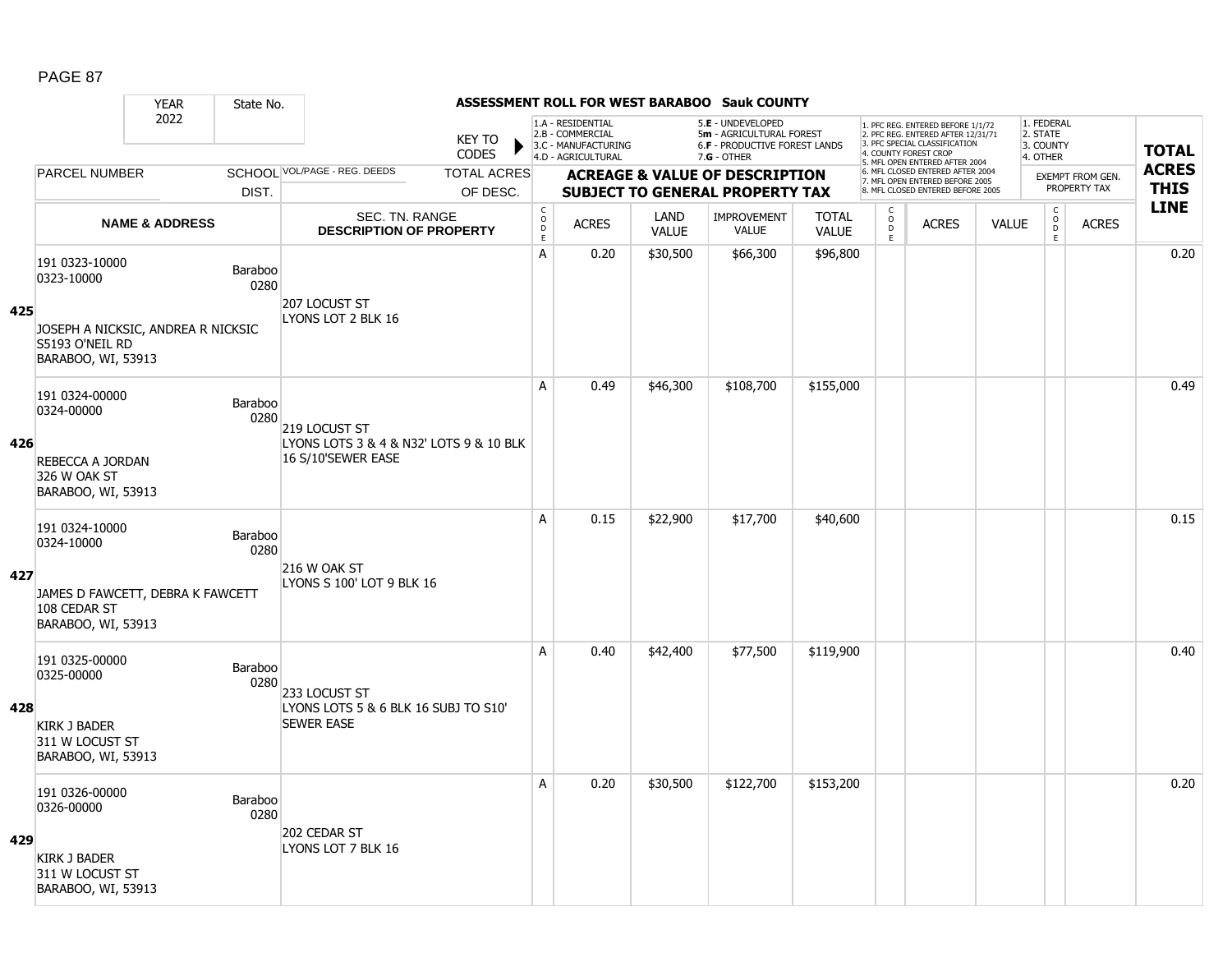|     |                                                                                                                              | <b>YEAR</b>               | State No.              |                                                                         |                        |                                             |                                                                                    |                      | ASSESSMENT ROLL FOR WEST BARABOO Sauk COUNTY                                                    |                              |                                  |                                                                                                          |              |                                                 |                                  |              |
|-----|------------------------------------------------------------------------------------------------------------------------------|---------------------------|------------------------|-------------------------------------------------------------------------|------------------------|---------------------------------------------|------------------------------------------------------------------------------------|----------------------|-------------------------------------------------------------------------------------------------|------------------------------|----------------------------------|----------------------------------------------------------------------------------------------------------|--------------|-------------------------------------------------|----------------------------------|--------------|
|     |                                                                                                                              | 2022                      |                        |                                                                         | <b>KEY TO</b><br>CODES |                                             | 1.A - RESIDENTIAL<br>2.B - COMMERCIAL<br>3.C - MANUFACTURING<br>4.D - AGRICULTURAL |                      | 5.E - UNDEVELOPED<br>5m - AGRICULTURAL FOREST<br>6.F - PRODUCTIVE FOREST LANDS<br>$7.G - OTHER$ |                              | 4. COUNTY FOREST CROP            | 1. PFC REG. ENTERED BEFORE 1/1/72<br>2. PFC REG. ENTERED AFTER 12/31/71<br>3. PFC SPECIAL CLASSIFICATION |              | 1. FEDERAL<br>2. STATE<br>3. COUNTY<br>4. OTHER |                                  | <b>TOTAL</b> |
|     | <b>PARCEL NUMBER</b>                                                                                                         |                           |                        | SCHOOL VOL/PAGE - REG. DEEDS                                            | <b>TOTAL ACRES</b>     |                                             |                                                                                    |                      | <b>ACREAGE &amp; VALUE OF DESCRIPTION</b>                                                       |                              |                                  | 5. MFL OPEN ENTERED AFTER 2004<br>6. MFL CLOSED ENTERED AFTER 2004                                       |              |                                                 |                                  | <b>ACRES</b> |
|     |                                                                                                                              |                           | DIST.                  |                                                                         | OF DESC.               |                                             |                                                                                    |                      | <b>SUBJECT TO GENERAL PROPERTY TAX</b>                                                          |                              |                                  | 7. MFL OPEN ENTERED BEFORE 2005<br>8. MFL CLOSED ENTERED BEFORE 2005                                     |              |                                                 | EXEMPT FROM GEN.<br>PROPERTY TAX | <b>THIS</b>  |
|     |                                                                                                                              | <b>NAME &amp; ADDRESS</b> |                        | SEC. TN. RANGE<br><b>DESCRIPTION OF PROPERTY</b>                        |                        | $\mathsf{C}$<br>$\circ$<br>D<br>$\mathsf E$ | <b>ACRES</b>                                                                       | LAND<br><b>VALUE</b> | <b>IMPROVEMENT</b><br><b>VALUE</b>                                                              | <b>TOTAL</b><br><b>VALUE</b> | C<br>$\circ$<br>D<br>$\mathsf E$ | <b>ACRES</b>                                                                                             | <b>VALUE</b> | $\mathsf{C}$<br>$\overline{0}$<br>E             | <b>ACRES</b>                     | <b>LINE</b>  |
| 430 | 191 0327-00000<br>0327-00000<br>KIRK J BADER                                                                                 |                           | <b>Baraboo</b><br>0280 | <b>232 W OAK ST</b><br>LYONS LOT 8 BLK 16 (232 W OAK)                   |                        | $\mathsf{A}$                                | 0.20                                                                               | \$30,500             | \$108,600                                                                                       | \$139,100                    |                                  |                                                                                                          |              |                                                 |                                  | 0.20         |
|     | 311 W LOCUST ST<br>BARABOO, WI, 53913                                                                                        |                           |                        |                                                                         |                        | A                                           | 0.15                                                                               | \$22,900             | \$0                                                                                             | \$22,900                     |                                  |                                                                                                          |              |                                                 |                                  | 0.15         |
| 431 | 191 0328-00000<br>0328-00000<br>JAMES D FAWCETT, DEBRA K FAWCETT<br>108 CEDAR ST<br>BARABOO, WI, 53913                       |                           | Baraboo<br>0280        | 214 W OAK ST<br>LYONS LOT 10 EXC N32' & ABANDONED RR<br><b>BLK 16</b>   |                        |                                             |                                                                                    |                      |                                                                                                 |                              |                                  |                                                                                                          |              |                                                 |                                  |              |
| 432 | 191 0329-00000<br>0329-00000<br><b>BRIAN R SMITH</b>                                                                         |                           | Baraboo<br>0280        | 212 W OAK ST<br>LYONS LOT 11 BLK 16                                     |                        | A                                           | 0.20                                                                               | \$30,500             | \$54,500                                                                                        | \$85,000                     |                                  |                                                                                                          |              |                                                 |                                  | 0.20         |
|     | 212 W OAK ST<br>BARABOO, WI, 53913                                                                                           |                           |                        |                                                                         |                        |                                             |                                                                                    |                      |                                                                                                 |                              |                                  |                                                                                                          |              |                                                 |                                  |              |
| 433 | 191 0330-00000<br>0330-00000<br>JASON J BAUMGARTNER, TERRI A<br><b>BAUMGARTNER</b><br>220 E FERNAU AVE<br>OSHKOSH, WI, 54901 |                           | Baraboo<br>0280        | 123 WILLOW ST<br>S 34-12-6 PRT E1/2 SE1/4 LYONS LOT 12<br><b>BLK 16</b> |                        | A                                           | 0.20                                                                               | \$30,500             | \$85,800                                                                                        | \$116,300                    |                                  |                                                                                                          |              |                                                 |                                  | 0.20         |
| 434 | 191 0331-00000<br>0331-00000<br><b>JOHN N YOUNG</b><br>203 W OAK ST<br>BARABOO, WI, 53913                                    |                           | Baraboo<br>0280        | 203 W OAK ST<br>LYONS LOT 1 BLK 17 (PRT LOT 1 CSM<br>#4156) 0.20A       |                        | Α                                           | 0.20                                                                               | \$30,500             | \$54,900                                                                                        | \$85,400                     |                                  |                                                                                                          |              |                                                 |                                  | 0.20         |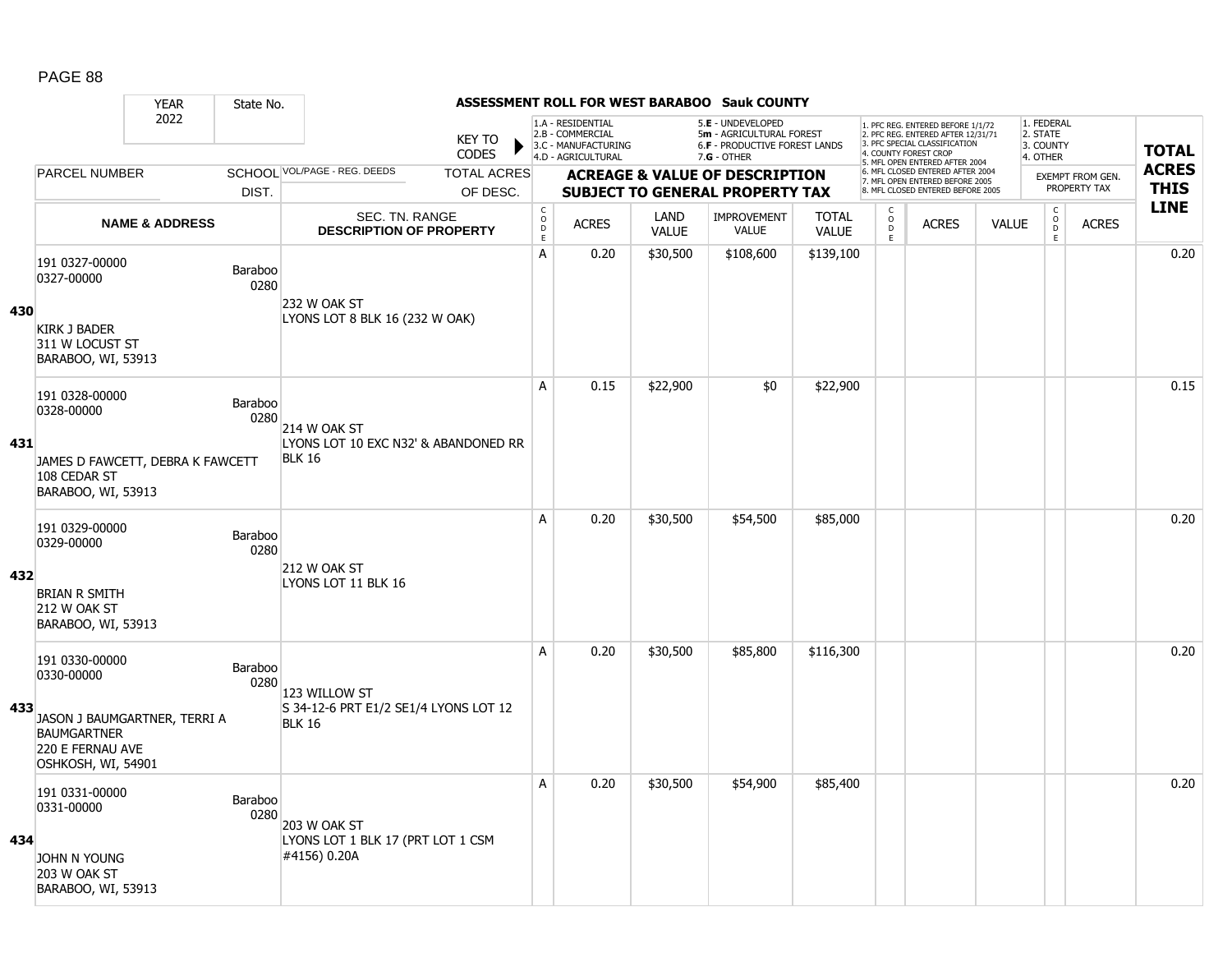|     |                                                                                                        | <b>YEAR</b>               | State No.              |                                                                                                                     |                               |                                                 |                                                              |                      | ASSESSMENT ROLL FOR WEST BARABOO Sauk COUNTY                                          |                              |                                   |                                                                                                                                   |              |                                     |                                         |              |
|-----|--------------------------------------------------------------------------------------------------------|---------------------------|------------------------|---------------------------------------------------------------------------------------------------------------------|-------------------------------|-------------------------------------------------|--------------------------------------------------------------|----------------------|---------------------------------------------------------------------------------------|------------------------------|-----------------------------------|-----------------------------------------------------------------------------------------------------------------------------------|--------------|-------------------------------------|-----------------------------------------|--------------|
|     |                                                                                                        | 2022                      |                        |                                                                                                                     | <b>KEY TO</b><br><b>CODES</b> |                                                 | 1.A - RESIDENTIAL<br>2.B - COMMERCIAL<br>3.C - MANUFACTURING |                      | 5.E - UNDEVELOPED<br>5m - AGRICULTURAL FOREST<br><b>6.F - PRODUCTIVE FOREST LANDS</b> |                              |                                   | 1. PFC REG. ENTERED BEFORE 1/1/72<br>2. PFC REG. ENTERED AFTER 12/31/71<br>3. PFC SPECIAL CLASSIFICATION<br>4. COUNTY FOREST CROP |              | 1. FEDERAL<br>2. STATE<br>3. COUNTY |                                         | <b>TOTAL</b> |
|     | <b>PARCEL NUMBER</b>                                                                                   |                           |                        | SCHOOL VOL/PAGE - REG. DEEDS                                                                                        | <b>TOTAL ACRES</b>            |                                                 | 4.D - AGRICULTURAL                                           |                      | 7.G - OTHER                                                                           |                              |                                   | 5. MFL OPEN ENTERED AFTER 2004<br>6. MFL CLOSED ENTERED AFTER 2004                                                                |              | 4. OTHER                            |                                         | <b>ACRES</b> |
|     |                                                                                                        |                           | DIST.                  |                                                                                                                     | OF DESC.                      |                                                 |                                                              |                      | <b>ACREAGE &amp; VALUE OF DESCRIPTION</b><br><b>SUBJECT TO GENERAL PROPERTY TAX</b>   |                              |                                   | 7. MFL OPEN ENTERED BEFORE 2005<br>8. MFL CLOSED ENTERED BEFORE 2005                                                              |              |                                     | <b>EXEMPT FROM GEN.</b><br>PROPERTY TAX | <b>THIS</b>  |
|     |                                                                                                        | <b>NAME &amp; ADDRESS</b> |                        | <b>SEC. TN. RANGE</b><br><b>DESCRIPTION OF PROPERTY</b>                                                             |                               | $\mathsf C$<br>$\mathsf{o}$<br>D<br>$\mathsf E$ | <b>ACRES</b>                                                 | LAND<br><b>VALUE</b> | <b>IMPROVEMENT</b><br><b>VALUE</b>                                                    | <b>TOTAL</b><br><b>VALUE</b> | $\mathsf{C}$<br>$\circ$<br>D<br>E | <b>ACRES</b>                                                                                                                      | <b>VALUE</b> | C<br>$\overline{D}$<br>E            | <b>ACRES</b>                            | <b>LINE</b>  |
|     | 191 0332-00000<br>0332-00000                                                                           |                           | Baraboo<br>0280        | 219 W OAK ST                                                                                                        |                               | A                                               | 0.31                                                         | \$38,500             | \$84,800                                                                              | \$123,300                    |                                   |                                                                                                                                   |              |                                     |                                         | 0.31         |
| 435 | 219 W OAK ST<br>BARABOO, WI, 53913                                                                     |                           |                        | LYONS LOT 4 & PRT LOT 3 BLK $17 = CSM$<br>RONALD W STEINER, EUGENIA R STEINER #5878 LOT 1 0.31A (PRT SE SE 34-12-6) |                               |                                                 |                                                              |                      |                                                                                       |                              |                                   |                                                                                                                                   |              |                                     |                                         |              |
|     | 191 0332-10000<br>0332-10000                                                                           |                           | Baraboo<br>0280        | n                                                                                                                   |                               | A                                               | 0.29                                                         | \$37,600             | \$0                                                                                   | \$37,600                     |                                   |                                                                                                                                   |              |                                     |                                         | 0.29         |
| 436 | 219 W OAK ST<br>BARABOO, WI, 53913                                                                     |                           |                        | LYONS LOT 2 & PRT LOT 3 BLK $17 = CSM$<br>RONALD W STEINER, EUGENIA R STEINER #5878 LOT 2 0.29A (PRT SE SE 34-12-6) |                               |                                                 |                                                              |                      |                                                                                       |                              |                                   |                                                                                                                                   |              |                                     |                                         |              |
| 437 | 191 0333-00000<br>0333-00000<br>THEODORE A DUE, DEBRA L TUGGLE<br>233 W OAK ST<br>BARABOO, WI, 53913   |                           | Baraboo<br>0280        | 233 W OAK ST<br>LYONS N1/2 LOTS 5 & 6 BLK 17 & E20'<br>CEDAR ST PER 415-177                                         |                               | A                                               | 0.23                                                         | \$35,000             | \$86,300                                                                              | \$121,300                    |                                   |                                                                                                                                   |              |                                     |                                         | 0.23         |
| 438 | 191 0334-00000<br>0334-00000<br>DEBRA K FAWCETT, JAMES D FAWCETT<br>108 CEDAR ST<br>BARABOO, WI, 53913 |                           | <b>Baraboo</b><br>0280 | 108 CEDAR ST<br>LYONS S1/2 LOTS 5 & 6 BLK 17 & E20'<br>CEDAR ST PER 415-177                                         |                               | A                                               | 0.23                                                         | \$35,000             | \$74,100                                                                              | \$109,100                    |                                   |                                                                                                                                   |              |                                     |                                         | 0.23         |
| 439 | 191 0335-00000<br>0335-00000<br>BARABOO, TOWN OF<br>101 CEDAR ST<br>BARABOO, WI, 53913                 |                           | Baraboo<br>0280        | 101 CEDAR ST<br>LYONS LOTS 1 & 2 BLK 18                                                                             |                               |                                                 |                                                              |                      |                                                                                       |                              |                                   |                                                                                                                                   |              | X4                                  | 0.39                                    | 0.39         |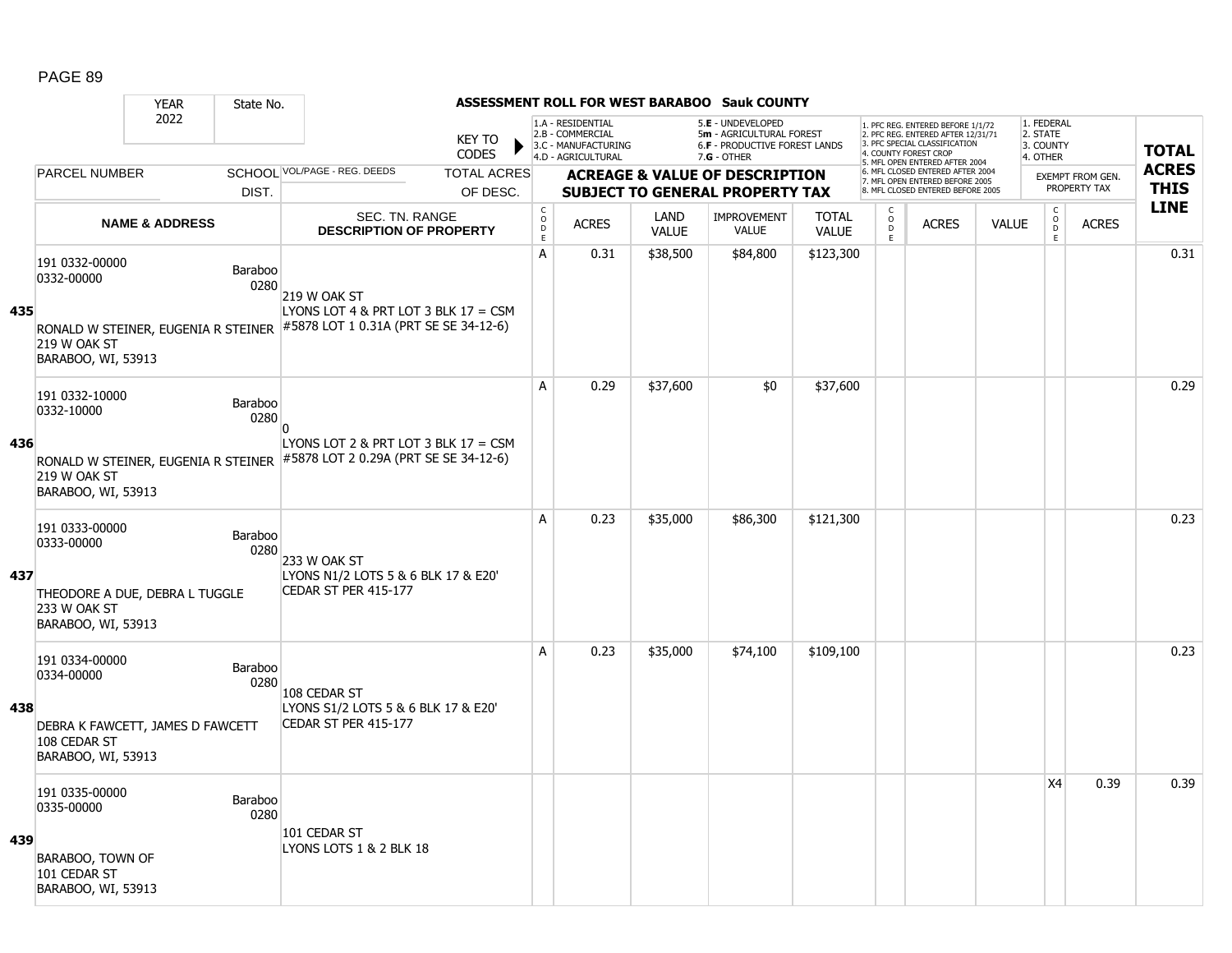|     |                                                                           |                           | State No.       |                                                                                                                                                                                                                                                                                                                                                      |                                                        |                                                                                    |                      | ASSESSMENT ROLL FOR WEST BARABOO Sauk COUNTY                                                    |                              |                              |                                                                                                                                   |              |                                                 |                  |              |
|-----|---------------------------------------------------------------------------|---------------------------|-----------------|------------------------------------------------------------------------------------------------------------------------------------------------------------------------------------------------------------------------------------------------------------------------------------------------------------------------------------------------------|--------------------------------------------------------|------------------------------------------------------------------------------------|----------------------|-------------------------------------------------------------------------------------------------|------------------------------|------------------------------|-----------------------------------------------------------------------------------------------------------------------------------|--------------|-------------------------------------------------|------------------|--------------|
|     |                                                                           | 2022                      |                 | <b>KEY TO</b><br><b>CODES</b>                                                                                                                                                                                                                                                                                                                        |                                                        | 1.A - RESIDENTIAL<br>2.B - COMMERCIAL<br>3.C - MANUFACTURING<br>4.D - AGRICULTURAL |                      | 5.E - UNDEVELOPED<br>5m - AGRICULTURAL FOREST<br>6.F - PRODUCTIVE FOREST LANDS<br>$7.G - OTHER$ |                              |                              | 1. PFC REG. ENTERED BEFORE 1/1/72<br>2. PFC REG. ENTERED AFTER 12/31/71<br>3. PFC SPECIAL CLASSIFICATION<br>4. COUNTY FOREST CROP |              | 1. FEDERAL<br>2. STATE<br>3. COUNTY<br>4. OTHER |                  | <b>TOTAL</b> |
|     | PARCEL NUMBER                                                             |                           |                 | SCHOOL VOL/PAGE - REG. DEEDS<br><b>TOTAL ACRES</b>                                                                                                                                                                                                                                                                                                   |                                                        |                                                                                    |                      | <b>ACREAGE &amp; VALUE OF DESCRIPTION</b>                                                       |                              |                              | 5. MFL OPEN ENTERED AFTER 2004<br>6. MFL CLOSED ENTERED AFTER 2004                                                                |              |                                                 | EXEMPT FROM GEN. | <b>ACRES</b> |
|     |                                                                           |                           | DIST.           | OF DESC.                                                                                                                                                                                                                                                                                                                                             |                                                        |                                                                                    |                      | <b>SUBJECT TO GENERAL PROPERTY TAX</b>                                                          |                              |                              | 7. MFL OPEN ENTERED BEFORE 2005<br>8. MFL CLOSED ENTERED BEFORE 2005                                                              |              |                                                 | PROPERTY TAX     | <b>THIS</b>  |
|     |                                                                           | <b>NAME &amp; ADDRESS</b> |                 | <b>SEC. TN. RANGE</b><br><b>DESCRIPTION OF PROPERTY</b>                                                                                                                                                                                                                                                                                              | $\mathsf C$<br>$_\mathrm{D}^\mathrm{O}$<br>$\mathsf E$ | <b>ACRES</b>                                                                       | LAND<br><b>VALUE</b> | <b>IMPROVEMENT</b><br><b>VALUE</b>                                                              | <b>TOTAL</b><br><b>VALUE</b> | C<br>$_{\rm D}^{\rm O}$<br>E | <b>ACRES</b>                                                                                                                      | <b>VALUE</b> | $\mathsf{C}$<br>$\overline{0}$<br>E             | <b>ACRES</b>     | <b>LINE</b>  |
| 440 | 191 0336-00000<br>0336-00000<br>JESSE J GRAY                              |                           | Baraboo         | 0280 313 W OAK ST<br>S 34-12-6 PRT SW1/4 SE1/4 LYONS LOT 3 &<br>E1/2                                                                                                                                                                                                                                                                                 | A                                                      | 0.29                                                                               | \$37,600             | \$81,700                                                                                        | \$119,300                    |                              |                                                                                                                                   |              |                                                 |                  | 0.29         |
|     | 313 W OAK ST<br>BARABOO, WI, 53913                                        |                           |                 | OF LOT 4 BLK 18                                                                                                                                                                                                                                                                                                                                      |                                                        |                                                                                    |                      |                                                                                                 |                              |                              |                                                                                                                                   |              |                                                 |                  |              |
|     | 191 0337-00000<br>0337-00000                                              |                           | Baraboo<br>0280 | 321 W OAK ST                                                                                                                                                                                                                                                                                                                                         | A                                                      | 0.29                                                                               | \$37,600             | \$64,400                                                                                        | \$102,000                    |                              |                                                                                                                                   |              |                                                 |                  | 0.29         |
| 441 | MICHAEL D FRYE, RENEE L FRYE<br>321 W OAK ST<br>BARABOO, WI, 53913        |                           |                 | LYONS LOT 5 & W 1/2 OF LOT 4 BLK 18                                                                                                                                                                                                                                                                                                                  |                                                        |                                                                                    |                      |                                                                                                 |                              |                              |                                                                                                                                   |              |                                                 |                  |              |
| 442 | 191 0338-00000<br>0338-00000<br>MICHAEL L HOLVERSON, KAREN L              |                           | Baraboo<br>0280 | 333 W OAK ST<br>LYONS LOT 6 BLK 18                                                                                                                                                                                                                                                                                                                   | A                                                      | 0.20                                                                               | \$30,500             | \$88,000                                                                                        | \$118,500                    |                              |                                                                                                                                   |              |                                                 |                  | 0.20         |
|     | <b>HOLVERSON</b><br>333 W OAK ST<br>BARABOO, WI, 53913                    |                           |                 |                                                                                                                                                                                                                                                                                                                                                      |                                                        |                                                                                    |                      |                                                                                                 |                              |                              |                                                                                                                                   |              |                                                 |                  |              |
| 443 | 191 0339-00000<br>0339-00000<br>405 W OAK ST<br>BARABOO, WI, 53913        |                           |                 | 405 W OAK ST<br>Baraboo LYONS, LOT 1 & E1/2 LOT 2 BLK 19 & PRT<br>0280 SW SE 34-12-6 COM NW COR LOT 1 CSM<br>1#1809- N89°49'21"E 128'-S0°30'38"E<br>149.64' TO MLI-N79°13'15"W ALG MLI<br>RONALD B KOFFARNUS, KRISTINE CLEVEN 130.43'-N0°30'38"W 124.85' ALG WLI CSM<br>#1809 TO POB PER D-884834 (INCL LANDS<br>BETW MLI & WATERS EDGE) (W/EASE PER | A                                                      | 0.74                                                                               | \$57,200             | \$146,600                                                                                       | \$203,800                    |                              |                                                                                                                                   |              |                                                 |                  | 0.74         |
| 444 | 191 0340-00000<br>0340-00000<br>DONALD I FOX, DIANA A FOX<br>417 W OAK ST |                           | Baraboo<br>0280 | D-884835) (SEE POS #13412) 0.74A<br>417 W OAK ST<br>LYONS W1/2 LOT 2 & ALL LOT 3 BLK 19<br>(ASSESSMENT INCL 191-0376)                                                                                                                                                                                                                                | A                                                      | 0.29                                                                               | \$37,600             | \$139,700                                                                                       | \$177,300                    |                              |                                                                                                                                   |              |                                                 |                  | 0.29         |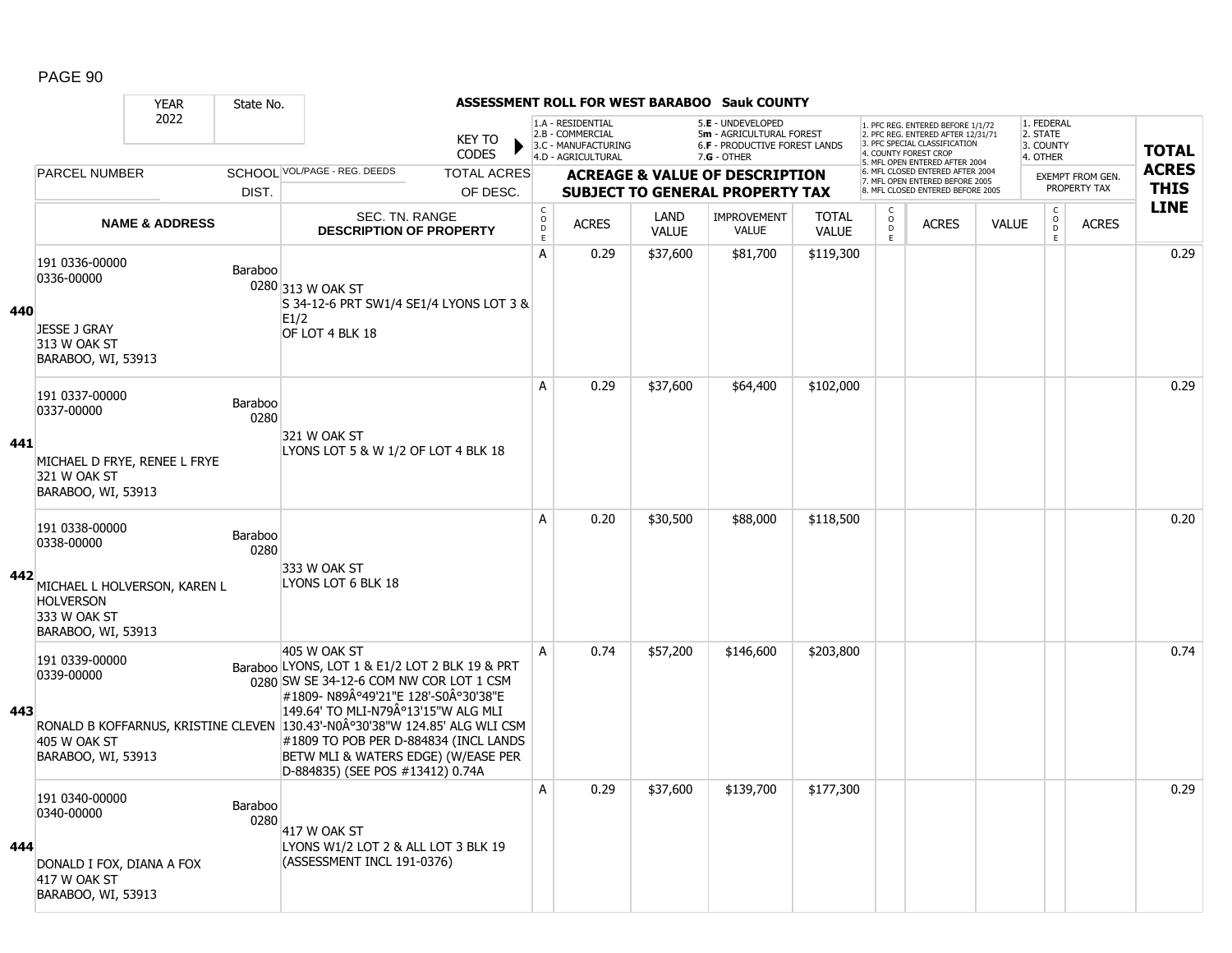|     |                                                                                                   | <b>YEAR</b>               | State No.       |                                                                                                                                                                   |                               |                                            |                                                                                    |                             | ASSESSMENT ROLL FOR WEST BARABOO Sauk COUNTY                                                    |                              |                                     |                                                                                                                                   |              |                                                 |                  |              |
|-----|---------------------------------------------------------------------------------------------------|---------------------------|-----------------|-------------------------------------------------------------------------------------------------------------------------------------------------------------------|-------------------------------|--------------------------------------------|------------------------------------------------------------------------------------|-----------------------------|-------------------------------------------------------------------------------------------------|------------------------------|-------------------------------------|-----------------------------------------------------------------------------------------------------------------------------------|--------------|-------------------------------------------------|------------------|--------------|
|     |                                                                                                   | 2022                      |                 |                                                                                                                                                                   | <b>KEY TO</b><br><b>CODES</b> |                                            | 1.A - RESIDENTIAL<br>2.B - COMMERCIAL<br>3.C - MANUFACTURING<br>4.D - AGRICULTURAL |                             | 5.E - UNDEVELOPED<br>5m - AGRICULTURAL FOREST<br>6.F - PRODUCTIVE FOREST LANDS<br>$7.G - OTHER$ |                              |                                     | 1. PFC REG. ENTERED BEFORE 1/1/72<br>2. PFC REG. ENTERED AFTER 12/31/71<br>3. PFC SPECIAL CLASSIFICATION<br>4. COUNTY FOREST CROP |              | 1. FEDERAL<br>2. STATE<br>3. COUNTY<br>4. OTHER |                  | <b>TOTAL</b> |
|     | <b>PARCEL NUMBER</b>                                                                              |                           |                 | SCHOOL VOL/PAGE - REG. DEEDS                                                                                                                                      | <b>TOTAL ACRES</b>            |                                            |                                                                                    |                             | <b>ACREAGE &amp; VALUE OF DESCRIPTION</b>                                                       |                              |                                     | 5. MFL OPEN ENTERED AFTER 2004<br>6. MFL CLOSED ENTERED AFTER 2004                                                                |              |                                                 | EXEMPT FROM GEN. | <b>ACRES</b> |
|     |                                                                                                   |                           | DIST.           |                                                                                                                                                                   | OF DESC.                      |                                            |                                                                                    |                             | <b>SUBJECT TO GENERAL PROPERTY TAX</b>                                                          |                              |                                     | 7. MFL OPEN ENTERED BEFORE 2005<br>8. MFL CLOSED ENTERED BEFORE 2005                                                              |              |                                                 | PROPERTY TAX     | <b>THIS</b>  |
|     |                                                                                                   | <b>NAME &amp; ADDRESS</b> |                 | SEC. TN. RANGE<br><b>DESCRIPTION OF PROPERTY</b>                                                                                                                  |                               | $\mathsf C$<br>$\circ$<br>D<br>$\mathsf E$ | <b>ACRES</b>                                                                       | <b>LAND</b><br><b>VALUE</b> | <b>IMPROVEMENT</b><br>VALUE                                                                     | <b>TOTAL</b><br><b>VALUE</b> | $\mathsf{C}$<br>$\overline{0}$<br>E | <b>ACRES</b>                                                                                                                      | <b>VALUE</b> | $\mathsf C$<br>$\overline{0}$<br>E              | <b>ACRES</b>     | <b>LINE</b>  |
| 445 | 191 0341-00000<br>0341-00000<br><b>BRUCE L MEYER</b><br>423 W OAK ST<br>BARABOO, WI, 53913        |                           | Baraboo         | 0280 423 W OAK ST<br>LYONS LOTS 4 & 5 BLK 19, & ALSO COM SW<br>COR LOT 6 BLK 19- E TO SE COR LOT 4- S<br>TO C/L RIVER-NWLY ALG C/L TO PT DUE S<br>OF POB-N TO POB |                               | A                                          | 1.08                                                                               | \$69,000                    | \$285,000                                                                                       | \$354,000                    |                                     |                                                                                                                                   |              |                                                 |                  | 1.08         |
|     | 191 0342-00000<br>0342-00000                                                                      |                           | Baraboo<br>0280 |                                                                                                                                                                   |                               | A                                          | 0.20                                                                               | \$30,500                    | \$110,400                                                                                       | \$140,900                    |                                     |                                                                                                                                   |              |                                                 |                  | 0.20         |
| 446 | DANIEL P HARKINS<br>431 W OAK ST<br>BARABOO, WI, 53913                                            |                           |                 | 431 W OAK ST<br>LYONS LOT 6 BLK 19                                                                                                                                |                               |                                            |                                                                                    |                             |                                                                                                 |                              |                                     |                                                                                                                                   |              |                                                 |                  |              |
| 447 | 191 0342-10000<br>0342-10000<br>WEST BARABOO, VILLAGE OF<br>500 CEDAR ST<br>BARABOO, WI, 53913    |                           | Baraboo<br>0280 | 500 CEDAR ST<br>PLAT OF LYONS CLINTON SQUARE<br>(VILLAGE HALL)                                                                                                    |                               |                                            |                                                                                    |                             |                                                                                                 |                              |                                     |                                                                                                                                   |              | X <sub>4</sub>                                  | 1.22             | 1.22         |
| 448 | 191 0343-10000<br>0343-10000<br>MIKES RENTALS LLC<br>145 W MAPLE ST<br>BARABOO, WI, 53913         |                           | Baraboo         | 0280 510 WILLOW ST<br>S 34-12-6 PRT NE1/4 SE1/4 = CSM 2088<br>LOTS 1 & 2<br>(FMLY PRT LT 10 KOCHS SUB) 0.28A                                                      |                               | B                                          | 0.28                                                                               | \$50,500                    | \$134,000                                                                                       | \$184,500                    |                                     |                                                                                                                                   |              |                                                 |                  | 0.28         |
| 449 | 191 0343-30000<br>0343-30000<br>ROY G FRANZEN, JANE M FRANZEN<br>715 ASH ST<br>BARABOO, WI, 53913 |                           | Baraboo<br>0280 | 157 LINN ST<br>S 34-12-6 PRT NE SE = CSM #2088 LOT 4<br>0.245A                                                                                                    |                               | B                                          | 0.25                                                                               | \$29,300                    | \$146,600                                                                                       | \$175,900                    |                                     |                                                                                                                                   |              |                                                 |                  | 0.25         |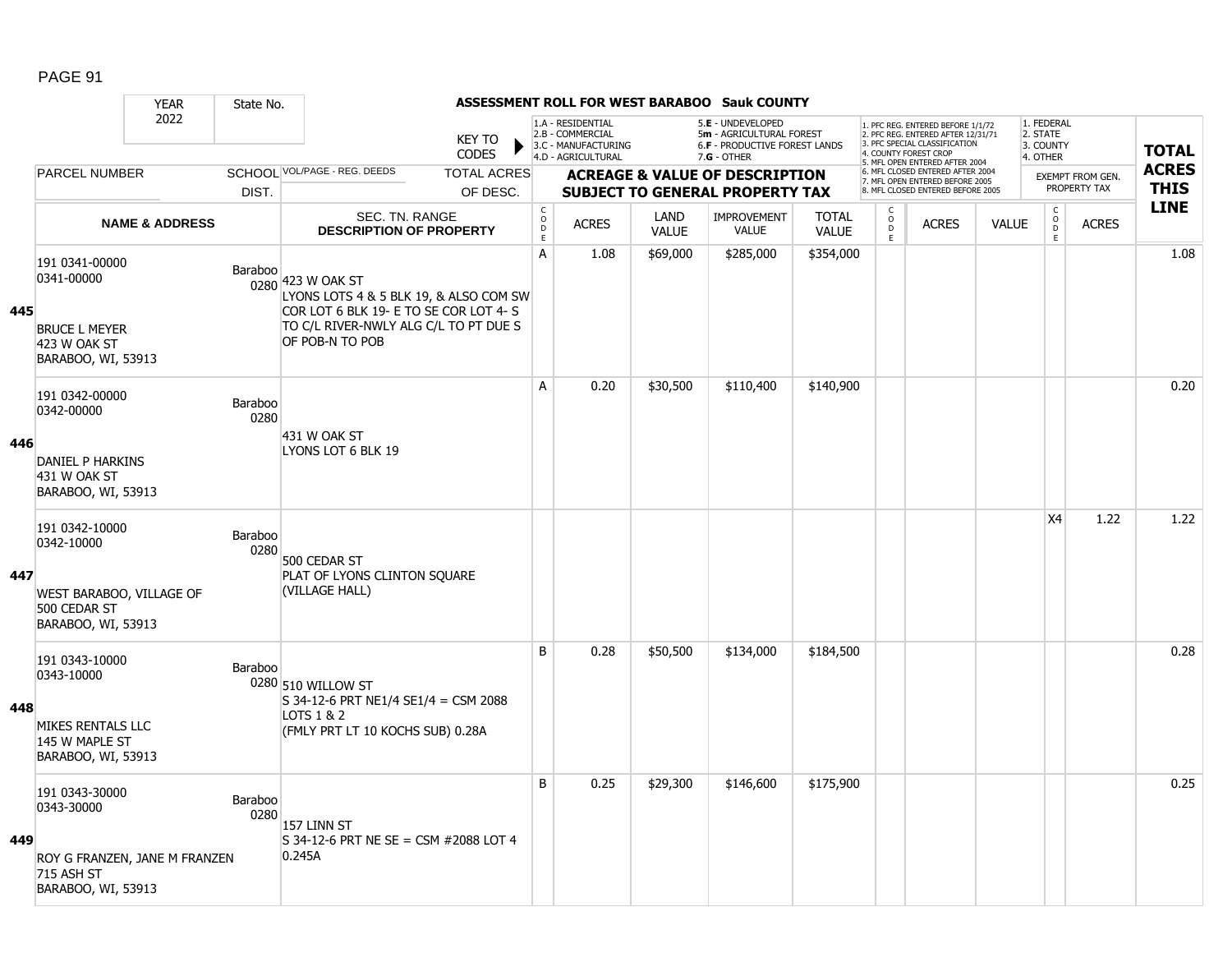|     |                                                                                                               | <b>YEAR</b>               | State No.                |                                                                                                                                                                                                                 |                              |                                                              |                      | ASSESSMENT ROLL FOR WEST BARABOO Sauk COUNTY                                        |                              |                                                 |                                                                                                                                   |              |                                     |                                  |              |
|-----|---------------------------------------------------------------------------------------------------------------|---------------------------|--------------------------|-----------------------------------------------------------------------------------------------------------------------------------------------------------------------------------------------------------------|------------------------------|--------------------------------------------------------------|----------------------|-------------------------------------------------------------------------------------|------------------------------|-------------------------------------------------|-----------------------------------------------------------------------------------------------------------------------------------|--------------|-------------------------------------|----------------------------------|--------------|
|     |                                                                                                               | 2022                      |                          | <b>KEY TO</b><br><b>CODES</b>                                                                                                                                                                                   |                              | 1.A - RESIDENTIAL<br>2.B - COMMERCIAL<br>3.C - MANUFACTURING |                      | 5.E - UNDEVELOPED<br>5m - AGRICULTURAL FOREST<br>6.F - PRODUCTIVE FOREST LANDS      |                              |                                                 | 1. PFC REG. ENTERED BEFORE 1/1/72<br>2. PFC REG. ENTERED AFTER 12/31/71<br>3. PFC SPECIAL CLASSIFICATION<br>4. COUNTY FOREST CROP |              | 1. FEDERAL<br>2. STATE<br>3. COUNTY |                                  | <b>TOTAL</b> |
|     |                                                                                                               |                           |                          | SCHOOL VOL/PAGE - REG. DEEDS                                                                                                                                                                                    |                              | 4.D - AGRICULTURAL                                           |                      | $7.G - OTHER$                                                                       |                              |                                                 | 5. MFL OPEN ENTERED AFTER 2004<br>6. MFL CLOSED ENTERED AFTER 2004                                                                |              | 4. OTHER                            |                                  | <b>ACRES</b> |
|     | <b>PARCEL NUMBER</b>                                                                                          |                           | DIST.                    | <b>TOTAL ACRES</b><br>OF DESC.                                                                                                                                                                                  |                              |                                                              |                      | <b>ACREAGE &amp; VALUE OF DESCRIPTION</b><br><b>SUBJECT TO GENERAL PROPERTY TAX</b> |                              |                                                 | 7. MFL OPEN ENTERED BEFORE 2005<br>8. MFL CLOSED ENTERED BEFORE 2005                                                              |              |                                     | EXEMPT FROM GEN.<br>PROPERTY TAX | <b>THIS</b>  |
|     |                                                                                                               | <b>NAME &amp; ADDRESS</b> |                          | SEC. TN. RANGE<br><b>DESCRIPTION OF PROPERTY</b>                                                                                                                                                                | C<br>$_{\rm D}^{\rm O}$<br>E | <b>ACRES</b>                                                 | <b>LAND</b><br>VALUE | IMPROVEMENT<br><b>VALUE</b>                                                         | <b>TOTAL</b><br><b>VALUE</b> | $\begin{matrix} 0 \\ 0 \\ D \end{matrix}$<br>E. | <b>ACRES</b>                                                                                                                      | <b>VALUE</b> | $\rm _o^C$<br>D<br>E.               | <b>ACRES</b>                     | <b>LINE</b>  |
|     | 191 0343-40000<br>0343-40000                                                                                  |                           |                          | 147 LINN ST<br>Baraboo S 34-12-6 PRT NE1/4 SE1/4 COM SE COR LT<br>0280 4 CSM<br>2088 - E TO WLI CSM 1823 - NLY ALG WLI<br><b>SD</b>                                                                             | B                            | 0.26                                                         | \$31,100             | \$0                                                                                 | \$31,100                     |                                                 |                                                                                                                                   |              |                                     |                                  | 0.26         |
|     | 450 KPG RIVERWALK LLC<br><b>PO BOX 373</b><br>DEL MAR, CA, 92014                                              |                           |                          | CSM TO SLI STH 33 - WLY ALG SLI HWY TO<br>NΕ<br>COR LOT 4 CSM 2088 - SLY TO POB (S<br>\EASE)<br>0.26A M\L                                                                                                       |                              |                                                              |                      |                                                                                     |                              |                                                 |                                                                                                                                   |              |                                     |                                  |              |
| 451 | 191 0344-00000<br>0344-00000<br><b>KPG RIVERWALK LLC</b><br><b>PO BOX 373</b><br>DEL MAR, CA, 92014           |                           | Baraboo                  | 0280 135 LINN ST<br>S 34-12-6 PRT NE1/4 SE1/4 = CSM 1823<br>LOT 1<br>(FMLY PRT CSM 337)                                                                                                                         | B                            | 0.74                                                         | \$73,100             | \$301,200                                                                           | \$374,300                    |                                                 |                                                                                                                                   |              |                                     |                                  | 0.74         |
| 452 | 191 0344-10000<br>0344-10000<br>Kairos Property Group, LLC<br><b>PO Box 373</b><br>Del Mar, California, 92014 |                           | Baraboo<br>0280          | 137 LINN ST<br>$S$ 34-12-6 PRT NESE = CSM #1823 LT 2<br>(FMLY #337)                                                                                                                                             | A                            | 0.33                                                         | \$39,400             | \$131,500                                                                           | \$170,900                    |                                                 |                                                                                                                                   |              |                                     |                                  | 0.33         |
| 453 | 191 0345-00000<br>0345-00000<br>KONO PROPERTIES LLC<br><b>PO BOX 151</b><br>PORTAGE, WI, 53901                |                           | Baraboo                  | 0280 402 WILLOW ST<br>LYONS COM ON ELI WILLOW ST 10'S OF<br>NLI CHESTNUT ST EXT - N66'- E132'- S66'-<br>W TO POB 0.20A (NEEDS CORRECTION)                                                                       | A                            | 0.20                                                         | \$30,500             | \$171,500                                                                           | \$202,000                    |                                                 |                                                                                                                                   |              |                                     |                                  | 0.20         |
| 454 | 191 0348-00000<br>0348-00000<br>JOSHUA SKILONDZ, AMANDA HEBEL<br>161 LINN ST<br>BARABOO, WI, 53913            |                           | $0280 \, \varepsilon$ OF | 161 LINN ST<br>Baraboo S 34-12-6 PRT NE1/4 SE1/4 LYONS COM 80'<br>NE COR BLK 1 - E 66' -S 100' - W 66' TO E<br>LI<br>WILLOW ST - N 100' POB & ALSO ADJ E 7'<br><b>OF</b><br>VAC WILLOW ST PER REEL 131 IMAG 304 | Α                            | 0.15                                                         | \$22,900             | \$106,600                                                                           | \$129,500                    |                                                 |                                                                                                                                   |              |                                     |                                  | 0.15         |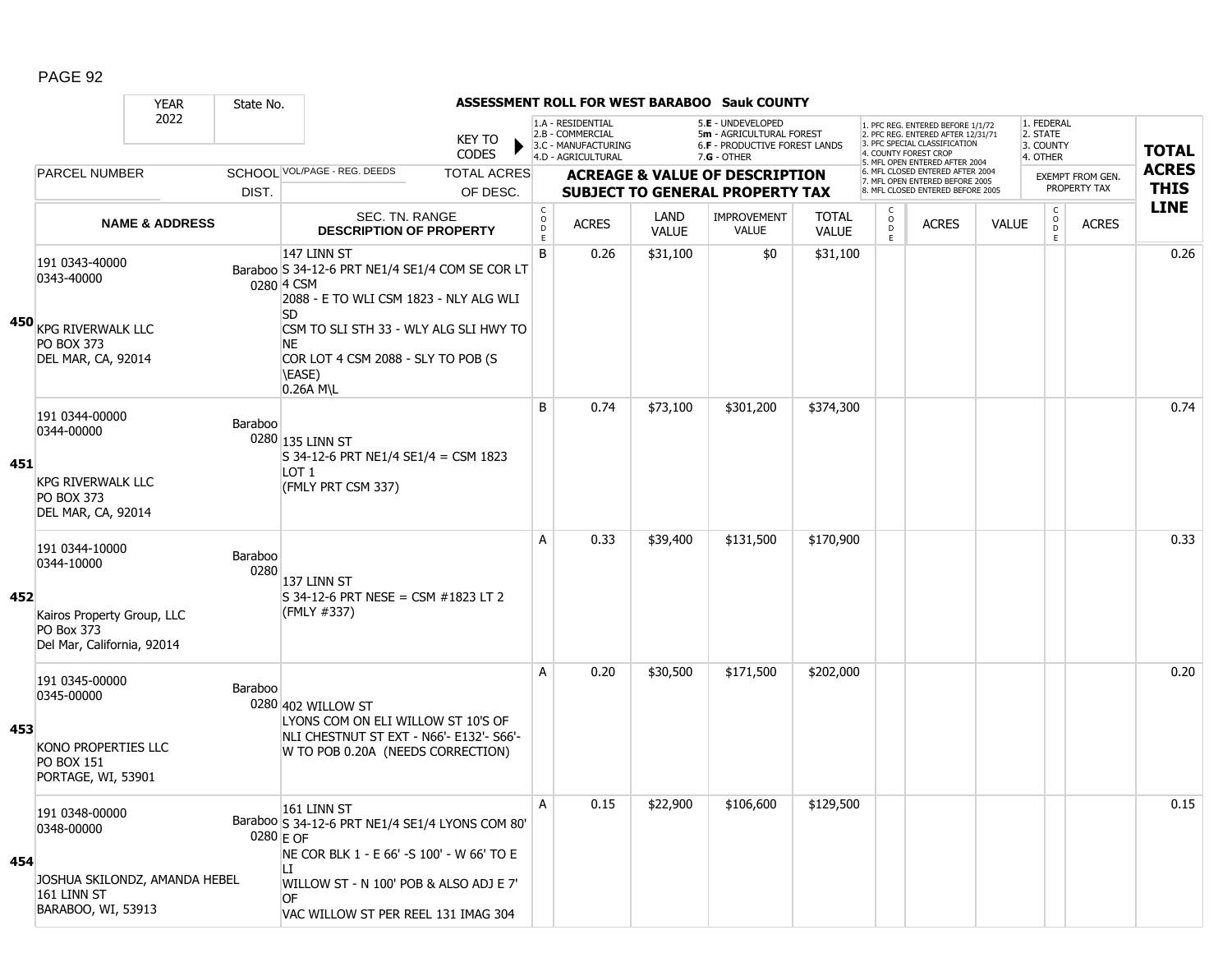|     |                                                                                                          | <b>YEAR</b>               | State No.       |                                                                                                                                                                                                              |                                     |                                                                                    |                      | <b>ASSESSMENT ROLL FOR WEST BARABOO Sauk COUNTY</b>                                           |                              |                         |                                                                                                                                   |              |                                                 |                                       |              |
|-----|----------------------------------------------------------------------------------------------------------|---------------------------|-----------------|--------------------------------------------------------------------------------------------------------------------------------------------------------------------------------------------------------------|-------------------------------------|------------------------------------------------------------------------------------|----------------------|-----------------------------------------------------------------------------------------------|------------------------------|-------------------------|-----------------------------------------------------------------------------------------------------------------------------------|--------------|-------------------------------------------------|---------------------------------------|--------------|
|     |                                                                                                          | 2022                      |                 | <b>KEY TO</b><br><b>CODES</b>                                                                                                                                                                                |                                     | 1.A - RESIDENTIAL<br>2.B - COMMERCIAL<br>3.C - MANUFACTURING<br>4.D - AGRICULTURAL |                      | 5.E - UNDEVELOPED<br>5m - AGRICULTURAL FOREST<br>6.F - PRODUCTIVE FOREST LANDS<br>7.G - OTHER |                              |                         | 1. PFC REG. ENTERED BEFORE 1/1/72<br>2. PFC REG. ENTERED AFTER 12/31/71<br>3. PFC SPECIAL CLASSIFICATION<br>4. COUNTY FOREST CROP |              | 1. FEDERAL<br>2. STATE<br>3. COUNTY<br>4. OTHER |                                       | <b>TOTAL</b> |
|     | <b>PARCEL NUMBER</b>                                                                                     |                           |                 | SCHOOL VOL/PAGE - REG. DEEDS<br><b>TOTAL ACRES</b>                                                                                                                                                           |                                     |                                                                                    |                      | <b>ACREAGE &amp; VALUE OF DESCRIPTION</b>                                                     |                              |                         | 5. MFL OPEN ENTERED AFTER 2004<br>6. MFL CLOSED ENTERED AFTER 2004                                                                |              |                                                 | EXEMPT FROM GEN.                      | <b>ACRES</b> |
|     |                                                                                                          |                           | DIST.           | OF DESC.                                                                                                                                                                                                     |                                     |                                                                                    |                      | <b>SUBJECT TO GENERAL PROPERTY TAX</b>                                                        |                              |                         | 7. MFL OPEN ENTERED BEFORE 2005<br>8. MFL CLOSED ENTERED BEFORE 2005                                                              |              |                                                 | PROPERTY TAX                          | <b>THIS</b>  |
|     |                                                                                                          | <b>NAME &amp; ADDRESS</b> |                 | SEC. TN. RANGE<br><b>DESCRIPTION OF PROPERTY</b>                                                                                                                                                             | $_{\rm o}^{\rm c}$<br>$\frac{D}{E}$ | <b>ACRES</b>                                                                       | LAND<br><b>VALUE</b> | <b>IMPROVEMENT</b><br>VALUE                                                                   | <b>TOTAL</b><br><b>VALUE</b> | C<br>$\circ$<br>D<br>Ε. | <b>ACRES</b>                                                                                                                      | <b>VALUE</b> | $\mathsf{o}$                                    | $\mathsf C$<br><b>ACRES</b><br>D<br>E | <b>LINE</b>  |
| 455 | 191 0349-00000<br>0349-00000<br><b>BALLWEG LIVING TRUST</b><br>318 WILLOW ST<br>BARABOO, WI, 53913       |                           | Baraboo         | 0280 412 WILLOW ST<br>LYONS COM 372' S & 80' E OF NECOR BLK<br>1-E 84'-S53.40'- E48'-S126.60'-W132'-N180'<br>TO POB 0.69A M/L (BEING PRT NE SE 34-12<br>$-6)$                                                | A                                   | 0.69                                                                               | \$55,100             | \$60,700                                                                                      | \$115,800                    |                         |                                                                                                                                   |              |                                                 |                                       | 0.69         |
|     | 191 0350-00000<br>0350-00000                                                                             |                           | Baraboo<br>0280 | n                                                                                                                                                                                                            |                                     |                                                                                    |                      |                                                                                               |                              |                         |                                                                                                                                   |              | X <sub>4</sub>                                  | 0.13                                  | 0.13         |
| 456 | WEST BARABOO, VILLAGE OF<br>500 CEDAR ST<br>BARABOO, WI, 53913                                           |                           |                 | LYONS COM 16RD S&80'E NECOR BLK 1<br>LYONS-S70'-E84'-N70'- W POB .134A                                                                                                                                       |                                     |                                                                                    |                      |                                                                                               |                              |                         |                                                                                                                                   |              |                                                 |                                       |              |
| 457 | 191 0351-00000<br>0351-00000<br><b>BALLWEG RENTALS LLC</b><br>E11787 CITY VIEW RD<br>BARABOO, WI, 53913  |                           |                 | Baraboo WILLOW ST<br>0280 S 34-12-6 PRT NE1/4 SE1/4 LYONS COM<br>334' S &<br>80' E NE COR BLK 1 LYONS - S 38' - E 84' -<br>N 38' -<br>W POB 0.07A M/L                                                        | B                                   | 0.07                                                                               | \$7,200              | \$0                                                                                           | \$7,200                      |                         |                                                                                                                                   |              |                                                 |                                       | 0.07         |
| 458 | 191 0352-00000<br>0352-00000<br>RICHARD A HOFFMAN, LYNN J HOFFMAN<br>322 WILLOW ST<br>BARABOO, WI, 53913 |                           | Baraboo         | 0280 322 WILLOW ST<br>LYONS COM AT PT ON E LI WILLOW ST WH<br>PT IS 10'N OF S LI CHESTNUT ST EXTEND,<br>TH E 132', TH S 66', TH W 132', TH N TO PT<br>OF BEG .20 A                                           | A                                   | 0.20                                                                               | \$30,500             | \$105,500                                                                                     | \$136,000                    |                         |                                                                                                                                   |              |                                                 |                                       | 0.20         |
| 459 | 191 0353-00000<br>0353-00000<br>DAVID L MORITZ<br>320 WILLOW ST<br>BARABOO, WI, 53913                    |                           |                 | 320 WILLOW ST<br>Baraboo S 34-12-6 PRT NE SE BEG AT PT ON E LI<br>0280 WILLOW<br>ST PER PLAT OF VILL OF LYONS AT PT 56' S<br>OF<br>S LI CHESTNUT ST EXTENDED- E 132'- S<br>66'- W<br>132'- N 66' TO POB .20A | A                                   | 0.20                                                                               | \$30,500             | \$63,300                                                                                      | \$93,800                     |                         |                                                                                                                                   |              |                                                 |                                       | 0.20         |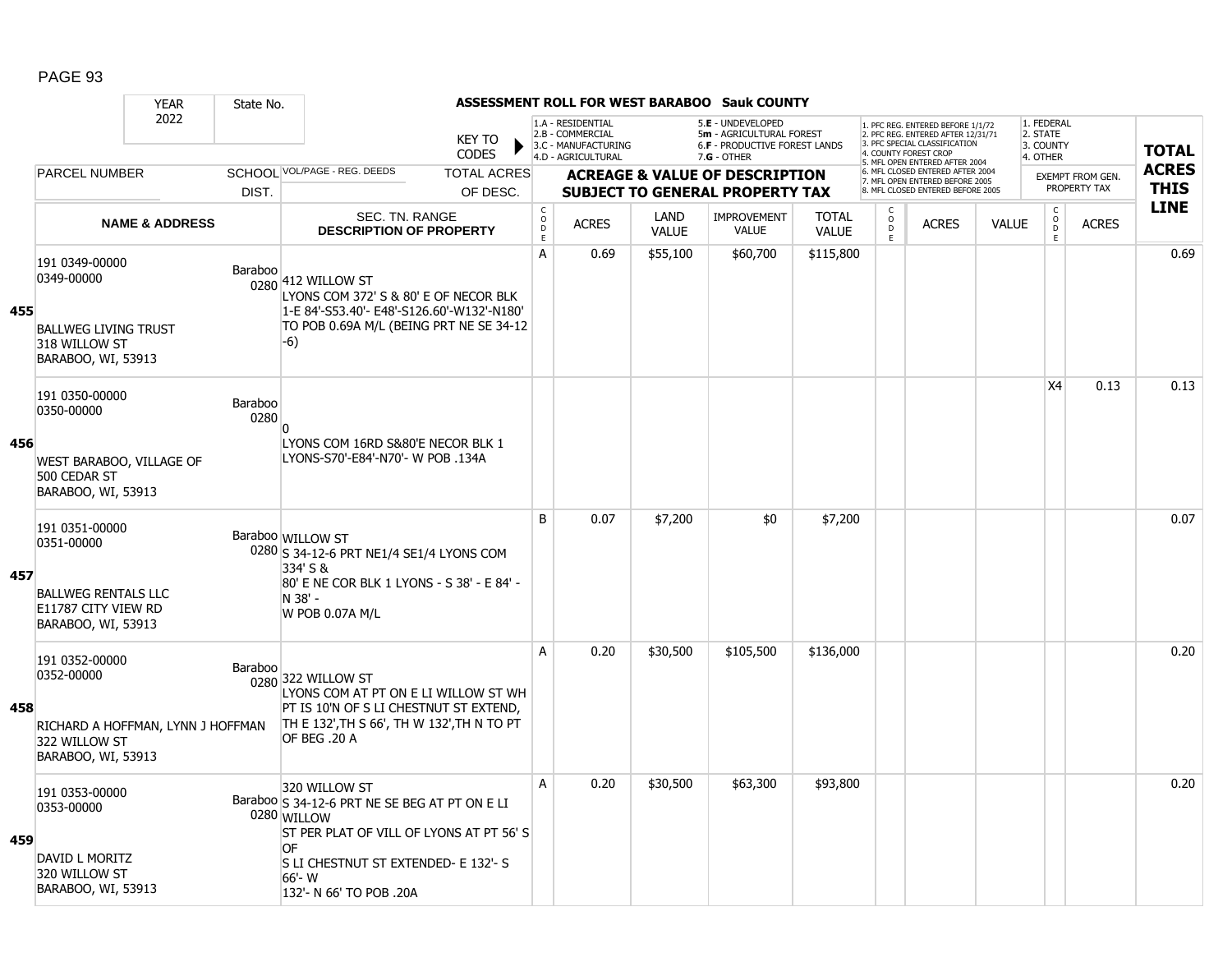|     |                                                                                                    | <b>YEAR</b>                   | State No.       |                                                                                                                                                                                |                               |                                                 |                                                                                    |                      | <b>ASSESSMENT ROLL FOR WEST BARABOO Sauk COUNTY</b>                                             |                              |                                       |                                                                                                                                   |              |                                                 |                         |              |
|-----|----------------------------------------------------------------------------------------------------|-------------------------------|-----------------|--------------------------------------------------------------------------------------------------------------------------------------------------------------------------------|-------------------------------|-------------------------------------------------|------------------------------------------------------------------------------------|----------------------|-------------------------------------------------------------------------------------------------|------------------------------|---------------------------------------|-----------------------------------------------------------------------------------------------------------------------------------|--------------|-------------------------------------------------|-------------------------|--------------|
|     |                                                                                                    | 2022                          |                 |                                                                                                                                                                                | <b>KEY TO</b><br><b>CODES</b> |                                                 | 1.A - RESIDENTIAL<br>2.B - COMMERCIAL<br>3.C - MANUFACTURING<br>4.D - AGRICULTURAL |                      | 5.E - UNDEVELOPED<br>5m - AGRICULTURAL FOREST<br>6.F - PRODUCTIVE FOREST LANDS<br>$7.G - OTHER$ |                              |                                       | 1. PFC REG. ENTERED BEFORE 1/1/72<br>2. PFC REG. ENTERED AFTER 12/31/71<br>3. PFC SPECIAL CLASSIFICATION<br>4. COUNTY FOREST CROP |              | 1. FEDERAL<br>2. STATE<br>3. COUNTY<br>4. OTHER |                         | <b>TOTAL</b> |
|     | <b>PARCEL NUMBER</b>                                                                               |                               |                 | SCHOOL VOL/PAGE - REG. DEEDS                                                                                                                                                   | <b>TOTAL ACRES</b>            |                                                 |                                                                                    |                      | <b>ACREAGE &amp; VALUE OF DESCRIPTION</b>                                                       |                              |                                       | 5. MFL OPEN ENTERED AFTER 2004<br>6. MFL CLOSED ENTERED AFTER 2004                                                                |              |                                                 | <b>EXEMPT FROM GEN.</b> | <b>ACRES</b> |
|     |                                                                                                    |                               | DIST.           |                                                                                                                                                                                | OF DESC.                      |                                                 |                                                                                    |                      | <b>SUBJECT TO GENERAL PROPERTY TAX</b>                                                          |                              |                                       | 7. MFL OPEN ENTERED BEFORE 2005<br>8. MFL CLOSED ENTERED BEFORE 2005                                                              |              |                                                 | PROPERTY TAX            | <b>THIS</b>  |
|     |                                                                                                    | <b>NAME &amp; ADDRESS</b>     |                 | SEC. TN. RANGE<br><b>DESCRIPTION OF PROPERTY</b>                                                                                                                               |                               | $_{\rm o}^{\rm c}$<br>$\mathsf{D}_{\mathsf{E}}$ | <b>ACRES</b>                                                                       | LAND<br><b>VALUE</b> | <b>IMPROVEMENT</b><br><b>VALUE</b>                                                              | <b>TOTAL</b><br><b>VALUE</b> | $\frac{c}{0}$<br>$\overline{D}$<br>E. | <b>ACRES</b>                                                                                                                      | <b>VALUE</b> | $\begin{matrix} 0 \\ 0 \\ 0 \end{matrix}$<br>E  | <b>ACRES</b>            | <b>LINE</b>  |
| 460 | 191 0354-00000<br>0354-00000<br><b>BALLWEG LIVING TRUST</b><br>318 WILLOW ST<br>BARABOO, WI, 53913 |                               | Baraboo         | 0280 304 WILLOW ST<br>LYONS PT SE1/4 COM ELI WIL- LOW ST<br>64.9'N OF SLI LOCUST ST & POB-N 55'-E<br>132'-S 55' -W TO POB .17A M/L                                             |                               | А                                               | 0.17                                                                               | \$25,900             | \$98,300                                                                                        | \$124,200                    |                                       |                                                                                                                                   |              |                                                 |                         | 0.17         |
| 461 | 191 0355-00000<br>0355-00000<br>150 SHAW ST<br>BARABOO, WI, 53913                                  | WEST BARABOO CHURCH OF GOD    | Baraboo         | 0280 WILLOW ST<br>LYONS PT SE1/4 COM ELI WILLOW ST & SLI<br>LOCUST ST- N 53.9' TO POB- N11'- E132'-<br>S11'- W 132' TO POB .03A M/L (ASSESSED<br>W/ 191-0364)                  |                               |                                                 |                                                                                    |                      |                                                                                                 |                              |                                       |                                                                                                                                   |              | X4                                              | 0.00                    | 0.00         |
| 462 | 191 0356-00000<br>0356-00000<br><b>CARRIE BOE</b><br>500 WILLOW ST<br>BARABOO, WI, 53913           |                               |                 | Baraboo 500 WILLOW ST<br>0280 S 34-12-6 PRT NE1/4 SE1/4 LYONS COM AT<br>PT<br>10RD S & 80' E NECOR BLK 1 - S 99' - E 100'<br>- N 99'<br>W 100' TO PT OF BEG 0.23A              |                               | A                                               | 0.23                                                                               | \$35,000             | \$124,500                                                                                       | \$159,500                    |                                       |                                                                                                                                   |              |                                                 |                         | 0.23         |
| 463 | 191 0357-00000<br>0357-00000<br><b>BALLWEG LIVING TRUST</b><br>318 WILLOW ST<br>BARABOO, WI, 53913 |                               | Baraboo         | 0280 318 WILLOW ST<br>LYONS COM ELI WILLOW ST 12 2'S OF SLI<br>CHEST.ST EXT-E 132'-S102.1'TO PT 39.9' N<br>OF NLI LOCUST ST-W132'-N PB<br>W/12'UND.ELEC EASE PER R159-736 .3 A |                               | A                                               | 0.30                                                                               | \$38,100             | \$108,100                                                                                       | \$146,200                    |                                       |                                                                                                                                   |              |                                                 |                         | 0.30         |
| 464 | 191 0358-00000<br>0358-00000<br>140 SHAW ST<br>BARABOO, WI, 53913                                  | MICHAEL T ARNDT, MARY A ARNDT | Baraboo<br>0280 | 140 SHAW ST<br>$S$ 34-12-6 PRT NESE = LOT 1 OF CSM<br>#1248 (S/UTILITY EASE PER D-728838)                                                                                      |                               | A                                               | 0.58                                                                               | \$50,300             | \$67,400                                                                                        | \$117,700                    |                                       |                                                                                                                                   |              |                                                 |                         | 0.58         |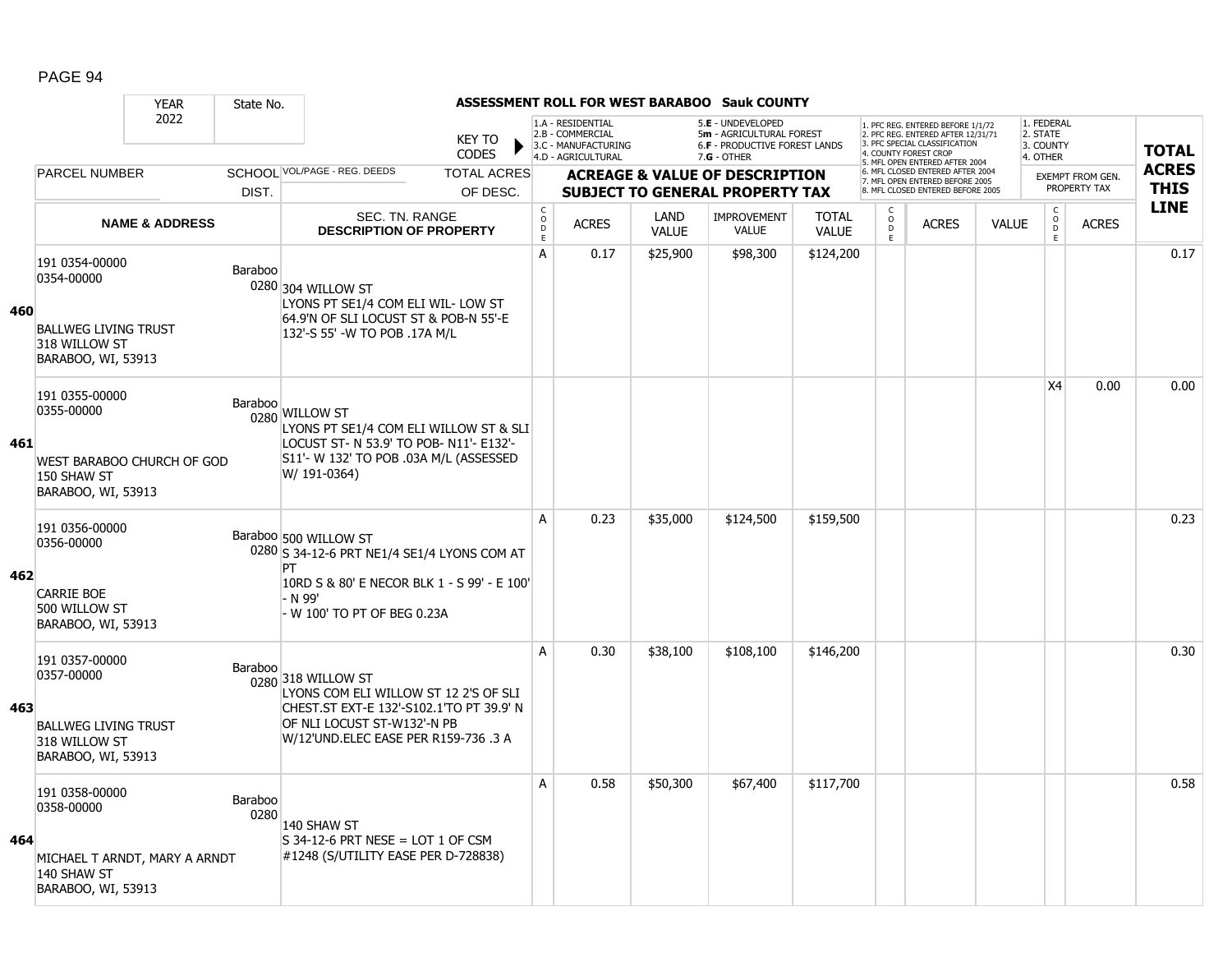|     |                                                                                                        | <b>YEAR</b>               | State No.       |                                                                                                                                                                                                                                                                                                                             |                        |                                     |                                                                                    |                      | <b>ASSESSMENT ROLL FOR WEST BARABOO Sauk COUNTY</b>                                                    |                              |                        |                                                                                                         |              |                                                 |                         |              |
|-----|--------------------------------------------------------------------------------------------------------|---------------------------|-----------------|-----------------------------------------------------------------------------------------------------------------------------------------------------------------------------------------------------------------------------------------------------------------------------------------------------------------------------|------------------------|-------------------------------------|------------------------------------------------------------------------------------|----------------------|--------------------------------------------------------------------------------------------------------|------------------------------|------------------------|---------------------------------------------------------------------------------------------------------|--------------|-------------------------------------------------|-------------------------|--------------|
|     |                                                                                                        | 2022                      |                 |                                                                                                                                                                                                                                                                                                                             | <b>KEY TO</b><br>CODES |                                     | 1.A - RESIDENTIAL<br>2.B - COMMERCIAL<br>3.C - MANUFACTURING<br>4.D - AGRICULTURAL |                      | 5.E - UNDEVELOPED<br>5m - AGRICULTURAL FOREST<br><b>6.F - PRODUCTIVE FOREST LANDS</b><br>$7.G - OTHER$ |                              | 4. COUNTY FOREST CROP  | . PFC REG. ENTERED BEFORE 1/1/72<br>2. PFC REG. ENTERED AFTER 12/31/71<br>3. PFC SPECIAL CLASSIFICATION |              | 1. FEDERAL<br>2. STATE<br>3. COUNTY<br>4. OTHER |                         | <b>TOTAL</b> |
|     | <b>PARCEL NUMBER</b>                                                                                   |                           |                 | SCHOOL VOL/PAGE - REG. DEEDS                                                                                                                                                                                                                                                                                                | <b>TOTAL ACRES</b>     |                                     |                                                                                    |                      | <b>ACREAGE &amp; VALUE OF DESCRIPTION</b>                                                              |                              |                        | 5. MFL OPEN ENTERED AFTER 2004<br>6. MFL CLOSED ENTERED AFTER 2004                                      |              |                                                 | <b>EXEMPT FROM GEN.</b> | <b>ACRES</b> |
|     |                                                                                                        |                           | DIST.           |                                                                                                                                                                                                                                                                                                                             | OF DESC.               |                                     |                                                                                    |                      | <b>SUBJECT TO GENERAL PROPERTY TAX</b>                                                                 |                              |                        | 7. MFL OPEN ENTERED BEFORE 2005<br>8. MFL CLOSED ENTERED BEFORE 2005                                    |              |                                                 | PROPERTY TAX            | <b>THIS</b>  |
|     |                                                                                                        | <b>NAME &amp; ADDRESS</b> |                 | SEC. TN. RANGE<br><b>DESCRIPTION OF PROPERTY</b>                                                                                                                                                                                                                                                                            |                        | $_{\rm o}^{\rm c}$<br>$\frac{D}{E}$ | <b>ACRES</b>                                                                       | LAND<br><b>VALUE</b> | <b>IMPROVEMENT</b><br><b>VALUE</b>                                                                     | <b>TOTAL</b><br><b>VALUE</b> | C<br>$\circ$<br>D<br>E | <b>ACRES</b>                                                                                            | <b>VALUE</b> | $_{\rm o}^{\rm c}$<br>D<br>E                    | <b>ACRES</b>            | <b>LINE</b>  |
| 465 | 191 0359-00000<br>0359-00000<br>JAYME G DAVID<br>138 KOCH ST<br>BARABOO, WI, 53913                     |                           | Baraboo         | 0280 138 KOCH ST<br>LYONS PT NESE N84'PER R113-274 (POB<br>UNCLEAR) DESC IN V304-510 DESC AS<br>GIVEN IN DEED CANNOT BE PLATTED<br>(S/UTILITY EASE PER D-728837)                                                                                                                                                            |                        | A                                   | 0.32                                                                               | \$13,900             | \$0                                                                                                    | \$13,900                     |                        |                                                                                                         |              |                                                 |                         | 0.32         |
| 466 | 191 0360-00000<br>0360-00000<br><b>BRUNI HOMES LLP</b><br>540 BLUEBIRD CIR<br>POYNETTE, WI, 53955      |                           |                 | 142/144 SHAW ST<br>Baraboo S 34-12-6 PRT NE SE = CSM #5147 LOT 1<br>0280 EXC COM NW COR SD LOT 1- N89°49'39"E<br>100.49' ALG N LI SD LOT 1- S0°10'21"E<br>13.54'- N88°28'2"W 40.14'- S1°38'9"W<br>39.61' TO A SLY LI OF SD LOT 1-<br>N84°28'35"W 61.86'- N2°52'14"E 45.86' TO<br>POB 0.22A M/L (FMLY PRT CSM #3199)         |                        | A                                   | 0.22                                                                               | \$33,500             | \$119,500                                                                                              | \$153,000                    |                        |                                                                                                         |              |                                                 |                         | 0.22         |
| 467 | 191 0360-10000<br>0360-10000<br><b>ANDREA L MOUNTAIN</b><br>300 KOCH ST<br>BARABOO, WI, 53913          |                           |                 | 300 KOCH ST<br>Baraboo S 34-12-6 PRT NE SE = CSM #5147 LOT 2;<br>0280 ALSO PRT LOT 1 COM NW COR SD LOT 1-<br>N89°49'39"E 100.49' ALG N LI SD LOT 1-<br>S0°10'21"E 13.54'- N88°28'2"W 40.14'-<br>S1°38'9"W 39.61' TO A SLY LI OF SD LOT 1-<br>N84°28'35"W 61.86'- N2°52'14"E 45.86' TO<br>POB 0.32A M/L (FMLY PRT CSM #3199) |                        | A                                   | 0.32                                                                               | \$38,900             | \$182,500                                                                                              | \$221,400                    |                        |                                                                                                         |              |                                                 |                         | 0.32         |
| 468 | 191 0361-00000<br>0361-00000<br><b>WEST BARABOO CHURCH OF GOD</b><br>150 SHAW ST<br>BARABOO, WI, 53913 |                           | Baraboo         | 0280 WILLOW ST<br>LYONS COM 39.1'S OF SLI LOCUST ST EXT<br>& 93'E OF ELI WILLOW ST-E100'-N93'M\L -<br>W100'-S93' TO POB 0.25A (ASSESSED W/<br>191-0364)                                                                                                                                                                     |                        |                                     |                                                                                    |                      |                                                                                                        |                              |                        |                                                                                                         |              | X4                                              | 0.00                    | 0.00         |
| 469 | 191 0363-00000<br>0363-00000<br>WEST BARABOO CHURCH OF GOD<br>150 SHAW ST<br>BARABOO, WI, 53913        |                           | Baraboo<br>0280 | 150 SHAW ST<br>VILL WEST BARABOO S 34-12-6 PRT NE SE<br>$=$ CSM #2218 LOT 1 0.488A                                                                                                                                                                                                                                          |                        |                                     |                                                                                    |                      |                                                                                                        |                              |                        |                                                                                                         |              | X4                                              | 0.49                    | 0.49         |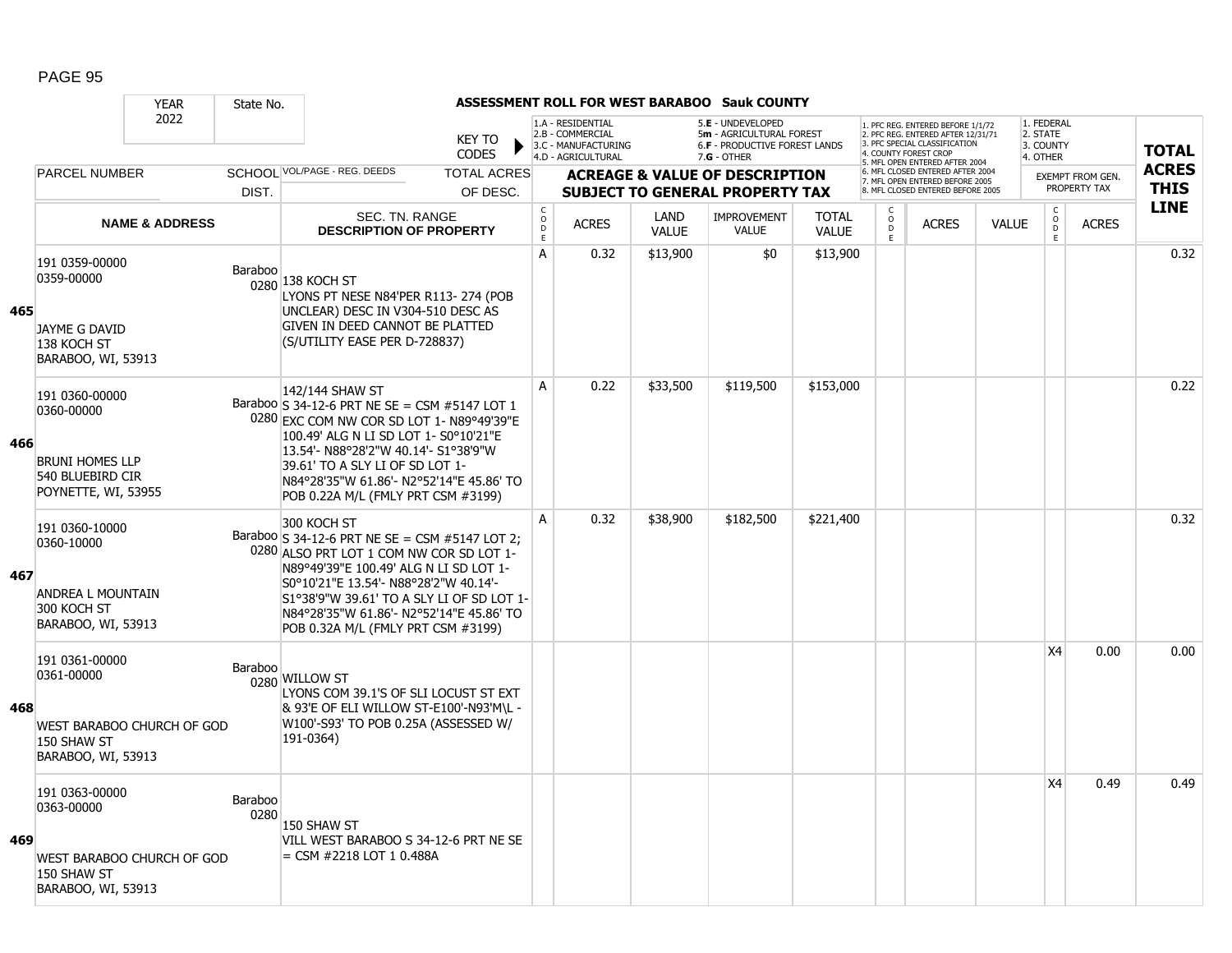|     |                                                                                                       | <b>YEAR</b>                       | State No.       |                                                                                                                                                                                                                                                                           |                        |                                       |                                                              |                             | ASSESSMENT ROLL FOR WEST BARABOO Sauk COUNTY                                        |                              |                                                 |                                                                                                                                   |              |                                         |                                         |              |
|-----|-------------------------------------------------------------------------------------------------------|-----------------------------------|-----------------|---------------------------------------------------------------------------------------------------------------------------------------------------------------------------------------------------------------------------------------------------------------------------|------------------------|---------------------------------------|--------------------------------------------------------------|-----------------------------|-------------------------------------------------------------------------------------|------------------------------|-------------------------------------------------|-----------------------------------------------------------------------------------------------------------------------------------|--------------|-----------------------------------------|-----------------------------------------|--------------|
|     |                                                                                                       | 2022                              |                 |                                                                                                                                                                                                                                                                           | KEY TO<br><b>CODES</b> |                                       | 1.A - RESIDENTIAL<br>2.B - COMMERCIAL<br>3.C - MANUFACTURING |                             | 5.E - UNDEVELOPED<br>5m - AGRICULTURAL FOREST<br>6.F - PRODUCTIVE FOREST LANDS      |                              |                                                 | 1. PFC REG. ENTERED BEFORE 1/1/72<br>2. PFC REG. ENTERED AFTER 12/31/71<br>3. PFC SPECIAL CLASSIFICATION<br>4. COUNTY FOREST CROP |              | 1. FEDERAL<br>2. STATE<br>3. COUNTY     |                                         | <b>TOTAL</b> |
|     | <b>PARCEL NUMBER</b>                                                                                  |                                   |                 | SCHOOL VOL/PAGE - REG. DEEDS                                                                                                                                                                                                                                              | <b>TOTAL ACRES</b>     |                                       | 4.D - AGRICULTURAL                                           |                             | $7.G - OTHER$                                                                       |                              |                                                 | 5. MFL OPEN ENTERED AFTER 2004<br>6. MFL CLOSED ENTERED AFTER 2004                                                                |              | 4. OTHER                                |                                         | <b>ACRES</b> |
|     |                                                                                                       |                                   | DIST.           |                                                                                                                                                                                                                                                                           | OF DESC.               |                                       |                                                              |                             | <b>ACREAGE &amp; VALUE OF DESCRIPTION</b><br><b>SUBJECT TO GENERAL PROPERTY TAX</b> |                              |                                                 | 7. MFL OPEN ENTERED BEFORE 2005<br>8. MFL CLOSED ENTERED BEFORE 2005                                                              |              |                                         | <b>EXEMPT FROM GEN.</b><br>PROPERTY TAX | <b>THIS</b>  |
|     |                                                                                                       | <b>NAME &amp; ADDRESS</b>         |                 | SEC. TN. RANGE<br><b>DESCRIPTION OF PROPERTY</b>                                                                                                                                                                                                                          |                        | C<br>$\mathsf{o}$<br>$\mathsf D$<br>E | <b>ACRES</b>                                                 | <b>LAND</b><br><b>VALUE</b> | IMPROVEMENT<br><b>VALUE</b>                                                         | <b>TOTAL</b><br><b>VALUE</b> | $\begin{matrix} 0 \\ 0 \\ D \end{matrix}$<br>E. | <b>ACRES</b>                                                                                                                      | <b>VALUE</b> | $\mathsf{C}$<br>$_{\rm D}^{\rm O}$<br>E | <b>ACRES</b>                            | <b>LINE</b>  |
| 470 | 191 0364-00000<br>0364-00000<br>150 SHAW ST<br>BARABOO, WI, 53913                                     | <b>WEST BARABOO CHURCH OF GOD</b> | Baraboo         | 0280 226 WILLOW ST<br>LYONS COM ELI WILLOW ST 39.1'S OF EXT<br>SLI LOCUST ST- E93'- N93' M/L- W93'- S93'<br>TO POB 0.20A (ASSMNT INCL 191-0355 &<br>-0361)                                                                                                                |                        |                                       |                                                              |                             |                                                                                     |                              |                                                 |                                                                                                                                   |              | X4                                      | 0.48                                    | 0.48         |
| 471 | 191 0368-00000<br>0368-00000<br>WEST BARABOO, VILLAGE OF<br>500 CEDAR ST<br>BARABOO, WI, 53913        |                                   | Baraboo         | 0280 155 SHAW ST<br>S 34-12-6 PRT SE1/4 SE1/4 = CSM 6502<br>LOT 1 4.51A (S/AGMT PER D-1101988 &<br>D-1134966)                                                                                                                                                             |                        |                                       |                                                              |                             |                                                                                     |                              |                                                 |                                                                                                                                   |              | X4                                      | 4.51                                    | 4.51         |
| 472 | 191 0369-00000<br>0369-00000<br><b>WEST BARABOO, VILLAGE OF</b><br>500 CEDAR ST<br>BARABOO, WI, 53913 |                                   | Baraboo<br>0280 | S 34-12-6 PRT SE SE = CSM #5878 LOT 3<br>1.07A (FMLY PRT CSM #4156)                                                                                                                                                                                                       |                        |                                       |                                                              |                             |                                                                                     |                              |                                                 |                                                                                                                                   |              | X4                                      | 1.07                                    | 1.07         |
|     | 191 0372-00000<br>0372-00000<br>473 JULIE GUSSEL KELLER<br>100 CEDAR ST<br>BARABOO, WI, 53913         |                                   |                 | 100 CEDAR ST<br>Baraboo S 34-12-6 PRT SE1/4 SE1/4 COM AT SE COR<br>0280 LOT 5<br>BLK 17 - W TO SW COR LOT 6 - S TO RIVER<br>- Ely<br>ALONG SD RIVER TO A PT DUE S OF BEG -<br>N TO<br>POB & E 20' OF CEDAR ST PER D-482806<br>0.73A<br>M/L (ASSESSMENT INCLUDES 191-0371) |                        | Α                                     | 0.73                                                         | \$56,800                    | \$197,800                                                                           | \$254,600                    |                                                 |                                                                                                                                   |              |                                         |                                         | 0.73         |
| 474 | 191 0373-00000<br>0373-00000<br><b>TOWN OF BARABOO</b><br>101 CEDAR ST<br>BARABOO, WI, 53913          |                                   | Baraboo<br>0280 | 101 CEDAR ST<br>34-12-6 LYONS PRT S1/2 SE1/4 C.S.M.<br>#1280 LOT 1 .31A                                                                                                                                                                                                   |                        |                                       |                                                              |                             |                                                                                     |                              |                                                 |                                                                                                                                   |              | X4                                      | 0.31                                    | 0.31         |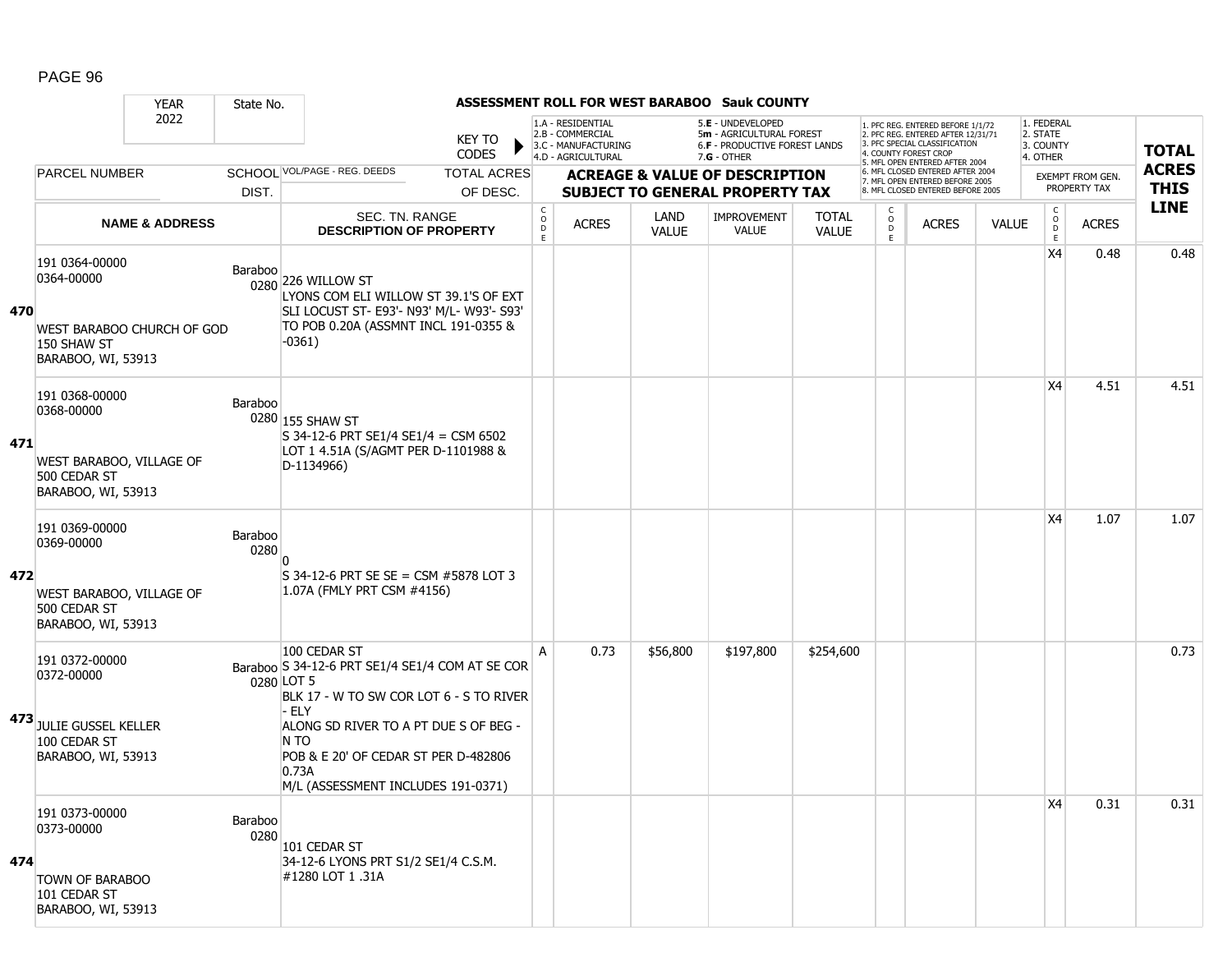|     |                                                                                                  | <b>YEAR</b>                    | State No.       |                                                                                                                                                                                                                                                                                                                         |                               |                                                         |                                                              |                      | ASSESSMENT ROLL FOR WEST BARABOO Sauk COUNTY                                   |                              |                           |                                                                                                                                   |              |                                         |                                  |              |
|-----|--------------------------------------------------------------------------------------------------|--------------------------------|-----------------|-------------------------------------------------------------------------------------------------------------------------------------------------------------------------------------------------------------------------------------------------------------------------------------------------------------------------|-------------------------------|---------------------------------------------------------|--------------------------------------------------------------|----------------------|--------------------------------------------------------------------------------|------------------------------|---------------------------|-----------------------------------------------------------------------------------------------------------------------------------|--------------|-----------------------------------------|----------------------------------|--------------|
|     | 2022<br><b>PARCEL NUMBER</b>                                                                     |                                |                 |                                                                                                                                                                                                                                                                                                                         | <b>KEY TO</b><br><b>CODES</b> |                                                         | 1.A - RESIDENTIAL<br>2.B - COMMERCIAL<br>3.C - MANUFACTURING |                      | 5.E - UNDEVELOPED<br>5m - AGRICULTURAL FOREST<br>6.F - PRODUCTIVE FOREST LANDS |                              |                           | 1. PFC REG. ENTERED BEFORE 1/1/72<br>2. PFC REG. ENTERED AFTER 12/31/71<br>3. PFC SPECIAL CLASSIFICATION<br>4. COUNTY FOREST CROP |              | 1. FEDERAL<br>2. STATE<br>3. COUNTY     |                                  | <b>TOTAL</b> |
|     |                                                                                                  |                                |                 | SCHOOL VOL/PAGE - REG. DEEDS                                                                                                                                                                                                                                                                                            | <b>TOTAL ACRES</b>            |                                                         | 4.D - AGRICULTURAL                                           |                      | $7.G - OTHER$<br><b>ACREAGE &amp; VALUE OF DESCRIPTION</b>                     |                              |                           | 5. MFL OPEN ENTERED AFTER 2004<br>6. MFL CLOSED ENTERED AFTER 2004                                                                |              | 4. OTHER                                |                                  | <b>ACRES</b> |
|     |                                                                                                  |                                | DIST.           |                                                                                                                                                                                                                                                                                                                         | OF DESC.                      |                                                         |                                                              |                      | <b>SUBJECT TO GENERAL PROPERTY TAX</b>                                         |                              |                           | 7. MFL OPEN ENTERED BEFORE 2005<br>8. MFL CLOSED ENTERED BEFORE 2005                                                              |              |                                         | EXEMPT FROM GEN.<br>PROPERTY TAX | <b>THIS</b>  |
|     |                                                                                                  | <b>NAME &amp; ADDRESS</b>      |                 | SEC. TN. RANGE<br><b>DESCRIPTION OF PROPERTY</b>                                                                                                                                                                                                                                                                        |                               | $\mathsf{C}$<br>$\overset{\circ}{\phantom{\circ}}$<br>E | <b>ACRES</b>                                                 | LAND<br><b>VALUE</b> | <b>IMPROVEMENT</b><br><b>VALUE</b>                                             | <b>TOTAL</b><br><b>VALUE</b> | C<br>$\overline{D}$<br>E. | <b>ACRES</b>                                                                                                                      | <b>VALUE</b> | $\mathsf{C}$<br>$_{\rm D}^{\rm O}$<br>E | <b>ACRES</b>                     | <b>LINE</b>  |
| 475 | 191 0373-10000<br>0373-10000<br>BARABOO, TOWN OF<br>101 CEDAR ST<br>BARABOO, WI, 53913           |                                | Baraboo         | 0280 101 CEDAR ST<br>S 34-12-6 LYONS PRT S1/2 SE1/4 = CSM<br>#1280 LOT 2 & POR OF WEST 1/2 VAC<br>CEDAR ST PER 454-708 .58A                                                                                                                                                                                             |                               |                                                         |                                                              |                      |                                                                                |                              |                           |                                                                                                                                   |              | X4                                      | 0.58                             | 0.58         |
| 476 | 191 0374-00000<br>0374-00000<br><b>CLAIRE G BARNETT</b><br>110 W WALNUT ST<br>BARABOO, WI, 53913 |                                |                 | 110 W WALNUT ST<br>Baraboo S 34-13-6 PRT SWSE = CSM #1809 LOT 1<br>0280 EXC COM NW COR SD LOT 1-<br>N89°49'21"E128'-S0° 30'38"E 149.64' TO<br>MLI-N79° 13'15"W ALG MLI 130.43'-N0°<br>30'38"W 124.85' ALG WLI CSM #1809 TO<br>POB (INCL LANDS BETW MLI & WATERS<br>EDGE) (S/EASE PER D-884835) (SEE POS<br>13412) 1.39A |                               | A                                                       | 1.39                                                         | \$70,500             | \$141,700                                                                      | \$212,200                    |                           |                                                                                                                                   |              |                                         |                                  | 1.39         |
| 477 | 191 0378-00000<br>0378-00000<br>DAVID W HOLMEN<br>1130 HILL ST<br>BARABOO, WI, 53913             |                                |                 | Baraboo 501 W OAK ST<br>0280 LYONS COM AT SE COR BLK 13- W TO SW<br>COR-S TO C/L RIVER-ELY ALG RIVER TO A<br>PT DUE S OF POB -N TO POB EXC HWY PER<br>D-708553 & D-725292 (S\EASE PER R479-<br>715) 2.23A M/L (V174P253)                                                                                                |                               | $\mathsf{A}$                                            | 2.23                                                         | \$59,800             | \$60,200                                                                       | \$120,000                    |                           |                                                                                                                                   |              |                                         |                                  | 2.23         |
| 478 | 191 0379-00000<br>0379-00000<br><b>GOYETT-FULLER</b><br>830 CONNIE RD<br>BARABOO, WI, 53913      | JEFFREY L FULLER, JACQUELENE M | Baraboo<br>0280 | 830 CONNIE RD<br>VILL, WEST BARABOO NORTHDAYL SUB<br>LOT <sub>1</sub>                                                                                                                                                                                                                                                   |                               | A                                                       | 0.22                                                         | \$33,500             | \$116,600                                                                      | \$150,100                    |                           |                                                                                                                                   |              |                                         |                                  | 0.22         |
| 479 | 191 0380-00000<br>0380-00000<br>PAMELA M DISCHLER<br>824 CONNIE RD<br>BARABOO, WI, 53913         |                                | Baraboo<br>0280 | 824 CONNIE RD<br>VILL WEST BARABOO, NORTHDAYL SUB.,<br>LOT <sub>2</sub>                                                                                                                                                                                                                                                 |                               | A                                                       | 0.22                                                         | \$33,500             | \$111,400                                                                      | \$144,900                    |                           |                                                                                                                                   |              |                                         |                                  | 0.22         |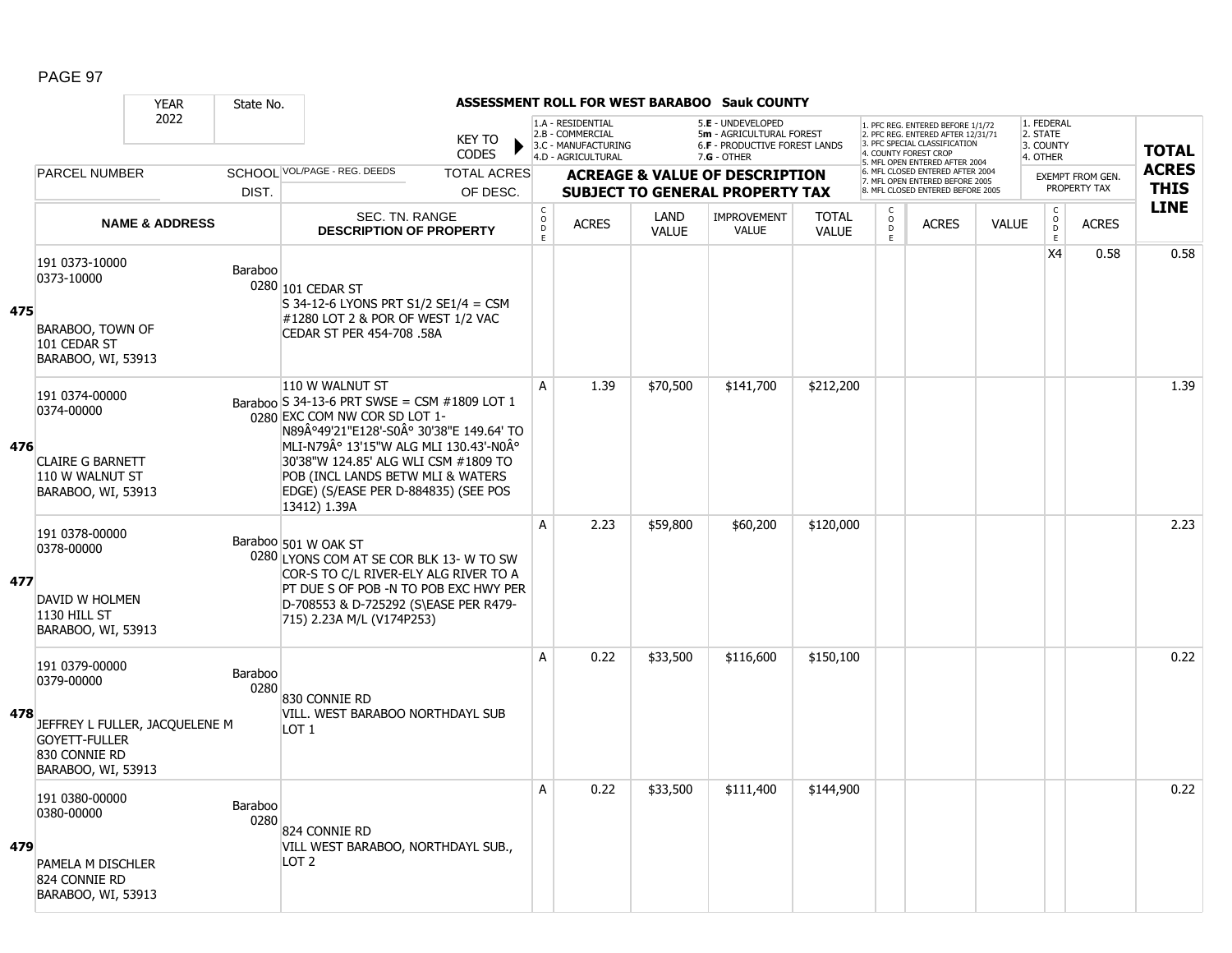|     |                                                                                          | <b>YEAR</b>                  | State No.              |                                                                      |                               |                                            |                                                                                    |                      | ASSESSMENT ROLL FOR WEST BARABOO Sauk COUNTY                                          |                              |                                   |                                                                                                          |              |                                               |                                         |              |
|-----|------------------------------------------------------------------------------------------|------------------------------|------------------------|----------------------------------------------------------------------|-------------------------------|--------------------------------------------|------------------------------------------------------------------------------------|----------------------|---------------------------------------------------------------------------------------|------------------------------|-----------------------------------|----------------------------------------------------------------------------------------------------------|--------------|-----------------------------------------------|-----------------------------------------|--------------|
|     |                                                                                          | 2022<br><b>PARCEL NUMBER</b> |                        |                                                                      | <b>KEY TO</b><br><b>CODES</b> |                                            | 1.A - RESIDENTIAL<br>2.B - COMMERCIAL<br>3.C - MANUFACTURING<br>4.D - AGRICULTURAL |                      | 5.E - UNDEVELOPED<br>5m - AGRICULTURAL FOREST<br><b>6.F - PRODUCTIVE FOREST LANDS</b> |                              | 4. COUNTY FOREST CROP             | 1. PFC REG. ENTERED BEFORE 1/1/72<br>2. PFC REG. ENTERED AFTER 12/31/71<br>3. PFC SPECIAL CLASSIFICATION |              | 1. FEDERAL<br>2. STATE<br>3. COUNTY           |                                         | <b>TOTAL</b> |
|     |                                                                                          |                              |                        | SCHOOL VOL/PAGE - REG. DEEDS                                         | <b>TOTAL ACRES</b>            |                                            |                                                                                    |                      | 7.G - OTHER                                                                           |                              |                                   | 5. MFL OPEN ENTERED AFTER 2004<br>6. MFL CLOSED ENTERED AFTER 2004                                       |              | 4. OTHER                                      |                                         | <b>ACRES</b> |
|     |                                                                                          |                              | DIST.                  |                                                                      | OF DESC.                      |                                            |                                                                                    |                      | <b>ACREAGE &amp; VALUE OF DESCRIPTION</b><br><b>SUBJECT TO GENERAL PROPERTY TAX</b>   |                              |                                   | 7. MFL OPEN ENTERED BEFORE 2005<br>8. MFL CLOSED ENTERED BEFORE 2005                                     |              |                                               | <b>EXEMPT FROM GEN.</b><br>PROPERTY TAX | <b>THIS</b>  |
|     |                                                                                          | <b>NAME &amp; ADDRESS</b>    |                        | SEC. TN. RANGE<br><b>DESCRIPTION OF PROPERTY</b>                     |                               | $\mathsf C$<br>$\circ$<br>D<br>$\mathsf E$ | <b>ACRES</b>                                                                       | LAND<br><b>VALUE</b> | <b>IMPROVEMENT</b><br><b>VALUE</b>                                                    | <b>TOTAL</b><br><b>VALUE</b> | $\mathsf{C}$<br>$\circ$<br>D<br>E | <b>ACRES</b>                                                                                             | <b>VALUE</b> | $\mathsf{C}$<br>$\overline{0}$<br>$\mathsf E$ | <b>ACRES</b>                            | <b>LINE</b>  |
| 480 | 191 0381-00000<br>0381-00000                                                             |                              | Baraboo<br>0280        | 818 CONNIE RD<br>S 34-12-6 PRT NE1/4 NE1/4 NORTHDAYL                 |                               | A                                          | 0.22                                                                               | \$33,500             | \$132,800                                                                             | \$166,300                    |                                   |                                                                                                          |              |                                               |                                         | 0.22         |
|     | KYLE M WELLER, SASHA L HARMON<br>818 CONNIE RD<br>BARABOO, WI, 53913                     |                              |                        | <b>SUB LOT 3</b>                                                     |                               |                                            |                                                                                    |                      |                                                                                       |                              |                                   |                                                                                                          |              |                                               |                                         |              |
|     | 191 0382-00000<br>0382-00000                                                             |                              | <b>Baraboo</b><br>0280 | 812 CONNIE RD                                                        |                               | A                                          | 0.22                                                                               | \$33,500             | \$168,500                                                                             | \$202,000                    |                                   |                                                                                                          |              |                                               |                                         | 0.22         |
| 481 | MATTHEW J HUNTER, SARAH FERRERA-<br><b>HUNTER</b><br>812 CONNIE RD<br>BARABOO, WI, 53913 |                              |                        | S 34-12-6 PRT NE1/4 NE1/4 NORTHDAYL<br><b>SUB LOT 4</b>              |                               |                                            |                                                                                    |                      |                                                                                       |                              |                                   |                                                                                                          |              |                                               |                                         |              |
| 482 | 191 0383-00000<br>0383-00000                                                             |                              | Baraboo<br>0280        | 811 DUBOIS DR<br>S 34-12-6 PRT NE1/4 NE1/4 NORTHDAYL                 |                               | A                                          | 0.22                                                                               | \$33,500             | \$130,400                                                                             | \$163,900                    |                                   |                                                                                                          |              |                                               |                                         | 0.22         |
|     | ROBERT J COX, JACQUELINE A COX<br>811 DUBOIS DR<br>BARABOO, WI, 53913                    |                              |                        | <b>SUB LOT 5</b>                                                     |                               |                                            |                                                                                    |                      |                                                                                       |                              |                                   |                                                                                                          |              |                                               |                                         |              |
|     | 191 0384-00000<br>0384-00000                                                             |                              | Baraboo<br>0280        | 817 DUBOIS DR                                                        |                               | A                                          | 0.22                                                                               | \$33,500             | \$170,600                                                                             | \$204,100                    |                                   |                                                                                                          |              |                                               |                                         | 0.22         |
| 483 | <b>JAMES P HAYES</b><br>817 DUBOIS DR<br>BARABOO, WI, 53913                              |                              |                        | VILL WEST BARABOO, NORTHDAYL SUB.,<br>LOT 6 S/ WPL EASE PER R121-299 |                               |                                            |                                                                                    |                      |                                                                                       |                              |                                   |                                                                                                          |              |                                               |                                         |              |
| 484 | 191 0385-00000<br>0385-00000                                                             |                              | Baraboo<br>0280        | 823 DUBOIS DR                                                        |                               | A                                          | 0.22                                                                               | \$33,500             | \$215,200                                                                             | \$248,700                    |                                   |                                                                                                          |              |                                               |                                         | 0.22         |
|     | AMANDA SCHULTZ, BRIAN KERR<br>823 DUBOIS DR<br>BARABOO, WI, 53913                        |                              |                        | VILL WEST BARABOO, NORTHDAYL SUB.,<br>LOT 7                          |                               |                                            |                                                                                    |                      |                                                                                       |                              |                                   |                                                                                                          |              |                                               |                                         |              |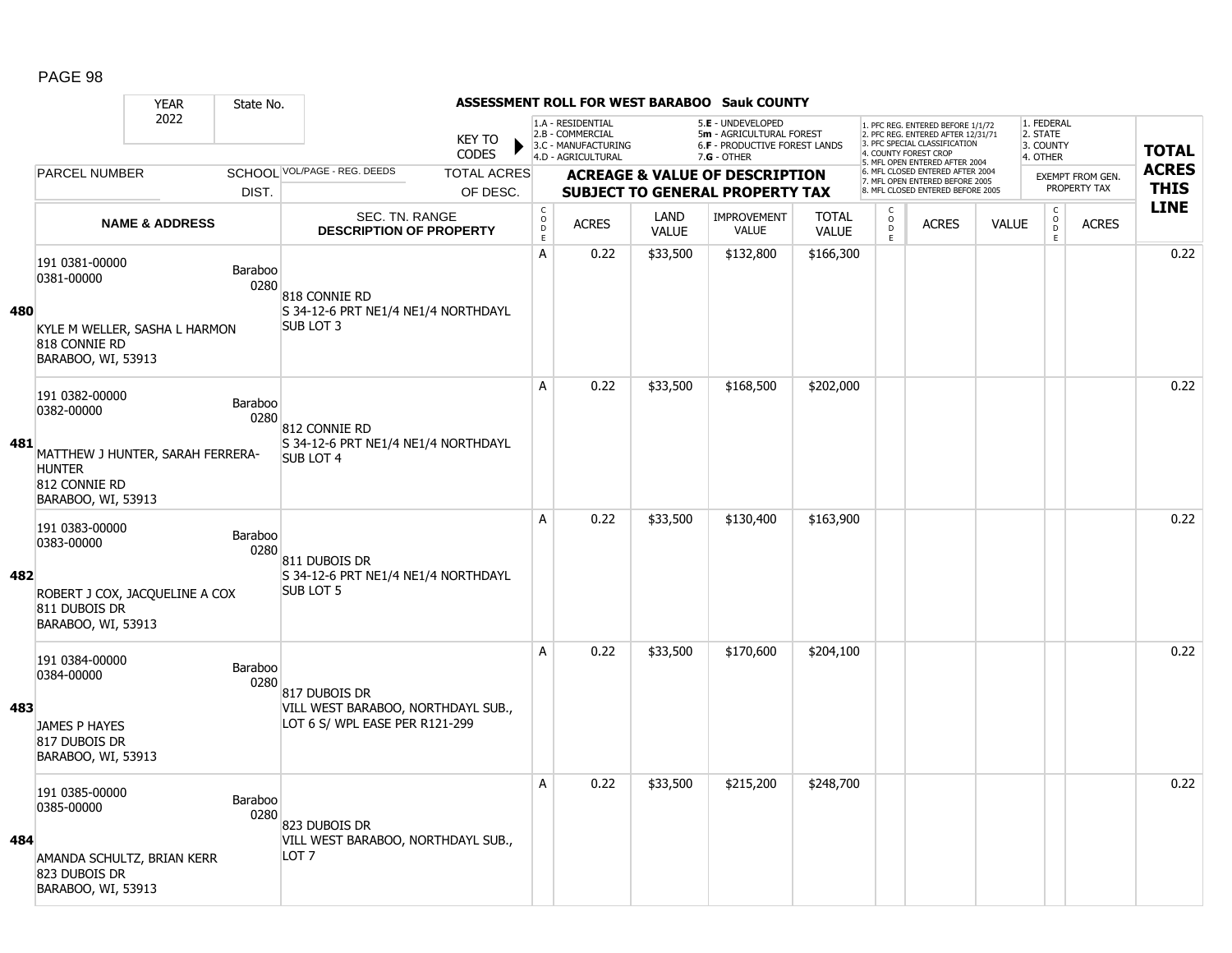|     |                                                                                                                       | <b>YEAR</b>               | State No.       |                                                                                                               |                               |                                            |                                                                                    |                      | ASSESSMENT ROLL FOR WEST BARABOO Sauk COUNTY                                                    |                              |                                     |                                                                                                                                   |              |                                                 |                  |              |
|-----|-----------------------------------------------------------------------------------------------------------------------|---------------------------|-----------------|---------------------------------------------------------------------------------------------------------------|-------------------------------|--------------------------------------------|------------------------------------------------------------------------------------|----------------------|-------------------------------------------------------------------------------------------------|------------------------------|-------------------------------------|-----------------------------------------------------------------------------------------------------------------------------------|--------------|-------------------------------------------------|------------------|--------------|
|     |                                                                                                                       | 2022                      |                 |                                                                                                               | <b>KEY TO</b><br><b>CODES</b> |                                            | 1.A - RESIDENTIAL<br>2.B - COMMERCIAL<br>3.C - MANUFACTURING<br>4.D - AGRICULTURAL |                      | 5.E - UNDEVELOPED<br>5m - AGRICULTURAL FOREST<br>6.F - PRODUCTIVE FOREST LANDS<br>$7.G - OTHER$ |                              |                                     | 1. PFC REG. ENTERED BEFORE 1/1/72<br>2. PFC REG. ENTERED AFTER 12/31/71<br>3. PFC SPECIAL CLASSIFICATION<br>4. COUNTY FOREST CROP |              | 1. FEDERAL<br>2. STATE<br>3. COUNTY<br>4. OTHER |                  | <b>TOTAL</b> |
|     | <b>PARCEL NUMBER</b>                                                                                                  |                           |                 | SCHOOL VOL/PAGE - REG. DEEDS                                                                                  | <b>TOTAL ACRES</b>            |                                            |                                                                                    |                      | <b>ACREAGE &amp; VALUE OF DESCRIPTION</b>                                                       |                              |                                     | 5. MFL OPEN ENTERED AFTER 2004<br>6. MFL CLOSED ENTERED AFTER 2004                                                                |              |                                                 | EXEMPT FROM GEN. | <b>ACRES</b> |
|     |                                                                                                                       |                           | DIST.           |                                                                                                               | OF DESC.                      |                                            |                                                                                    |                      | <b>SUBJECT TO GENERAL PROPERTY TAX</b>                                                          |                              |                                     | 7. MFL OPEN ENTERED BEFORE 2005<br>8. MFL CLOSED ENTERED BEFORE 2005                                                              |              |                                                 | PROPERTY TAX     | <b>THIS</b>  |
|     |                                                                                                                       | <b>NAME &amp; ADDRESS</b> |                 | SEC. TN. RANGE<br><b>DESCRIPTION OF PROPERTY</b>                                                              |                               | $\mathsf C$<br>$\circ$<br>D<br>$\mathsf E$ | <b>ACRES</b>                                                                       | LAND<br><b>VALUE</b> | IMPROVEMENT<br><b>VALUE</b>                                                                     | <b>TOTAL</b><br><b>VALUE</b> | $\mathsf{C}$<br>$\overline{0}$<br>E | <b>ACRES</b>                                                                                                                      | <b>VALUE</b> | $\begin{matrix} 0 \\ 0 \\ 0 \end{matrix}$<br>E  | <b>ACRES</b>     | <b>LINE</b>  |
| 485 | 191 0386-00000<br>0386-00000                                                                                          |                           | Baraboo<br>0280 | 829 DUBOIS DR<br>VILL WEST BARABOO, NORTHDAYL SUB.,                                                           |                               | A                                          | 0.22                                                                               | \$33,500             | \$191,100                                                                                       | \$224,600                    |                                     |                                                                                                                                   |              |                                                 |                  | 0.22         |
|     | BARRY J FLESCH, DIANE J FLESCH<br>829 DUBOIS DR<br>BARABOO, WI, 53913                                                 |                           |                 | LOT <sub>8</sub>                                                                                              |                               |                                            |                                                                                    |                      |                                                                                                 |                              |                                     |                                                                                                                                   |              |                                                 |                  |              |
|     | 191 0387-00000<br>0387-00000                                                                                          |                           | Baraboo<br>0280 | 836 DUBOIS DR                                                                                                 |                               | A                                          | 0.22                                                                               | \$33,500             | \$144,900                                                                                       | \$178,400                    |                                     |                                                                                                                                   |              |                                                 |                  | 0.22         |
| 486 | OLLIE C BUTTS, PAULINE A BUTTS<br>836 DUBOIS DR<br>BARABOO, WI, 53913                                                 |                           |                 | VILL WEST BARABOO, 1ST ADD. TO<br><b>NORTHDAYL LOT 9</b>                                                      |                               |                                            |                                                                                    |                      |                                                                                                 |                              |                                     |                                                                                                                                   |              |                                                 |                  |              |
| 487 | 191 0388-00000<br>0388-00000<br>BRIAN D WITTHUN, ELIZABETH H<br><b>WITTHUN</b><br>824 DUBOIS DR<br>BARABOO, WI, 53913 |                           | Baraboo<br>0280 | 824 DUBOIS DR<br>VILL WEST BARABOO, 1ST ADD. TO<br>NORTHDAYL LOT 10                                           |                               | A                                          | 0.22                                                                               | \$33,500             | \$122,900                                                                                       | \$156,400                    |                                     |                                                                                                                                   |              |                                                 |                  | 0.22         |
| 488 | 191 0389-00000<br>0389-00000<br>818 DUBOIS DR<br>BARABOO, WI, 53913                                                   |                           | Baraboo<br>0280 | 818 DUBOIS DR<br>S 34-12-6 PRT NE1/4 NE1/4 1ST ADD TO<br>JOSEPH G BARTELT, AMANDA F BEDNAREK NORTHDAYL LOT 11 |                               | A                                          | 0.22                                                                               | \$33,500             | \$132,100                                                                                       | \$165,600                    |                                     |                                                                                                                                   |              |                                                 |                  | 0.22         |
| 489 | 191 0390-00000<br>0390-00000<br><b>STEVEN P ULRICH</b><br>812 DUBOIS DR<br>BARABOO, WI, 53913                         |                           | Baraboo<br>0280 | 812 DUBOIS DR<br>VILL WEST BARABOO, 1ST ADD. TO<br>NORTHDAYL LOT 12                                           |                               | Α                                          | 0.22                                                                               | \$33,500             | \$124,200                                                                                       | \$157,700                    |                                     |                                                                                                                                   |              |                                                 |                  | 0.22         |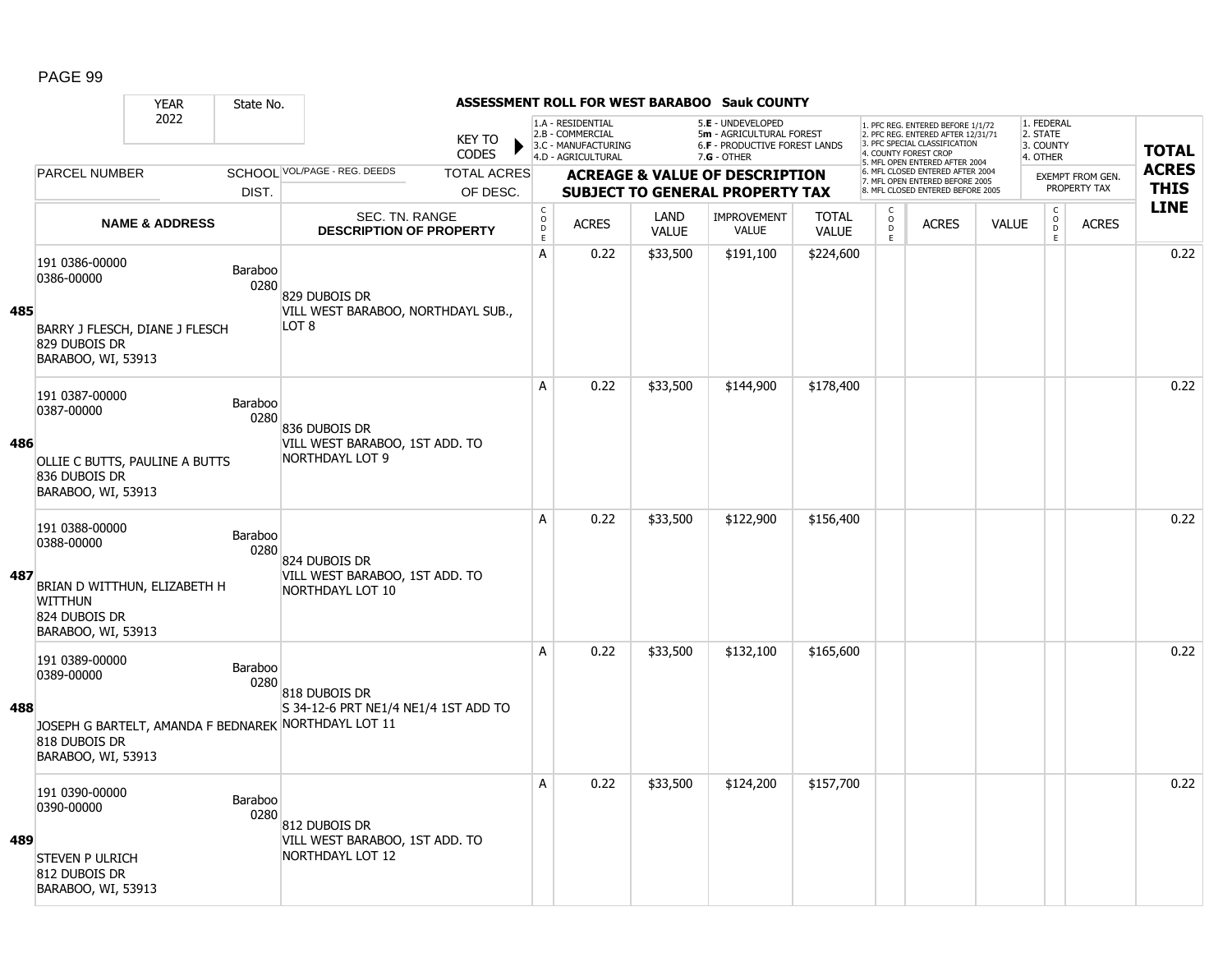#### YEAR State No. **ASSESSMENT ROLL FOR WEST BARABOO Sauk COUNTY** 2022 KEY TO **CODES** 1. PFC REG. ENTERED BEFORE 1/1/72 2. PFC REG. ENTERED AFTER 12/31/71 3. PFC SPECIAL CLASSIFICATION 4. COUNTY FOREST CROP 5. MFL OPEN ENTERED AFTER 2004 6. MFL CLOSED ENTERED AFTER 2004 7. MFL OPEN ENTERED BEFORE 2005 8. MFL CLOSED ENTERED BEFORE 2005 1. FEDERAL 2. STATE 3. COUNTY 4. OTHER **ACREAGE & VALUE OF DESCRIPTION SUBJECT TO GENERAL PROPERTY TAX** EXEMPT FROM GEN. PROPERTY TAX **TOTAL ACRES THIS LINE** 1.A - RESIDENTIAL 2.B - COMMERCIAL 3.C - MANUFACTURING 4.D - AGRICULTURAL 5.**E** - UNDEVELOPED 5**m** - AGRICULTURAL FOREST 6.**F** - PRODUCTIVE FOREST LANDS 7.**G** - OTHER TOTAL ACRES OF DESC. SCHOOL VOL/PAGE - REG. DEEDS DIST. **PARCEL NUMBER** ACRES C O D E ACRES VALUE  $\mathsf{C}$ O  $\overline{D}$ E TOTAL VALUE IMPROVEMENT VALUE LAND ACRES | VALUE C O  $\overline{D}$ E SEC. TN. RANGE **DESCRIPTION OF PROPERTY NAME & ADDRESS 490** 191 0391-00000 131 0331-00000<br>0391-00000 Baraboo 0280 DONALD L LARSON, GLORIA J LARSON 835 WILLSON ST BARABOO, WI, 53913 835 WILLSON ST VIL W BARABOO REPLAT OF LOTS 13-16 1ST ADD TO NORTHDAYL LOT 1 0.190A A 0.19 \$29,000 \$150,800 \$179,800 0.19 **491** 191 0392-00000 131 0332-00000<br>0392-00000 Baraboo 0280 841 WILLSON ST LELAND P CORRIGAN, SANDRA J CORRIGAN 841 WILLSON ST BARABOO, WI, 53913 S 34-12-6 PRT NE1/4 NE1/4 REPLAT OF LOTS 13-16 1ST ADD TO NORTHDAYL LOT 2 0.192A A 0.19 \$29,000 \$155,600 \$184,600 0.19 **492** 191 0393-00000 131 0333-00000<br>0393-00000 Baraboo 0280 MICHAEL L PAGE 847 WILLSON ST BARABOO, WI, 53913 847 WILLSON ST VIL W BARABOO REPLAT OF LOTS 13-16 1ST ADD TO NORTHDAYL LOT 3 0.190A A 0.19 \$29,000 \$128,800 \$157,800 0.19 **493** 191 0394-00000 151 0354-00000<br>0394-00000 Baraboo 0280 KIMBERLY TAMBORNINO, JUDE PULTZ 853 WILLSON ST BARABOO, WI, 53913 853 WILLSON ST VIL W BARABOO REPLAT OF LOTS 13-16 1ST ADD TO NORTHDAYL LOT 4 .187A A 0.19 \$29,000 \$197,100 \$226,100 0.19 **494** 191 0394-10000 131 0334-10000<br>0394-10000 Baraboo 0280 DANIEL A PUPP, ANN E PUPP 711 TYLER AVE BARABOO, WI, 53913 711 TYLER AVE VIL W BARABOO REPLAT OF LOTS 13-16 1ST ADD TO NORTHDAYL LOT 5 .185A A 0.19 \$29,000 \$154,100 \$183,100 distribution of the 10.19 contract of the 10.19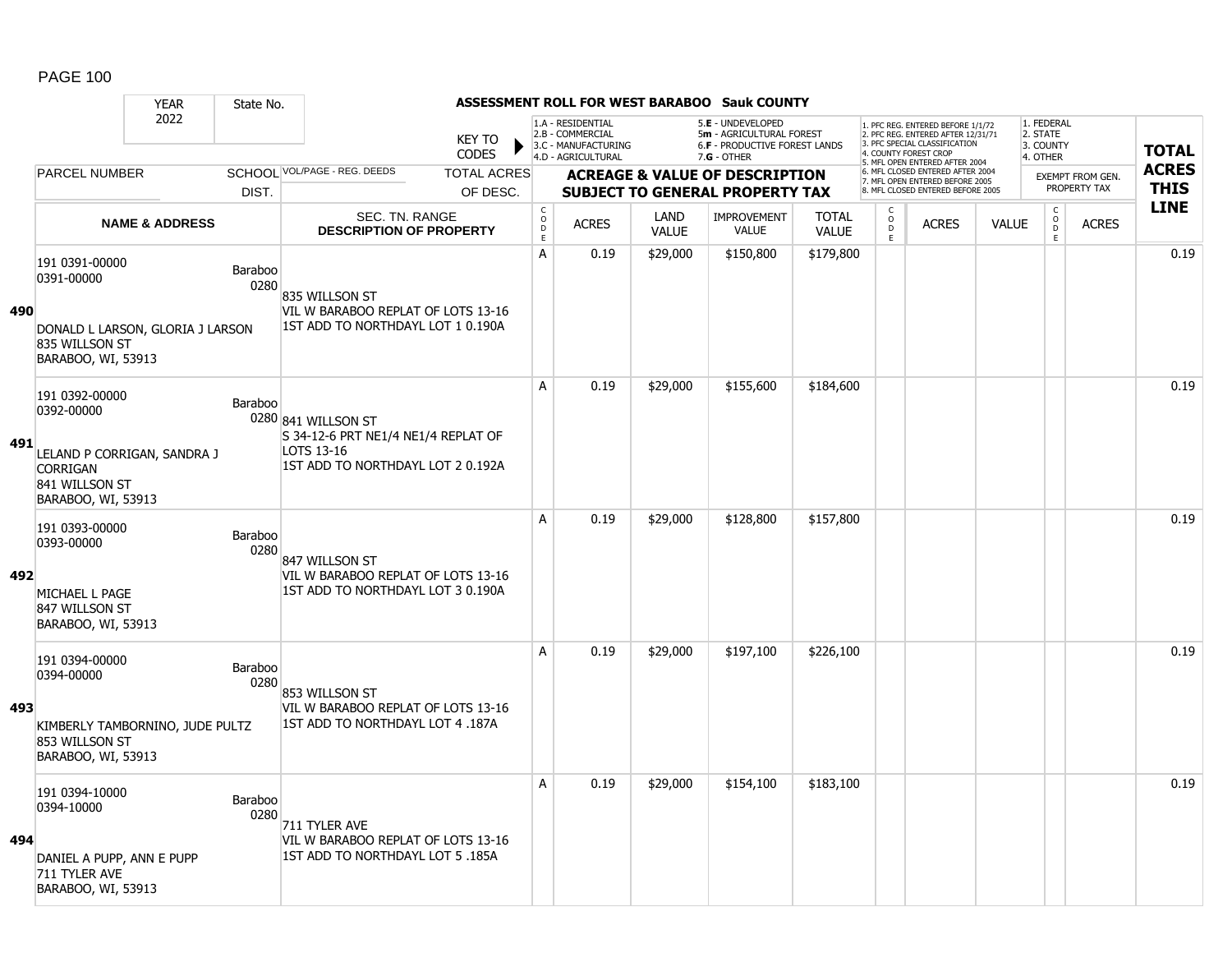|     |                                                                      | <b>YEAR</b>                         | State No.       |                                                         |                               |                                                      |                                                                                    |                             | ASSESSMENT ROLL FOR WEST BARABOO Sauk COUNTY                                          |                              |                                     |                                                                                                                                   |              |                                                          |                                         |              |
|-----|----------------------------------------------------------------------|-------------------------------------|-----------------|---------------------------------------------------------|-------------------------------|------------------------------------------------------|------------------------------------------------------------------------------------|-----------------------------|---------------------------------------------------------------------------------------|------------------------------|-------------------------------------|-----------------------------------------------------------------------------------------------------------------------------------|--------------|----------------------------------------------------------|-----------------------------------------|--------------|
|     |                                                                      | 2022                                |                 |                                                         | <b>KEY TO</b><br><b>CODES</b> |                                                      | 1.A - RESIDENTIAL<br>2.B - COMMERCIAL<br>3.C - MANUFACTURING<br>4.D - AGRICULTURAL |                             | 5.E - UNDEVELOPED<br>5m - AGRICULTURAL FOREST<br><b>6.F - PRODUCTIVE FOREST LANDS</b> |                              |                                     | 1. PFC REG. ENTERED BEFORE 1/1/72<br>2. PFC REG. ENTERED AFTER 12/31/71<br>3. PFC SPECIAL CLASSIFICATION<br>4. COUNTY FOREST CROP |              | 1. FEDERAL<br>2. STATE<br>3. COUNTY<br>4. OTHER          |                                         | <b>TOTAL</b> |
|     | <b>PARCEL NUMBER</b>                                                 |                                     |                 | SCHOOL VOL/PAGE - REG. DEEDS                            | <b>TOTAL ACRES</b>            |                                                      |                                                                                    |                             | $7.G - OTHER$                                                                         |                              |                                     | 5. MFL OPEN ENTERED AFTER 2004<br>6. MFL CLOSED ENTERED AFTER 2004                                                                |              |                                                          |                                         | <b>ACRES</b> |
|     |                                                                      |                                     | DIST.           |                                                         | OF DESC.                      |                                                      |                                                                                    |                             | <b>ACREAGE &amp; VALUE OF DESCRIPTION</b><br><b>SUBJECT TO GENERAL PROPERTY TAX</b>   |                              |                                     | 7. MFL OPEN ENTERED BEFORE 2005<br>8. MFL CLOSED ENTERED BEFORE 2005                                                              |              |                                                          | <b>EXEMPT FROM GEN.</b><br>PROPERTY TAX | <b>THIS</b>  |
|     |                                                                      | <b>NAME &amp; ADDRESS</b>           |                 | <b>SEC. TN. RANGE</b><br><b>DESCRIPTION OF PROPERTY</b> |                               | $\mathsf{C}$<br>$\circ$<br>$\mathsf{D}_{\mathsf{E}}$ | <b>ACRES</b>                                                                       | <b>LAND</b><br><b>VALUE</b> | <b>IMPROVEMENT</b><br>VALUE                                                           | <b>TOTAL</b><br><b>VALUE</b> | $\mathsf{C}$<br>$\overline{0}$<br>E | <b>ACRES</b>                                                                                                                      | <b>VALUE</b> | $\begin{matrix} C \\ O \\ D \end{matrix}$<br>$\mathsf E$ | <b>ACRES</b>                            | <b>LINE</b>  |
| 495 | 191 0395-00000<br>0395-00000                                         |                                     | Baraboo<br>0280 | 700 TYLER AVE<br>VILL WEST BARABOO, 1ST ADD. TO         |                               | А                                                    | 0.39                                                                               | \$42,000                    | \$164,200                                                                             | \$206,200                    |                                     |                                                                                                                                   |              |                                                          |                                         | 0.39         |
|     | <b>MARY KAY HUBATCH</b><br>700 TYLER AVE<br>BARABOO, WI, 53913       |                                     |                 | NORTHDAYL LOT 17                                        |                               |                                                      |                                                                                    |                             |                                                                                       |                              |                                     |                                                                                                                                   |              |                                                          |                                         |              |
|     | 191 0396-00000<br>0396-00000                                         |                                     | Baraboo<br>0280 | 727 ROSEMARY LN                                         |                               | A                                                    | 0.28                                                                               | \$37,200                    | \$113,500                                                                             | \$150,700                    |                                     |                                                                                                                                   |              |                                                          |                                         | 0.28         |
| 496 | 727 ROSEMARY LN<br>BARABOO, WI, 53913                                | JOHN F RICK, STEPHANIE L RICK       |                 | RITZ CORNERS SUB LOT 1                                  |                               |                                                      |                                                                                    |                             |                                                                                       |                              |                                     |                                                                                                                                   |              |                                                          |                                         |              |
|     | 191 0397-00000<br>0397-00000                                         |                                     | Baraboo<br>0280 | 721 ROSEMARY LN                                         |                               | A                                                    | 0.27                                                                               | \$36,800                    | \$94,100                                                                              | \$130,900                    |                                     |                                                                                                                                   |              |                                                          |                                         | 0.27         |
| 497 | 721 ROSEMARY LN<br>BARABOO, WI, 53913                                | NIKOLAUS SCHREIBER, CATHY SCHREIBER |                 | RITZ CORNERS SUB LOT 2                                  |                               |                                                      |                                                                                    |                             |                                                                                       |                              |                                     |                                                                                                                                   |              |                                                          |                                         |              |
|     | 191 0398-00000<br>0398-00000                                         |                                     | Baraboo<br>0280 | 715 ROSEMARY LN                                         |                               | A                                                    | 0.27                                                                               | \$36,800                    | \$204,400                                                                             | \$241,200                    |                                     |                                                                                                                                   |              |                                                          |                                         | 0.27         |
| 498 | CASEY SCHELL, ALYSSA SCHELL<br>715 ROSEMARY LN<br>BARABOO, WI, 53913 |                                     |                 | RITZ CORNERS SUB LOT 3                                  |                               |                                                      |                                                                                    |                             |                                                                                       |                              |                                     |                                                                                                                                   |              |                                                          |                                         |              |
|     | 191 0399-00000<br>0399-00000                                         |                                     | Baraboo<br>0280 | 709 ROSEMARY LN                                         |                               | A                                                    | 0.27                                                                               | \$36,800                    | \$91,000                                                                              | \$127,800                    |                                     |                                                                                                                                   |              |                                                          |                                         | 0.27         |
| 499 | E11047 W WYNSONG LN<br>BARABOO, WI, 53913                            | WENDEE WICKUS PROPERTIES LLC        |                 | RITZ CORNERS SUB LOT 4                                  |                               |                                                      |                                                                                    |                             |                                                                                       |                              |                                     |                                                                                                                                   |              |                                                          |                                         |              |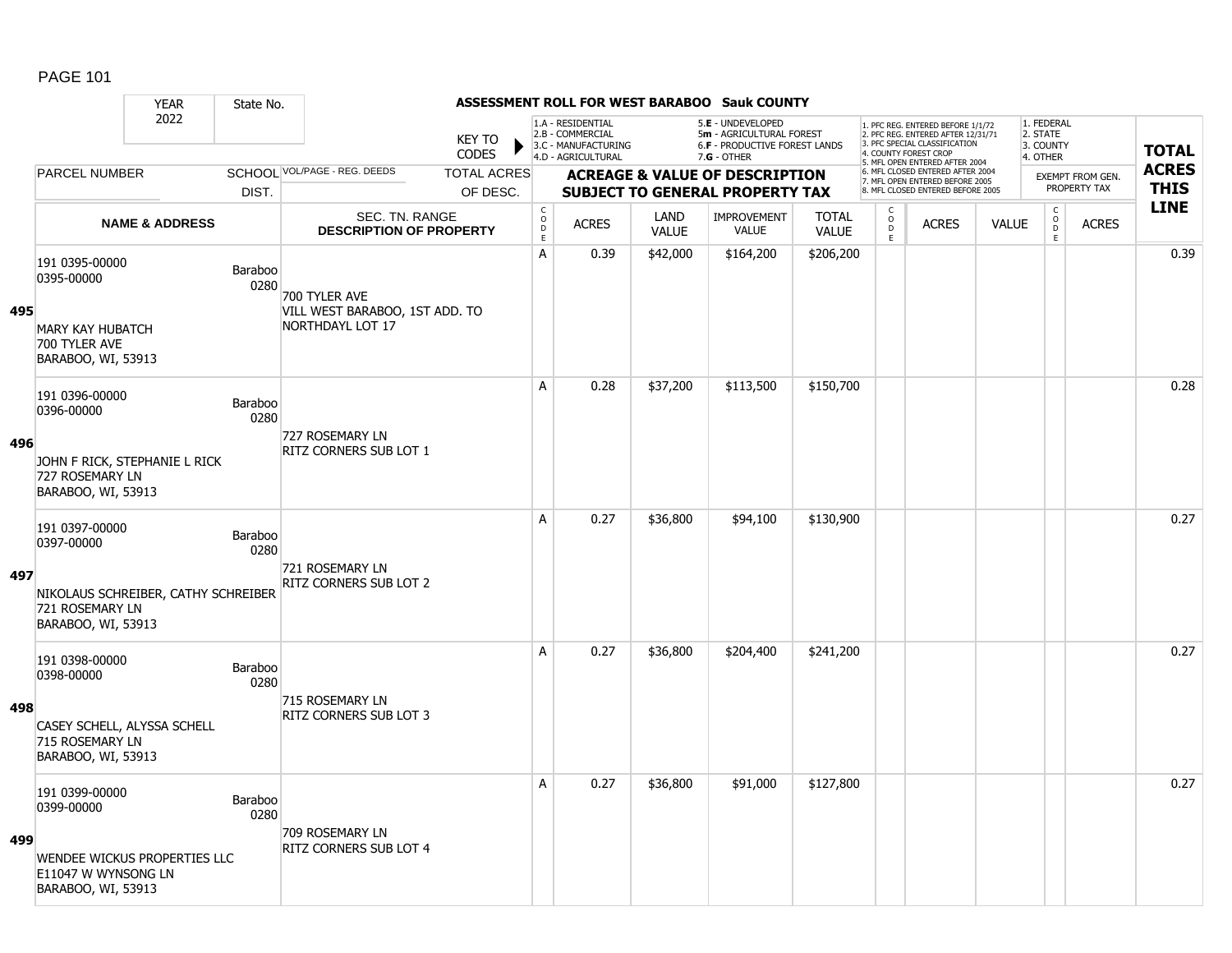#### YEAR State No. **ASSESSMENT ROLL FOR WEST BARABOO Sauk COUNTY** 2022 KEY TO **CODES** 1. PFC REG. ENTERED BEFORE 1/1/72 2. PFC REG. ENTERED AFTER 12/31/71 3. PFC SPECIAL CLASSIFICATION 4. COUNTY FOREST CROP 5. MFL OPEN ENTERED AFTER 2004 6. MFL CLOSED ENTERED AFTER 2004 7. MFL OPEN ENTERED BEFORE 2005 8. MFL CLOSED ENTERED BEFORE 2005 1. FEDERAL 2. STATE 3. COUNTY 4. OTHER **ACREAGE & VALUE OF DESCRIPTION SUBJECT TO GENERAL PROPERTY TAX** EXEMPT FROM GEN. PROPERTY TAX **TOTAL ACRES THIS LINE** 1.A - RESIDENTIAL 2.B - COMMERCIAL 3.C - MANUFACTURING 4.D - AGRICULTURAL 5.**E** - UNDEVELOPED 5**m** - AGRICULTURAL FOREST 6.**F** - PRODUCTIVE FOREST LANDS 7.**G** - OTHER TOTAL ACRES OF DESC. SCHOOL VOL/PAGE - REG. DEEDS DIST. PARCEL NUMBER ACRES C O D E ACRES VALUE  $\mathsf{C}$ O  $\overline{D}$ E TOTAL VALUE IMPROVEMENT VALUE LAND ACRES | VALUE C O  $\overline{D}$ E SEC. TN. RANGE **DESCRIPTION OF PROPERTY NAME & ADDRESS 500** 191 0400-00000 131 0<del>1</del>00-00000<br>0400-00000 Baraboo 0280 JEFFERY BORKENHAGEN, CONNIE BORKENHAGEN 432 BERKLEY BLVD BARABOO, WI, 53913 432 BERKLEY BLVD RITZ CORNERS SUB LOT 5 A 0.27 \$36,800 \$146,300 \$183,100 0.27 **501** 191 0401-00000 P 0280 LAURA L CARPENTER 310 BERKLEY BLVD BARABOO, WI, 53913 310 BERKLEY BLVD RITZ CORNERS SUB LOT 6 RESERVING E2' FOR PUBLIC UTILITIES A 0.21 \$32,000 \$116,100 \$148,100 distribution of the 10.21 0.21 distribution of the 10.21 distribution of the 1 **502** 191 0402-00000 131 0402-00000<br>0402-00000 Baraboo 0280 MICHAEL W MARTZ 710 ROSEMARY LN BARABOO, WI, 53913 710 ROSEMARY LN RITZ CORNERS SUB LOT 7 RES E2' FOR PUBLIC UTILITIES A 0.21 \$32,000 \$103,200 \$135,200 0.21 **503** 191 0403-00000 151 0403-00000<br>0403-00000 Baraboo 0280 GORDON D BARROW, SANDRA L BARROW 716 ROSEMARY LN BARABOO, WI, 53913 716 ROSEMARY LN RITZ CORNERS SUB LOT 8 RES E2' FOR PUBLIC UTILITIES A 0.21 \$32,000 \$91,000 \$123,000 0.21 **504** 191 0404-00000 131 0404-00000<br>0404-00000 Baraboo 0280 JAMES BOWERS SR, JAMES BOWERS JR 948 ROSEMARY LN BARABOO, WI, 53913 722 ROSEMARY LN RITZ CORNERS SUB LOT 9 RES E2' FOR PUBLIC UTILITIES A 0.21 \$32,000 \$78,100 \$110,100 discussed by the control of the control of the control of the control of the co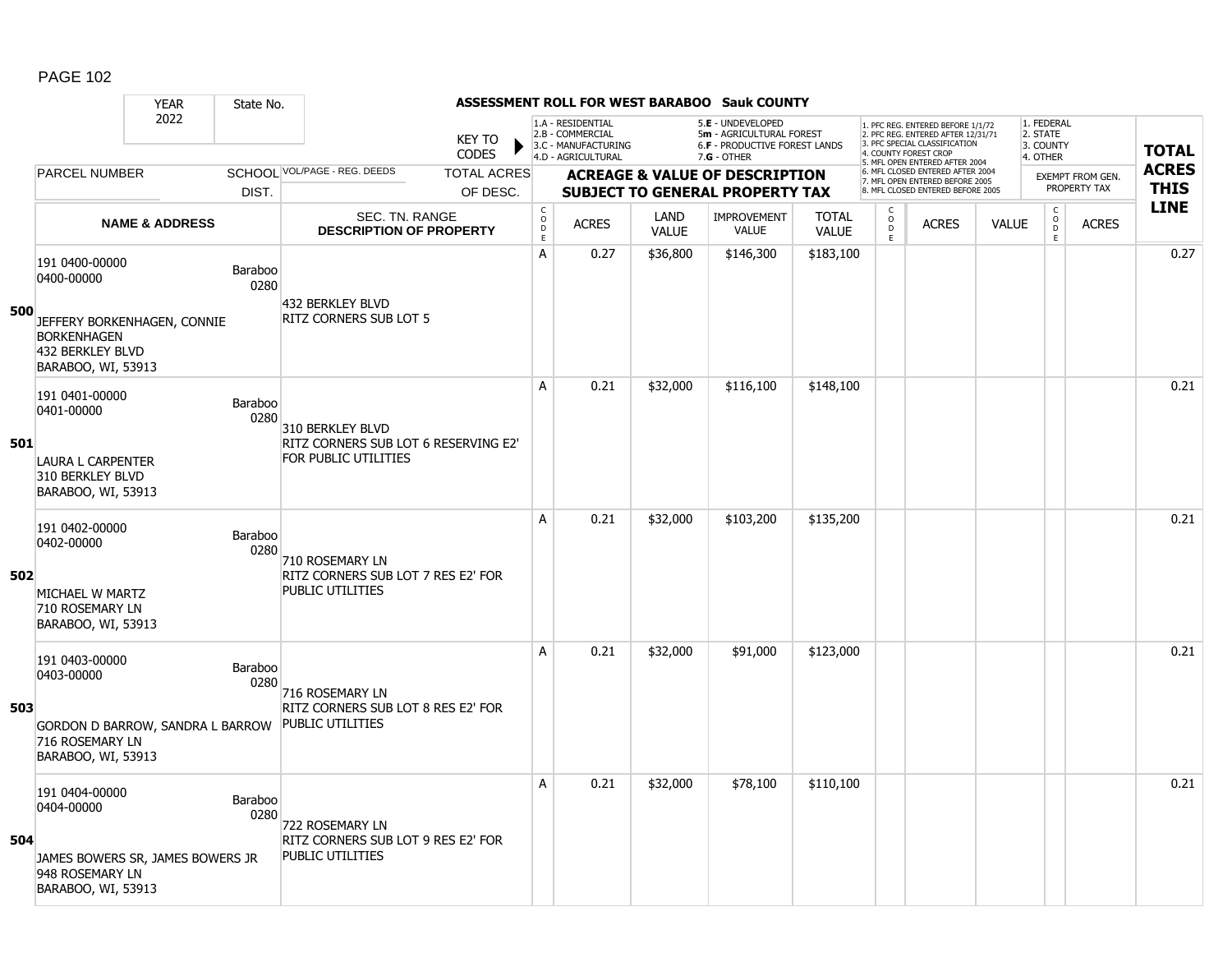|     |                                                                                                                  | <b>YEAR</b>               | State No.       |                                                                                                                                                               |                    |                                   |                                                                                    |                      | <b>ASSESSMENT ROLL FOR WEST BARABOO Sauk COUNTY</b>                                           |                              |                                    |                                                                                                                                                                     |              |                                                 |                                  |                             |
|-----|------------------------------------------------------------------------------------------------------------------|---------------------------|-----------------|---------------------------------------------------------------------------------------------------------------------------------------------------------------|--------------------|-----------------------------------|------------------------------------------------------------------------------------|----------------------|-----------------------------------------------------------------------------------------------|------------------------------|------------------------------------|---------------------------------------------------------------------------------------------------------------------------------------------------------------------|--------------|-------------------------------------------------|----------------------------------|-----------------------------|
|     |                                                                                                                  | 2022                      |                 | <b>KEY TO</b><br><b>CODES</b>                                                                                                                                 |                    |                                   | 1.A - RESIDENTIAL<br>2.B - COMMERCIAL<br>3.C - MANUFACTURING<br>4.D - AGRICULTURAL |                      | 5.E - UNDEVELOPED<br>5m - AGRICULTURAL FOREST<br>6.F - PRODUCTIVE FOREST LANDS<br>7.G - OTHER |                              |                                    | 1. PFC REG. ENTERED BEFORE 1/1/72<br>2. PFC REG. ENTERED AFTER 12/31/71<br>3. PFC SPECIAL CLASSIFICATION<br>4. COUNTY FOREST CROP<br>5. MFL OPEN ENTERED AFTER 2004 |              | 1. FEDERAL<br>2. STATE<br>3. COUNTY<br>4. OTHER |                                  | <b>TOTAL</b>                |
|     | <b>PARCEL NUMBER</b>                                                                                             |                           |                 | SCHOOL VOL/PAGE - REG. DEEDS                                                                                                                                  | <b>TOTAL ACRES</b> |                                   |                                                                                    |                      | <b>ACREAGE &amp; VALUE OF DESCRIPTION</b>                                                     |                              |                                    | 6. MFL CLOSED ENTERED AFTER 2004<br>7. MFL OPEN ENTERED BEFORE 2005<br>8. MFL CLOSED ENTERED BEFORE 2005                                                            |              |                                                 | EXEMPT FROM GEN.<br>PROPERTY TAX | <b>ACRES</b><br><b>THIS</b> |
|     |                                                                                                                  | <b>NAME &amp; ADDRESS</b> | DIST.           | <b>SEC. TN. RANGE</b><br><b>DESCRIPTION OF PROPERTY</b>                                                                                                       | OF DESC.           | $_{\rm o}^{\rm c}$<br>$\mathsf D$ | <b>ACRES</b>                                                                       | LAND<br><b>VALUE</b> | <b>SUBJECT TO GENERAL PROPERTY TAX</b><br><b>IMPROVEMENT</b><br>VALUE                         | <b>TOTAL</b><br><b>VALUE</b> | C<br>$\mathsf O$<br>$\overline{D}$ | <b>ACRES</b>                                                                                                                                                        | <b>VALUE</b> | $\mathsf{C}$<br>$\mathsf{o}$<br>D               | <b>ACRES</b>                     | <b>LINE</b>                 |
| 505 | 191 0405-00000<br>0405-00000<br>MICHAEL MARTY<br>732 ROSEMARY LN<br>BARABOO, WI, 53913                           |                           | Baraboo         | 0280 732 ROSEMARY LN<br>$S$ 34-12-6 PRT SW1/4 NE1/4 = RITZ<br><b>CORNERS SUB</b><br>LOT 10 (RES E 2' FOR PUBLIC UTILITIES)                                    |                    | E<br>А                            | 0.21                                                                               | \$32,000             | \$270,100                                                                                     | \$302,100                    | E.                                 |                                                                                                                                                                     |              | E                                               |                                  | 0.21                        |
| 506 | 191 0406-00000<br>0406-00000<br>TERESA J KESTIN, SCOTT KESTIN<br>734 ROSEMARY LN<br>BARABOO, WI, 53913           |                           | Baraboo<br>0280 | 734 ROSEMARY LN<br>RITZ CORNERS SUB LOT 11 RES E2' FOR<br><b>PUBLIC UTILITIES</b>                                                                             |                    | A                                 | 0.21                                                                               | \$32,000             | \$92,500                                                                                      | \$124,500                    |                                    |                                                                                                                                                                     |              |                                                 |                                  | 0.21                        |
| 507 | 191 0407-00000<br>0407-00000<br><b>RYAN BEICH</b><br>736 ROSEMARY LN<br>BARABOO, WI, 53913                       |                           | Baraboo         | 0280 736 ROSEMARY LN<br>S 34-12-6 PRT SW1/4 NE1/4 RITZ CORNERS<br><b>SUB</b><br>LOT 12 (RES E2' FOR PUBLIC UTILITIES)                                         |                    | A                                 | 0.21                                                                               | \$32,000             | \$164,400                                                                                     | \$196,400                    |                                    |                                                                                                                                                                     |              |                                                 |                                  | 0.21                        |
| 508 | 191 0408-00000<br>0408-00000<br>LEONID YADVINSKYY, OKSANA<br>YADVINSKYY<br>738 ROSEMARY LN<br>BARABOO, WI, 53913 |                           | Baraboo<br>0280 | 738 ROSEMARY LN<br>RITZ CORNERS SUB LOT 13 RES E2' FOR<br>PUBLIC UTILITIES                                                                                    |                    | A                                 | 0.21                                                                               | \$32,000             | \$122,300                                                                                     | \$154,300                    |                                    |                                                                                                                                                                     |              |                                                 |                                  | 0.21                        |
| 509 | 191 0409-00000<br>0409-00000<br><b>TRUST</b><br>310 TYLER AVE<br>BARABOO, WI, 53913                              |                           | Baraboo         | 0280 310 TYLER AVE<br>$S$ 34-12-6 PRT NW1/4 NE1/4 = RITZ<br><b>CORNERS SUB</b><br>STANDIFORD FAMILY ASSET PROTECTION LOT 14 (S/RES E 2' FOR PUBLIC UTILITIES) |                    | A                                 | 0.22                                                                               | \$33,500             | \$122,500                                                                                     | \$156,000                    |                                    |                                                                                                                                                                     |              |                                                 |                                  | 0.22                        |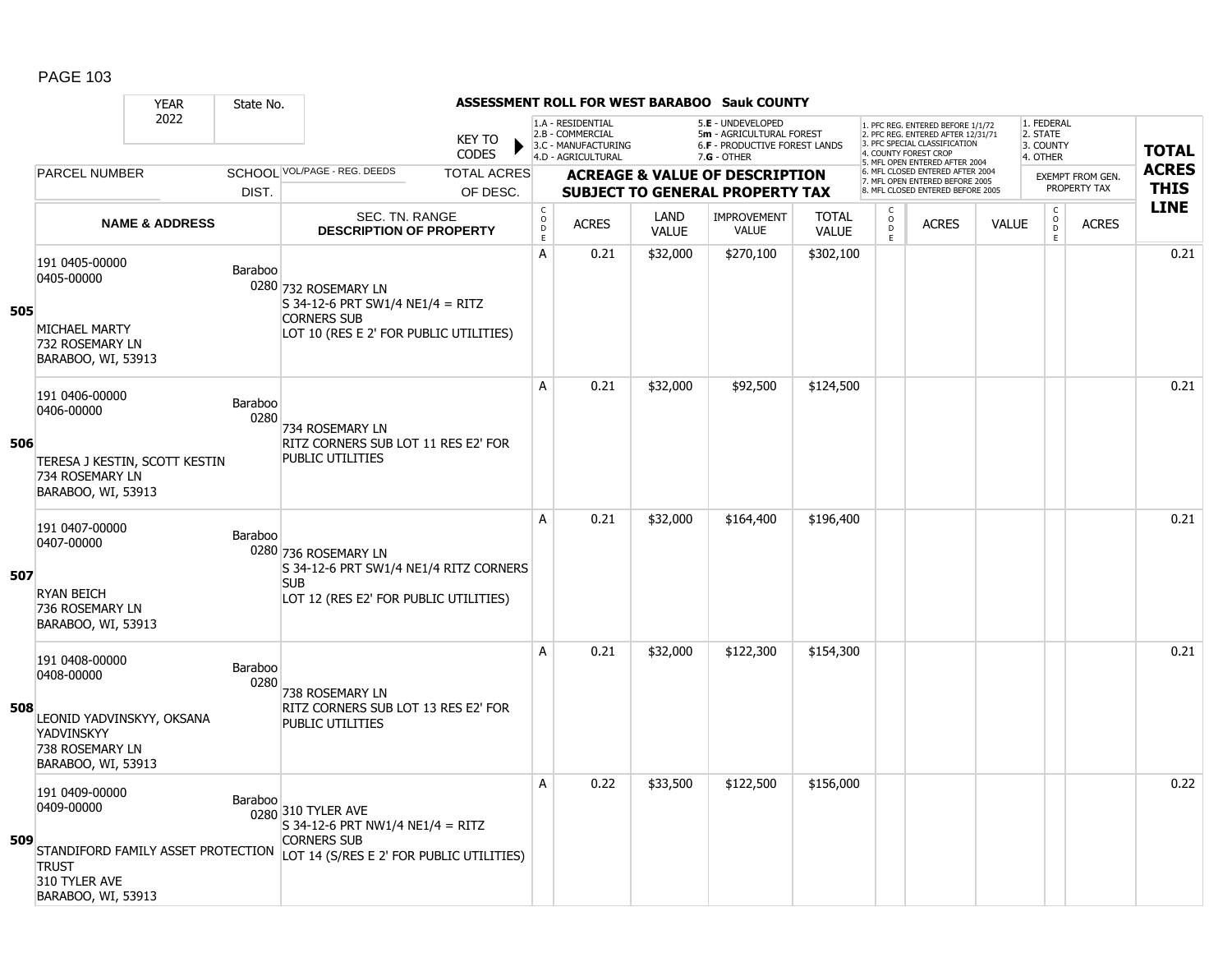|     |                                                                                                                               | <b>YEAR</b>               | State No.              |                                                                                              |                        |                                     |                                                                                    |                      | <b>ASSESSMENT ROLL FOR WEST BARABOO Sauk COUNTY</b>                                                    |                              |                                   |                                                                                                          |              |                                                 |                         |              |
|-----|-------------------------------------------------------------------------------------------------------------------------------|---------------------------|------------------------|----------------------------------------------------------------------------------------------|------------------------|-------------------------------------|------------------------------------------------------------------------------------|----------------------|--------------------------------------------------------------------------------------------------------|------------------------------|-----------------------------------|----------------------------------------------------------------------------------------------------------|--------------|-------------------------------------------------|-------------------------|--------------|
|     |                                                                                                                               | 2022                      |                        |                                                                                              | <b>KEY TO</b><br>CODES |                                     | 1.A - RESIDENTIAL<br>2.B - COMMERCIAL<br>3.C - MANUFACTURING<br>4.D - AGRICULTURAL |                      | 5.E - UNDEVELOPED<br>5m - AGRICULTURAL FOREST<br><b>6.F - PRODUCTIVE FOREST LANDS</b><br>$7.G - OTHER$ |                              | 4. COUNTY FOREST CROP             | 1. PFC REG. ENTERED BEFORE 1/1/72<br>2. PFC REG. ENTERED AFTER 12/31/71<br>3. PFC SPECIAL CLASSIFICATION |              | 1. FEDERAL<br>2. STATE<br>3. COUNTY<br>4. OTHER |                         | <b>TOTAL</b> |
|     | <b>PARCEL NUMBER</b>                                                                                                          |                           |                        | SCHOOL VOL/PAGE - REG. DEEDS                                                                 | <b>TOTAL ACRES</b>     |                                     |                                                                                    |                      | <b>ACREAGE &amp; VALUE OF DESCRIPTION</b>                                                              |                              |                                   | 5. MFL OPEN ENTERED AFTER 2004<br>6. MFL CLOSED ENTERED AFTER 2004<br>7. MFL OPEN ENTERED BEFORE 2005    |              |                                                 | <b>EXEMPT FROM GEN.</b> | <b>ACRES</b> |
|     |                                                                                                                               |                           | DIST.                  |                                                                                              | OF DESC.               |                                     |                                                                                    |                      | <b>SUBJECT TO GENERAL PROPERTY TAX</b>                                                                 |                              |                                   | 8. MFL CLOSED ENTERED BEFORE 2005                                                                        |              |                                                 | PROPERTY TAX            | <b>THIS</b>  |
|     |                                                                                                                               | <b>NAME &amp; ADDRESS</b> |                        | <b>SEC. TN. RANGE</b><br><b>DESCRIPTION OF PROPERTY</b>                                      |                        | $_{\rm o}^{\rm c}$<br>$\frac{D}{E}$ | <b>ACRES</b>                                                                       | LAND<br><b>VALUE</b> | <b>IMPROVEMENT</b><br><b>VALUE</b>                                                                     | <b>TOTAL</b><br><b>VALUE</b> | C<br>$\circ$<br>$\mathsf D$<br>E. | <b>ACRES</b>                                                                                             | <b>VALUE</b> | $\begin{matrix} C \\ O \\ D \end{matrix}$<br>E  | <b>ACRES</b>            | <b>LINE</b>  |
| 510 | 191 0410-00000<br>0410-00000<br>PATRICIA J FRANK, ROBERT D FRANK                                                              |                           | Baraboo<br>0280        | 739 JACQUELYN DR<br>RITZ CORNERS SUB S1/2 LT 16 & ALL LOT<br>17 RES W2' FOR PUBLIC UTILITIES |                        | A                                   | 0.31                                                                               | \$38,500             | \$178,200                                                                                              | \$216,700                    |                                   |                                                                                                          |              |                                                 |                         | 0.31         |
|     | 739 JACQUELYN DR<br>BARABOO, WI, 53913                                                                                        |                           |                        |                                                                                              |                        |                                     |                                                                                    |                      |                                                                                                        |                              |                                   |                                                                                                          |              |                                                 |                         |              |
|     | 191 0411-00000<br>0411-00000                                                                                                  |                           |                        | Baraboo 316 TYLER AVE<br>0280 S 34-12-6 PRT NW1/4 NE1/4 RITZ CORNERS<br><b>SUB</b>           |                        | A                                   | 0.32                                                                               | \$38,900             | \$123,500                                                                                              | \$162,400                    |                                   |                                                                                                          |              |                                                 |                         | 0.32         |
| 511 | JOHN P NILES, TRACY J NILES<br>316 TYLER AVE<br>BARABOO, WI, 53913                                                            |                           |                        | LOT 15 & N1/2 LOT 16 (RES W 2' FOR<br><b>PUBLIC</b><br>UTILITIES)                            |                        |                                     |                                                                                    |                      |                                                                                                        |                              |                                   |                                                                                                          |              |                                                 |                         |              |
| 512 | 191 0412-00000<br>0412-00000<br>JEREMY D HUHNSTOCK, SARA R RINKA<br>733 JACQUELYN DR<br>BARABOO, WI, 53913                    |                           | Baraboo<br>0280        | 733 JACQUELYN DR<br>RITZ CORNERS SUB LOT 18 RES W2' FOR<br>PUBLIC UTILITIES                  |                        | A                                   | 0.21                                                                               | \$32,000             | \$107,200                                                                                              | \$139,200                    |                                   |                                                                                                          |              |                                                 |                         | 0.21         |
| 513 | 191 0413-00000<br>0413-00000<br>ROBERT W COVOLOSKIE, FRANCES M<br><b>COVOLOSKIE</b><br>727 JACQUELYN DR<br>BARABOO, WI, 53913 |                           | <b>Baraboo</b><br>0280 | 727 JACQUELYN DR<br>RITZ CORNERS SUB LOT 19 RES W2' FOR<br><b>PUBLIC UTILITIES</b>           |                        | A                                   | 0.21                                                                               | \$32,000             | \$114,500                                                                                              | \$146,500                    |                                   |                                                                                                          |              |                                                 |                         | 0.21         |
| 514 | 191 0414-00000<br>0414-00000<br>DONALD L BECHTEL REVOCABLE TRUST<br>721 JACQUELYN DR<br>BARABOO, WI, 53913                    |                           | Baraboo<br>0280        | 721 JACQUELYN DR<br>RITZ CORNERS SUB LOT 20 RES W2' FOR<br>PUBLIC UTILITIES                  |                        | A                                   | 0.21                                                                               | \$32,000             | \$70,000                                                                                               | \$102,000                    |                                   |                                                                                                          |              |                                                 |                         | 0.21         |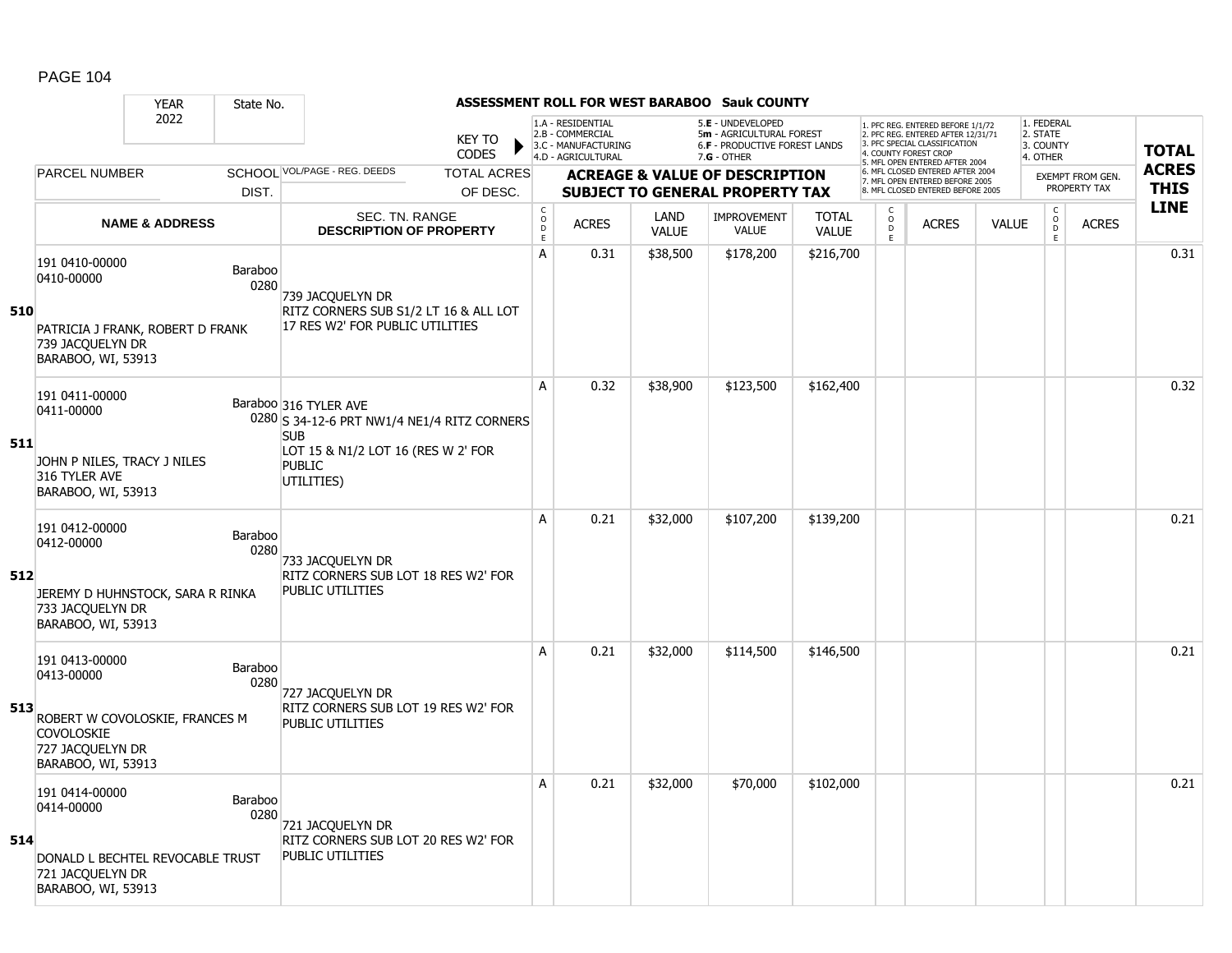|     |                                                                                                  | <b>YEAR</b>               | State No.            |                                                                |                               |                    |                                                                                    |              | <b>ASSESSMENT ROLL FOR WEST BARABOO Sauk COUNTY</b>                                             |              |                                           |                                                                                                                                            |              |                                                 |                                  |                             |
|-----|--------------------------------------------------------------------------------------------------|---------------------------|----------------------|----------------------------------------------------------------|-------------------------------|--------------------|------------------------------------------------------------------------------------|--------------|-------------------------------------------------------------------------------------------------|--------------|-------------------------------------------|--------------------------------------------------------------------------------------------------------------------------------------------|--------------|-------------------------------------------------|----------------------------------|-----------------------------|
|     |                                                                                                  | 2022                      |                      |                                                                | <b>KEY TO</b><br><b>CODES</b> |                    | 1.A - RESIDENTIAL<br>2.B - COMMERCIAL<br>3.C - MANUFACTURING<br>4.D - AGRICULTURAL |              | 5.E - UNDEVELOPED<br>5m - AGRICULTURAL FOREST<br>6.F - PRODUCTIVE FOREST LANDS<br>$7.G - OTHER$ |              | 4. COUNTY FOREST CROP                     | 1. PFC REG. ENTERED BEFORE 1/1/72<br>2. PFC REG. ENTERED AFTER 12/31/71<br>3. PFC SPECIAL CLASSIFICATION<br>5. MFL OPEN ENTERED AFTER 2004 |              | 1. FEDERAL<br>2. STATE<br>3. COUNTY<br>4. OTHER |                                  | <b>TOTAL</b>                |
|     | <b>PARCEL NUMBER</b>                                                                             |                           |                      | SCHOOL VOL/PAGE - REG. DEEDS                                   | <b>TOTAL ACRES</b>            |                    |                                                                                    |              | <b>ACREAGE &amp; VALUE OF DESCRIPTION</b>                                                       |              |                                           | 6. MFL CLOSED ENTERED AFTER 2004<br>7. MFL OPEN ENTERED BEFORE 2005<br>8. MFL CLOSED ENTERED BEFORE 2005                                   |              |                                                 | EXEMPT FROM GEN.<br>PROPERTY TAX | <b>ACRES</b><br><b>THIS</b> |
|     |                                                                                                  |                           | DIST.                | SEC. TN. RANGE                                                 | OF DESC.                      | $_{\rm o}^{\rm c}$ |                                                                                    | LAND         | <b>SUBJECT TO GENERAL PROPERTY TAX</b><br><b>IMPROVEMENT</b>                                    | <b>TOTAL</b> | $\begin{matrix} 0 \\ 0 \\ D \end{matrix}$ |                                                                                                                                            |              | $\begin{matrix} 0 \\ 0 \end{matrix}$            |                                  | <b>LINE</b>                 |
|     |                                                                                                  | <b>NAME &amp; ADDRESS</b> |                      | <b>DESCRIPTION OF PROPERTY</b>                                 |                               | $\mathsf D$<br>E   | <b>ACRES</b>                                                                       | <b>VALUE</b> | <b>VALUE</b>                                                                                    | <b>VALUE</b> | E                                         | <b>ACRES</b>                                                                                                                               | <b>VALUE</b> | E                                               | <b>ACRES</b>                     |                             |
|     | 191 0416-00000<br>0416-00000                                                                     |                           | Baraboo<br>0280      | 709 JACQUELYN DR<br>RITZ CORNERS SUB LOT 21 & 22 RES W2'       |                               | A                  | 0.42                                                                               | \$43,300     | \$129,900                                                                                       | \$173,200    |                                           |                                                                                                                                            |              |                                                 |                                  | 0.42                        |
| 515 | MATTHEW M HALE, RACHEL G HALE<br>709 JACQUELYN DR<br>BARABOO, WI, 53913                          |                           | FOR PUBLIC UTILITIES |                                                                |                               |                    |                                                                                    |              |                                                                                                 |              |                                           |                                                                                                                                            |              |                                                 |                                  |                             |
|     | 191 0417-00000<br>0417-00000                                                                     |                           | Baraboo<br>0280      | 703 JACQUELYN DR                                               |                               | A                  | 0.21                                                                               | \$32,000     | \$82,100                                                                                        | \$114,100    |                                           |                                                                                                                                            |              |                                                 |                                  | 0.21                        |
| 516 | WILLIAM SCOTT DECKER<br>3900 WISCONSIN AVE NW<br>WASHINGTON, DC, 20016                           |                           |                      | RITZ CORNERS SUB LOT 23 (RES W2' FOR<br>PUBLIC UTILITIES)      |                               |                    |                                                                                    |              |                                                                                                 |              |                                           |                                                                                                                                            |              |                                                 |                                  |                             |
|     | 191 0418-00000<br>0418-00000                                                                     |                           | Baraboo<br>0280      | 722 JACQUELYN DR                                               |                               | A                  | 0.18                                                                               | \$27,400     | \$124,400                                                                                       | \$151,800    |                                           |                                                                                                                                            |              |                                                 |                                  | 0.18                        |
| 517 | CLIFFORD D CHRISTIANSON, LORI A<br><b>CHRISTIANSON</b><br>722 JACQUELYN DR<br>BARABOO, WI, 53913 |                           |                      | RITZ CORNERS SUB LOT 24 RES E2' FOR<br><b>PUBLIC UTILITIES</b> |                               |                    |                                                                                    |              |                                                                                                 |              |                                           |                                                                                                                                            |              |                                                 |                                  |                             |
|     | 191 0419-00000<br>0419-00000                                                                     |                           | Baraboo<br>0280      | 728 JACQUELYN DR                                               |                               | A                  | 0.18                                                                               | \$27,400     | \$137,500                                                                                       | \$164,900    |                                           |                                                                                                                                            |              |                                                 |                                  | 0.18                        |
| 518 | <b>EVAN DOERING</b><br>728 JACQUELYN DR<br>BARABOO, WI, 53913                                    |                           |                      | RITZ CORNERS SUB LOT 25 RES E2' FOR<br><b>PUBLIC UTILITIES</b> |                               |                    |                                                                                    |              |                                                                                                 |              |                                           |                                                                                                                                            |              |                                                 |                                  |                             |
|     | 191 0420-00000<br>0420-00000                                                                     |                           | Baraboo<br>0280      | 734 JACQUELYN DR                                               |                               | A                  | 0.18                                                                               | \$27,400     | \$84,400                                                                                        | \$111,800    |                                           |                                                                                                                                            |              |                                                 |                                  | 0.18                        |
| 519 | JOHN R FOX, DONNA F FOX<br>734 JACQUELYN DR<br>BARABOO, WI, 53913                                |                           |                      | RITZ CORNERS SUB LOT 26 RES E2' FOR<br><b>PUBLIC UTILITIES</b> |                               |                    |                                                                                    |              |                                                                                                 |              |                                           |                                                                                                                                            |              |                                                 |                                  |                             |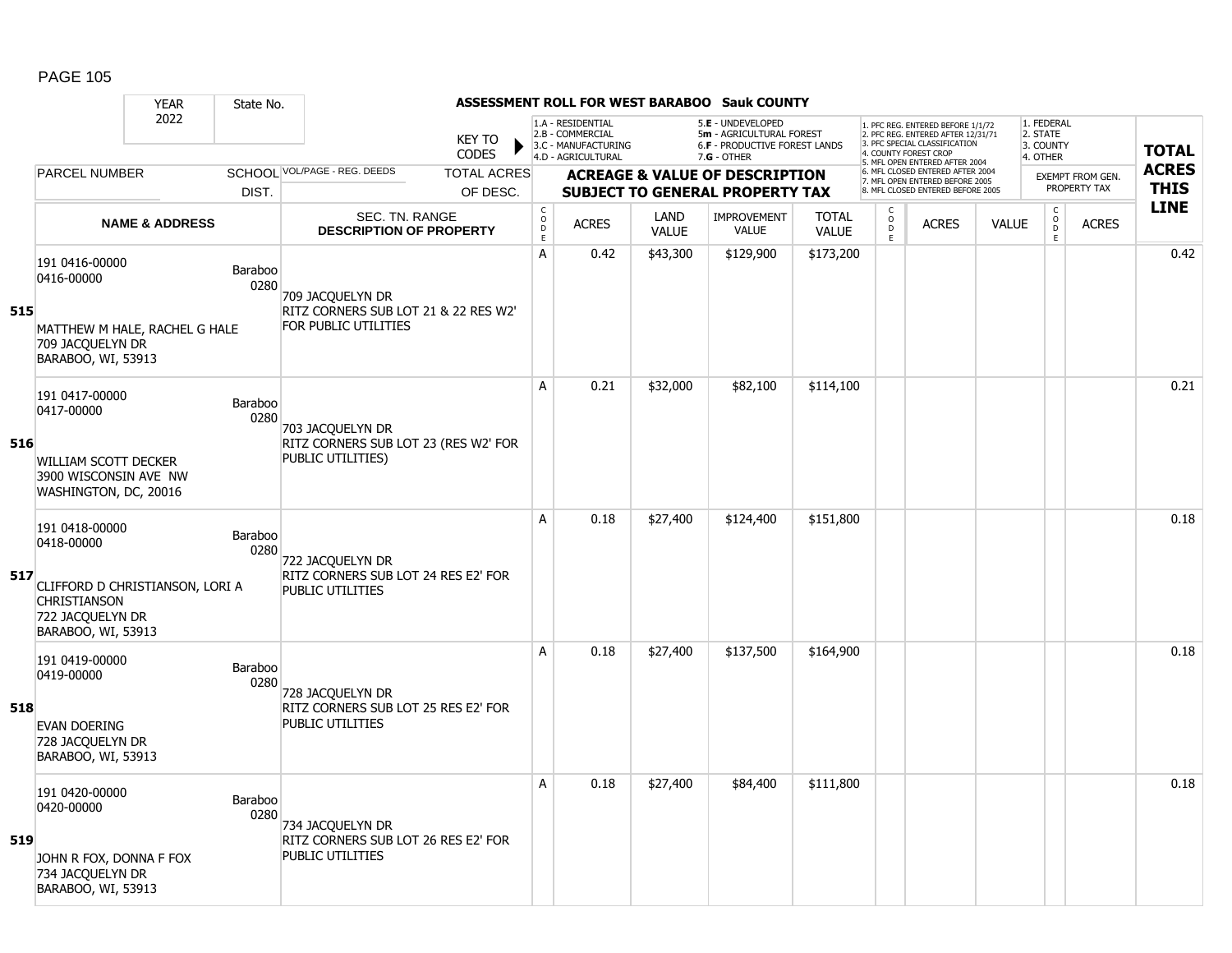|     |                                                                                                   | <b>YEAR</b>               | State No.              |                                                                                                                                                 |                                                                                    |              |                      | <b>ASSESSMENT ROLL FOR WEST BARABOO Sauk COUNTY</b>                                           |                                                                                                                                   |                           |                                                                      |                                                 |                               |                  |              |
|-----|---------------------------------------------------------------------------------------------------|---------------------------|------------------------|-------------------------------------------------------------------------------------------------------------------------------------------------|------------------------------------------------------------------------------------|--------------|----------------------|-----------------------------------------------------------------------------------------------|-----------------------------------------------------------------------------------------------------------------------------------|---------------------------|----------------------------------------------------------------------|-------------------------------------------------|-------------------------------|------------------|--------------|
|     |                                                                                                   | 2022                      |                        | <b>KEY TO</b><br><b>CODES</b>                                                                                                                   | 1.A - RESIDENTIAL<br>2.B - COMMERCIAL<br>3.C - MANUFACTURING<br>4.D - AGRICULTURAL |              |                      | 5.E - UNDEVELOPED<br>5m - AGRICULTURAL FOREST<br>6.F - PRODUCTIVE FOREST LANDS<br>7.G - OTHER | 1. PFC REG. ENTERED BEFORE 1/1/72<br>2. PFC REG. ENTERED AFTER 12/31/71<br>3. PFC SPECIAL CLASSIFICATION<br>4. COUNTY FOREST CROP |                           |                                                                      | 1. FEDERAL<br>2. STATE<br>3. COUNTY<br>4. OTHER |                               | <b>TOTAL</b>     |              |
|     | <b>PARCEL NUMBER</b>                                                                              |                           |                        | SCHOOL VOL/PAGE - REG. DEEDS<br><b>TOTAL ACRES</b>                                                                                              |                                                                                    |              |                      | <b>ACREAGE &amp; VALUE OF DESCRIPTION</b>                                                     |                                                                                                                                   |                           | 5. MFL OPEN ENTERED AFTER 2004<br>6. MFL CLOSED ENTERED AFTER 2004   |                                                 |                               | EXEMPT FROM GEN. | <b>ACRES</b> |
|     |                                                                                                   |                           | DIST.                  | OF DESC.                                                                                                                                        |                                                                                    |              |                      | <b>SUBJECT TO GENERAL PROPERTY TAX</b>                                                        |                                                                                                                                   |                           | 7. MFL OPEN ENTERED BEFORE 2005<br>8. MFL CLOSED ENTERED BEFORE 2005 |                                                 |                               | PROPERTY TAX     | <b>THIS</b>  |
|     |                                                                                                   | <b>NAME &amp; ADDRESS</b> |                        | SEC. TN. RANGE<br><b>DESCRIPTION OF PROPERTY</b>                                                                                                | $_{\rm o}^{\rm c}$<br>$\frac{D}{E}$                                                | <b>ACRES</b> | LAND<br><b>VALUE</b> | <b>IMPROVEMENT</b><br><b>VALUE</b>                                                            | <b>TOTAL</b><br><b>VALUE</b>                                                                                                      | $\int_{0}^{c}$<br>D<br>E. | <b>ACRES</b>                                                         | <b>VALUE</b>                                    | $_{\rm o}^{\rm c}$<br>D<br>E. | <b>ACRES</b>     | <b>LINE</b>  |
| 520 | 191 0421-00000<br>0421-00000<br><b>BECKY S STEWART</b><br>740 JACQUELYN DR<br>BARABOO, WI, 53913  |                           | Baraboo                | 0280 740 JACQUELYN DR<br>$S$ 34-12-6 PRT NW1/4 NE1/4 = RITZ<br><b>CORNERS SUB</b><br>LOT 27 (S/RES E 2' FOR PUBLIC UTILITIES)                   | A                                                                                  | 0.18         | \$27,400             | \$71,500                                                                                      | \$98,900                                                                                                                          |                           |                                                                      |                                                 |                               |                  | 0.18         |
| 521 | 191 0422-00000<br>0422-00000<br><b>CHRISTINE K ZAJA</b><br>746 JACQUELYN DR<br>BARABOO, WI, 53913 |                           | <b>Baraboo</b><br>0280 | 746 JACQUELYN DR<br>RITZ CORNERS SUB LOT 28 RES E2' FOR<br><b>PUBLIC UTILITIES</b>                                                              | A                                                                                  | 0.18         | \$27,400             | \$105,100                                                                                     | \$132,500                                                                                                                         |                           |                                                                      |                                                 |                               |                  | 0.18         |
| 522 | 191 0423-00000<br>0423-00000<br>TANYA MAXHAM<br>745 CONNIE RD<br>BARABOO, WI, 53913               |                           | Baraboo<br>0280        | 745 CONNIE RD<br>RITZ CORNERS SUB LOT 29 (RES W2' FOR<br>PUBLIC UTILITIES & S/SEWER EASE)                                                       | A                                                                                  | 0.18         | \$27,400             | \$260,000                                                                                     | \$287,400                                                                                                                         |                           |                                                                      |                                                 |                               |                  | 0.18         |
| 523 | 191 0424-00000<br>0424-00000<br><b>MARIBETH SEVILLA</b><br>739 CONNIE RD<br>BARABOO, WI, 53913    |                           | Baraboo                | 0280 739 CONNIE RD<br>RITZ CORNERS SUB LOT 30 RES W2' FOR<br>PUBLIC UTILITIES & SUBJ TO SEWER EASE<br>(SEE NOTICE OF CONTAMINATION<br>D-760879) | A                                                                                  | 0.18         | \$27,400             | \$113,200                                                                                     | \$140,600                                                                                                                         |                           |                                                                      |                                                 |                               |                  | 0.18         |
| 524 | 191 0425-00000<br>0425-00000<br><b>BRANDEN P BIDDICK</b><br>733 CONNIE RD<br>BARABOO, WI, 53913   |                           | Baraboo                | 0280 733 CONNIE RD<br>$S$ 34-12-6 PRT W1/2 NE1/4 = RITZ<br><b>CORNERS SUB</b><br>LOT 31 (RES W 2' FOR PUBLIC UTILITIES)                         | A                                                                                  | 0.18         | \$27,400             | \$121,000                                                                                     | \$148,400                                                                                                                         |                           |                                                                      |                                                 |                               |                  | 0.18         |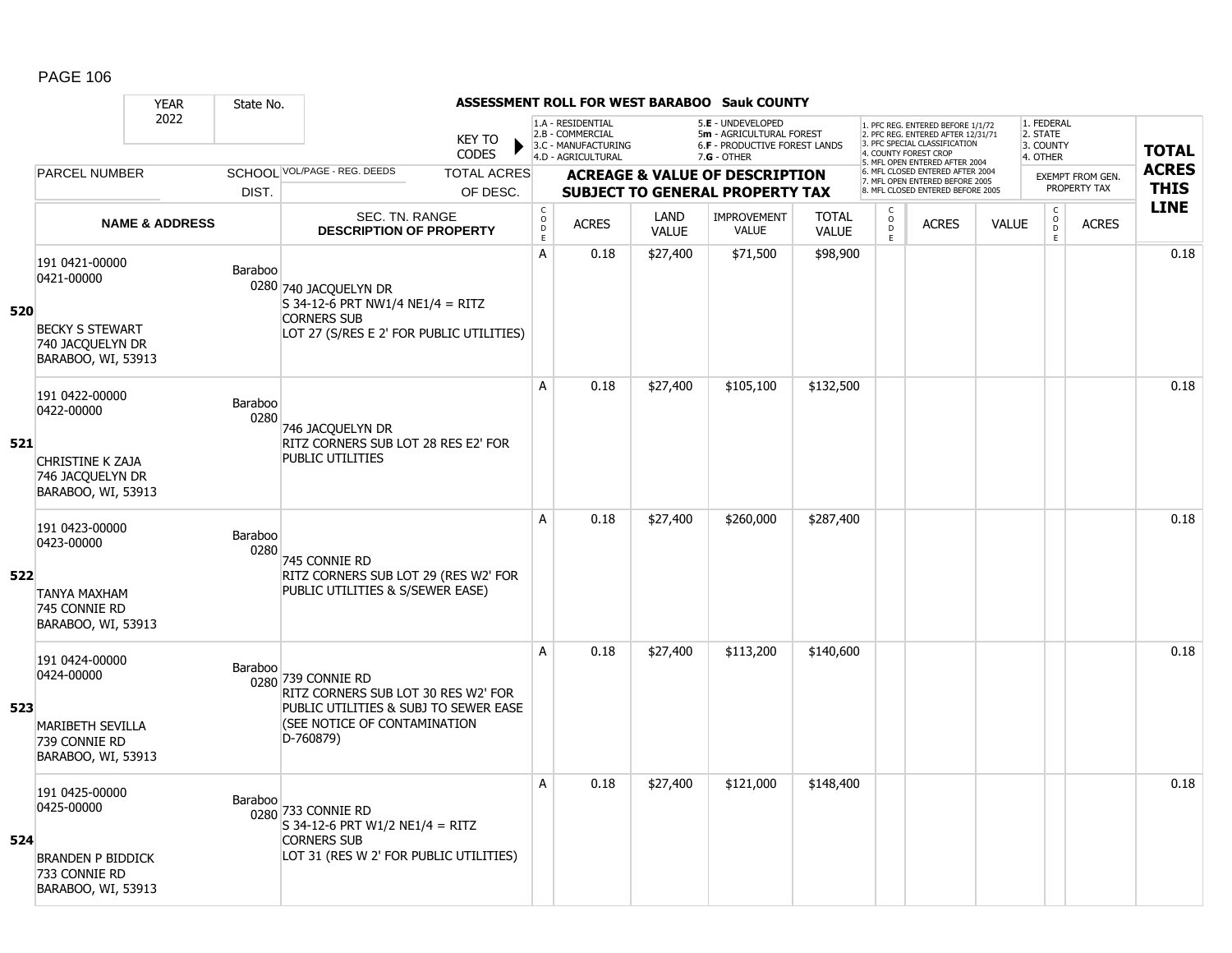|     |                                                                                                                              | <b>YEAR</b>               | State No.       |                                                                                                                   |                                     |                                                                                    |                      | <b>ASSESSMENT ROLL FOR WEST BARABOO Sauk COUNTY</b>                                                    |                              |                              |                                                                                                                                  |              |                                                 |                      |                         |                            |
|-----|------------------------------------------------------------------------------------------------------------------------------|---------------------------|-----------------|-------------------------------------------------------------------------------------------------------------------|-------------------------------------|------------------------------------------------------------------------------------|----------------------|--------------------------------------------------------------------------------------------------------|------------------------------|------------------------------|----------------------------------------------------------------------------------------------------------------------------------|--------------|-------------------------------------------------|----------------------|-------------------------|----------------------------|
|     |                                                                                                                              | 2022                      |                 | <b>KEY TO</b><br><b>CODES</b>                                                                                     |                                     | 1.A - RESIDENTIAL<br>2.B - COMMERCIAL<br>3.C - MANUFACTURING<br>4.D - AGRICULTURAL |                      | 5.E - UNDEVELOPED<br>5m - AGRICULTURAL FOREST<br><b>6.F - PRODUCTIVE FOREST LANDS</b><br>$7.G - OTHER$ |                              |                              | . PFC REG. ENTERED BEFORE 1/1/72<br>2. PFC REG. ENTERED AFTER 12/31/71<br>3. PFC SPECIAL CLASSIFICATION<br>4. COUNTY FOREST CROP |              | 1. FEDERAL<br>2. STATE<br>3. COUNTY<br>4. OTHER |                      |                         | <b>TOTAL</b>               |
|     | <b>PARCEL NUMBER</b>                                                                                                         |                           |                 | SCHOOL VOL/PAGE - REG. DEEDS<br><b>TOTAL ACRES</b>                                                                |                                     |                                                                                    |                      | <b>ACREAGE &amp; VALUE OF DESCRIPTION</b>                                                              |                              |                              | 5. MFL OPEN ENTERED AFTER 2004<br>6. MFL CLOSED ENTERED AFTER 2004<br>7. MFL OPEN ENTERED BEFORE 2005                            |              |                                                 |                      | <b>EXEMPT FROM GEN.</b> | <b>ACRES</b>               |
|     |                                                                                                                              |                           | DIST.           | OF DESC.                                                                                                          |                                     |                                                                                    |                      | <b>SUBJECT TO GENERAL PROPERTY TAX</b>                                                                 |                              |                              | 8. MFL CLOSED ENTERED BEFORE 2005                                                                                                |              |                                                 |                      | PROPERTY TAX            | <b>THIS</b><br><b>LINE</b> |
|     |                                                                                                                              | <b>NAME &amp; ADDRESS</b> |                 | SEC. TN. RANGE<br><b>DESCRIPTION OF PROPERTY</b>                                                                  | $_{\rm o}^{\rm c}$<br>$\frac{D}{E}$ | <b>ACRES</b>                                                                       | LAND<br><b>VALUE</b> | <b>IMPROVEMENT</b><br><b>VALUE</b>                                                                     | <b>TOTAL</b><br><b>VALUE</b> | $_{\rm o}^{\rm c}$<br>D<br>E | <b>ACRES</b>                                                                                                                     | <b>VALUE</b> |                                                 | $\rm _c^C$<br>D<br>E | <b>ACRES</b>            |                            |
| 525 | 191 0426-00000<br>0426-00000<br><b>MADDIE C MAHONEY</b><br>727 CONNIE RD                                                     |                           | Baraboo<br>0280 | 727 Connie RD<br>RITZ CORNERS SUB LOT 32 RES W2' FOR<br>PUBLIC UTILITIES                                          | A                                   | 0.18                                                                               | \$27,400             | \$73,700                                                                                               | \$101,100                    |                              |                                                                                                                                  |              |                                                 |                      |                         | 0.18                       |
|     | BARABOO, WI, 53913                                                                                                           |                           |                 |                                                                                                                   | A                                   | 0.18                                                                               | \$27,400             | \$57,200                                                                                               | \$84,600                     |                              |                                                                                                                                  |              |                                                 |                      |                         | 0.18                       |
| 526 | 191 0427-00000<br>0427-00000<br><b>JEAN E BERLIN</b><br><b>S6308 STATE RD 154</b><br>HILLPOINT, WI, 53937                    |                           | Baraboo         | 0280 721 CONNIE RD<br>RITZ CORNERS SUB LOT 33 RES W2' FOR<br>PUBLIC UTILITIES & SUBJ TO W10' SEWER<br><b>EASE</b> |                                     |                                                                                    |                      |                                                                                                        |                              |                              |                                                                                                                                  |              |                                                 |                      |                         |                            |
| 527 | 191 0428-00000<br>0428-00000<br>SHANE G ROCKWEILER, JEAN-MARIE A<br><b>WEDWICK</b><br>716 JACQUELYN DR<br>BARABOO, WI, 53913 |                           | Baraboo         | 0280 716 JACQUELYN DR<br>S 34-12-6 PRT SW1/4 NE1/4 RITZ CORNERS<br>SUB N<br>160' OF W 110' OF LOT 34              | A                                   | 0.40                                                                               | \$42,400             | \$152,800                                                                                              | \$195,200                    |                              |                                                                                                                                  |              |                                                 |                      |                         | 0.40                       |
| 528 | 191 0429-00000<br>0429-00000<br>TRACEY L KANNENBERG, HEATHER R<br><b>KANNENBERG</b><br>715 CONNIE RD<br>BARABOO, WI, 53913   |                           | Baraboo<br>0280 | 715 CONNIE RD<br>RITZ CORNERS SUB PRT LOT 34 COM<br>NECOR & POB-W110'-S80'- E110'-N POB                           | A                                   | 0.20                                                                               | \$30,500             | \$116,400                                                                                              | \$146,900                    |                              |                                                                                                                                  |              |                                                 |                      |                         | 0.20                       |
| 529 | 191 0430-00000<br>0430-00000<br>VINCENT MOLINARO, JACQUELINE<br><b>MOLINARO</b><br>703 CONNIE RD<br>BARABOO, WI, 53913       |                           | Baraboo<br>0280 | 703 CONNIE RD<br>RITZ CORNERS SUB PRT LOT 34 = CSM<br>#4608 LOT 1 0.20A                                           | A                                   | 0.20                                                                               | \$30,500             | \$102,200                                                                                              | \$132,700                    |                              |                                                                                                                                  |              |                                                 |                      |                         | 0.20                       |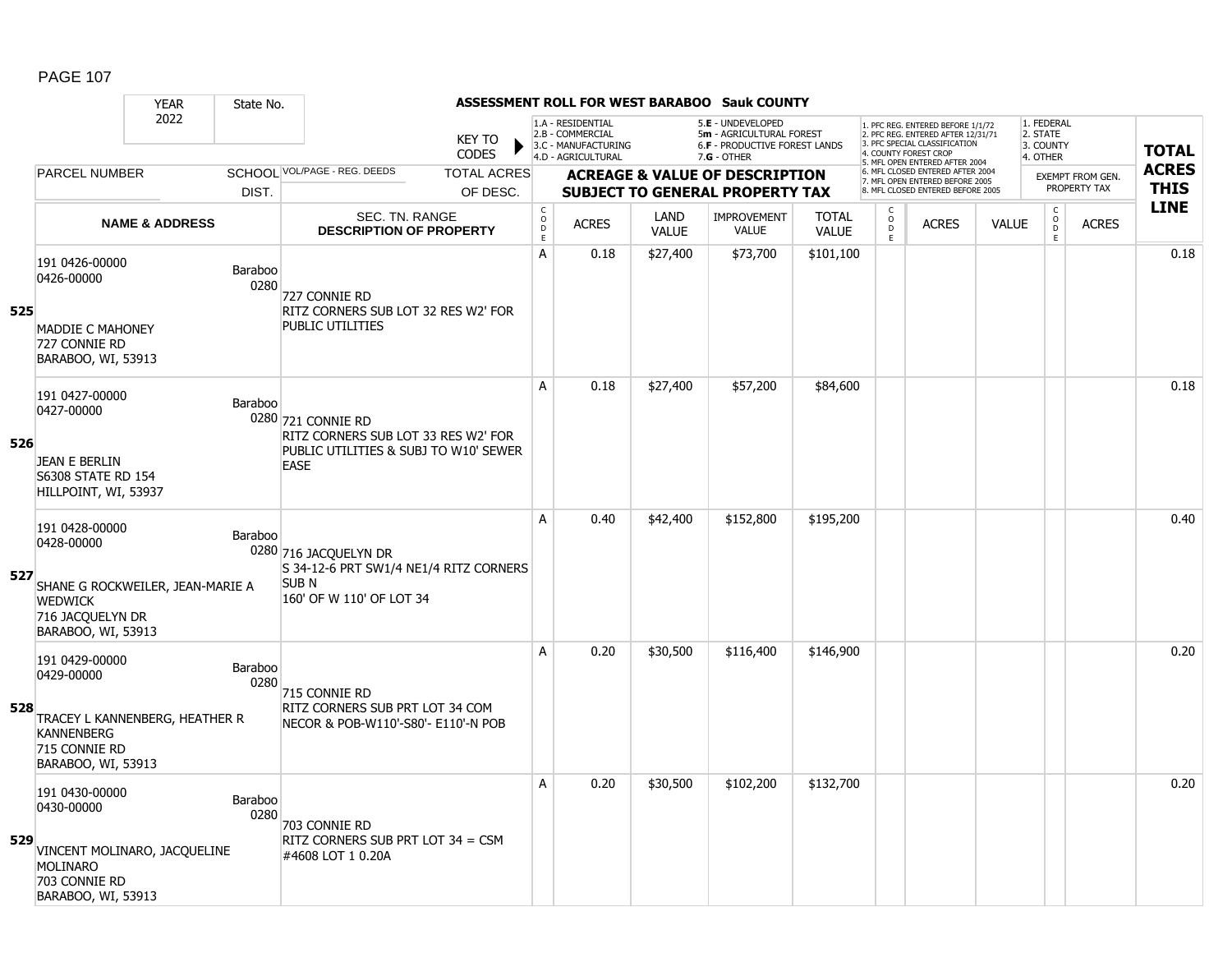|     |                                                                            | <b>YEAR</b>                                           | State No.       |                                                         |                               |                                                           |                                                                                    |                      | <b>ASSESSMENT ROLL FOR WEST BARABOO Sauk COUNTY</b>                                                  |                              |                                                                      |                                                                                                                                   |              |                                                 |                         |              |
|-----|----------------------------------------------------------------------------|-------------------------------------------------------|-----------------|---------------------------------------------------------|-------------------------------|-----------------------------------------------------------|------------------------------------------------------------------------------------|----------------------|------------------------------------------------------------------------------------------------------|------------------------------|----------------------------------------------------------------------|-----------------------------------------------------------------------------------------------------------------------------------|--------------|-------------------------------------------------|-------------------------|--------------|
|     |                                                                            | 2022                                                  |                 |                                                         | <b>KEY TO</b><br><b>CODES</b> |                                                           | 1.A - RESIDENTIAL<br>2.B - COMMERCIAL<br>3.C - MANUFACTURING<br>4.D - AGRICULTURAL |                      | 5.E - UNDEVELOPED<br>5m - AGRICULTURAL FOREST<br><b>6.F - PRODUCTIVE FOREST LANDS</b><br>7.G - OTHER |                              |                                                                      | 1. PFC REG. ENTERED BEFORE 1/1/72<br>2. PFC REG. ENTERED AFTER 12/31/71<br>3. PFC SPECIAL CLASSIFICATION<br>4. COUNTY FOREST CROP |              | 1. FEDERAL<br>2. STATE<br>3. COUNTY<br>4. OTHER |                         | <b>TOTAL</b> |
|     | <b>PARCEL NUMBER</b>                                                       |                                                       |                 | SCHOOL VOL/PAGE - REG. DEEDS                            | <b>TOTAL ACRES</b>            |                                                           |                                                                                    |                      | <b>ACREAGE &amp; VALUE OF DESCRIPTION</b>                                                            |                              |                                                                      | 5. MFL OPEN ENTERED AFTER 2004<br>6. MFL CLOSED ENTERED AFTER 2004                                                                |              |                                                 | <b>EXEMPT FROM GEN.</b> | <b>ACRES</b> |
|     |                                                                            |                                                       | DIST.           |                                                         | OF DESC.                      |                                                           |                                                                                    |                      | <b>SUBJECT TO GENERAL PROPERTY TAX</b>                                                               |                              | 7. MFL OPEN ENTERED BEFORE 2005<br>8. MFL CLOSED ENTERED BEFORE 2005 |                                                                                                                                   |              |                                                 | PROPERTY TAX            | <b>THIS</b>  |
|     |                                                                            | <b>NAME &amp; ADDRESS</b>                             |                 | <b>SEC. TN. RANGE</b><br><b>DESCRIPTION OF PROPERTY</b> |                               | $\mathsf C$<br>$\mathsf{O}$<br>$\mathsf D$<br>$\mathsf E$ | <b>ACRES</b>                                                                       | LAND<br><b>VALUE</b> | <b>IMPROVEMENT</b><br><b>VALUE</b>                                                                   | <b>TOTAL</b><br><b>VALUE</b> | C<br>$_{\rm D}^{\rm O}$<br>E.                                        | <b>ACRES</b>                                                                                                                      | <b>VALUE</b> | $\mathsf{C}$<br>$_{\rm D}^{\rm O}$<br>E.        | <b>ACRES</b>            | <b>LINE</b>  |
| 530 | 191 0430-10000<br>0430-10000                                               |                                                       | Baraboo<br>0280 | 701 CONNIE RD<br>RITZ CORNERS SUB PRT LOT 34 = CSM      |                               | Α                                                         | 0.20                                                                               | \$30,500             | \$141,900                                                                                            | \$172,400                    |                                                                      |                                                                                                                                   |              |                                                 |                         | 0.20         |
|     | <b>CLENDENNING</b><br>701 CONNIE RD                                        | BRAYDON B CLENDENNING, BROOKE M<br>BARABOO, WI, 53913 |                 | #4608 LOT 2 0.20A                                       |                               |                                                           |                                                                                    |                      |                                                                                                      |                              |                                                                      |                                                                                                                                   |              |                                                 |                         |              |
|     | 191 0430-20000<br>0430-20000                                               |                                                       | Baraboo<br>0280 | 700 JACQUELYN DR                                        |                               | A                                                         | 0.20                                                                               | \$30,500             | \$128,200                                                                                            | \$158,700                    |                                                                      |                                                                                                                                   |              |                                                 |                         | 0.20         |
| 531 | THOMAS A BLAHNIK, YUN W BLAHNIK<br>700 JACQUELYN DR<br>BARABOO, WI, 53913  |                                                       |                 | RITZ CORNERS SUB PRT LOT 34 = CSM<br>#4608 LOT 3 0.20A  |                               |                                                           |                                                                                    |                      |                                                                                                      |                              |                                                                      |                                                                                                                                   |              |                                                 |                         |              |
|     | 191 0431-00000<br>0431-00000                                               |                                                       | Baraboo<br>0280 | 806 CONNIE RD                                           |                               | A                                                         | 0.20                                                                               | \$30,500             | \$116,700                                                                                            | \$147,200                    |                                                                      |                                                                                                                                   |              |                                                 |                         | 0.20         |
| 532 | DAVID BERAHN, RYAN BERAHN<br>806 CONNIE RD<br>BARABOO, WI, 53913           |                                                       |                 | 1ST ADD TO RITZ CORNERS SUB LOT 1                       |                               |                                                           |                                                                                    |                      |                                                                                                      |                              |                                                                      |                                                                                                                                   |              |                                                 |                         |              |
|     | 191 0432-00000<br>0432-00000                                               |                                                       | Baraboo<br>0280 |                                                         |                               | A                                                         | 0.20                                                                               | \$30,500             | \$175,700                                                                                            | \$206,200                    |                                                                      |                                                                                                                                   |              |                                                 |                         | 0.20         |
| 533 | DAVID C KITKOWSKI, NOLA J KITKOWSKI<br>501 TYLER AVE<br>BARABOO, WI, 53913 |                                                       |                 | 501 TYLER AVE<br>1ST ADD TO RITZ CORNERS SUB LOT 2      |                               |                                                           |                                                                                    |                      |                                                                                                      |                              |                                                                      |                                                                                                                                   |              |                                                 |                         |              |
|     | 191 0433-00000<br>0433-00000                                               |                                                       | Baraboo<br>0280 |                                                         |                               | Α                                                         | 0.22                                                                               | \$33,500             | \$91,300                                                                                             | \$124,800                    |                                                                      |                                                                                                                                   |              |                                                 |                         | 0.22         |
| 534 | <b>BLUE TOWN LLC</b><br>E8148 COUNTY RD W<br>NORTH FREEDOM, WI, 53951      |                                                       |                 | 500 TYLER AVE<br>1ST ADD TO RITZ CORNERS SUB LOT 3      |                               |                                                           |                                                                                    |                      |                                                                                                      |                              |                                                                      |                                                                                                                                   |              |                                                 |                         |              |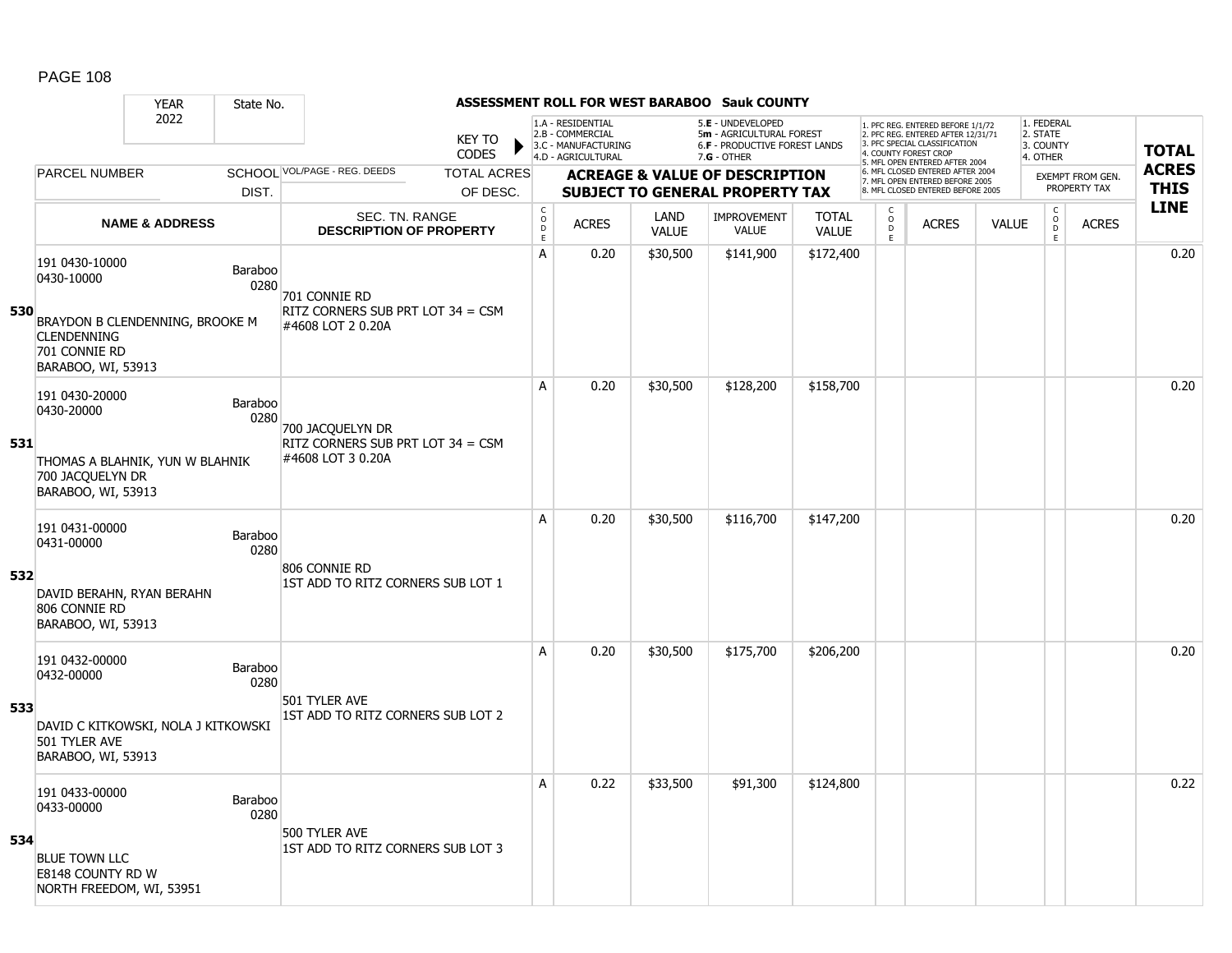#### YEAR State No. **ASSESSMENT ROLL FOR WEST BARABOO Sauk COUNTY** 2022 KEY TO **CODES** 1. PFC REG. ENTERED BEFORE 1/1/72 2. PFC REG. ENTERED AFTER 12/31/71 3. PFC SPECIAL CLASSIFICATION 4. COUNTY FOREST CROP 5. MFL OPEN ENTERED AFTER 2004 6. MFL CLOSED ENTERED AFTER 2004 7. MFL OPEN ENTERED BEFORE 2005 8. MFL CLOSED ENTERED BEFORE 2005 1. FEDERAL 2. STATE 3. COUNTY 4. OTHER **ACREAGE & VALUE OF DESCRIPTION SUBJECT TO GENERAL PROPERTY TAX** EXEMPT FROM GEN. PROPERTY TAX **TOTAL ACRES THIS LINE** 1.A - RESIDENTIAL 2.B - COMMERCIAL 3.C - MANUFACTURING 4.D - AGRICULTURAL 5.**E** - UNDEVELOPED 5**m** - AGRICULTURAL FOREST 6.**F** - PRODUCTIVE FOREST LANDS 7.**G** - OTHER TOTAL ACRES OF DESC. SCHOOL VOL/PAGE - REG. DEEDS DIST. PARCEL NUMBER ACRES C O D E ACRES VALUE  $\mathsf{C}$ O  $\overline{D}$ E TOTAL VALUE IMPROVEMENT VALUE LAND ACRES | VALUE C O  $\overline{D}$ E SEC. TN. RANGE **DESCRIPTION OF PROPERTY NAME & ADDRESS 535** 191 0434-00000 131 0434-00000<br>0434-00000 Baraboo 0280 SCOTT L BAER, DENISE R BAER 734 CONNIE RD BARABOO, WI, 53913 734 CONNIE RD 1ST ADD TO RITZ CORNERS SUB LOT 4 A 0.22 \$33,500 \$159,000 \$192,500 0.22 **536** 191 0435-00000 131 0435-00000<br>0435-00000 Baraboo 0280 0 ERICA L CRUMP 506 TYLER AVE BARABOO, WI, 53913 S 34-12-6 PRT NE1/4 NE1/4 1ST ADD TO RITZ CORNERS SUB LOT 5 A 0.22 \$33,500 \$0 \$33,500 distance the set of the set of the set of the set of the set of the set o **537** 191 0436-00000 131 0436-00000<br>0436-00000 Baraboo 0280 506 TYLER AVE ERICA L CRUMP 506 TYLER AVE BARABOO, WI, 53913 S 34-12-6 PRT NE1/4 NE1/4 1ST ADD TO RITZ CORNERS SUB LOT 6 A 0.22 \$33,500 \$78,300 \$111,800 0.22 **538** 191 0437-00000 131 0437-00000<br>0437-00000 Baraboo 0280 511 TYLER AVE MICHAEL PULLEN 511 TYLER AVE BARABOO, WI, 53913 S 34-12-6 PRT NE1/4 NE1/4 = 1ST ADD TO RITZ CORNERS SUB LOT 7 A 0.20 \$30,500 \$73,100 \$103,600 0.20 **539** 191 0438-00000 131 0438-00000<br>0438-00000 Baraboo 0280 NEAL A MEIER, DONNA F MEIER 805 DUBOIS DR BARABOO, WI, 53913 805 DUBOIS DR 1ST ADD TO RITZ CORNERS SUB LOT 8 A 0.20 \$30,500 \$136,400 \$166,900 discussed by the control of the control of the control of the control of the c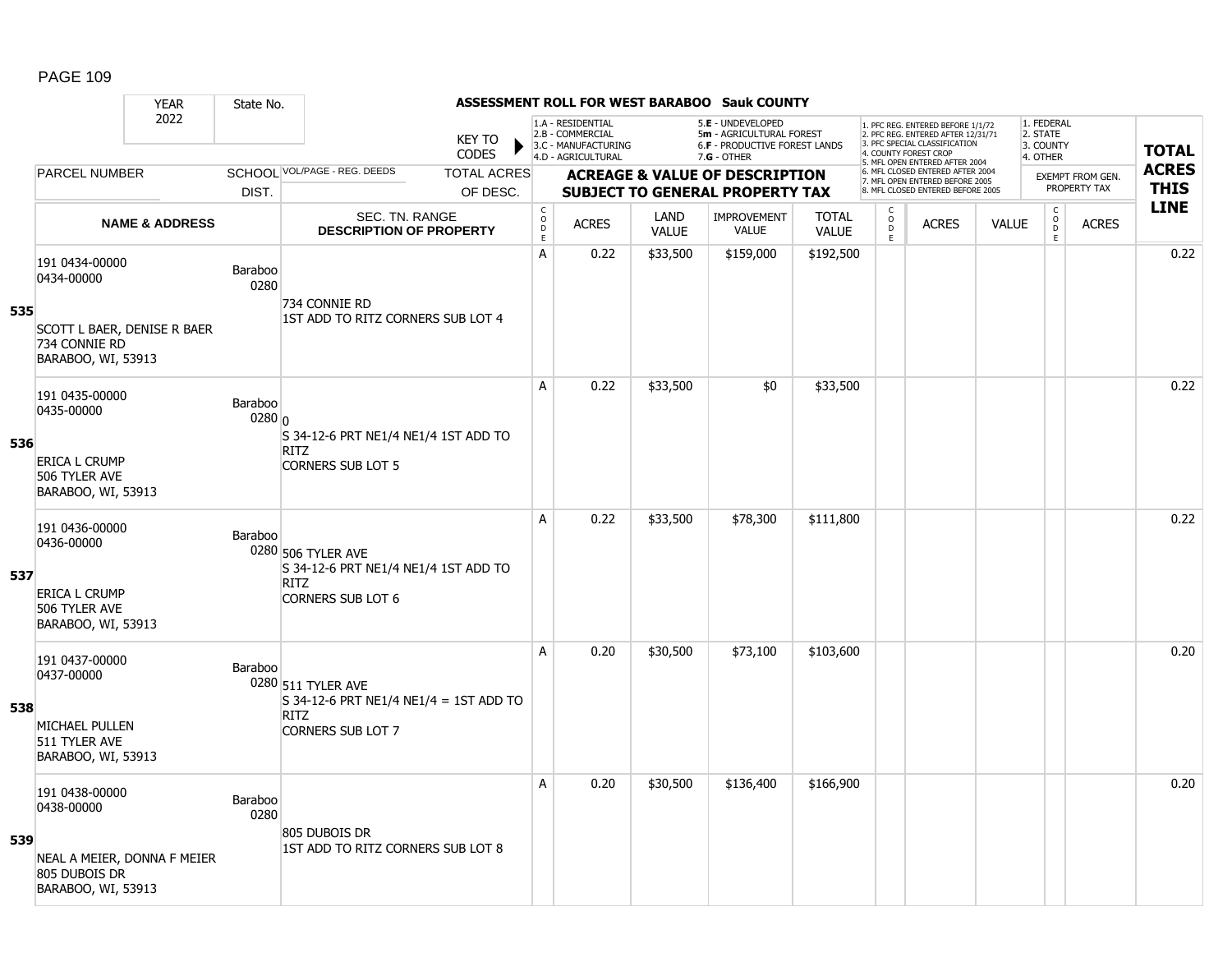|     |                                                                                                           | <b>YEAR</b>               | State No.              |                                                                                                                               |                               |                                                          |                                                                                    |                      | <b>ASSESSMENT ROLL FOR WEST BARABOO Sauk COUNTY</b>                                           |                              |                                   |                                                                                                          |              |                                                 |                         |              |
|-----|-----------------------------------------------------------------------------------------------------------|---------------------------|------------------------|-------------------------------------------------------------------------------------------------------------------------------|-------------------------------|----------------------------------------------------------|------------------------------------------------------------------------------------|----------------------|-----------------------------------------------------------------------------------------------|------------------------------|-----------------------------------|----------------------------------------------------------------------------------------------------------|--------------|-------------------------------------------------|-------------------------|--------------|
|     |                                                                                                           | 2022                      |                        |                                                                                                                               | <b>KEY TO</b><br><b>CODES</b> |                                                          | 1.A - RESIDENTIAL<br>2.B - COMMERCIAL<br>3.C - MANUFACTURING<br>4.D - AGRICULTURAL |                      | 5.E - UNDEVELOPED<br>5m - AGRICULTURAL FOREST<br>6.F - PRODUCTIVE FOREST LANDS<br>7.G - OTHER |                              | 4. COUNTY FOREST CROP             | 1. PFC REG. ENTERED BEFORE 1/1/72<br>2. PFC REG. ENTERED AFTER 12/31/71<br>3. PFC SPECIAL CLASSIFICATION |              | 1. FEDERAL<br>2. STATE<br>3. COUNTY<br>4. OTHER |                         | <b>TOTAL</b> |
|     | <b>PARCEL NUMBER</b>                                                                                      |                           |                        | SCHOOL VOL/PAGE - REG. DEEDS                                                                                                  | <b>TOTAL ACRES</b>            |                                                          |                                                                                    |                      | <b>ACREAGE &amp; VALUE OF DESCRIPTION</b>                                                     |                              |                                   | 5. MFL OPEN ENTERED AFTER 2004<br>6. MFL CLOSED ENTERED AFTER 2004                                       |              |                                                 | <b>EXEMPT FROM GEN.</b> | <b>ACRES</b> |
|     |                                                                                                           |                           | DIST.                  |                                                                                                                               | OF DESC.                      |                                                          |                                                                                    |                      | <b>SUBJECT TO GENERAL PROPERTY TAX</b>                                                        |                              |                                   | 7. MFL OPEN ENTERED BEFORE 2005<br>8. MFL CLOSED ENTERED BEFORE 2005                                     |              |                                                 | PROPERTY TAX            | <b>THIS</b>  |
|     |                                                                                                           | <b>NAME &amp; ADDRESS</b> |                        | SEC. TN. RANGE<br><b>DESCRIPTION OF PROPERTY</b>                                                                              |                               | $\mathsf C$<br>$\mathsf O$<br>$\mathsf D$<br>$\mathsf E$ | <b>ACRES</b>                                                                       | LAND<br><b>VALUE</b> | <b>IMPROVEMENT</b><br><b>VALUE</b>                                                            | <b>TOTAL</b><br><b>VALUE</b> | C<br>$\circ$<br>$\mathsf D$<br>E. | <b>ACRES</b>                                                                                             | <b>VALUE</b> | $\mathsf C$<br>$_{\rm D}^{\rm O}$<br>E          | <b>ACRES</b>            | <b>LINE</b>  |
| 540 | 191 0439-00000<br>0439-00000<br><b>NETRA J CRUMP</b><br>806 DUBOIS RD<br>BARABOO, WI, 53913               |                           | Baraboo<br>0280        | 806 DUBOIS DR<br>1ST ADD TO RITZ CORNERS SUB LOT 9 &<br>PRT VAC ALLEY PER R443-184                                            |                               | А                                                        | 0.23                                                                               | \$35,000             | \$133,300                                                                                     | \$168,300                    |                                   |                                                                                                          |              |                                                 |                         | 0.23         |
| 541 | 191 0440-00000<br>0440-00000<br><b>KAYLA RAABE</b><br>800 DUBOIS DR<br>BARABOO, WI, 53913                 |                           | Baraboo<br>0280        | 800 DUBOIS DR<br>1ST ADD TO RITZ CORNERS SUB LOT 10 &<br>PRT VAC ALLEY PER R443-184                                           |                               | A                                                        | 0.23                                                                               | \$35,000             | \$147,200                                                                                     | \$182,200                    |                                   |                                                                                                          |              |                                                 |                         | 0.23         |
| 542 | 191 0441-00000<br>0441-00000<br>TODD A KOWALKE, DIANE M KOWALKE<br>600 TYLER AVE<br>BARABOO, WI, 53913    |                           | Baraboo<br>0280        | 600 TYLER AVE<br>1ST ADD TO RITZ CORNERS SUB LOT 11<br>S/ELEC EASE PER R 130-614                                              |                               | A                                                        | 0.22                                                                               | \$33,500             | \$130,400                                                                                     | \$163,900                    |                                   |                                                                                                          |              |                                                 |                         | 0.22         |
| 543 | 191 0442-00000<br>0442-00000<br>DAVID W WILLIAMS, DIANE M WILLIAMS<br>726 DUBOIS DR<br>BARABOO, WI, 53913 |                           | <b>Baraboo</b><br>0280 | 726 DUBOIS DR<br>1ST ADD TO RITZ CORNERS SUB LOT 12                                                                           |                               | А                                                        | 0.22                                                                               | \$33,500             | \$152,900                                                                                     | \$186,400                    |                                   |                                                                                                          |              |                                                 |                         | 0.22         |
| 544 | 191 0443-00000<br>0443-00000<br>ALEXANDER W KNIPP, ERIN E KNIPP<br>722 DUBOIS DR<br>BARABOO, WI, 53913    |                           | Baraboo                | 0280 722 DUBOIS DR<br>S 34-12-6 PRT SE1/4 NE1/4 1ST ADD TO<br><b>RITZ</b><br>CORNERS SUB LOT 13 (S/ELEC EASE PER<br>D-432947) |                               | A                                                        | 0.23                                                                               | \$35,000             | \$179,600                                                                                     | \$214,600                    |                                   |                                                                                                          |              |                                                 |                         | 0.23         |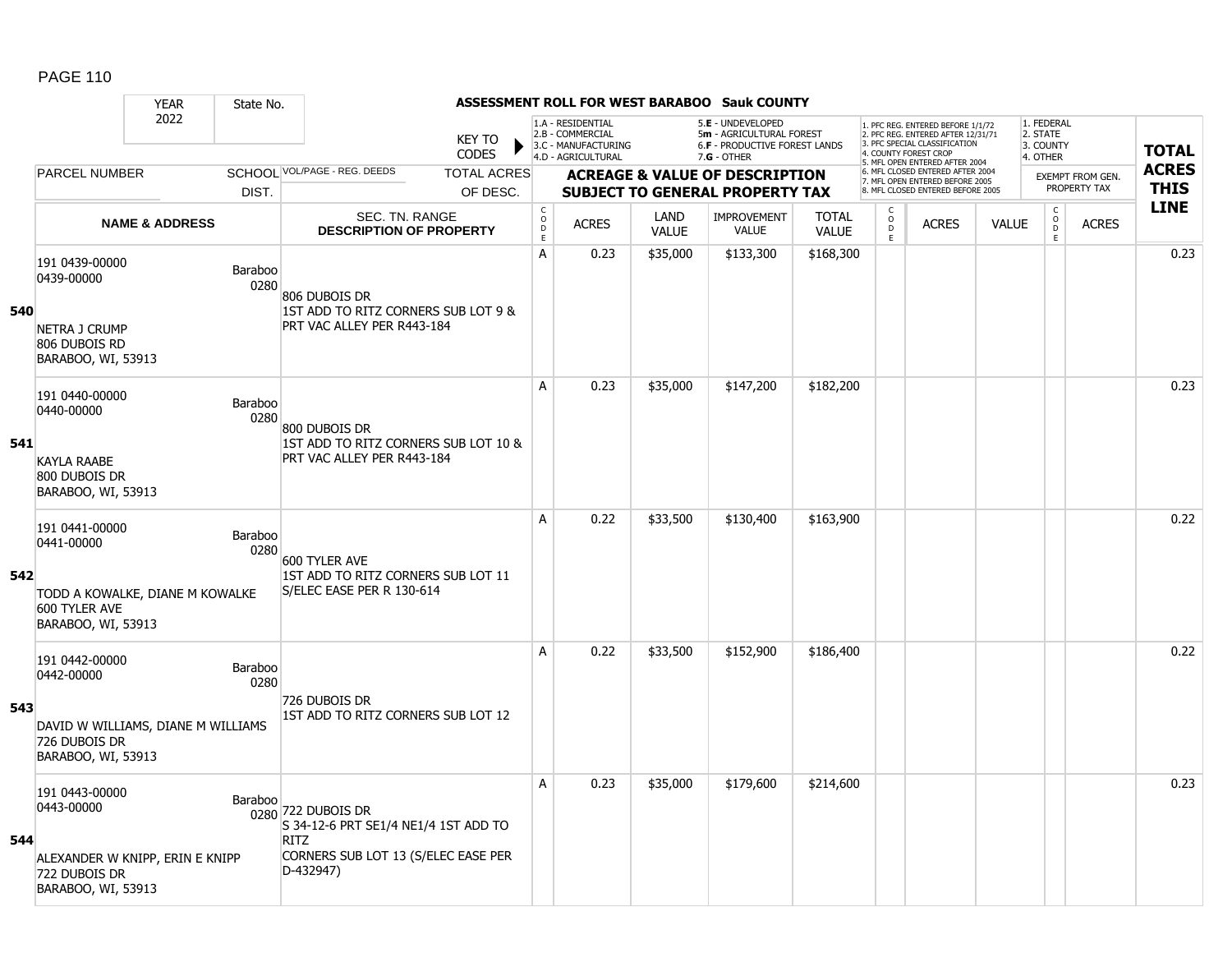|     |                                                                                                            | <b>YEAR</b>               | State No.       |                                                                                                                              |                               |                                       |                                                                                    |                      | <b>ASSESSMENT ROLL FOR WEST BARABOO Sauk COUNTY</b>                                             |                              |                                                 |                                                                                                                                   |              |                                                 |                         |              |
|-----|------------------------------------------------------------------------------------------------------------|---------------------------|-----------------|------------------------------------------------------------------------------------------------------------------------------|-------------------------------|---------------------------------------|------------------------------------------------------------------------------------|----------------------|-------------------------------------------------------------------------------------------------|------------------------------|-------------------------------------------------|-----------------------------------------------------------------------------------------------------------------------------------|--------------|-------------------------------------------------|-------------------------|--------------|
|     |                                                                                                            | 2022                      |                 |                                                                                                                              | <b>KEY TO</b><br><b>CODES</b> |                                       | 1.A - RESIDENTIAL<br>2.B - COMMERCIAL<br>3.C - MANUFACTURING<br>4.D - AGRICULTURAL |                      | 5.E - UNDEVELOPED<br>5m - AGRICULTURAL FOREST<br>6.F - PRODUCTIVE FOREST LANDS<br>$7.G - OTHER$ |                              |                                                 | 1. PFC REG. ENTERED BEFORE 1/1/72<br>2. PFC REG. ENTERED AFTER 12/31/71<br>3. PFC SPECIAL CLASSIFICATION<br>4. COUNTY FOREST CROP |              | 1. FEDERAL<br>2. STATE<br>3. COUNTY<br>4. OTHER |                         | <b>TOTAL</b> |
|     | <b>PARCEL NUMBER</b>                                                                                       |                           |                 | SCHOOL VOL/PAGE - REG. DEEDS                                                                                                 | <b>TOTAL ACRES</b>            |                                       |                                                                                    |                      | <b>ACREAGE &amp; VALUE OF DESCRIPTION</b>                                                       |                              |                                                 | 5. MFL OPEN ENTERED AFTER 2004<br>6. MFL CLOSED ENTERED AFTER 2004                                                                |              |                                                 | <b>EXEMPT FROM GEN.</b> | <b>ACRES</b> |
|     |                                                                                                            |                           | DIST.           |                                                                                                                              | OF DESC.                      |                                       |                                                                                    |                      | <b>SUBJECT TO GENERAL PROPERTY TAX</b>                                                          |                              |                                                 | 7. MFL OPEN ENTERED BEFORE 2005<br>8. MFL CLOSED ENTERED BEFORE 2005                                                              |              |                                                 | PROPERTY TAX            | <b>THIS</b>  |
|     |                                                                                                            | <b>NAME &amp; ADDRESS</b> |                 | SEC. TN. RANGE<br><b>DESCRIPTION OF PROPERTY</b>                                                                             |                               | C<br>$\mathsf{O}$<br>$\mathsf D$<br>E | <b>ACRES</b>                                                                       | LAND<br><b>VALUE</b> | IMPROVEMENT<br><b>VALUE</b>                                                                     | <b>TOTAL</b><br><b>VALUE</b> | $\begin{matrix} 0 \\ 0 \\ D \end{matrix}$<br>E. | <b>ACRES</b>                                                                                                                      | <b>VALUE</b> | $\begin{matrix} 0 \\ 0 \\ 0 \end{matrix}$<br>E  | <b>ACRES</b>            | <b>LINE</b>  |
| 545 | 191 0444-00000<br>0444-00000<br>RYAN JONES, CARLY JONES<br>720 DUBOIS DR<br>BARABOO, WI, 53913             |                           | Baraboo         | 0280 720 DUBOIS DR<br>S 34-12-6 PRT SE1/4 NE1/4 1ST ADD TO<br><b>RITZ</b><br>CORNERS SUB LOT 14 (S/UTIL EASE PER<br>R143-52) |                               | A                                     | 0.23                                                                               | \$35,000             | \$167,600                                                                                       | \$202,600                    |                                                 |                                                                                                                                   |              |                                                 |                         | 0.23         |
| 546 | 191 0445-00000<br>0445-00000<br>JAMES J STEINER, MARIANNE C STEINER<br>716 DUBOIS DR<br>BARABOO, WI, 53913 |                           | Baraboo<br>0280 | 716 DUBOIS DR<br>1ST ADD TO RITZ CORNERS SUB LOT 15<br>S/UTIL EASE PER R143-52                                               |                               | A                                     | 0.23                                                                               | \$35,000             | \$131,100                                                                                       | \$166,100                    |                                                 |                                                                                                                                   |              |                                                 |                         | 0.23         |
| 547 | 191 0446-00000<br>0446-00000<br><b>BECKY TOLLAKSEN</b><br>710 DUBOIS DR<br>BARABOO, WI, 53913              |                           | Baraboo         | 0280 710 DUBOIS DR<br>S 34-12-6 PRT SE1/4 NE1/4 1ST ADD TO<br><b>RITZ</b><br>CORNERS SUB LOT 16 (S/UTIL EASE PER<br>R143-52) |                               | A                                     | 0.23                                                                               | \$35,000             | \$124,000                                                                                       | \$159,000                    |                                                 |                                                                                                                                   |              |                                                 |                         | 0.23         |
| 548 | 191 0447-00000<br>0447-00000<br>DELMO IRREVOCABLE TRUST<br>708 DUBOIS DR<br>BARABOO, WI, 53913             |                           | Baraboo<br>0280 | 708 DUBOIS DR<br>1ST ADD TO RITZ CORNERS SUB, LOT 17<br>S/UTIL EASE PER R143-52                                              |                               | A                                     | 0.23                                                                               | \$35,000             | \$143,400                                                                                       | \$178,400                    |                                                 |                                                                                                                                   |              |                                                 |                         | 0.23         |
| 549 | 191 0448-00000<br>0448-00000<br>700 DUBOIS DR<br>BARABOO, WI, 53913                                        |                           | Baraboo<br>0280 | 700 DUBOIS DR<br>1ST ADD TO RITZ CORNERS SUB LOT 18<br>JOHN W MARTENS, CARMELLE M MARTENS S/EASE PER R143-52                 |                               | A                                     | 0.23                                                                               | \$35,000             | \$139,800                                                                                       | \$174,800                    |                                                 |                                                                                                                                   |              |                                                 |                         | 0.23         |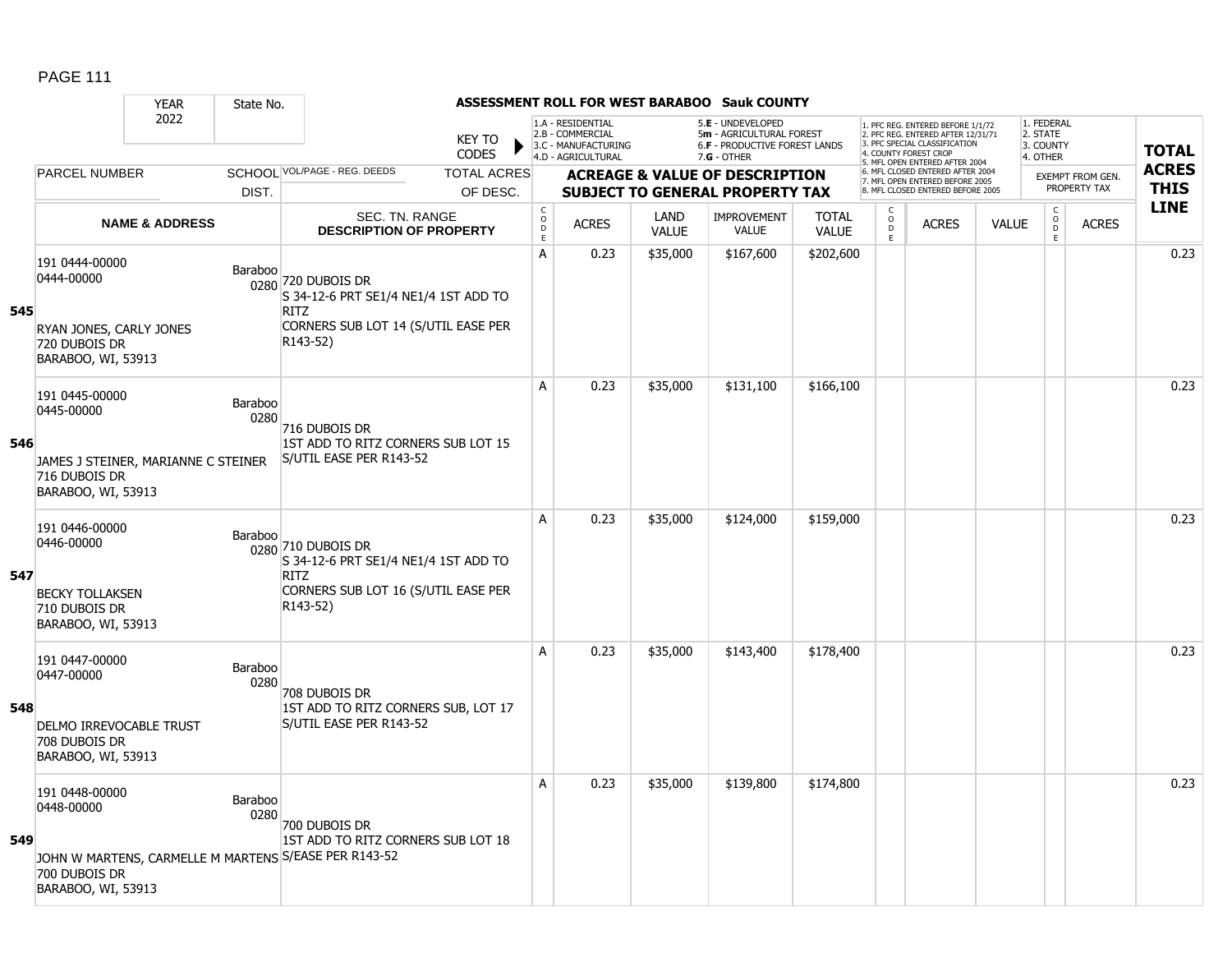|     |                                                                                                              | <b>YEAR</b>               | State No.              |                                                                                                                                 |                        |                                                          |                                                                                    |                      | <b>ASSESSMENT ROLL FOR WEST BARABOO Sauk COUNTY</b>                                                    |                              |                                   |                                                                                                          |              |                                                 |                         |              |
|-----|--------------------------------------------------------------------------------------------------------------|---------------------------|------------------------|---------------------------------------------------------------------------------------------------------------------------------|------------------------|----------------------------------------------------------|------------------------------------------------------------------------------------|----------------------|--------------------------------------------------------------------------------------------------------|------------------------------|-----------------------------------|----------------------------------------------------------------------------------------------------------|--------------|-------------------------------------------------|-------------------------|--------------|
|     |                                                                                                              | 2022                      |                        |                                                                                                                                 | <b>KEY TO</b><br>CODES |                                                          | 1.A - RESIDENTIAL<br>2.B - COMMERCIAL<br>3.C - MANUFACTURING<br>4.D - AGRICULTURAL |                      | 5.E - UNDEVELOPED<br>5m - AGRICULTURAL FOREST<br><b>6.F - PRODUCTIVE FOREST LANDS</b><br>$7.G - OTHER$ |                              | 4. COUNTY FOREST CROP             | 1. PFC REG. ENTERED BEFORE 1/1/72<br>2. PFC REG. ENTERED AFTER 12/31/71<br>3. PFC SPECIAL CLASSIFICATION |              | 1. FEDERAL<br>2. STATE<br>3. COUNTY<br>4. OTHER |                         | <b>TOTAL</b> |
|     | <b>PARCEL NUMBER</b>                                                                                         |                           |                        | SCHOOL VOL/PAGE - REG. DEEDS                                                                                                    | <b>TOTAL ACRES</b>     |                                                          |                                                                                    |                      | <b>ACREAGE &amp; VALUE OF DESCRIPTION</b>                                                              |                              |                                   | 5. MFL OPEN ENTERED AFTER 2004<br>6. MFL CLOSED ENTERED AFTER 2004                                       |              |                                                 | <b>EXEMPT FROM GEN.</b> | <b>ACRES</b> |
|     |                                                                                                              |                           | DIST.                  |                                                                                                                                 | OF DESC.               |                                                          |                                                                                    |                      | <b>SUBJECT TO GENERAL PROPERTY TAX</b>                                                                 |                              |                                   | 7. MFL OPEN ENTERED BEFORE 2005<br>8. MFL CLOSED ENTERED BEFORE 2005                                     |              |                                                 | PROPERTY TAX            | <b>THIS</b>  |
|     |                                                                                                              | <b>NAME &amp; ADDRESS</b> |                        | <b>SEC. TN. RANGE</b><br><b>DESCRIPTION OF PROPERTY</b>                                                                         |                        | $\mathsf C$<br>$\mathsf O$<br>$\mathsf D$<br>$\mathsf E$ | <b>ACRES</b>                                                                       | LAND<br><b>VALUE</b> | <b>IMPROVEMENT</b><br><b>VALUE</b>                                                                     | <b>TOTAL</b><br><b>VALUE</b> | C<br>$\circ$<br>$\mathsf D$<br>E. | <b>ACRES</b>                                                                                             | <b>VALUE</b> | $\mathsf C$<br>$_{\rm D}^{\rm O}$<br>E          | <b>ACRES</b>            | <b>LINE</b>  |
| 550 | 191 0449-00000<br>0449-00000<br>DOUGLAS M LINDSAY, HOLLY R LINDSAY<br>242 BERKLEY BLVD<br>BARABOO, WI, 53913 |                           | Baraboo<br>0280        | <b>242 BERKLEY BLVD</b><br>1ST ADD TO RITZ CORNERS SUB LOT 19<br>S/EASE PER R143-52                                             |                        | A                                                        | 0.23                                                                               | \$35,000             | \$131,000                                                                                              | \$166,000                    |                                   |                                                                                                          |              |                                                 |                         | 0.23         |
| 551 | 191 0450-00000<br>0450-00000<br>BRIAN S ROSS, DEANNA D ROSS<br>709 DUBOIS DR<br>BARABOO, WI, 53913           |                           | Baraboo<br>0280        | 709 DUBOIS DR<br>1ST ADD TO RITZ CORNERS SUB LOT 20<br>S/UTIL EASE PER R143-52                                                  |                        | A                                                        | 0.23                                                                               | \$35,000             | \$118,000                                                                                              | \$153,000                    |                                   |                                                                                                          |              |                                                 |                         | 0.23         |
| 552 | 191 0451-00000<br>0451-00000<br>DONNA RAE LA HAISE REVOCABLE TRUST<br>711 DUBOIS DR<br>BARABOO, WI, 53913    |                           | Baraboo                | 0280 711 DUBOIS DR<br>$S$ 34-12-6 PRT SE1/4 NE1/4 = 1ST ADD TO<br><b>RITZ</b><br>CORNERS SUB LOT 21 (S/UTIL EASE PER<br>R143-52 |                        | A                                                        | 0.23                                                                               | \$35,000             | \$180,000                                                                                              | \$215,000                    |                                   |                                                                                                          |              |                                                 |                         | 0.23         |
| 553 | 191 0452-00000<br>0452-00000<br>GILBERT W BIRD, GAIL S BIRD<br>715 DUBOIS DR<br>BARABOO, WI, 53913           |                           | <b>Baraboo</b><br>0280 | 715 DUBOIS DR<br>1ST ADD TO RITZ CORNERS SUB LOT 22<br>S/UTIL EASE PER R143-52                                                  |                        | A                                                        | 0.23                                                                               | \$35,000             | \$143,700                                                                                              | \$178,700                    |                                   |                                                                                                          |              |                                                 |                         | 0.23         |
| 554 | 191 0453-00000<br>0453-00000<br>BRIAN R BAUER, MEGHAN P BAUER<br>717 DUBOIS DR<br>BARABOO, WI, 53913         |                           | Baraboo<br>0280        | 717 Dubois Dr<br>1ST ADD TO RITZ CORNERS SUB LOT 23<br>S/ELEC EASE PER R143-52                                                  |                        | A                                                        | 0.23                                                                               | \$35,000             | \$150,000                                                                                              | \$185,000                    |                                   |                                                                                                          |              |                                                 |                         | 0.23         |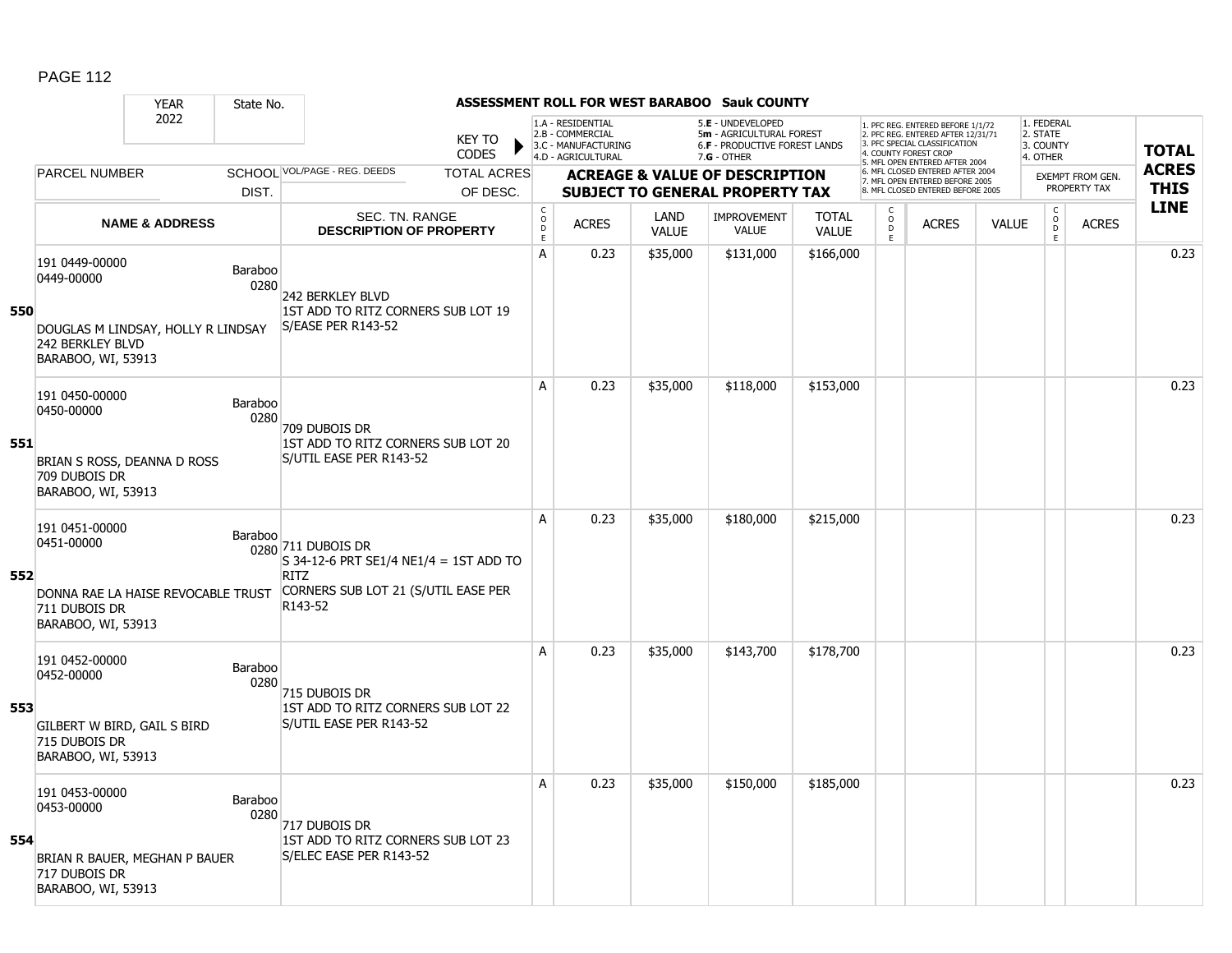|     |                                                                           | <b>YEAR</b>               | State No.              |                                                     |                        |                                        |                                                                                    |                      | <b>ASSESSMENT ROLL FOR WEST BARABOO Sauk COUNTY</b>                                                    |                              |                         |                                                                                                          |              |                                                 |                         |              |
|-----|---------------------------------------------------------------------------|---------------------------|------------------------|-----------------------------------------------------|------------------------|----------------------------------------|------------------------------------------------------------------------------------|----------------------|--------------------------------------------------------------------------------------------------------|------------------------------|-------------------------|----------------------------------------------------------------------------------------------------------|--------------|-------------------------------------------------|-------------------------|--------------|
|     |                                                                           | 2022                      |                        |                                                     | <b>KEY TO</b><br>CODES |                                        | 1.A - RESIDENTIAL<br>2.B - COMMERCIAL<br>3.C - MANUFACTURING<br>4.D - AGRICULTURAL |                      | 5.E - UNDEVELOPED<br>5m - AGRICULTURAL FOREST<br><b>6.F - PRODUCTIVE FOREST LANDS</b><br>$7.G - OTHER$ |                              | 4. COUNTY FOREST CROP   | 1. PFC REG. ENTERED BEFORE 1/1/72<br>2. PFC REG. ENTERED AFTER 12/31/71<br>3. PFC SPECIAL CLASSIFICATION |              | 1. FEDERAL<br>2. STATE<br>3. COUNTY<br>4. OTHER |                         | <b>TOTAL</b> |
|     | <b>PARCEL NUMBER</b>                                                      |                           |                        | SCHOOL VOL/PAGE - REG. DEEDS                        | <b>TOTAL ACRES</b>     |                                        |                                                                                    |                      | <b>ACREAGE &amp; VALUE OF DESCRIPTION</b>                                                              |                              |                         | 5. MFL OPEN ENTERED AFTER 2004<br>6. MFL CLOSED ENTERED AFTER 2004                                       |              |                                                 | <b>EXEMPT FROM GEN.</b> | <b>ACRES</b> |
|     |                                                                           |                           | DIST.                  |                                                     | OF DESC.               |                                        |                                                                                    |                      | <b>SUBJECT TO GENERAL PROPERTY TAX</b>                                                                 |                              |                         | 7. MFL OPEN ENTERED BEFORE 2005<br>8. MFL CLOSED ENTERED BEFORE 2005                                     |              |                                                 | PROPERTY TAX            | <b>THIS</b>  |
|     |                                                                           | <b>NAME &amp; ADDRESS</b> |                        | SEC. TN. RANGE<br><b>DESCRIPTION OF PROPERTY</b>    |                        | $_{\rm o}^{\rm c}$<br>$\mathsf D$<br>E | <b>ACRES</b>                                                                       | LAND<br><b>VALUE</b> | <b>IMPROVEMENT</b><br><b>VALUE</b>                                                                     | <b>TOTAL</b><br><b>VALUE</b> | C<br>$\circ$<br>D<br>E. | <b>ACRES</b>                                                                                             | <b>VALUE</b> | $\mathsf C$<br>$_{\rm D}^{\rm O}$<br>E          | <b>ACRES</b>            | <b>LINE</b>  |
| 555 | 191 0454-00000<br>0454-00000                                              |                           | Baraboo<br>0280        | 721 Dubois Dr<br>1ST ADD TO RITZ CORNERS SUB LOT 24 |                        | A                                      | 0.23                                                                               | \$35,000             | \$193,300                                                                                              | \$228,300                    |                         |                                                                                                          |              |                                                 |                         | 0.23         |
|     | MARK J PATTON, ELISE M PATTON<br>721 DUBOIS DR<br>BARABOO, WI, 53913      |                           |                        | S/UTIL EASE PER R 143-50                            |                        |                                        |                                                                                    |                      |                                                                                                        |                              |                         |                                                                                                          |              |                                                 |                         |              |
|     | 191 0455-00000<br>0455-00000                                              |                           | Baraboo<br>0280        | 702 CONNIE RD                                       |                        | A                                      | 0.22                                                                               | \$33,500             | \$99,000                                                                                               | \$132,500                    |                         |                                                                                                          |              |                                                 |                         | 0.22         |
| 556 | <b>KURT GUNDERSEN</b><br>S3760 W BENT TREE DR<br>BARABOO, WI, 53913       |                           |                        | 1ST ADD TO RITZ CORNERS SUB LOT 25                  |                        |                                        |                                                                                    |                      |                                                                                                        |                              |                         |                                                                                                          |              |                                                 |                         |              |
|     | 191 0456-00000<br>0456-00000                                              |                           | <b>Baraboo</b><br>0280 | 732 CONNIE RD                                       |                        | A                                      | 0.23                                                                               | \$35,000             | \$94,800                                                                                               | \$129,800                    |                         |                                                                                                          |              |                                                 |                         | 0.23         |
| 557 | CRAIG BROWN, STEPHANIE M NOLDEN<br>732 CONNIE RD<br>BARABOO, WI, 53913    |                           |                        | 1ST ADD TO RITZ CORNERS SUB LOT A                   |                        |                                        |                                                                                    |                      |                                                                                                        |                              |                         |                                                                                                          |              |                                                 |                         |              |
|     | 191 0457-00000<br>0457-00000                                              |                           | Baraboo<br>0280        |                                                     |                        | A                                      | 0.23                                                                               | \$35,000             | \$67,700                                                                                               | \$102,700                    |                         |                                                                                                          |              |                                                 |                         | 0.23         |
| 558 | <b>JEAN E BERLIN</b><br><b>S6308 STATE RD 154</b><br>HILLPOINT, WI, 53937 |                           |                        | 726 CONNIE RD<br>1ST ADD TO RITZ CORNERS SUB LOT B  |                        |                                        |                                                                                    |                      |                                                                                                        |                              |                         |                                                                                                          |              |                                                 |                         |              |
|     | 191 0458-00000<br>0458-00000                                              |                           | Baraboo<br>0280        | 720 CONNIE RD                                       |                        | A                                      | 0.23                                                                               | \$35,000             | \$64,700                                                                                               | \$99,700                     |                         |                                                                                                          |              |                                                 |                         | 0.23         |
| 559 | JEAN E BERLIN<br>S6308 STATE RD 154<br>HILLPOINT, WI, 53937               |                           |                        | 1ST ADD TO RITZ CORNERS SUB LOT C                   |                        |                                        |                                                                                    |                      |                                                                                                        |                              |                         |                                                                                                          |              |                                                 |                         |              |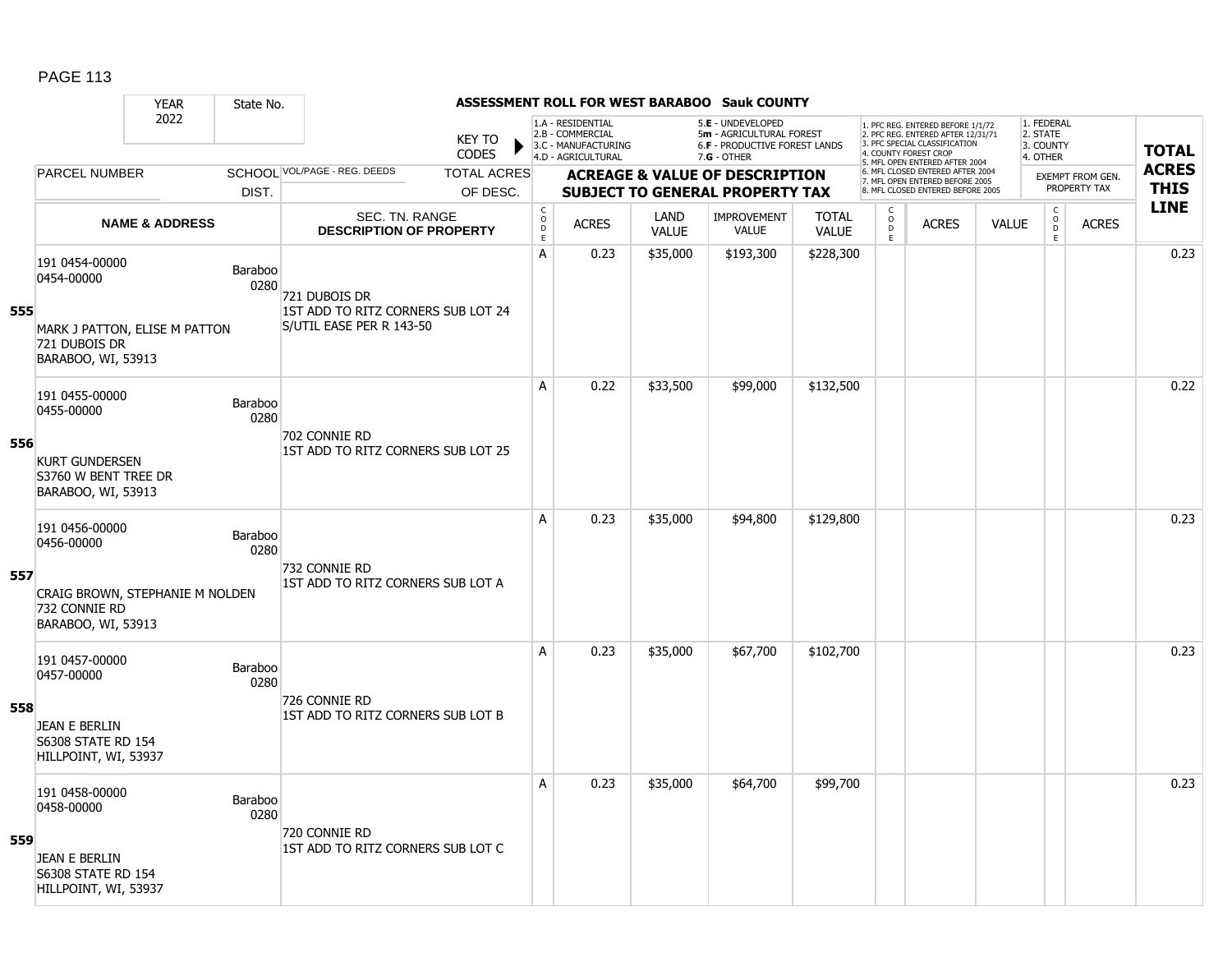|     |                                                                        | <b>YEAR</b>               | State No.       |                                                         |                               |                                        |                                                                                    |                      | <b>ASSESSMENT ROLL FOR WEST BARABOO Sauk COUNTY</b>                                           |                              |                         |                                                                                                                                  |              |                                                 |                  |              |
|-----|------------------------------------------------------------------------|---------------------------|-----------------|---------------------------------------------------------|-------------------------------|----------------------------------------|------------------------------------------------------------------------------------|----------------------|-----------------------------------------------------------------------------------------------|------------------------------|-------------------------|----------------------------------------------------------------------------------------------------------------------------------|--------------|-------------------------------------------------|------------------|--------------|
|     |                                                                        | 2022                      |                 |                                                         | <b>KEY TO</b><br><b>CODES</b> |                                        | 1.A - RESIDENTIAL<br>2.B - COMMERCIAL<br>3.C - MANUFACTURING<br>4.D - AGRICULTURAL |                      | 5.E - UNDEVELOPED<br>5m - AGRICULTURAL FOREST<br>6.F - PRODUCTIVE FOREST LANDS<br>7.G - OTHER |                              |                         | . PFC REG. ENTERED BEFORE 1/1/72<br>2. PFC REG. ENTERED AFTER 12/31/71<br>3. PFC SPECIAL CLASSIFICATION<br>4. COUNTY FOREST CROP |              | 1. FEDERAL<br>2. STATE<br>3. COUNTY<br>4. OTHER |                  | <b>TOTAL</b> |
|     | <b>PARCEL NUMBER</b>                                                   |                           |                 | SCHOOL VOL/PAGE - REG. DEEDS                            | <b>TOTAL ACRES</b>            |                                        |                                                                                    |                      | <b>ACREAGE &amp; VALUE OF DESCRIPTION</b>                                                     |                              |                         | 5. MFL OPEN ENTERED AFTER 2004<br>6. MFL CLOSED ENTERED AFTER 2004                                                               |              |                                                 | EXEMPT FROM GEN. | <b>ACRES</b> |
|     |                                                                        |                           | DIST.           |                                                         | OF DESC.                      |                                        |                                                                                    |                      | <b>SUBJECT TO GENERAL PROPERTY TAX</b>                                                        |                              |                         | 7. MFL OPEN ENTERED BEFORE 2005<br>8. MFL CLOSED ENTERED BEFORE 2005                                                             |              |                                                 | PROPERTY TAX     | <b>THIS</b>  |
|     |                                                                        | <b>NAME &amp; ADDRESS</b> |                 | <b>SEC. TN. RANGE</b><br><b>DESCRIPTION OF PROPERTY</b> |                               | $_{\rm o}^{\rm c}$<br>$\mathsf D$<br>E | <b>ACRES</b>                                                                       | LAND<br><b>VALUE</b> | <b>IMPROVEMENT</b><br><b>VALUE</b>                                                            | <b>TOTAL</b><br><b>VALUE</b> | C<br>$\circ$<br>D<br>E. | <b>ACRES</b>                                                                                                                     | <b>VALUE</b> | $\begin{matrix} 0 \\ 0 \\ 0 \end{matrix}$<br>E  | <b>ACRES</b>     | <b>LINE</b>  |
| 560 | 191 0459-00000<br>0459-00000                                           |                           | Baraboo<br>0280 | 714 CONNIE RD                                           |                               | A                                      | 0.23                                                                               | \$35,000             | \$64,500                                                                                      | \$99,500                     |                         |                                                                                                                                  |              |                                                 |                  | 0.23         |
|     | JEAN E BERLIN<br><b>S6308 STATE RD 154</b><br>HILLPOINT, WI, 53937     |                           |                 | 1ST ADD TO RITZ CORNERS SUB LOT D                       |                               |                                        |                                                                                    |                      |                                                                                               |                              |                         |                                                                                                                                  |              |                                                 |                  |              |
|     | 191 0460-00000<br>0460-00000                                           |                           | Baraboo<br>0280 | 708 CONNIE RD                                           |                               | A                                      | 0.23                                                                               | \$35,000             | \$67,700                                                                                      | \$102,700                    |                         |                                                                                                                                  |              |                                                 |                  | 0.23         |
| 561 | MARC J HIGGINS, MARY JO HIGGINS<br>708 CONNIE RD<br>BARABOO, WI, 53913 |                           |                 | 1ST ADD TO RITZ CORNERS SUB LOT E                       |                               |                                        |                                                                                    |                      |                                                                                               |                              |                         |                                                                                                                                  |              |                                                 |                  |              |
|     | 191 0461-00000<br>0461-00000                                           |                           | Baraboo<br>0280 | 745 W MULBERRY ST                                       |                               | A                                      | 0.31                                                                               | \$38,500             | \$124,000                                                                                     | \$162,500                    |                         |                                                                                                                                  |              |                                                 |                  | 0.31         |
| 562 | MICHAEL J TANGNEY<br>745 W MULBERRY ST<br>BARABOO, WI, 53913           |                           |                 | VIDOS LOG LODGE SUBD. LOT 1                             |                               |                                        |                                                                                    |                      |                                                                                               |                              |                         |                                                                                                                                  |              |                                                 |                  |              |
|     | 191 0462-00000<br>0462-00000                                           |                           | Baraboo<br>0280 | 751 W MULBERRY ST                                       |                               | A                                      | 0.24                                                                               | \$35,500             | \$138,200                                                                                     | \$173,700                    |                         |                                                                                                                                  |              |                                                 |                  | 0.24         |
| 563 | <b>NUO SHI LEE</b><br>751 W MULBERRY ST<br>BARABOO, WI, 53913          |                           |                 | VIDOS LOG LODGE SUBDIVISION LOT 2                       |                               |                                        |                                                                                    |                      |                                                                                               |                              |                         |                                                                                                                                  |              |                                                 |                  |              |
|     | 191 0463-00000<br>0463-00000                                           |                           | Baraboo<br>0280 | 757 W MULBERRY ST                                       |                               | A                                      | 0.26                                                                               | \$36,300             | \$137,400                                                                                     | \$173,700                    |                         |                                                                                                                                  |              |                                                 |                  | 0.26         |
| 564 | <b>HEATHER ANNE SHOWERS</b><br>757 W MULBERRY ST<br>BARABOO, WI, 53913 |                           |                 | VIDOS LOG LODGE SUBD. LOT 3                             |                               |                                        |                                                                                    |                      |                                                                                               |                              |                         |                                                                                                                                  |              |                                                 |                  |              |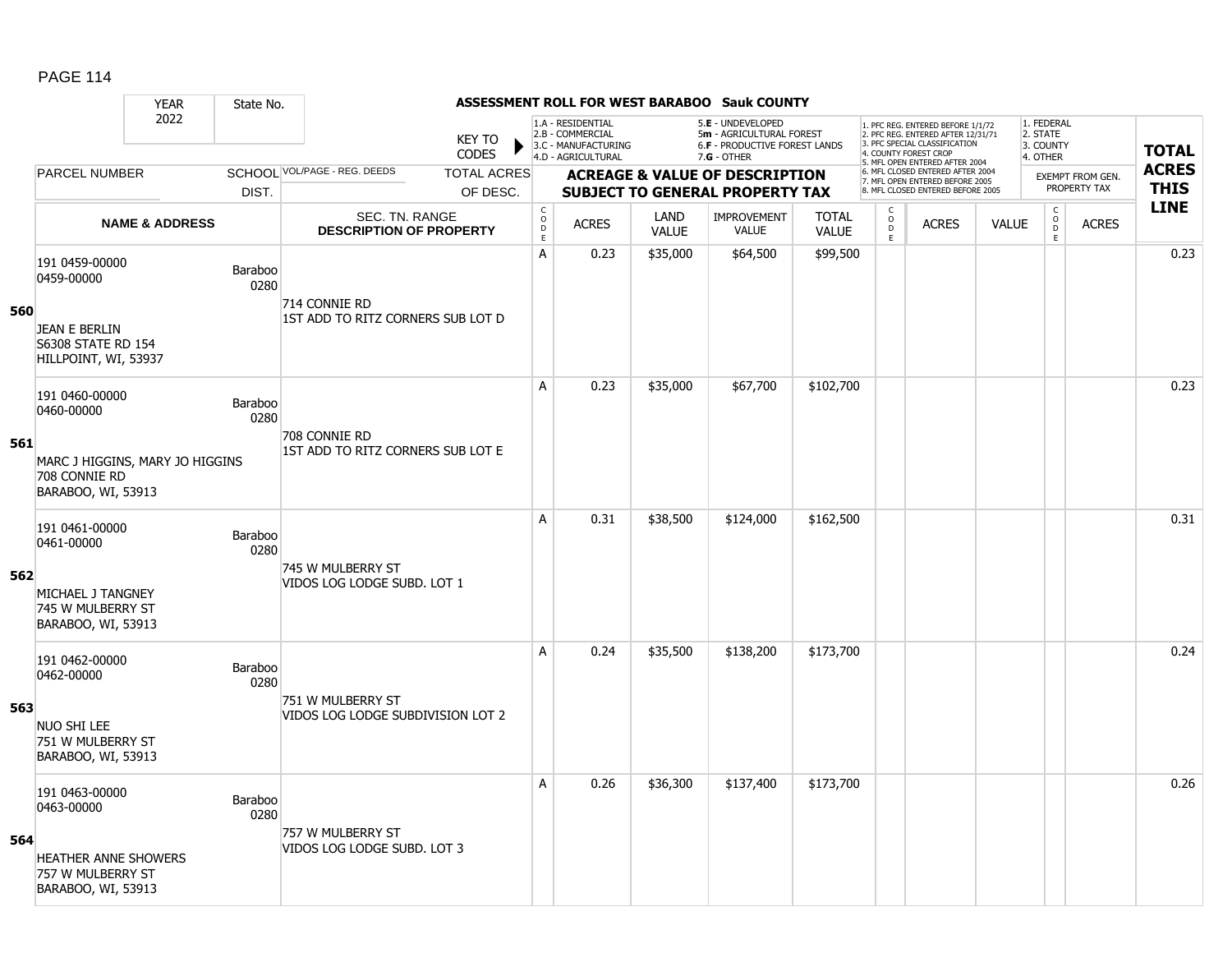#### YEAR State No. **ASSESSMENT ROLL FOR WEST BARABOO Sauk COUNTY** 2022 KEY TO **CODES** 1. PFC REG. ENTERED BEFORE 1/1/72 2. PFC REG. ENTERED AFTER 12/31/71 3. PFC SPECIAL CLASSIFICATION 4. COUNTY FOREST CROP 5. MFL OPEN ENTERED AFTER 2004 6. MFL CLOSED ENTERED AFTER 2004 7. MFL OPEN ENTERED BEFORE 2005 8. MFL CLOSED ENTERED BEFORE 2005 1. FEDERAL 2. STATE 3. COUNTY 4. OTHER **ACREAGE & VALUE OF DESCRIPTION SUBJECT TO GENERAL PROPERTY TAX** EXEMPT FROM GEN. PROPERTY TAX **TOTAL ACRES THIS LINE** 1.A - RESIDENTIAL 2.B - COMMERCIAL 3.C - MANUFACTURING 4.D - AGRICULTURAL 5.**E** - UNDEVELOPED 5**m** - AGRICULTURAL FOREST 6.**F** - PRODUCTIVE FOREST LANDS 7.**G** - OTHER TOTAL ACRES OF DESC. SCHOOL VOL/PAGE - REG. DEEDS DIST. PARCEL NUMBER ACRES C O  $\overline{D}$ E ACRES VALUE C O  $\overline{D}$ E TOTAL VALUE IMPROVEMENT VALUE LAND ACRES | VALUE C O  $\overline{D}$ E SEC. TN. RANGE **DESCRIPTION OF PROPERTY NAME & ADDRESS 565** 191 0464-00000 131 0<del>1</del>0464-00000<br>0464-00000 Baraboo 0280 SCOTT C HILL, SHANNON R HILL 745 ROSEMARY LN BARABOO, WI, 53913 745 ROSEMARY LN VIDOS LOG LODGE SUBD. LOT 4 A 0.28 \$37,200 \$163,800 \$201,000 0.28 **566** 191 0465-00000 P 0280 FRANK L GRAY, KATHLEEN R GRAY 739 ROSEMARY LN BARABOO, WI, 53913 739 ROSEMARY LN VIDOS LOG LODGE SUBD. LOT 5 A 0.31 \$38,500 \$173,100 \$211,600 distance the set of the set of the set of the set of the set of the set of th **567** 191 0466-00000 131 0<del>1</del>00-00000<br>0466-00000 Baraboo 0280 MICHAEL J FILLHOUER 733 ROSEMARY LN BARABOO, WI, 53913 733 ROSEMARY LN VIDOS LOG LODGE SUBD. LOT 6 A 0.27 \$36,800 \$123,400 \$160,200 0.27 **568** 191 0467-00000 151 0467-00000<br>0467-00000 Baraboo 0280 OLEG BOUKHANKOV 751 ROSEMARY LN BARABOO, WI, 53913 751 ROSEMARY LN VIL W BARABOO 1ST ADD TO VIDOS LOG LODGE LOT 7 A 0.59 \$50,700 \$109,200 \$159,900 distance the set of the set of the set of the set of the set of the set of th **569** 191 0468-00000 131 0468-00000<br>0468-00000 Baraboo 0280 834 LOG LODGE CT NICOLE J ELGAR, MARK P ELGAR JR 834 LOG LODGE CT BARABOO, WI, 53913 VIL W BARABOO 1ST ADD TO VIDOS LOG LODGE LOT 8 (W/SEWER EASE PER D-762552) A 0.39 \$42,000 \$160,900 \$202,900 discussed by the control 0.39  $\,$  0.39  $\,$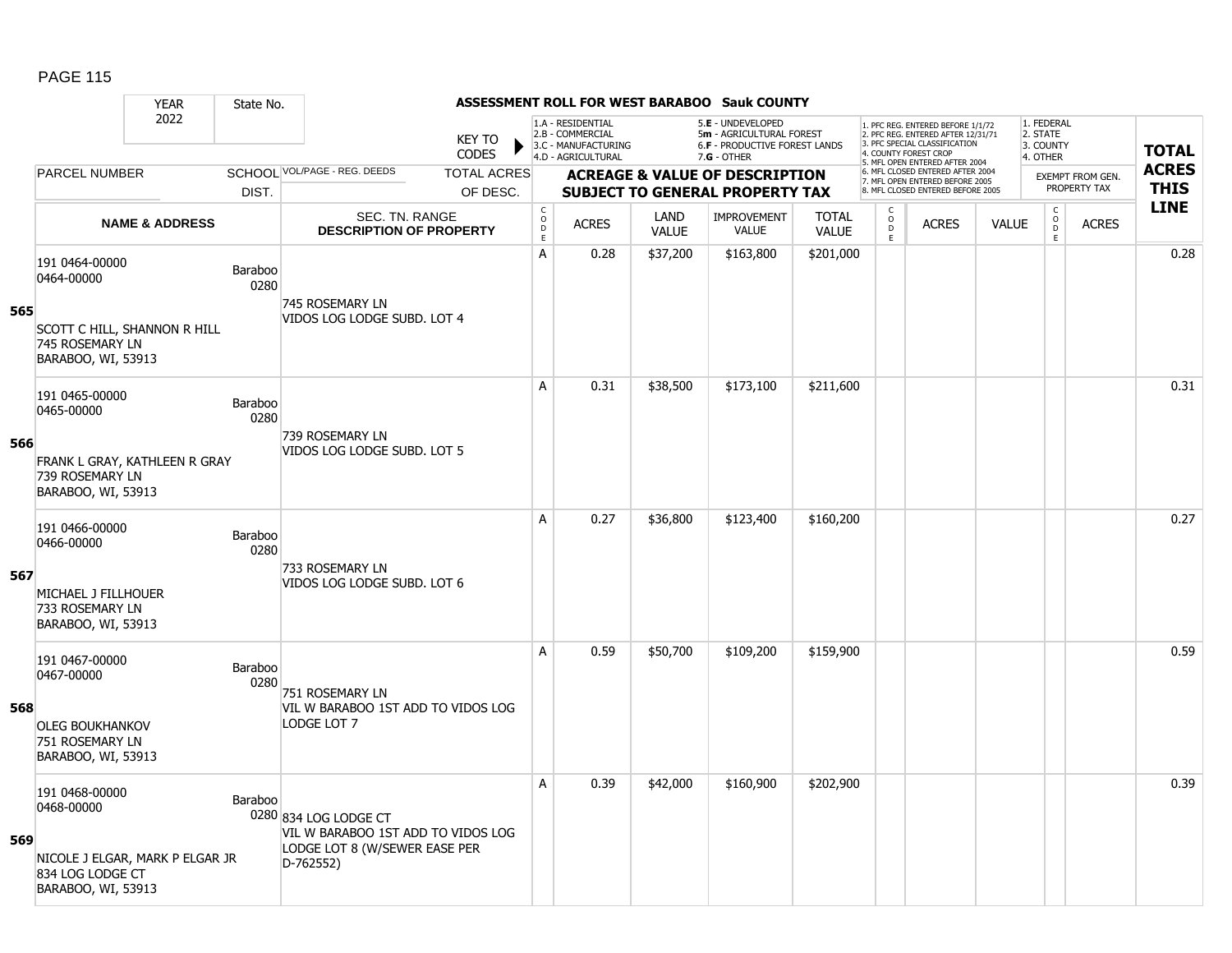|     |                                                                                                                               | <b>YEAR</b>               | State No.       |                                                                                                                                                |                             |                                                                                    |                      | <b>ASSESSMENT ROLL FOR WEST BARABOO Sauk COUNTY</b>                                             |                              |                                            |                                                                                                                                                                     |              |                                                          |                         |              |
|-----|-------------------------------------------------------------------------------------------------------------------------------|---------------------------|-----------------|------------------------------------------------------------------------------------------------------------------------------------------------|-----------------------------|------------------------------------------------------------------------------------|----------------------|-------------------------------------------------------------------------------------------------|------------------------------|--------------------------------------------|---------------------------------------------------------------------------------------------------------------------------------------------------------------------|--------------|----------------------------------------------------------|-------------------------|--------------|
|     |                                                                                                                               | 2022                      |                 | <b>KEY TO</b><br><b>CODES</b>                                                                                                                  |                             | 1.A - RESIDENTIAL<br>2.B - COMMERCIAL<br>3.C - MANUFACTURING<br>4.D - AGRICULTURAL |                      | 5.E - UNDEVELOPED<br>5m - AGRICULTURAL FOREST<br>6.F - PRODUCTIVE FOREST LANDS<br>$7.G - OTHER$ |                              |                                            | 1. PFC REG. ENTERED BEFORE 1/1/72<br>2. PFC REG. ENTERED AFTER 12/31/71<br>3. PFC SPECIAL CLASSIFICATION<br>4. COUNTY FOREST CROP<br>5. MFL OPEN ENTERED AFTER 2004 |              | 1. FEDERAL<br>2. STATE<br>3. COUNTY<br>4. OTHER          |                         | <b>TOTAL</b> |
|     | <b>PARCEL NUMBER</b>                                                                                                          |                           |                 | SCHOOL VOL/PAGE - REG. DEEDS<br><b>TOTAL ACRES</b>                                                                                             |                             |                                                                                    |                      | <b>ACREAGE &amp; VALUE OF DESCRIPTION</b>                                                       |                              |                                            | 6. MFL CLOSED ENTERED AFTER 2004<br>7. MFL OPEN ENTERED BEFORE 2005                                                                                                 |              |                                                          | <b>EXEMPT FROM GEN.</b> | <b>ACRES</b> |
|     |                                                                                                                               |                           | DIST.           | OF DESC.                                                                                                                                       |                             |                                                                                    |                      | <b>SUBJECT TO GENERAL PROPERTY TAX</b>                                                          |                              |                                            | 8. MFL CLOSED ENTERED BEFORE 2005                                                                                                                                   |              |                                                          | PROPERTY TAX            | <b>THIS</b>  |
|     |                                                                                                                               | <b>NAME &amp; ADDRESS</b> |                 | SEC. TN. RANGE<br><b>DESCRIPTION OF PROPERTY</b>                                                                                               | $\rm _c^C$<br>$\frac{D}{E}$ | <b>ACRES</b>                                                                       | LAND<br><b>VALUE</b> | <b>IMPROVEMENT</b><br><b>VALUE</b>                                                              | <b>TOTAL</b><br><b>VALUE</b> | $\frac{c}{0}$<br>$\ddot{\mathsf{D}}$<br>E. | <b>ACRES</b>                                                                                                                                                        | <b>VALUE</b> | $\begin{matrix} 0 \\ 0 \\ 0 \end{matrix}$<br>$\mathsf E$ | <b>ACRES</b>            | <b>LINE</b>  |
| 570 | 191 0469-00000<br>0469-00000<br>REDA GREVYTE, DONATAS DAUKSYS<br>836 LOG LODGE CT<br>BARABOO, WI, 53913                       |                           | Baraboo         | 0280 836 LOG LODGE CT<br>VIL W BARABOO 1ST ADD TO VIDOS LOG<br>LODGE LOT 9 (S/SEWER EASE PER<br>D-762552)                                      | A                           | 0.29                                                                               | \$37,600             | \$163,100                                                                                       | \$200,700                    |                                            |                                                                                                                                                                     |              |                                                          |                         | 0.29         |
| 571 | 191 0470-00000<br>0470-00000<br>LARRY L MARLETTE, SHERYL E MARLETTE LODGE LOT 10<br>838 LOG LODGE CT<br>BARABOO, WI, 53913    |                           | Baraboo<br>0280 | 838 LOG LODGE CT<br>VIL W BARABOO 1ST ADD TO VIDOS LOG                                                                                         | A                           | 0.62                                                                               | \$52,000             | \$171,700                                                                                       | \$223,700                    |                                            |                                                                                                                                                                     |              |                                                          |                         | 0.62         |
| 572 | 191 0471-00000<br>0471-00000<br>NORMAN E BRICKL, NANCY J BRICKL<br>840 LOG LODGE CT<br>BARABOO, WI, 53913                     |                           | Baraboo         | 0280 840 LOG LODGE CT<br>VIL W BARABOO 1ST ADD TO VIDOS LOG<br>LODGE LT 11 & PRT LT 12 = CSM #1845<br>LOTS 1 & 2                               | A                           | 0.40                                                                               | \$42,400             | \$197,000                                                                                       | \$239,400                    |                                            |                                                                                                                                                                     |              |                                                          |                         | 0.40         |
| 573 | 191 0472-00000<br>0472-00000<br>KARL ANDERSON, MARIELA VALCARSEL<br>842 LOG LODGE CT<br>BARABOO, WI, 53959                    |                           |                 | Baraboo 842 LOG LODGE CT<br>0280 S 34-12-6 PRT NW1/4 NE1/4 = CSM 1845<br>LOT <sub>3</sub><br>(FMLY PRT 1ST ADD TO VIDOS LOG LODGE<br>LT<br>12) | A                           | 0.33                                                                               | \$39,400             | \$179,600                                                                                       | \$219,000                    |                                            |                                                                                                                                                                     |              |                                                          |                         | 0.33         |
| 574 | 191 0473-00000<br>0473-00000<br>SCOTT K ALEXANDER, KRISTINA<br>FARRINGTON-ALEXANDER<br>844 LOG LODGE CT<br>BARABOO, WI, 53913 |                           | Baraboo<br>0280 | 844 LOG LODGE CT<br>VIL W BARABOO 1ST ADD TO VIDOS LOG<br>LODGE LOT 13                                                                         | Α                           | 0.25                                                                               | \$35,900             | \$155,500                                                                                       | \$191,400                    |                                            |                                                                                                                                                                     |              |                                                          |                         | 0.25         |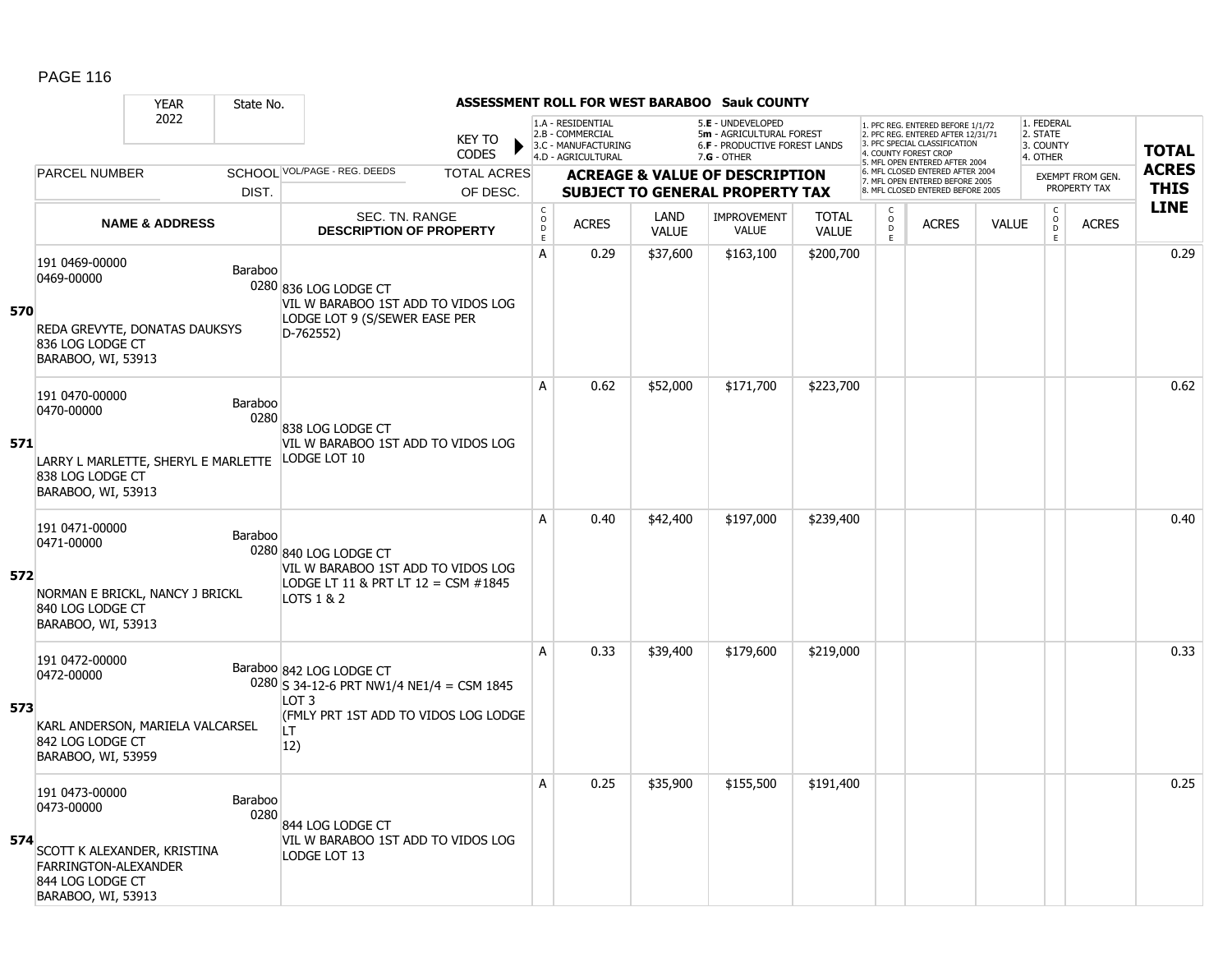|     |                                                                                                             | <b>YEAR</b>               | State No.       |                                                                                                                                               |                             |                                                                                    |                      | ASSESSMENT ROLL FOR WEST BARABOO Sauk COUNTY                                                    |                              |                          |                                                                                                                                   |              |                                                 |                  |              |
|-----|-------------------------------------------------------------------------------------------------------------|---------------------------|-----------------|-----------------------------------------------------------------------------------------------------------------------------------------------|-----------------------------|------------------------------------------------------------------------------------|----------------------|-------------------------------------------------------------------------------------------------|------------------------------|--------------------------|-----------------------------------------------------------------------------------------------------------------------------------|--------------|-------------------------------------------------|------------------|--------------|
|     |                                                                                                             | 2022                      |                 | <b>KEY TO</b><br>CODES                                                                                                                        |                             | 1.A - RESIDENTIAL<br>2.B - COMMERCIAL<br>3.C - MANUFACTURING<br>4.D - AGRICULTURAL |                      | 5.E - UNDEVELOPED<br>5m - AGRICULTURAL FOREST<br>6.F - PRODUCTIVE FOREST LANDS<br>$7.G - OTHER$ |                              |                          | 1. PFC REG. ENTERED BEFORE 1/1/72<br>2. PFC REG. ENTERED AFTER 12/31/71<br>3. PFC SPECIAL CLASSIFICATION<br>4. COUNTY FOREST CROP |              | 1. FEDERAL<br>2. STATE<br>3. COUNTY<br>4. OTHER |                  | <b>TOTAL</b> |
|     | <b>PARCEL NUMBER</b>                                                                                        |                           |                 | SCHOOL VOL/PAGE - REG. DEEDS<br><b>TOTAL ACRES</b>                                                                                            |                             |                                                                                    |                      | <b>ACREAGE &amp; VALUE OF DESCRIPTION</b>                                                       |                              |                          | 5. MFL OPEN ENTERED AFTER 2004<br>6. MFL CLOSED ENTERED AFTER 2004                                                                |              |                                                 | EXEMPT FROM GEN. | <b>ACRES</b> |
|     |                                                                                                             |                           | DIST.           | OF DESC.                                                                                                                                      |                             |                                                                                    |                      | <b>SUBJECT TO GENERAL PROPERTY TAX</b>                                                          |                              |                          | 7. MFL OPEN ENTERED BEFORE 2005<br>8. MFL CLOSED ENTERED BEFORE 2005                                                              |              |                                                 | PROPERTY TAX     | <b>THIS</b>  |
|     |                                                                                                             | <b>NAME &amp; ADDRESS</b> |                 | SEC. TN. RANGE<br><b>DESCRIPTION OF PROPERTY</b>                                                                                              | C<br>$\mathsf{O}$<br>D<br>E | <b>ACRES</b>                                                                       | LAND<br><b>VALUE</b> | <b>IMPROVEMENT</b><br><b>VALUE</b>                                                              | <b>TOTAL</b><br><b>VALUE</b> | C<br>$\overline{0}$<br>E | <b>ACRES</b>                                                                                                                      | <b>VALUE</b> | $\begin{matrix} 0 \\ 0 \\ 0 \end{matrix}$<br>E  | <b>ACRES</b>     | <b>LINE</b>  |
| 575 | 191 0474-00000<br>0474-00000<br>REGINALD W ZIMMERMAN, ELIZABETH J<br><b>ZIMMERMAN</b>                       |                           | Baraboo<br>0280 | 846 LOG LODGE CT<br>VIL W BARABOO 1ST ADD TO VIDOS LOG<br>LODGE LOT 14                                                                        | A                           | 0.35                                                                               | \$40,200             | \$176,600                                                                                       | \$216,800                    |                          |                                                                                                                                   |              |                                                 |                  | 0.35         |
|     | 846 LOG LODGE CT<br>BARABOO, WI, 53913                                                                      |                           |                 |                                                                                                                                               |                             |                                                                                    |                      |                                                                                                 |                              |                          |                                                                                                                                   |              |                                                 |                  |              |
|     | 191 0475-00000<br>0475-00000                                                                                |                           | Baraboo<br>0280 | 848 LOG LODGE CT                                                                                                                              | Α                           | 0.33                                                                               | \$39,400             | \$178,100                                                                                       | \$217,500                    |                          |                                                                                                                                   |              |                                                 |                  | 0.33         |
| 576 | BAIRAM BALLIST COBAJ, ELISABETA<br><b>COBAJ</b><br>848 LOG LODGE CT<br>BARABOO, WI, 53913                   |                           |                 | VIL W BARABOO 1ST ADD TO VIDOS LOG<br>LODGE LOT 15                                                                                            |                             |                                                                                    |                      |                                                                                                 |                              |                          |                                                                                                                                   |              |                                                 |                  |              |
| 577 | 191 0476-00000<br>0476-00000<br>CHARLES T & NORMA L SOPHIE LIVING<br><b>TRUST</b>                           |                           | Baraboo<br>0280 | 1026 TINKHAM TRL<br><b>WESTDAYL LOT 1</b>                                                                                                     | A                           | 0.34                                                                               | \$39,800             | \$125,500                                                                                       | \$165,300                    |                          |                                                                                                                                   |              |                                                 |                  | 0.34         |
|     | 1026 TINKHAM TRL<br>BARABOO, WI, 53913                                                                      |                           |                 |                                                                                                                                               |                             |                                                                                    |                      |                                                                                                 |                              |                          |                                                                                                                                   |              |                                                 |                  |              |
| 578 | 191 0477-00000<br>0477-00000                                                                                |                           | Baraboo         | 0280 TINKHAM TRL<br>WESTDAYL LOT 2 & ADJ PRT NW SW S 34-                                                                                      | Α                           | 0.43                                                                               | \$43,700             | \$0                                                                                             | \$43,700                     |                          |                                                                                                                                   |              |                                                 |                  | 0.43         |
|     | AL<br>1026 TINKHAM TRL<br>BARABOO, WI, 53913                                                                |                           |                 | NORMA L SOPHIE, MICHAEL W SHANKS ET 12-6 LYING BTWN EXT N & S LINES SD LT 2<br>W\ WLI BEING 1260' E OF WLI NW SW                              |                             |                                                                                    |                      |                                                                                                 |                              |                          |                                                                                                                                   |              |                                                 |                  |              |
| 579 | 191 0478-00000<br>0478-00000<br>MICHEAL W SHANKS, EILEEN J SHANKS<br>1038 TINKHAM TRL<br>BARABOO, WI, 53913 |                           | Baraboo         | 0280 1038 TINKHAM TRL<br>WESTDAYL LOT 3 & ADJ PRT NW SW S 34-<br>12-6 LYING BTWN EXT N & S LINES SD LT 3<br>W\ WLI BEING 1260' E OF WLI NW SW | A                           | 0.49                                                                               | \$46,300             | \$152,200                                                                                       | \$198,500                    |                          |                                                                                                                                   |              |                                                 |                  | 0.49         |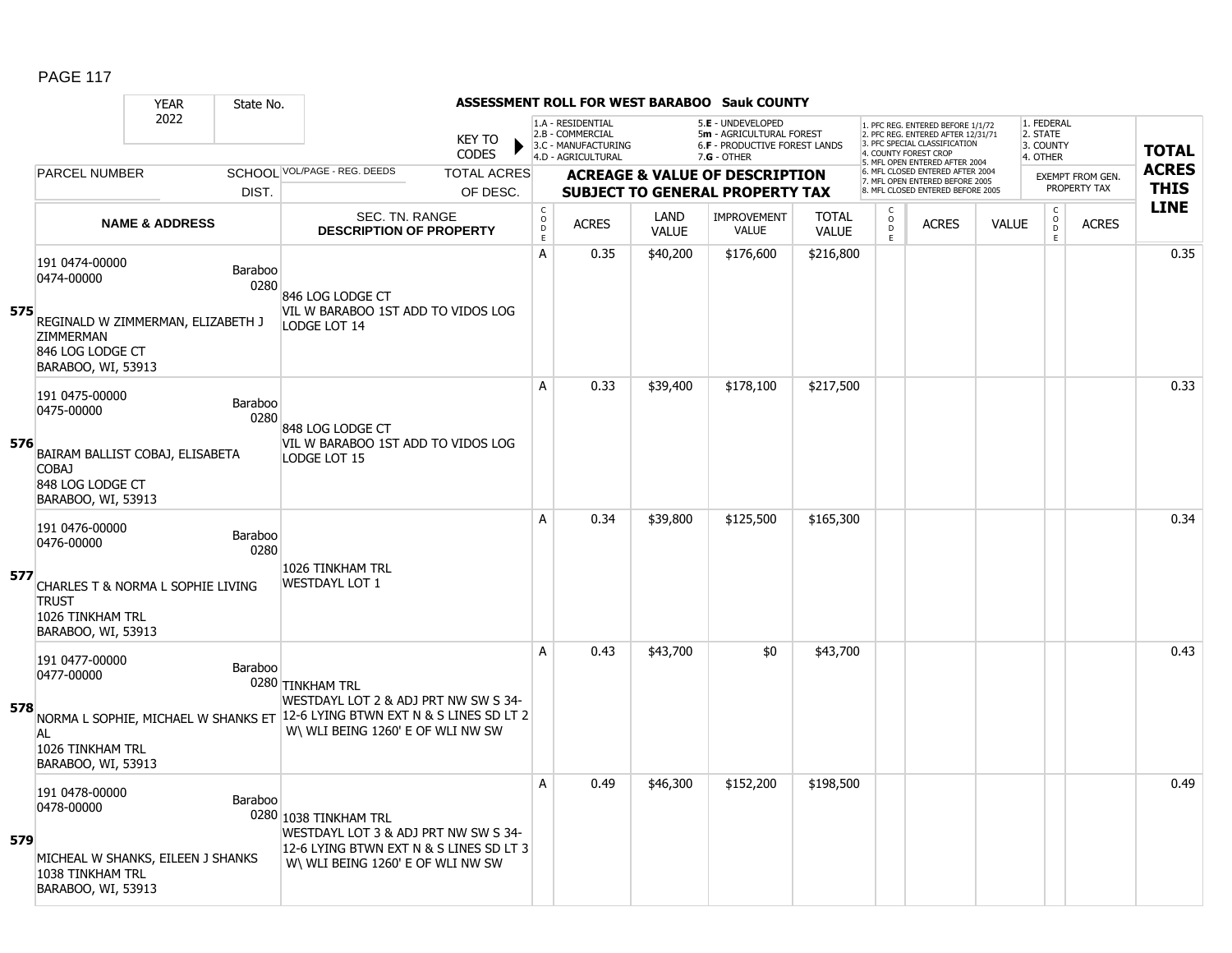|     |                                                                                                          | <b>YEAR</b>               | State No.              |                                                                                                                                                                                                                                       |                                |                                         |                                                                                    |                      | <b>ASSESSMENT ROLL FOR WEST BARABOO Sauk COUNTY</b>                                                    |                              |                                          |                                                                                                                                            |              |                                                 |                                         |                             |
|-----|----------------------------------------------------------------------------------------------------------|---------------------------|------------------------|---------------------------------------------------------------------------------------------------------------------------------------------------------------------------------------------------------------------------------------|--------------------------------|-----------------------------------------|------------------------------------------------------------------------------------|----------------------|--------------------------------------------------------------------------------------------------------|------------------------------|------------------------------------------|--------------------------------------------------------------------------------------------------------------------------------------------|--------------|-------------------------------------------------|-----------------------------------------|-----------------------------|
|     |                                                                                                          | 2022                      |                        |                                                                                                                                                                                                                                       | <b>KEY TO</b><br>CODES         |                                         | 1.A - RESIDENTIAL<br>2.B - COMMERCIAL<br>3.C - MANUFACTURING<br>4.D - AGRICULTURAL |                      | 5.E - UNDEVELOPED<br>5m - AGRICULTURAL FOREST<br><b>6.F - PRODUCTIVE FOREST LANDS</b><br>$7.G - OTHER$ |                              |                                          | 1. PFC REG. ENTERED BEFORE 1/1/72<br>2. PFC REG. ENTERED AFTER 12/31/71<br>3. PFC SPECIAL CLASSIFICATION<br>4. COUNTY FOREST CROP          |              | 1. FEDERAL<br>2. STATE<br>3. COUNTY<br>4. OTHER |                                         | <b>TOTAL</b>                |
|     | <b>PARCEL NUMBER</b>                                                                                     |                           | DIST.                  | SCHOOL VOL/PAGE - REG. DEEDS                                                                                                                                                                                                          | <b>TOTAL ACRES</b><br>OF DESC. |                                         |                                                                                    |                      | <b>ACREAGE &amp; VALUE OF DESCRIPTION</b><br><b>SUBJECT TO GENERAL PROPERTY TAX</b>                    |                              |                                          | 5. MFL OPEN ENTERED AFTER 2004<br>6. MFL CLOSED ENTERED AFTER 2004<br>7. MFL OPEN ENTERED BEFORE 2005<br>8. MFL CLOSED ENTERED BEFORE 2005 |              |                                                 | <b>EXEMPT FROM GEN.</b><br>PROPERTY TAX | <b>ACRES</b><br><b>THIS</b> |
|     |                                                                                                          | <b>NAME &amp; ADDRESS</b> |                        | SEC. TN. RANGE<br><b>DESCRIPTION OF PROPERTY</b>                                                                                                                                                                                      |                                | $_{\rm o}^{\rm c}$<br>$\mathsf{D}$<br>E | <b>ACRES</b>                                                                       | LAND<br><b>VALUE</b> | <b>IMPROVEMENT</b><br><b>VALUE</b>                                                                     | <b>TOTAL</b><br><b>VALUE</b> | C<br>$\circ$<br>$\ddot{\mathsf{D}}$<br>E | <b>ACRES</b>                                                                                                                               | <b>VALUE</b> | $\begin{matrix} 0 \\ 0 \\ 0 \end{matrix}$<br>E  | <b>ACRES</b>                            | <b>LINE</b>                 |
| 580 | 191 0479-00000<br>0479-00000<br>WILLIAM LUEBKE, SHARON LUEBKE<br>1044 TINKHAM TRL<br>BARABOO, WI, 53913  |                           |                        | Baraboo 1044 TINKHAM TRL<br>0280 WESTDAYL LT 4 & PRT LT 5 COM NWCOR<br>LT 5-E67'-SELY TO SWCOR OF LT 5-NWLY<br>ALG W LI POB & ALSO ADJ PRT NW SW S<br>34-12-6 LYING BTWN EXT N & S LINES SD<br>LT 4 W\ WLI BEING 1260' E OF WLI NW SW |                                | A                                       | 0.87                                                                               | \$62,900             | \$160,000                                                                                              | \$222,900                    |                                          |                                                                                                                                            |              |                                                 |                                         | 0.87                        |
| 581 | 191 0480-00000<br>0480-00000<br><b>JASON A FOSTER</b><br>1050 TINKHAM TRL<br>BARABOO, WI, 53913          |                           | Baraboo<br>0280        | 1050 TINKHAM TRL<br>WESTDAY1 LOT 5 EXC COM NW COR-E67'-<br>SELY TO SWCOR-NW LY ALG W LI POB                                                                                                                                           |                                | A                                       | 0.34                                                                               | \$39,800             | \$149,700                                                                                              | \$189,500                    |                                          |                                                                                                                                            |              |                                                 |                                         | 0.34                        |
| 582 | 191 0481-00000<br>0481-00000<br>JEFFREY J BEARD<br>1056 TINKHAM TRL<br>BARABOO, WI, 53913                |                           | <b>Baraboo</b><br>0280 | 1056 TINKHAM TRL<br><b>WESTDAYL LOT 6</b>                                                                                                                                                                                             |                                | A                                       | 0.32                                                                               | \$38,900             | \$180,600                                                                                              | \$219,500                    |                                          |                                                                                                                                            |              |                                                 |                                         | 0.32                        |
| 583 | 191 0482-00000<br>0482-00000<br>PATRICIA C WITTER LIVING TRUST<br>1062 TINKHAM TRL<br>BARABOO, WI, 53913 |                           | Baraboo                | 0280 1062 TINKHAM TRL<br>WESTDAYL PRT LOT 7 COM SW COR-NLY<br>TO NW COR-N89DG26'E ALG NLI 80'-<br>S1DG8'E 131.15' TO SLI-WLY ALG SLI TO<br>POB (SEE POS 5905) 0.232A                                                                  |                                | A                                       | 0.23                                                                               | \$35,000             | \$132,800                                                                                              | \$167,800                    |                                          |                                                                                                                                            |              |                                                 |                                         | 0.23                        |
| 584 | 191 0483-00000<br>0483-00000<br>CHAD A AGNEW, JACKLYN P AGNEW<br>1068 TINKHAM TRL<br>BARABOO, WI, 53913  |                           | Baraboo                | 0280 1068 TINKHAM TRL<br>WESTDAYL LOT 8 & PRT LOT 7 COM<br>NECOR-S89DG26'W ALG NLI 29.85'-S1DG8'E<br>131.15' TO SLI-SELY TO SECOR-N TO POB                                                                                            |                                | A                                       | 0.41                                                                               | \$42,900             | \$147,200                                                                                              | \$190,100                    |                                          |                                                                                                                                            |              |                                                 |                                         | 0.41                        |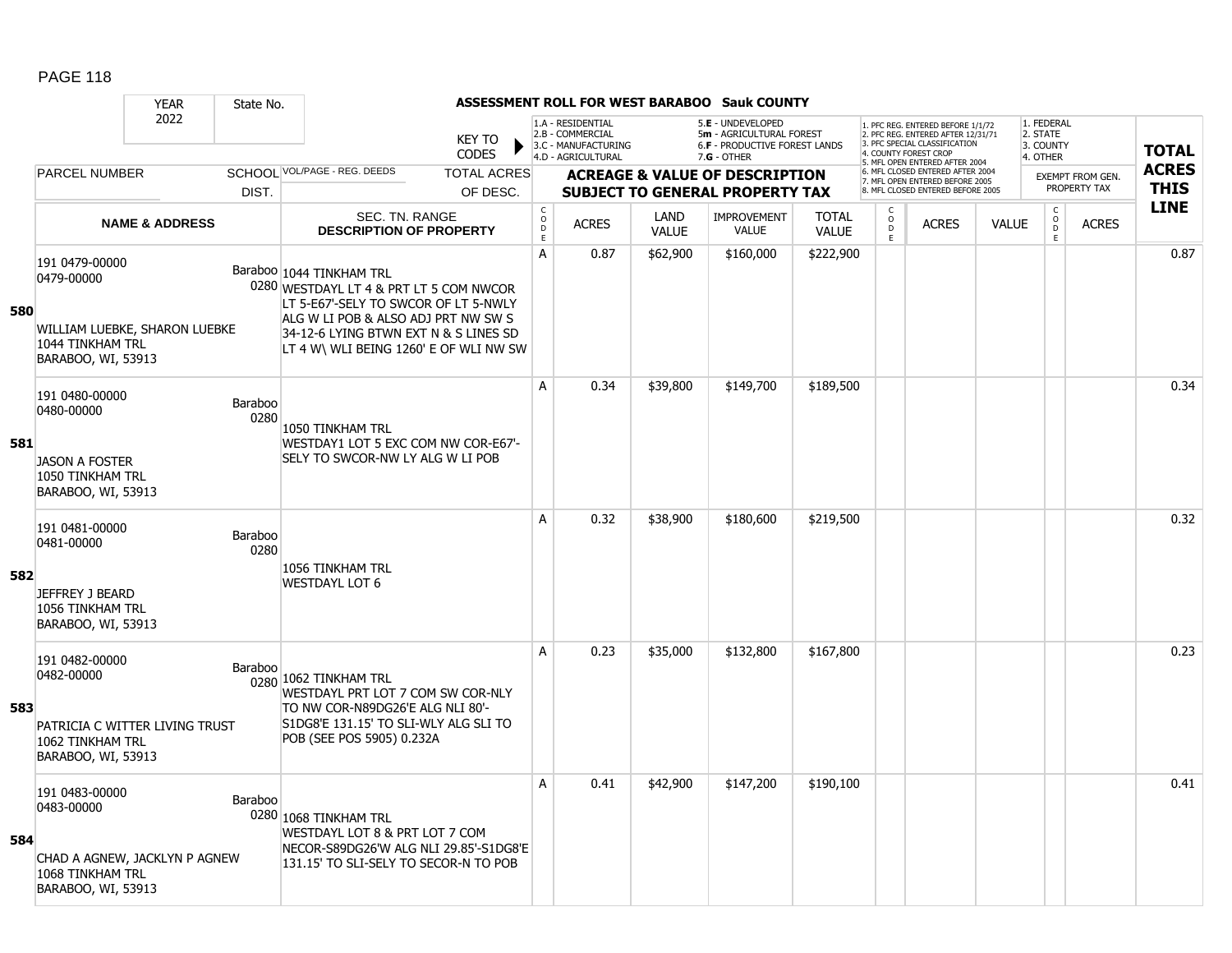|     |                                                                                                                                | <b>YEAR</b>               | State No.       |                                                                                   |                               |                                     |                                                                                    |                      | <b>ASSESSMENT ROLL FOR WEST BARABOO Sauk COUNTY</b>                                 |                              |                             |                                                                                                                                   |              |                                     |                                  |              |
|-----|--------------------------------------------------------------------------------------------------------------------------------|---------------------------|-----------------|-----------------------------------------------------------------------------------|-------------------------------|-------------------------------------|------------------------------------------------------------------------------------|----------------------|-------------------------------------------------------------------------------------|------------------------------|-----------------------------|-----------------------------------------------------------------------------------------------------------------------------------|--------------|-------------------------------------|----------------------------------|--------------|
|     |                                                                                                                                | 2022                      |                 |                                                                                   | <b>KEY TO</b><br><b>CODES</b> |                                     | 1.A - RESIDENTIAL<br>2.B - COMMERCIAL<br>3.C - MANUFACTURING<br>4.D - AGRICULTURAL |                      | 5.E - UNDEVELOPED<br>5m - AGRICULTURAL FOREST<br>6.F - PRODUCTIVE FOREST LANDS      |                              |                             | 1. PFC REG. ENTERED BEFORE 1/1/72<br>2. PFC REG. ENTERED AFTER 12/31/71<br>3. PFC SPECIAL CLASSIFICATION<br>4. COUNTY FOREST CROP |              | 1. FEDERAL<br>2. STATE<br>3. COUNTY |                                  | <b>TOTAL</b> |
|     | <b>PARCEL NUMBER</b>                                                                                                           |                           |                 | SCHOOL VOL/PAGE - REG. DEEDS                                                      | <b>TOTAL ACRES</b>            |                                     |                                                                                    |                      | 7.G - OTHER                                                                         |                              |                             | 5. MFL OPEN ENTERED AFTER 2004<br>6. MFL CLOSED ENTERED AFTER 2004                                                                |              | 4. OTHER                            |                                  | <b>ACRES</b> |
|     |                                                                                                                                |                           | DIST.           |                                                                                   | OF DESC.                      |                                     |                                                                                    |                      | <b>ACREAGE &amp; VALUE OF DESCRIPTION</b><br><b>SUBJECT TO GENERAL PROPERTY TAX</b> |                              |                             | 7. MFL OPEN ENTERED BEFORE 2005<br>8. MFL CLOSED ENTERED BEFORE 2005                                                              |              |                                     | EXEMPT FROM GEN.<br>PROPERTY TAX | <b>THIS</b>  |
|     |                                                                                                                                | <b>NAME &amp; ADDRESS</b> |                 | SEC. TN. RANGE<br><b>DESCRIPTION OF PROPERTY</b>                                  |                               | $_{\rm o}^{\rm c}$<br>$\frac{D}{E}$ | <b>ACRES</b>                                                                       | LAND<br><b>VALUE</b> | <b>IMPROVEMENT</b><br><b>VALUE</b>                                                  | <b>TOTAL</b><br><b>VALUE</b> | $\rm_{o}^{\rm c}$<br>D<br>E | <b>ACRES</b>                                                                                                                      | <b>VALUE</b> | $_{\rm o}^{\rm c}$<br>D.<br>E       | <b>ACRES</b>                     | <b>LINE</b>  |
| 585 | 191 0484-00000<br>0484-00000<br>THOMAS J NOWAK, JESSICA D NOWAK                                                                |                           | Baraboo         | 0280 1074 TINKHAM TRL<br>S 34-12-6 PRT NE1/4 SW1/4 = WESTDAYL<br>LOT <sub>9</sub> |                               | A                                   | 0.35                                                                               | \$40,200             | \$188,600                                                                           | \$228,800                    |                             |                                                                                                                                   |              |                                     |                                  | 0.35         |
|     | 1074 TINKHAM TRL<br>BARABOO, WI, 53913                                                                                         |                           |                 |                                                                                   |                               |                                     |                                                                                    |                      |                                                                                     |                              |                             |                                                                                                                                   |              |                                     |                                  |              |
|     | 191 0485-00000<br>0485-00000                                                                                                   |                           | Baraboo<br>0280 | 1092 TINKHAM TRL                                                                  |                               | A                                   | 0.35                                                                               | \$40,200             | \$236,000                                                                           | \$276,200                    |                             |                                                                                                                                   |              |                                     |                                  | 0.35         |
| 586 | Christopher A. Wiederhold and Janet V.<br>Wiederhold Revocable Living Trust<br>1092 Tinkham Trail<br>Baraboo, Wisconsin, 53913 |                           |                 | <b>WESTDAYL LOT 10</b>                                                            |                               |                                     |                                                                                    |                      |                                                                                     |                              |                             |                                                                                                                                   |              |                                     |                                  |              |
|     | 191 0486-00000<br>0486-00000                                                                                                   |                           | Baraboo<br>0280 | 1086 TINKHAM TRL                                                                  |                               | A                                   | 0.35                                                                               | \$40,200             | \$150,700                                                                           | \$190,900                    |                             |                                                                                                                                   |              |                                     |                                  | 0.35         |
| 587 | <b>JULIAN F BUBOLZ</b><br>1086 TINKHAM TRL<br>BARABOO, WI, 53913                                                               |                           |                 | WESTDAYL LOT 11                                                                   |                               |                                     |                                                                                    |                      |                                                                                     |                              |                             |                                                                                                                                   |              |                                     |                                  |              |
|     | 191 0487-00000<br>0487-00000                                                                                                   |                           | Baraboo<br>0280 | TINKHAM TRL                                                                       |                               | Α                                   | 0.35                                                                               | \$40,200             | \$0                                                                                 | \$40,200                     |                             |                                                                                                                                   |              |                                     |                                  | 0.35         |
| 588 | THOMAS J NOWAK, JESSICA D NOWAK<br>1074 TINKHAM TRL<br>BARABOO, WI, 53913                                                      |                           |                 | S 34-12-6 PRT NE1/4 SW1/4 = WESTDAYL<br>LOT 12                                    |                               |                                     |                                                                                    |                      |                                                                                     |                              |                             |                                                                                                                                   |              |                                     |                                  |              |
|     | 191 0488-00000<br>0488-00000                                                                                                   |                           | Baraboo<br>0280 | 1002 TINKHAM TRL                                                                  |                               | Α                                   | 0.35                                                                               | \$40,200             | \$134,000                                                                           | \$174,200                    |                             |                                                                                                                                   |              |                                     |                                  | 0.35         |
| 589 | RAMIRO LOPEZ<br>1002 TINKHAM TRL<br>BARABOO, WI, 53913                                                                         |                           |                 | VILL WEST BARABOO WESTDAYL LOT 13                                                 |                               |                                     |                                                                                    |                      |                                                                                     |                              |                             |                                                                                                                                   |              |                                     |                                  |              |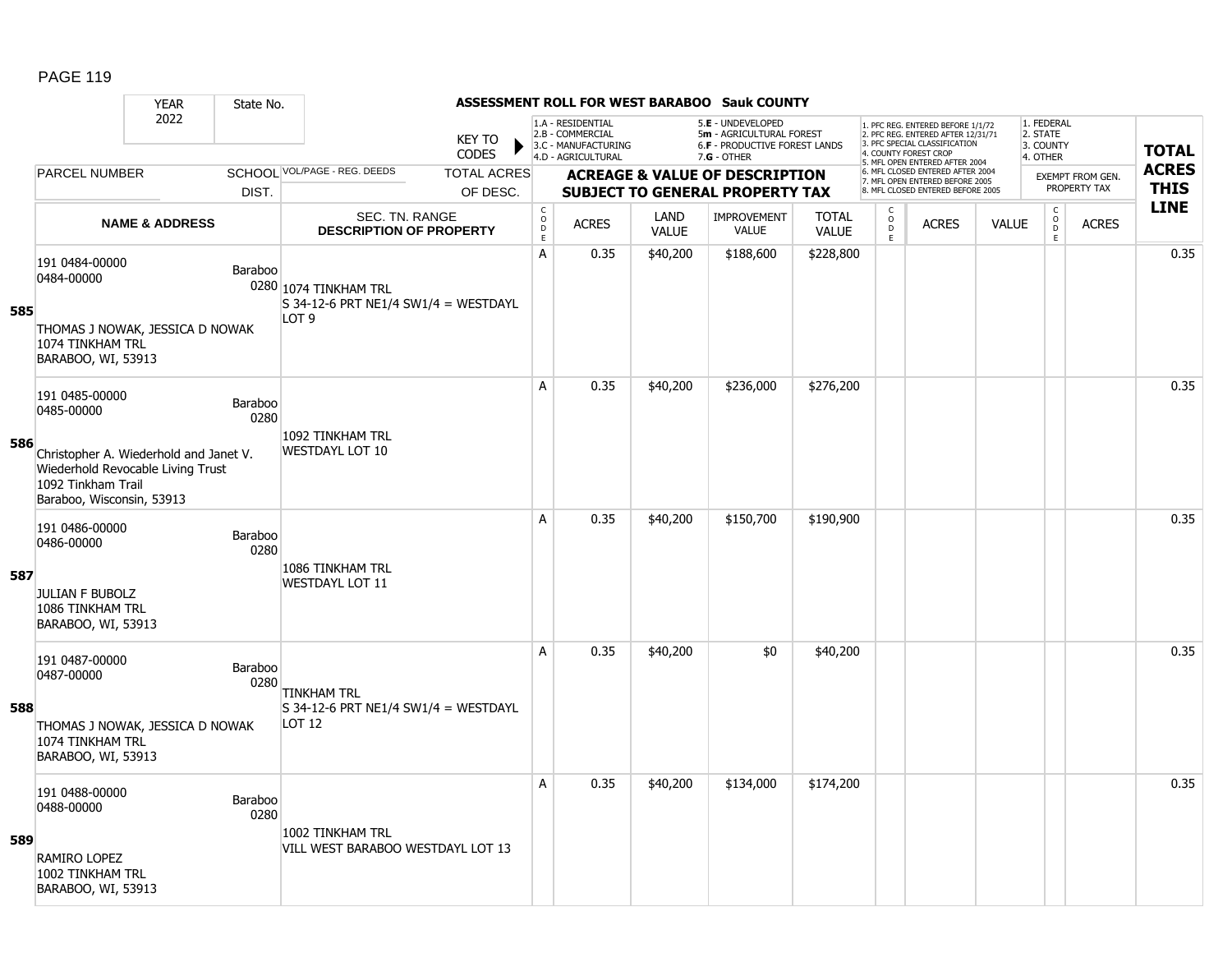|     |                                                                                            | <b>YEAR</b>               | State No.       |                                                  |                               |                        |                                                                                    |                      | ASSESSMENT ROLL FOR WEST BARABOO Sauk COUNTY                                                         |                              |                        |                                                                                                                                                                     |              |                                                 |                  |                            |
|-----|--------------------------------------------------------------------------------------------|---------------------------|-----------------|--------------------------------------------------|-------------------------------|------------------------|------------------------------------------------------------------------------------|----------------------|------------------------------------------------------------------------------------------------------|------------------------------|------------------------|---------------------------------------------------------------------------------------------------------------------------------------------------------------------|--------------|-------------------------------------------------|------------------|----------------------------|
|     |                                                                                            | 2022                      |                 |                                                  | <b>KEY TO</b><br><b>CODES</b> |                        | 1.A - RESIDENTIAL<br>2.B - COMMERCIAL<br>3.C - MANUFACTURING<br>4.D - AGRICULTURAL |                      | 5.E - UNDEVELOPED<br>5m - AGRICULTURAL FOREST<br><b>6.F - PRODUCTIVE FOREST LANDS</b><br>7.G - OTHER |                              |                        | 1. PFC REG. ENTERED BEFORE 1/1/72<br>2. PFC REG. ENTERED AFTER 12/31/71<br>3. PFC SPECIAL CLASSIFICATION<br>4. COUNTY FOREST CROP<br>5. MFL OPEN ENTERED AFTER 2004 |              | 1. FEDERAL<br>2. STATE<br>3. COUNTY<br>4. OTHER |                  | <b>TOTAL</b>               |
|     | <b>PARCEL NUMBER</b>                                                                       |                           |                 | SCHOOI VOL/PAGE - REG. DEEDS                     | <b>TOTAL ACRES</b>            |                        |                                                                                    |                      | <b>ACREAGE &amp; VALUE OF DESCRIPTION</b>                                                            |                              |                        | 6. MFL CLOSED ENTERED AFTER 2004<br>7. MFL OPEN ENTERED BEFORE 2005                                                                                                 |              |                                                 | EXEMPT FROM GEN. | <b>ACRES</b>               |
|     |                                                                                            |                           | DIST.           |                                                  | OF DESC.                      |                        |                                                                                    |                      | <b>SUBJECT TO GENERAL PROPERTY TAX</b>                                                               |                              |                        | 8. MFL CLOSED ENTERED BEFORE 2005                                                                                                                                   |              |                                                 | PROPERTY TAX     | <b>THIS</b><br><b>LINE</b> |
|     |                                                                                            | <b>NAME &amp; ADDRESS</b> |                 | SEC. TN. RANGE<br><b>DESCRIPTION OF PROPERTY</b> |                               | C<br>$\circ$<br>D<br>E | <b>ACRES</b>                                                                       | LAND<br><b>VALUE</b> | IMPROVEMENT<br><b>VALUE</b>                                                                          | <b>TOTAL</b><br><b>VALUE</b> | C<br>$\circ$<br>D<br>E | <b>ACRES</b>                                                                                                                                                        | <b>VALUE</b> | C<br>$\circ$<br>D<br>E                          | <b>ACRES</b>     |                            |
|     | 191 0489-00000<br>0489-00000                                                               |                           | Baraboo<br>0280 | 1008 TINKHAM TRL                                 |                               | A                      | 0.34                                                                               | \$39,800             | \$141,000                                                                                            | \$180,800                    |                        |                                                                                                                                                                     |              |                                                 |                  | 0.34                       |
| 590 | RICHARD E GRANGER, MARGO A GRANGER<br>1008 TINKHAM TRL<br>BARABOO, WI, 53913               |                           |                 | <b>WESTDAYL LOT 14</b>                           |                               |                        |                                                                                    |                      |                                                                                                      |                              |                        |                                                                                                                                                                     |              |                                                 |                  |                            |
|     | 191 0490-00000<br>0490-00000                                                               |                           | Baraboo<br>0280 |                                                  |                               | A                      | 0.30                                                                               | \$38,100             | \$138,300                                                                                            | \$176,400                    |                        |                                                                                                                                                                     |              |                                                 |                  | 0.30                       |
| 591 | DANIEL R VON BEHREN, JOAN E VON<br><b>BEHREN</b><br>1014 TINKHAM TRL<br>BARABOO, WI, 53913 |                           |                 | 1014 TINKHAM TRL<br><b>WESTDAYL LOT 15</b>       |                               |                        |                                                                                    |                      |                                                                                                      |                              |                        |                                                                                                                                                                     |              |                                                 |                  |                            |
|     | 191 0491-00000<br>0491-00000                                                               |                           | Baraboo<br>0280 |                                                  |                               | A                      | 0.32                                                                               | \$38,900             | \$0                                                                                                  | \$38,900                     |                        |                                                                                                                                                                     |              |                                                 |                  | 0.32                       |
| 592 | DENISE L THIEME, TERRI L THOMAS<br>1016 TINKHAM TRL<br>BARABOO, WI, 53913                  |                           |                 | <b>TINKHAM TRL</b><br><b>WESTDAYL LOT 16</b>     |                               |                        |                                                                                    |                      |                                                                                                      |                              |                        |                                                                                                                                                                     |              |                                                 |                  |                            |
|     | NO. OF PARCELS                                                                             | 592                       |                 |                                                  | <b>TOTALS</b>                 |                        |                                                                                    |                      | 33,998.96 \$25,615,500 \$106,307,000 \$131,922,500                                                   |                              |                        |                                                                                                                                                                     |              |                                                 |                  | 256.94 34,255.89           |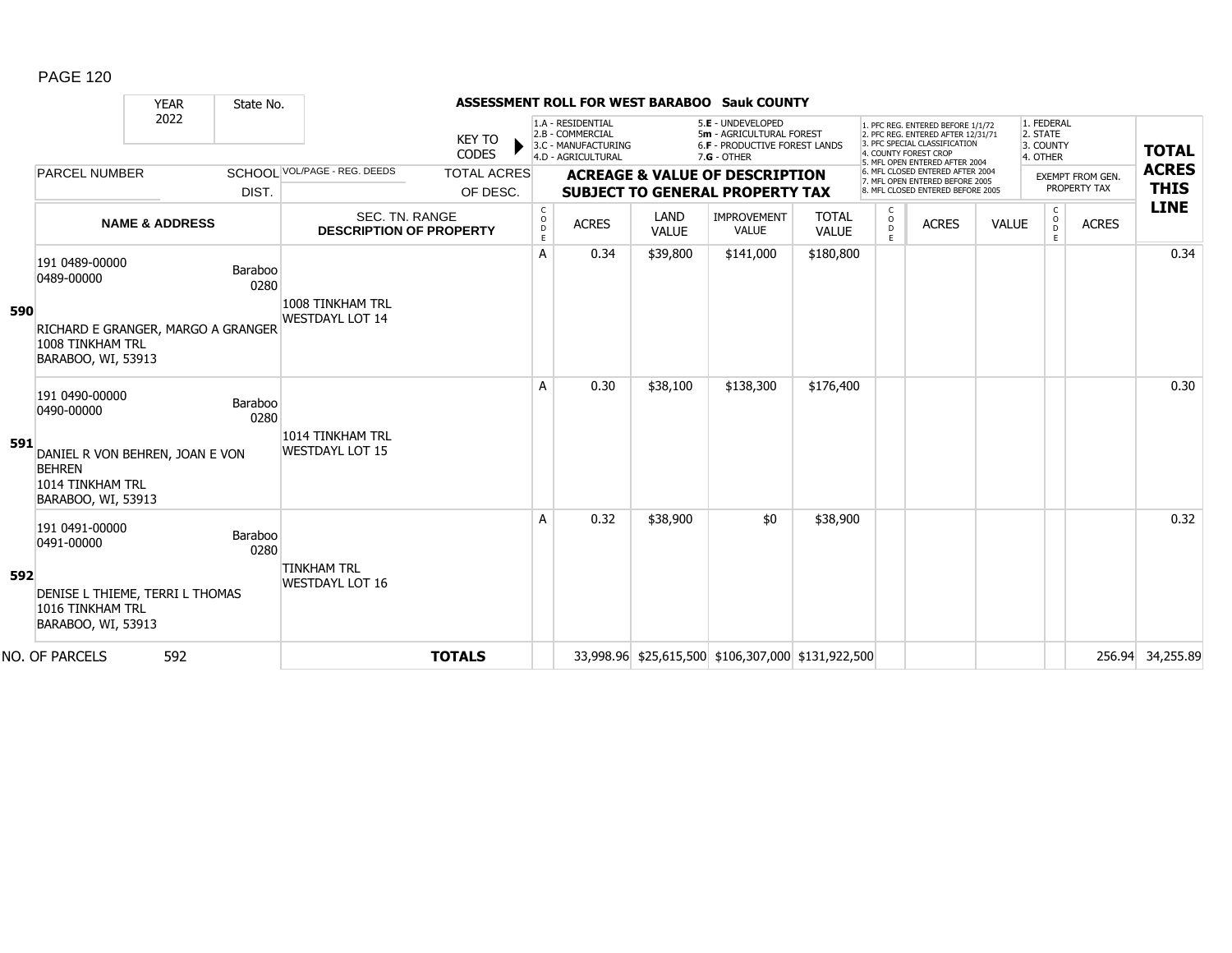# **Municipality Totals by Class**

| <b>Class</b> | Total Land Records   Total Imp Records |                | <b>Total Land</b> | <b>Total Improvement</b> | <b>Total Value</b> |
|--------------|----------------------------------------|----------------|-------------------|--------------------------|--------------------|
| A            | 417                                    | 380            | \$15,302,900      | \$51,077,900             | \$66,380,800       |
| B            | 103                                    | 84             | \$9,991,900       | \$54,978,900             | \$64,970,800       |
| D            | 3                                      | $\mathbf 0$    | \$10,200          | \$0                      | \$10,200           |
| E            | 6                                      | $\mathbf 0$    | \$44,400          | \$0                      | \$44,400           |
| E            | 4                                      | $\mathbf 0$    | \$139,700         | \$0                      | \$139,700          |
| G            | $\overline{2}$                         | $\overline{2}$ | \$126,400         | \$250,200                | \$376,600          |
| <b>X2</b>    | 15                                     | 0              | \$0               | \$0                      | \$0                |
| X3           | 6                                      | $\mathbf 0$    | \$0               | \$0                      | \$0                |
| <b>X4</b>    | 40                                     | $\mathbf 0$    | \$0               | \$0                      | \$0                |

# **Municipality Totals - By County and Class**

| County | <b>Class</b> | <b>Sub Class</b>                        | <b>Total Land Records</b> | Total Imp Records Acreage |            | <b>Total Land</b> | <b>Total Improvement</b> | <b>Total Value</b> |
|--------|--------------|-----------------------------------------|---------------------------|---------------------------|------------|-------------------|--------------------------|--------------------|
| Sauk   | Α            | <b>Residential</b>                      | 417                       | 380                       | 33,688.905 | \$15,302,900      | \$51,077,900             | \$66,380,800       |
|        | в            | <b>Commercial</b>                       | 103                       | 84                        | 176.340    | \$9,991,900       | \$54,978,900             | \$64,970,800       |
|        | D            | D11 1ST Grade<br>Tillable               |                           | $\overline{0}$            | 21.100     | \$6,600           | \$0                      | \$6,600            |
|        |              | <b>D12 2ND</b><br><b>Grade Tillable</b> | $\overline{2}$            | $\overline{0}$            | 13.460     | \$3,600           | \$0                      | \$3,600            |
|        | E            | $E11 -$<br>Undeveloped<br><b>Fallow</b> | 4                         | $\overline{0}$            | 22.080     | \$44,200          | \$0                      | \$44,200           |
|        |              | E13<br><b>Undeveloped</b><br>Low        | $\overline{2}$            | $\overline{0}$            | 1.990      | \$200             | \$0                      | \$200              |
|        | F            | F11 Forest<br>High                      |                           | $\overline{0}$            | 9.450      | \$70,900          | \$0                      | \$70,900           |
|        |              | F12 Forest<br>Medium                    |                           | 0                         | 5.660      | \$28,300          | \$0                      | \$28,300           |
|        |              | F13 Forest<br>Low                       | $\overline{2}$            | $\overline{0}$            | 20.280     | \$40,500          | \$0                      | \$40,500           |
|        | G            | Other                                   | $\overline{2}$            | 2 <sup>1</sup>            | 4.000      | \$126,400         | \$250,200                | \$376,600          |
|        | <b>X2</b>    | X2 Exempt-<br><b>State</b>              | 15                        | $\overline{0}$            | 115.220    | \$0               | \$0                      | \$0                |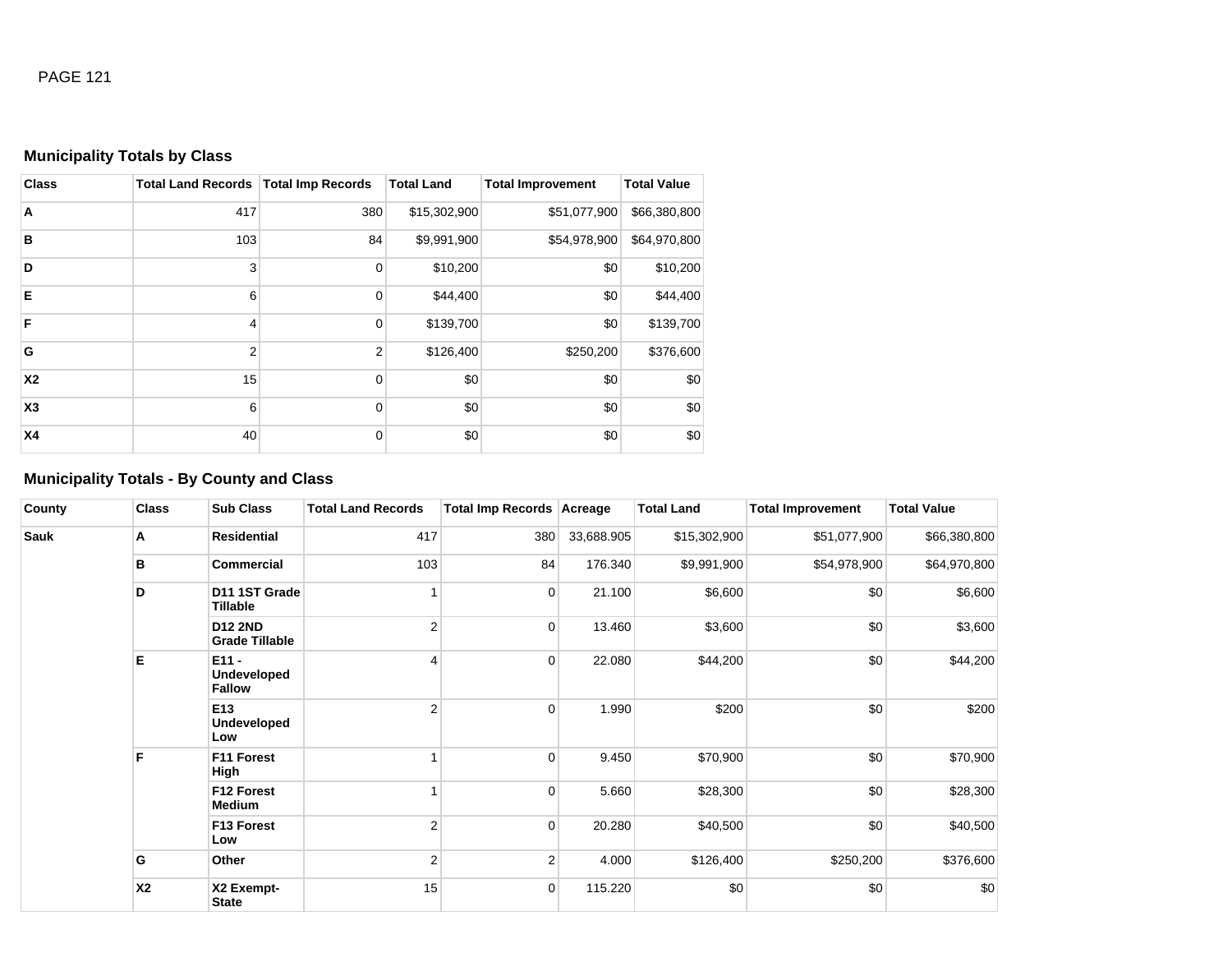| County  | <b>Class</b> | <b>Sub Class</b>     | <b>Total Land Records</b> | Total Imp Records   Acreage |            | Total Land   | <b>Total Improvement</b> | <b>Total Value</b> |
|---------|--------------|----------------------|---------------------------|-----------------------------|------------|--------------|--------------------------|--------------------|
| Sauk    | X3           | X3 Exempt-<br>County | 6                         | 0                           | 55.640     | \$0          | \$0                      | \$0                |
|         | <b>X4</b>    |                      |                           | U                           |            |              | \$0                      | \$0                |
|         |              | X4 Exempt-<br>Local  | 39                        | 0                           | 86.078     | \$0          | \$0                      | \$0                |
|         | Totals:      |                      | 601                       | 466                         | 34,255.893 | \$25,615,500 | \$106,307,000            | \$131,922,500      |
| Totals: |              |                      | 601                       | 466                         | 34,255.893 | \$25,615,500 | \$106,307,000            | \$131,922,500      |

# **Municipality Totals - By County, TIF, Class**

| County      | <b>TIF District</b>                                    | <b>Class</b>   | Total Land Records   Total Imp Records   Acreage |              |            | <b>Total Land</b> | <b>Total Improvement</b> | <b>Total Value</b> |
|-------------|--------------------------------------------------------|----------------|--------------------------------------------------|--------------|------------|-------------------|--------------------------|--------------------|
| <b>Sauk</b> | not in a tif<br>district-West<br><b>Baraboo</b>        | A              | 365                                              | 347          | 12,318.710 | \$13,250,800      | \$45,219,700             | \$58,470,500       |
|             |                                                        | B              | 63                                               | 57           | 67.200     | \$5,596,000       | \$34,682,100             | \$40,278,100       |
|             |                                                        | Е              | 3                                                | $\mathbf 0$  | 14.120     | \$24,500          | \$0                      | \$24,500           |
|             |                                                        | F              | 1                                                | $\mathbf 0$  | 11.070     | \$22,100          | \$0                      | \$22,100           |
|             |                                                        | G              |                                                  | $\mathbf{1}$ | 2.000      | \$63,200          | \$118,300                | \$181,500          |
|             |                                                        | X <sub>2</sub> | $\overline{7}$                                   | $\mathbf 0$  | 56.150     | \$0               | \$0                      | \$0                |
|             |                                                        | X <sub>3</sub> |                                                  | 0            | 0.440      | \$0               | \$0                      | \$0                |
|             |                                                        | <b>X4</b>      | 30                                               | $\mathbf 0$  | 71.498     | \$0               | \$0                      | \$0                |
|             |                                                        | <b>Totals:</b> | 471                                              | 405          | 12,541.188 | \$18,956,600      | \$80,020,100             | \$98,976,700       |
|             | TIF #3-West<br><b>Baraboo</b>                          | Α              | 21                                               | 9            | 10.565     | \$912,200         | \$1,551,400              | \$2,463,600        |
|             |                                                        | B              | 18                                               | 9            | 79.990     | \$2,571,500       | \$3,825,600              | \$6,397,100        |
|             |                                                        | D              | 3                                                | $\pmb{0}$    | 34.560     | \$10,200          | \$0                      | \$10,200           |
|             |                                                        | E              | $\overline{2}$                                   | $\mathbf 0$  | 6.960      | \$13,900          | \$0                      | \$13,900           |
|             |                                                        | F              | 3                                                | $\mathbf 0$  | 24.320     | \$117,600         | \$0                      | \$117,600          |
|             |                                                        | G              | 1                                                | $\mathbf{1}$ | 2.000      | \$63,200          | \$131,900                | \$195,100          |
|             |                                                        | X <sub>2</sub> | $\overline{7}$                                   | $\mathbf 0$  | 57.400     | \$0               | \$0                      | \$0                |
|             |                                                        | X <sub>3</sub> | 5                                                | $\mathbf 0$  | 55.200     | \$0               | \$0                      | \$0                |
|             |                                                        | <b>X4</b>      | 8                                                | $\mathbf 0$  | 13.090     | \$0               | \$0                      | \$0                |
|             |                                                        | Totals:        | 73                                               | 19           | 319.775    | \$3,688,600       | \$5,508,900              | \$9,197,500        |
|             | TIF #2 (Term<br>starting 2020)-<br><b>West Baraboo</b> | Α              | 31                                               | 24           | 21,359.630 | \$1,139,900       | \$4,306,800              | \$5,446,700        |
|             |                                                        | В              | 22                                               | 18           | 29.150     | \$1,824,400       | \$16,471,200             | \$18,295,600       |